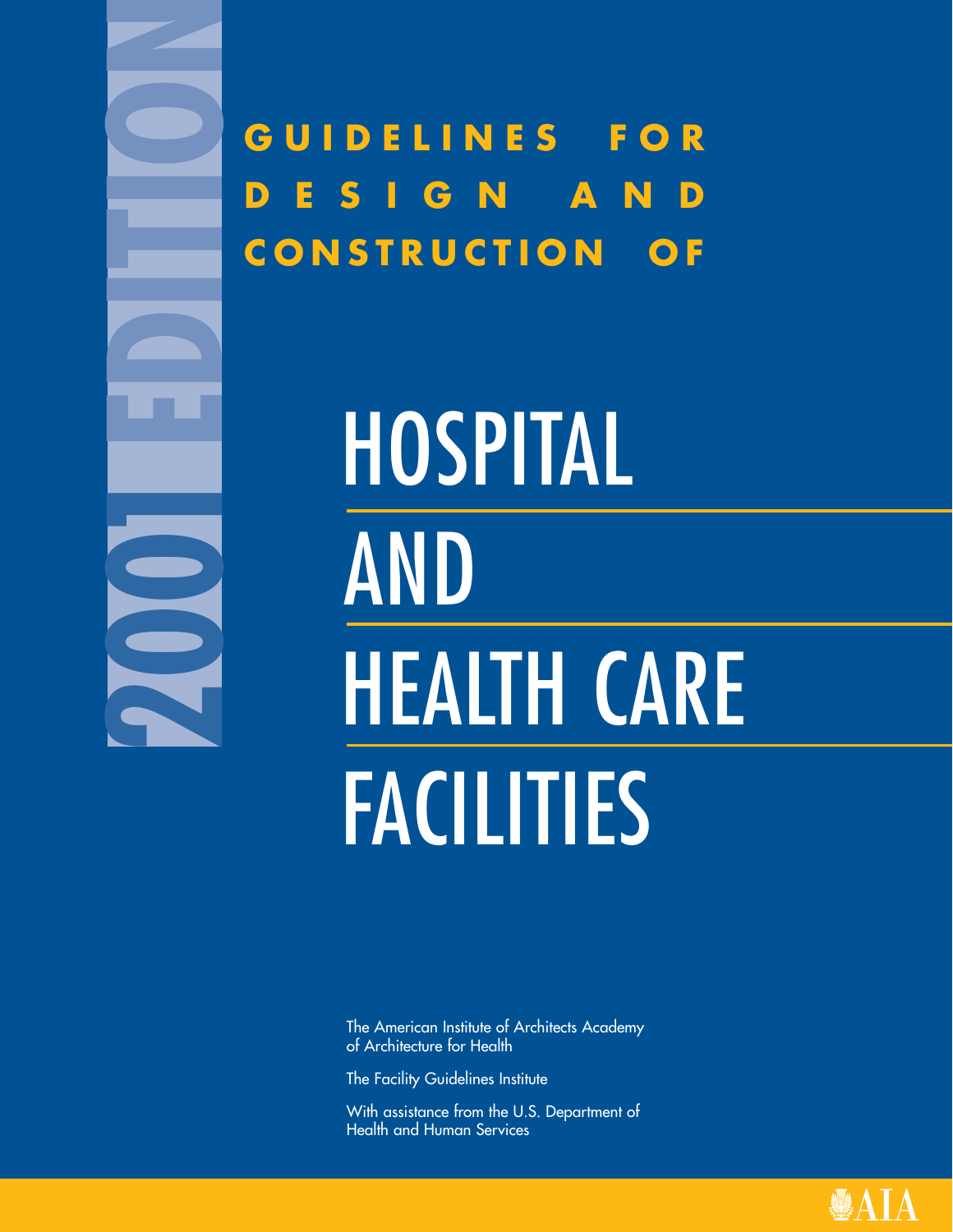

**GUIDELINES FOR DESIGN AND CONSTRUCTION OF**

# **2001BELINES**<br>
CONSTRUCTION<br>
2001BE S I G N<br>
2001BELINES<br>
2001BELINES AND HEALTH CARE **FACILITIES**

The American Institute of Architects Academy of Architecture for Health

The Facility Guidelines Institute

With assistance from the U.S. Department of Health and Human Services



**The American Institute of Architects** Washington, D.C.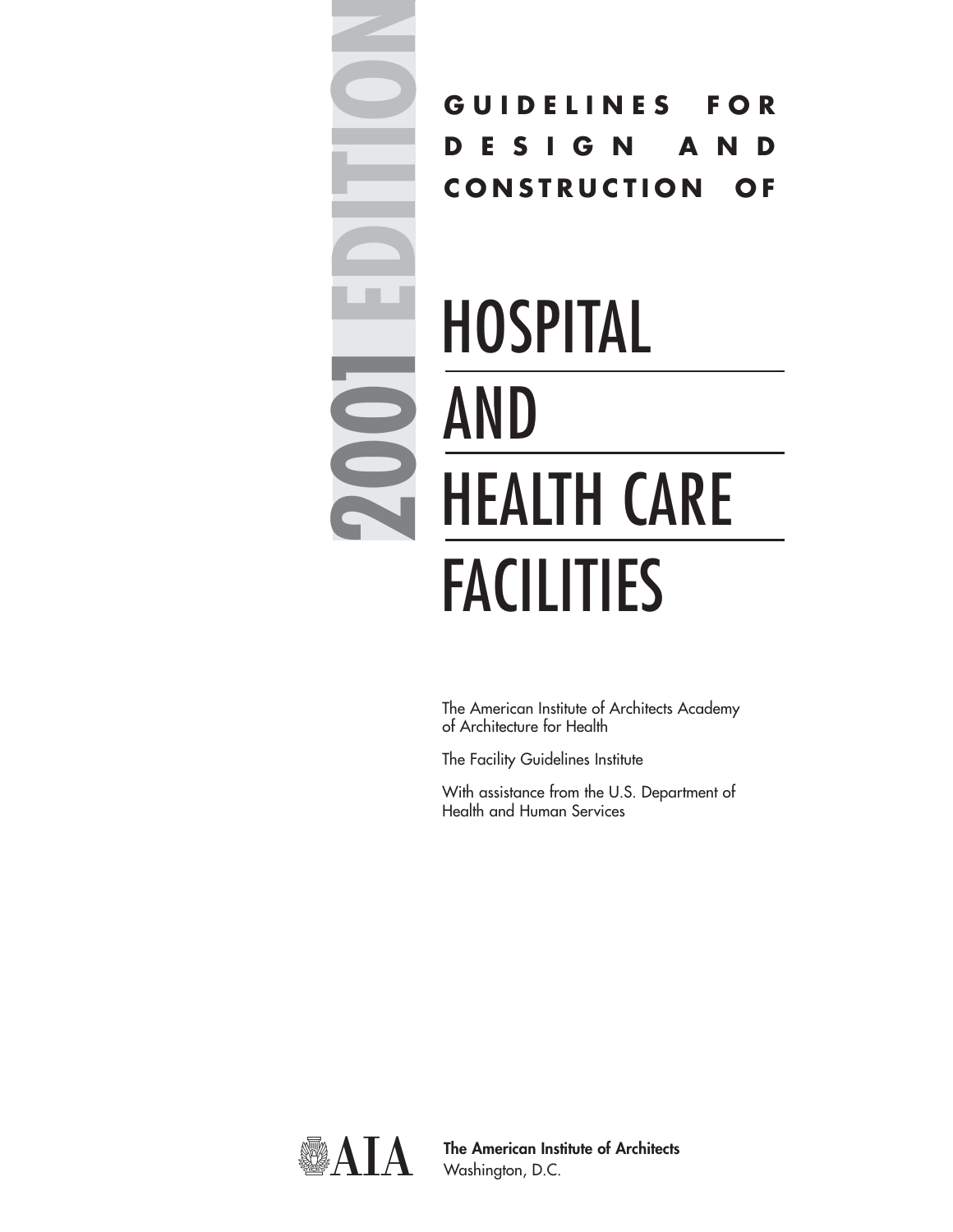This publication supersedes the *Guidelines for Design and Construction of Hospital and Health Care Facilities*, 1996-97 edition.

To order prepaid copies of the Guidelines, call (202) 626-7541 or 1-800-AIA-3837, press 4. For orders using a purchase order or that must be billed, call 1-800-365-ARCH (2724).

Facility Guidelines Institute 1919 McKinney Avenue Dallas, TX 75201 (214) 969-3344

Contents © 2001 by the Facility Guidelines Institute All rights reserved

The American Institute of Architects 1735 New York Avenue, N.W. Washington, DC 20006

Compilation © 2001 by The American Institute of Architects All rights reserved

Printed in the United States of America First Printing: April 2001 Second Printing: October 2001 ISBN 1-57165-002-4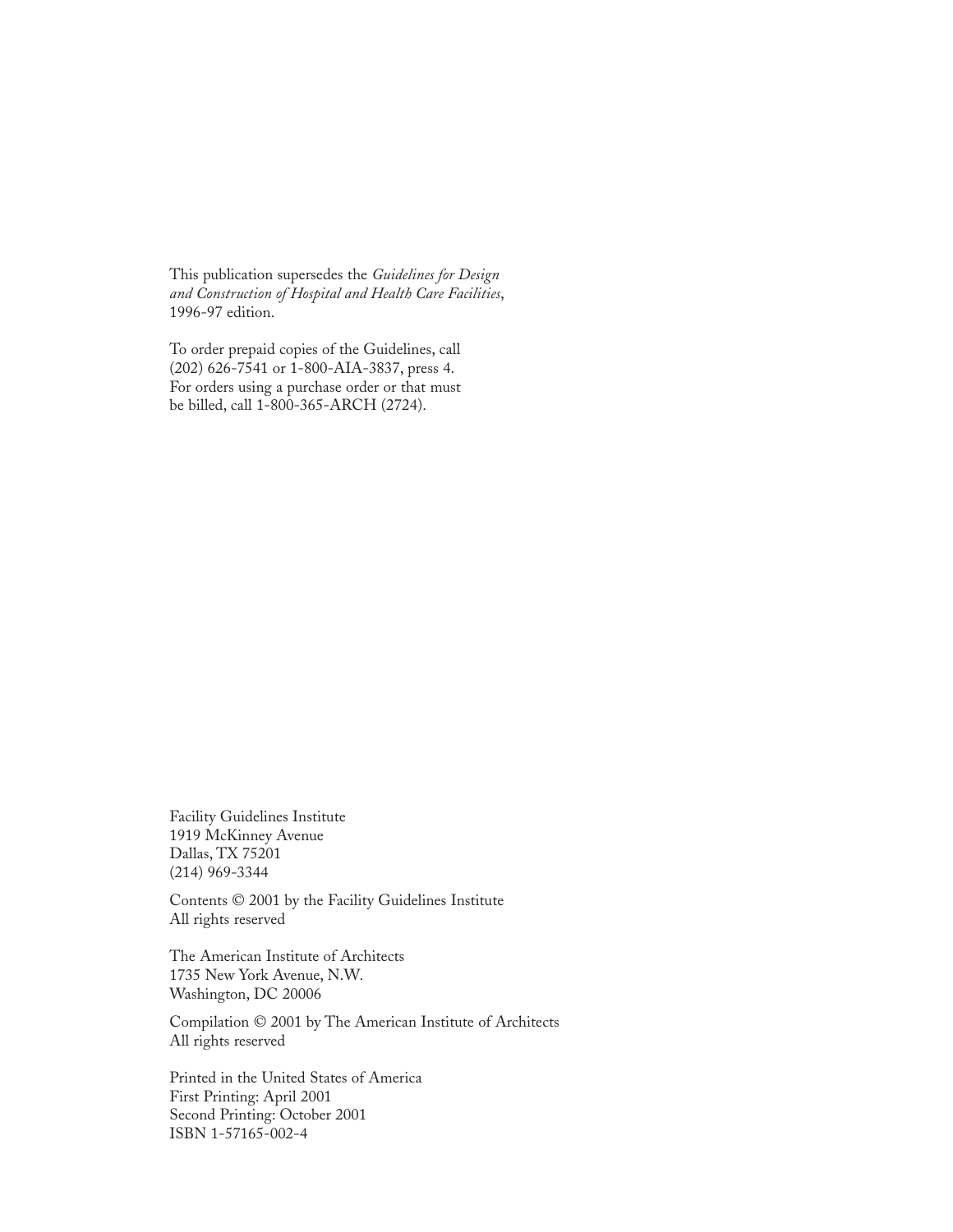## **CONTENTS**

| Preface                                                        |                                           | $\overline{vi}$ | 7.9  | <b>Emergency Service</b>                     |    |
|----------------------------------------------------------------|-------------------------------------------|-----------------|------|----------------------------------------------|----|
| <b>Major Additions and Revisions</b><br><b>Acknowledgments</b> |                                           | $\mathbf X$     |      | 7.10 Imaging Suite                           | 46 |
|                                                                |                                           | xiv             |      | 7.11 Nuclear Medicine                        | 50 |
|                                                                |                                           |                 |      | 7.12 Laboratory Suite                        | 53 |
| 1.                                                             | <b>Introduction</b>                       |                 |      | 7.13 Rehabilitation Therapy Department       | 54 |
| 1.1                                                            | General                                   | $\mathbf{1}$    |      | 7.14 Renal Dialysis Unit (Acute and Chronic) | 55 |
| 1.2                                                            | Interpretations of Requirements           | $\mathfrak{2}$  |      | 7.15 Respiratory Therapy Service             | 56 |
| 1.3                                                            | Renovation                                | $\overline{2}$  |      | 7.16 Morgue                                  | 57 |
| 1.4                                                            | Design Standards for the Disabled         | $\mathfrak{Z}$  |      | 7.17 Pharmacy                                | 57 |
| 1.5                                                            | Provisions for Disasters                  | $\overline{4}$  |      | 7.18 Dietary Facilities                      | 58 |
| 1.6                                                            | Codes and Standards                       | 5               |      | 7.19 Administration and Public Areas         | 60 |
|                                                                |                                           |                 |      | 7.20 Medical Records                         | 60 |
| 2.                                                             | <b>Environment of Care</b>                |                 |      | 7.21 Central Services                        | 60 |
| 2.1                                                            | Energy and Other Resource Conservation 10 |                 |      | 7.22 General Stores                          | 61 |
|                                                                |                                           |                 |      | 7.23 Linen Services                          | 61 |
| 3.                                                             | <b>Site</b>                               |                 |      | 7.24 Facilities for Cleaning and Sanitizing  |    |
| 3.1                                                            | Location                                  | 11              |      | Carts                                        | 62 |
| 3.2                                                            | <b>Facility Site Design</b>               | 11              |      | 7.25 Employee Facilities                     | 62 |
| 3.3                                                            | <b>Environmental Pollution Control</b>    | 11              |      | 7.26 Housekeeping Rooms                      | 62 |
|                                                                |                                           |                 | 7.27 | Engineering Service and Equipment            |    |
| 4.                                                             | <b>Equipment</b>                          |                 |      | Areas                                        | 62 |
| 4.1                                                            | General                                   | 13              | 7.28 | General Standards for Details and            |    |
| 4.2                                                            | Classification                            | 13              |      | Finishes                                     | 63 |
| 4.3                                                            | Major Technical Equipment                 | 14              |      | 7.29 Design and Construction, including      |    |
| 4.4                                                            | Equipment Shown on Drawings               | 14              |      | Fire-Resistant Standards                     | 65 |
| 4.5                                                            | Electronic Equipment                      | 14              |      | 7.30 Special Systems                         | 66 |
|                                                                |                                           |                 |      | 7.31 Mechanical Standards                    | 68 |
| 5.                                                             | Construction                              |                 |      | 7.32 Electrical Standards                    | 74 |
| 5.1                                                            | Planning and Design                       | 15              |      | 7.33 Hyperbaric Suite                        | 77 |
| 5.2                                                            | Phasing                                   | 16              |      |                                              |    |
| 5.3                                                            | Commissioning                             | 16              | 8.   | <b>Nursing Facilities</b>                    |    |
| 5.4                                                            | Nonconforming Conditions                  | 17              | 8.1  | General Conditions                           | 84 |
|                                                                |                                           |                 | 8.2  | Resident Unit                                | 85 |
| 6.                                                             | <b>Record Drawings and Manuals</b>        |                 | 8.3  | Resident Support Areas                       | 88 |
| 6.1                                                            | Drawings                                  | 18              | 8.4  | Activities                                   | 88 |
| 6.2                                                            | <b>Equipment Manuals</b>                  | 18              | 8.5  | Rehabilitation Therapy                       | 89 |
| 6.3                                                            | Design Data                               | 18              | 8.6  | Personal Services (Barber/Beauty) Areas      | 89 |
|                                                                |                                           |                 | 8.7  | <b>Subacute Care Facilities</b>              | 89 |
| 7.                                                             | <b>General Hospital</b>                   |                 | 8.8  | Alzheimer's and Other Dementia Units         | 89 |
| 7.1                                                            | <b>General Considerations</b>             | 19              | 8.9  | <b>Dietary Facilities</b>                    | 90 |
| 7.2                                                            | Nursing Unit (Medical and Surgical)       | 19              | 8.10 | Administrative and Public Areas              | 91 |
| 7.3                                                            | Critical Care Units                       | 24              | 8.11 | Linen Services                               | 91 |
| 7.4                                                            | Nurseries                                 | 30              | 8.12 | Housekeeping Rooms                           | 92 |
| 7.5                                                            | Pediatric and Adolescent Unit             | 31              | 8.13 | Engineering Service and Equipment            |    |
| 7.6                                                            | Psychiatric Nursing Unit                  | 32              |      | Areas                                        | 92 |
| 7.7                                                            | <b>Surgical Suites</b>                    | 34              | 8.14 | General Standards for Details and            |    |
| 7.8                                                            | <b>Obstetrical Facilities</b>             | 39              |      | Finishes                                     | 92 |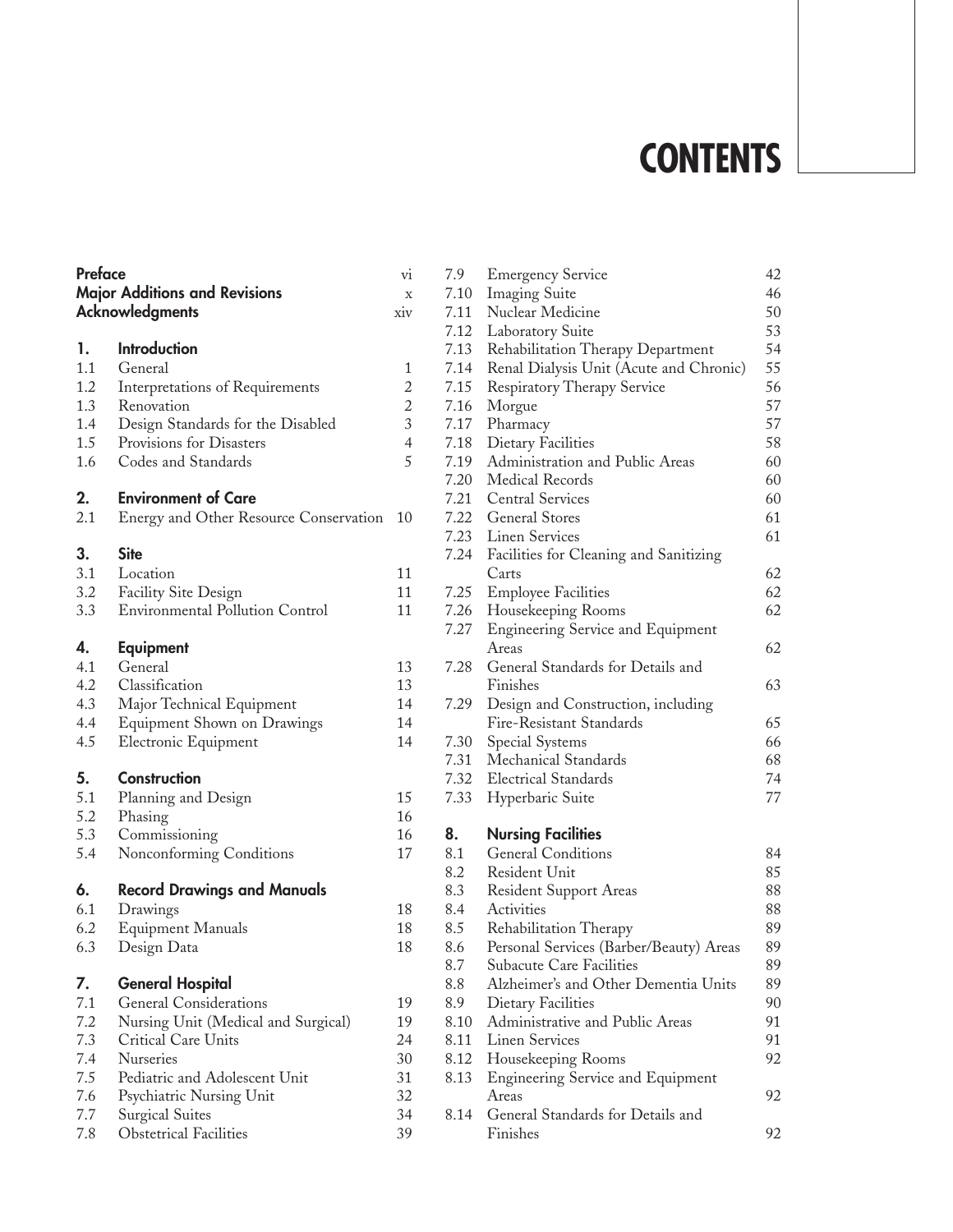#### **CONTENTS**

| 8.15 | Finishes                                 | 94  |
|------|------------------------------------------|-----|
| 8.16 | <b>Construction Features</b>             | 94  |
|      | 8.17-8.29 Reserved                       | 94  |
| 8.30 | Special Systems                          | 94  |
| 8.31 | Mechanical Standards                     | 95  |
| 8.32 | <b>Electrical Standards</b>              | 98  |
|      |                                          |     |
| 9.   | <b>Outpatient Facilities</b>             |     |
| 9.1  | General                                  | 103 |
| 9.2  | Common Elements for Outpatient           |     |
|      | Facilities                               | 104 |
| 9.3  | Primary Care Outpatient Centers          | 107 |
| 9.4  | Small Primary (Neighborhood)             |     |
|      | Outpatient Facility                      | 108 |
| 9.5  | <b>Outpatient Surgical Facility</b>      | 110 |
| 9.6  | Freestanding Emergency Facility          | 114 |
| 9.7  | Freestanding Birthing Center             | 116 |
| 9.8  | Freestanding Outpatient Diagnostic       |     |
|      | and Treatment Facility                   | 118 |
| 9.9  | <b>Endoscopy Suite</b>                   | 118 |
| 9.10 | Cough-Inducing and Aerosol-              |     |
|      | <b>Generating Procedures</b>             | 119 |
|      | 9.11-9.29 Reserved                       | 119 |
| 9.30 | Special Systems                          | 119 |
| 9.31 | Mechanical Standards                     | 120 |
| 9.32 | <b>Electrical Standards</b>              | 126 |
|      |                                          |     |
| 10.  | <b>Rehabilitation Facilities</b>         |     |
| 10.1 | <b>General Considerations</b>            | 128 |
| 10.2 | <b>Evaluation Unit</b>                   | 128 |
| 10.3 | Psychological Services Unit              | 129 |
| 10.4 | Social Services Unit                     | 129 |
| 10.5 | Vocational Services Unit                 | 129 |
| 10.6 | Dining, Recreation, and Day Spaces       | 129 |
| 10.7 | Dietary Department                       | 129 |
| 10.8 | Personal Care Unit for Inpatients        | 130 |
| 10.9 | Activities for Daily Living Unit         | 130 |
|      | 10.10 Administration and Public Areas    | 130 |
|      | 10.11 Engineering Service and Equipment  |     |
|      | Areas                                    | 131 |
|      | 10.12 Linen Services                     | 131 |
|      | 10.13 Housekeeping Room(s)               | 131 |
|      | 10.14 Employee Facilities                | 131 |
|      | 10.15 Nursing Unit (for Inpatients)      | 131 |
|      | 10.16 Sterilizing Facilities             | 133 |
|      | 10.17 Physical Therapy Unit              | 133 |
|      | 10.18 Occupational Therapy Unit          | 133 |
|      | 10.19 Prosthetics and Orthotics Unit     | 133 |
|      | 10.20 Speech and Hearing Unit            | 133 |
|      | 10.21 Dental Unit                        | 134 |
|      | 10.22 Imaging Suite                      | 134 |
|      | 10.23 Pharmacy Unit                      | 134 |
|      | 10.24 Details and Finishes               | 134 |
|      | 10.25 Design and Construction, including |     |
|      | Fire-Resistant Standards                 | 136 |

| 94              |          | 10.26-10.29 Reserved                                                       | 136        |
|-----------------|----------|----------------------------------------------------------------------------|------------|
| 94              |          | 10.30 Special Systems                                                      | 136        |
| $\overline{4}$  |          | 10.31 Mechanical Standards                                                 | 137        |
| $\overline{4}$  |          | 10.32 Electrical Standards                                                 | 142        |
| 95              |          |                                                                            |            |
| 98              | 11.      | <b>Psychiatric Hospital</b>                                                |            |
|                 | 11.1     | General Conditions                                                         | 144        |
|                 | 11.2     | General Psychiatric Nursing Unit                                           | 144        |
| $3\overline{3}$ | 11.3     | Child Psychiatric Unit                                                     | 147        |
|                 | 11.4     | Geriatric, Alzheimer's, and Other                                          |            |
| $\overline{)4}$ |          | Dementia Unit                                                              | 147        |
| )7              | 11.5     | Forensic Psychiatric Unit                                                  | 147        |
|                 |          | 11.6 Radiology Suite                                                       | 147        |
| )8              |          | 11.7 Nuclear Medicine                                                      | 147        |
| $\overline{10}$ |          | 11.8 Laboratory Suite                                                      | 148        |
| $\sqrt{4}$      |          | 11.9 Rehabilitation Therapy Department                                     | 148        |
| 16              |          | 11.10 Pharmacy                                                             | 149        |
|                 |          | 11.11 Dietary Facilities                                                   | 149        |
| 18              |          | 11.12 Administration and Public Areas                                      | 149        |
| 18              |          | 11.13 Medical Records                                                      | 149        |
|                 |          | 11.14 Central Services                                                     | 149        |
| 19              |          | 11.15 General Storage                                                      | 150        |
| 19              |          | 11.16 Linen Services                                                       | 150        |
| 19              |          | 11.17 Facilities for Cleaning and Sanitizing                               |            |
| $20\,$          |          | Carts                                                                      | 150        |
| 26              |          | 11.18 Employee Facilities                                                  | 150        |
|                 |          | 11.19 Housekeeping Room                                                    | 150        |
|                 |          | 11.20 Engineering Service and Equipment<br>Area                            |            |
| 28<br>28        |          |                                                                            | 150<br>150 |
| 29              |          | 11.21 Waste Processing Services<br>11.22 General Standards for Details and |            |
| 29              |          | Finishes                                                                   | 150        |
| 29              |          | 11.23 Design and Construction, including                                   |            |
| 29              |          | Fire-Resistant Standards                                                   | 150        |
| 29              |          | 11.24-11.29 Reserved                                                       | 150        |
| 30 <sup>°</sup> |          | 11.30 Special Systems                                                      | 150        |
| 30 <sup>°</sup> |          | 11.31 Mechanical Standards                                                 | 151        |
| 30 <sup>°</sup> |          | 11.32 Electrical Standards                                                 | 155        |
|                 |          |                                                                            |            |
| 31              | 12.      | Mobile, Transportable, and                                                 |            |
| 31              |          | <b>Relocatable Units</b>                                                   |            |
| 31              | 12.1     | General                                                                    | 158        |
| 31              |          | 12.2-12.30 Reserved                                                        | 160        |
| 31              |          | 12.31 Mechanical Standards                                                 | 160        |
| 33              |          | 12.32 Electrical Standards                                                 | 160        |
| 33              |          |                                                                            |            |
| 33              | 13.      | <b>Hospice Care</b>                                                        | 162        |
| 33              |          |                                                                            |            |
| 33              | 14.      | <b>Assisted Living</b>                                                     | 164        |
| $\frac{34}{3}$  |          |                                                                            |            |
| $\frac{34}{3}$  | 15.      | <b>Adult Day Care Facilities</b>                                           | 165        |
| $\frac{34}{3}$  |          |                                                                            |            |
| $\frac{34}{3}$  | Glossary |                                                                            | 166        |
|                 |          |                                                                            |            |

**Index** 167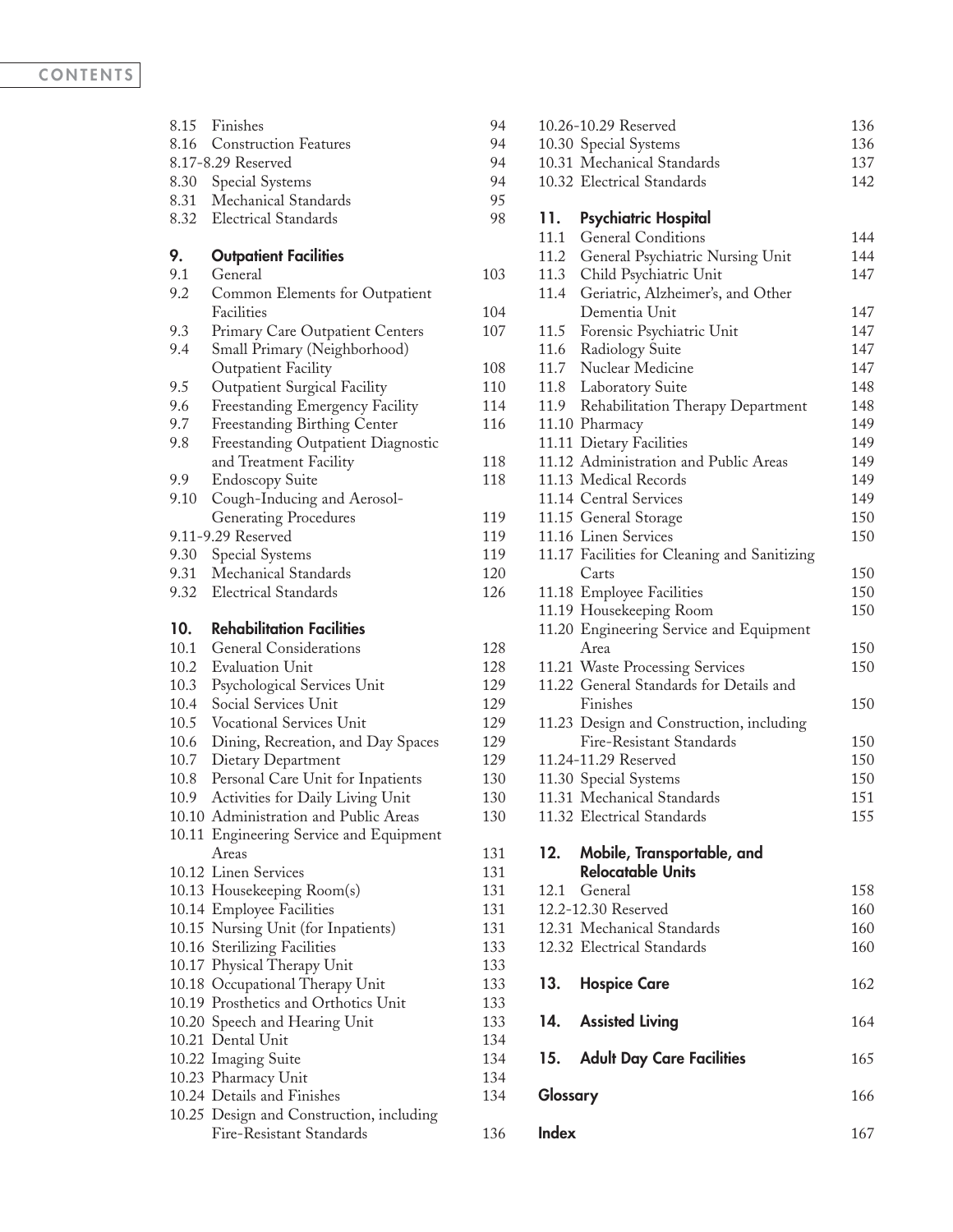#### **Tables**

| 7.1  | Sound Transmission Limitations in<br>General Hospitals                                                      | 78  |
|------|-------------------------------------------------------------------------------------------------------------|-----|
| 7.2  | Ventilation Requirements for Areas<br>Affecting Patient Care in Hospitals<br>and Outpatient Facilities      | 79  |
| 7.3  | Filter Efficiencies for Central<br>Ventilation and Air Conditioning<br>Systems in General Hospitals         | 82  |
| 7.4  | Hot Water Use-General Hospital                                                                              | 82  |
| 7.5  | Station Outlets for Oxygen, Vacuum<br>(Suction), and Medical Air Systems<br>in Hospitals                    | 83  |
| 8.1  | Pressure Relationships and Ventilation<br>of Certain Areas of Nursing Facilities                            | 101 |
| 8.2  | Filter Efficiencies for Central<br>Ventilation and Air Conditioning<br><b>Systems in Nursing Facilities</b> | 102 |
| 8.3  | Hot Water Use-Nursing Facilities                                                                            | 102 |
| 9.1  | Filter Efficiencies for Central<br>Ventilation and Air Conditioning<br>Systems in Outpatient Facilities     | 127 |
| 9.2  | Station Outlets for Oxygen, Vacuum,<br>and Medical Air in Outpatient<br>Facilities                          | 127 |
| 11.1 | Filter Efficiencies for Central<br>Ventilation and Air Conditioning<br>Systems in Psychiatric Hospitals     | 157 |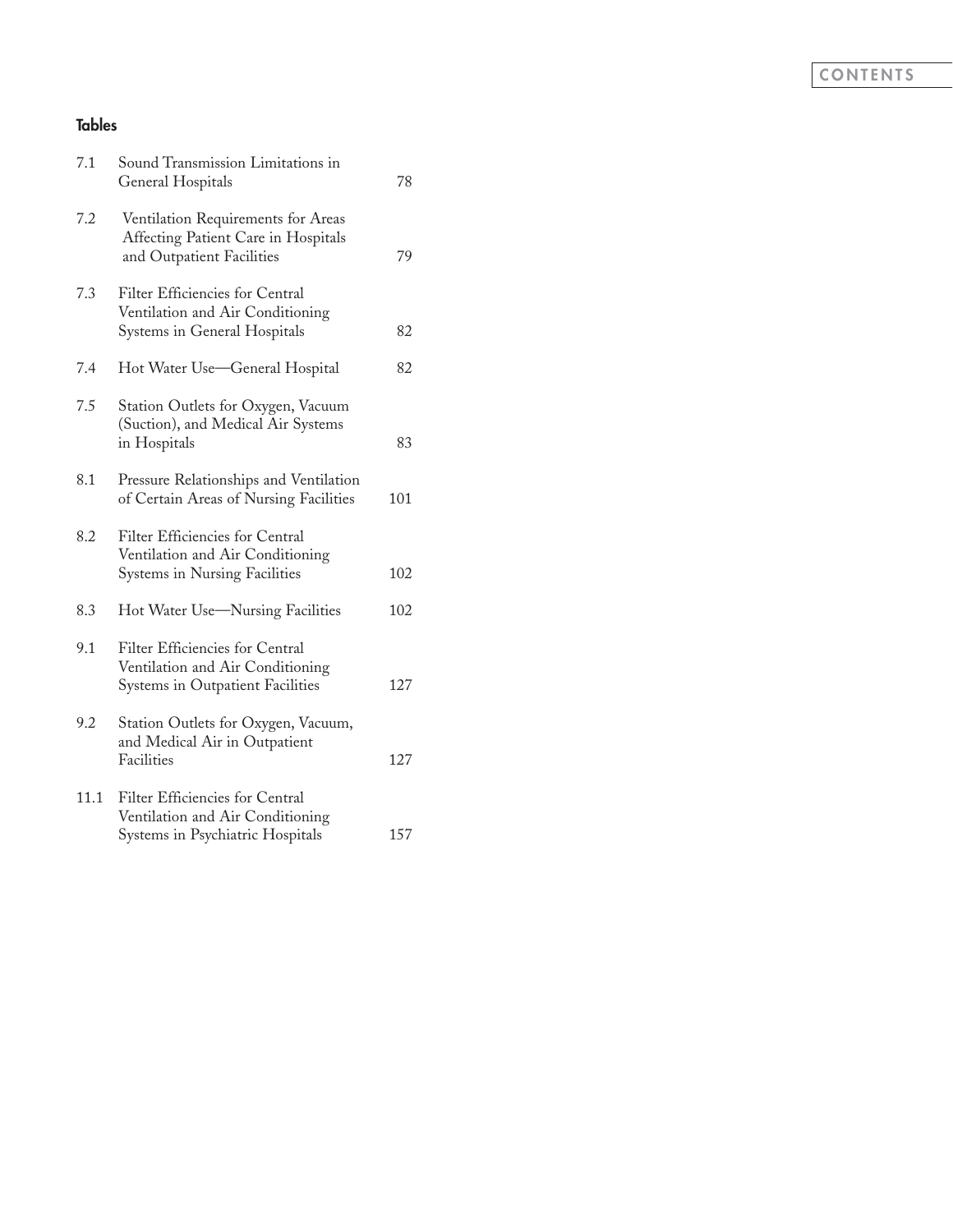### **PREFACE**

This is the latest in the 54-year history of this guidelines document to aid in the design and construction of hospital and other health care facilities.

The original *General Standards* appeared in the *Federal Register* on February 14, 1947, as part of the implementing regulations for the Hill-Burton program. The standards were revised from time to time as needed. In 1974 the document was retitled *Minimum Requirements of Construction and Equipment for Hospital and Medical Facilities* to emphasize that the requirements were generally minimum, rather than recommendations of ideal standards. The 1974 edition was the first to request public input and comment. It also removed any requirements relating to the preparation of plans, specifications, and estimates or to site survey and soil investigation, which had been a part of all previous editions. These requirements were published in a document entitled *Technical Manual on Facility Design and Construction* published by the Department of Health, Education, and Welfare's (DHEW) Office of Facilities Engineering.

In 1984 the Department of Health and Human Services (DHHS) removed from regulation the requirements relating to minimum standards of construction, renovation, and equipment of hospitals and medical facilities, as cited in the *Minimum Requirements* DHEW Publication No. (HRA) 81- 14500. Since the federal grant and loan programs had expired, there was no need for the federal government to retain the guidelines in regulation format. To reflect the non-regulatory status, the title was changed to *Guidelines for Construction and Equipment of Hospital and Medical Facilities.* However, the document was, and still is, used by many state authorities having jurisdiction for licensure or registration. Further, the Guidelines are used by DHHS staff to assess Department of Housing and Urban Development applications for hospital mortgage insurance and for Indian Health Service construction projects. Therefore, regulatory language has been retained. This was the last year the document was revised and published by DHHS; at the same time, they published and distributed an addendum to the Guidelines entitled *Energy Considerations for Hospital Construction and Equipment*.

In 1984 DHHS asked the American Institute of Architects Committee on Architecture for Health (AIA/CAH) to form an advisory group to work with, and be funded by, the Public Health Service for the next revision. When the revisions to the document were complete, the federal government declined to publish it. The AIA/CAH asked several nonprofit agencies and professional associations to publish and distribute the Guidelines*.* They finally reached an agreement with the American Institute of Architects (AIA) to publish the 1987 edition.

At this point, the Guidelines would have ceased being revised, or even to continue to exist, if three people had not taken it upon themselves to approach the Public Health Service and the Health Care Financing Administration and request a federal grant to fund a revision cycle. These same three people, working with AIA/CAH, put together the first Steering Committee, who in turn set up the first Health Guidelines Revision Committee (HGRC) not under the aegis of the federal government. The members of this multidisciplinary group came from the federal and state governments and the private sector and offered expertise in design, operation, and construction of health facilities. The 1992-93 edition of the Guidelines was published and distributed by the AIA.

The Steering Committee from the 1992-93 cycle requested and received federal funding from DHHS for another cycle. Substantial funding was also provided by the American Hospital Association and the AIA/CAH. The consensus process was enhanced and the input base broadened by asking the public to propose changes to the Guidelines and then to comment on these proposals. Approximately 2,000 proposals and comments were received and processed. Three Revision Committee meetings—one on the East Coast, one on the West Coast, and one in the middle of the country—were held to discuss the merits of all proposals and comments. More than 65 experts attended these sessions and reached a consensus on the content of the 1996-97 edition of the Guidelines. A letter ballot was sent to all eligible members of the Health GRC and the document was approved by a unanimous vote. To better reflect its content, the title of the document was changed to *Guidelines for Design and Construction of Hospital and Health Care Facilities.*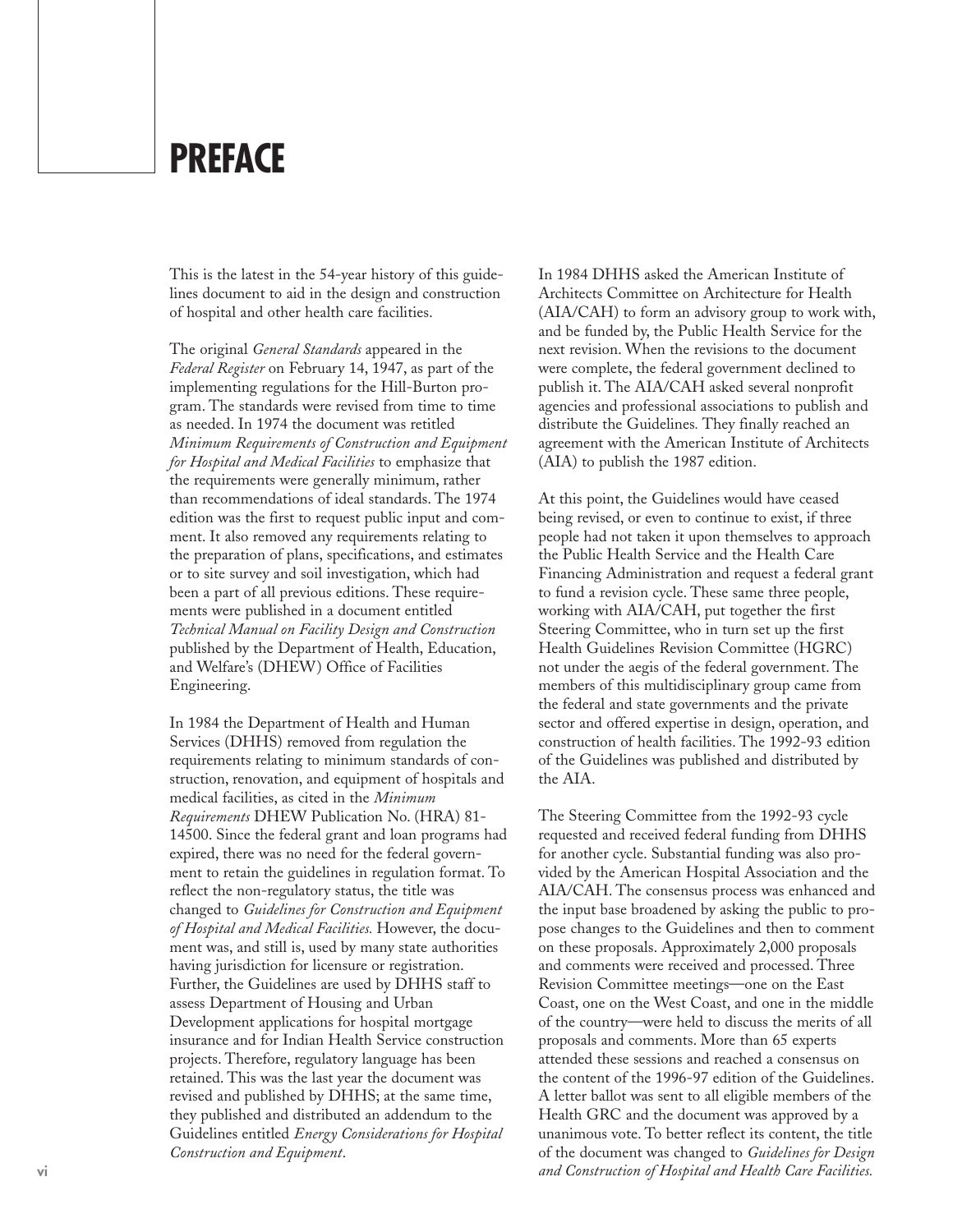It was during this revision cycle that the AlA Committee on Architecture for Health became the AIA Academy of Architecture for Health (AIA/AAH).

In an effort to create a more formal procedure and process, and to ensure the document is kept current, the Facility Guidelines Institute (FGI) was formed in 1998. The main objective and thrust of FGI is to see that the Guidelines are reviewed and revised on a regular cycle with a consensus process by a multidisciplinary group of experts from the federal, state, and private sectors. In this role, FGI acted as the contracting agent between the AIA and the AAH for the 2001 edition of the Guidelines. In the future, FGI will continue to serve as the contracting agent for the AlA in its role as a promulgator of guidelines and standards, whether with the Academy of Architecture for Health or other AIA Professional Interest Areas (PIAs) that want to develop facility guidelines.

FGI is primarily interested in consensus methodology and in having the responsibility for overseeing the revision process. Specifically, FGI wants to make sure the Health Guidelines Revision Committee

- is properly funded,
- has a balance of representation from interest groups with expertise or jurisdiction,
- uses the consensus process,
- requests public input in the form of proposals for change and comments on proposed changes,
- reviews and revises the Guidelines on a timely basis in order to maintain a balance between a minimum standard and the state of the art in health care design and construction, and
- operates under a formal set of bylaws governing its purpose, scope, membership, and goals, to include information regarding "Duties and Responsibilities" and "Appointments, Terms, and Officers."

FGI will act as the day-to-day contact with the public to monitor requests for interpretations. Goals are to make sure that requests are answered in a timely manner, that interpretations are rendered by those individuals best equipped to reflect the intent of the committee when the document was written, and that interpretations are made public.

This edition of the Guidelines was the first cycle to be completed under the aegis and direction of FGI. It received major funding from DHHS/Health Care Financing Administration and the AIA/AAH. The American Society for Healthcare Engineering (ASHE), the National Institutes of Health (NIH), and the AIA provided staff and technical support. The Health Guidelines Revision Committee (HGRC) met in Arlington, Virginia, and reviewed the 1996-97 edition of the Guidelines line by line to ascertain areas that needed to be addressed, including infection control, safety, and environment of care. The membership for this revision cycle included an increased number of state authorities, consistent with the increasing number of states utilizing all or portions of the Guidelines as state regulation by adoption. The work of the HGRC was greatly enhanced by the attendance and participation of these authorities having jurisdiction (AHJs).

At the beginning of this revision cycle, a notice that the document was being revised was publicized to interested parties along with a request that they make proposals for change. The committee received and gave serious consideration to 539 proposals to modify the document. After its meeting in Irvine, California, a document containing proposed changes was made available to all who requested it for public comment. The HGRC received and gave careful consideration to 1,030 comments on the proposed changes. For the first time the Internet was used extensively to distribute the document and to receive proposals and comments.

These revised Guidelines are the result of many hours spent at three different meetings, on the East Coast, the West Coast, and in middle America, each attended by 82-86 members of the 97-member HGRC. Committee members also spent countless hours in subcommittee and focused task groups as well as at home reviewing the proposals for change and comments on them. The 2001 edition of the Guidelines was formally adopted at the Denver, Colorado, meeting to be sent out for letter ballot. The result of the letter ballot was unanimous endorsement of the document. The adopted Guidelines were approved by FGI and turned over to the AIA for publishing and distribution. A major change in format was adopted for this edition, as well as a glossary of terms and a form to request an interpretation.

When possible, the Guidelines standards are performance oriented for desired results. Prescriptive measurements, when given, have been carefully considered relative to generally recognized standards. For example, experience has shown that it would be extremely difficult to design a patient bedroom smaller than the size suggested and still have space for the normally expected functions and procedures.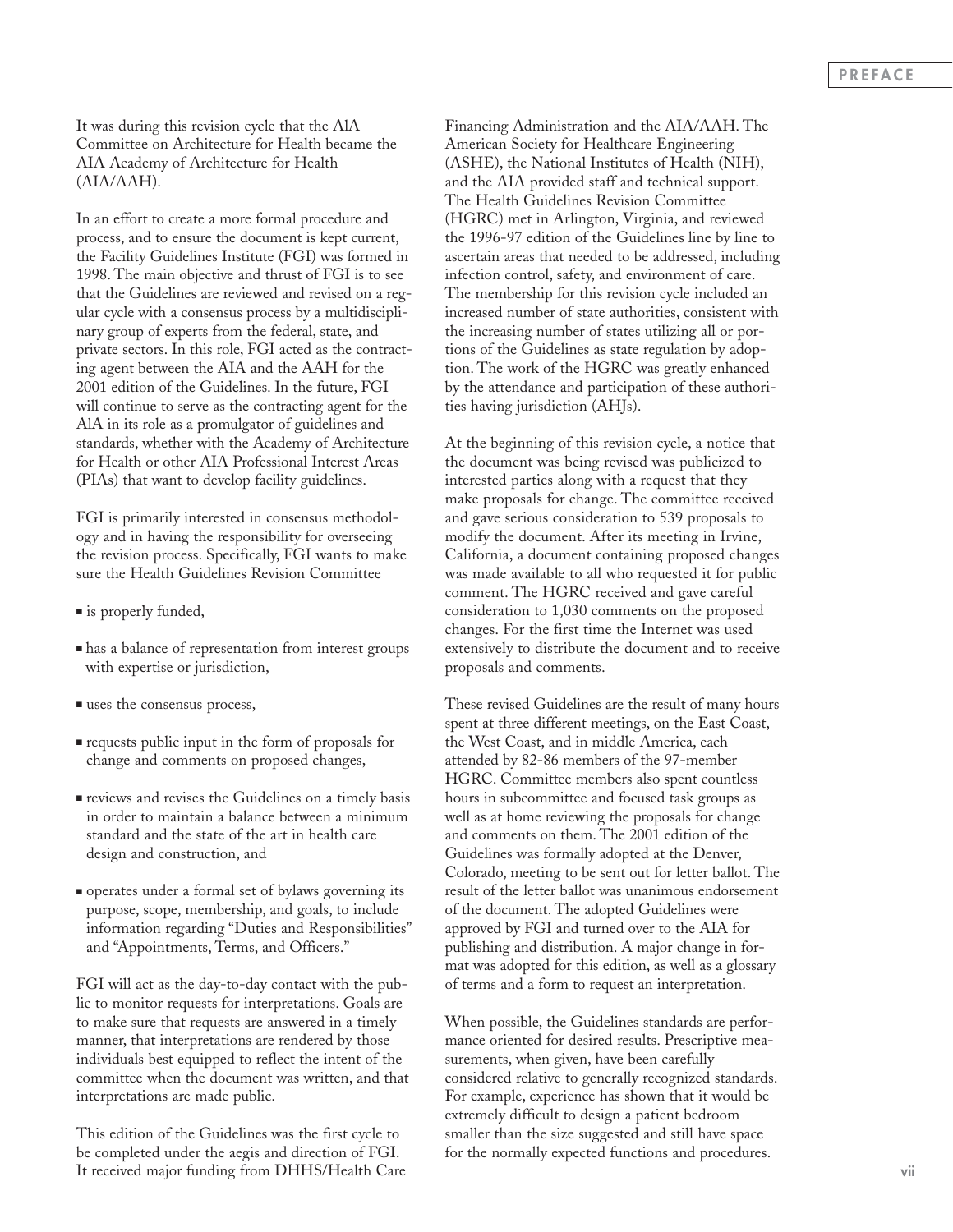Authorities adopting the Guidelines should encourage design innovation and grant exceptions where the intent of the standard is met. These standards assume that appropriate architectural and engineering practice and compliance with applicable codes will be observed as part of normal professional service.

These Guidelines change to keep pace with evolving health care needs and in response to requests for upto-date guidance from providers, designers, and regulators. It is recognized that many health care services may be provided in facilities not subject to licensure or regulation, and it is intended that these Guidelines be suitable for use by all health care providers. It is further intended that when used as regulation, some latitude be granted in complying with these Guidelines so long as the health and safety of the occupants of the facility are not compromised.

In some facilities, areas, or sections, it may be desirable to exceed the Guidelines standards for optimum function. For example, door widths for inpatient hospital rooms are noted as 3 feet 8 inches (1.11 meters), which satisfies applicable codes, to permit the passage of patient beds. However, wider widths of 3 feet 10 inches (1.22 meters) may be desirable to reduce damage to doors and frames when beds and large equipment are moved frequently. More or all private rooms may be desirable to achieve effective infection control, to improve the environment of care, or to increase the percentage of occupancy. The decision to exceed the standards should be made part of the functional program of the health care facility.

The Guidelines and the methodology for revising them have been, and still are, in an evolutionary process. When first published, they were a set of regulations developed by a single department of the federal government as a condition to receive a federal hospital construction grant under the Hill-Burton Act. Even in those early days, the document was highly respected and influential throughout the world. From the time it was first issued and enforced, U.S. hospitals have become the ideal and the goal to be achieved by those building hospitals in all nations.

Gradually, state hospital authorities and other federal agencies were added to the HGRC, then private, non-governmental health care professional societies, practitioners, and designers. Educational programs and seminars were introduced in the 1980s to inform the public about the subjects addressed in the Guidelines and the reasons behind inclusion of certain requirements. Also, very slowly, public input was requested by the committee in the form of comment on proposed changes. This has now exploded into the current avalanche of proposals and comments. In

each succeeding cycle, the committee has been greatly enlarged to increase the base of expertise and to allow more public representation. Further, the consensus procedure was adopted for all decision-making.

As the process became more complex, as the committee grew larger and larger, as more and more public proactive and reactive input was requested and received, as the practice of health care delivery and the buildings that house them began to change at an ever-increasing rate, the need for a more formal and expeditious process became mandatory. Adding to the complexity of the process is the expansion in the scope of the document from covering acute general hospitals only to including nursing homes, rehabilitation centers, ambulatory care facilities, psychiatric hospitals, mobile health care units, hospice care, assisted living, etc.

It is the desire of the Health Guidelines Revision Committee to continue working in its relationship with the American Institute of Architects and the Facility Guidelines Institute to make certain the Guidelines and the revision process continue. The HGRC does, however, wish to maintain its independence as an objective, multidisciplinary committee, operating without pressure from any organization and arriving at conclusions candidly, fairly, and knowledgeably through the consensus process.

It is also the desire of the HGRC to see that the process continues to change and improve with each passing cycle. Some goals for the future follow:

- Seek more public input from a wider base, not only from professionals but from patients and other consumers.
- Prepare more committee-generated changes to reflect the collective knowledge and experience of the HGRC members.
- Encourage and sponsor research projects to support the evidence-based decision-making process.
- Allow more time to study and evaluate proposals for changes and to comment on changes.
- Improve the format, readability, and indexing or searchability of the document to make it a more useful and user-friendly tool.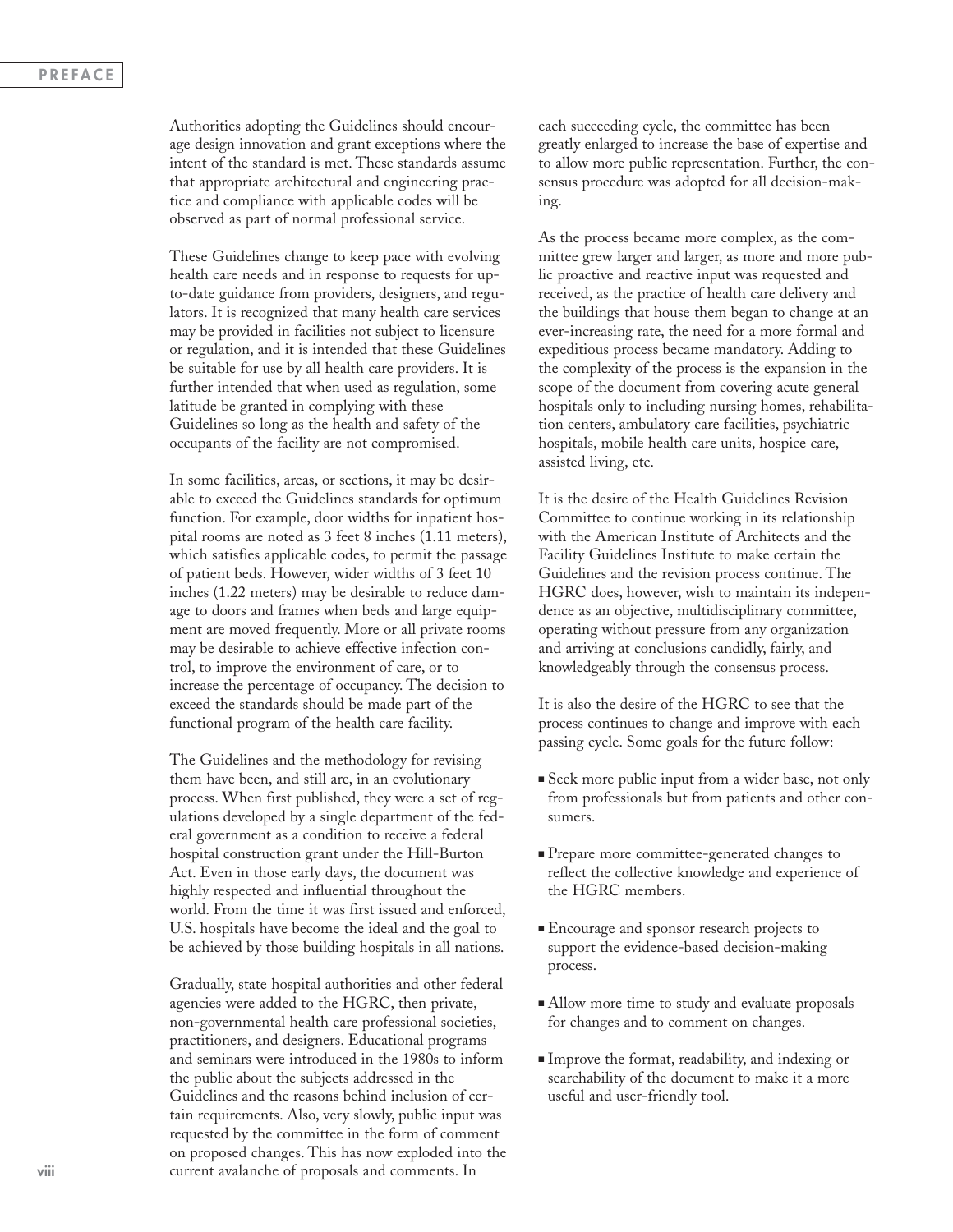- Improve the committee's ability to communicate and receive information electronically, making full use of the Internet and other formats and programs as they become available. This would include requests for interpretation, tentative interim amendments, etc.
- Work constantly to improve the process and the content of the Guidelines to keep it a dynamic document that truly reflects the latest state of the art.
- Have the courage and wisdom to adopt requirements that are forward looking and address the needs of the future, looking backward only to discover what not to do.
- Continue to strive for a document that is credible, reasonable, and knowledge-based and that will maintain the tradition of the American hospital as the role model for the rest of the world.

This publication supersedes the *Guidelines for Design and Construction of Hospital and Health Care Facilities*, 1996-97 edition.

Inquiries or questions about interpretations of the Guidelines may be addressed to: The Facility Guidelines Institute 1919 McKinney Avenue Dallas, TX 75201 (214) 969-3344 *fgiinc@bigplanet.com*

Formal interpretations of the Guidelines are posted on the AIA Web site at www.aia.org/pia/health/. Responses to other questions and an errata sheet may also appear on this site.

Questions about procedures or purchasing the Guidelines may be addressed to: The American Institute of Architects 1735 New York Avenue, N.W. Washington, DC 20006 (202) 626-7367 *healthcareguidelines@aia.org*

To order prepaid copies of the Guidelines, call (202) 626-7541 or 1-800-AIA-3837 (press 4). For orders using a purchase order or that must be billed, call 1-800-365-ARCH (2724).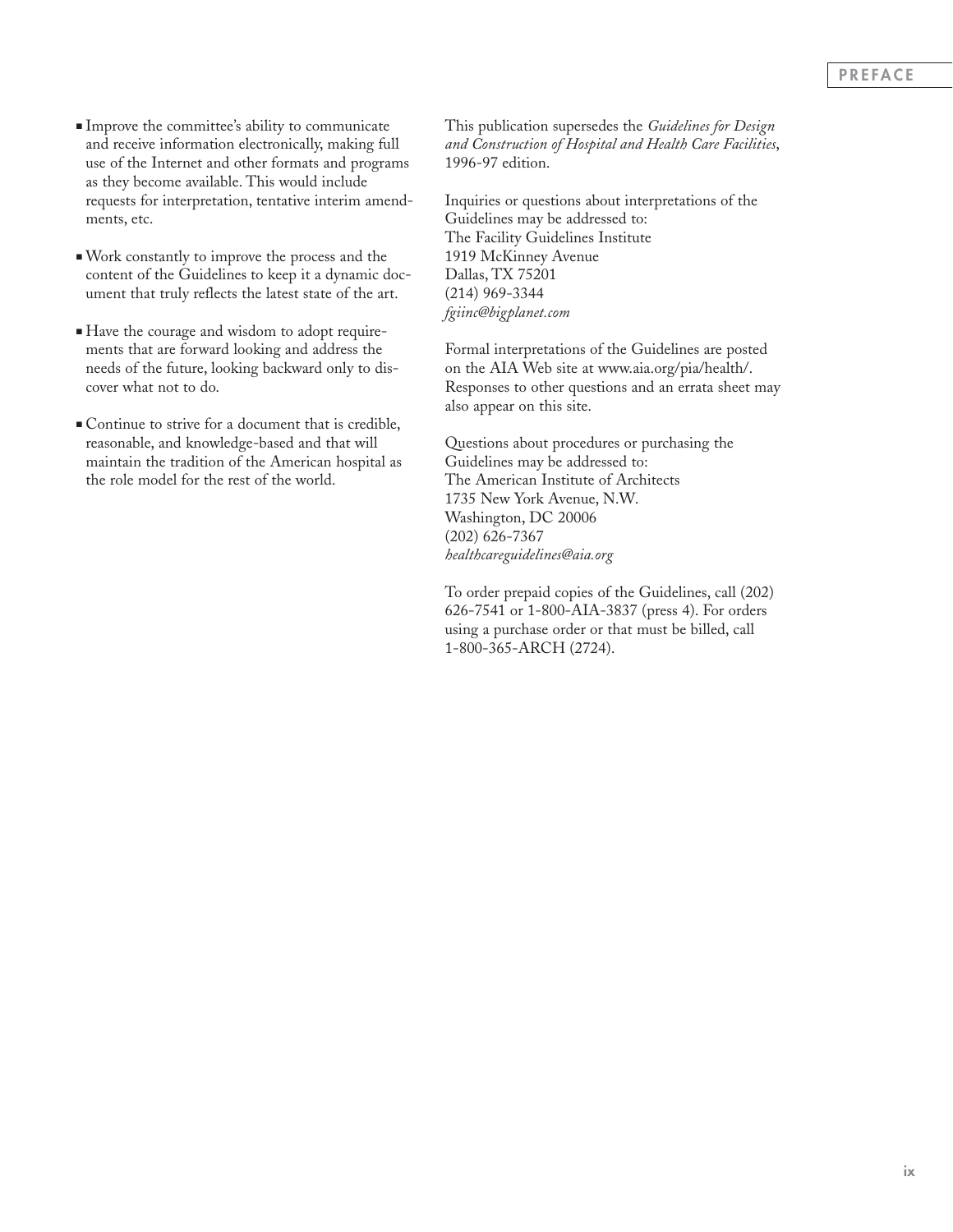## **MAJOR ADDITIONS AND REVISIONS**

This is the first edition of the *Guidelines for Design and Construction of Hospital and Health Care Facilities* to be totally completed under the aegis of the Facility Guidelines Institute. It has had the most extensive proactive and reactive public input and was given the most careful scrutiny by an outstanding, dedicated group of multidisciplinary experts in the 54-year history of the document. This edition has also had the benefit of the highest participation by state authorities who adopt and enforce the Guidelines.

One of the most visible changes to this edition is the relocation of the Appendix from the back of the publication to the bottom of each page on which an asterisk (\*) appears, indicating a reference to material in the Appendix. While not intended to contain mandatory requirements, or to be a part of the main body of the text, inclusion of this explanatory Appendix material uniformly at the bottom of each referenced page will improve both the visibility and value of that information. Although the Appendix material remains informational in nature, its new location is intended to enhance understanding of both its intent and content and to facilitate ease of use. For clarity, the Appendix material is separated from and formatted differently than the required text.

All significant changes in this edition are identified by a vertical line in the margin adjacent to the changed text. An asterisk (\*) preceding a number or letter designating a paragraph indicates that explanatory material about that paragraph can be found in the Appendix at the bottom of the page.

A new section, "Glossary of Terms," has been added to define specific terms. This material reflects common usage and the interpretation of specific terms appearing in the Guidelines and, similar to the Appendix material, is intended to facilitate the understanding and utility of these Guidelines, to clarify issues, and to help maintain consistency.

As in previous editions, a "Form for Proposals" to change the Guidelines appears in the back of this book. In addition, a new form, "Request for Interpretations," has been provided so readers may request clarification of the intent of the Health Guidelines Revision Committee (HGRC).

New chapters have been added for "Adult Day Care Facilities" and "Assisted Living," and the chapter on "Hospice Care" has been expanded, as has its Appendix.

Many editorial changes were made to correct errors or inconsistencies or to clarify intent. Wherever the word "should" appeared in the main body of the text it has been changed to "shall," and likewise all "shalls" have been removed from the Appendix. Further, all references to handwashing facilities have been changed to "handwashing station." "Narrative program"' has been changed to "functional program" in all sections of the document. The Appendix has been greatly expanded to aid in clarifying the intent of the Health Guidelines Revision Committee.

The environment of care has been more fully defined and its importance stressed throughout, as have been provisions to protect against *Legionella* and other waterborne bacteria. Wherever equipment storage has been specified, a minimum required size has generally been added. Disaster planning has been expanded, and the Guidelines require all hospitals with emergency departments to be prepared to receive, triage, and give initial treatment in the event of nuclear, biological, or chemical exposure.

Although previous editions have called for special care during construction projects to shield patients from hazardous conditions, an Infection Control Risk Assessment (ICRA) is now mandated in Chapter 5. An ICRA is defined in the Glossary of Terms and further explained in the Appendix. It is believed this will be a valuable risk-definition and risk-reduction tool and will encourage multi-agency/provider cooperation and collaboration for the betterment of the patient. There has also been a concerted effort to level the playing field and to give patients the same level of protection for surgical procedures whether they are performed in an acute general hospital or in an outpatient setting. Further, a requirement has been added that mandates use of a permanent device that constantly measures airflow for all airborne infection isolation and protective environment rooms.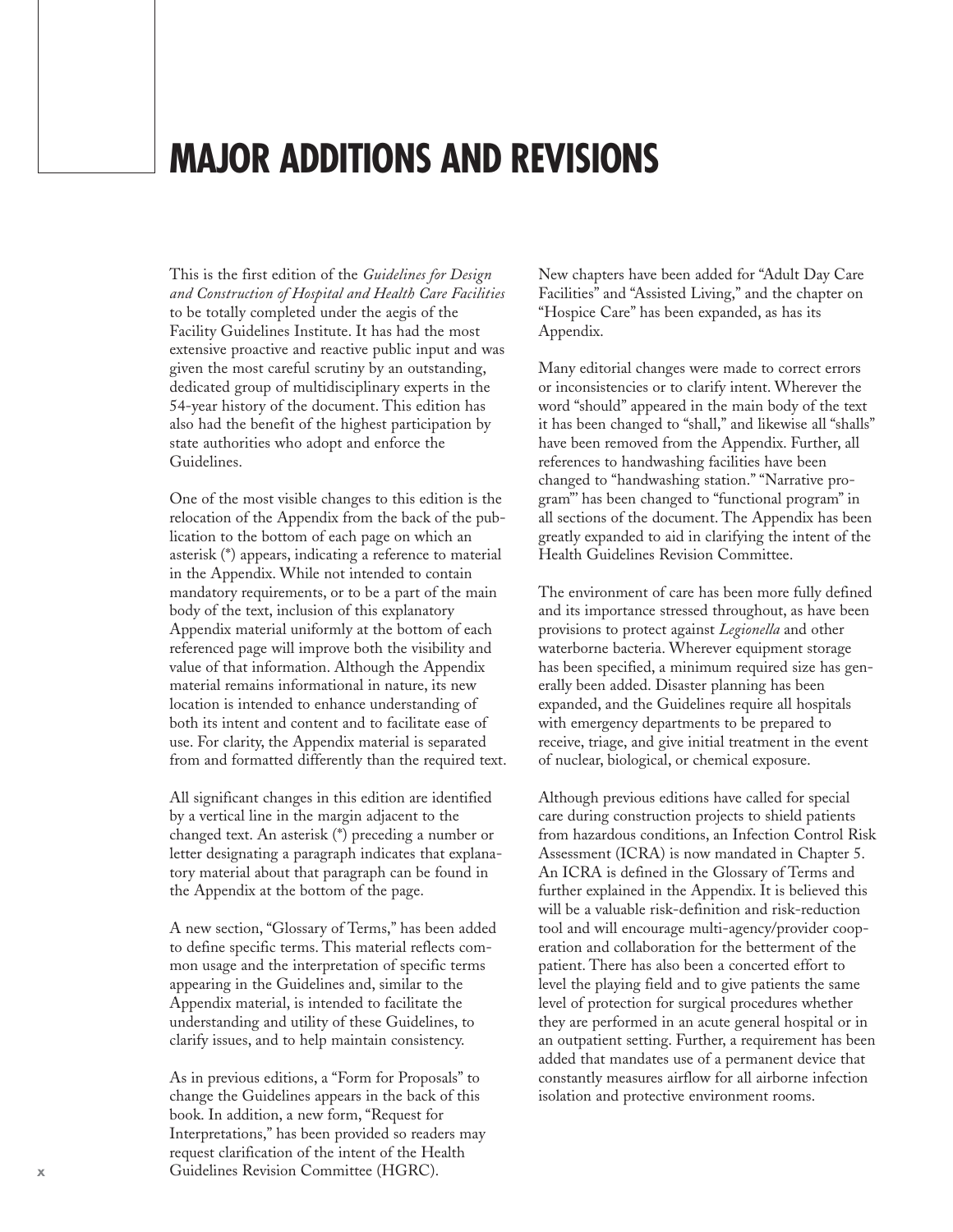Listed below by section and paragraph number are the major additions, revisions, and deletions made to this edition of the Guidelines*.*

*7.2.A4. Handwashing stations.* Language has been changed to require a handwashing station in all patient bathrooms and in all patient bedrooms.

*7.2.B7. Staff lounge.* A minimum size of 100 sq. ft. is now specified, and permission to locate the lounge on another floor has been deleted.

*7.2.D. Protective Environment Room(s).* The language has been modified to require a handwashing station in the room; a separate toilet and bathroom with handwashing station; the sealing of walls, floors, and ceilings to prevent air leakage; self-closing doors; and an installed device to monitor airflow.

*7.3.A3. Critical care (general).* Patient bedroom, cubicle, or space has been enlarged from 150 sq. ft. to 200 sq. ft. and the length of the head wall from 12 ft. to 13 ft. in new construction. For renovation projects, permissible bedroom or cubicle size has been enlarged from 130 sq. ft. to 150 sq. ft. and multi-bed space from 110 sq. ft. to 130 sq. ft. per bed.

*7.3.D8. Examination and treatment room(s).* Permission to allow location on another floor has been deleted.

*7.3.E9 (formerly 7.3.E8). NICU patient space.* Area per patient space has been increased from 100 sq. ft. to 120 sq. ft.

*7.6.A5. Psychiatric patient rooms.* A requirement has been added for tamper-resistant light fixtures, air vents, sprinkler heads, and other appurtenances.

*7.6.A6. Psychiatric patient bathrooms.* A new requirement specifies that all bedrooms must have a private toilet with a non-lockable door that is capable of swinging outward, with a tamper-resistant ceiling and tamper-resistant light fixtures, air vents, etc., as above.

*7.6.C (formerly 7.6.D). Seclusion Treatment Room.* Added requirements specify that doors shall be designed to swing out and that outside corners are not permitted. Ceilings must be tamper-resistant with tamper-resistant light fixtures, air vents, etc. as above.

*7.7.B1. Preoperative patient holding area(s).* A new requirement states that each stretcher station shall have 80 sq. ft. and a minimum clearance of 4 ft. on both sides and at the foot. Provisions shall be made to isolate infectious patients and for patient privacy. *7.7.C14. Phase II recovery (formerly Outpatient recovery).* New requirements mandate a handwashing station (one for each of four lounges), nurses' station, clinical sink, bedpan washers, and storage. A minimum size of 50 sq. ft. was added for each patient lounge chair with 4-ft clearance on the sides and at the foot of the chair. Separate toilet rooms for patients and for staff must have direct access to the recovery room. Provisions for isolation of infectious patients and for patient privacy are mandated.

*7.9.C7. Emergency service airborne infection control.* A new requirement specifies that at least one airborne infection isolation room must be provided. The need for additional isolation rooms shall be determined by the ICRA.

*7.28.A1O. Patient windows.* Operable windows are no longer required.

*7.28.B8. Ceiling finishes.* A new requirement states that ceilings in semi-restricted areas shall be smooth, able to be scrubbed with chemicals, nonabsorptive, and without crevices. Lay-in ceilings must be clipped down and gasketed. Ceilings in restricted areas shall be tamper-resistant, able to be scrubbed with chemicals, and without cracks or perforations.

*7.31.D23 (formerly 7.31.D24), Rooms used for sputum induction,* and *7.31.D25, Rooms where gluteraldehyde is used.* Provisions were included to treat these spaces in the same way as airborne infection isolation rooms, unless special ventilation systems are used.

*7.32.H. Emergency electric service.* A new requirement specifies that, where fuel is stored, there shall be capacity for at least 24 hours of continuous operation.

*Table 7.2 (formerly Table 2), Ventilation requirements.* Major changes to this table are outlined below:

- Requirements were added for newborn intensive care, ER waiting, triage, radiology waiting, and procedure rooms.
- Requirements were added for individual control in operating and delivery rooms.
- Several air movement relationships were changed, and some minor adjustments were made to the relative humidity and temperature requirements.
- The minimum total air changes in patient rooms and in labor/delivery/recovery and labor/delivery/ postpartum spaces was changed from 2 to 6.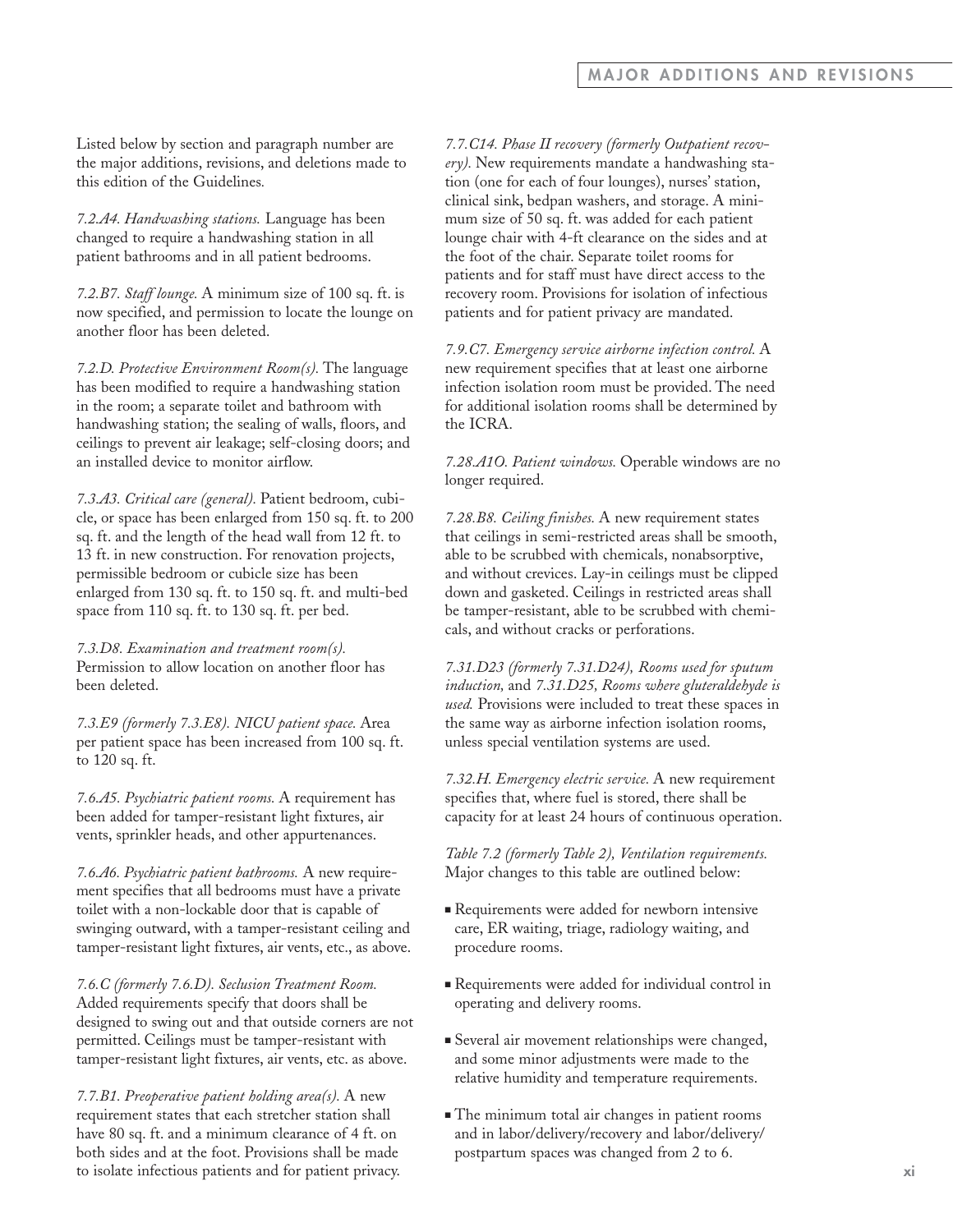- The air change rate columns were clarified to indicate that the numbers shown are minimum values and additional air changes may be required for proper cooling, etc. In addition, it has been pointed out that air quantity calculations must be based on maintaining these minimum rates, even with dirty filters.
- For certain critical spaces, a minimum differential air pressure has been indicated.

*Table 7.5 (formerly Table 5), Station Outlets for Oxygen, Vacuum, and Medical Air.* The following changes were made:

- Requirements were added for infant resuscitation stations.
- The number of outlets required in bedrooms was generally changed from number per room to number per bed.
- Critical care, pediatric critical care, and isolation critical care all were changed from 2 oxygen outlets per room to 3 per bed, 3 vacuums per room to 3 per bed, and 1 medical air per room to 1 per bed.
- Outlets for coronary care were changed from 2 oxygen per room to 3 per bed, 2 vacuums per room to 2 per bed, and one medical air per room to one per bed.
- Newborn ICU was changed from 3 oxygen, 3 vacuum, and 3 medical air outlets per room to 3 per bassinet.

*8.2.B5. Resident toilet room.* Permission to omit handwashing station in toilet if one is provided in the resident's room has been deleted. Required space for staff maneuvering has been added.

*8.4. Activities.* Permission to waive these requirements in renovation projects was deleted.

*8.32.H4. Emergency electrical service for ventilatordependent patients.* New requirement specifies one (or two) dedicated duplex outlets per bed on the essential electric circuit, identified as emergency use to serve ventilator-dependent patients. This change applies to both new and existing facilities serving such patients.

*8.32.H5. Heating equipment for ventilator-dependent patients.* Ventilator-dependent patient bedrooms are now required to be on the essential electric service. This requirement applies to both new and existing facilities.

#### *8.32.H6. Task lighting for ventilator-dependent*

*patients.* A new requirement states that task lighting in ventilator-dependent patient bedrooms must be on the essential electric service. This applies to both new and existing facilities.

*Table 8.1 (formerly Table 6), Pressure Relationships and Ventilation.* The major changes to this table are as follows:

- Requirements for resident gathering areas were added.
- The option to recirculate toilet room air within the room was removed.

Minimum total air changes per hour in resident corridor, dining rooms, and activity rooms were increased from 2 to 4. Minimum air changes of outside air per hour in activity rooms were increased from 2 to 4.

*9.2.H1. Details.* The required width of a staff-only corridor was reduced from 48 inches to 44 inches and the 6-foot maximum limitation was deleted. Minimum patient door width increased from 2 ft. 10 in. to 3 ft.

*9.5.A. Outpatient surgical facilities.* A new requirement specifies that outpatient surgical facilities shall be divided into three designated areas and designed so that patient and staff flow can be carefully controlled into and out of the unit.

*9.5.F2 Ambulatory (outpatient) operating rooms.* Requirements were changed most significantly. Existing text calls for all operating rooms to be 360 sq. ft. except laser operating rooms shall be 400 sq. ft. New provisions add classification and requirements similar to those in Chapter 7:

- Class A OR: 120 sq. ft., 10 ft. minimum dimension, 3 ft. clearance all around
- Class B OR: 250 sq. ft., 15 ft. minimum dimension, 3 ft. 6 in. clearance all around
- Class C OR: 400 sq. ft., 18 ft. minimum dimension, 4 ft. clearance all around

*9.5.F3. Recovery rooms.* Many requirements were changed to be closer to those of Chapter 7. In addition to a required step-down recovery area, the new classifications and requirements are as follows:

■ Class A Recovery: 1 station per OR, 2 ft. 6 in. clearance on 3 sides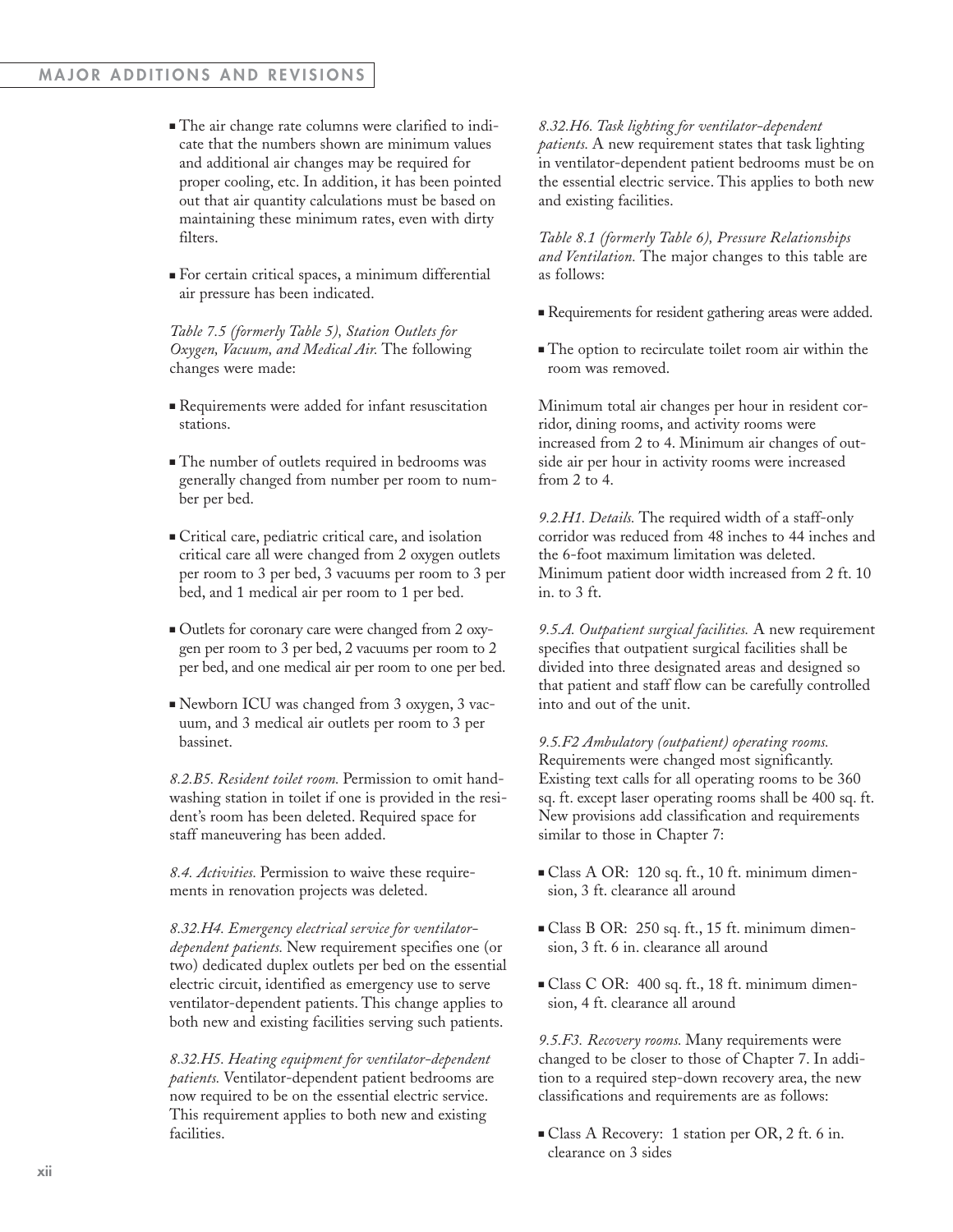- Class B Recovery: 2 stations per OR, 3 ft. clearance on 3 sides
- Class C Recovery: 3 stations per OR, 4 ft. clearance on 3 sides

*9.5.F5.f Anesthesia workroom.* A requirement for an anesthesia workroom in all Class C facilities has been added.

*9.5.H1. Details.* The minimum width of public corridors has been reduced from 6 ft. to 5 ft. and of staffonly corridors from 48 in. to 44 in. The width for doors to occupied spaces has been increased from 2 ft. 10 in. to 3 ft.

*9.5.H2. Finishes.* Ceiling, floor, and wall finishes have been changed to those required in Chapter 7.

*9.31.D4. HVAC systems.* This section has been changed to require that the temperature in each OR shall be individually controlled and that AC systems serving ORs shall operate 24 hours a day, 7 days a week to maintain positive room pressure, except for maintenance or fire emergency.

*12.1.E2.f Details.* The requirement that all mobile units be equipped with an automatic sprinkler or other automatic extinguishing system was deleted.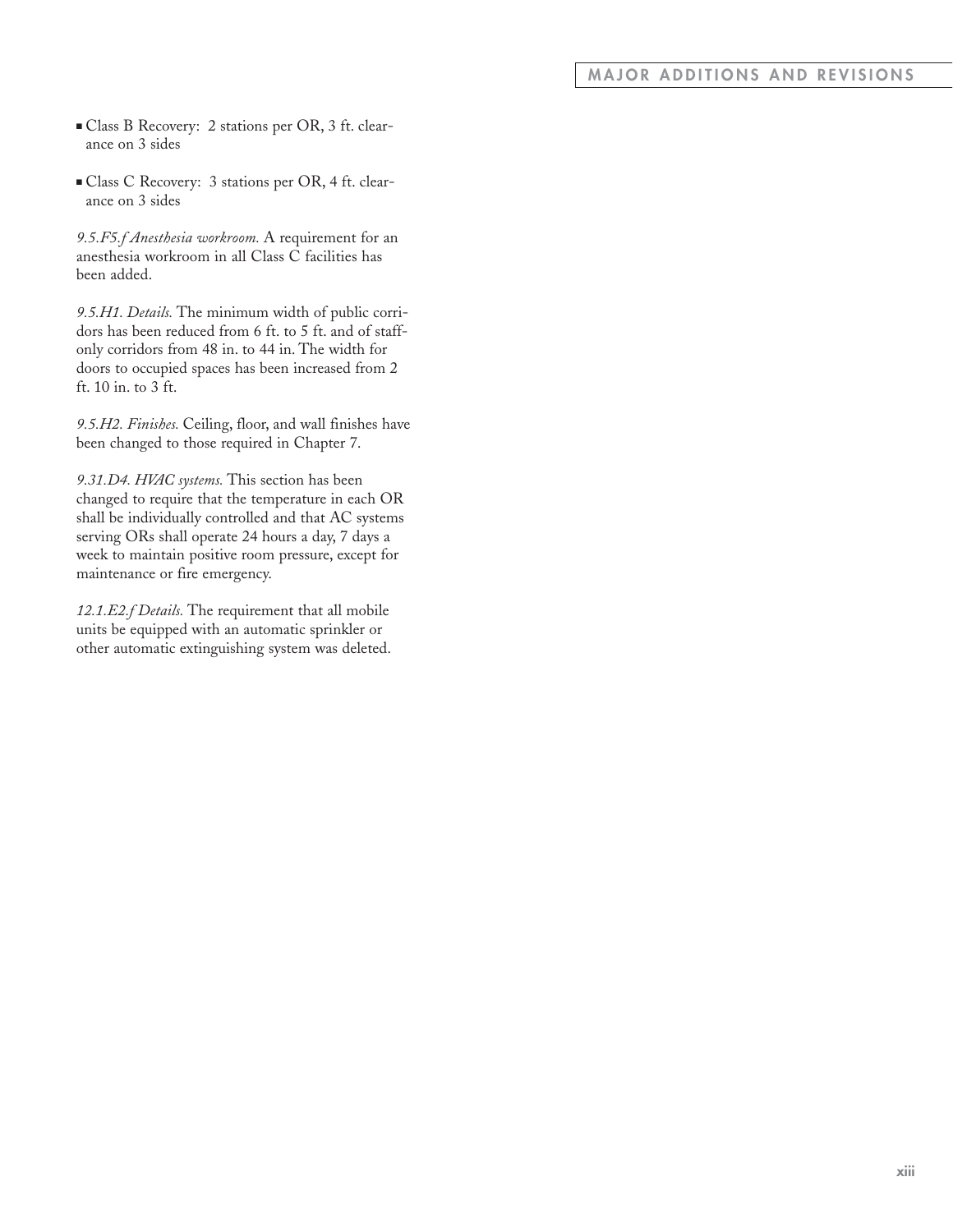## **ACKNOWLEDGMENTS**

The Facility Guidelines Institute and the Academy of Architecture for Health of the American Institute of Architects (AIA/AAH) were privileged to convene and work with the interdisciplinary Health Guidelines Revision Committee (HGRC) to revise the *Guidelines for Design and Construction of Hospital and Health Care Facilities*. Included on the HGRC were architects, engineers, facility managers, risk managers, infection control practitioners, physicians, health care administrators, and state and federal authorities having jurisdiction. Listed here are the 97 HGRC members who attended at least two of the three meetings of the full committee.

These revised Guidelines are the result of many hours of concentrated work by dedicated professionals concerned with the environment in which health care is delivered. These individuals, who came from private practice, professional organizations, and state and federal agencies, reviewed more than 2,000 proposals for change and comments on these proposed changes and worked together to write other proposals. They attended meetings held in Arlington, Virginia; Irvine, California; and Denver, Colorado to engage in serious discussion and debate about the written proposals and comments and to vote on the content of the revised document. They overwhelmingly approved the final manuscript by letter ballot in November 2000.

FGI and the AIA/AAH wish to express their sincere gratitude to all who sent proposals and comments and to those organizations whose representatives served on the Health Guidelines Revision Committee.

**Executive Committee** Joseph G. Sprague, FAIA, FACHA Chairman HKS Architects, Inc.

Douglas S. Erickson, FASHE Vice Chairman American Society for Healthcare Engineering (of the American Hospital Association)

Martin H. Cohen, FAIA, FACHA Vice Chairman Forum for Health Care Planning

J. Armand Burgun, FAIA, FACHA Chairman Emeritus Rogers, Burgun, Shahine and Deschler Architects

#### **Steering Committee**

Alfred S. Buck, M.D. Edward Martin & Associates Joint Committee on Accreditation of Healthcare **Organizations** 

Michelle Regan Donovan, R.N. Millennium Strategies, Inc.

Daniel L. Hightower, AIA University of Kansas Medical Center

Thomas M. Jung, R.A. New York State Department of Health

Robert A. Loranger, P.E., CHFM New England Medical Center

James Merrill, P.E. U.S. Department of Health and Human Services, Health Care Financing Administration

Juanita M. Mildenberg, FAIA National Institutes of Health

Emilio M. Pucillo, R.A. U.S. Department of Health and Human Services, Health Resources and Services Administration

Kurt A. Rockstroh, AIA SBA/Steffian Bradley Associates

Mayer D. Zimmerman U.S. Health Care Financing Administration

**Revision Committee** Maria D. Allo, M.D., FACS American College of Surgeons

Donald C. Axon, FAIA International Congress of Building Officials

Donald E. Baptiste Sturdy Memorial Hospital Inc.

Judene M. Bartley, MS, MPH, CIC Epidemiology Consulting **Services** 

Chris Bettlach, P.E. Sisters of Mercy Health System-St. Louis Catholic Healthcare Association

William J. Bonn III, AIA Utah Department of Health

Brenda Bouvier, MS, RN, CIC Stanford University Medical Center

Mary Jo Breslin, MS, RN University of Maryland Medical System

Roger V. Brown, P.E. United Health Services Hospitals

Christopher M. Burney, M.Sc., CPE The Stamford Hospital

Dale B. Carr Mississippi State Department of Health

Ken Cates Northstar Management Company

Jon F. Cechvala, R.A. Wisconsin Department of Health and Family Services

Jack F. Chamblee, Jr., AIA, NCARB Healthsouth Corporation

Robert A. Cochran, AIA, ACHA NBBJ

Michael D. Coppedge, AIA, ACHA Weller Architects

David R. Cornell, Ph.D. New England Medical Center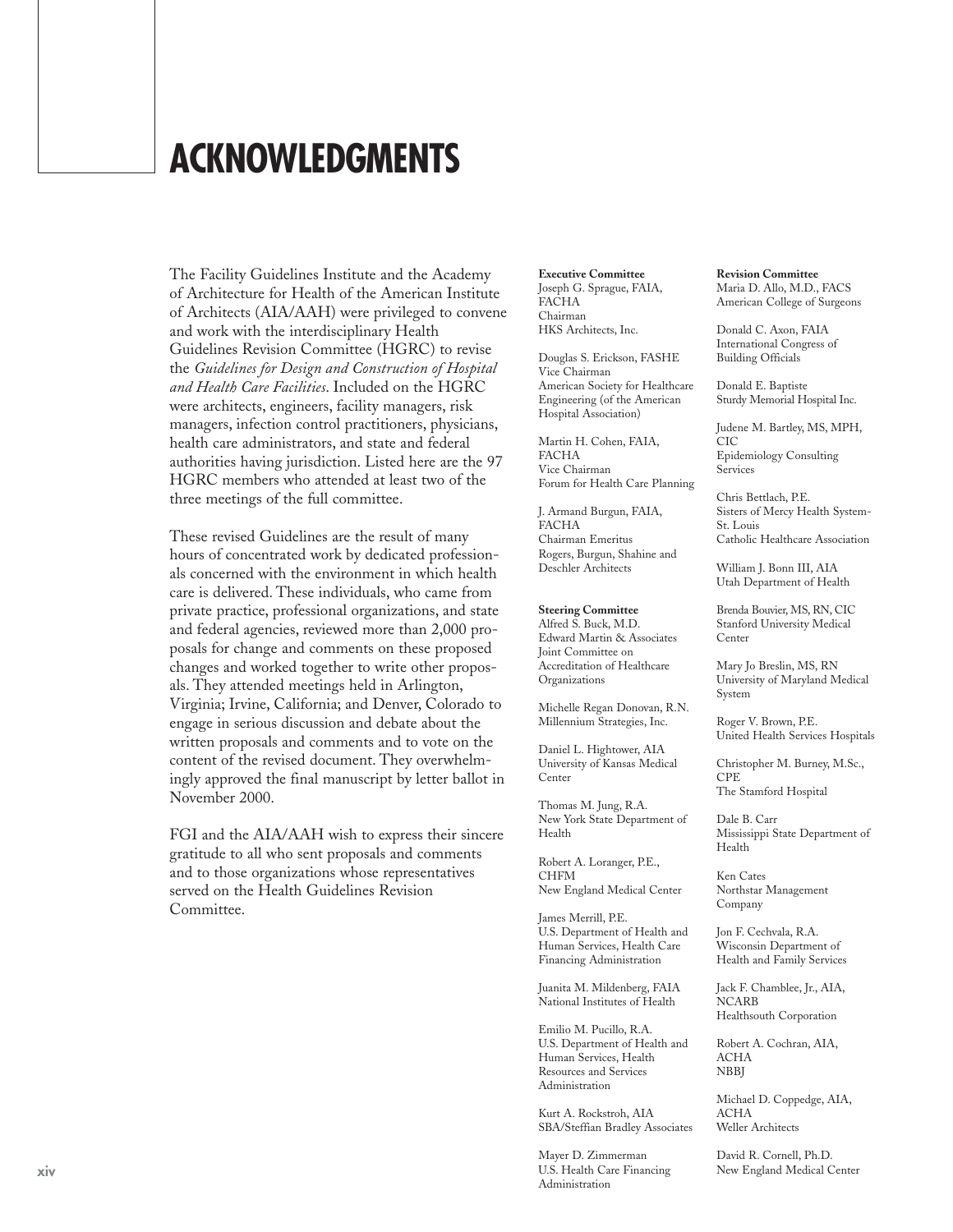#### **ACKNOWLEDGMENTS**

John M. Dombrowski, P.E. H. F. Lenz Company

Brian M. Dubey, AIA, CSI Maryland Department of Health and Mental Hygiene

Jeff Eckstein, AIA Columbia/St. Mary's Hospitals

Maureen J. Eiseman Centers for Disease Control and Prevention

Angelo A. Fanelli, P.E. Continuum Health Partners

Glenn S. A. Gall, AIA California Office of Statewide Health Planning and Development

Roger W. Gehrke Idaho Department of Health and Welfare

Marjorie Geist, Ph.D., R.N. American College of Emergency Physicians

Warren N. Goodwin, AIA, FHFI American Health Facilities Development

Linda A. Greenberg, R.N., BSN Herman Miller for Healthcare

James R. Gregory, R.A. Florida Agency for Health Care Administration

Ken Gurtowski Calumet Coach Company

Jeffrey M. Hardin, P.E. U.S. Army Corps of Engineers

Bill Harmon Tennessee Department of Health

Maurene Harvey, R.N. Society of Critical Care Medicine

Robert W. Hechtman Asbury Methodist Village, Inc. American Association of Homes and Services for the Aging

Tom Heller Kaiser Permanente

Lorraine G. Hiatt, Ph.D. Consultant, Research, Planning & Design for Aging

Gerald R. Inglett, R.A. U.S. Department of Health and Human Services, Indian Health Service

Thomas W. Jaeger, P.E. Gage Babcock & Associates William R. Jarvis, M.D. Centers for Disease Control and Prevention

Paul A. Jensen, Ph.D., P.E., CIH National Institute for Occupational Safety and Health

Lloyd J. Landow, AIA Landow & Landow Architects Construction Standards Advisory Group, New York State Department of Health

Roger J. Langlois Connecticut Department of Public Health

Robert G. Larsen, AIA Larsen Shein Ginsberg & Magnusson, Architects

John T. Larson, R.A. Larson & Associates, Inc.

Harold Laufman, M.D., Ph.D., ASHE HLA Systems/Harold Laufman Associates, Inc.

Roscoe C. Lawless, AIA Oregon Health Division

Terence G. Lewis, Sr. PHC

William E. Lindeman, AIA WEL Designs Accreditation Association for Ambulatory Health Care

James T. Lussier St. Charles Medical Center

Rita Rael Meek New Mexico Department of Health

Farhad Memarzadeh, Ph.D., P.E. National Institutes of Health

James F. Miller, Jr. Arkansas Department of Health

R. Gregg Moon, AIA, ACHA FKP Architects, Inc.

Vincent D. Mortimer, P.E. National Institute for Occupational Safety and Health

Hugh O. Nash, Jr., P.E. Nash Lipsey Burch

Gaius G. Nelson, R.A. Nelson-Tremain Partnership Society for the Advancement of Gerontological Environments

Paul Ninomura, P.E. U.S. Department of Health and Human Services, Indian Health Service

Jerry A. Oksner Phoenix Children's Hospital Robin Orr, MPH The Robin Orr Group

Douglas Pendergras Convalescent Enterprises, Inc.

Peter P. Petresky Pennsylvania Department of Health

Zenon A. Pihut, P.E. Texas Department of Health

Charles F. Reed, AIA State University of New York

Richard C. Rosenvold, NCARB, AIA

Rosenvold & Associates

Chris P. Rousseau, P.E. Newcomb & Boyd

Arthur St. André, M.D., FCCM Washington Hospital Center Society of Critical Care Medicine

William B. Selan, AIA RBS&D Architects

David M. Sine, OHST, CSP David M. Sine and Associates National Association of Psychiatric Health Systems

Grady R. Smith Consultant

Judith A. Smith, MHA Smith Hager Bajo, Inc. Consensus Committee to Establish Recommended Standards for Newborn ICU Design

Joseph J. Strauss, AIA, CHC Arista Associates American Association of Healthcare Consultants

Andrew J. Streifel, MPH University of Minnesota, Department of Environmental Health and Safety

Richard M. Swanson, R.A. State of Washington Department of Health

Dana E. Swenson, P.E. M. D. Anderson Cancer Center

Tom A. Thliveris, AIA, NCARB Arizona Department of Health Services

Dan R. Thompson, M.D., FCCM Albany Medical College

George R. Tingwald, M.D., AIA, AHCA Skidmore, Owings & Merrill

David B.Uhaze, R.A. New Jersey Department of Community Affairs

Enrique J. Unánue, AIA, NCARB, ACHA Illinois Department of Public Health

Marjorie A. Underwood, RN, BSN, CIC Mt. Diablo Medical Center Association for Professionals in Infection Control and Epidemiology

Marjorie E. Vincent, R.N. Woodrum/ASD

William L. Warren North Carolina Department of Health and Human Services

Robert D. White, M.D. Pediatrix Medical Group of Indiana, Inc. Consensus Committee to Establish Recommended Standards for Newborn ICU Design

James H. Wilson National Institutes of Health

Special thanks are due to the Health Care Financing Administration of the U.S. Department of Health and Human Services for major funding of this revision cycle; to the American Society for Healthcare Engineering (ASHE), the National Institutes of Health (NIH), and the American Institute of Architects, which provided staffing and technical support; and to Lee Mickle of EEI Communications and Pamela James Blumgart of the American Institute of Architects for all their efforts during this revision cycle.

Joseph G. Sprague, FAIA, FACHA Chairman Guidelines Revision Committee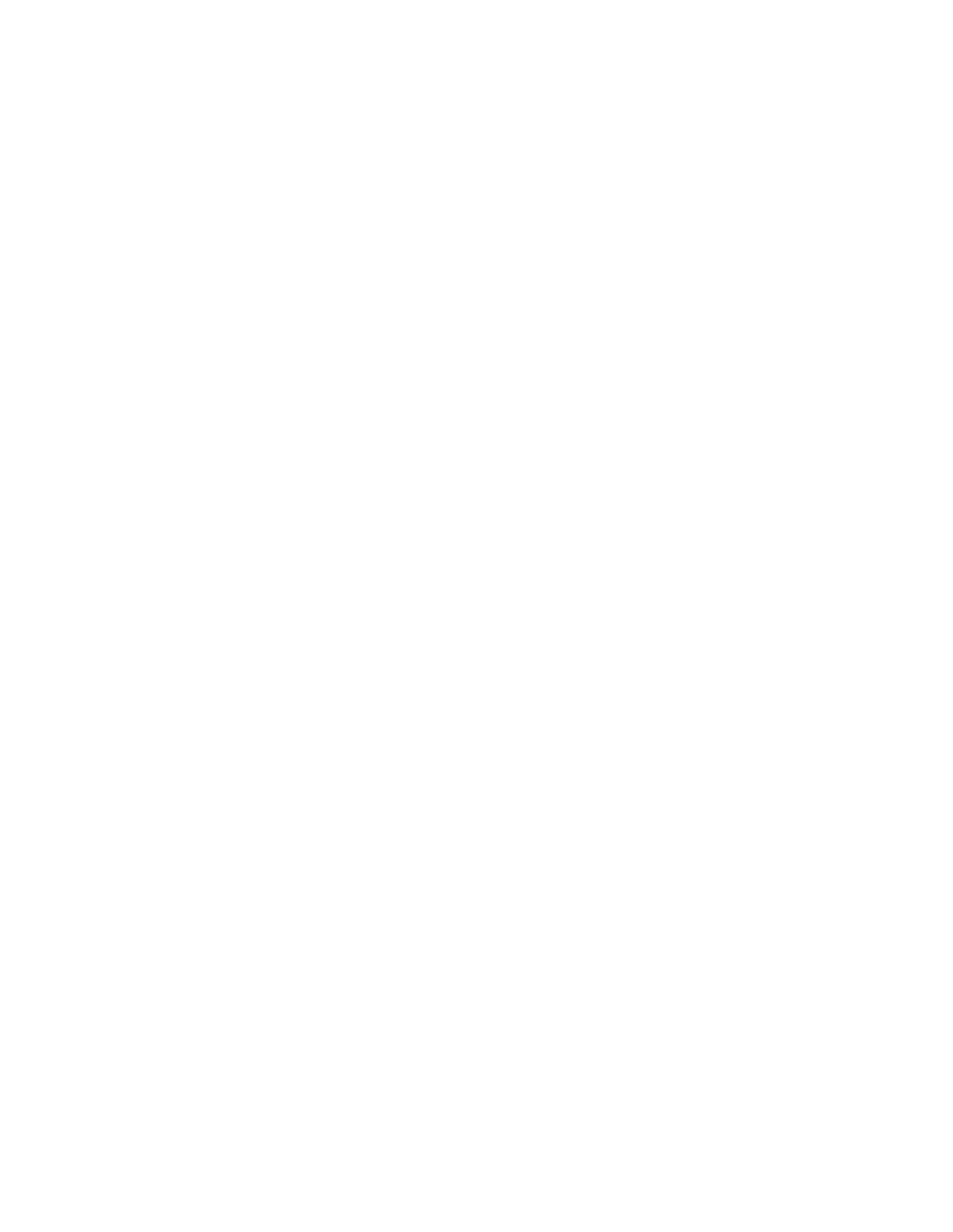## **INTRODUCTION**



#### **1.1 General**

The care environment is constituted by those features in a built health care entity that are created, structured, and maintained to support quality health care. As patients and their families have become more involved in the course of care, facilities need to respond to the changing requirements for accommodations. The health care environment should enhance the dignity of the patient through features that permit privacy and confidentiality.

Stress can be a major detriment to the course of a patient's care. The facility should be designed to reduce patient, family, and staff stress wherever possible. Research- and evidence-based materials are available to support these goals and should be referred to during design.

As technology changes, flexibility is in the best interests of quality care. As health care economics apply pressure to management, design should make every effort to enhance the performance, productivity, and satisfaction of the staff in order to promote a safe environment of care. Creativity should be encouraged in the design process to enhance the environment of care.

#### **1.1.A.**

This document contains information intended as minimum standards for constructing and equipping new health care facility projects. For brevity and convenience these standards are presented in "code language." Use of words such as *shall* is mandatory only where applied by an adopting authority having jurisdiction. Insofar as practical, these standards relate to desired performance or results or both. Details of construction and engineering are assumed to be part of good design practice and local building regulations. Design and construction shall conform to the requirements of these Guidelines. Requirements set forth in these Guidelines shall be considered as minimum. For aspects of design and construction not included in these Guidelines, local governing building codes shall apply. Where there is no local governing building code, the prevailing model code used within the geographic area is hereby specified for all requirements not otherwise specified in these Guidelines. (See Section 1.4 for wind and seismic local requirements.)

Where ASCE 7-93 is referenced, similar provisions in the model building code are considered substantially equivalent.

An asterisk (\*) preceding a paragraph number indicates that explanatory or educational material can be found in Appendix material found at the bottom of the page.

#### **1.1.B.**

This document covers health facilities common to communities in this country. Facilities with unique services will require special consideration. However, sections herein may be applicable for parts of any facility and may be used where appropriate.

#### **1.1.C.**

These Guidelines are not intended to restrict innovations and improvements in design or construction techniques. Accordingly, authorities adopting these standards as codes may approve plans and specifications that contain deviations if it is determined that the respective intent or objective has been met. Final implementation may be subject to requirements of the authority having jurisdiction.

#### **1.1.D.**

Some projects may be subject to the regulations of several different programs, including those of state, local, and federal authorities. While every effort has been made for coordination, individual project requirements should be verified, as appropriate. Should requirements be conflicting or contradictory, the authority having primary responsibility for resolution should be consulted.

#### **1.1.E.**

The Health Care Financing Administration, which is responsible for Medicare and Medicaid reimbursement, has adopted the National Fire Protection Association 101 Life Safety Code (NFPA 101). Facilities participating in Medicare and Medicaid programs shall comply with that code.

#### **1.1.F.**

The health care provider shall supply for each project a functional program for the facility that describes the purpose of the project, the projected demand or utilization, staffing patterns, departmental relation-

In this edition appendix material appears in the main body of the document; however, it remains advisory only.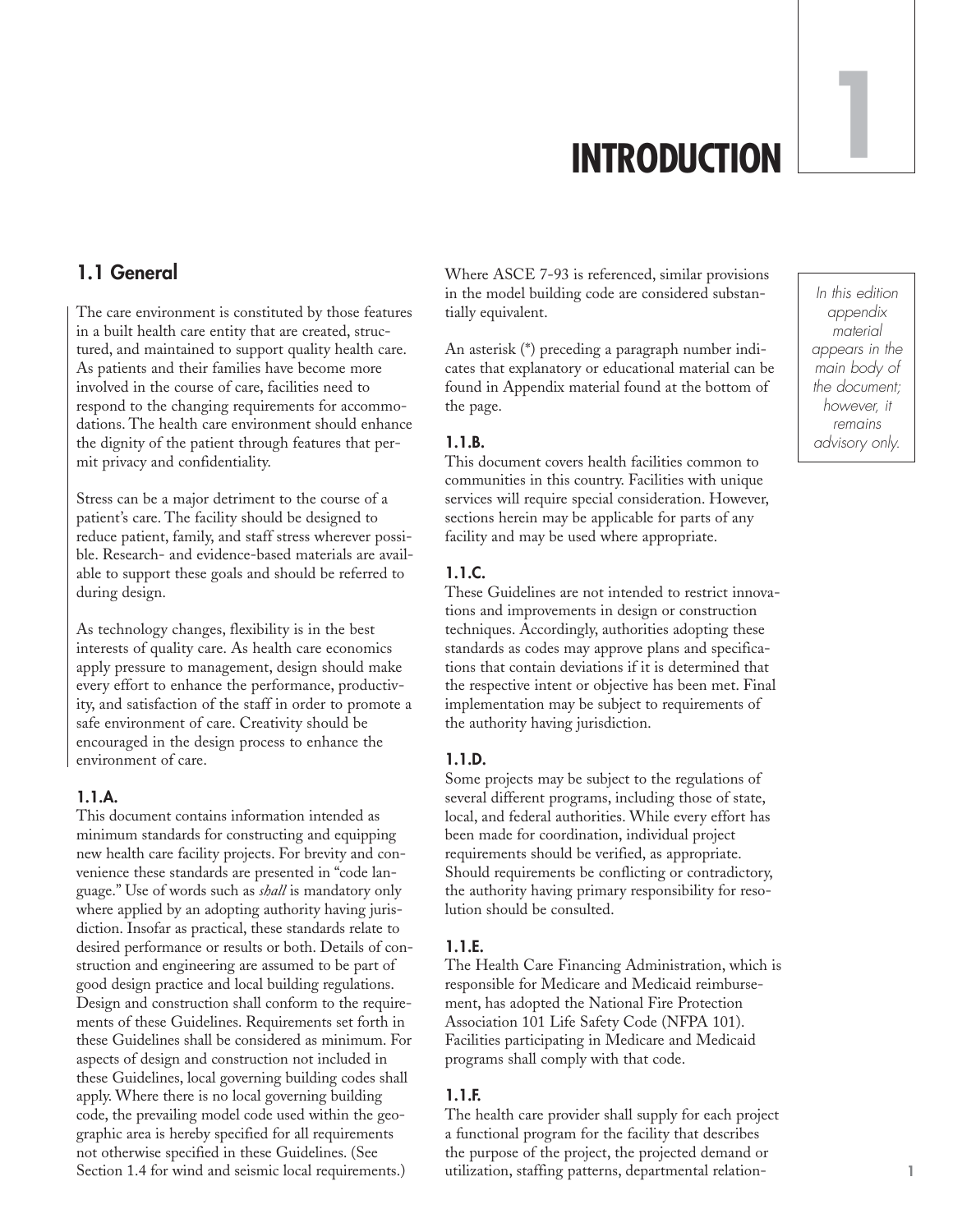ships, space requirements, and other basic information relating to fulfillment of the institution's objectives. The functional program shall include a description of those services necessary for the complete operation of the facility. The program shall address the size and function of each space and any special design features. Include the projected occupant load, numbers of staff, patients, residents, visitors, and vendors. In treatment areas, describe the types and projected numbers of procedures. Describe the circulation patterns for staff, patients or residents, and the public. Describe also the circulation patterns for equipment and clean and soiled materials. Address equipment requirements; describe building service equipment and fixed and movable equipment. Where the circulation patterns are a function of asepsis control requirements, note these features. The program shall use the same names for spaces and departments as used in the Guidelines. If acronyms are used, they shall be clearly defined. The functional program shall address the potential future expansion that may be needed to accommodate increased demand. The approved functional program shall be made available for use in the development of project design and construction documents. The functional program shall be retained by the facility with the other design data to facilitate future alterations, additions, and program changes.

#### **1.2 Interpretations of Requirements**

Although the ultimate interpretation of information contained in this document is the responsibility of the adopting authority having jurisdiction, where applicable, the value of advisory commentary has been recognized. The interpretation of a specific standard contained in these Guidelines may be requested from the Guidelines Steering Committee with a detailed request. The resulting interpretation is intended to provide clarification, a summary of any background and previous discussion if appropriate, and a rationale for the interpretation rendered. It is understood that any such interpretation is advisory in nature, intended to assist the user and adopting authority having jurisdiction to maximize the value of these Guidelines. Requests for interpretation should be submitted to the Steering Committee through the Facility Guidelines Institute, using the form at the back of the book, or by including the information requested on the form in an e-mail message to fgiinc@bigplanet.com.

#### **1.3 Renovation**

#### **1.3.A.**

Where renovation or replacement work is done within an existing facility, all new work or additions, or both, shall comply, insofar as practical, with applicable sections of these Guidelines and with appropriate parts of NFPA 101, covering New Health Care Occupancies. Where major structural elements make total compliance impractical or impossible, exceptions should be considered. This does not guarantee that an exception will be granted, but does attempt to minimize restrictions on those improvements where total compliance would not substantially improve safety, but would create an unreasonable hardship. These standards should not be construed as prohibiting a single phase of improvement. (For example, a facility may plan to replace a flammable ceiling with noncombustible material but lack funds to do other corrective work.) However, they are not intended as an encouragement to ignore deficiencies when resources are available to correct life-threatening problems. (See Section 1.6.C.)

#### **1.3.B.**

When construction is complete, the facility shall satisfy functional requirements for the appropriate classification (general hospital, skilled nursing facility, etc.) in an environment that will provide acceptable care and safety to all occupants.

#### **1.3.C.**

In renovation projects and those making additions to existing facilities, only that portion of the total facility affected by the project shall comply with applicable sections of the Guidelines and with appropriate parts of NFPA 101 covering New Health Care Occupancies.

#### **1.3.D.**

Those existing portions of the facility that are not included in the renovation but that are essential to the functioning of the complete facility, as well as existing building areas that receive less than substantial amounts of new work, shall, at a minimum, comply with that section of NFPA 101 for Existing Health Care Occupancies.

#### **1.3.E.**

Conversion to other appropriate use or replacement should be considered when cost prohibits compliance with acceptable standards.

#### **1.3.F.**

When a building is converted from one occupancy to another, it shall comply with the new occupancy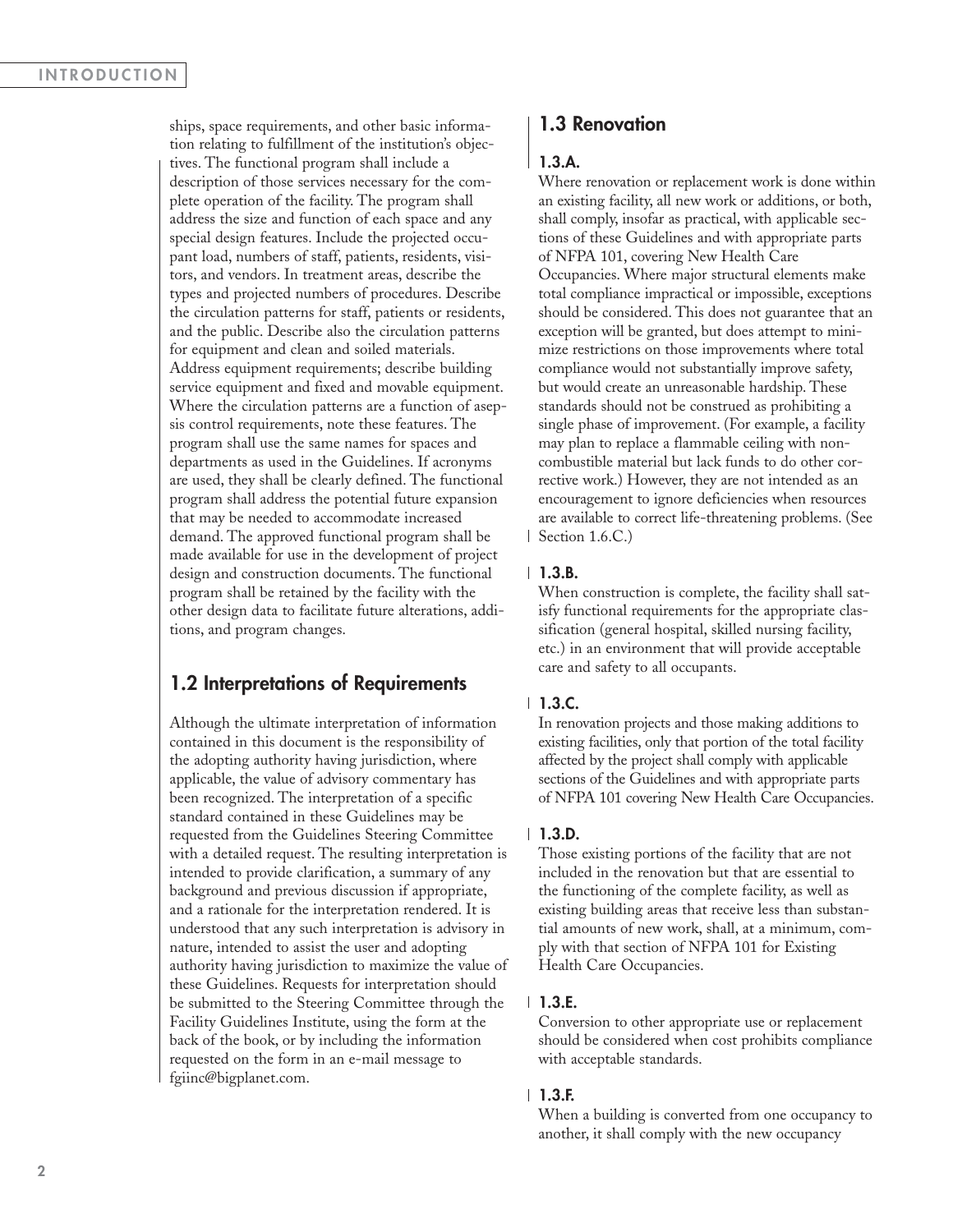requirements. For purpose of life safety, a conversion

from a hospital to a nursing facility or vice versa is not considered a change in occupancy.

#### **1.3.G.**

When parts of an existing facility essential to continued overall facility operation cannot comply with particular standards, those standards may be temporarily waived if patient care and safety are not jeopardized.

#### **1.3.H.**

Renovations, including new additions, shall not diminish the safety level that existed prior to the start of the work; however, safety in excess of that required for new facilities is not required.

#### **1.3.I.**

Nothing in these Guidelines shall be construed as restrictive to a facility that chooses to do work or alterations as part of a phased long-range safety improvement plan. It is emphasized that all hazards to life and safety and all areas of noncompliance with applicable codes and regulations should be corrected as soon as possible in accordance with a plan of correction.

#### **1.4 Design Standards for the Disabled**

The Americans with Disabilities Act (ADA) became law in 1990. This law extends comprehensive civil rights protection to individuals with disabilities. Under Titles II and III of the ADA, public, private, and public service hospitals and other health care facilities will need to comply with the *Accessibility Guidelines for Buildings and Facilities* (ADAAG) for alterations and new construction. The *Uniform Federal Accessibility Standards* (UFAS) also provides criteria for the disabled. Implementation of UFAS and ADAAG for federal facilities is handled in the following ways:

#### **APPENDIX**

#### **A1.5**

Owners of existing facilities should undertake an assessment of their facility with respect to its ability to withstand the effects of regional natural disasters. The assessment should consider performance of structural and critical nonstructural building systems and the likelihood of loss of externally supplied power, gas, water, and communications under such conditions. Facility master planning should consider mitigation measures required to address conditions that may be hazardous to patients and conditions that may compromise the ability of the facility to fulfill its planned post-emergency medical response. Particular attention should be paid to seismic considerations in areas where the effective peak acceleration coefficient, Aa, of ASCE 7-93 exceeds 0.15.

- Compliance with UFAS
- Compliance with ADAAG
- Compliance with a combination of UFAS and ADAAG using the most stringent criteria

Individual federal agencies will provide direction on applicable criteria to be used for the design of federal facilities.

Also available for use in providing quality design for the disabled is the American National Standards Institute (ANSI) A117.1 *American National Standard for Accessible and Usable Buildings and Facilities*.

State and local standards for accessibility and usability may be more stringent than ADA, UFAS, or ANSI A117.1. Designers and owners, therefore, must assume responsibility for verification of all applicable requirements.

It shall be recognized, however, that the users of hospitals and health care facilities often have very different accessibility needs from the typical adult individual with disabilities addressed by the model standards and guidelines mentioned above. Hospital patients, and especially nursing facility residents, due to their stature, reach, and strength characteristics, typically require the assistance of caregivers during transfer maneuvers. Many prescriptive requirements of model accessibility standards place both older persons and caregivers at greater risk of injury than do facilities that would be considered noncompliant. Flexibility may be permitted for the use of assistive configurations that provide considerations for transfer assistance.

#### **Infection and Biohazard Control**

Facilities may designate an outdoor parking lot adjacent to the emergency department to serve as a primary decontamination area, which should include appropriate plumbing fixtures (e.g., hot and cold water) and drainage. Utilization of screens and tents may be needed. Other contingencies may require airborne infection isolation, application and removal of therapeutic chemical substances, and temporary container storage of contaminated materials. Handwashing and shower capabilities will usually be of paramount importance in biohazard control efforts.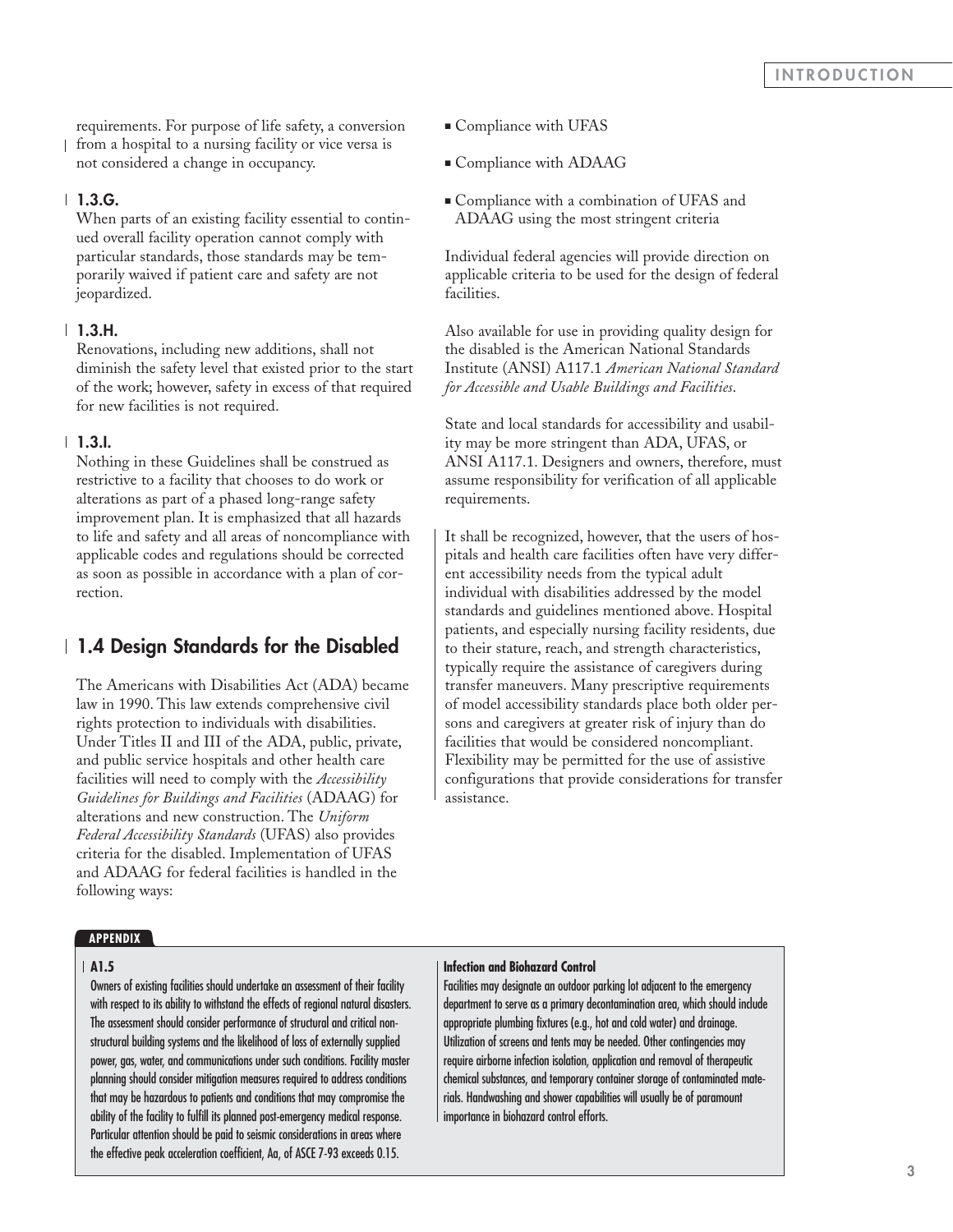#### **\*1.5 Provisions for Disasters**

In locations where there is recognized potential for hurricanes, tornadoes, flooding, earthquake, or other regional disasters, planning and design shall consider the need to protect the life safety of all health care facility occupants and the potential need for continuing services following such a disaster.

When consistent with their functional program and disaster planning, acute care facilities with emergency services can serve as receiving, triage and initial treatment centers in the event of nuclear, biological, or chemical (NBC) exposure. These facilities shall designate specific area(s) for these functions.

#### **\*1.5.A. Wind- and Earthquake-Resistant Design for New Buildings**

Facilities shall be designed to meet the requirements of the building codes specified in Section 1.1.A provided these requirements are substantially equivalent to ASCE 7-93. Design shall meet the requirements of ASCE 7-93.

The following model codes and provisions are essentially equivalent to the ASCE 7-93 requirements:

- 1988 NEHRP Provisions
- 1991 ICBO Uniform Building Code
- 1992 Supplement to the BOCA National Building Code
- 1992 Amendments to the SBCC Standard Building Code
- **1.5.A1.** For those facilities that must remain operational in the aftermath of a disaster, special design is required to protect systems and essential building services such as power, water, medical gas systems, and, in certain areas, air conditioning. In addition, special consideration must be given to the likelihood of tem-

#### **APPENDIX**

#### **A1.5.A.**

The ASCE 7-93 seismic provisions are based on the National Earthquake Hazards Reduction Program (NEHRP) provisions (1988 edition.) developed by the Building Seismic Safety Council (BSSC) for the Federal Emergency Management Agency (FEMA).

A study by the National Institute of Standards and Technology (NIST) found that the following seismic standards were essentially equivalent to the NEHRP (1988) provisions:

■ 1991 ICBO Uniform Building Code

porary loss of externally supplied power, gas, water, and communications.

- **1.5.A2.** The owner shall provide special inspection during construction of seismic systems described in Section A.9.1.6.2 and testing described in Section A.9.1.6.3 of ASCE 7-93.
- **1.5.A3.** Roof coverings and mechanical equipment shall be securely fastened or ballasted to the supporting roof construction and shall provide weather protection for the building at the roof. Roof covering shall be applied on clean and dry decks in accordance with the manufacturer's instructions, these Guidelines, and related references. In addition to the wind force design and construction requirements specified, particular attention shall be given to roofing, entryways, glazing, and flashing design to minimize uplift, impact damage, and other damage that could seriously impair functioning of the building. If ballast is used it shall be designed so as not to become a projectile.

#### **1.5.B.**

Flood Protection, Executive Order No. 11988, was issued to minimize financial loss from flood damage to facilities constructed with federal assistance. In accordance with that order, possible flood effects shall be considered when selecting and developing the site. Insofar as possible, new facilities shall *not* be located on designated floodplains. Where this is unavoidable, consult the Corps of Engineers regional office for the latest applicable regulations pertaining to flood insurance and protection measures that may be required.

#### **1.5.C.**

Should normal operations be disrupted, the facility shall provide adequate storage capacity for, or a functional program contingency plan to obtain, the following supplies: food, sterile supplies, pharmacy supplies, linen, and water for sanitation. Such storage capacity or plans shall be sufficient for at least four continuous days of operation.

- 1992 Supplement to the BOCA National Building Code
- 1992 Amendments to the SBCC Standard Building Code

Executive Order 12699, dated January 5, 1990, specified the use of the maps in the most recent edition of ANSI A58 for seismic safety of federal and federally assisted or regulated new building construction. The ASCF 7 standard was formerly the ANSI A58 standard. Public Law 101-614 charged FEMA to "prepare and disseminate widely...information on building codes and practices for buildings.…" The NEHRP provisions were developed to provide this guidance.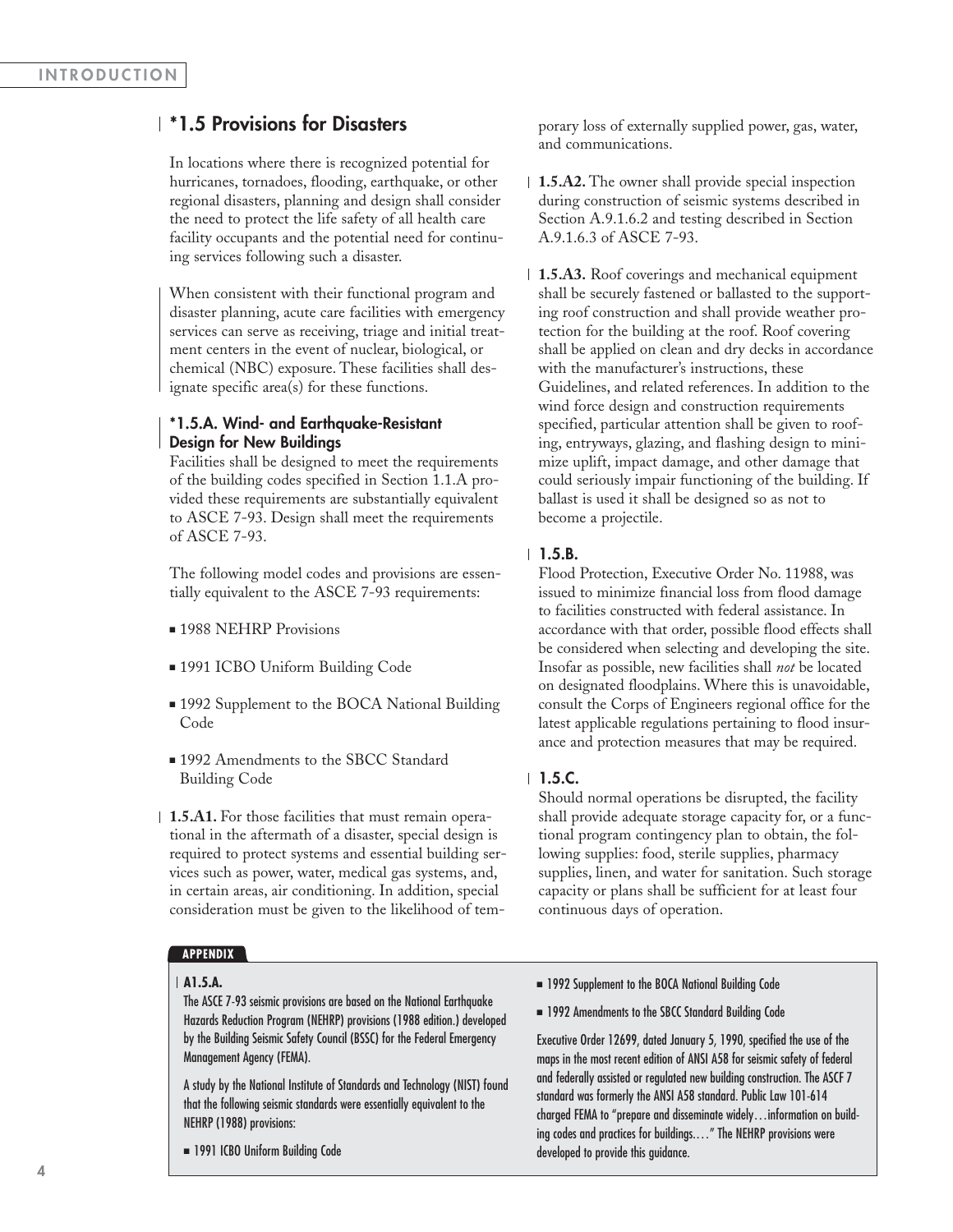#### **1.6 Codes and Standards**

#### **1.6.A.**

Every health care facility shall provide and maintain a safe environment for patients, personnel, and the public.

#### **1.6.B.**

References made in these Guidelines to appropriate model codes and standards do not, generally, duplicate wording of the referenced codes.

NFPA's standards, especially the NFPA 101, are the basic codes of reference; but other codes and/or standards may be included as part of these standards. In the absence of state or local requirements, the project shall comply with approved nationally recognized building codes except as modified in the latest edition of the NFPA 101, and/or herein.

Referenced code material is contained in the issue current at the time of this publication. The latest revision of code material is usually a clarification of intent and/or general improvement in safety concepts and may be used as an explanatory document for earlier code editions. Questions of applicability should be addressed as the need occurs. The actual version of a code adopted by a jurisdiction may be different. Confirm the version adopted in a specific area with the authority having jurisdiction.

#### **\*1.6.C. Equivalency**

Insofar as practical, these minimum standards have been established to obtain a desired performance result. Prescriptive limitations, when given, such as exact minimum dimensions or quantities, describe a condition that is commonly recognized as a practical standard for normal operation. For example, reference to a room area is for patient, equipment, and staff activities; this avoids the need for complex descriptions of procedures for appropriate functional planning.

National Fire Protection Association (NFPA) document 101A is a technical standard for evaluating equivalency to certain Life Safety Code 101 requirements. The Fire Safety Evaluation System (FSES) has become widely recognized as a method for establishing a safety level equivalent to the Life Safety Code. It may be useful for evaluating *existing* facilities that will be affected by renovation. For purposes of these Guidelines, the FSES is not intended to be used for *new* construction.

#### **1.6.D. English/Metric Measurements**

Where measurements are a part of this document, English units are given as the basic standards, with equivalent metric units in parentheses. Either method shall be consistently used throughout a given design.

#### **1.6.E List of Referenced Codes and Standards**

Some of the codes and standards that have been referenced in whole or in part in the various sections of this document are listed below. Names and Internet addresses of the originators are included for information. The issues available at the time of publication are used. Later issues will normally be acceptable where requirements for function and safety are not reduced; however, editions of different dates may have portions renumbered or retitled. Care must be taken to ensure that appropriate sections are used.

Users of the Guidelines are encouraged to use these publications for further information as necessary.

Access Board (an independent federal agency). *Uniform Federal Accessibility Standard* (UFAS). (http://www.access-board.gov/ufas/ufas-html/ufas.htm)

American Society of Civil Engineers. ACSE 7-98 (formerly ANSI A58.1). *Minimum Design Loads for Buildings and Other Structures, ASCE 7-98*. (http://www.pubs.asce.org/BOOKdisplay.cgi?9990609)

#### **APPENDIX**

#### **A1.6.C. Equivalency**

While this document is adopted as a regulatory standard by many jurisdictions, it is the intent of the document to permit and promote equivalency concepts. When contemplating equivalency allowances, the authority having jurisdiction may use a variety of expert sources to make equivalency findings and may document the reasons for approval or denial of equivalency to the requestor. Alternate methods, procedures, design criteria, and functional variations from the Guidelines, because of extraordinary circumstances, new programs, or unusual conditions, may be approved by the authority having jurisdiction when the facility can effectively demonstrate

that the intent of the Guidelines is met and that the variation does not reduce the safety or operational effectiveness of the facility below that required by the exact language of the Guidelines.

In all cases where specific limits are described, equivalent solutions will be acceptable if the authority having jurisdiction approves them as meeting the intent of these standards. Nothing in this document shall be construed as restricting innovations that provide an equivalent level of performance with these standards in a manner other than that which is prescribed by this document, provided that no other safety element or system is compromised in order to establish equivalency.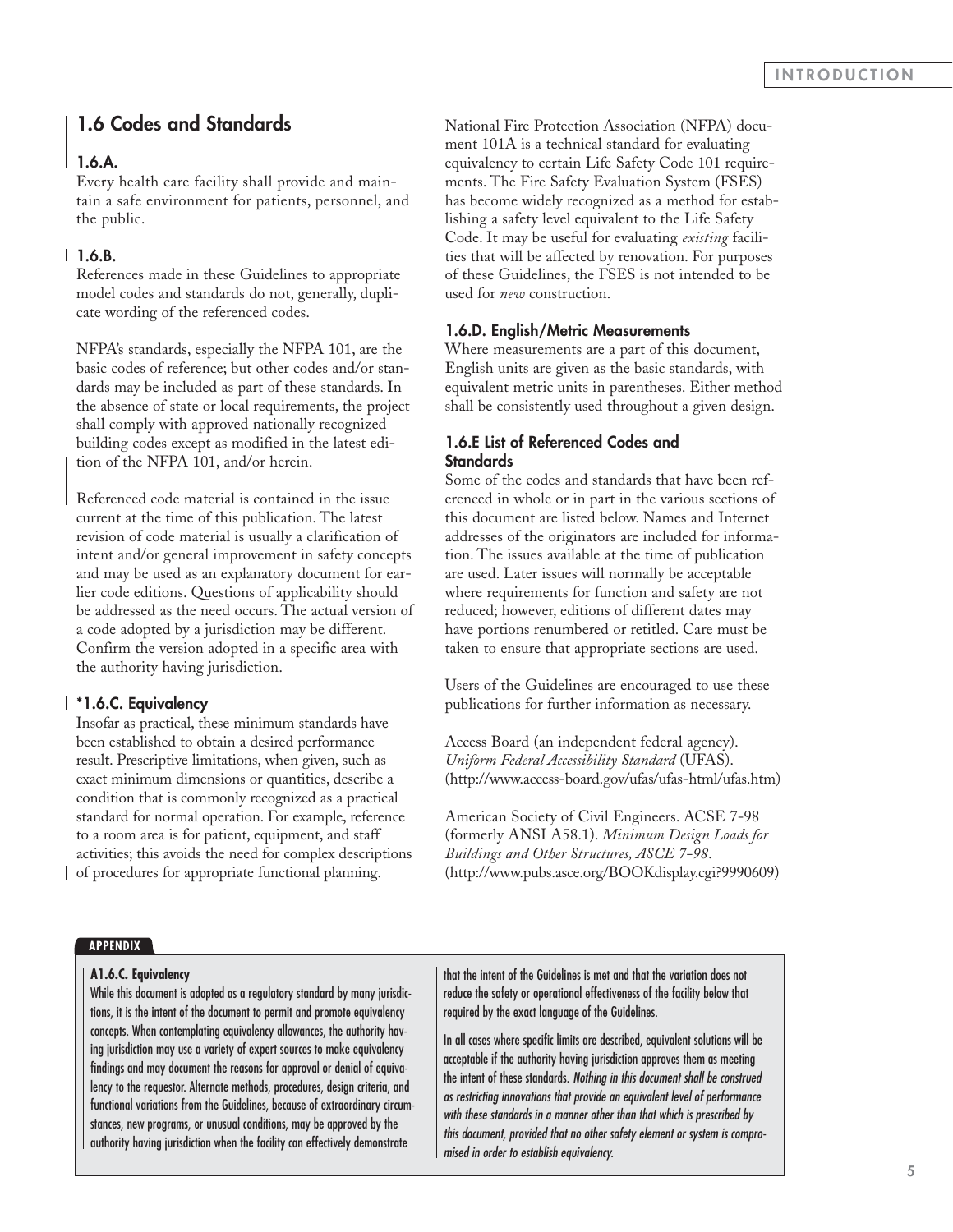#### **INTRODUCTION**

American Society of Heating, Refrigerating and Air-Conditioning Engineers (ASHRAE). (http://www. ashrae.org)

Standard 52.1-1992, *Gravimetric and Dust-Spot Procedures for Testing Air-Cleaning Devices Used in General Ventilation for Removing Particulate Matter*.

Standard 62-1999, *Ventilation for Acceptable Indoor Air Quality*.

*1999 ASHRAE Handbook*−*HVAC Applications*.

American Society of Mechanical Engineers (ASME). (http://www.asme.org/cns/departments/ Safety/Public/A17/ or www.ansi.org) ANSI/ASME A17.1, *Safety Code for Elevators and*

*Escalators*, 1999. ANSI/ASME A17.3, *Safety Code for Existing Elevators and Escalators*.

Americans with Disabilities Act. U.S. Department of Justice ADA Information Line, 1-800-514-0301 or 1-800-514-0383 (TDD). (http://www.usdoj.gov/ disabilities.htm)

Association for the Advancement of Medical Instrumentation. ANSI/AAMI RD5:1992, *Hemodialysis systems*. (www.aami.org)

Building Officials and Code Administrators International. (www.bocai.org)

*The BOCA Basic Building Code*. (http://www.bocai.org/order\_building\_res.htm) *The BOCA Basic Plumbing Code*. (http://www.bocai.org/order\_plumbing.htm) *The BOCA National Building Code, 1999* (http://www.bocai.org/intcode.htm)

Building Seismic Safety Council (National Institute of Building Sciences). *NEHRP (National Earthquake Hazards Reduction Program) Recommended Provisions for Seismic Regulations for New Buildings*, 1997 ed., and "Proposals for Change to the 1997 *NEHRP Recommended Provisions* for Issuance as the 2000 Provisions." (http://www.bssconline.org)

Centers for Disease Control and Prevention (CDC). (www.cdc.gov)

"Guidelines for Preventing the Transmission of *Mycobacterium tuberculosis* in Health-Care Facilities, 1994." *Morbidity and Mortality Weekly Report* (*MMWR*) 1994:43 (No. RR-13). (http://www.cdc.gov/epo/mmwr/preview/ mmwrhtml/00035909.htm)

"Guidelines for Prevention of Nosocomial Pneumonia, 1994." *American Journal of Infection Control* (22:247-292) (http://www.cdc.gov/ ncidod/diseases/hip/pneumonia/pneu\_mmw.htm)

College of American Pathologists. *Medical Laboratory Planning and Design*, 1985. (1-800-323-4040 or www.cap.org)

Compressed Gas Association (CGA). Publication #E-10, *Maintenance of Medical Gas and Vacuum Systems in Health-Care Facilities*, 1997 (http://www.cganet.com/Pubs/CGA\_Publications\_ for\_sale.html)

Department of Defense. MIL STD 282, *Filter Units, Protective Clothing, Gas-Mask Components and Related Products: Performance-Test Methods*. (http://astimage.daps.dla.mil/quicksearch/basic\_ profile.cfm?ident\_number=35676)

Food and Drug Administration. *FDA Food Code*, 1999. (http://vm.cfsan.fda.gov/~dms/foodcode.html)

Hydronics Institute Division of the Gas Appliance Manufacturers Association. *I-B-R Ratings for Boilers, Baseboard Radiation and Finned Tube (Commercial)*, January 1, 2000 ed. (http://www.gamanet.org/ publist/hydroordr.htm)

Illuminating Engineering Society of North America (IESNA). (http://www.iesna.org) IESNA Publication HB-99, *IESNA Lighting Handbook*, 9th ed. IESNA Publication RP-29-95, *Lighting for Hospitals and Health Care Facilities ANSI Approved*. IESNA Publication RP-28-98, *Lighting and the Visual Environment for Senior Living.*

International Conference of Building Officials (ICBO). *1997 Uniform Building Code*. (http://www.icbo.org/wsnsa.dll/prodshow.html?prodid =097S97&stateInfo=kfdtaUCraDxKaifi2857|2)

National Council on Radiation Protection and Measurements (NCRP). (http://www.ncrp.com/ ncrprpts.html)

Report #49, *Structural Shielding Design and Evaluation for Medical Use of X Rays and Gamma Rays of Energies up to 10 MeV*, 1976.

Report #51, *Radiation Protection Design Guidelines for 0.1-100 MeV Particle Accelerator Facilities*, 1977. Report #102, *Medical X-Ray, Electron Beam and Gamma-Ray Protection for Energies Up to 50 MeV (Equipment Design, Performance and Use)*, 1989.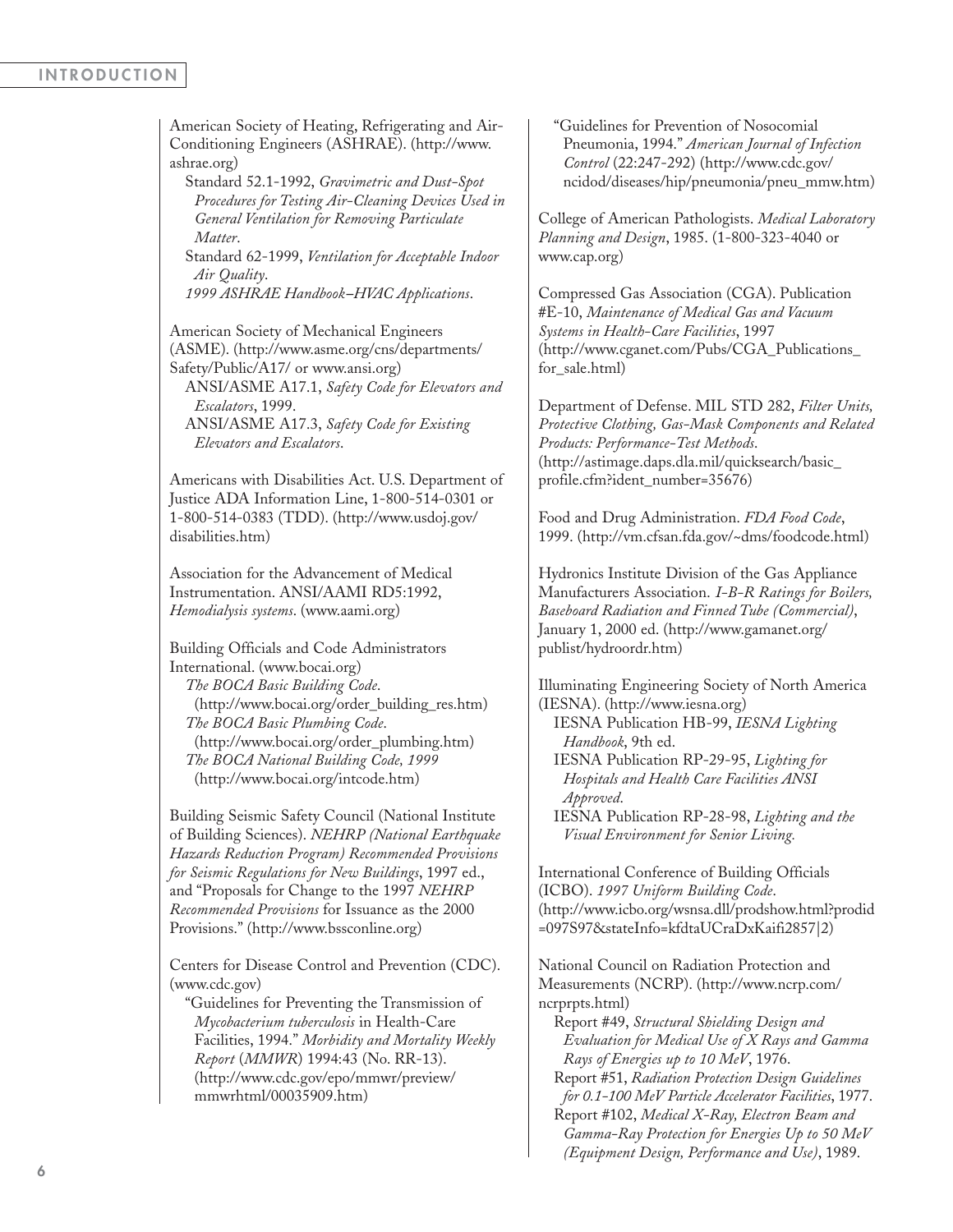National Fire Protection Association. (http://www.nfpa.org/Codes/index.html) NFPA 20, *Standard for the Installation of Stationary Fire Pumps for Fire Protection*, 1999. NFPA 70, *National Electrical Code Looseleaf*, 1999. NFPA 80, *Standard for Fire Door, Fire Windows*, 1999. NFPA 82, *Standard on Incinerators and Waste and Linen Handling Systems and Equipment*, 1999. NFPA 90A, *Standard for the Installation of Air Conditioning and Ventilating Systems*, 1999. NFPA 96, *Standard for Ventilation Control and Fire Protection of Commercial Cooking Operations*, 1998. NFPA 99, *Standard for Health Care Facilities*, 1999. NFPA 101, *Life Safety Code*, 2000. NFPA 110, *Standard for Emergency and Standby Power Systems*, 1999. NFPA 253, *Standard Method of Test for Critical Radiant Flux of Floor Covering Systems Using a Radiant Heat Energy Source*, 2000. NFPA 255, *Standard Method of Test of Surface Burning Characteristics of Building Materials*, 2000. NFPA 258, *Standard Research Test Method of Determining Smoke Generation of Solid Materials*, 1997.

NFPA 418, *Standard for Heliports*, 1995. NFPA 701, *Standard Methods of Fire Tests for Flame Propagation of Textiles and Films*, 1999. NFPA 801, *Standard for Fire Protection for Facilities Handling Radioactive Materials,* 1998.

Nuclear Regulatory Commission (NRC). Code of Federal Regulation (CFR) Title 10—Energy, Chapter 1—Nuclear Regulatory Commission (http://www.nrc.gov/NRC/CFR/index.html)

Part 20 (10 CFR 20), Standards for Protection Against Radiation. Part 35 (10 CFR 35), Medical Use of Byproduct

Material.

Occupational Safety and Health Administration, U.S. Department of Labor. Code of Federal Regulations (CFR) Title 29—OSHA Regulations. (www.osha.org) Part 1910 (29 CFR 1910), Occupational Safety and Health Standards. (http://www.osha-

slc.gov/OshStd\_toc/OSHA\_Std\_toc\_1910.html)

Plumbing-Heating-Cooling Contractors—National Association (PHCC—National Association). *National Standard Plumbing Code*. (http://www.naphcc.org/)

Southern Building Code Congress International. *Standard Building Code—1997-99 Significant Code Changes*. (http://sbcci.org/Codes/codes.htm)

#### **1.6.F Availability of Codes and Standards**

The names and addresses of originators and/or publishers of the codes and standards used in this publication are listed herein. References to federal publications may be obtained from the Government Printing Office; check www.gpo.gov or write to 732 North Capitol Street, N.W., Washington, DC 20401. Copies of nongovernment publications can be obtained at the addresses listed below.

Air Conditioning and Refrigeration Institute 4301 North Fairfax Drive, Suite 425 Arlington, VA 22203 Tel. 703-524-8800 Web: http://www.ari.org

Architectural and Transportation Barriers Compliance Board Office of Technical and Information Services 1331 F St., N.W., Suite 1000 Washington, DC 20004-1111 Tel. 202-272-5434, 1-800-872-2253 Web: http://www.access-board.gov

Americans with Disabilities Act U.S. Department of Justice 950 Pennsylvania Ave., N.W. Washington, DC 20530-0001 Tel. 1-800-514-0301 Web: http://www.usdoj.gov/crt/ada/adahom1.htm

American National Standards Institute (ANSI) 11 West 42<sup>nd</sup> Street New York, NY 10036 Tel. 212-642-4900 Web: http://www.ansi.org

American Society of Heating, Refrigerating and Air-Conditioning Engineers 1791 Tullie Circle, N.E. Atlanta, GA 30329 Tel. 1-800-527-4723, 404-636-8400 Web: http://www.ashrae.org

American Society of Civil Engineers 1801 Alexander Bell Drive Reston, VA 20191-4400 Tel. 1-800-548-2723, 703-295-6300 Web: http://www.asce.org

American Society of Mechanical Engineers (ASME) Three Park Avenue New York, NY 10016-5990 Tel. 1-800-THE-ASME Web: http://www.asme.org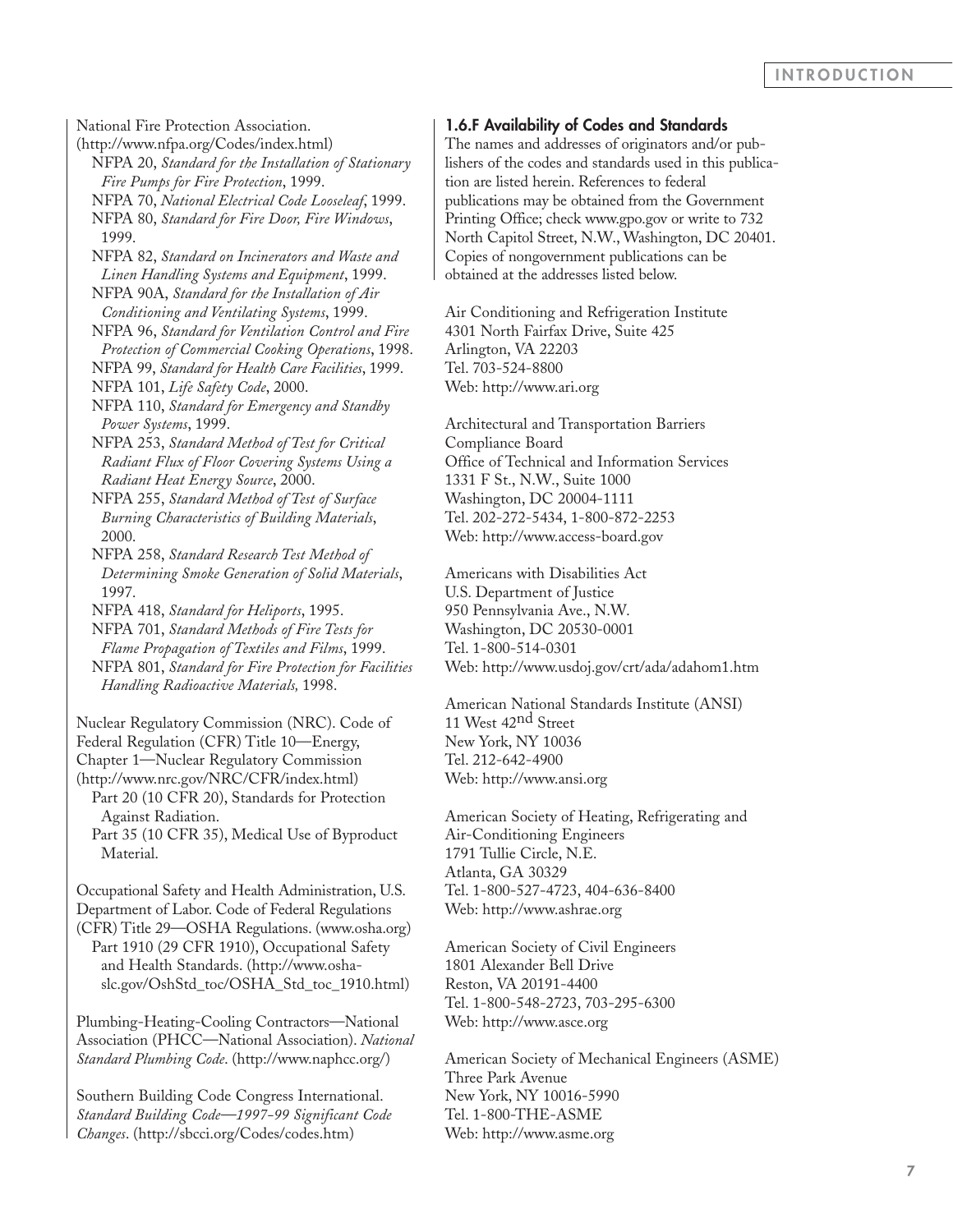#### **INTRODUCTION**

American Society for Testing and Materials 100 Barr Harbor Drive West Conshocken, PA 19428-2959 Tel. 610-832-9585 Web: http://www.astm.org

Association for the Advancement of Medical Instrumentation 1110 N. Glebe Road, Suite 220 Arlington, VA 22201-5762 Tel. 1-800-332-2264, 703-525-4890 Web: http://www.aami.org

Building Officials and Code Administrators International, Inc. (BOCA) 4051 Flossmoor Road Country Club Hills, IL 60478-5795 Tel. 708-799-2300 Web: http://www.bocai.org

Building Seismic Safety Council National Institute of Building Sciences 1090 Vermont Avenue, N.W., Suite 700 Washington, DC 20005-4905 Tel. 202-289-7800 Web: http://www.bssconline.org

Centers for Disease Control and Prevention Hospital Infection Control Practices (HICPAC) Center for Infection Control 1600 Clifton Road Atlanta, GA 30333 Tel. 404-639-3311, 1-800-311-3435 Web: http://www.cdc.gov

College of American Pathologists 325 Waukegan Road Northfield, IL 60093 Tel. 1-800-323-4040, 847-832-7000 (in IL) Web: http://www.cap.org

Compressed Gas Association 1725 Jefferson Davis Highway, Suite 1004 Arlington, VA 22202 Tel. 703-412-0900 Web: http://www.cganet.com

Food and Drug Administration (FDA) Center for Food Safety and Applied Nutrition 200 C Street, S.W. Washington, DC 20204 Tel. 1-888-463-6332 Web: http://vm.cfsan.fda.gov

General Services Administration National Capital Region 7th and D Streets, S.W. Washington, DC 20407 Web: http://www.gsa.gov

Hydronics Institute (Division of Gas Appliance Manufacturer Association (GAMA)) 35 Russo Place, P.O. Box 218 Berkeley Heights, NJ 07922 Tel. 908-464-8200 Web: http://www.gamanet.org

Illuminating Engineering Society of North America (IESNA) 120 Wall Street, Floor 17 New York, NY 10005 Tel. 212-248-5000 Web: http://www.iesna.org

International Code Council 5203 Leesburg Pike, Suite 600 Falls Church, VA 22041-3401 Tel. 703-931-4533 Web: http://www.intlcode.org

International Conference of Building Officials (ICBO) 5360 Workman Mill Road Whittier, CA 90601-2298 Tel. 1-800-423-6587 ext 3278 (bldg stndrds) Web: http://www.icbo.org

National Council on Radiation Protection and Measurement 7910 Woodmont Avenue, Suite 800 Bethesda, MD 20814-3095 Tel. 301-657-2652 Web: http://www.ncrp.com

National Fire Protection Association (NFPA) 1 Batterymarch Park P.O. Box 9101 Quincy, MA 02269-9101 Tel. 617-770-3000 Web: http://www.nfpa.org

National Institute of Standards and Technology (formerly National Bureau of Standards) 100 Bureau Dr., Stop 3460 Gaithersburg, MD 20899-3460 Tel. 301-975-6478 Web: http://www.nist.gov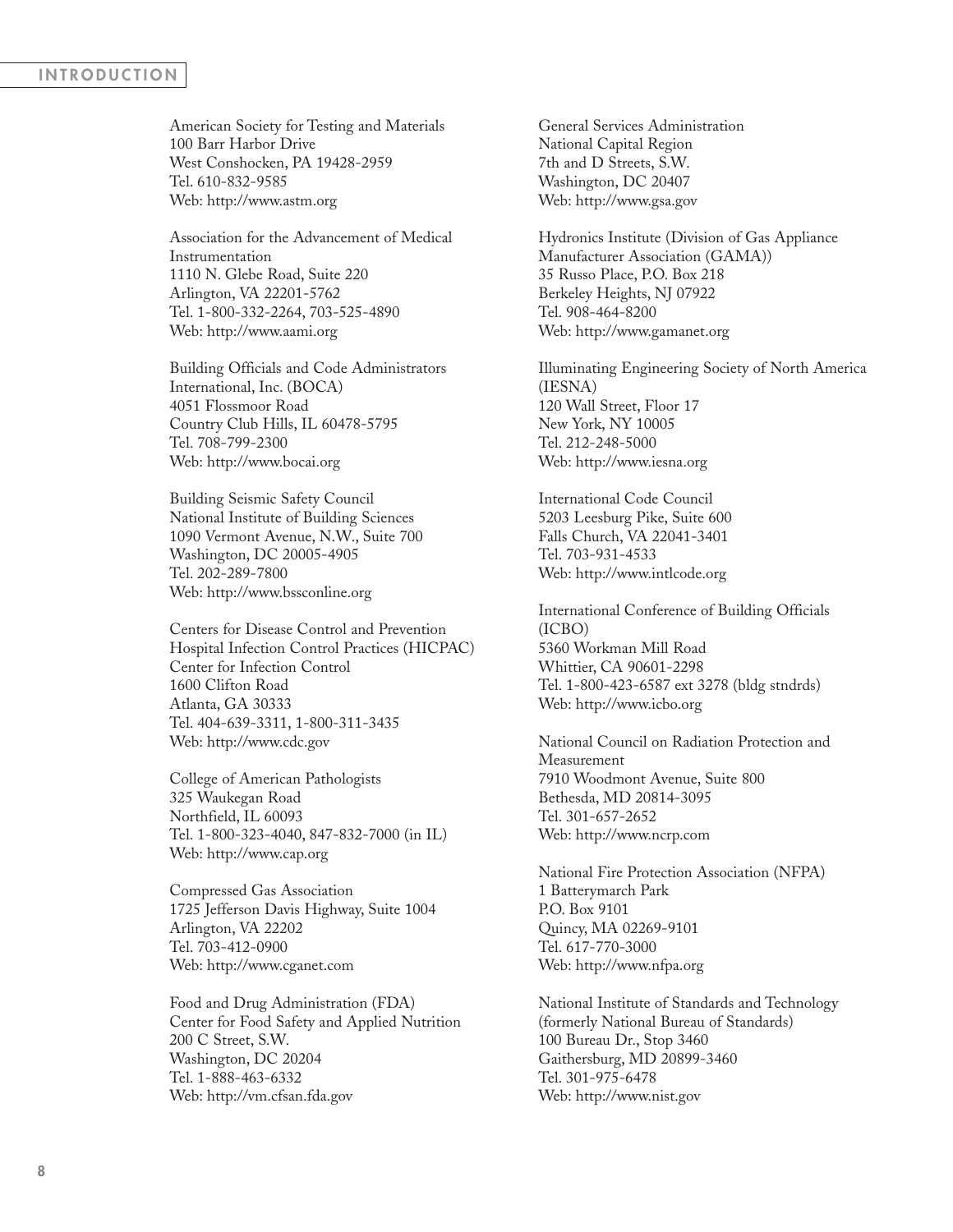National Technical Information Service (NTIS) U.S. Department of Commerce Technology Administration 5285 Port Royal Road Springfield, VA 22161 Tel. 703-605-6000, 703-487-4600 Web: http://www.ntis.gov

Naval Publications and Form Center 5801 Tabor Avenue Philadelphia, PA 19120 (DOP Penetration Test Method, MIL-STD-282) Web: http://astimage.daps.dla.mil/wizard (go to "registration")

Nuclear Regulatory Commission One White Flint North 11555 Rockville Pike Rockville, MD 20852-2738 Tel. 301-415-7000 Web: http://www.nrc.gov

Occupational Safety & Health Administration U.S. Department of Labor 200 Constitution Avenue, N.W., Room N3647 Washington, DC 20210 Tel. 202-693-1999 Web: http://www.osha.gov

Plumbing-Heating-Cooling Contractors—National Association 180 South Washington Street, P.O. Box 6808 Falls Church, VA 22046 Tel. 1-800-533-7694 Web: http://www.naphcc.org

Southern Building Code Congress International, Inc. 900 Montclair Road Birmingham, AL 35213-1206 Tel. 205-591-1853 Web: http://www.sbcci.org

Underwriters Laboratories, Inc. 333 Pfingsten Road Northbrook, IL 60062-2096 Tel. 847-272-8800 Web: http://www.ul.com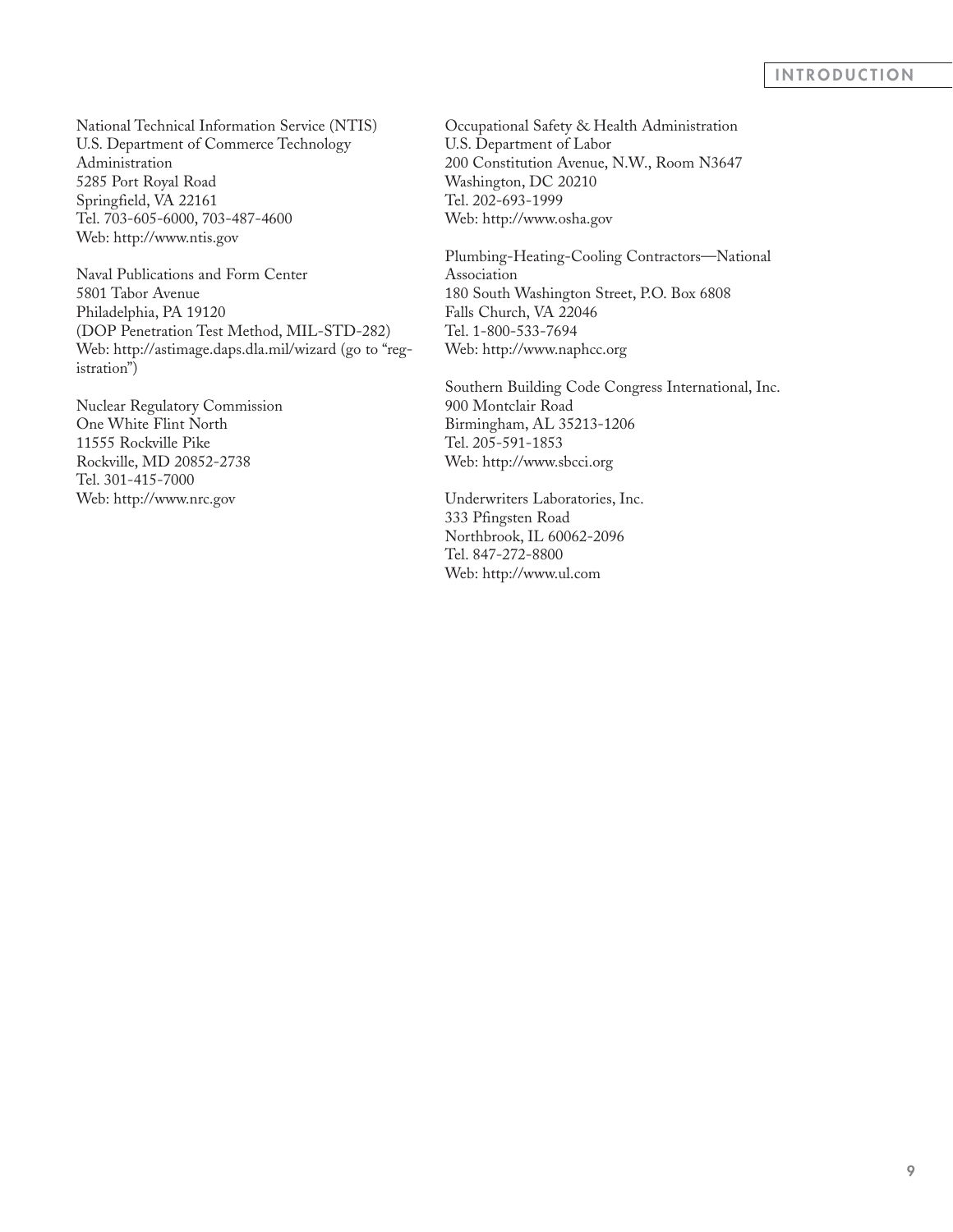**2**

## **\*ENVIRONMENT OF CARE**

In this edition appendix material appears in the main body of the document; however, it remains advisory only.

## **2.1 Energy and Other Resource Conservation**

The importance of energy conservation shall be considered in all phases of facility development or renovation. Proper planning and selection of mechanical and electrical systems, as well as efficient utilization of space and climatic characteristics, can significantly reduce overall energy consumption. The quality of the health care facility environment must, however, be supportive of the occupants and functions served. Design for energy conservation shall not adversely affect patient health, safety, or accepted personal comfort levels. New and innovative systems that accommodate these considerations while preserving cost effectiveness are encouraged. Architectural elements that reduce energy consumption shall be considered part of facilities design.

#### **APPENDIX**

#### **A2.**

For access to research on the effects of the built environment on health outcomes and related information, contact the Center for Health Design at 3470 Mt. Diablo Boulevard, Suite A-150, Lafayette, CA 94549; (925) 299-3631, or view the Center's Web site at www.healthdesign.org.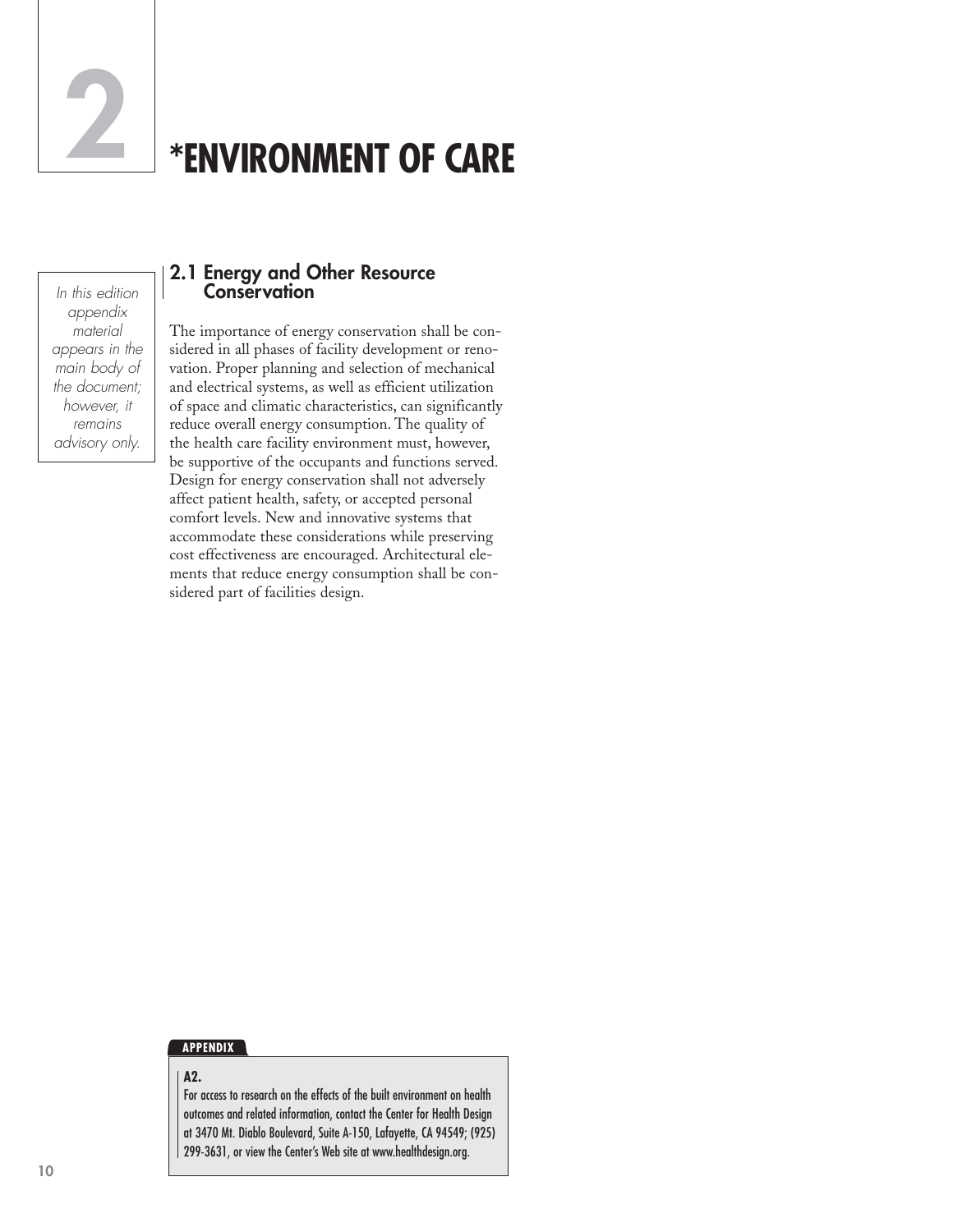# **3 SITE**

#### **3.1 Location**

#### **3.1.A. Access**

The site of any health care facility shall be convenient both to the community and to service vehicles, including fire protection apparatus, etc.

#### **\*3.1.B. Availability of Transportation**

#### **3.1.C. Security**

Health facilities shall have security measures for patients, families, personnel, and the public consistent with the conditions and risks inherent in the location of the facility.

#### **3.1.D. Availability of Utilities**

Facilities shall be located to provide reliable utilities (water, gas, sewer, electricity). The water supply shall have the capacity to provide normal usage plus firefighting requirements. The electricity shall be of stable voltage and frequency.

#### **3.2 Facility Site Design**

#### **3.2.A. Roads**

Paved roads shall be provided within the property for access to all entrances and to loading and unloading docks (for delivery trucks). Hospitals with an organized emergency service shall have the emergency access well marked to facilitate entry from the public roads or streets serving the site. Other vehicular or pedestrian traffic should not conflict with access to the emergency station. In addition, access to emergency services shall be located to incur minimal damage from floods and other natural disasters. Paved walkways shall be provided for pedestrian traffic.

#### **3.2.B. Parking**

Parking shall be made available for patients, families, personnel, and the public, as described in the individ-

#### **APPENDIX**

#### **A3.1.B. Availability of Transportation**

Facilities should be located so they are convenient to public transportation where available, unless acceptable alternate methods of transportation to public facilities and services are provided.

ual sections for specific facility types. Signage shall be provided to direct people unfamiliar with the facility to appropriate parking areas.

#### **3.3 Environmental Pollution Control**

#### **3.3.A. Environmental Pollution**

The design, construction, renovation, expansion, equipment, and operation of hospitals and medical facilities are all subject to provisions of several federal environmental pollution control laws and associated agency regulations. Moreover, many states have enacted substantially equivalent or more stringent statutes and regulations, thereby implementing national priorities under local jurisdiction while additionally incorporating local priorities (e.g., air quality related to incinerators and gas sterilizers; underground storage tanks; hazardous materials and wastes storage, handling, and disposal; storm water control; medical waste storage and disposal; and asbestos in building materials.)

The principal federal environmental statutes under which hospitals and medical facilities may be regulated include, most notably, the following:

- National Environmental Policy Act (NEPA)
- Resource Conservation and Recovery Act (RCRA)
- Superfund Amendments and Reauthorization Act (SARA)
- Clean Air Act (CAA)
- Safe Drinking Water Act (SDWA)
- Occupational Safety and Health Act (OSHA)

Consult the appropriate U.S. Department of Health and Human Services (DHHS) and U.S. Environmental Protection Agency (EPA) regional offices and any other federal, state, or local authorities having jurisdiction for the latest applicable state and local regulations pertaining to environmental pollution that may affect the design, construction, or operation of the facility, including the management of industrial chemicals, pharmaceuticals, radionuclides, and wastes thereof, as well as trash, noise, and traffic (including air traffic).

In this edition appendix material appears in the main body of the document; however, it remains advisory only.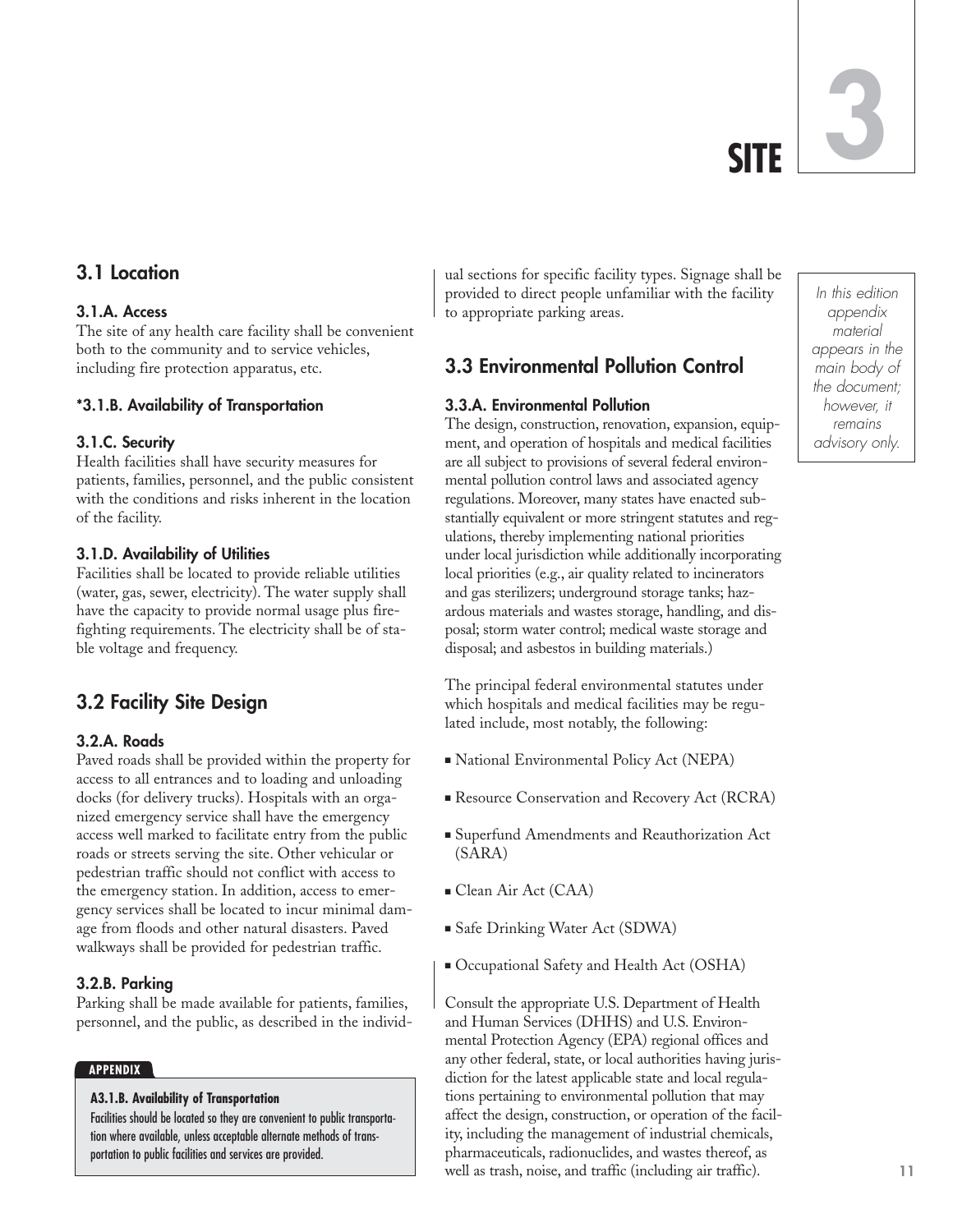Hospital and medical facilities regulated under federal, state, and local environmental pollution laws may be required to support permit applications with appropriate documentation of proposed impacts and mitigations. Such documentation is typically reported in an Environmental Impact Statement (EIS) with respect to potential impacts on the environment and in a Health Risk Assessment (HRA) with respect to potential impacts on public health. The HRA may constitute a part or appendix of the EIS. The scope of the EIS and HRA is typically determined via consultation with appropriate regulatory agency personnel and, if required, via a "scoping" meeting at which members of the interested public are invited to express their particular concerns.

Once the EIS and/or HRA scope is established, a *Protocol* document shall be prepared for agency approval. The *Protocol* shall describe the scope and procedures to be used to conduct the assessment(s). The EIS and/or HRA shall then be prepared in accordance with a final *Protocol* approved by the appropriate agency or agencies. Approval is most likely to be obtained in a timely manner and with minimum revisions if standard methods are initially proposed for use in the EIS and/or HRA. Standard methods suitable for specific assessment tasks are set forth in particular EPA documents.

#### **3.3.B. Equipment**

Equipment should minimize the release of chlorofluorocarbons (CFCs) and any potentially toxic substances that may be used in their place. For example, the design of air conditioning systems should specify CFC alternatives and recovery systems as may be practicable.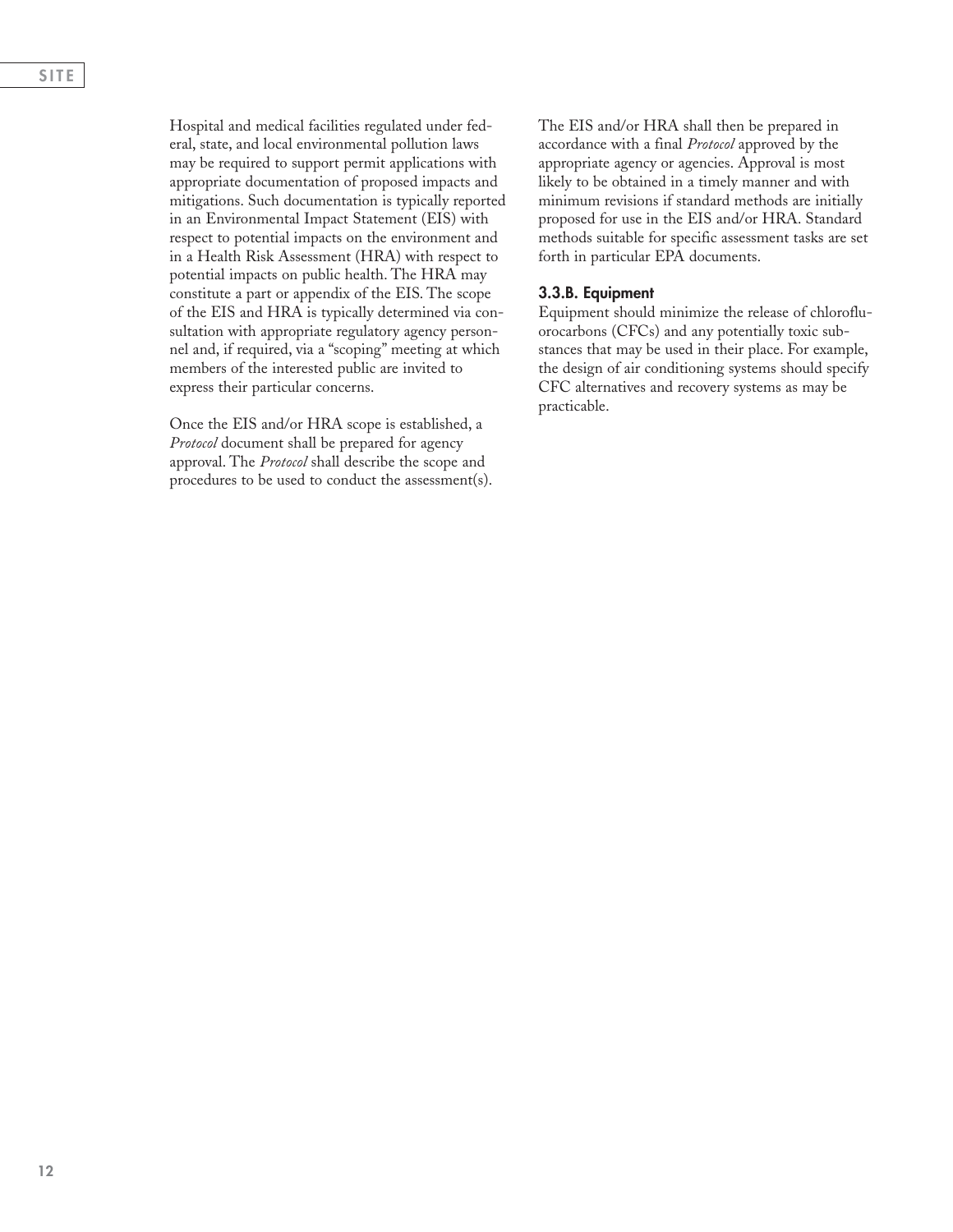## **EQUIPMENT**

#### **4.1 General**

#### **4.1.A.**

An equipment list showing all items of equipment necessary to operate the facility shall be included in the contract documents. This list will assist in the overall coordination of the acquisition, installation, and relocation of equipment. The equipment list should include the classifications identified in Section 4.2 below and whether the items are new, existing to be relocated, owner provided, or not-in-contract.

#### **\*4.1.B.**

The drawings shall indicate provisions for the installation of equipment that requires dedicated building services or special structures or that illustrate a major function of the space. Adjustments shall be made to the construction documents when final selections are made.

#### **4.1.C.**

Space for accessing and servicing fixed and building service equipment shall be provided.

#### **4.1.D.**

Some equipment may not be included in the construction contract but may require coordination during construction. Such equipment shall be shown in the construction documents as owner-provided or not-in-contract for purposes of coordination.

#### **4.2 Classification**

Equipment will vary to suit individual construction projects and therefore will require careful planning. Equipment to be used in projects shall be classified as building service equipment, fixed equipment, or movable equipment.

#### **4.2.A. Building Service Equipment**

Building service equipment shall include such items as heating, air conditioning, ventilation, humidifica-

#### **APPENDIX**

#### **A4.1.B.**

Design should consider the placement of cables from portable equipment so that circulation and safety are maintained.

tion, filtration, chillers, electrical power distribution, emergency power generation, energy/utility management systems, conveying systems, and other equipment with a primary function of building service.

#### **4.2.B. Fixed Equipment (Medical and Nonmedical)**

**4.2.B1.** Fixed equipment includes items that are permanently affixed to the building or permanently connected to a service distribution system that is designed and installed for the specific use of the equipment. Fixed equipment may require special structural designs, electromechanical requirements, or other considerations.

a. Fixed medical equipment includes, but is not limited to, such items as fume hoods, sterilizers, communication systems, built-in casework, imaging equipment, radiotherapy equipment, lithotripters, hydrotherapy tanks, audiometry testing chambers, and lights.

b. Fixed nonmedical equipment includes, but is not limited to, items such as walk-in refrigerators, kitchen cooking equipment, serving lines, conveyors, mainframe computers, laundry, and similar equipment.

#### **4.2.C. Movable Equipment (Medical and Nonmedical)**

**\*4.2.C1.** Movable equipment includes items that require floor space or electrical and/or mechanical connections but are portable, such as wheeled items, portable items, office-type furnishings, and diagnostic or monitoring equipment. Movable equipment may require special structural design or access, electromechanical connections, shielding, or other considerations.

a. Movable medical equipment includes, but is not limited to, portable X-ray, electroencephalogram (EEG), electrocardiogram (EKG), treadmill and exercise equipment, pulmonary function equipment,

**A4.2.C1.** Examples of movable equipment include operating tables, treatment and examination tables, laboratory centrifuges, food service trucks and other wheeled carts, and patient room furnishings.

In this edition appendix material appears in the main body of the document; however, it remains advisory only.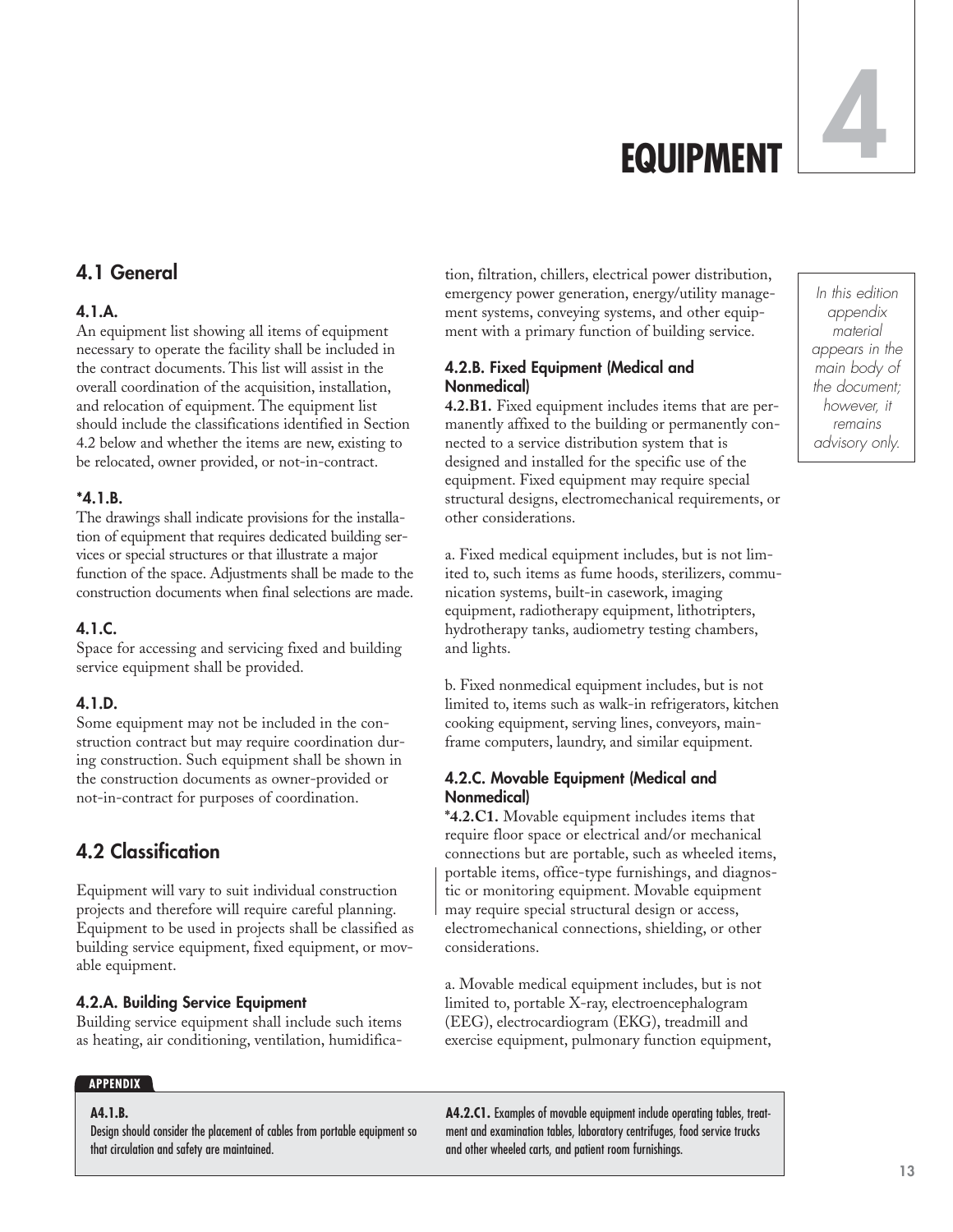operating tables, laboratory centrifuges, examination and treatment tables, and similar equipment.

b. Movable nonmedical equipment includes, but is not limited to, personal computer stations, patient room furnishings, food service trucks, case carts and distribution carts, and other portable equipment.

c. Facility planning and design shall consider the convenient and dedicated placement of equipment requiring floor space and mechanical connections and the voltage required for electrical connections where portable equipment is expected to be used. An equipment utility location drawing shall be produced to locate all services required by the equipment.

#### **\*4.3 Major Technical Equipment**

Major technical equipment is specialized equipment (medical or nonmedical) that is customarily installed by the manufacturer or vendor. Since major technical equipment may require special structural designs, electromechanical requirements, or other considerations, close coordination between owner, building designer, installer, construction contractors, and others is required.

#### **4.4 Equipment Shown on Drawings**

Equipment that is not included in the construction contract but requires mechanical or electrical service connections or construction modifications shall, insofar as practical, be identified on the design development documents to provide coordination with the architectural, mechanical, and electrical phases of construction.

#### **4.5 Electronic Equipment**

Special consideration shall be given to protecting computerized equipment such as multiphasic laboratory testing units, as well as computers, from power surges and spikes that might damage the equipment or programs. Consideration shall also be given to the addition of a constant power source where loss of data input might compromise patient care.

#### **APPENDIX**

#### **A4.3 Major Technical Equipment**

Examples of major technical equipment are X-ray and other imaging equipment, radiation therapy equipment, lithotripters, audiometry testing chambers, laundry equipment, computers, and similar items.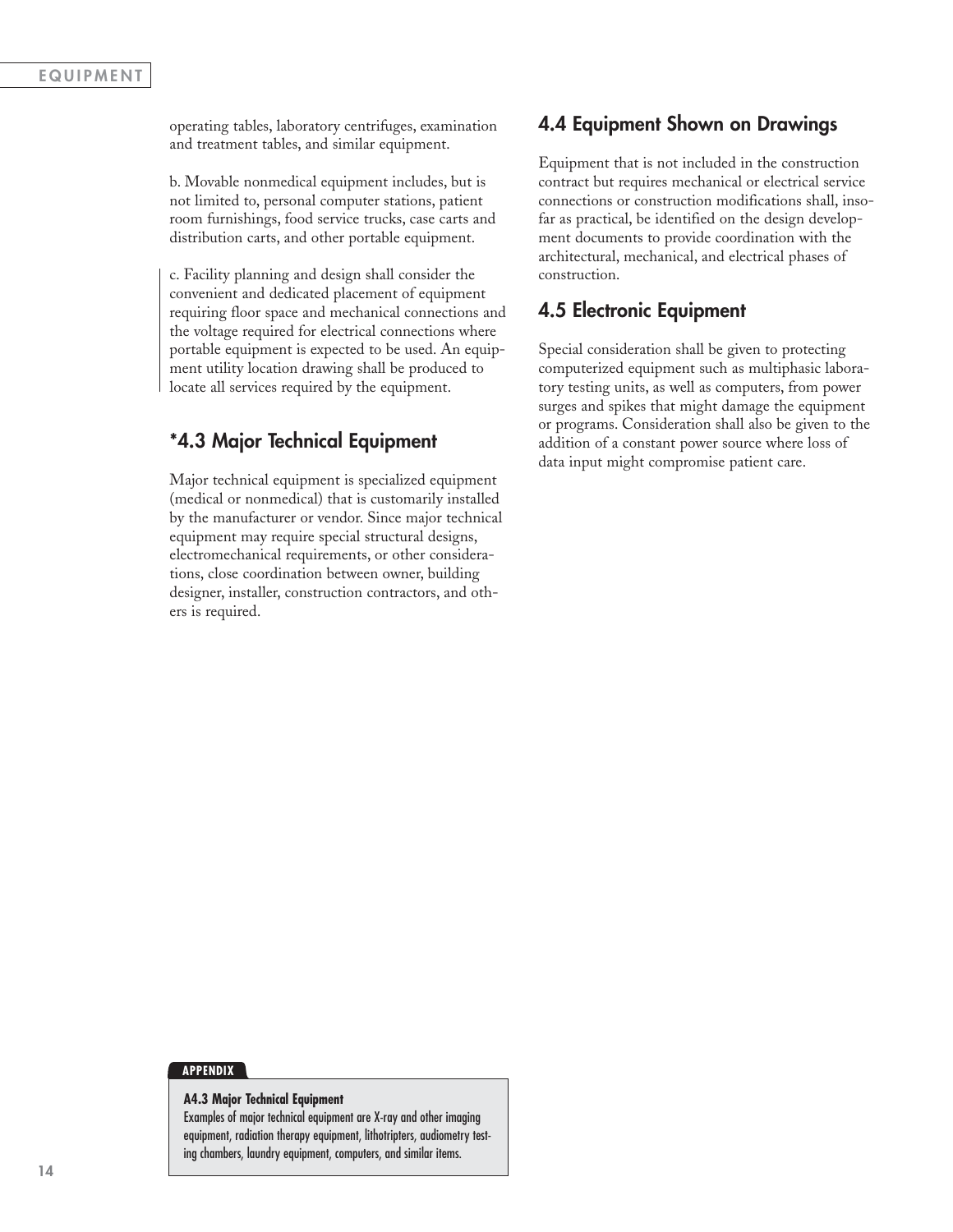# **CONSTRUCTION**

#### **\*5.1 Planning and Design**

Planning for health care facilities shall include, in addition to space and operational needs, provisions for infection control and protection of patients during any renovations or new construction.

Continual health care facility upgrade through renovation and new construction involving existing facilities can create conditions that can be hazardous to patients.

During the programming phase of a construction project, the owner shall provide an Infection Control Risk Assessment (ICRA). An ICRA is a determination of the potential risk of transmission of various agents in the facility. This continuous process is an essential component of a facility functional or master program to provide a safe environment of care. The ICRA shall be conducted by a panel with expertise in infection control, risk management, facility design, construction, ventilation, safety, and epidemiology. The panel shall provide updated documentation of the risk assessment throughout planning, design, and construction. The ICRA shall only address building areas anticipated to be affected by construction.

The design professional shall incorporate the specific, construction-related requirements of the ICRA in

the contract documents. The contract documents shall require the constructor to implement these specific requirements during construction.

The ICRA is initiated in design and planning and continues through construction and renovation. After considering the facility's patient population and programs, the ICRA shall address but not be limited to the following key elements:

- (a) The impact of disrupting essential services to patients and employees
- (b) Patient placement or relocation
- (c) Placement of effective barriers to protect susceptible patients from airborne contaminants such as Aspergillus sp.
- (d) Air handling and ventilation needs in surgical services, airborne infection isolation and protective environment rooms, laboratories, local exhaust systems for hazardous agents, and other special areas
- (e) Determination of additional numbers of airborne infection isolation or protective environment room requirements

**APPENDIX**

#### **A5.1.**

Partitions and enclosures around renovation areas should be solid in nature, securely attached, and sealed at the floor and structure above. Where life safety does not warrant special constructions, measures should be taken to control the transmission of dust and other airborne substances. One method for achieving this is by means of a separate ventilation/exhaust system for the construction area, thereby maintaining negative air pressure in the construction area. This would require further documentation of the locations of fresh air intakes and filters (where necessary), as well as the disconnection of existing air ducts, as required.

The current direction of providing medical care has created a need for the built medical environment to be flexible, to be able to meet changing requirements and not be disruptive to the provision of medical care. This can be accomplished in several ways:

■ By having adequate space to allow interim program moves

- By constructing facilities with interstitial space
- By constructing facilities with adequate mechanical/electrical rooms, utility chases, and support corridors to allow expansion or change

Medical facilities require an infrastructure that is capable of keeping up with changes in medical technology and advancements in equipment and building systems.

Constructing facilities with interstitial space is often considered to be very expensive and not cost-effective. But when consideration is given to the life of the facility, the use of interstitial space reduces maintenance cost, allows mechanical and electrical activities that normally would shut down program activities, and allows easy additions to the infrastructure systems. Interstitial construction can also shorten the construction schedule by allowing finish work to be accomplished at the same time infrastructure work is being done. A systematic design approach to the use of interstitial space is essential.

In this edition appendix material appears in the main body of the document; however, it remains advisory only.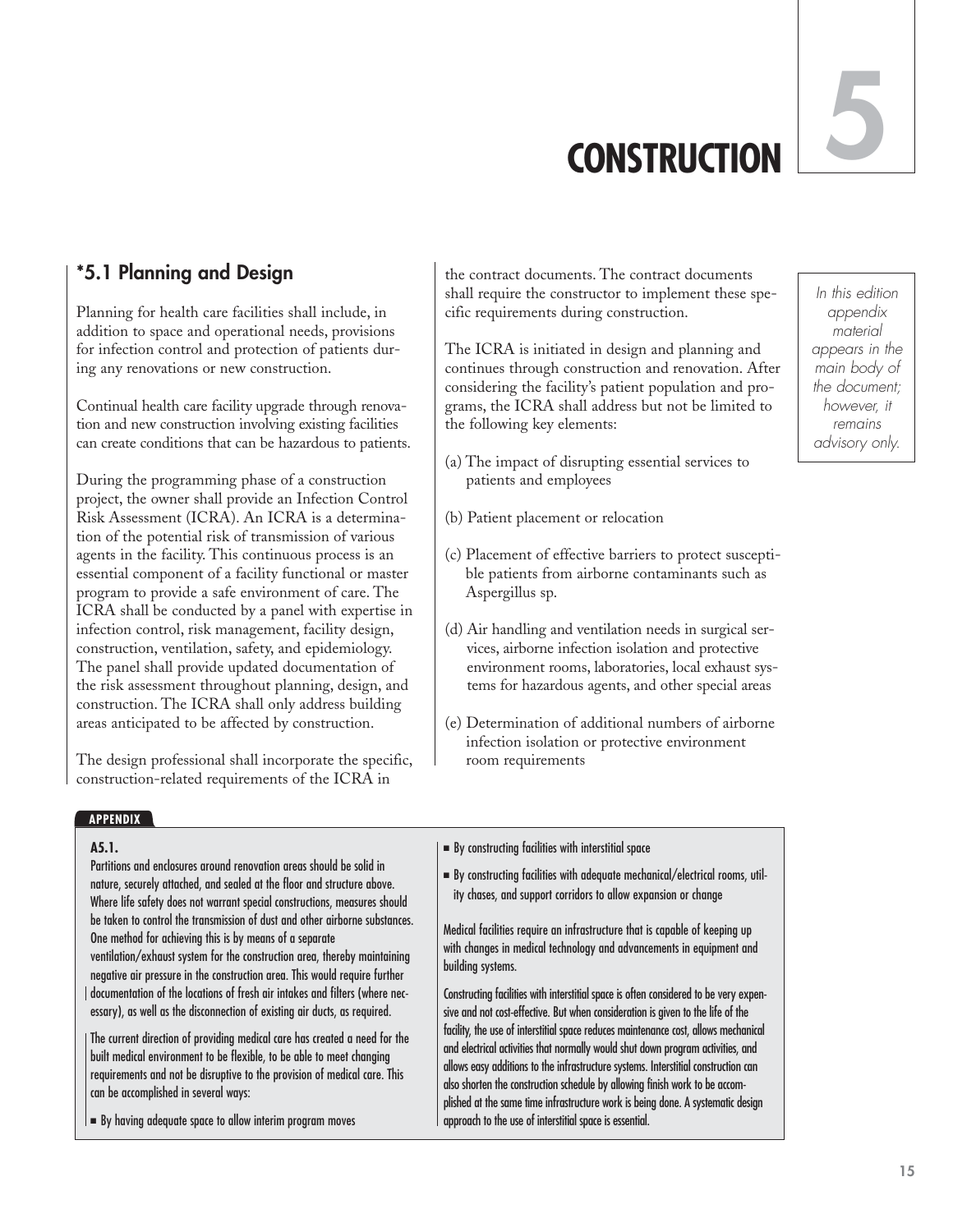#### **CONSTRUCTION**

\*(f ) Consideration of the domestic water system to limit Legionella sp. and waterborne opportunistic pathogens

The assessment for internal and/or external construction projects also includes patient protection from demolition, ventilation and water management following planned or unplanned power outages, movement of debris, traffic flow, cleanup, and certification.

#### **\*5.2 Phasing**

#### **5.2.A.**

Projects involving renovation of existing buildings shall include phasing to minimize disruption of existing patient services. This phasing is essential to ensure a safe environment in patient care areas.

#### **5.2.B.**

Phasing will include assurance for clean to dirty airflow, emergency procedures, criteria for interruption of protection,

#### **APPENDIX**

**A5.1.(f).** In addition to the consideration of the domestic water system, consider eliminating or monitoring the use of decorative self-contained features such as decorative fountains or water features (water walls, etc.) as they may be a source of Legionella and/or waterborne opportunistic pathogens and are difficult to disinfect.

#### **A5.2.**

Particular attention should be paid to areas requiring special ventilation, including surgical services, protective environment rooms, airborne infection isolation rooms, laboratories, autopsy rooms, and local exhaust systems for hazardous agents. It should be recognized that these areas need mechanical systems that comply with infection control and/or laboratory safety requirements.

#### **A5.3 Commissioning**

Commissioning is a quality process used to achieve, validate, and document that facilities and component infrastructure systems are planned, constructed, installed, tested, and are capable of being operated and maintained in conformity with the design intent or performance expectations. This process extends through all phases of a new or renovation project from conceptual design to occupancy and operations. Checks at each stage of the process should be made to ensure validation of performance to meet the owner's design requirements. Commissioning should be performed by an entity that is independent from the installing contractor.

Historically, the term "commissioning" has referred to the process by which the heating, ventilation, and air conditioning (HVAC) system of a building was tested and balanced according to established standards prior to acceptance by the building owner. The HVAC commissioning did not include other building components that did not directly affect the performance of the HVAC systems. Today, the definition of commissioning is being expanded to total building commissioning (TBC). The fundamental objective of TBC is to create a process whereby the owner will be assured that all building and

construction of roof surfaces, written notification of interruptions, and communication authority.

#### **5.2.C.**

Phasing plans shall include considerations of noise and vibration control that result from construction activities.

#### **5.2.D.**

Renovation areas shall be isolated from occupied areas during construction using airtight barriers and exhaust airflow shall be sufficient to maintain negative air pressure in the construction zone.

#### **5.2.E.**

Existing air quality requirements and other utility requirements for occupied areas shall be maintained.

#### **\*5.3 Commissioning**

Acceptance criteria for mechanical systems shall be specified. Crucial ventilation specifications for air

system components, not just the HVAC system, will function according to design intent, specifications, equipment manufacturers' data sheets, and operational criteria. Because all building systems are integrated and validated, the owner can expect benefits to include improved occupant comfort, energy savings, environmental conditions, system and equipment function, building operation and maintenance, and building occupants' productivity.

The TBC process should include a feedback mechanism that can be incorporated into the owner's post-evaluation process to enhance future facility designs.

Facility acceptance criteria should be based on the commissioning requirements specified in the contract documents. These criteria specify the tests, training, and reporting requirements necessary for the owner to validate that each building system complies with the performance standards of the basis of design and for final acceptance of the facility.

Key systems and components that need to be tested and validated, as a minimum, during the TBC process include the design and operations of the HVAC, plumbing, electrical, emergency power, fire protection/suppression, telecommunications, nurse call, intrusion and other alarm devices, and medical gas systems, as well as specialty equipment. Air balancing, pressure relationships, and exhaust criteria for mechanical systems must be clearly described and tested to create an environment of care that provides for infection control. Areas requiring emergency power must be specified and tested. Special plumbing systems must be certified to support the chemicals scheduled for use in them. While all areas of the health care facility are included in the commissioning process, the following areas are of particular concern: critical and intensive care areas; surgical services; isolation rooms, including those used for airborne infection/pathogens; pharmacies, and other areas potentially containing hazardous substances.

A reference source for an existing HVAC commissioning process is ASHRAE Guideline 1-1996.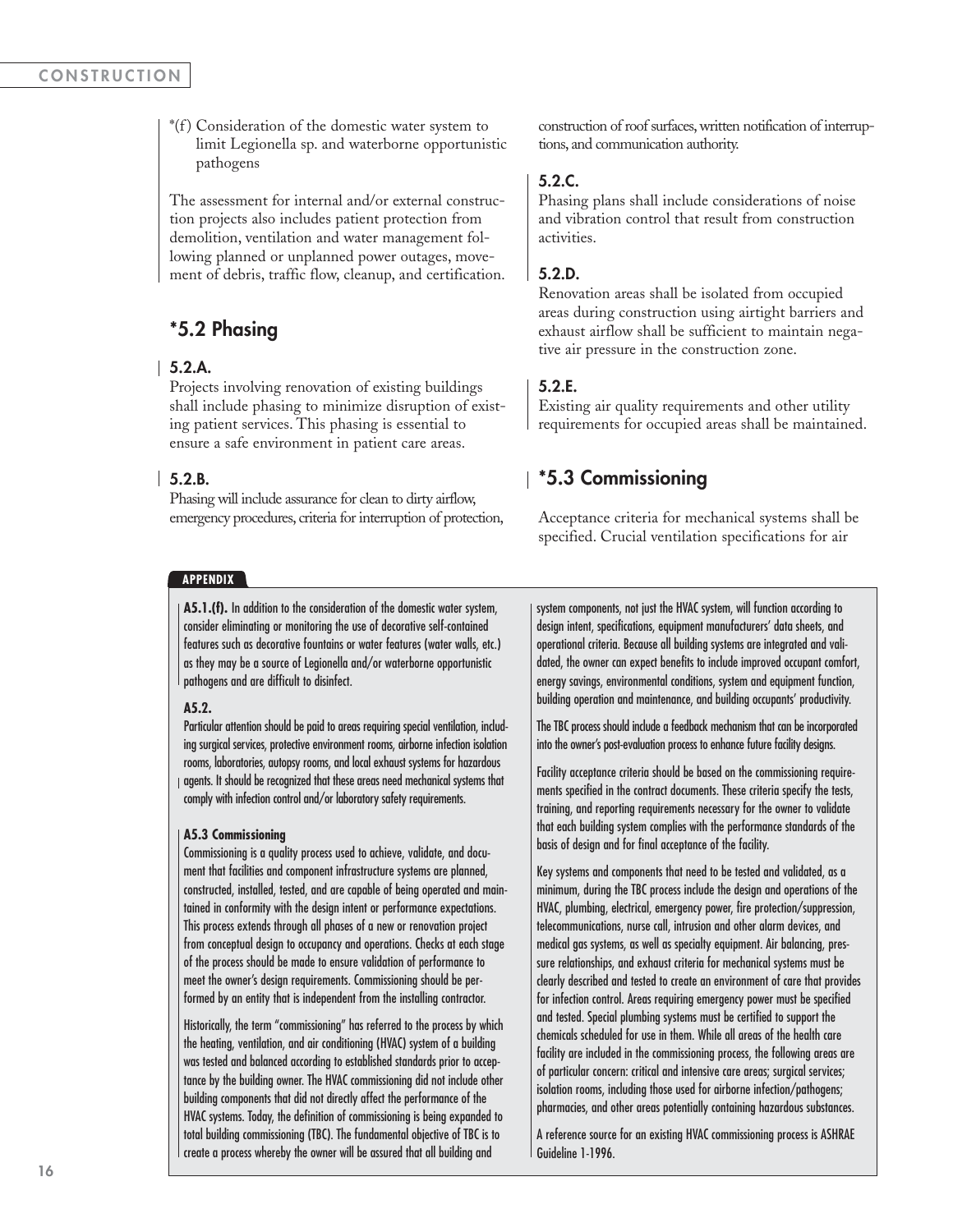balance and filtration shall be verified before owner acceptance. Areas requiring special ventilation include surgical services, protective environments, airborne infection isolation rooms, laboratories, and local exhaust systems for hazardous agents. These areas shall be recognized as requiring mechanical systems that ensure infection control, and ventilation deficiencies shall not be accepted. Acceptance criteria for local exhaust systems dealing with hazardous agents shall be specified and verified.

#### **5.4 Nonconforming Conditions**

It is not always financially feasible to renovate the entire existing structure in accordance with these Guidelines. In such cases, authorities having jurisdiction may grant approval to renovate portions of the structure if facility operation and patient safety in the renovated areas are not jeopardized by the existing features of sections retained without complete corrective measures.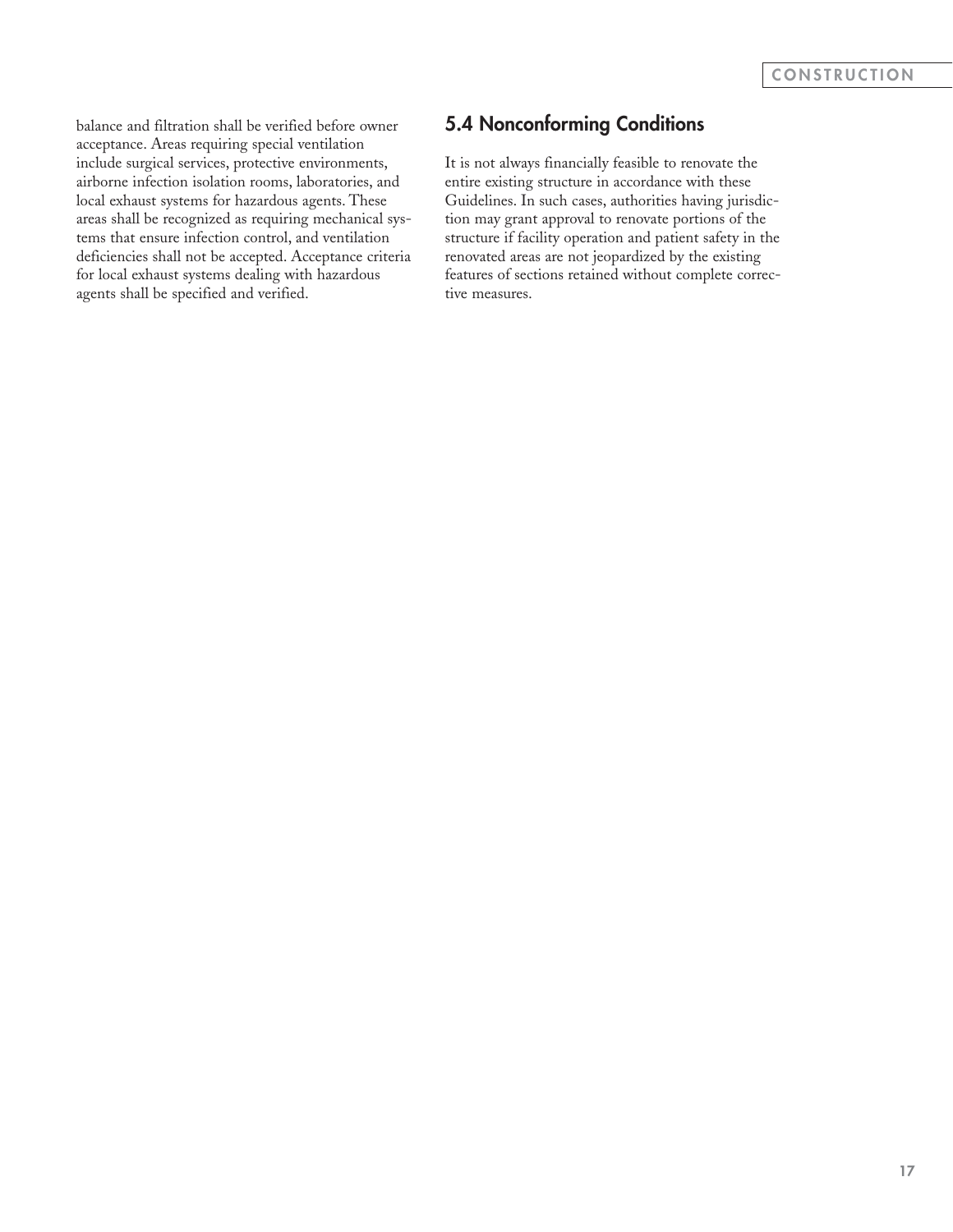In this edition appendix material appears in the main body of the document; however, it remains advisory only.

#### **6.1 Drawings**

Upon occupancy of the building or portion thereof, the owner shall be provided with a complete set of legible drawings showing construction, fixed equipment, and mechanical and electrical systems, as installed or built. Drawings shall include a life safety plan for each floor including but not limited to the following:

- (a) Smoke compartmentation
- (b) Exit signage
- (c) Fire extinguishers
- (d) Fire alarm devices
- (e) Pull stations
- (f) Sprinklered areas

reflecting NFPA 101 requirements.

#### **6.2 Equipment Manuals**

Upon completion of the contract, the owner shall be furnished with a complete set of manufacturers' operating, maintenance, and preventive maintenance instructions; parts lists; and procurement information with numbers and a description for each piece of equipment. Operating staff shall also be provided with instructions on how to properly operate systems and equipment. Required information shall include energy ratings as needed for future conservation calculations.

#### **6.3 Design Data**

The owners shall be provided with complete design data for the facility. This shall include structural design loadings; summary of heat loss assumption and calculations; estimated water consumption; medical gas outlet listing; list of applicable codes; and electric power requirements of installed equipment. All such data shall be supplied to facilitate future alterations, additions, and changes, including, but not limited to, energy audits and retrofit for energy conservation.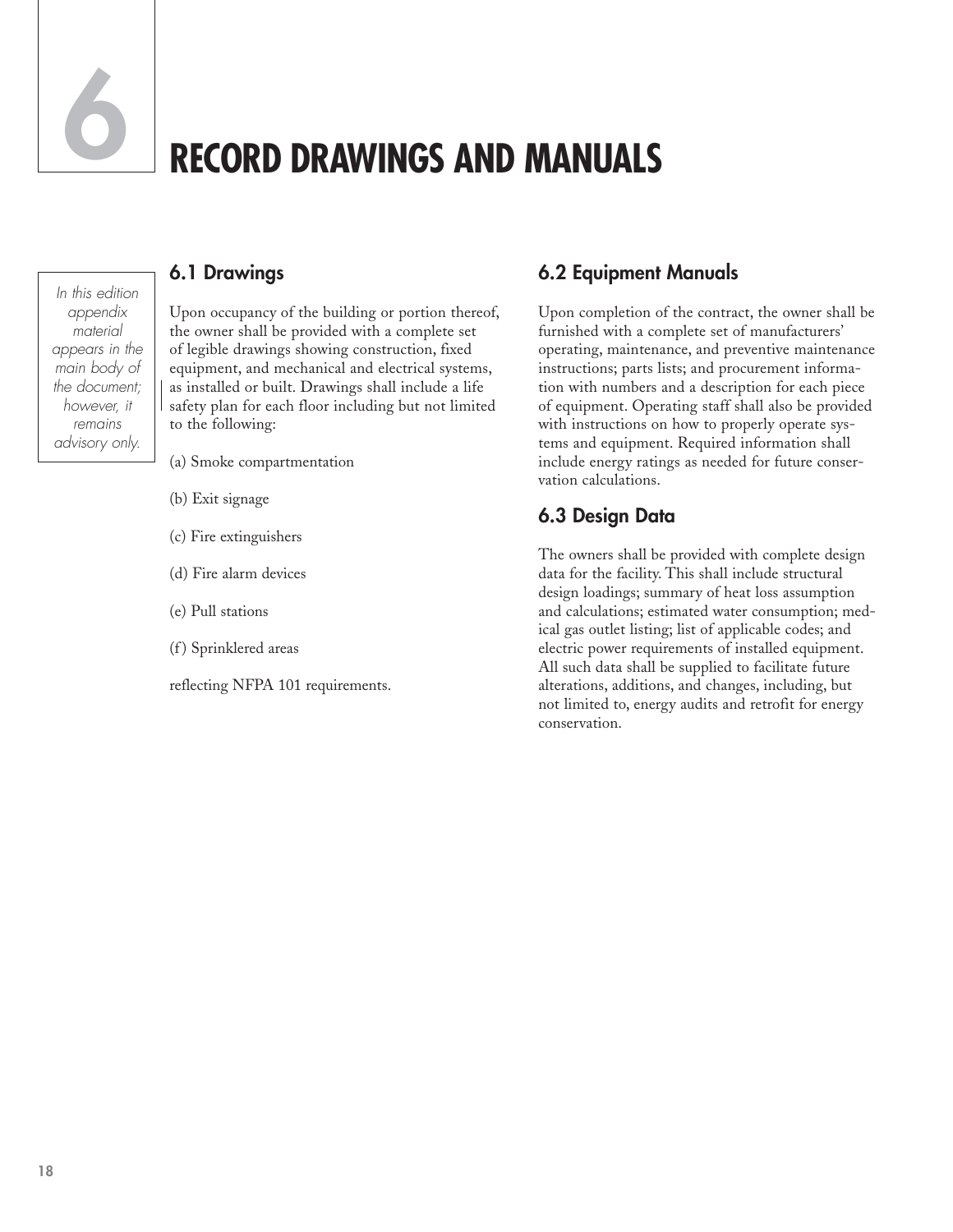#### **7.1 General Considerations**

#### **7.1.A. Functions**

There shall be for each project a functional program for the facility in accordance with Section 1.1.F.

#### **7.1.B. Standards**

The general hospital shall meet all the standards described herein. Deviations shall be described and justified in the functional program for specific approval by the authorities having jurisdiction.

#### **7.1.C. Sizes**

Department size and clear floor areas will depend on program requirements and organization of services within the hospital. Some functions may be combined or shared providing the layout does not compromise safety standards and medical and nursing practices.

#### **\*7.1.D. Parking**

Each new facility, major addition, or major change in function shall have parking space to satisfy the needs of patients, personnel, and public. *A formal parking study is desirable.* In the absence of such a study, provide one space for each bed plus one space for each employee normally present on any single weekday shift. This ratio may be reduced in an area convenient to public transportation or public parking facilities, or where carpool or other arrangements to reduce traffic have been developed. Additional parking may be required to accommodate outpatient and other services. Separate and additional space shall be provided for service delivery vehicles and vehicles utilized for emergency patients.

#### **APPENDIX**

#### **A7.1.D.**

A formal parking/traffic study should be conducted to ensure that adequate parking and traffic flow is provided to accommodate inpatients, outpatients, staff, and visitors.

#### **\*7.1.E. Swing Beds**

When the concept of swing beds is part of the functional program, care shall be taken to include requirements for all intended categories.

**GENERAL HOSPITAL**

#### **7.2 Nursing Unit (Medical and Surgical)**

See other sections of this document for special-care area units such as recovery rooms, critical care units, pediatric units, rehabilitation units, and skilled nursing care or other specialty units.

Each nursing unit shall include the following (see Section 1.3 for waiver of standards where existing conditions make absolute compliance impractical):

#### **7.2.A. Patient Rooms**

Each patient room shall meet the following standards:

**\*7.2.A1.** Maximum room capacity shall be two patients. Where renovation work is undertaken and the present capacity is more than two patients, maximum room capacity shall be no more than the present capacity with a maximum of four patients.

**\*7.2.A2.** In new construction, patient rooms shall be constructed to meet the needs of the functional program and have a minimum of 100 square feet (9.29 square meters) of clear floor area per bed in multiplebed rooms and 120 square feet (10.8 square meters) of clear floor area for single-bed rooms, exclusive of toilet rooms, closets, lockers, wardrobes, alcoves, or vestibules. The dimensions and arrangement of rooms shall be such that there is a minimum of 3 feet (0.91 meter) between the sides and foot of the bed and any wall or any other fixed obstruction. In multiple-bed rooms, a clearance of 4 feet (1.22 meters)

#### **A7.1.E.**

 $\overline{ }$ 

Facility design for swing beds often requires additional corridor doors and provisions for switching nurse call operations from one nurse station to another depending on use.

**A7.2.A1.** Unless the functional program demonstrates the therapeutic and social value of a multi-bedded arrangement, the maximum number of beds per room should be one.

In this edition appendix material appears in the main body of the document; however, it remains advisory only.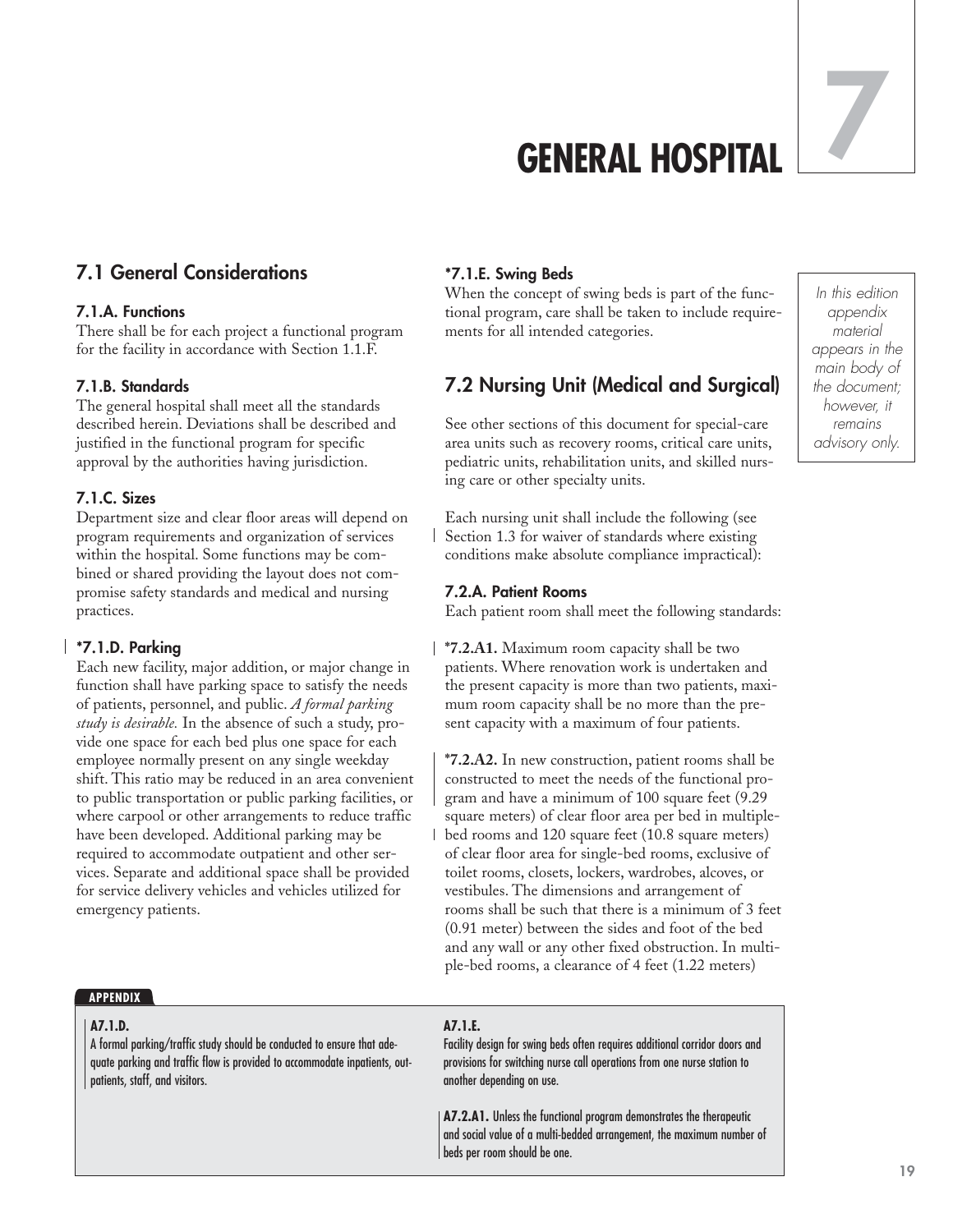shall be available at the foot of each bed to permit the passage of equipment and beds. Minor encroachments, including columns and lavatories, that do not interfere with functions may be ignored when determining space requirements for patient rooms. Where renovation work is undertaken, every effort shall be made to meet the above minimum standards. If it is not possible to meet the above minimum standards, the authorities having jurisdiction may grant approval to deviate from this requirement. In such cases, patient rooms shall have no less than 80 square feet (7.43 square meters) of clear floor area per bed in multiple-bed areas and 100 square feet (9.29 square meters) of clear floor area in single-bed rooms.

**\*7.2.A3.** Each patient room shall have a window in accordance with Section 7.28.A10.

**\*7.2.A4.** Handwashing stations shall be provided to serve each patient room. A handwashing station shall be located in the toilet room. In new construction a handwashing station shall be provided in the patient room in addition to that in the toilet room and located outside of the patient's cubicle curtain so that it is accessible to staff.

**7.2.A5.** Each patient shall have access to a toilet room without having to enter the general corridor area. One toilet room shall serve no more than four beds and no more than two patient rooms. The toilet room shall contain a water closet and a handwashing station and the door shall swing outward or be double acting. Where local requirements permit, sliding or folding doors may be used, provided adequate provisions are made for acoustical privacy and patient privacy.

**7.2.A6.** Each patient shall have within his or her room a separate wardrobe, locker, or closet suitable for hanging full-length garments and for storing personal effects.

**7.2.A7.** In multiple-bed rooms, visual privacy from casual observation by other patients and visitors shall

#### be provided for each patient. The design for privacy shall not restrict patient access to the entrance, lavatory, or toilet.

#### **7.2.B. Service Areas**

Provision for the services listed below shall be in or readily available to each nursing unit. The size and location of each service area will depend upon the numbers and types of beds served. Identifiable spaces are required for each of the indicated functions. Each service area may be arranged and located to serve more than one nursing unit but, unless noted otherwise, at least one such service area shall be provided on each nursing floor. Where the words *room* or *office* are used, a separate, enclosed space for the one named function is intended; otherwise, the described area may be a specific space in another room or common area.

**7.2.B1.** Administrative center(s) or nurse station(s). This area shall have space for counters and storage and shall have convenient access to handwashing stations. It may be combined with or include centers for reception and communication. Preferably, the station should permit visual observation of all traffic into the unit.

**7.2.B2.** Dictation area. This area should be adjacent to but separate from the nurse station.

**7.2.B3.** Nurse or supervisor office.

**7.2.B4.** Handwashing stations, conveniently accessible to the nurse station, medication station, and nourishment center. One handwashing station may serve several areas if convenient to each.

**7.2.B5.** Charting facilities. Charting facilities shall have linear surface space to ensure that staff and physicians may chart and have simultaneous access to information and communication systems.

**7.2.B6.** Toilet room(s) conveniently located for staff use (may be unisex).

#### **APPENDIX**

**A7.2.A2.** Patient rooms. In new construction, single patient rooms should be at least 12 feet (3.65 meters) wide by 13 feet (3.96 meters) deep (or approximately 160 square feet, or 14.86 square meters) exclusive of toilet rooms, closets, lockers, wardrobes, alcoves, or vestibules. These spaces should accommodate comfortable furniture for family members (one or two) without blocking access of staff members to patients. Efforts should be made to provide the patient with some control of the room environment.

**A7.2.A3.** Windows are important for the psychological well-being of many patients, as well as for meeting fire safety code requirements. They are also essential for continued use of the area in the event of mechanical ventilation system failure.

**A7.2.A4.** Where renovation work is undertaken, every effort should be made to meet this standard. Where space does not permit the installation of an additional handwashing station in the patient room, or where it is technically infeasible, the authority having jurisdiction may grant approval of alternative forms of hand cleansing.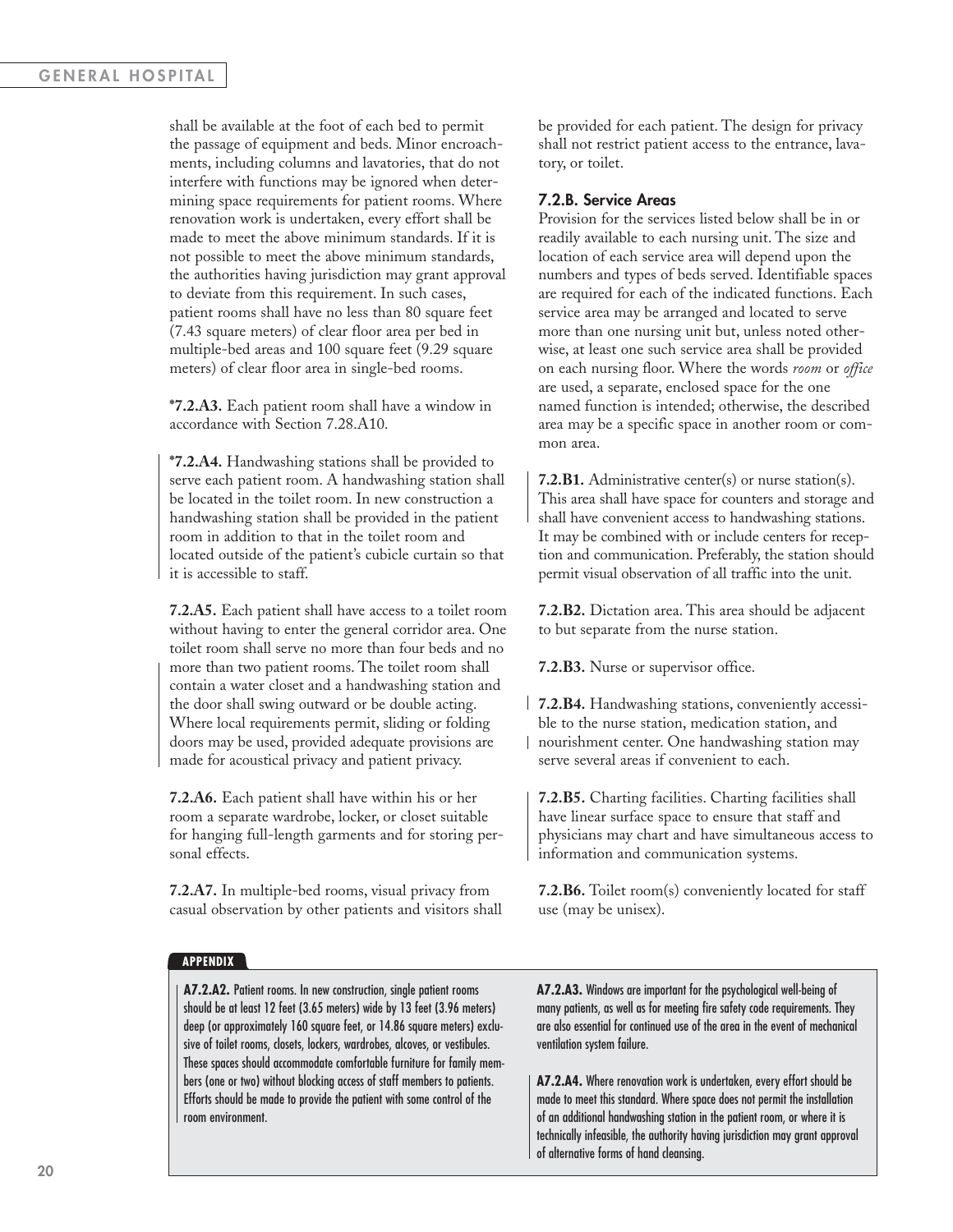**7.2.B7.** Staff lounge facilities shall be provided and shall be programmatically sized, but shall not be less than 100 square feet (9.3 square meters).

**7.2.B8.** Securable closets or cabinet compartments for the personal articles of nursing personnel, located in or near the nurse station. At a minimum, these shall be large enough for purses and billfolds. Coats may be stored in closets or cabinets on each floor or in a central staff locker area.

**\*7.2.B9.** Multipurpose room(s) for staff, patients, patients' families for patient conferences, reports, education, training sessions, and consultation. These rooms must be accessible to each nursing unit. They may be on other floors if convenient for regular use. One such room may serve several nursing units and/or departments.

**7.2.B10.** Examination/treatment room(s). Such rooms may be omitted if all patient rooms in the nursing unit are single-bed rooms. Centrally located examination and treatment room(s) may serve more than one nursing unit on the same floor. Such rooms shall have a minimum floor area of 120 square feet (10.8 square meters). The room shall contain a handwashing station; storage facilities; and a desk, counter, or shelf space for writing. Provision shall be made to preserve patient privacy from observation from outside the exam room through an open door.

**7.2.B11.** Clean workroom or clean supply room. If the room is used for preparing patient care items, it

- shall contain a work counter, a handwashing station,  $\mathsf{I}$ and storage facilities for clean and sterile supplies. If the room is used only for storage and holding as part of a system for distribution of clean and sterile
- materials, the work counter and handwashing station may be omitted. Soiled and clean workrooms or holding rooms shall be separated and have no direct connection.

**7.2.B12.** Soiled workroom or soiled holding room. This room shall be separate from the clean workroom. The soiled workroom shall contain a clinical sink (or equivalent flushing-rim fixture). The room shall contain a lavatory (or handwashing station).

The above fixtures shall both have a hot and cold mixing faucet. The room shall have a work counter and space for separate covered containers for soiled

#### **APPENDIX**

**A7.2.B9.** Multipurpose rooms are used primarily for staff purposes and generally are not available for family or visitors. A waiting room convenient to the unit should be provided.

linen and waste. Rooms used only for temporary holding of soiled material may omit the clinical sink and work counter. If the flushing-rim clinical sink is eliminated, facilities for cleaning bedpans shall be provided elsewhere.

**7.2.B13.** Medication station. Provision shall be made for distribution of medications. This may be done from a medicine preparation room or unit, from a self-contained medicine dispensing unit, or by another approved system.

a. Medicine preparation room. This room shall be under visual control of the nursing staff. It shall contain a work counter, a sink adequate for handwashing, refrigerator, and locked storage for controlled drugs. When a medicine preparation room is to be used to store one or more self-contained medicine dispensing units, the room shall be designed with adequate space to prepare medicines with the selfcontained medicine dispensing unit(s) present.

b. Self-contained medicine dispensing unit. A selfcontained medicine dispensing unit may be located at the nurse station, in the clean workroom, or in an alcove, provided the unit has adequate security for controlled drugs and adequate lighting to easily identify drugs. Convenient access to handwashing stations shall be provided. (Standard cup-sinks provided in many self-contained units are not adequate for handwashing.)

**7.2.B14.** Clean linen storage. Each nursing unit shall contain a designated area for clean linen storage. This may be within the clean workroom, a separate closet, or an approved distribution system on each floor. If a closed cart system is used, storage may be in an alcove. It must be out of the path of normal traffic and under staff control.

**7.2.B15.** Nourishment area. There shall be a nourishment area with sink, work counter, refrigerator, storage cabinets, and equipment for hot and cold nourishment between scheduled meals. The nourishment area shall include space for trays and dishes used for nonscheduled meal service. Provisions and space shall be included for separate temporary storage of unused and soiled dietary trays not picked up at mealtime. Handwashing stations shall be in or immediately accessible from the nourishment area.

**7.2.B16.** Ice machine. Each nursing unit shall have equipment to provide ice for treatments and nourishment. Icemaking equipment may be in the clean work room/holding room or at the nourishment station. Ice intended for human consumption shall be from self-dispensing ice makers.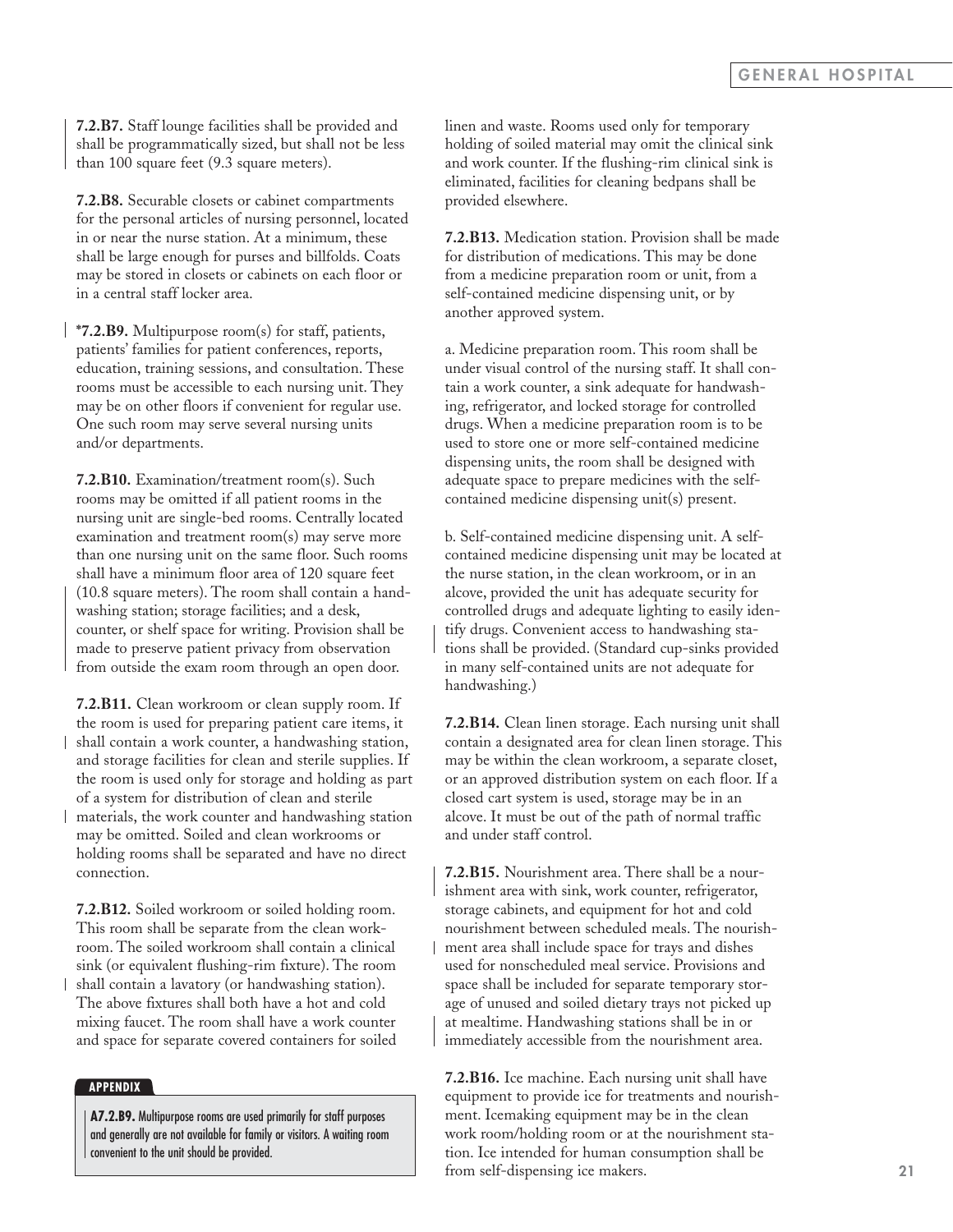**7.2.B17.** Equipment storage room or alcove. Appropriate room(s) or alcove(s) shall be provided for storage of equipment necessary for patient care and as required by the functional program. Each unit shall provide sufficient storage area(s) located on the patient floor to keep its required corridor width free of all equipment and supplies, but not less than 10 square feet (0.93 square meters) per patient bed shall be provided.

**7.2.B18.** Storage space for stretchers and wheelchairs shall be provided in a strategic location, without restricting normal traffic.

**7.2.B19.** Showers and bathtubs. When individual bathing facilities are not provided in patient rooms, there shall be at least one shower and/or bathtub for each 12 beds without such facilities. Each bathtub or shower shall be in an individual room or enclosure that provides privacy for bathing, drying, and dressing. Special bathing facilities, including space for attendant, shall be provided for patients on stretchers, carts, and wheelchairs at the ratio of one per 100 beds or a fraction thereof. This may be on a separate floor if convenient for use.

**7.2.B20.** Patient toilet room(s), in addition to those serving bed areas, shall be conveniently located to multipurpose room(s) and within or directly accessible to each central bathing facility. Patient toilet rooms serving multipurpose rooms may also be designated for public use.

**7.2.B21.** Emergency equipment storage. Space shall be provided for emergency equipment that is under direct control of the nursing staff, such as a cardiopulmonary resuscitation (CPR) cart. This space shall be located in an area appropriate to the functional program, but out of normal traffic.

**7.2.B22.** Housekeeping room. One housekeeping room shall be provided for each nursing unit or nursing floor. It shall be directly accessible from the unit or floor and may serve more than one nursing unit on a floor. At least one housekeeping room per floor shall contain a service sink or floor receptor and provisions for storage of supplies and housekeeping equipment.

**Note**: This housekeeping room may not be used for other departments and nursing units that require separate housekeeping rooms.

#### **7.2.C. Airborne Infection Isolation Room(s)**

**Note:** The airborne infection isolation room requirements contained in these Guidelines for particular service areas throughout a facility should be predi-

cated on an Infection Control Risk Assessment (ICRA) and based on the needs of specific community and patient populations served by an individual organization. The number of airborne infection isolation rooms for individual patient units shall be increased based upon an ICRA or by a multidisciplinary group designated for that purpose. This process ensures a more accurate determination of environmentally safe and appropriate room types and spatial needs. Special ventilation requirements are found in Table 7.2. It is suggested that reference be made to the Centers for Disease Control and Prevention (CDC) "Guidelines for Preventing the Transmission of *Mycobacterium tuberculosis* in Health Care Facilities" as they appear in the *Federal Register* dated October 28, 1994 and CDC's *Morbidity and Mortality Weekly Report (MMWR)* 1994:43 (No. RR-13), and the "Guidelines for Prevention of Nosocomial Pneumonia, 1994," published by CDC in the *American Journal of Infection Control* (22:247-292).

**7.2.C1.** At least one airborne infection isolation room shall be provided. These rooms may be located within individual nursing units and used for normal acute care when not required for isolation cases, or they may be grouped as a separate isolation unit. Each room shall contain only one bed and shall comply with the acute-care patient room section of this document as well as the following:

**7.2.C2.** Each airborne infection isolation room shall have an area for handwashing, gowning, and storage of clean and soiled materials located directly outside or immediately inside the entry door to the room.

**7.2.C3.** Airborne infection isolation room perimeter walls, ceiling, and floors, including penetrations, shall be sealed tightly so that air does not infiltrate the environment from the outside or from other spaces. (See Glossary.)

**7.2.C4.** Airborne infection isolation room(s) shall have self-closing devices on all room exit doors.

**7.2.C5.** Separate toilet, bathtub (or shower), and handwashing stations shall be required for each airborne infection isolation room.

**7.2.C6.** Airborne infection isolation rooms may be used for noninfectious patients when not needed for patients with airborne infectious disease.

**7.2.C7.** Rooms shall have a permanently installed visual mechanism to constantly monitor the pressure status of the room when occupied by patients with an airborne infectious disease. The mechanism shall continuously monitor the direction of the airflow.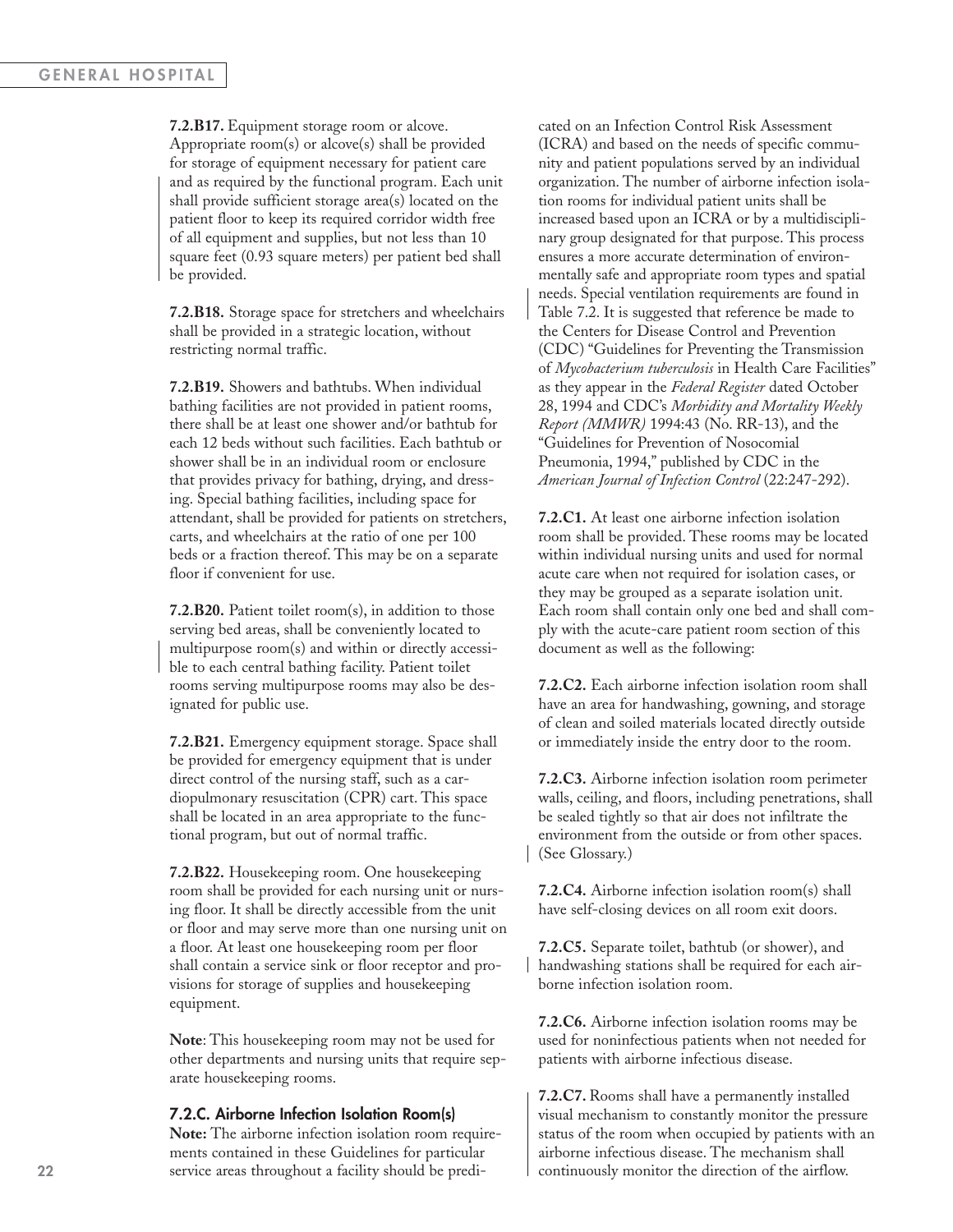#### **\*7.2.D. Protective Environment Room(s)**

**Note:** The differentiating factor between protective environment rooms and other patient rooms is the requirement for positive air pressure relative to adjoining spaces with all supply air passing through HEPA filters with 99.97 percent efficiency for particles >0.3 µm in diameter. When determined by an Infection Control Risk Assessment (ICRA), special design considerations and air ventilation to ensure the protection of patients with these conditions shall be required. The appropriate numbers and location of protective environment rooms shall be concluded by the ICRA. Protective environment room(s) shall contain only one bed and comply with Section 7.2.C. Special ventilation requirements are found in Table 7.2. Also see special guidelines for protective environment rooms during renovation and construction in Section 5.1.

**7.2.D1.** As designated by the functional program, both airborne infection isolation and protective environment rooms may be required. Many facilities care for patients with an extreme susceptibility to infection, e.g., immunosuppressed patients with prolonged granulocytopenia, most notably bone marrow recipients; or solid-organ transplant recipients and patients with hematological malignancies who are receiving chemotherapy and are severely granulocytopenic. These rooms are not intended for use with patients diagnosed with HIV infection or AIDS, unless they are also severely granulocytopenic. Generally, protective environments are not needed in community hospitals, unless these facilities take care of these types of patients. The appropriate clinical staff should be con-

#### **APPENDIX**

#### **A7.2.D.**

Immunosuppressed Host Airborne Infection Isolation (Protective Environment/Airborne Infection Isolation). An anteroom is required for the special case in which an immunosuppressed patient requires airborne infection isolation. Immunosuppression is defined in 7.2.D. There is no prescribed method for anteroom ventilation—the room can be ventilated with either of the following airflow patterns: (a) airflows from the anteroom, to the patient room and the corridor, or (b) airflows from the patient room and the corridor, into the anteroom. The advantage of pattern (a) is the provision for a clean anteroom in which health care workers need not mask before entering the anteroom.

**A7.2.D.7.** General space and staffing requirements are critical for bone marrow transplant facilities. Patients in these units may be acutely aware of the surrounding environment, which is their life support system during the many weeks when they will be confined in an immunosuppressed condition. Means of controlling unnecessary noise are important. At times, each patient may require individual privacy, although each is required to be under close staff supervision.

sulted regarding room type and spatial needs to meet facility infection control requirements should be incorporated in design programming.

**7.2.D2.** Each protective environment room shall have an area for handwashing, gowning, and storage of clean and soiled materials located directly outside or immediately inside the entry door to the room.

**7.2.D3.** Protective environment room perimeter walls, ceiling, and floors, including penetrations, shall be sealed tightly so that air does not infiltrate the environment from the outside or from other spaces.

**7.2.D4.** Protective environment room(s) shall have self-closing devices on all room exit doors.

**7.2.D5.** Separate toilet, bathtub (or shower), and handwashing stations shall be provided for each protective environment room.

**7.2.D6.** Rooms shall have a permanently installed visual mechanism to constantly monitor the pressure status of the room when occupied by patients requiring a protective environment. The mechanism shall continuously monitor the direction of the airflow.

**\*7.2.D7.** Allogeneic bone marrow transplant units.

#### **7.2.E. Seclusion Room(s)**

The hospital shall provide one or more single bedrooms for patients needing close supervision for medical and/or psychiatric care. This may be part of

Bone marrow transplant rooms should be located so as to have access within the hospital to out-of-unit diagnostic and treatment equipment, particularly radiation therapy equipment. All bone marrow transplant-designated beds should be in exceptionally clean environments, which should consist of protective environment rooms equipped with HEPA filtration, preferably located in close proximity to each other. A countertop with scrub sink and space for high-level disinfection procedures should be available outside the entrance to each patient room.

Each bone marrow transplant patient room should have a private toilet room, which contains a water closet and a bathing facility, for the exclusive use of the patient. The patient should be able to enter the room directly without leaving the patient room or passing through the vestibule. The patient should also have a lavatory for the patient's exclusive use, located in the patient room or the private toilet room.

Patients should be housed in single-bedded rooms with full-height partitions, sealed airtight to the structure to prevent cross-infections. All surfaces, floors, walls, ceilings, doors, windows, and curtains should be scrubbable.

(continued on next page)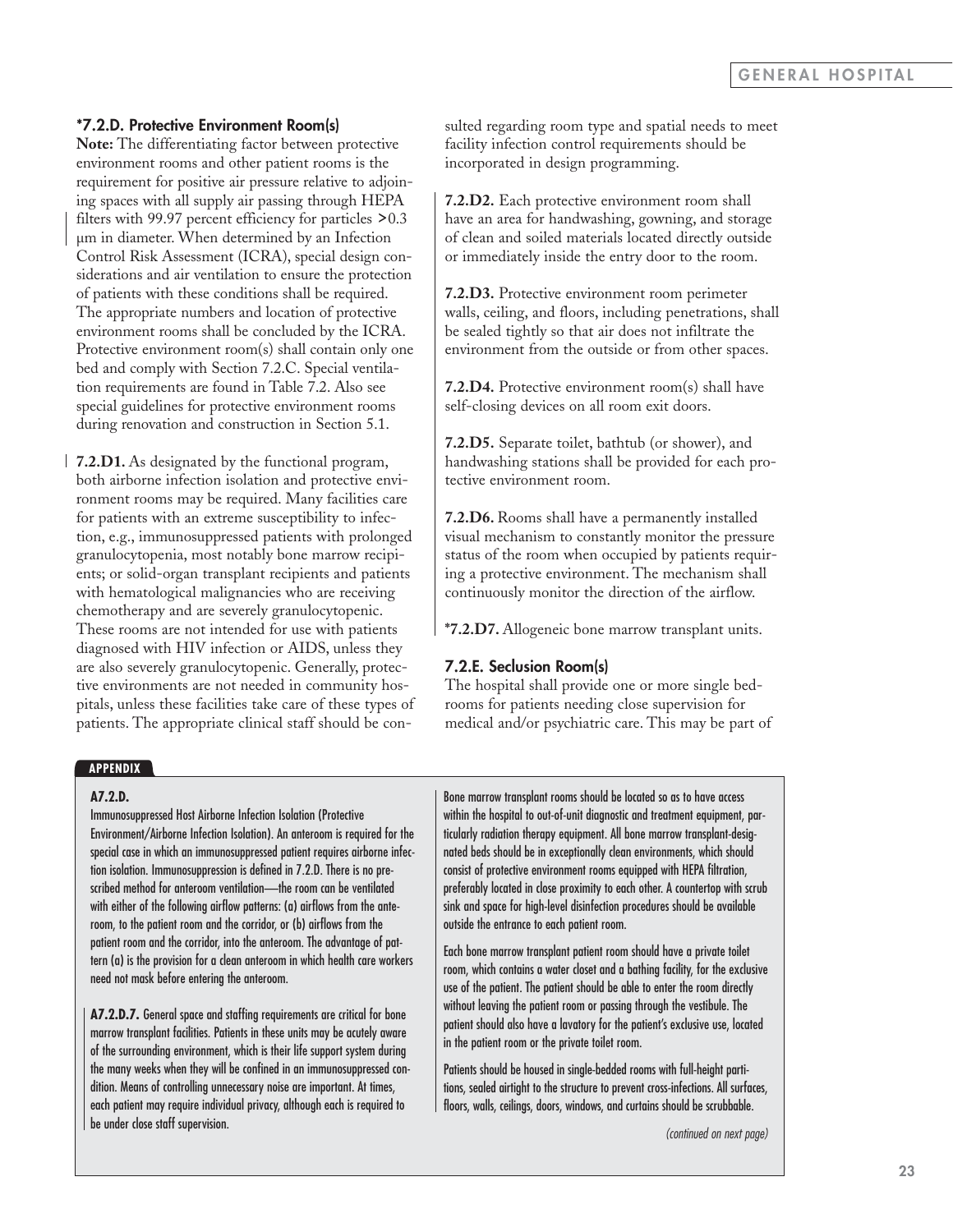the psychiatric unit described in Section 7.6. If the single bedroom(s) is part of the acute-care nursing unit, the provisions of Section 7.6.A shall apply, with the following exceptions: each room shall be for single occupancy; each shall be located to permit staff observation of the entrance, preferably adjacent to the nurse station; and each shall be designed to minimize the potential for escape, hiding, injury, or suicide. If vision panels are used for observation of patients, the arrangement shall insure patient privacy and prevent casual observation by visitors and other patients.

# **7.3 Critical Care Units**

Critical care units require special space and equipment considerations for safe and effective patient care, staff functions, and family participation. Families and visitors to critical care units often wait for long periods of time, including overnight stays, under highly stressful situations. They tend to congregate at unit entries to be readily accessible to staff interaction. Design shall address such issues as privacy, atmosphere, and aesthetics for all involved in the care and comfort of patients in critical care units. In addition, space arrangement shall include provisions for immediate access of emergency equipment from other departments.

Not every hospital will provide all types of critical care. Some hospitals may have a small combined unit; others may have separate, sophisticated units for highly specialized treatments. Critical care units shall

comply in size, number, and type with these standards and with the functional program. The following standards are intended for the more common types of critical care services and shall be appropriate to needs defined in functional programs. Where specialized services are required, additions and/or modifications shall be made as necessary for efficient, safe, and effective patient care.

## **7.3.A. Critical Care (General)**

The following shall apply to all types of critical care units unless otherwise noted. Each unit shall comply with the following provisions:

**7.3.A1.** The location shall offer convenient access from the emergency, respiratory therapy, laboratory, radiology, surgery, and other essential departments and services as defined by the functional program. It shall be located so that the medical emergency resuscitation teams may be able to respond promptly to emergency calls within minimum travel time. The location shall be arranged to eliminate the need for through traffic.

**\*7.3.A2.** In new construction, where elevator transport is required for critically ill patients, the size of the cab and mechanisms and controls shall meet the specialized needs.

**\*7.3.A3.** In new construction, each patient space (whether separate rooms, cubicles, or multiple bed space) shall have a minimum of 200 square feet

#### **APPENDIX**

**A7.2.D.7. (continued)** Windows should be provided so that each patient may be cognizant of the outdoor environment. Windowsill height should not exceed 3 feet above the floor and should be above grade. All windows in the unit should be fixed sash and sealed to eliminate infiltration.

Viewing panels should be provided in doors or walls for nursing staff observation. Flame-retardant curtains or other means should be provided to cover windows and viewing panels when a patient requires visual privacy. Glazing should be safety glass, wire glass, or tempered clear plastic to reduce hazard from accidental breakage.

Each patient room should be provided with a nurses calling system accessible at the bed, sitting area, and patient toilet room. An emergency call system should also be provided at each patient bed and toilet room to summon additional personnel from on-call rooms, consultation rooms, and staff lounges. Facilities for administration of suction, compressed air, and oxygen should be provided at the bed.

Each geographically distinct unit should provide appropriate space to support nurses' administrative activities, report/conference room activities, doctors' consultation, drug preparation and distribution, emergency equipment storage, and closed accessible waiting for family members.

**A7.3.A2.** Transportation of patients to and from the critical care unit should ideally be separated from public corridors and visitor waiting areas. In new construction, where elevator transport is required for critically ill patients, the size of the cab and mechanisms and controls should meet the specialized needs.

**A7.3.A3.** In critical care units, the size of the patient care space should be dependent upon the intended functional use. The patient space in critical care units, especially those caring for surgical patients following major trauma or cardiovascular, transplant, or orthopedic procedures, or medical patients simultaneously requiring ventilation, dialysis, and/or other large equipment (e.g., intra-aortic balloon pump) may be overwhelmed if designed to the absolute minimum clear floor area.

A staff emergency assistance system should be provided on the most accessible side of the bed. The system should annunciate at the nurse station with backup from another staffed area from which assistance can be summoned.

Provision should be made for rapid and easily accessible information exchange and communication within the unit and the hospital.

The unit should provide the ability to continuously monitor the physiological parameters appropriate for the types of patients the unit is expected to care for.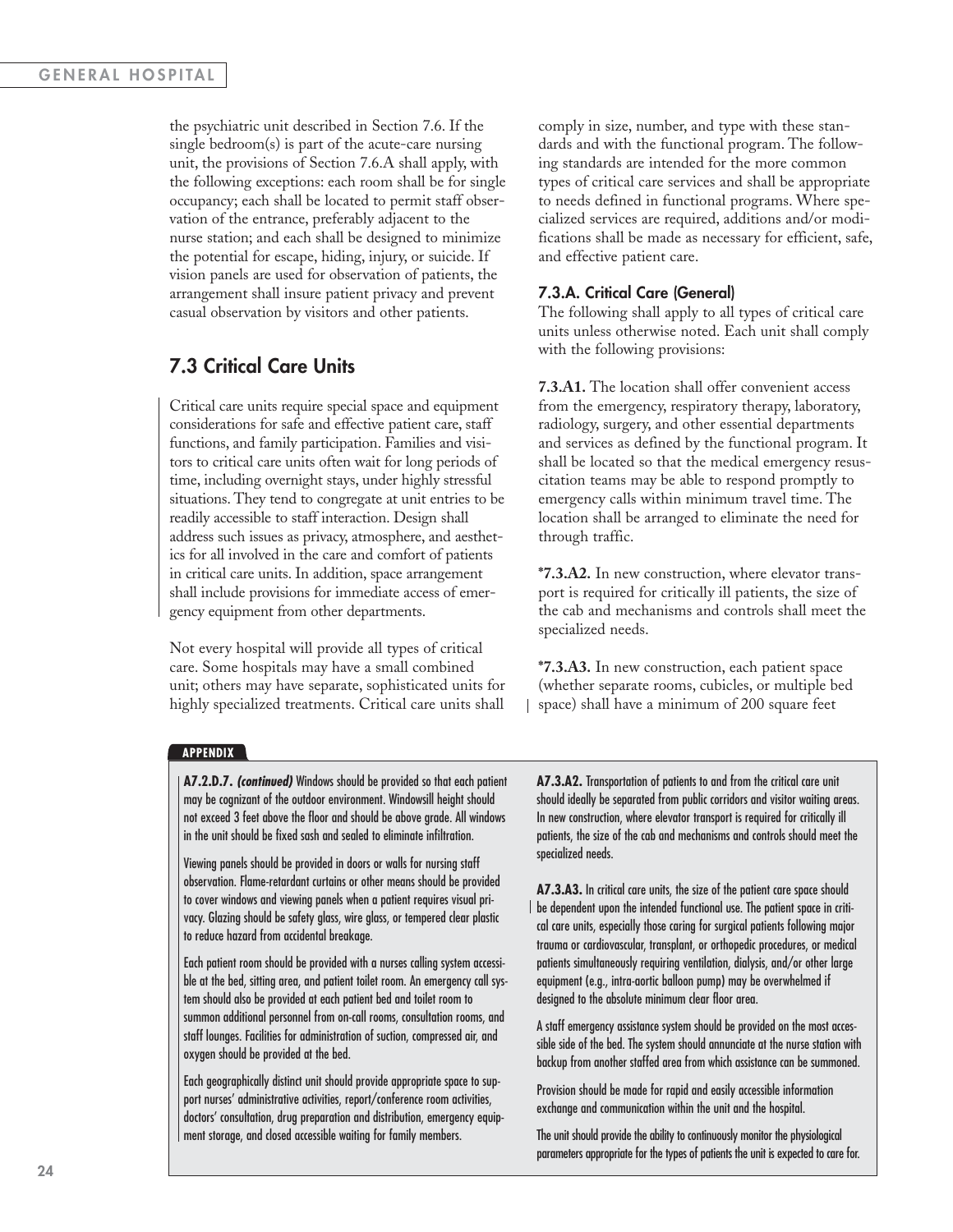(18.58 square meters) of clear floor area with a minimum headwall width of 13 feet (3.96 meters) per bed, exclusive of anterooms, vestibules, toilet rooms, closets, lockers, wardrobes, and/or alcoves.

In renovation of existing intensive care units, every effort shall be made to meet the above minimum standards. If it is not possible to meet the above square-foot standards, the authorities having jurisdiction may grant approval to deviate from this requirement. In such cases, separate rooms or cubicles for single patient use shall be no less than 150 square feet (13.94 square meters) and multiple bed space shall contain at least 130 square feet (12.08 square meters) per bed.

**7.3.A4.** When private rooms or cubicles are provided, view panels to the corridor shall be required with a means to provide visual privacy. Where only one door is provided to a bed space, it shall be at least 4 feet (1.22 meters) wide and arranged to minimize interference with movement of beds and large equipment. Sliding doors shall not have floor tracks and shall have hardware that minimizes jamming possibilities. Where sliding doors are used for access to cubicles within a suite, a 3-foot-wide (0.91 meter) swinging door may also be provided for personnel communication.

**7.3.A5.** Each patient bed area shall have space at each bedside for visitors, and provisions for visual privacy from casual observation by other patients and visitors. For both adult and pediatric units, there shall be a minimum of 8 feet (2.44 meters) between beds.

#### **7.3.A6.**

a. Each patient bed shall have visual access, other than skylights, to the outside environment with not less than one outside window in each patient bed area.

b. In renovation projects, clerestory windows with windowsills above the heights of adjacent ceilings may be used, provided they afford patients a view of

#### **APPENDIX**

**A7.3.A9.** Patients should be visually observed at all times. This can be achieved in a variety of ways.

If a central station is chosen, it should be geographically located to allow for complete visual control of all patient beds in the critical care unit. It should be designed to maximize efficiency in traffic patterns. Patients should be oriented so that they can see the nurse but cannot see the other patients. There should be an ability to communicate with the clerical staff without having to enter the central station.

the exterior and are equipped with appropriate forms of glare and sun control. Distance from the patient bed to the outside window shall not exceed 50 feet (15.24 meters). When partitioned cubicles are used, patients' view to outside windows may be through no more than two separate clear vision panels.

**7.3.A7.** Systems for rapid and easy information exchange with a hospital are important. Nurse calling systems for two-way voice communication shall be provided in accordance with Section 7.32.G. The call system for the unit shall include provisions for an emergency code resuscitation alarm to summon assistance from outside the critical care unit.

**7.3.A8.** Handwashing stations shall be convenient to nurse stations and patient bed areas. There shall be at least one handwashing station for every three beds in

open plan areas, and one in each patient room. The handwashing station should be located near the entrance to the patient cubicle or room, should be sized to minimize splashing water onto the floor, and should be equipped with hands-free operable controls.

**\*7.3.A9.** Administrative center or nurse station. This area shall have space for counters and storage. It may be combined with or include centers for reception and communication. There shall be direct or remote visual observation between the administration center or nurse station and all patient beds in the critical care unit.

**7.3.A10.** Each unit shall contain equipment for continuous monitoring, with visual displays for each patient at the bedside and at the nurse station. Monitors shall be located to permit easy viewing and access but not interfere with access to the patient.

**7.3.A11.** Emergency equipment storage. Space that is easily accessible to the staff shall be provided for emergency equipment such as a CPR cart.

**\*7.3.A12.** Medication station. Provision shall be made for storage and distribution of emergency drugs

If a central station is not chosen, the unit should be designed to provide visual contact between patient beds so that there can be constant visual contact between the nurse and patient.

**A7.3.A12.** To minimize distraction of those preparing medications, the area should be enclosed. A glass wall or walls may be advisable to permit visualization of patients and unit activities. A self-contained medicine dispensing unit may be located at the nurses station, in the clean workroom, in an alcove, or in another area directly under visual control of nursing or pharmacy staff.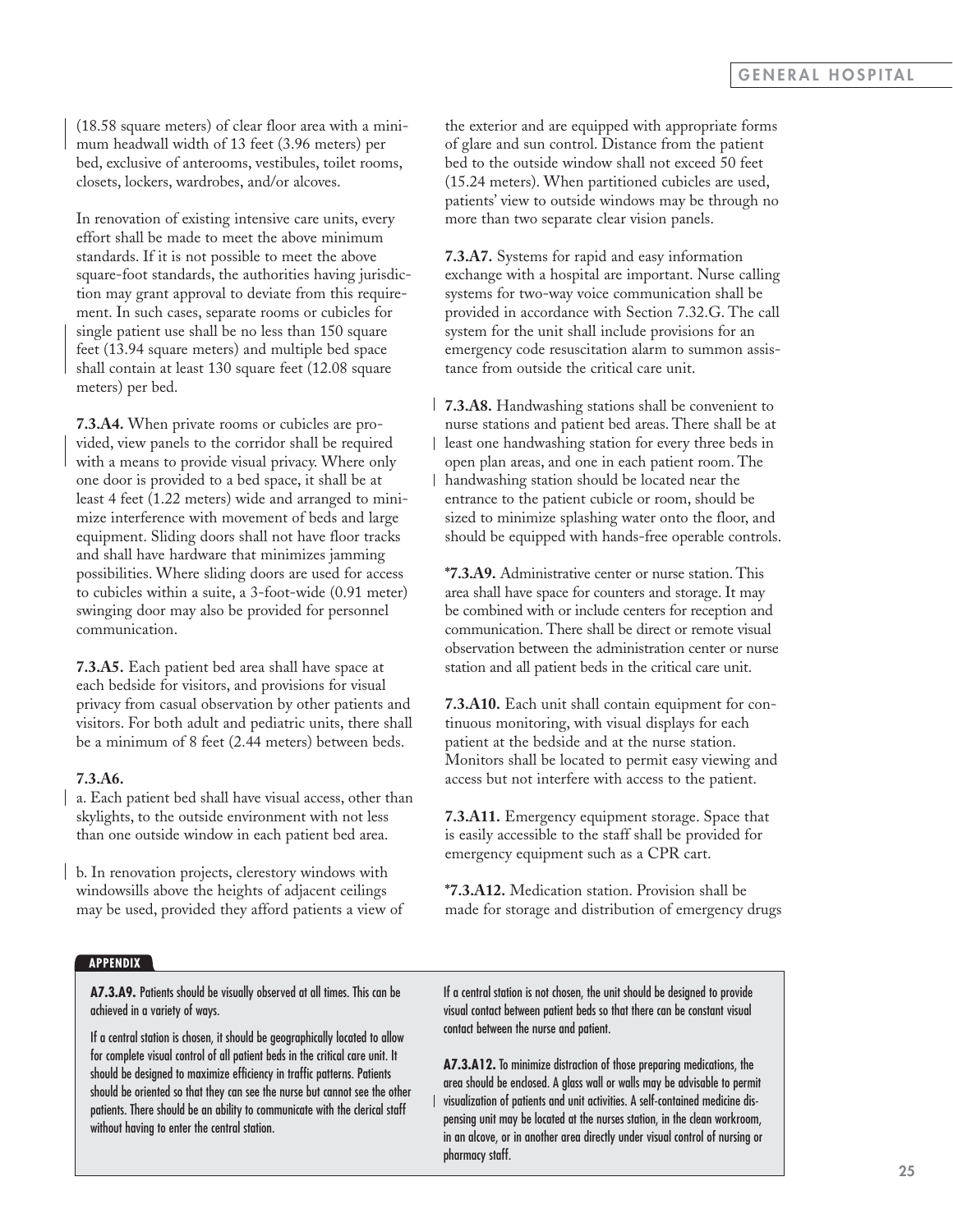and routine medications. This may be done from a medicine preparation room or unit, from a self-contained medicine dispensing unit, or by another system. If used, a medicine preparation room or unit shall be under visual control of nursing staff. It shall contain a work counter, cabinets for storage of supplies, sink with hot and cold water supply, refrigerator for pharmaceuticals, and doubled locked storage for controlled substances. Convenient access to handwashing stations shall be provided. (Standard cupsinks provided in many self-contained units are not adequate for handwashing.)

**7.3.A13.** The electrical, medical gas, heating, and air conditioning shall support the needs of the patients and critical care team members under normal and emergency situations.

**7.3.A14.** At least one airborne infection isolation room shall be provided. The number of airborne infection isolation rooms shall be determined based on an Infection Control Risk Assessment. Each room shall contain only one bed and shall comply with the requirements of Section 7.2.C; however, the requirement for the bathtub (or shower) may be eliminated. Compact, modular toilet/sink combination units may replace the requirement for a "toilet room." Special ventilation requirements are found in Table 7.2.

**\*7.3.A15.** The following additional service spaces shall be immediately available within each critical care suite. These may be shared by more than one critical care unit provided that direct access is available from each.

a. Securable closets or cabinet compartments for the personal effects of nursing personnel, located in or near the nurse station. At a minimum, these shall be large enough for purses and billfolds. Coats may be stored in closets or cabinets on each floor or in a central staff locker area.

b. Clean workroom or clean supply room. If the room is used for preparing patient care items, it shall contain a work counter, a handwashing station, and storage

facilities for clean and sterile supplies. If the room is used only for storage and holding as part of a system for distribution of clean and sterile supply materials, the work counter and handwashing station may be omitted. Soiled and clean workrooms or holding rooms shall be separated and have no direct connection.

c. Clean linen storage. There shall be a designated area for clean linen storage. This may be within the clean workroom, a separate closet, or an approved distribution system on each floor. If a closed cart system is used, storage may be in an alcove. It must be out of the path of normal traffic and under staff control.

d. Soiled workroom or soiled holding room. This room shall be separate from the clean workroom. The soiled workroom shall contain a clinical sink (or equivalent flushing-rim fixture). The room shall contain a lavatory (or handwashing station). The above fixtures shall both have a hot and cold mixing faucet. The room shall have a work counter and space for separate covered containers for soiled linen and a variety of waste types. Rooms used only for temporary holding of soiled material may omit the clinical sink and work counter. If the flushing-rim clinical sink is eliminated, facilities for cleaning bedpans shall be provided elsewhere.

e. Nourishment station. There shall be a nourishment station with sink, work counter, refrigerator, storage cabinets, and equipment for hot and cold nourishments between scheduled meals. The nourishment station shall include space for trays and dishes used for nonscheduled meal service. Provisions and space shall be included for separate temporary storage of unused and soiled dietary trays not picked up at meal time.

f. Ice machine. There shall be available equipment to provide ice for treatments and nourishment. Icemaking equipment may be in the clean work room or at the nourishment station. Ice intended for human consumption shall be from self-dispensing icemakers.

\*g. Equipment storage room or alcove. Appropriate room(s) or alcove(s) shall be provided for storage of

#### **APPENDIX**

**A7.3.A15.** The recording, storage of bedside records (flowsheets, etc.), and review of clinical information is a vital function of a critical care unit. Space near the bedside for these functions should be provided. Suitable space ergonomically designed is especially germane where computers are used for the clinical record.

**A7.3.A15.g.** Equipment storage room or alcove. Appropriate room(s) or alcove(s) should be provided for storage of large items of equipment nec-

essary for patient care and as required by the functional program. Its location should not interfere with the flow of traffic. Work areas and storage of critical care supplies should be in locations such that they are readily

- accessible to nursing and physician staff. Shelving, file cabinets, and drawers should be located so that they are accessible to all requiring use.
- Separate areas need to be designed for the unit secretary and staff charting. Planning should consider the potential volume of staff (both medical (continued on next page)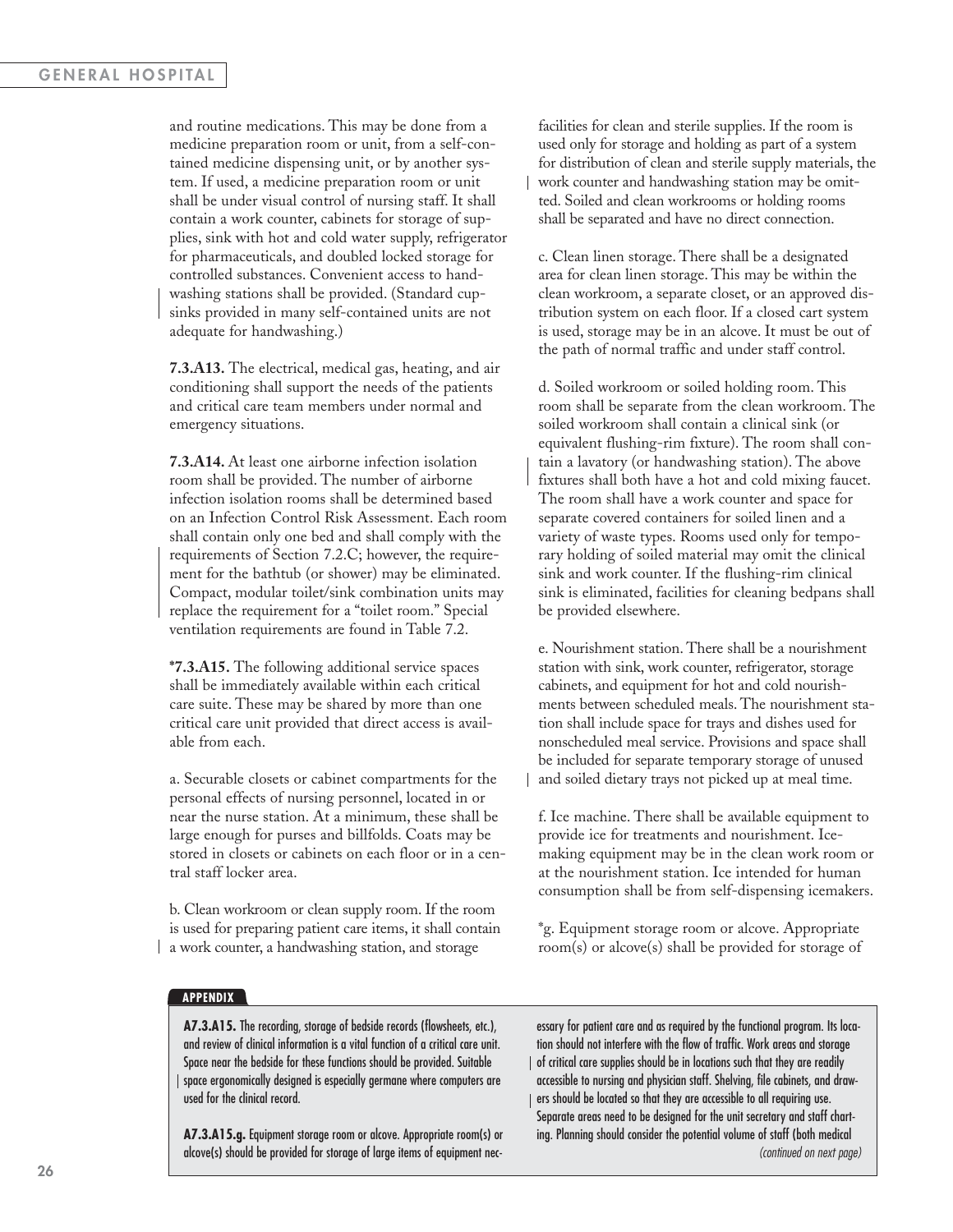large items of equipment necessary for patient care and as required by the functional program. Each critical care unit shall provide sufficient storage area(s) located on the patient floor to keep its required corridor width free of all equipment and supplies, but not less than 20 square feet (1.86 square meters) per patient bed shall be provided.

h. An X-ray viewing facility shall be in the unit.

**7.3.A16.** The following shall be provided and may be located outside the unit if conveniently accessible.

a. A visitors' waiting room shall be provided that is designed to accommodate the long stays and stressful conditions common to such spaces, including provisions for privacy, means to facilitate communications, and access to toilets. The locations and size shall be appropriate for the number of patients and units served, with a capacity for not less than one family member seating per patient bed.

b. Adequate office space immediately adjacent to the critical care unit will be available for critical care medical and nursing management/administrative personnel. The offices should be large enough to permit consulting with members of the critical care team and visitors. The offices will be linked with the unit by telephone or an intercommunications system.

c. Staff lounge(s) and toilet(s) shall be located so that staff may be recalled quickly to the patient area in emergencies. The lounge shall have telephone or intercom and emergency code alarm connections to the critical care unit it serves. If not provided elsewhere, provision for the storage of coats, etc., shall be made in this area. Consideration should be given to providing adequate furnishings, equipment, and space for comfortable seating and the preparation and consumption of snacks and beverages. One lounge may serve adjacent critical care areas.

d. A special procedures room shall be provided if required by the functional program.

e. Sleeping and personal care accommodations for staff on 24-hour, on-call work schedules.

f. Multipurpose room(s) for staff, patients, and patients' families for patient conferences, reports, education, training sessions, and consultation. These rooms must be accessible to each nursing unit.

g. A housekeeping room shall be provided within or immediately adjacent to the critical care unit. It shall not be shared with other nursing units or departments. It shall contain a service sink or floor receptor and provisions for storage of supplies and housekeeping equipment.

h. Storage space for stretchers and wheelchairs shall be provided in a strategic location, without restricting normal traffic.

i. Laboratory, radiology, respiratory therapy, and pharmacy services shall be available. These services may be provided from the central departments or from satellite facilities as required by the functional program.

# **7.3.B. Coronary Critical Care Unit**

Coronary patients have special needs. They are often fully aware of their surroundings but still need immediate and critical emergency care. In addition to the standards set forth in Section 7.3.A, the following standards apply to the coronary critical care unit:

**7.3.B1.** Each coronary patient shall have a separate room for acoustical and visual privacy.

**7.3.B2.** Each coronary patient shall have access to a toilet in the room. (Portable commodes may be used in lieu of individual toilets, but provisions must be made for their storage, servicing, and odor control.)

# **7.3.C. Combined Medical/Surgical and Coronary Critical Care**

If medical, surgical, and coronary critical care services are combined in one critical care unit, at least 50 percent of the beds must be located in private rooms or cubicles. (**Note**: Medical/surgical patients may utilize open areas or private rooms as needed and available but, insofar as possible, coronary patients should not be accommodated in open ward areas.)

#### **APPENDIX**

**A7.3.A15.g. (continued)** and nursing) that could be present at any one time and translate that to adequate charting surfaces. The secretarial area should be accessible to all. However, the charting areas may be somewhat isolated to facilitate concentration. Storage for chart forms and supplies should be readily accessible. Space for computer terminals and printer and conduit for computer hook-up should be provided when automated

information systems are in use or planned for the future. Patient records should be readily accessible to clerical, nursing, and physician staff. Alcoves should be provided for the storage and rapid retrieval of crash carts and portable monitor/defibrillator units. Grounded electrical outlets should be provided in sufficient numbers to permit recharging stored battery-operated equipment.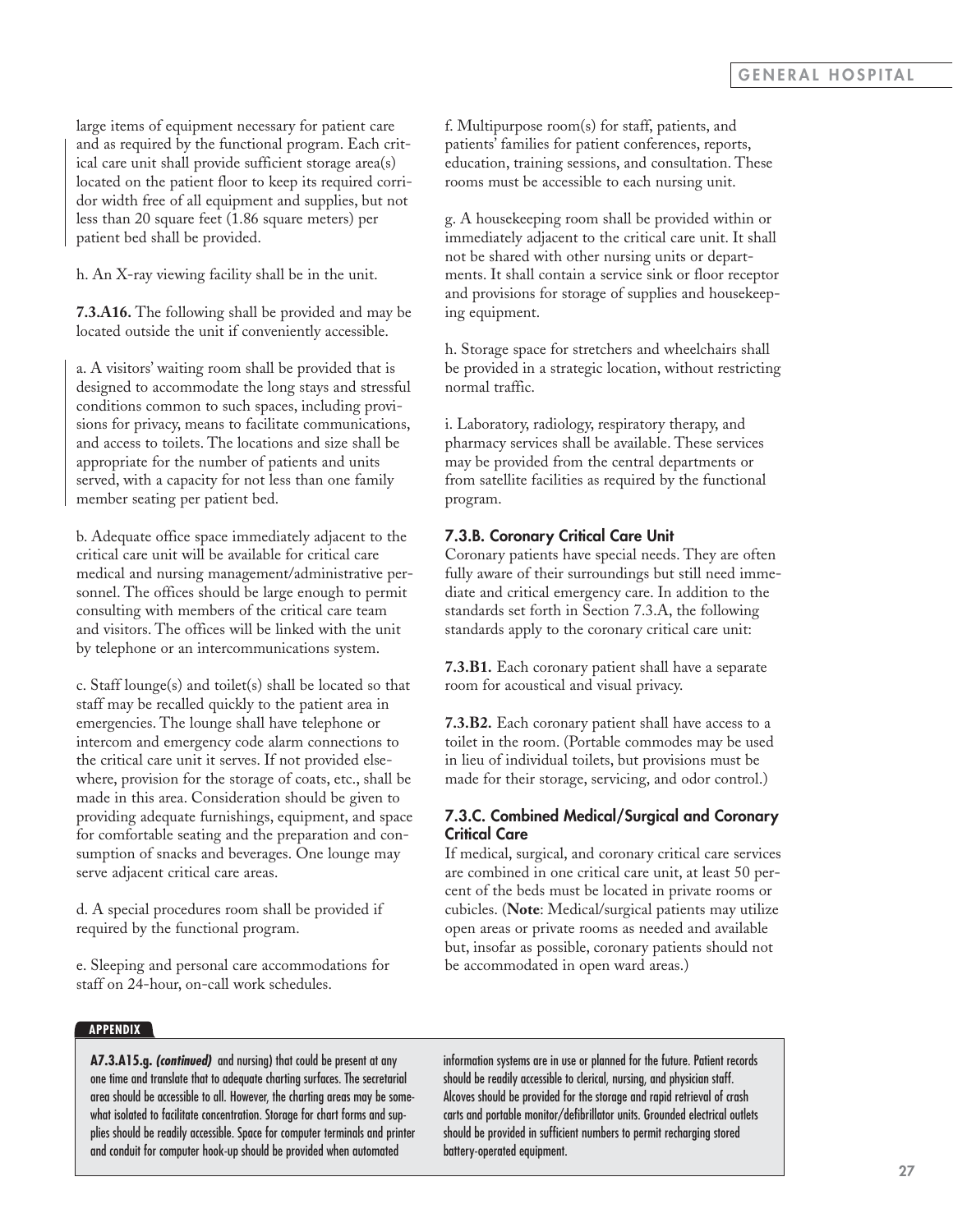# **7.3.D. Pediatric Critical Care**

Critically ill pediatric patients have unique physical and psychological needs. Not every hospital can or should attempt to have a separate pediatric critical care unit. Many hospitals will be able to safely transfer their patients to other facilities offering appropriate services. If a facility has a specific pediatric critical care unit, the functional program must include consideration for staffing, isolation, and the safe transportation of critically ill pediatric patients, along with life support and environmental systems, from other areas. At least one airborne infection control room shall be provided, with provisions for observation of the patient. The total number of infection control rooms shall be increased based upon an Infection Control Risk Assessment. All room(s) shall comply with the requirements of Section 7.2.C.

In addition to the standards previously listed for critical care units, each pediatric critical care unit shall include:

**7.3.D1.** Space at each bedside for families and visitors in addition to the space provided for staff.

**\*7.3.D2.** Sleeping space for parents who may be required to spend long hours with the patient. If the sleeping area is separate from the patient area, it must be in communication with the critical care unit staff.

**7.3.D3.** Consultation/demonstration room within, or convenient to, the pediatric critical care unit for private discussions.

**7.3.D4.** Provisions for formula storage. These may be outside the pediatric critical care unit but must be available for use at all times.

**7.3.D5.** Separate storage cabinets or closets for toys and games for use by the pediatric patients.

**7.3.D6.** Additional storage for cots, bed linens, and other items needed to accommodate parents overnight.

**\*7.3.D7.** Space allowance.

**7.3.D8.** Examination and treatment room(s). Centrally located examination and treatment room(s) may serve more than one nursing unit, and shall be located within or immediately adjacent to each unit. Examination and treatment rooms shall have a minimum floor area of 120 square feet (11.15 square meters). The room shall contain a handwashing station; storage facilities; and a desk, counter, or shelf space for writing.

#### **7.3.E. Newborn Intensive Care Units**

Each newborn intensive care unit (NICU) shall include or comply with the following:

**7.3.E1.** The NICU shall have a clearly identified entrance and reception area for families. The area shall permit visual observation and contact with all traffic entering the unit.

7**.3.E2** In a multiple-bed room, every bed position shall be within 20 feet (6 meters) of a hands-free handwashing station. Where an individual room concept is used, a hands-free handwashing station shall be provided within each infant care room. All sinks shall be hands-free operable and large enough to contain splashing.

**7.3.E3.** At least one door to each room in the unit must be large enough to accommodate portable X-ray equipment. A door 44 inches (1117.6 millimeters) wide should accommodate most X-ray equipment. Both width and height must be considered.

**7.3.E4.** There should be efficient and controlled access to the unit from the labor and delivery area, the emergency department, or other referral entry points.

**7.3.E5.** When viewing windows are provided, provision shall be made to control casual viewing of infants.

**\*7.3.E6.** In the interest of noise control, sound attenuation shall be a design factor.

#### **APPENDIX**

**A7.3.D2.** There should be sleeping accommodations at each child's bedside.

**A7.3.D7.** Space allowances for pediatric beds and cribs are greater than those required for adult beds, because of the variations in sizes and the potential for change. Adequate storage is needed to accommodate the range of supplies and equipment needed to care for children of all ages.

**A7.3.E6.** Infant bed areas and the spaces opening onto them should be designed to produce minimal background noise and to contain and absorb much of the transient noise that arises within the NICU. The combination of continuous background sound and transient sound in any patient care area should not exceed an hourly Leq of 50 dB and an hourly L10 of 55 dB, both A-weighted slow response. The Lmax (transient sounds) should not exceed 70 dB, A-weighted slow response.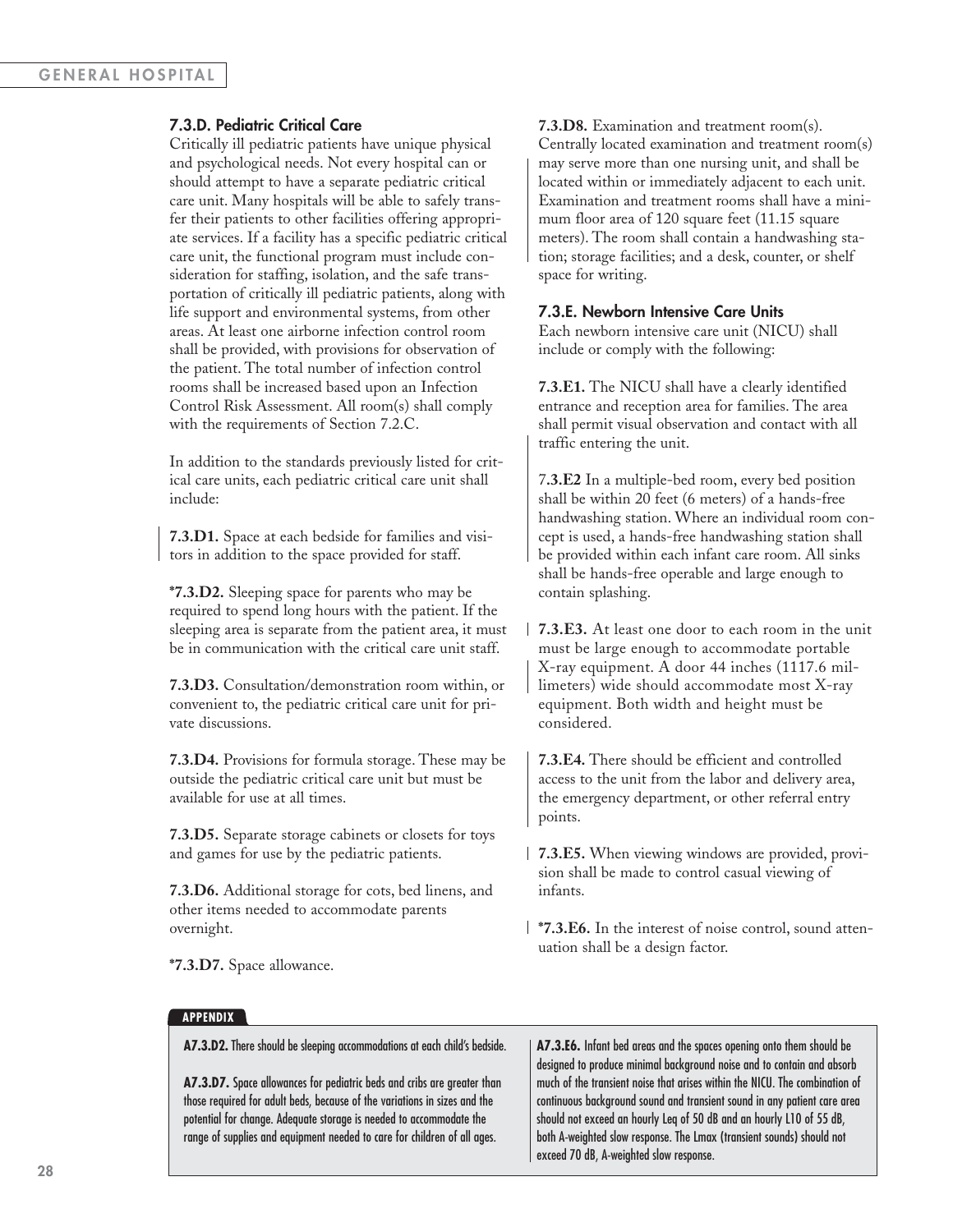**\*7.3.E7.** Provisions shall be made for indirect lighting and high-intensity lighting in all nurseries. Controls shall be provided to enable lighting to be adjusted over individual patient care spaces. Darkening sufficient for transillumination shall be available when necessary.

**7.3.E8.** A central area shall serve as a control station, shall have space for counters and storage, and shall have convenient access to handwashing stations. It may be combined with or include centers for reception and communication and patient monitoring.

 $\mathbf{I}$ 

**7.3.E9.** Each patient care space shall contain a minimum of 120 square feet (11.2 square meters) per bassinet excluding sinks and aisles. There shall be an aisle for circulation adjacent to each patient care space with a minimum width of 3 feet (0.91 meter). Each infant care space shall be designed to allow privacy for the baby and family.

**7.3.E10.** Ceilings shall be easily cleanable and nonfriable and shall have a noise reduction coefficient (NRC) of at least 0.90. Ceiling construction shall limit passage of particles from above the ceiling plane into the clinical environment.

**7.3.E11.** The NICU shall be designed as part of an overall safety program to protect the physical security of infants, parents, and staff and to minimize the risk of infant abduction.

**7.3.E12.** An airborne infection isolation room is required in at least one level of nursery care. The room shall be enclosed and separated from the nursery unit with provisions for observation of the infant from adjacent nurseries or control area(s). All airborne infection isolation rooms shall comply with the requirements of Section 7.2.C, except for separate toilet, bathtub, or shower.

**7.3.E13.** Support space shall be accessible for respiratory therapy, blood gas lab, developmental therapy, social work, laboratory, pharmacy, radiology, and

#### **APPENDIX**

**A7.3.E7.** Natural light should be provided in the NICU.

**A7.3.E15.** At least one transition room should be provided within or immediately adjacent to the NICU that allows parents and infants extended private time together. This room should have direct, private access to sink and toilet facilities, a bed for parents, communication linkage with NICU staff, and appropriate electric and medical gas outlets. The room(s) can be used for other family educational, counseling, parent sleeping, or demonstration purposes when not needed as a transition room.

other ancillary services when these activities are routinely performed on the unit.

**7.3.E14.** Physician's sleeping facilities with access to a toilet and shower shall be provided. If not contained within the unit itself, the area shall have a telephone or intercom connection to the patient care area.

**\*7.3.E15.** A room(s) shall be provided within the NICU that allow(s) parents and infants extended private time together. The room(s) shall have direct, private access to sink and toilet facilities, communication linkage with the NICU staff, sleeping facilities for at least one parent, and sufficient space for the infant's bed and equipment. These rooms can be used for other purposes when they are not required for family use.

**7.3.E16.** Dedicated space shall be provided for lactation support and consultation in or immediately adjacent to the NICU. Provision shall be made, either within the room or conveniently located nearby, for sink, counter, refrigeration and freezing, storage for pump and attachments, and educational materials.

**7.3.E17.**Charting facilities shall have adequate linear surface space to ensure that staff and physicians may chart and have simultaneous access to information and communication systems.

**7.3.E18.** Medication station. See Section 7.3.A12.

**\*7.3.E19**. Clean workroom or clean supply room. See Section 7.3.A.15b.

**7.3.E20.** Soiled workroom or soiled holding room. See Section 7.3.A.15d.

**7.3.E21.** Provide a lounge, locker room, and staff toilet within or adjacent to the unit suite for staff use.

**7.3.E22.** Emergency equipment storage. Space shall be provided for emergency equipment that is under direct control of the nursing staff, such as a CPR

**A7.3.E19.** Whenever possible, supplies should flow through special supply entrances from external corridors so that penetration of the semisterile zone by non-nursery personnel is unnecessary. Soiled materials should be sealed and stored in a soiled holding area until removed. This holding area should be located where there will be no need to pass back through the semisterile zone to remove the soiled materials.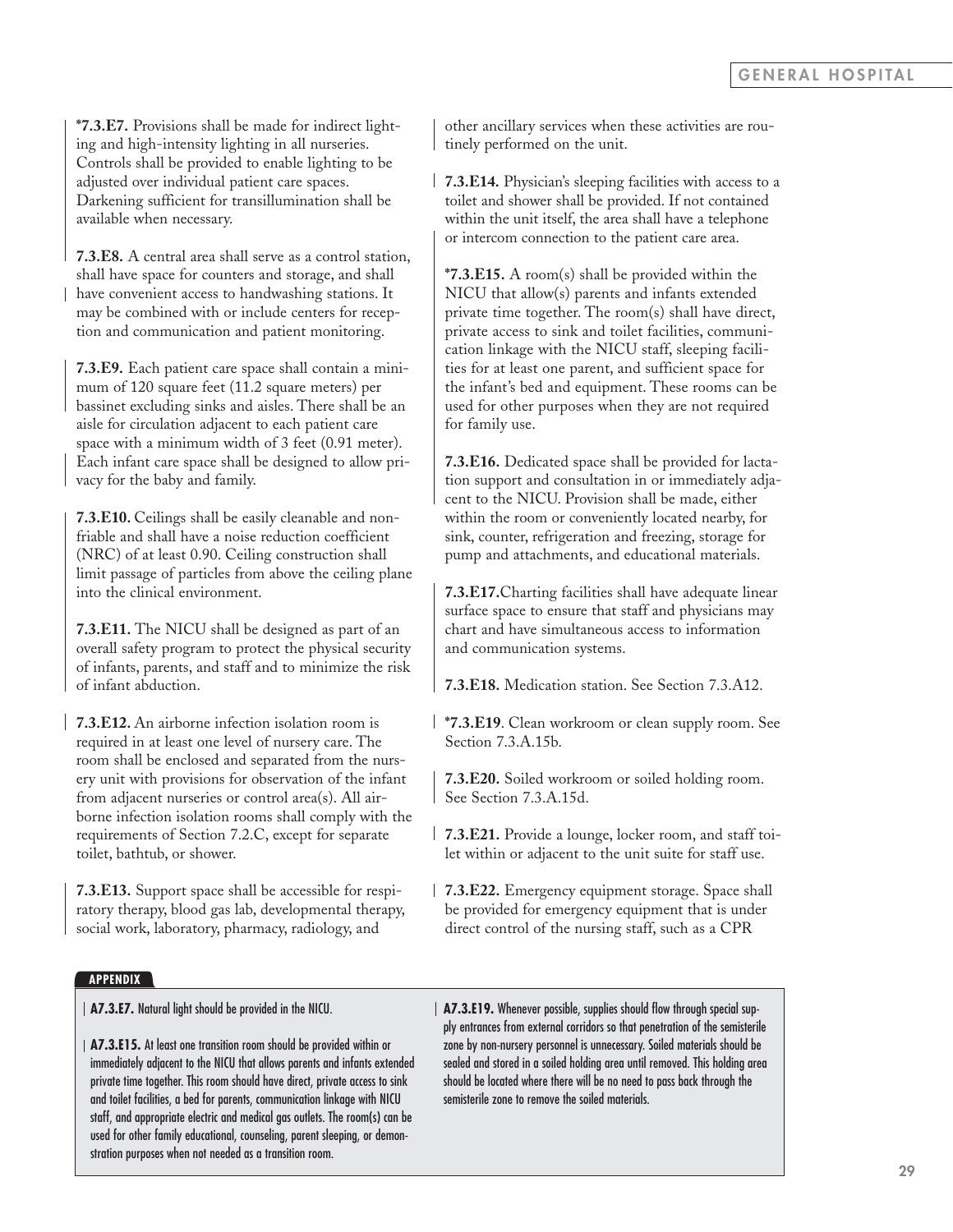cart. This space shall be located in an area appropriate to the functional program, but out of normal traffic.

**7.3.E23.** Housekeeping room. One housekeeping room shall be provided for the unit. It shall be directly accessible from the unit and be dedicated for the exclusive use of the neonatal critical care unit. It shall contain a service sink or floor receptor and provisions for storage of supplies and housekeeping equipment.

**7.3.E24.** Space should be provided for the following:

a. A visitors' waiting room. See Section 7.3.A.16a.

b. Nurses/supervisors office or station. See Section 7.3.A.16b.

c. Multipurpose room(s) for staff, patients, and patients' families for patient conferences, reports, education, training sessions, and consultation. These rooms must be accessible to each nursing unit. They may be on other floors if convenient for regular use. One such room may serve several nursing units and/or departments.

# **\*7.4 Nurseries**

Infants shall be housed in nurseries that comply with the standards below. All nurseries other than pediatric nurseries shall be convenient to the postpartum nursing unit and obstetrical facilities. The nurseries shall be located and arranged to preclude the need for unrelated pedestrian traffic. No nursery shall open directly onto another nursery.

# **7.4.A. General**

Each nursery shall contain the following:

**7.4.A1.** At least one lavatory, equipped with a hands-free handwashing station, for each eight infant stations.

**7.4.A2.** Glazed observation windows to permit the viewing of infants from public areas, workrooms, and adjacent nurseries.

**7.4.A3.** Convenient, accessible storage for linens and infant supplies at each nursery room.

#### **APPENDIX**

#### **A7.4**

There should be a breastfeeding/pumping room readily available for mothers of NICU babies to pump breastmilk.

**7.4.A4.** A consultation/demonstration/breast feeding or pump room shall be provided convenient to the nursery. Provision shall be made, either within the room or conveniently located nearby, for sink, counter, refrigeration and freezing, storage for pump and attachments, and educational materials. The area provided for the unit for these purposes, when conveniently located, may be shared.

**7.4.A5.** Enough space shall be provided for parents to stay 24 hours.

**7.4.A6.** An airborne infection isolation room is required in or near at least one level of nursery care. The room shall be enclosed and separated from the nursery unit with provisions for observation of the infant from adjacent nurseries or control area(s). All airborne infection isolation rooms shall comply with the requirements of Section 7.2.C, except for separate toilet, bathtub, or shower.

**\*7.4.A7** Workroom(s). Each nursery room shall be served by a connecting workroom. The workroom shall contain scrubbing and gowning facilities at the entrance for staff and housekeeping personnel, work counter, refrigerator, storage for supplies, and a hands-free handwashing fixture. One workroom may serve more than one nursery room provided that required services are convenient to each.

The workroom serving the full-term and continuing care nurseries may be omitted if equivalent work and storage areas and facilities, including those for scrubbing and gowning, are provided within that nursery. Space required for work areas located within the nursery is in addition to the area required for infant care.

Adequate provision shall be made for storage of emergency cart(s) and equipment out of traffic and for the sanitary storage and disposal of soiled waste.

**7.4.A8** Neonate examination and treatment areas. Such areas, when required by the functional program, shall contain a work counter, storage facilities, and a hands-free handwashing station.

**7.4.A9.** Neonate formula facilities. Where infant formula is prepared on-site, direct access from the formula preparation room to any nursery room is

#### **A7.4.A7**

When the functional program includes a mother-baby couplet approach to nursing care, the workroom functions described above may be incorporated in the nurse station that serves the postpartum patient rooms.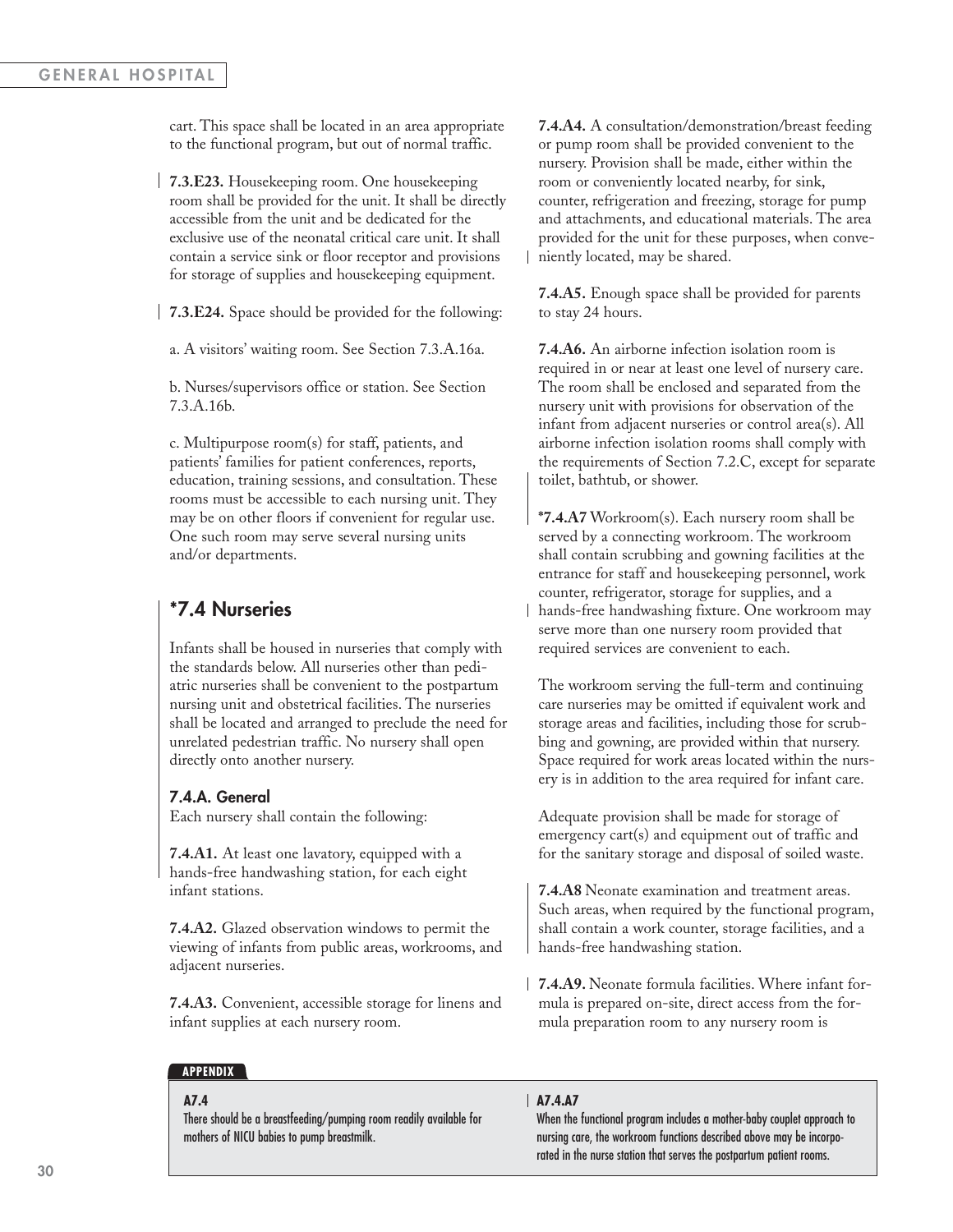prohibited. The room may be located near the nursery or at other appropriate locations in the hospital, but must include:

a. Cleanup facilities for washing and sterilizing supplies. This area shall include a handwashing station, facilities for bottle washing, a work counter, and sterilization equipment.

b. Separate room for preparing infant formula. This room shall contain warming facilities, refrigerator, work counter, formula sterilizer, storage facilities, and a handwashing station.

c. Refrigerated storage and warming facilities for infant formula accessible for use by nursery personnel at all times.

**7.4.A10.** Commercial neonate formula. If a commercial infant formula is used, the separate cleanup and preparation rooms may be omitted. The storage and handling may be done in the nursery workroom or in another appropriate room in the hospital that is conveniently accessible at all hours. The preparation area shall have a work counter, a handwashing station, and storage facilities.

**7.4.A11.** Housekeeping/environmental services room. A housekeeping/environmental services room shall be provided for the exclusive use of the nursery unit. It shall be directly accessible from the unit and shall contain a service sink or floor receptor and provide for storage of supplies and housekeeping equipment.

**7.4.A12.** Charting space. Charting facilities shall have linear surface space to ensure that staff and physicians may chart and have simultaneous access to information and communication systems.

# **7.4.B. Newborn Nursery**

Each newborn nursery room shall contain no more than 16 infant stations. The minimum floor space shall be 24 square feet (2.23 square meters) per bassinet, exclusive of auxiliary work areas. When a rooming-in program is used, the total number of bassinets provided in these units may be appropriately reduced, but the newborn nursery shall not be omitted in its entirety from any facility that includes delivery services. (When facilities use a rooming-in program in which all infants are returned to the nursery at night, a reduction in nursery size may not be practical.)

**7.4.B1.** Baby holding nursery. Hospitals may replace traditional nurseries with baby holding nurseries in postpartum and labor-delivery-recovery-postpartum (LDRP) units. The minimum floor area per bassinet, ventilation, electrical, and medical vacuum and gases shall be the same as that required for a full-term nursery. These holding nurseries should be next to the nurse station on these units. The holding nursery shall be sized to accommodate the percentage of newborns who do not remain with their mothers during the postpartum stay.

# **7.4.C. Continuing Care Nursery**

For hospitals that provide continuing care for infants requiring close observation (for example, low birthweight babies who are not ill but require more hours of nursing than do normal neonates), the minimum floor space shall be 50 square feet (4.65 square meters) per bassinet, exclusive of auxiliary work areas, with provisions for at least 4 feet (1.22 meters) between and at all sides of each bassinet.

# **7.4.D. Pediatric Nursery**

To minimize the possibility of cross infection, each nursery room serving pediatric patients shall contain no more than eight bassinets; each bassinet shall have a minimum clear floor area of 40 square feet (3.72 square meters). Each room shall contain a lavatory equipped for hands-free handwashing, a nurses emergency calling system, and a glazed viewing window for observing infants from public areas and workrooms. (Limitation on number of patients in a nursery room does not apply to the pediatric critical care unit.)

# **\*7.5 Pediatric and Adolescent Unit**

The unit shall meet the following standards:

# **\*7.5.A. Patient Rooms**

Each patient room shall meet the following standards:

**7.5.A1.** Maximum room capacity shall be four patients.

# **APPENDIX**

# **A7.5.**

Recognizing their unique physical and developmental needs, pediatric and adolescent patients, to the extent their condition permits, should be grouped together in distinct units or distinct areas of general units separate from adults.

# **A7.5.A**

Family-support spaces, including family sleep rooms, pantry, toilets, showers, washers and dryers, and access to computers, phones, and copy machines, should be provided.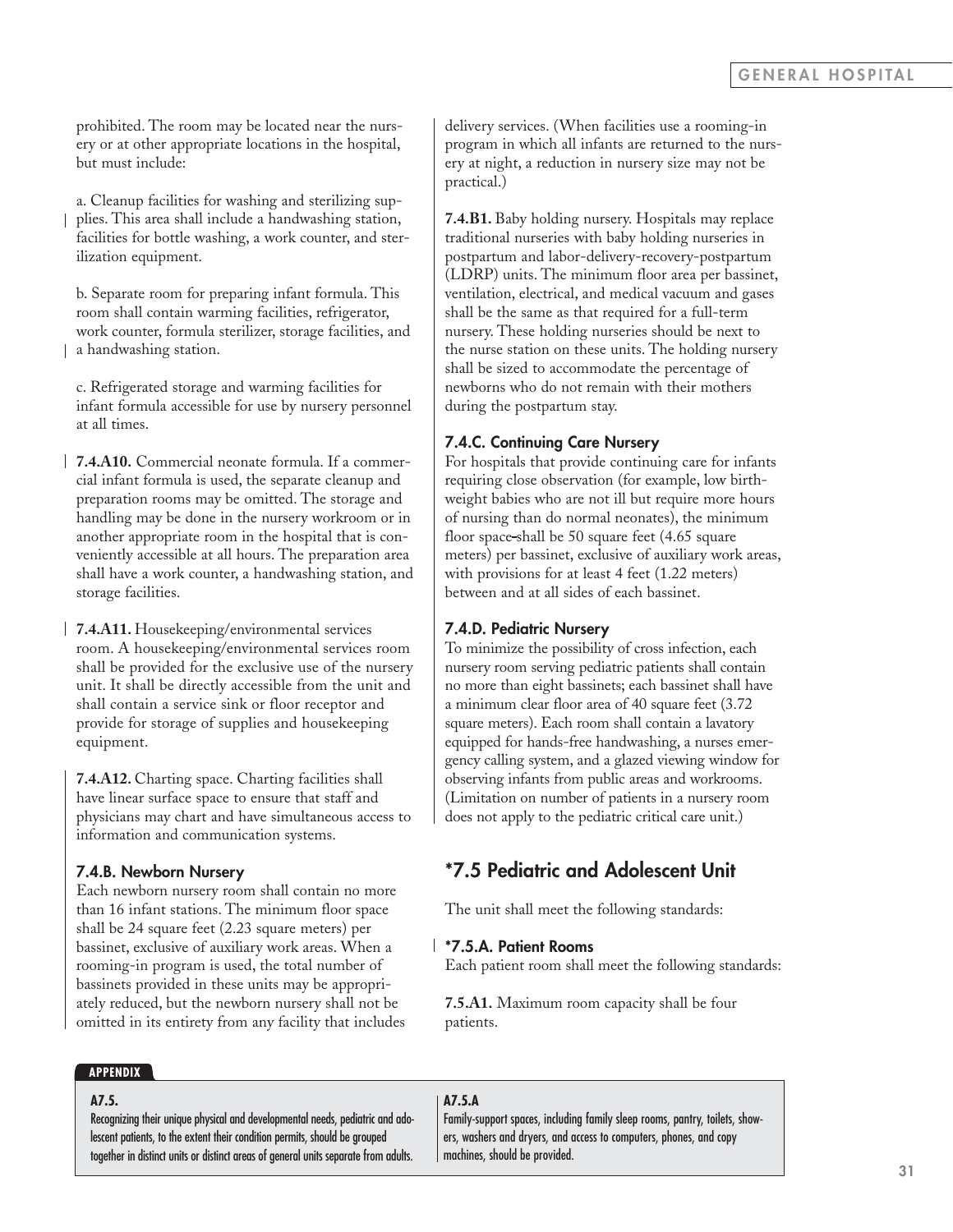**7.5.A2.** The space requirements for pediatric patient beds shall be the same as for adult beds due to the size variation and the need to change from cribs to beds, and vice-versa. See Section 7.2.A2 for requirements. Additional provisions for hygiene, toilets, sleeping, and personal belongings shall be included where the program indicates that parents will be allowed to remain with young children. (See Sections 7.3.D for pediatric critical care units and 7.4 for newborn nurseries.)

**7.5.A3.** Each patient room shall have a window in accordance with Section 7.28.A10.

#### **7.5.B. Examination/Treatment Rooms**

This room shall be provided for pediatric and adolescent patients. A separate area for infant examination and treatment may be provided within the pediatric nursery workroom. Examination/treatment rooms shall have a minimum floor area of 120 square feet (11.15 square meters). The room shall contain a handwashing station; storage facilities; and a desk, counter, or shelf space for writing.

# **7.5.C. Service Areas**

The service areas in the pediatric and adolescent nursing units shall conform to Section 7.2.B and shall also meet the following standards:

- **7.5.C1.** Multipurpose or individual room(s) shall be provided within or adjacent to areas serving pediatric and adolescent patrons for dining, education, and developmentally appropriate play and recreation, with access and equipment for patients with physical restrictions. If the functional program requires, an individual room shall be provided to allow for confidential parent/family comfort, consultation, and teaching. Insulation, isolation, and structural provisions shall minimize the transmission of impact noise through the floor, walls, or ceiling of these multipurpose room(s).
- **7.5.C2.** Space for preparation and storage of infant formula shall be provided within the unit or other convenient location. Provisions shall be made for continuation of special formula that may have been prescribed for the infant prior to admission or readmission.
- **7.5.C3.** Patient toilet room(s) with handwashing station(s) in each room, in addition to those serving bed areas, shall be conveniently located to multipurpose room(s) and to each central bathing facility.
- **7.5.C4.** Storage closets or cabinets for toys, educational, and recreational equipment shall be provided.
- **7.5.C5.** Storage space shall be provided to permit exchange of cribs and adult beds. Provisions shall also be made for storage of equipment and supplies (including cots or recliners, extra linen, etc.) for parents who stay with the patient overnight.
- **7.5.C6.** At least one airborne infection isolation room shall be provided in each pediatric unit. The total number of infection isolation rooms shall be determined by an Infection Control Risk Assessment. Airborne infection isolation room(s) shall comply with the requirements of Section 7.2.C.
- **7.5.C7.** Separate clean and soiled workrooms or holding rooms shall be provided as described in Sections 7.2.B11 and 12.

# **7.6 Psychiatric Nursing Unit**

When part of a general hospital, these units shall be designed for the care of inpatients. Nonambulatory inpatients may be treated in a medical unit until their medical condition allows for transfer to the psychiatric nursing unit. See Section 7.2.E for psychiatric care in a medical unit. Provisions shall be made in the design for adapting the area for various types of psychiatric therapies.

The environment of the unit should be characterized by a feeling of openness with emphasis on natural light and exterior views. Various functions should be accessible from common areas while not compromising desirable levels of patient privacy. Interior finishes, lighting, and furnishings should suggest a residential rather than an institutional setting. These should, however, conform with applicable fire safety codes. Security and safety devices should not be presented in a manner to attract or challenge tampering by patients.

Where glass fragments pose a hazard to certain patients, safety glazing and/or other appropriate security features shall be used.

Details of such facilities should be as described in the approved functional program. Each nursing unit shall provide the following:

#### **7.6.A. Patient Rooms**

The standard noted in Section 7.2.A shall apply to patient rooms in psychiatric nursing units except as follows:

**7.6.A1.** A nurses call system is not required, but if it is included, provisions shall be made for easy removal, or for covering call button outlets.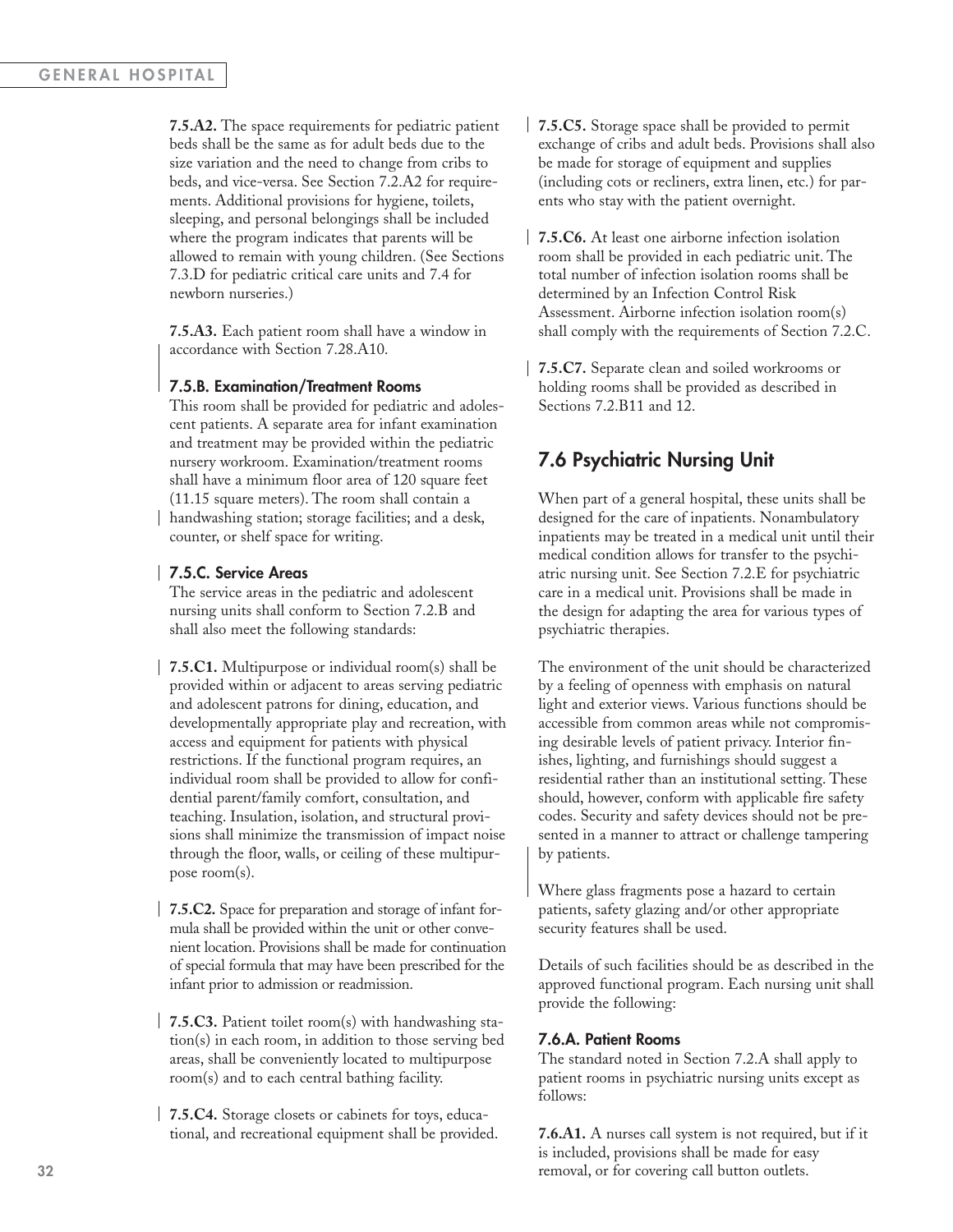**7.6.A2.** Bedpan-flushing devices may be omitted from patient room toilets in psychiatric nursing units.

**7.6.A3.** Handwashing stations are not required in patient rooms.

**7.6.A4.** Visual privacy in multibed rooms (e.g., cubicle curtains) is not required.

**7.6.A5.** The ceiling and the air distribution devices, lighting fixtures, sprinkler heads, and other appurtenances shall be of a tamper-resistant type.

**7.6.A6.** Each patient room shall be provided with a private toilet that meets the following requirements: a. The door shall not be lockable from within. b. The door shall be capable of swinging outward. c. The ceiling shall be of tamper-resistant construction and the air distribution devices, lighting fixtures, sprinkler heads, and other appurtenances shall be of the tamper-resistant type.

#### **7.6.B. Service Areas**

The standards noted in Section 7.2.B shall apply to service areas for psychiatric nursing units with the following modifications:

**7.6.B1.** A secured storage area shall be provided for patients' belongings that are determined to be potentially harmful (e.g., razors, nail files, cigarette lighters); this area will be controlled by staff.

**7.6.B2.** Medication station shall include provisions for security against unauthorized access.

**7.6.B3.** Food service within the unit may be one, or a combination, of the following:

a. A nourishment station.

b. A kitchenette designed for patient use with staff control of heating and cooking devices.

c. A kitchen service within the unit including a handwashing station, storage space, refrigerator, and facilities for meal preparation.

**7.6.B4.** Storage space for stretchers and wheelchairs may be outside the psychiatric unit, provided that provisions are made for convenient access as needed for disabled patients.

**7.6.B5.** In psychiatric nursing units, a bathtub or shower shall be provided for each six beds not otherwise served by bathing facilities within the patient rooms. Bathing facilities should be designed and located for patient convenience and privacy.

**7.6.B6.** A separate charting area shall be provided with provisions for acoustical privacy. A viewing window to permit observation of patient areas by the charting nurse or physician may be used if the arrangement is such that patient files cannot be read from outside the charting space.

**7.6.B7.** At least two separate social spaces, one appropriate for noisy activities and one for quiet activities, shall be provided. The combined area shall be at least 40 square feet (3.72 square meters) per patient with at least 120 square feet (11.15 square meters) for each of the two spaces. This space may be shared by dining activities.

**7.6.B8.** Space for group therapy shall be provided. This may be combined with the quiet space noted above when the unit accommodates not more than 12 patients, and when at least 225 square feet (20.90 square meters) of enclosed private space is available for group therapy activities.

**7.6.B9.** Patient laundry facilities with an automatic washer and dryer shall be provided.

The following elements shall also be provided, but may be either within the psychiatric unit or immediately accessible to it unless otherwise dictated by the program:

**7.6.B10.** Room(s) for examination and treatment with a minimum area of 120 square feet (11.15) square meters). Examination and treatment room(s) for medical-surgical patients may be shared by the psychiatric unit patients. (These may be on a different floor if conveniently accessible.)

**7.6.B11.** Separate consultation room(s) with minimum floor space of 100 square feet (9.29 square meters) each, provided at a room-to-bed ratio of one consultation room for each 12 psychiatric beds. The room(s) shall be designed for acoustical and visual privacy and constructed to achieve a noise reduction of at least 45 decibels.

**7.6.B12.** Psychiatric units each containing 15 square feet (1.39 square meters) of separate space per patient for patient therapy/multipurpose use, with a minimum total area of at least 200 square feet (18.58 square meters), whichever is greater. Space shall include provision for handwashing, work counter(s), storage, and displays. This space may serve more than one nursing unit. When psychiatric nursing unit(s) contain less than 12 beds, the therapy and other functions may be performed within the noisy activities area, if at least an additional 10 square feet (0.93 square meter) per patient served is included.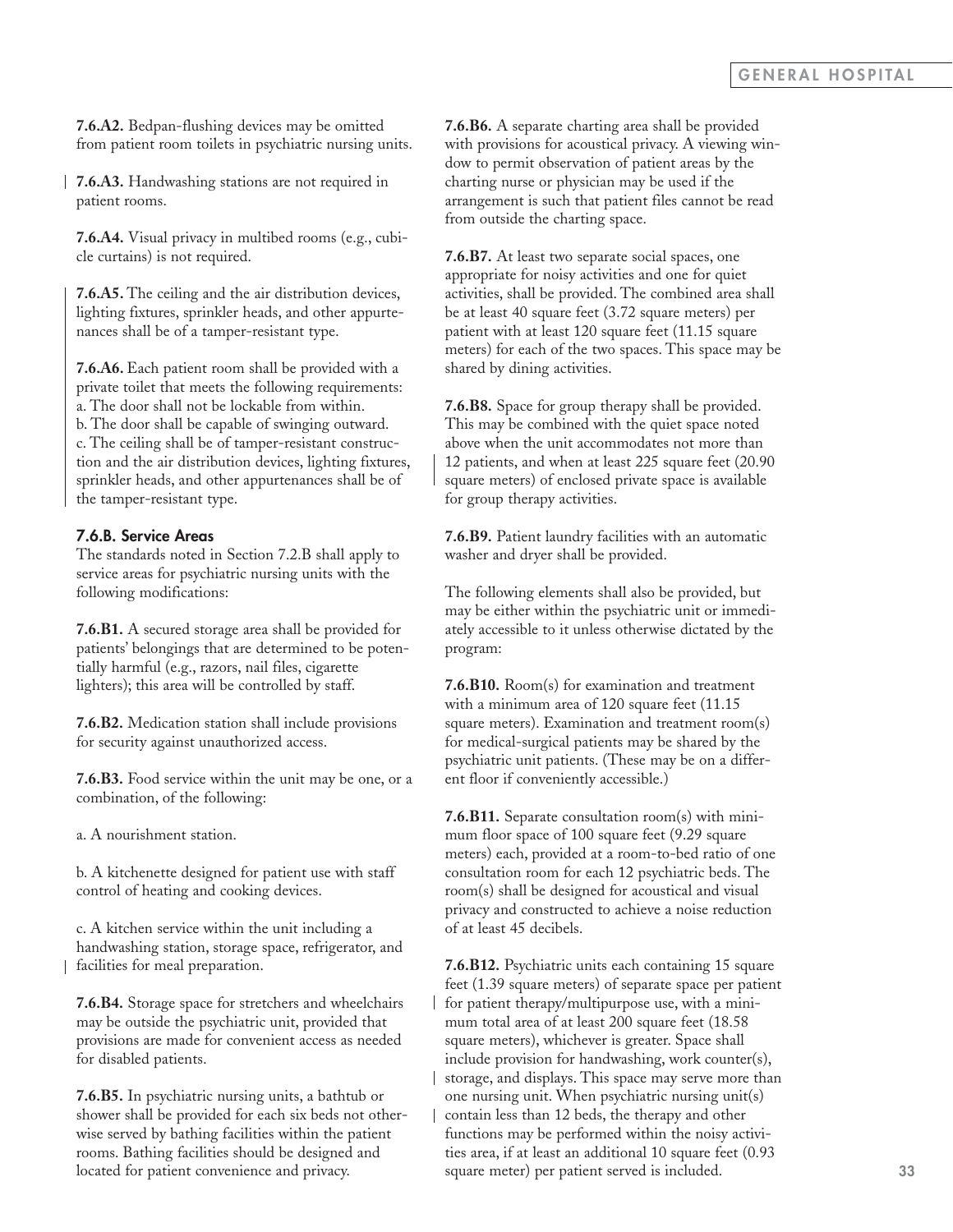**7.6.B13.** A conference and treatment planning room for use by the psychiatric unit.

#### **7.6.C. Seclusion Treatment Room**

There shall be at least one seclusion room for up to 24 beds or a major fraction thereof. If a facility has more than one psychiatric nursing unit, the number of seclusion rooms shall be a function of the total number of psychiatric beds in the facility. Seclusion rooms may be grouped together.

The seclusion treatment room is intended for shortterm occupancy by a violent or suicidal patient. Within the psychiatric nursing unit, this space provides for patients requiring security and protection. The room(s) shall be located for direct nursing staff supervision. Each room shall be for only one patient. It shall have an area of at least 60 square feet (5.57 square meters) and shall be constructed to prevent patient hiding, escape, injury, or suicide. Where restraint beds are required by the functional program, 80 square feet (7.43 square meters) shall be required.

Room doors shall be designed with hardware that will permit the doors to swing out. Outside corners shall be omitted where possible. The ceiling shall be of tamper-resistant construction and the air distribution devices, lighting fixtures, sprinkler heads, and other appurtenances shall be of the tamper-resistant type. The walls shall be completely free of objects. Special fixtures and hardware for electrical circuits shall be used. Minimum ceiling height shall be 9 feet (2.74 meters). Doors shall be 3 feet 8 inches (1.12 meters) wide and shall permit staff observation of the patient while also maintaining provisions for patient privacy. Seclusion treatment rooms shall be accessed by an anteroom or vestibule that also provides direct access to a toilet room. The toilet room and anteroom shall be large enough to safely manage the patient.

Where the interior of the seclusion treatment room is padded with combustible materials, these materials shall be of a type acceptable to the local authority having jurisdiction. The room area, including floor,

walls, ceilings, and all openings, shall be protected with not less than one-hour-rated construction.

# **\*7.7 Surgical Suites**

**Note**: The number of operating rooms and recovery beds and the sizes of the service areas shall be based on the expected surgical workload. In the program, the size, location, and configuration of the surgical suite and support service departments shall reflect the projected volume of outpatients. This may be achieved by designing either an outpatient surgery facility or a combined inpatient-outpatient surgical suite. The surgical suite shall be located and arranged to prevent nonrelated traffic through the suite.

When bronchoscopy is performed on persons who are known or suspected of having pulmonary tuberculosis, the procedure room shall meet the airborne infection isolation room ventilation requirements.

When invasive procedures are performed on persons who are known or suspected of having airborne infectious disease, these procedures should not be performed in the operating suite. They shall be performed in a room meeting airborne infection isolation ventilation requirements or in a space using local exhaust ventilation. If the procedure must be performed in the operating suite, see the "CDC Guidelines for Preventing the Transmission of Mycobacterium Tuberculosis in Health Care Facilities."

Additions to, and adaptations of, the following elements shall be made for the special-procedure operating rooms found in larger facilities.

The following shall be provided:

#### **7.7.A. Surgery**

The clinical practice setting shall be designed to facilitate movement of patients and personnel into, through, and out of defined areas within the surgical suite. Signs shall clearly indicate the surgical attire required.

#### **APPENDIX**

#### **A7.7 Surgical Suites**

The size and location of the surgical procedure rooms shall be dependent on the level of care to be provided. The levels of care as defined by the American College of Surgeons are as follows:

Class A: Provides for minor surgical procedures performed under topical, local, or regional anesthesia without pre-operative sedation. Excluded are intravenous, spinal, and epidural routes; these methods are appropriate for Class B and Class C facilities.

Class B: Provides for minor or major surgical procedures performed in conjunction with oral, parenteral, or intravenous sedation or under analgesic or dissociative drugs.

Class C: Provides for major surgical procedures that require general or regional block anesthesia and support of vital bodily functions.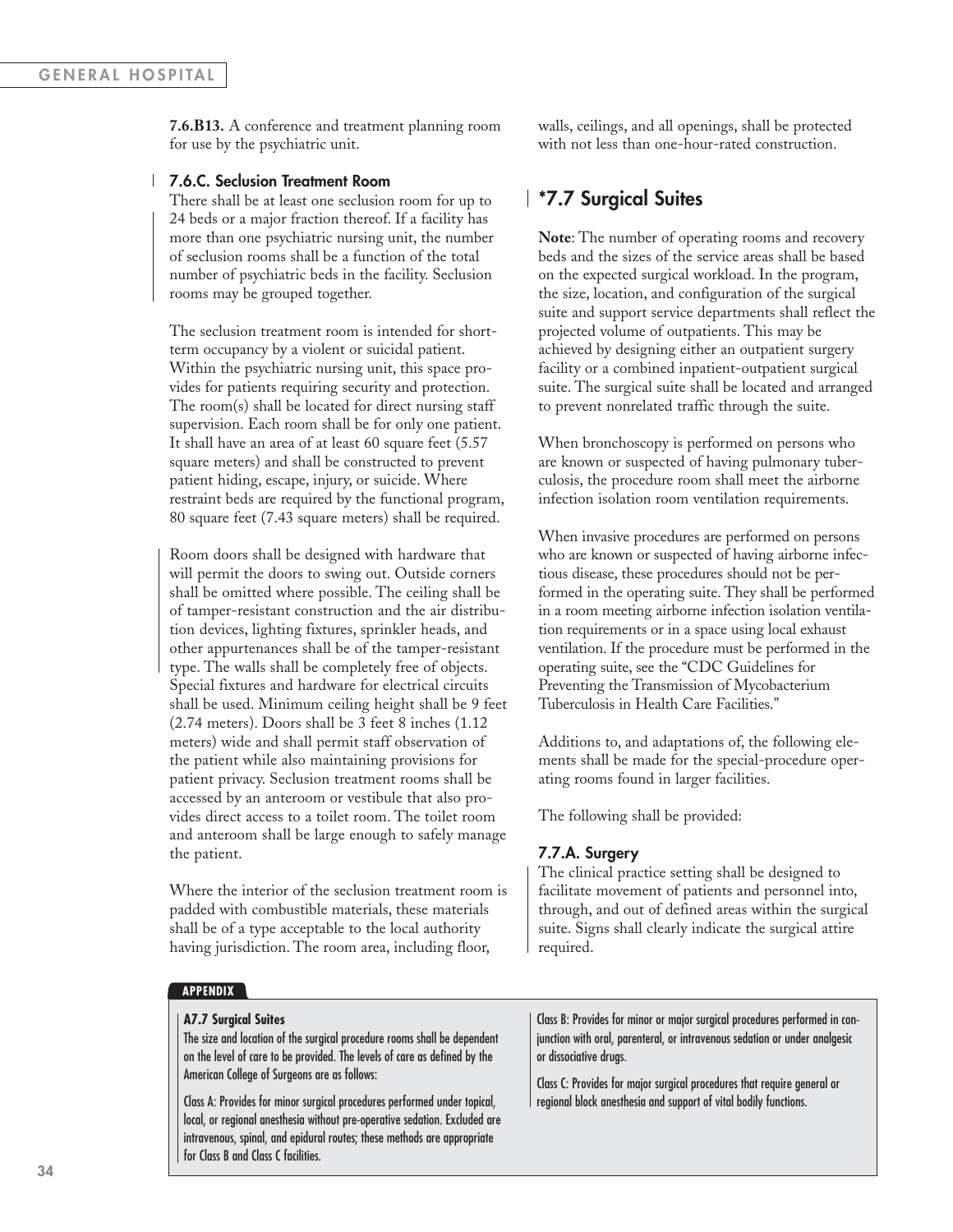The surgical suite shall be divided into three designated areas—unrestricted, semirestricted, and restricted—that are defined by the physical activities performed in each area.

The unrestricted area includes a central control point established to monitor the entrance of patients, personnel, and materials. Street clothes are permitted in this area, and traffic is not limited.

The semirestricted area includes the peripheral support areas of the surgical suite and has storage areas for clean and sterile supplies, work areas for storage and processing of instruments, and corridors leading to the restricted areas of the surgical suite. Traffic in this area is limited to authorized personnel and patients. Personnel are required to wear surgical attire and cover all head and facial hair.

The restricted area includes operating and procedure rooms, the clean core, and scrub sink areas. Surgical attire and hair coverings are required. Masks are required where open sterile supplies or scrubbed persons may be located.

**7.7.A1.** General operating room(s). In new construction, each room shall have a minimum clear area of 400 square feet (37.16 square meters) exclusive of fixed or wall-mounted cabinets and built-in shelves, with a minimum of 20 feet (6.10 meters) clear dimension between fixed cabinets and built-in shelves; and a system for emergency communication with the surgical suite control station. X-ray film illuminators for handling at least four films simultaneously shall also be provided. Where renovation work is undertaken, every effort shall be made to meet the above minimum standards. If it is not possible to meet the above square-foot standards, the authorities having jurisdiction may grant approval to deviate from this requirement. In such cases, each room shall have a minimum clear area of 360 square feet (33.45 square meters), exclusive of fixed or wall-mounted cabinets and built-in shelves, with a minimum of 18 feet (5.49 meters) clear dimension between fixed cabinets and built-in shelves. (For renovation projects, see Section 7.7.A6.)

**7.7.A2.** Room(s) for cardiovascular, orthopedic, neurological, and other special procedures that require additional personnel and/or large equipment. When included, this room shall have, in addition to the above, a minimum clear area of 600 square feet (55.74 square meters), with a minimum of 20 feet (6.10 meters) clear dimension exclusive of fixed or wallmounted cabinets and built-in shelves. When openheart surgery is performed, an additional room in the restricted area of the surgical suite, preferably adjoin-

ing this operating room, shall be designated as a pump room where extra corporeal pump(s), supplies and accessories are stored and serviced. When complex orthopedic and neurosurgical surgery is performed, additional rooms shall be in the restricted area of the surgical suite, preferably adjoining the specialty operating rooms, which shall be designated as equipment storage rooms for the large equipment used to support these procedures. Appropriate plumbing and electrical connections shall be provided in the cardiovascular, orthopedic, neurosurgical, pump, and storage rooms. Where renovation work is undertaken, every effort shall be made to meet the above minimum standards. If it is not possible to meet the above square-foot standards, the authorities having jurisdiction may grant approval to deviate from this requirement. In such cases, orthopedic surgical rooms may have a minimum clear area of 360 square feet (33.5 square meters) and a minimum dimension of 18 feet (5 meters). Rooms for cardiovascular, neurological, and other special procedures may have a minimum clear area of 400 square feet (44.39 square meters).

**7.7.A3.** A room for orthopedic surgery. When included, this room shall, in addition to the above, have enclosed storage space for splints and traction equipment. Storage may be outside the operating room but must be conveniently located. If a sink is used for the disposal of plaster of Paris, a plaster trap shall be provided.

**7.7.A4.** Room(s) for surgical cystoscopic and other endo-urologic procedures. This room shall have a minimum clear area of 350 square feet (32.52 square meters) exclusive of fixed or wall-mounted cabinets and built-in shelves with a minimum of 15 feet (4.57 meters) clear dimension between fixed cabinets and built-in shelves. X-ray viewing capability to accommodate at least four films simultaneously will be provided. In renovation projects, rooms for surgical cystoscopy may have a minimum clear area of 250 square feet (23.28 square meters).

**7.7.A5.** Endoscopy suite requirements. (See Section 9.9.)

**7.7.A6.** The functional program may require additional clear space, plumbing, and mechanical facilities to accommodate special functions in one or more of these rooms. When existing functioning operating rooms are modified, and it is impractical to increase the square foot area because of walls or structural members, the operating room may continue in use when requested by the hospital.

#### **7.7.B.**

**7.7.B1.** Preoperative patient holding area(s). In facilities with two or more operating rooms, areas shall be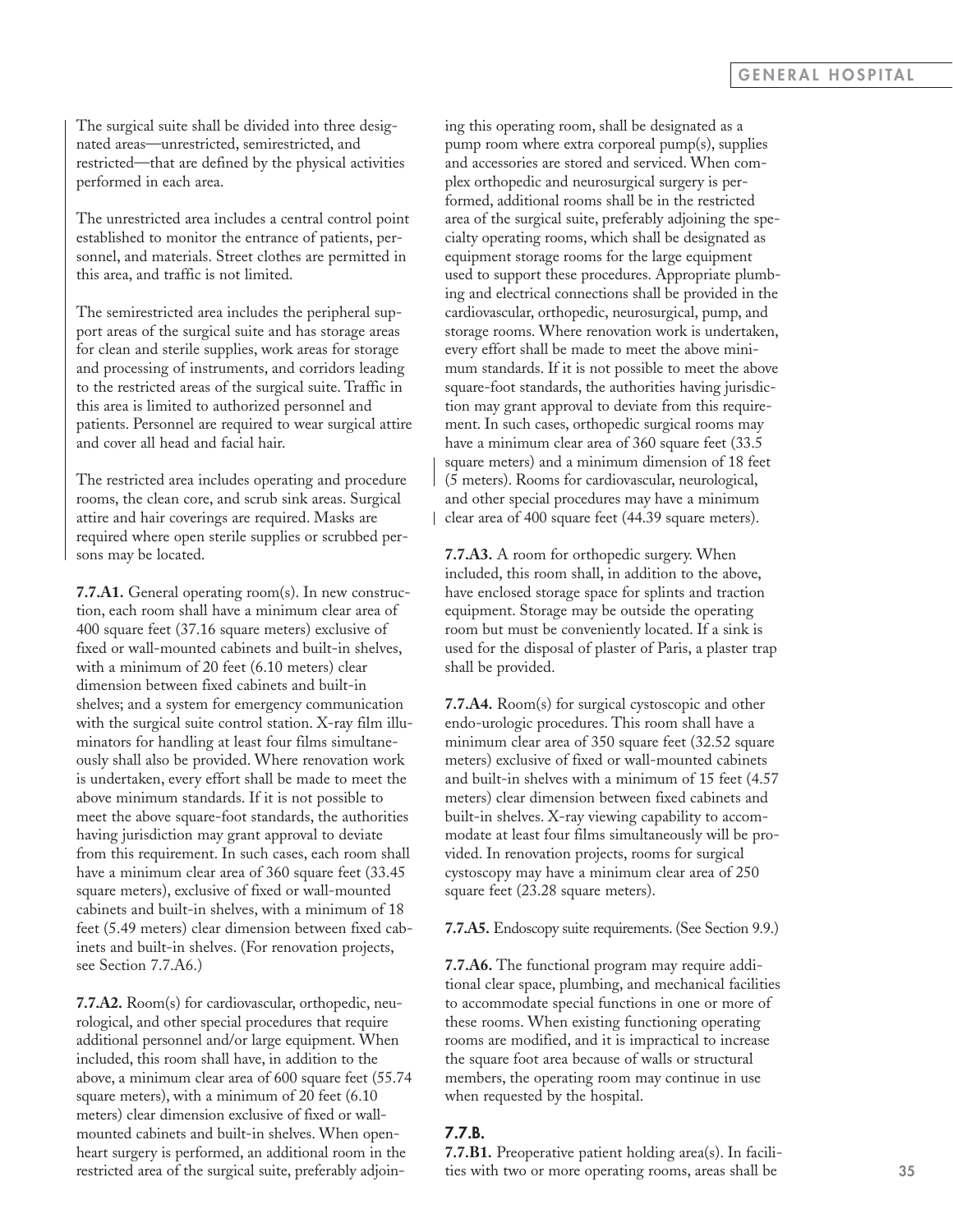provided to accommodate stretcher patients as well as sitting space for ambulatory patients not requiring stretchers. These areas shall be under the direct visual control of the nursing staff and may be part of the recovery suite to achieve maximum flexibility in managing surgical case loads. Each stretcher station shall be a minimum of 80 square feet (7.43 square meters) and shall have a minimum clearance of 4 feet (1.22 meters) on the sides of the stretchers and the foot of the stretcher. Provisions shall be made for the isolation of infectious patients. Provisions for patient privacy such as cubicle curtains shall be made.

**\*7.7.B2.** Post-anesthetic care units (PACUs). Each PACU shall contain a medication station; handwashing stations; nurse station with charting facilities; clinical sink; provisions for bedpan cleaning; and storage space for stretchers, supplies, and equipment. Additionally, the design shall provide a minimum of 80 square feet (7.43 square meters) for each patient bed with a space for additional equipment described in the functional program, and for clearance of at least 5 feet (1.52 meters) between patient beds and 4 feet (1.22 meters) between patient bedsides and adjacent walls. Provisions shall be made for the isolation of infectious patients. Provisions for patient privacy such as cubicle curtains shall be made. In new construction, at least one door to the recovery room shall access directly from the surgical suite without crossing public hospital corridors.

An airborne infection isolation room is not required in a PACU. Provisions for the recovery of a potentially infectious patient with an airborne infection shall be determined by the Infection Control Risk Assessment.

A staff toilet shall be located within the working area to maintain staff availability to patients.

Handwashing stations with hands-free operable controls shall be available with at least one for every four beds uniformly distributed to provide equal access from each patient bed.

#### **7.7.C. Service Areas**

Services, except for the enclosed soiled workroom mentioned in item 7.7.C6 and the housekeeping room in item 7.7.C19, may be shared with the obstetrical

#### **APPENDIX**

**A7.7.B2.** Separate and additional recovery space may be necessary to accommodate outpatients. If children receive care, recovery space should be provided for pediatric patients and the layout of the surgical suite should facilitate the presence of parents in the PACU.

facilities if the functional program reflects this concept. Service areas, when shared with delivery rooms, shall be designed to avoid the passing of patients or staff between the operating room and the delivery room areas. The following services shall be provided:

**7.7.C1.** A control station located to permit visual observation of all traffic into the suite.

**7.7.C2.** A supervisor's office or station. The number of offices, stations, and teaching areas in the surgical suite shall depend upon the functional program.

**7.7.C3.** A substerile areas(s) acts as a service area between two or more operating or procedure rooms and shall be equipped with a flash sterilizer, warming cabinet, sterile supply storage area, and handwashing station with hands-free controls. A sterilizing facility(ies) with high-speed sterilizer(s) or other sterilizing equipment for immediate or emergency use must be grouped to several operating rooms for convenient, efficient use. A work space and handwashing

station may be included. Other facilities for processing and sterilizing reusable instruments, etc., may be located in another hospital department such as central services.

**7.7.C4.** Medication station. Provision shall be made for storage and distribution of drugs and routine medications. This may be done from a medicine preparation room or unit, from a self-contained medicine dispensing unit, or by another system. If used, a medicine preparation room or unit shall be under visual control of nursing staff. It shall contain a work counter, sink, refrigerator, and double-locked storage for controlled substances. Convenient access to handwashing stations shall be provided. (Standard cupsinks provided in many self-contained units are not adequate for handwashing.)

**7.7.C5.** Scrub facilities. Two scrub positions shall be provided near the entrance to each operating room. Two scrub positions may serve two operating rooms if both are located adjacent to the entrance of each operating room. Scrub facilities should be arranged to minimize incidental splatter on nearby personnel, medical equipment, or supply carts. In new construction, view windows at scrub stations permitting observation of room interiors should be provided. The scrub sinks should be recessed into an alcove out of the main traffic areas. The alcove shall be located off the semirestricted or restricted areas of the surgical suite. Scrub sinks shall be located outside the sterile core.

**7.7.C6.** An enclosed soiled workroom (or soiled holding room that is part of a system for the collection and disposal of soiled material) for the exclusive use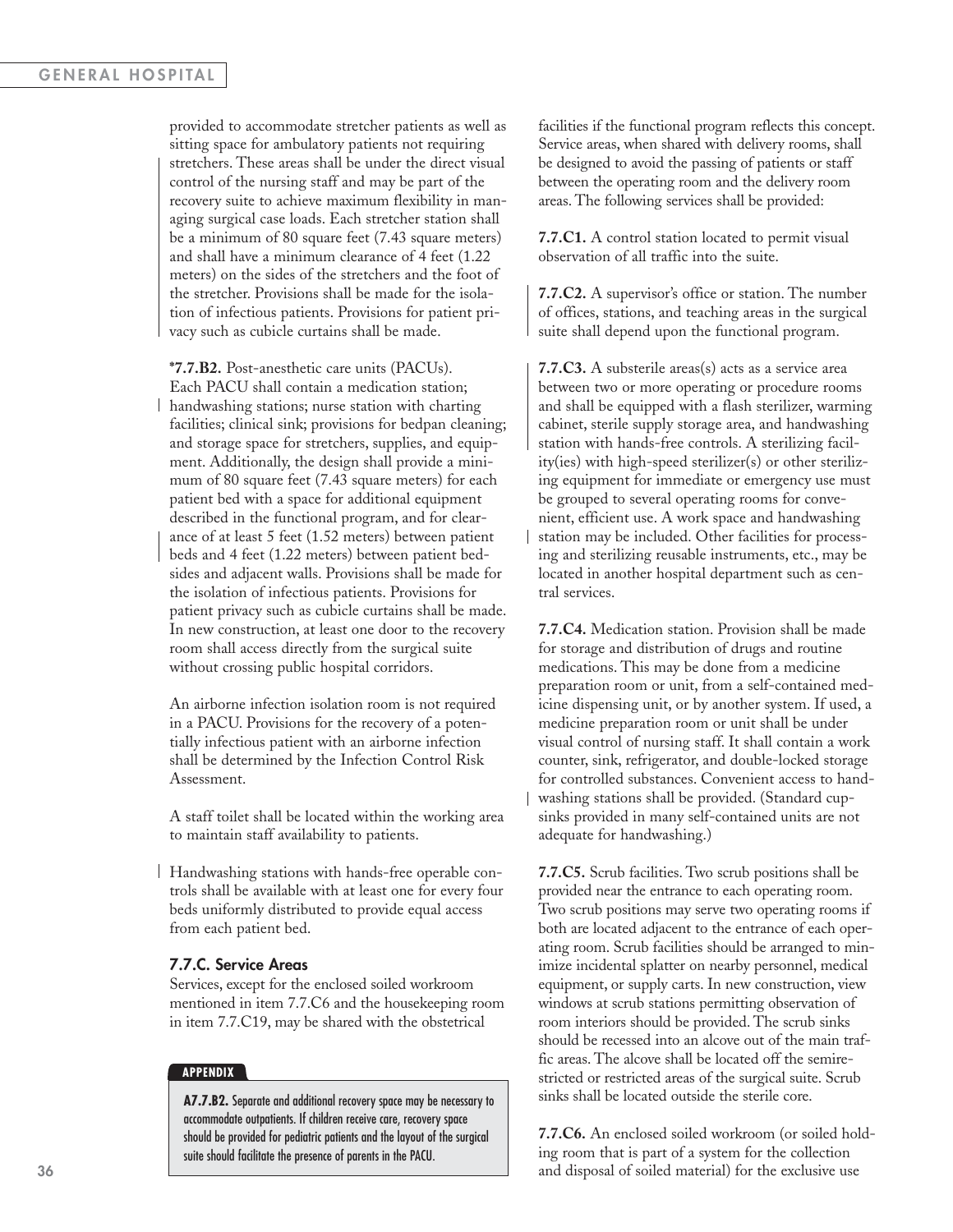of the surgical suite shall be provided. It shall be located in the restricted area. The soiled workroom shall contain a flushing-rim clinical sink or equivalent

flushing-rim fixture, a handwashing station, a work counter, and space for waste receptacles and soiled linen receptacles. Rooms used only for temporary holding of soiled material may omit the flushing-rim clinical sink and work counters. However, if the flushing-rim clinical sink is omitted, other provisions for disposal of liquid waste shall be provided. The room shall not have direct connection with operating rooms or other sterile activity rooms. Soiled and clean workrooms or holding rooms shall be separated.

**7.7.C7.** Clean workroom or clean supply room. This room should not be used for food preparation.

a. A clean workroom is required when clean materials are assembled within the surgical suite prior to use or following the decontamination cycle. It shall contain

- a work counter, a handwashing station, storage facilities for clean supplies, and a space to package reusable items. The storage for sterile supplies must be separated from this space. If the room is used only for storage and holding as part of a system for distribution of clean and sterile supply materials, the work
- counter and handwashing station may be omitted. Soiled and clean workrooms or holding rooms shall be separated.

b. Storage space for sterile and clean supplies should be adequate for the functional plan. The space should be moisture and temperature controlled and free from cross traffic.

c. An operating room suite design with a sterile core must provide for no cross traffic of staff and supplies from the decontaminated/soiled areas to the sterile/clean areas. The use of facilities outside the operating room for soiled/decontaminated processing and clean assembly and sterile processing will be designed to move the flow of goods and personnel from dirty to clean/sterile without compromising universal precautions or aseptic techniques in both departments.

**7.7.C8.** Medical gas storage facilities. Main storage of medical gases may be outside or inside the facility in accordance with NFPA 99. Provision shall be made for additional separate storage of reserve gas cylinders necessary to complete at least one day's procedures.

**7.7.C9.** The anesthesia workroom for cleaning, testing, and storing anesthesia equipment shall contain work counter(s) and sink(s) and racks for cylinders. Provisions shall be made for separate storage of clean and soiled items. In new construction, depending on the functional and space programs, the anesthesia workroom should provide space for anesthesia case carts and other anesthesia equipment.

**\*7.7.C10.** Equipment storage room(s) for equipment and supplies used in surgical suite. Each surgical suite shall provide sufficient storage area to keep its required corridor width free of equipment and supplies, but not less than 150 square feet (13.94 square meters) or 50 square feet (4.65 square meters) per OR, whichever is greater.

**7.7.C11.** Staff clothing change areas. Appropriate areas shall be provided for male and female personnel (orderlies, technicians, nurses, and doctors) working within the surgical suite. The areas shall contain lockers, showers, toilets, lavatories equipped for handwashing, and space for donning surgical attire. These areas shall be arranged to encourage a one-way traffic pattern so that personnel entering from outside the surgical suite can change and move directly into the surgical suite.

**7.7.C12.** Staff lounge and toilet facilities. Separate or combined lounges for male and female staff shall be provided. Lounge(s) shall be designed to minimize the need to leave the suite and to provide convenient access to the recovery room.

**7.7.C13.** Dictation and report preparation area. This may be accessible from the lounge area.

**7.7.C14.** Phase II recovery. Where outpatient surgeries are to be part of the surgical suite, and where outpatients receive Class B or Class C sedation, a second Phase II or step-down recovery room shall be provided. The room shall contain handwashing stations, a nurse station with charting facilities, clinical sink, provision for bedpan cleaning, and storage space for supplies and equipment. In addition, the design shall provide a minimum of 50 square feet (4.65 square meters) for each patient in a lounge chair with space for additional equipment described in the functional program and for clearance of 4 feet (1.22 meters) between the sides of the lounge chairs and the foot of the lounge chairs. Provisions shall be made for the isolation of infectious patients. Provisions for patient privacy such as cubicle curtains shall

#### **APPENDIX**

**A7.7.C10.** Equipment storage room(s) for equipment and supplies used in the surgical suite should be strategically located and sized for convenient access and utilization. In larger surgical suites, storage spaces should be located for ready access to specialty rooms.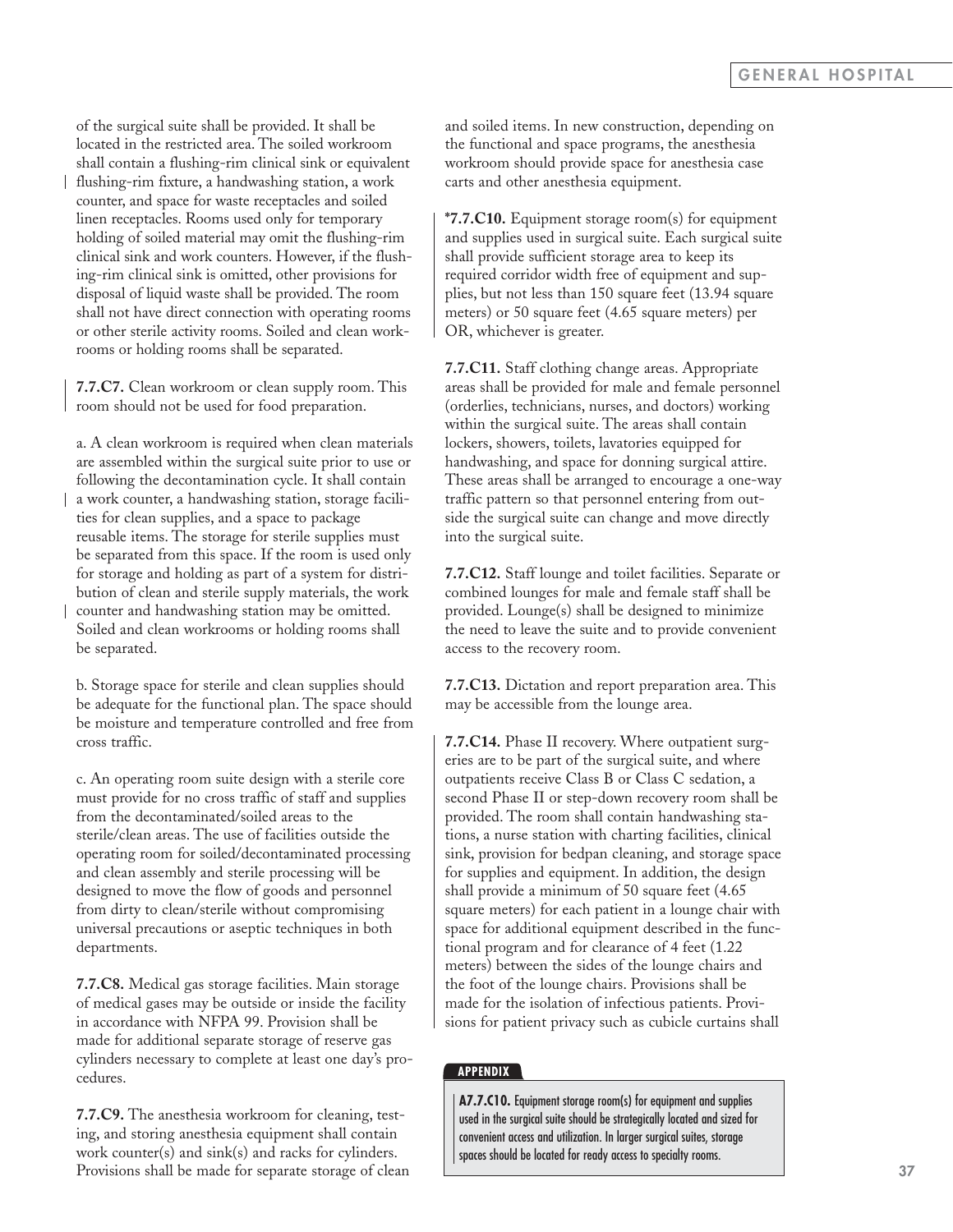be made. In new construction, at least one door shall access the PACU without crossing unrestricted corridors of the hospital.

A patient toilet shall be provided with direct access to the Phase II recovery unit for the exclusive use of patients.

A staff toilet shall be provided with direct access to the working area to maintain staff availability to patients.

Handwashing stations with hands-free operable controls shall be available with at least one for every four lounge chairs uniformly distributed to provide equal access from each patient bed.

**7.7.C15.** Change areas for outpatients and same-day admissions. If the functional program defines outpatient surgery as part of the surgical suite, a separate area shall be provided where outpatients may change from street clothing into hospital gowns and be prepared for surgery. This would include a waiting room, locker(s), toilet(s), and clothing change or gowning area. Changing may also be accommodated in a private holding room or cubicle.

**7.7.C16.** Provisions shall be made for patient examination, interviews, preparation, testing, and obtaining vital signs of patients for outpatient surgery.

**7.7.C17.** Patient holding area. In facilities with two or more operating rooms, an area shall be provided to accommodate stretcher patients waiting for surgery. This holding area shall be under the visual control of the nursing staff.

**7.7.C18.** Storage areas for portable X-ray equipment, stretchers, fracture tables, warming devices, auxiliary lamps, etc. These areas shall be out of corridors and traffic.

**7.7.C19.** Housekeeping facilities. Housekeeping facilities shall be provided for the exclusive use of the surgical suite. It shall be directly accessible from the suite and shall contain a service sink or floor receptor and provisions for storage of supplies and housekeeping equipment.

**7.7.C20.** Area for preparation and examination of frozen sections. This may be part of the general laboratory if immediate results are obtainable without unnecessary delay in the completion of surgery.

**7.7.C21.** Ice machine. An ice machine shall be provided to provide ice for treatments and patient use. Ice intended for human consumption shall be from self-dispensing ice makers.

**7.7.C22.** Provisions for refrigerated blood bank storage that meets the standards of the American Blood Banking Association.

**7.7.C23.** Where applicable, appropriate provisions for refrigeration facilities for harvested organs.

**7.7.C24.** Provisions for pathological specimens storage prior to transfer to pathology section.

**7.7.C25.** See Section 9.5 of this document concerning the separate outpatient surgical unit.

#### **APPENDIX**

#### **A7.8.**

Obstetrical program models vary widely in their delivery methodologies. The models are essentially three types. The following narrative describes the organizational framework of each model.

#### | Traditional Model

Under the traditional model, labor, delivery, recovery, and postpartum occur in separate areas. The birthing woman is treated as the moving part. She is moved through these functional areas depending on the status of the birth process.

The functional areas are separate rooms consisting of the labor room, delivery room, recovery room, postpartum bedroom, and infant nurseries (levels determined by acuity).

#### Labor-Delivery-Recovery Model

All labor-delivery-recovery rooms (LDRs) are designed to accommodate the birthing process from labor through delivery and recovery of mother and baby. They are equipped to handle most complications, with the exception of cesarean sections.

The birthing woman moves only as a postpartum patient to her bedroom or to a cesarean section delivery room (surgical operative room) if delivery complications occur.

After the mother and baby are recovered in the LDR, they are transferred to a mother-baby care unit for postpartum stay.

#### Labor-Delivery-Recovery-Postpartum Model

Single room maternity care in labor-delivery-recovery-postpartum rooms (LDRPs) adds a "P" to the LDR model. Room design and capability to handle most emergencies remain the same as the LDRs. However, the LDRP model eliminates a move to postpartum after delivery. LDRP uses one private room for labor, delivery, recovery, and postpartum stay.

Equipment is moved into the room as needed, rather than moving the patient to the equipped room. Certain deliveries are handled in a cesarean section delivery room (surgical operative room) should delivery complications occur.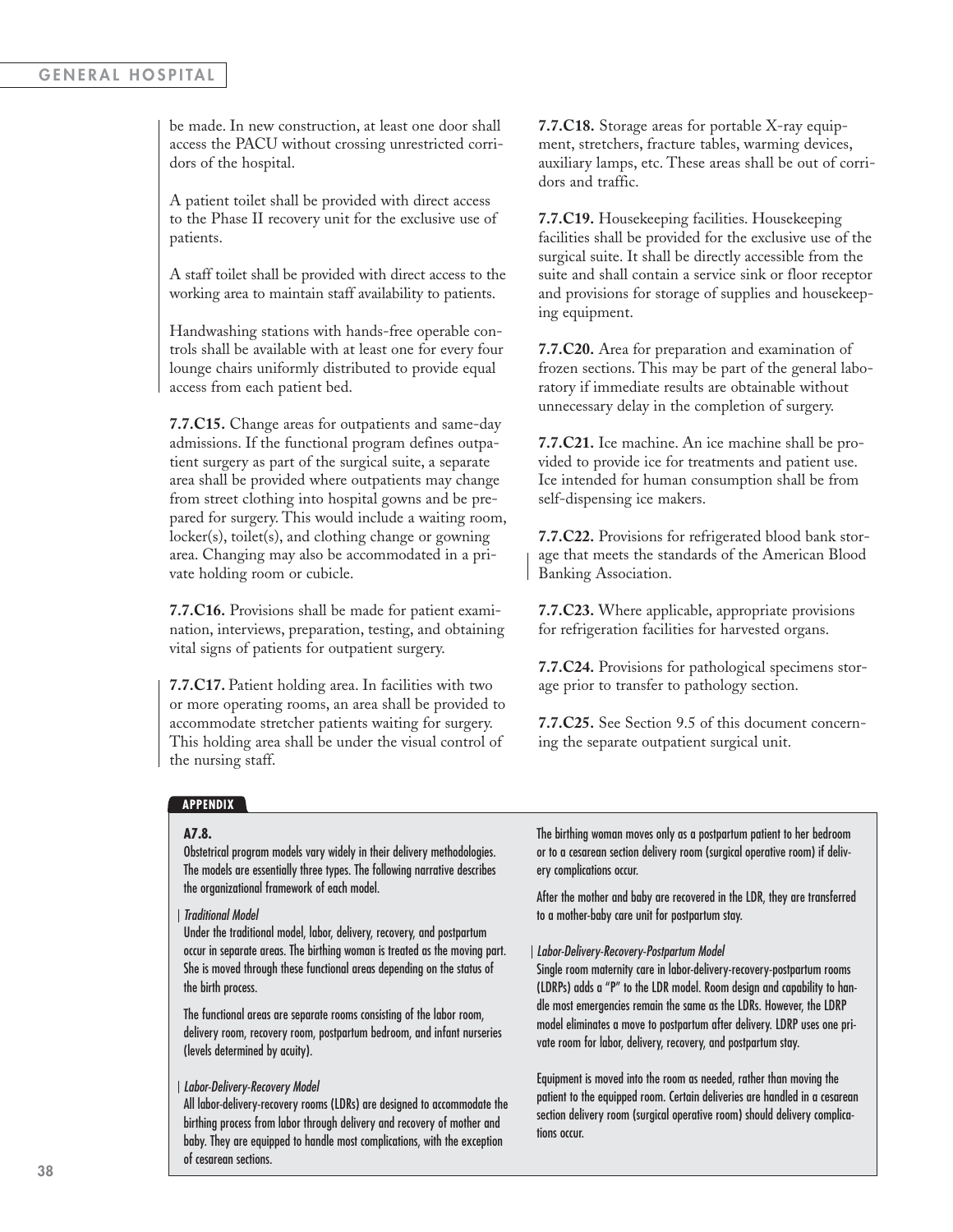# **\*7.8 Obstetrical Facilities**

A newborn nursery is required. See Section 7.4.

# **7.8.A. Obstetrical Suite**

**7.8.A1.** General**.** The obstetrical unit shall be located and designed to prohibit non-related traffic through the unit. When delivery and operating rooms are in the same suite, access and service arrangements shall be such that neither staff nor patients need to travel through one area to reach the other. Except as permitted otherwise herein, existing facilities being renovated shall, as far as practicable, provide all the required support services.

**7.8.A2.** Postpartum unit

a. Postpartum bedroom

(1) A postpartum bedroom shall have a minimum of 100 square feet (9.29 square meters) of clear floor area per bed in multi-bedded rooms and 120 square feet (11.15 square meters) of clear floor area in sin-

gle-bedded rooms. These areas shall be exclusive of toilet rooms, closets, alcoves, or vestibules. Where renovation work is undertaken, every effort shall be made to meet the above minimum standards. If it is not possible to meet the above square-foot standards, the authorities having jurisdiction may grant approval to deviate from this requirement. In such cases, existing postpartum patient rooms shall have no less than 80 square feet (7.43 square meters) of clear floor area per bed in multiple-bed rooms and 100 square feet (9.29 square meters) in single-bed rooms.

(2) In multi-bedded rooms there shall be a minimum clear distance of 4 feet (1.22 meters) between the foot of the bed and the opposite wall, 3 feet (0.91 meter) between the side of the bed and the nearest wall, and 4 feet (1.22 meters) between beds.

\*(3) The maximum number of beds per room shall be two.

(4) Each patient bedroom shall have a window or windows.

(5) Handwashing stations shall be provided in each patient bedroom. In multi-bedded rooms the handwashing station shall be located outside of the patients' cubicle curtains so that it is accessible to staff.

#### **APPENDIX**

**A7.8.A2a(3).** Unless the functional program demonstrates the therapeutic and social value of a multi-bedded arrangement, the maximum number of beds per room should be one.

(6) Each patient shall have access to a toilet room or bathroom with handwashing stations without entering a general corridor. One such room shall serve no more than two beds and no more than two patient rooms.

b. The following support services for this unit shall be provided.

(1) A nurse station.

(2) A nurse office.

(3) Charting facilities.

(4) Toilet room for staff.

(5) Staff lounge.

(6) Lockable closets or cabinets for personal articles of staff.

(7) Consultation/conference room(s).

(8) Patients' lounge. The patients' lounge may be omitted if all rooms are single-bedded rooms.

(9) Clean workroom or clean supply room. A clean workroom is required if clean materials are assembled within the obstetrical suite prior to use. It shall contain a work counter, a handwashing station, and storage facilities for clean and sterile supplies. If the room is used only for storage and holding as part of a system for distribution of clean and sterile supply materials, the work counter and handwashing stations may be omitted. Soiled and clean workrooms or holding rooms shall be separated and have no direct connection.

(10) Soiled workroom or soiled holding room for the exclusive use of the obstetrical suite. This room shall be separate from the clean workroom. The soiled workroom shall contain a clinical sink (or equivalent flushing-rim fixture) and a handwashing station. The above fixtures shall both have a hot and cold mixing faucet. The room shall have a work counter and space for separate covered containers for soiled linen and waste. Rooms used only for temporary holding of soiled material may omit the clinical sink and work counter. If the flushing-rim clinical sink is omitted, facilities for cleaning bedpans shall be provided elsewhere.

(11) Medication station. Provision shall be made for storage and distribution of drugs and routine medications. This may be done from a medicine preparation room or unit, from a self-contained medicine dispensing unit, or by another system. If used, a medicine preparation room or unit shall be under visual control of nursing staff. It shall contain a work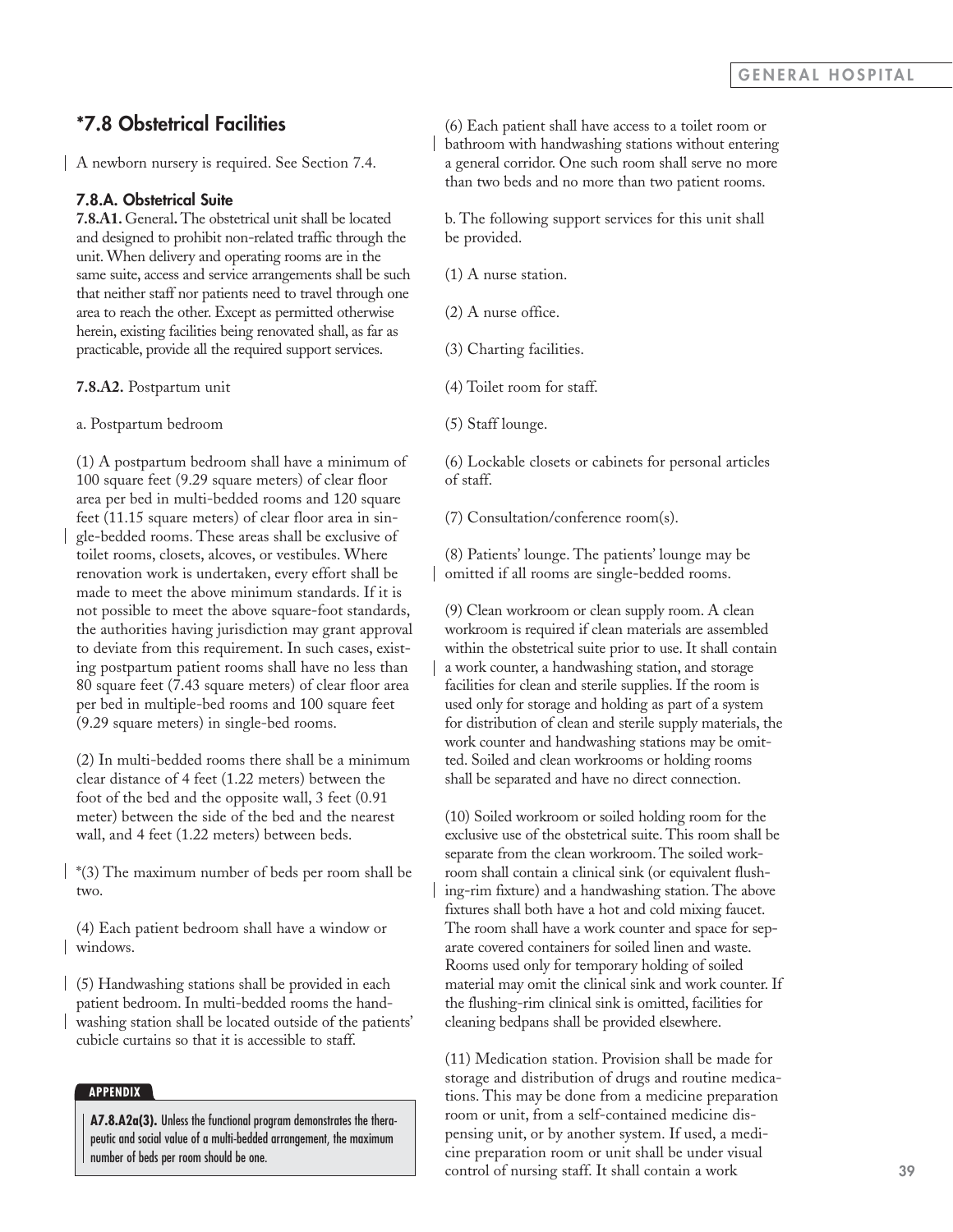counter, sink, refrigerator, and double-locked storage for controlled substances. Convenient access to handwashing stations shall be provided. (Standard cupsinks provided in many self-contained units are not adequate for handwashing.)

(12) Clean linen storage may be part of a clean workroom or a separate closet. When a closed cart system is used, the cart may be stored in a alcove out of the path of normal traffic.

(13) Nourishment station shall contain sink, work counter, ice dispenser, refrigerator, cabinets, and equipment for serving hot or cold food. Space shall be included for temporary holding of unused or soiled dietary trays.

(14) Equipment storage room. Each unit shall provide sufficient storage area(s) located on the patient floor to keep its required corridor width free of equipment and supplies, but not less than 10 square feet (0.93 square meter) per postpartum room and 20 square feet (1.86 square meters) per each LDR or LDRP outside of the patient room.

(15) Storage space for stretchers and wheelchairs. Storage space for stretchers and wheelchairs shall be provided in a strategic location, out of corridors and away from normal traffic.

(16) When bathing facilities are not provided in patient rooms, there shall be at least one shower and/or bathtub for each six beds or fraction thereof.

(17) Housekeeping room. A housekeeping room shall be provided for the exclusive use of the obstetrical suite. It shall be directly accessible from the suite and shall contain a service sink or floor receptor and provisions for storage of supplies and housekeeping equipment.

(18) Examination/treatment room and/or multipurpose diagnostic testing room shall have a minimum clear floor area of 120 square feet (11.15 square meters). When utilized as a multi-patient diagnostic testing room, a minimum clear floor area of 80 square feet (7.43 square meters) per patient shall be provided. An adjoining toilet room shall be provided for patient use.

(19) Emergency equipment storage shall be located in close proximity to the nurse station.

c. Airborne infection isolation room(s). An airborne infection isolation room is not required for the obstetrical unit. Provisions for the care of the perinatal patient with an airborne infection shall be determined by the Infection Control Risk Assessment.

#### **7.8.A3.** Cesarean/delivery suite

a. Cesarean/delivery room(s) shall have a minimum clear floor area of 360 square feet (33.45 square meters) with a minimum dimension of 16 feet (4.88 meters) exclusive of built-in shelves or cabinets. There shall be a minimum of one such room in every obstetrical unit.

b. Delivery room(s) shall have a minimum clear area of 300 square feet (27.87 square meters) exclusive of fixed cabinets and built-in shelves. An emergency communication system shall be connected with the obstetrical suite control station.

c. Infant resuscitation shall be provided within the cesarean/delivery room(s) and delivery rooms with a minimum clear floor area of 40 square feet (3.72 square meters) in addition to the required area of each room or may be provided in a separate but immediately accessible room with a clear floor area of 150 square feet (13.94 square meters). Six single or three duplex electrical outlets shall be provided for the infant in addition to the facilities required for the mother.

d. Labor room(s) (LDR rooms may be substituted). In renovation projects, existing labor rooms may have a minimum clear area of 100 square feet (9.3 square meters) per bed.

Where LDRs or LDRPs are not provided, a minimum of two labor beds shall be provided for each cesarean/delivery room. In facilities that have only one cesarean/delivery room, two labor rooms shall be provided. Each room shall be designed for either one or two beds with a minimum clear area of 120 square feet (11.15 square meters) per bed. Each labor room shall contain a handwashing station and have access to a toilet room. One toilet room may serve two labor rooms. Labor rooms shall have controlled access with doors that are arranged for observation from a nursing station. At least one shower (which may be separate from the labor room if under staff control) for use of patients in labor shall be provided. Windows in labor rooms, if provided, shall be located, draped, or otherwise arranged, to preserve patient privacy from casual observation from outside the labor room.

e. Recovery room(s) (LDR or LDRP rooms may be substituted). Each recovery room shall contain at least two beds and have a nurse station with charting facilities located to permit visual control of all beds. Each room shall include facilities for handwashing and dispensing medicine. A clinical sink with bedpan flushing device shall be available, as shall storage for supplies and equipment. There should be enough space for baby and crib and a chair for the support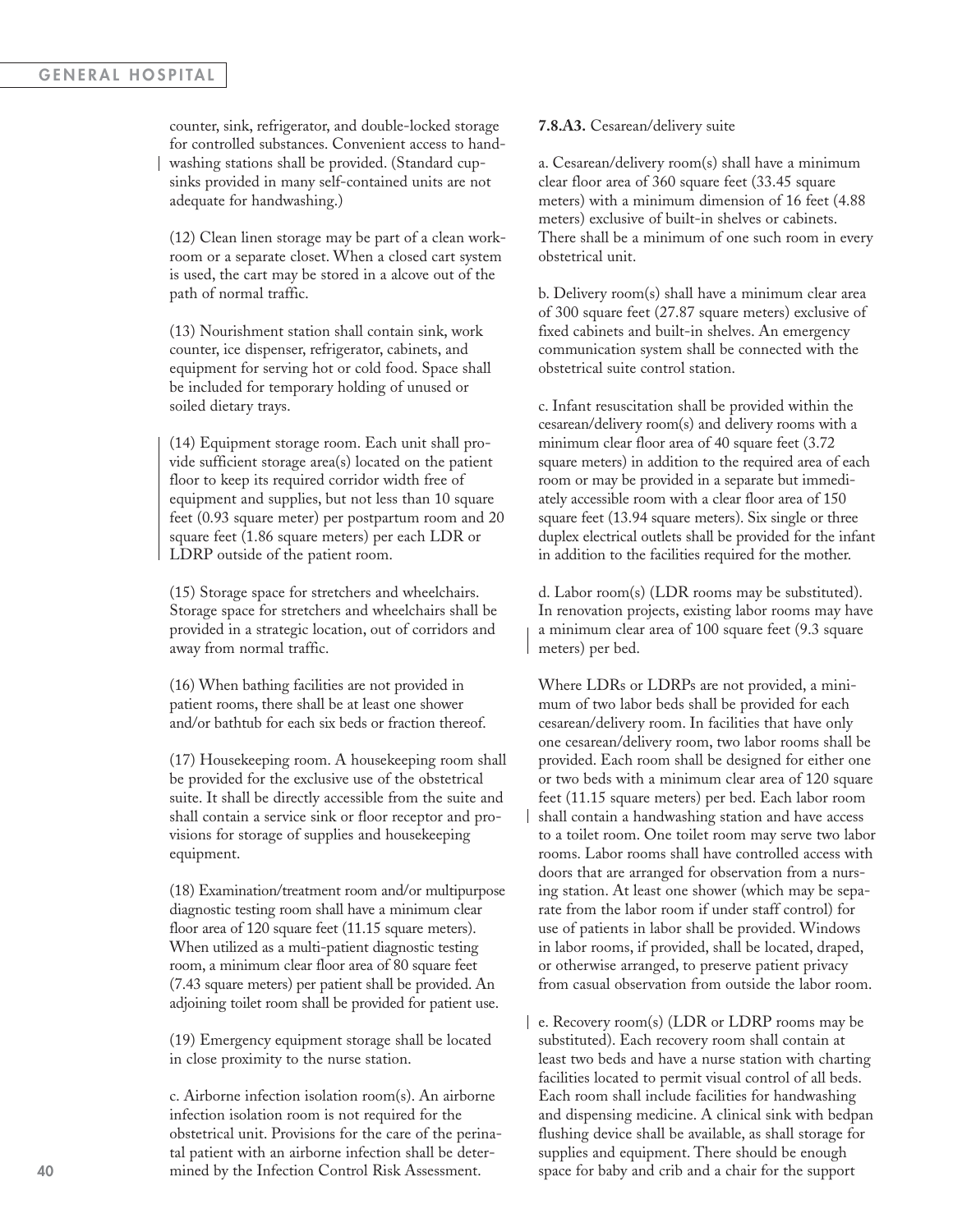person. There should be the ability to maintain visual privacy of the new family.

f. Service areas

(1) Individual rooms shall be provided as indicated in the following standards; otherwise, alcoves or other open spaces that do not interfere with traffic may be used.

(2) The following services shall be provided:

(a) A control/nurse station located to restrict unauthorized traffic into the suite.

(b) Soiled workroom or soiled holding room. This room shall be separate from the clean workroom. The soiled workroom shall contain a clinical sink (or equivalent flushing-rim fixture). The room shall contain a handwashing station. The above fixtures shall both have a hot and cold mixing faucet. The room shall have a work counter and space for separate covered containers for soiled linen and waste. Rooms used only for temporary holding of soiled material may omit the clinical sink and work counter. If the flushing-rim clinical sink is eliminated, facilities for cleaning bedpans shall be provided elsewhere.

(c) Fluid waste disposal

(3) The following services may be shared with the surgical facilities if the functional program reflects this concern. Where shared, areas shall be arranged to avoid direct traffic between the delivery and operating rooms

(a) A supervisor's office or station.

(b) A waiting room, with toilets, telephones, and drinking fountains conveniently located. The toilet room shall contain handwashing stations.

(c) Sterilizing facilities with high-speed sterilizers convenient to all cesarean/delivery rooms. Sterilization facilities should be separate from the delivery area and adjacent to clean assembly. Highspeed autoclaves should only be used in an emergency situation (i.e., a dropped instrument and no sterile replacement readily available). Sterilization facilities would not be necessary if the flow of materials were handled properly from a central service department based on the usage of the delivery room (DR).

(d) A drug distribution station with handwashing stations and provisions for controlled storage, preparation, and distribution of medication.

(e) Scrub facilities for cesarean/delivery rooms. Two scrub positions shall be provided adjacent to entrance to each cesarean/delivery room. Scrub facilities should be arranged to minimize any splatter on nearby personnel or supply carts. In new construction, provide view windows at scrub stations to permit the observation of room interiors.

(f) Clean workroom or clean supply room. A clean workroom shall be provided if clean materials are assembled within the obstetrical suite prior to use. If a clean workroom is provided it shall contain a work counter, sink equipped for handwashing, and space for storage of supplies. A clean supply room may be provided when the functional program defines a system for the storage and distribution of clean and sterile supplies. See (h) below for sterile storage.

(g) Medical gas storage facilities. See Section 7.7.C8.

(h) A clean sterile storage area readily available to the DR: size to be determined on level of usage, functions provided, and supplies from the hospital central distribution area.

(i) An anesthesia workroom for cleaning, testing, and storing anesthesia equipment. It shall contain a work counter, sink, and provisions for separation of clean and soiled items.

(j) Equipment storage room(s) for equipment and supplies used in the obstetrical suite.

(k) Staff clothing change areas. The clothing change area shall be designed to encourage one-way traffic and eliminate cross-traffic between clean and contaminated personnel. The area shall contain lockers, showers, toilets, handwashing stations, and space for donning and disposing scrub suits and booties.

(l) Male and female support persons change area (designed as described above.)

(m) Lounge and toilet facilities for obstetrical staff convenient to delivery, labor, and recovery areas. The toilet room shall contain handwashing stations.

(n) An on-call room(s) for physician and/or staff may be located elsewhere in the facility.

(o) Housekeeping room with a floor receptacle or service sink and storage space for housekeeping supplies and equipment.

(p) An area for storing stretchers out of the path of normal traffic.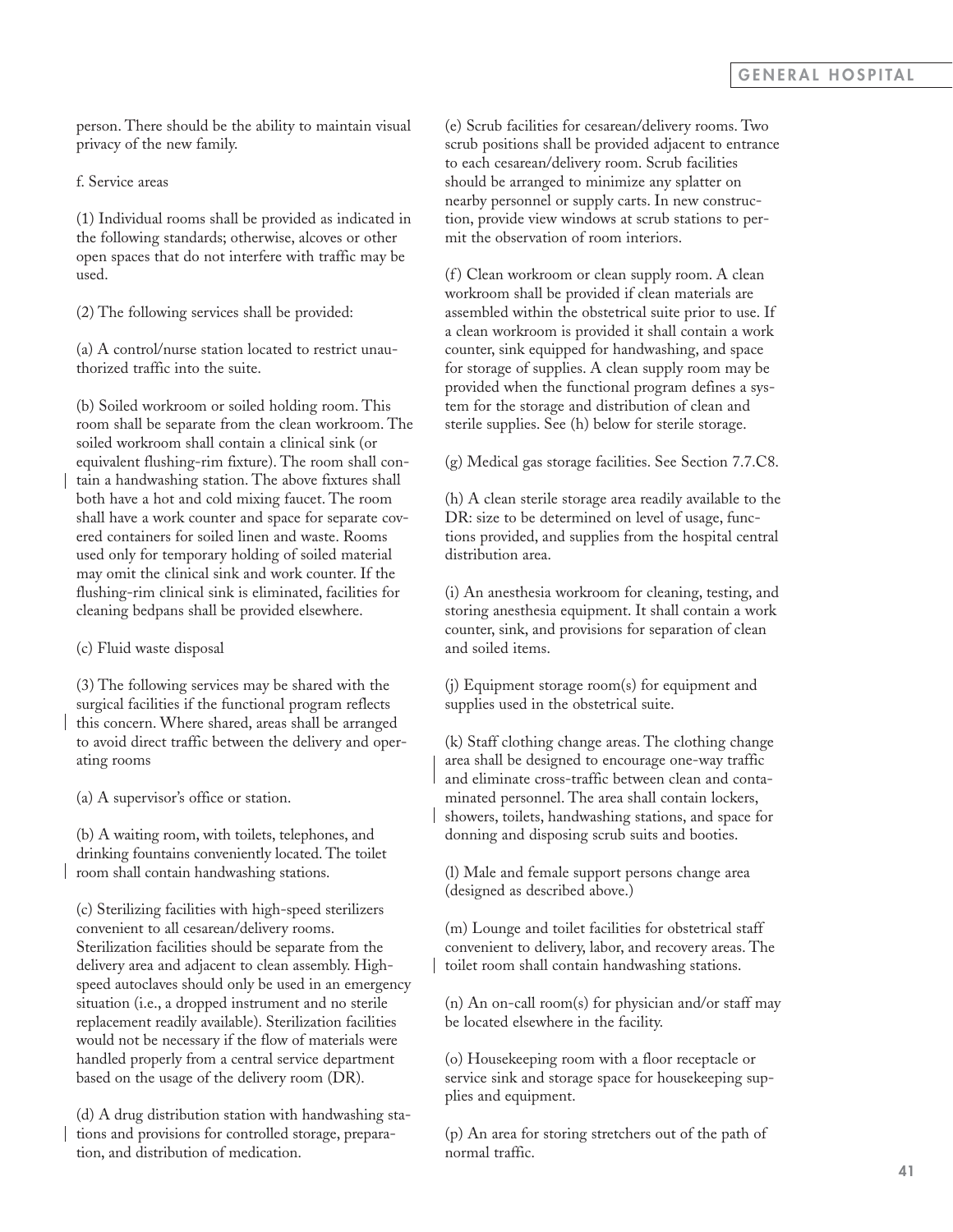**7.8.A4.** LDR and LDRP facilities. When provided by the functional program, delivery procedures in accordance with birthing concepts may be performed in the LDR or LDRP rooms. LDR room(s) may be located in a separate LDR suite or as part of the cesarean/delivery suite. The postpartum unit may contain LDRP rooms. These rooms shall have a minimum of 250 square feet (23.23 square meters) of clear floor area with a minimum dimension of 13 feet (3.96 meters), exclusive of toilet room, closet, alcove, or vestibules. There should be enough space for crib and reclining chair for support person. An area within the room but distinct from the mother's area shall be provided for infant stabilization and resuscitation. See Table 7.5 for medical gas outlets. These outlets should be located in the room so that they are accessible to the mother's delivery area and infant resuscitation area. When renovation work is undertaken, every effort shall be made to meet the above minimum standards. If it is not possible to meet the above square-foot standards, the authorities having jurisdiction may grant approval to deviate from this requirement. In such cases, existing LDR or LDRP rooms may have a minimum clear area of 200 square feet (18.58 square meters).

Each LDR or LDRP room shall be for single occupancy and have direct access to a private toilet with shower or tub. Each room shall be equipped with handwashing stations (handwashing stations with hands-free operation are acceptable for scrubbing). Examination lights may be portable, but must be immediately accessible.

Finishes shall be selected to facilitate cleaning and with resistance to strong detergents. Windows or doors within a normal sightline that would permit observation into the room shall be arranged or draped as necessary for patient privacy.

# **7.9 Emergency Service**

(See Section 9.6 for the separate outpatient emergency unit.)

# **\*7.9.A. Definition**

Levels of emergency care range from initial emergency management to definitive emergency care. For classification of emergency departments/services/ trauma centers, see appendix.

**7.9.A1.** Initial emergency management is care provided to stabilize a victim's condition and to minimize potential for further injury during transport to an appropriate service. Patients may be brought to the "nearest hospital," which may or may not have all required services for definitive emergency management. It is important that the hospital, in those cases, be able to assess and stabilize emergent illnesses and injuries and arrange for appropriate transfer.

**7.9.A2.** Emergency care may range from the suturing of lacerations to full-scale emergency medical procedures. Facilities that include personnel and equipment for definitive emergency care should provide for 24-hour service and complete emergency care leading to discharge to the patient's home or direct admission to the appropriate hospital.

# **7.9.B. General**

The extent and type of emergency service to be provided will depend upon community needs and the availability of other services within the area. While initial emergency management must be available at every hospital, full-scale definitive emergency services may be impractical and/or an unnecessary duplication. All services need adequate equipment and 24 hour staffing to ensure no delay in essential treatment. The following standards are intended only as minimums. Additional facilities, as needed, shall be as required to satisfy the program.

Provisions for facilities to provide nonemergency treatment of outpatients are covered separately in Section 9.3.

# **7.9.C. Initial Emergency Management**

At a minimum, each hospital shall have provisions for emergency treatment for staff, employees, and visitors, as well as for persons who may be unaware of or unable to immediately reach services in other facil-

#### **APPENDIX**

| A7.9.A. Classification of emergency departments/services/trauma centers<br>Basic aspects of previous Level I-IV emergency department/services classi-<br>fications are still recognizable in current criteria statements but have<br>evolved substantially to address changes in practice, needs, and technolo-<br>gies. The following publications are especially useful references for under-<br>standing and listing current refined and expanded requirements: | American College of Surgeons. "Trauma Center Descriptions and Their<br>Roles in a Trauma System," chapter 2 in Resources for Optimal Care of the<br>Injured Patient (ACS, 1999). This reference provides detailed descriptions<br>of Level I- Level IV trauma centers. (www.facs.org)<br>Riggs, Leonard M., Jr., ed. Emergency Department Design (American<br>College of Emergency Physicians, 1993). The author discusses planning for<br>various levels of treatment acuity. (www.acep.org) |
|--------------------------------------------------------------------------------------------------------------------------------------------------------------------------------------------------------------------------------------------------------------------------------------------------------------------------------------------------------------------------------------------------------------------------------------------------------------------|-----------------------------------------------------------------------------------------------------------------------------------------------------------------------------------------------------------------------------------------------------------------------------------------------------------------------------------------------------------------------------------------------------------------------------------------------------------------------------------------------|
|--------------------------------------------------------------------------------------------------------------------------------------------------------------------------------------------------------------------------------------------------------------------------------------------------------------------------------------------------------------------------------------------------------------------------------------------------------------------|-----------------------------------------------------------------------------------------------------------------------------------------------------------------------------------------------------------------------------------------------------------------------------------------------------------------------------------------------------------------------------------------------------------------------------------------------------------------------------------------------|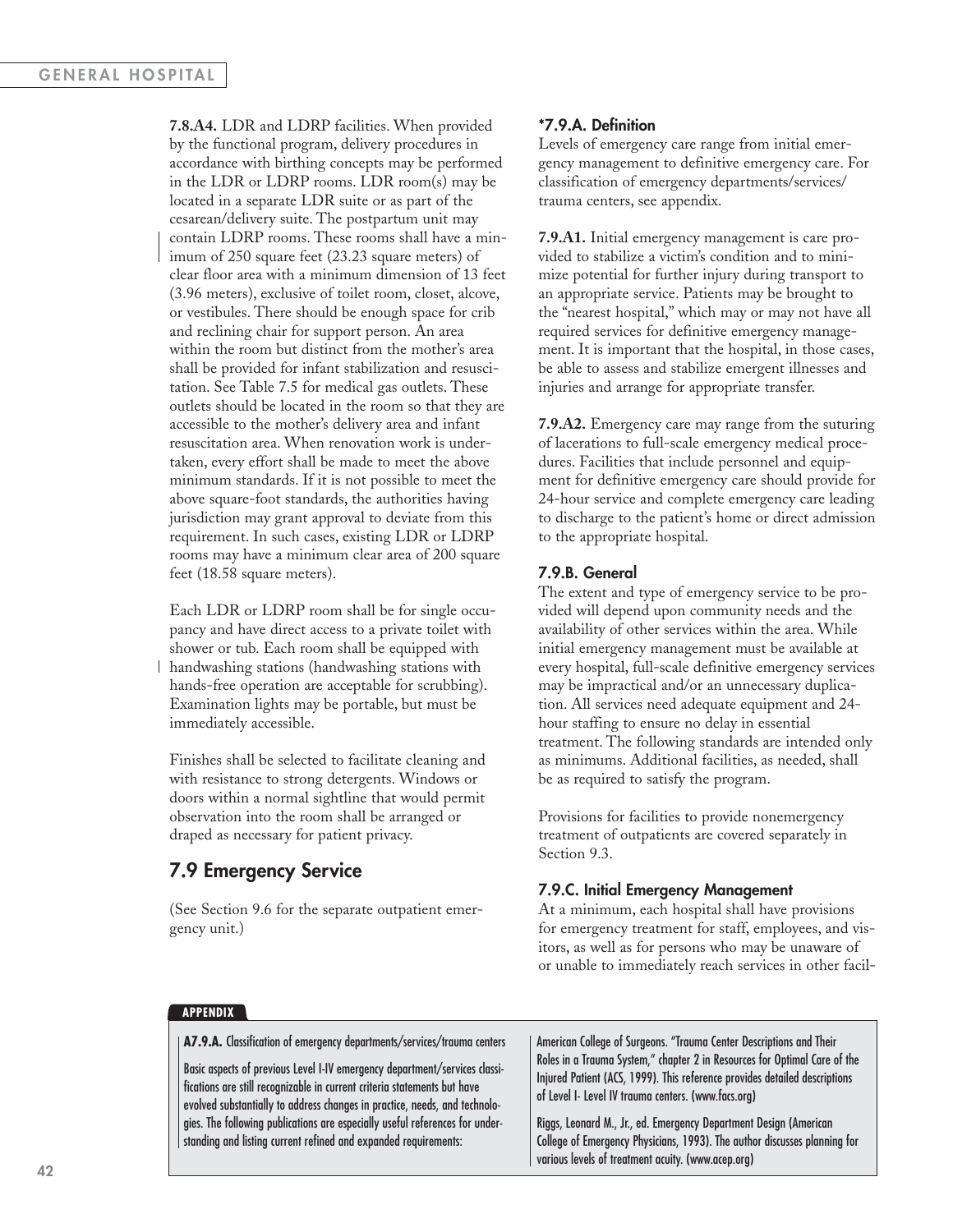ities. This is not only for patients with minor illnesses or injuries that may require minimal care but also for persons with severe illness and injuries who must receive immediate emergency care and assistance prior to transport to other facilities.

Provisions for initial emergency management shall include:

**7.9.C1.** A well-marked, illuminated, and covered entrance, at grade level. The emergency vehicle entry cover shall provide shelter for both the patient and the emergency medical crew during transfer from an emergency vehicle into the building.

Reception, triage, and control station shall be located to permit staff observation and control of access to treatment area, pedestrian and ambulance entrances, and public waiting area.

**7.9.C2.** A treatment room with not less than 120 square feet (11.15 square meters) of clear area, exclusive of toilets, waiting area, and storage. Each treatment room shall contain an examination light, work counter, handwashing stations, medical equipment, cabinets, medication storage, adequate electrical outlets above floor level, and counter space for writing. The treatment room may have additional space and provisions for several patients with cubicle curtains for privacy. Multiple-bed treatment rooms shall provide a minimum of 80 square feet (7.43 square meters) per patient cubicle.

**7.9.C3.** Storage out of traffic and under staff control for general medical/surgical emergency supplies, medications, and equipment such as ventilator, defibrillator, splints, etc.

**7.9.C4.** Provisions for reception, control, and public waiting, including a public toilet with handwashing station(s), and telephone.

**7.9.C5.** A patient toilet room with handwashing station(s) convenient to the treatment room(s).

**7.9.C6.** Communication hookup to the Poison Control Center and regional EMS system.

**7.9.C7.** Airborne infection control. At least one airborne infection isolation room shall be provided as described in Table 7.2 and paragraphs 7.2.C3, 7.2.C4, 7.2.C6, and 7.2.C7. The need for additional airborne infection isolation rooms or for protective environment rooms as described in Section 7.2.D shall be determined by the Infection Control Risk Assessment.

# **7.9.D. Definitive Emergency Care**

When 24-hour emergency service is to be provided, the type, size, and number of the services shall be as defined in the functional program. As a minimum, the following shall be provided:

**7.9.D1.** Grade-level well-marked, illuminated, and covered entrance with direct access from public roads for ambulance and vehicle traffic. Entrance and driveway shall be clearly marked. If a raised platform is used for ambulance discharge, provide a ramp for pedestrian and wheelchair access.

**7.9.D2.** Paved emergency access to permit discharge of patients from automobiles and ambulances, and temporary parking convenient to the entrance.

**7.9.D3.** Reception, triage (see Table 7.5), and control station shall be located to permit staff observation and control of access to treatment area, pedestrian and ambulance entrances, and public waiting area.

The triage area requires special consideration. As the point of entry and assessment for patients with undiagnosed and untreated airborne infections, the triage area shall be designed and ventilated to reduce exposure of staff, patients, and families to airborne infectious diseases. (See Table 7.2.)

**7.9.D4.** Wheelchair and stretcher storage shall be provided for arriving patients. This shall be out of traffic with convenient access from emergency entrances.

**7.9.D5.** Public waiting area with toilet facilities, drinking fountains, and telephones shall be provided. If so determined by the hospital Infection Control Risk Assessment, the emergency department waiting area shall require special measures to reduce the risk of airborne infection transmission. These measures may include enhanced general ventilation and air disinfection similar to inpatient requirements for airborne infection isolation rooms. See the CDC "Guidelines for Preventing the Transmission of *Mycobacterium tuberculosis* in Health Care Facilities."

**7.9.D6.** Communication center shall be convenient to nursing station and have radio, telephone, and intercommunication systems. (See Section 7.29.F.)

**7.9.D7.** Examination and treatment room(s). Examination rooms shall have a minimum floor area of 120 square feet (11.15 square meters). The room shall contain work counter(s); cabinets; handwashing stations; supply storage facilities; examination lights; a desk, counter, or shelf space for writing; and a vision panel adjacent to and/or in the door. When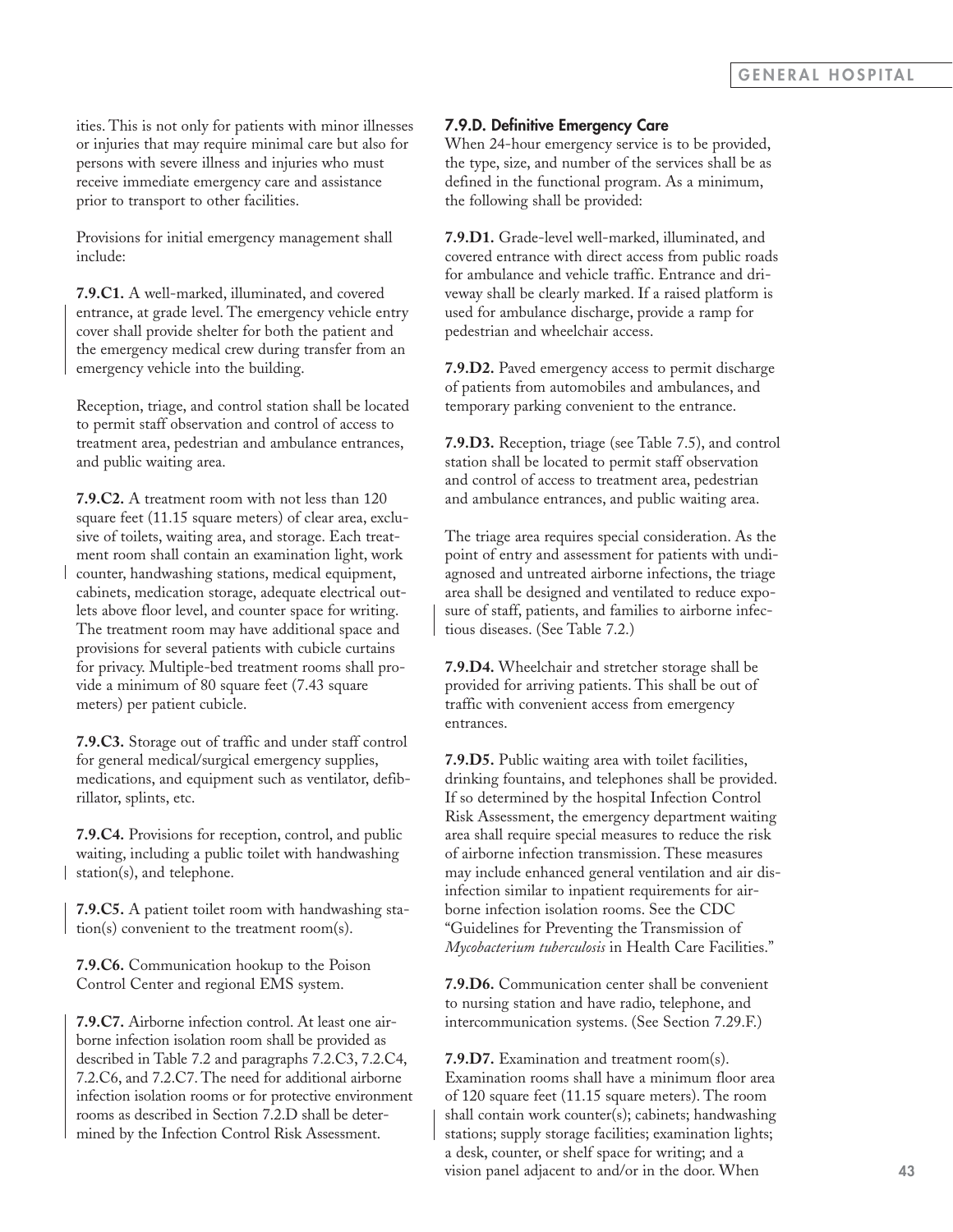treatment cubicles are in open multi-bed areas, each cubicle shall have a minimum of 80 square feet (7.43 square meters) of clear floor space and shall be separated from adjoining cubicles by curtains.

Handwashing stations shall be provided for each four treatment cubicles or major fraction thereof in multiple-bed areas. For oxygen and vacuum, see Table 7.5. Treatment/examination rooms used for pelvic exams should allow for the foot of the examination table to face away from the door.

**\*7.9.D8.** Trauma/cardiac rooms for emergency procedures, including emergency surgery, shall have at least 250 square feet (23.23 square meters) of clear floor space. Each room shall have cabinets and emergency supply shelves, X-ray film illuminators, examination lights, and counter space for writing. Additional space with cubicle curtains for privacy may be provided to accommodate more than one patient at a time in the trauma room. Provisions shall be made for monitoring the patient. There shall be storage provided for immediate access to attire used for universal precautions. Doorways leading from the ambulance entrance to the cardiac trauma room shall be a minimum of 5 feet (1.52 meters) wide to simultaneously accommodate stretchers, equipment, and personnel. In renovation projects, every effort shall be made to have existing cardiac/trauma rooms meet the above minimum standards. If it is not possible to meet the above square-foot standards, the authorities having jurisdiction may grant approval to deviate from this requirement. In such cases, these rooms shall be no less than a clear area of 240 square feet (21 square meters), and doorways leading from the ambulance entrance to the room may be 4 feet (1.22 meters) wide.

**7.9.D9.** Provisions for orthopedic and cast work. These may be in separate room(s) or in the trauma room. They shall include storage for splints and other orthopedic supplies, traction hooks, X-ray film illuminators, and examination lights. If a sink is used for the disposal of plaster of Paris, a plaster trap shall be provided. The clear floor space for this area shall be dependent on the functional program and the procedures and equipment accommodated here.

**7.9.D10.** Scrub stations located in or adjacent and convenient to each trauma and/or orthopedic room.

#### **7.9.D11.** Convenient access to radiology and laboratory services.

**7.9.D12.** Poison Control Center and EMS Communications Center may be a part of the staff work and charting area.

**7.9.D13.** Provisions for disposal of solid and liquid waste. This may be a clinical sink with bedpan flushing device within the soiled workroom.

**7.9.D14.** Emergency equipment storage. Sufficient space shall be provided for emergency equipment that is under direct control of the nursing staff, such as a CPR cart, pumps, ventilators, patient monitoring equipment, and portable X-ray unit. This space shall be located in an area appropriate to the functional program easily accessible to staff but out of normal traffic patterns.

**7.9.D15.** A toilet room for patients. Where there are more than eight treatment areas, a minimum of two toilet facilities, with handwashing station(s) in each toilet room, will be required.

**7.9.D16.** Storage rooms for clean, soiled, or used supplies.

\*a. Soiled workroom or soiled holding room for the exclusive use of the emergency service. This room shall be separate from the clean workroom. The soiled workroom shall contain a clinical sink (or equivalent flushing-rim fixture). The room shall contain a lavatory (or handwashing station). The above fixtures shall both have a hot and cold mixing faucet. The room shall have a work counter and space for separate covered containers for soiled linen and waste. Rooms used only for temporary holding of soiled material may omit the clinical sink and work counter. If the flushing-rim clinical sink is eliminated, facilities for cleaning bedpans shall be provided elsewhere.

b. Clean workroom or clean supply room. If the room is used for preparing patient care items, it shall con-

tain a work counter, a handwashing station, and storage facilities for clean and sterile supplies. If the room is used only for storage and holding as part of a system for distribution of clean and sterile supply materials, the work counter and handwashing stations may

#### **APPENDIX**

**A7.9.D8** Access needs to be convenient to ambulance entrance.

Disposal space for regulated medical waste, e.g., gauzes/linens soaked with body fluids, should be separate from routine disposal space.

**A7.9.D16a**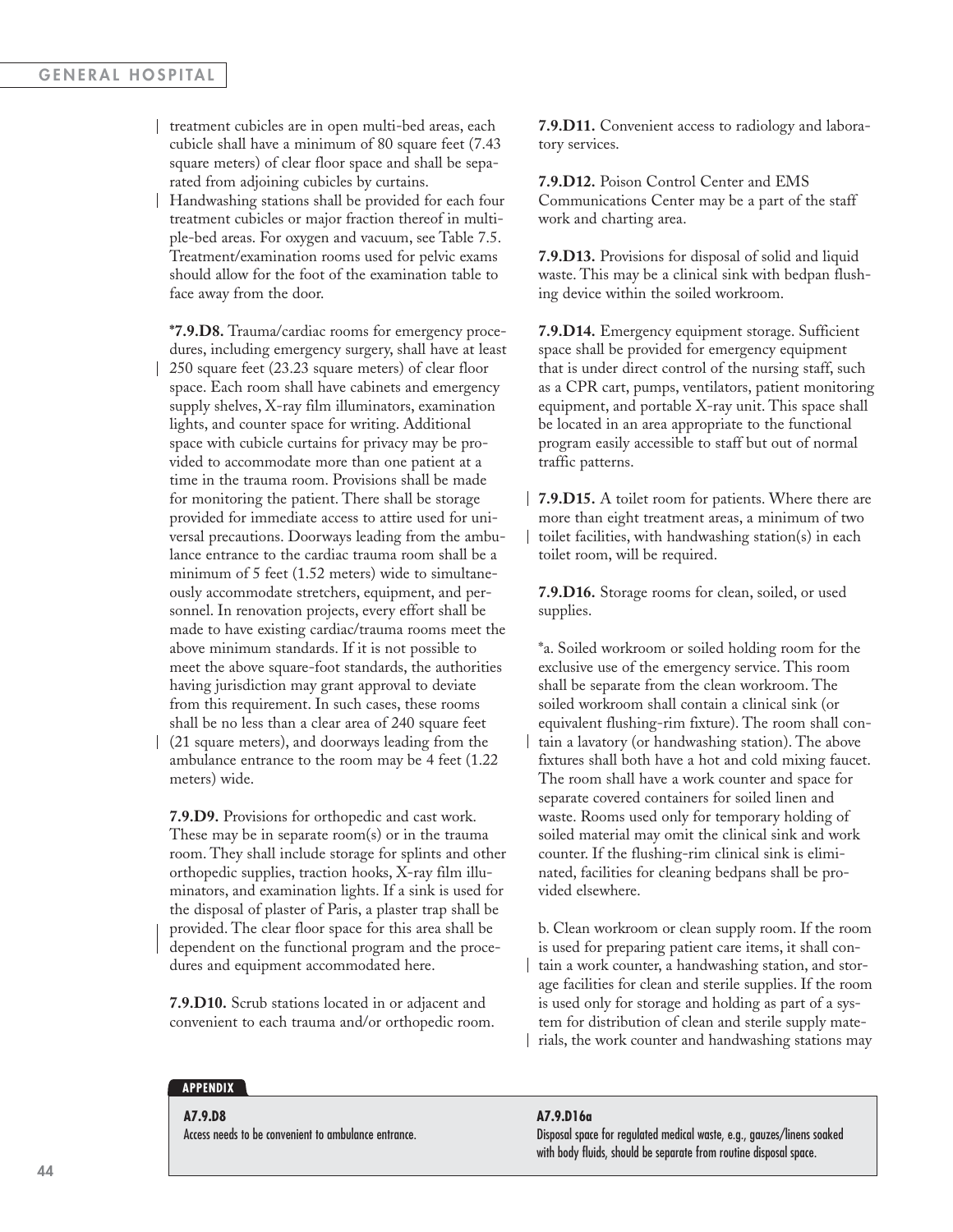be omitted. If the area serves children, additional storage shall be provided to accommodate supplies and equipment in the range of sizes required for pediatrics. Soiled and clean workrooms or holding rooms shall be separated and have no direct connection.

**7.9.D17.** Administrative center or nurses station for staff work and charting. These areas shall have space for counters, cabinets, and medication storage, and shall have convenient access to handwashing stations. They may be combined with or include centers for reception and communication or poison control. These nursing stations may also be decentralized near clusters of treatment rooms. Visual observation of all traffic into the unit and of all patients should be provided from the nursing station, where feasible.

**7.9.D18.** Securable closets or cabinet compartments for the personal effects of emergency service personnel, located in or near the nurse station. At a minimum, these shall be large enough for purses and billfolds. Coats may be stored in closets or cabinets in the unit or in a central staff locker area.

**7.9.D19.** Staff lounge. Convenient and private access to staff toilets, lounge, and lockers shall be provided.

**7.9.D20.** Housekeeping room. A housekeeping room shall be directly accessible from the unit and shall contain a service sink or floor receptor and provisions for storage of supplies and housekeeping equipment.

#### **APPENDIX**

#### **A7.9.D21**

A security station and/or system should be located to maximize visibility of the treatment areas, waiting areas, and key entrance sites. The system should include visual monitoring devices installed both internally in the emergency department as well as externally at entrance sites and parking lots. Special requirements for a security station should include accommodation for hospital security staff, local police officers, and monitoring equipment. Design consideration should include installation of silent alarms, panic buttons, and intercom systems, and physical barriers such as doors to patient entry areas.

The security monitoring system should be included on the hospital's emergency power backup system.

**A7.9.D23.** At least one bereavement room should be provided. This room should be accessible from both the emergency treatment corridor and the emergency waiting area. This room should be comfortable enough to provide respite to the bereaved family and should be equipped with a sound transmission coefficient equivalent to 65 for the walls and 45 for the floors and ceiling.

**A7.9.D25.** Decontamination area on the exterior perimeter.

(1) Ideally 50 yards (45.72 meters) from the ambulance entrance (if

**\*7.9.D21.** Security station. A security system should be located near the emergency entrances and triage/reception area. The non-selective 24-hour accessibility of the emergency department dictates that a security system reflecting local community needs be provided.

**7.9.D22.** Airborne infection isolation room. At least one airborne infection isolation room shall be provided as described in Table 7.2 and paragraphs 7.2.C3, 7.2.C4, 7.2.C6, and 7.2.C7. The need for additional airborne infection isolation rooms or for protective environment rooms as described in Section 7.2.D shall be determined by the Infection Control Risk Assessment.

**\*7.9.D23.** Bereavement room.

**7.9.D24.** Secured holding room. At least one holding/seclusion room of 120 square feet (11.15 square meters) shall be provided. This room shall allow for security, patient and staff safety, patient observation, and soundproofing.

**\*7.9.D.25.** Decontamination area. A decontamination area shall be provided. The functional program shall define the location of the area and the types of exposure (i.e., nuclear, biological, chemical) to be considered. The location of the area shall be permitted to be on the exterior perimeter of the facility adjacent to the ambulance entrance or built within the walls of the facility.

required by the constraints of the structures involved, this may be no less than 10 yards (9.14 meters) from the ambulance entrance).

(2) At a location where no windows or doors abut the defined area or where all doors are securable from the outside and all windows are capable of being shuttered.

(3) Boundaries shall be defined on the paved ground surface with a yellow paint line and the word "DECON" painted within these boundaries.

(4) At least two shower heads, temperature-controlled and separated by at least 6 feet (1.83 meters); a separate spigot for attachment of a hose.

(5) Semipermanent or portable/collapsible structures (curtains, tents, etc.) that will provide both shelter from the environment, privacy, and some containment of the contaminant/infectious agent.

(6) Secured access to the hospital telephone system and a duplex electrical outlet for each two shower heads and no closer than 4 feet (1.22 meters) to any shower.

(7) Exterior lighting to maximize visibility; appropriate for wet/shower facilities.

(8) Negative airflow and ventilation system on the hospital perimeter wall but drawing air within the confines of the decontamination structure;

(continued on next page)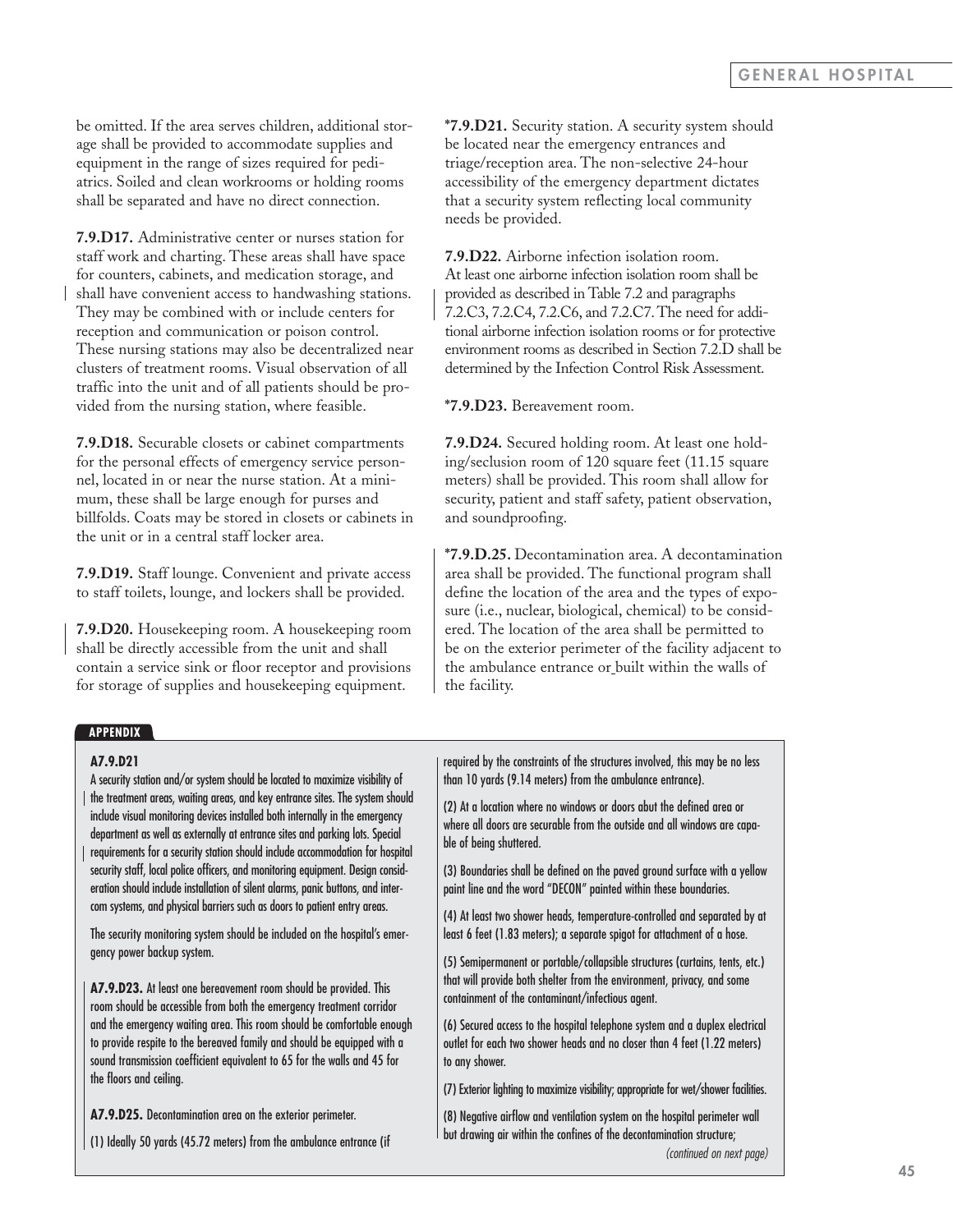## **\*7.9.E. Other Space Considerations**

# **7.10 Imaging Suite**

# **7.10.A. General**

**\*7.10.A1.** Equipment and space shall be as necessary

#### **APPENDIX**

**A7.9.D25. (continued)** exhausted directly to the outdoors, no less than 50 feet (15.24 meters) away from the decontamination site with no recirculation of air. This system shall be defunctionalized when the decontamination structure is not in use.

(9) Water runoff shall be contained and disposed of safely to ensure that it does not enter community drainage systems. This shall be accomplished either by graded floor structures leading to a drain with a collection system separate from that of the hospital or by the use of plastic pools or specialized decontamination stretchers.

Decontamination room within the facility

(1) Separate, independent, secured external entrance adjacent to the ambulance entrance, but no less than 10 yards (9.14 meters) distant; lighted and protected from the environment in the same way as the ambulance entrance; a yellow painted boundary line 3 feet (0.91 meter) from each side of the door and extending 6 feet (1.83 meters) from the hospital wall; the word "DECON" painted within these boundaries.

(2) Internal entrance to a corridor within the emergency area.

(3) It shall have spatial requirements and the medical support services of a standard emergency area airborne infection isolation room, with air externally exhausted separate from the hospital system. It shall contain a work counter, handwashing station with hands-free controls, an area for personnel gowning, and a storage area for supplies, as well as equipment for the decontamination process.

(4) Ceiling, wall, and floor finishes shall be smooth, nonporous, scrubbable, nonadsorptive, nonperforated, capable of withstanding cleaning with and exposure to harsh chemicals, nonslip, and without crevices or seams. Floors shall be self-coving to a height of 6 inches (152.4 millimeters). The surface of the floor shall be self-finished and require no protective coating for maintenance.

(5) Two hospital telephones; two duplex electrical outlets, secured appropriately for a wet environment.

(6) At least two hand-held shower heads, temperature-controlled; curtains or other devices to allow patient privacy, to the extent possible.

(7) Appropriately heated and air-cooled for a room with an external door and very high RH.

(8) Water drainage must be contained and disposed of safely to ensure that it does not enter the hospital or community drainage systems. There should be a "saddle" at the floor of the door buck to prevent efflux.

(9) A certified physicist or other qualified expert representing the owner or the state agency shall specify the type, location, and amount of radiation protection to be installed in accordance with final approved department layout and the functional program. These specifications shall be incorporated into the plans.

to accommodate the functional program. The imaging department provides diagnostic procedures. It includes fluoroscopy, radiography, mammography, tomography, computerized tomography scanning, ultrasound, magnetic resonance, angiography and other similar techniques.

(10) The decontamination area may function as an isolation room or a patient hygiene room under routine departmental function.

**A7.9.E.** A decontamination room for both chemical and radiation exposure. This room should have a separate entrance to the emergency department, and an independent, closed drainage system. A negative airflow and ventilation system separate and distinct from the hospital system should be provided. Spatial requirements should allow for at least one stretcher, several hospital staff, two shower heads and an adjacent locked storage area for medical supplies and equipment. When provided, solid lead-lined walls and doors should meet the requirements of a certified physicist or other qualified expert representing the owner or state agency.

A separate pediatric emergency area. This area should include space for registration, discharge, triage, waiting, and a playroom. An area for the nurse station and physician station, storage for supplies and medication, and one to two isolation rooms should also be included. Each examination/treatment room should be 100 square feet (9.29 square meters) of clear floor space, with a separate procedure/trauma room of 120 square feet (11.15 square meters) of clear floor space; each of these rooms should have handwashing stations, vacuum, oxygen, and air outlets, examination lights, and wall/column mounted ophthalmoscopes/otoscopes. At least one room for pelvic examinations should be included. Xray illuminators should be available.

Observation/holding units for patients requiring observation up to 23 hours or admission to an inpatient unit. This area should be located separately but near the main emergency department. The size will depend upon the function (observation and/or holding), patient acuity mix, and projected utilization. As defined by the functional plan, this area should consist of a centralized nurse station; 100 square feet (9.29 square meters) of clear floor space for each cubicle, with vacuum, oxygen, and air outlets, monitoring space, and nurse call buttons. A patient bathroom should be provided. Storage space for medical and dietary supplies should be included. X-ray illuminators should be available.

A separate fast track area when annual emergency department visits exceed 20-30,000 visits should be considered. This area should include space for registration, discharge, triage, and waiting, as well as a physician/nurse work station. Storage areas for supplies and medication should be included. A separate treatment/procedure room of 120 square feet (11.15 square meters) of clear floor space should be provided. Examination/treatment areas should be 100 square feet (9.29 square

meters) of clear floor space, with handwashing stations, vacuum, oxygen, and air outlets, and examination lights. At least one treatment/examination room should be designated for pelvic examinations.

A patient hygiene room with shower and toilet facilities.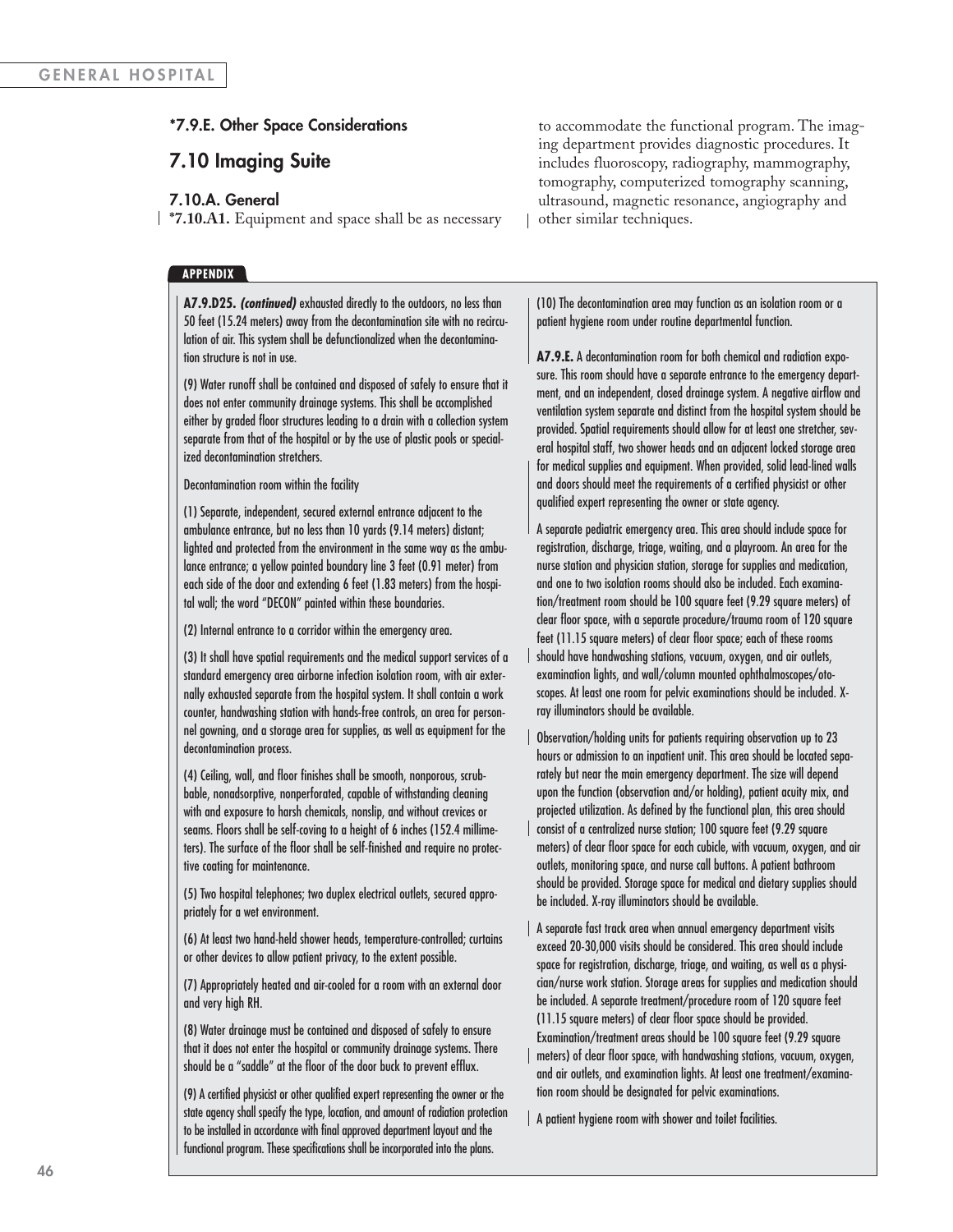**7.10.A2.** Most imaging requires radiation protection. A certified physicist or other qualified expert representing the owner or appropriate state agency shall specify the type, location, and amount of radiation protection to be installed in accordance with the final approved department layout and equipment selections. Where protected alcoves with view windows are required, a minimum of 1'-6" (0.45 meter) between the view window and the outside partition edge shall be provided. Radiation protection requirements shall be incorporated into the specifications and the building plans.

**\*7.10.A3.** Beds and stretchers shall have ready access to and from other departments of the institution.

**7.10.A4.** Flooring shall be adequate to meet load requirements for equipment, patients, and personnel. Provision for wiring raceways, ducts or conduits shall be made in floors, walls, and ceilings. Ceiling heights shall be permitted to be higher than normal. Ceilingmounted equipment shall have properly designed rigid support structures located above the finished ceiling. A lay-in type ceiling shall be permitted to be considered for ease of installation, service, and remodeling.

# **7.10.B. Angiography**

**\*7.10.B1.** Space shall be provided as necessary to accommodate the functional program.

**7.10.B2.** A control room shall be provided as necessary to meet the needs of the functional program. A view window shall be provided to permit full view of the patient.

**\*7.10.B3.** A viewing area shall be provided.

**7.10.B4.** A scrub sink located outside the staff entry to the procedure room shall be provided for use by staff.

**\*7.10.B5.** Patient holding area.

**7.10.B6.** Storage for portable equipment and catheters shall be provided.

**7.10.B7.** Provision shall be made within the facility for extended post-procedure observation of outpatients.

**7.10.C. Computerized Tomography (CT) Scanning 7.10.C1.** CT scan rooms shall be as required to accommodate the equipment.

**7.10.C2.** A control room shall be provided that is designed to accommodate the computer and other controls for the equipment. A view window shall be provided to permit full view of the patient. The angle between the control and equipment centroid shall permit the control operator to see the patient's head.

**7.10.C3.** The control room shall be located to allow convenient film processing.

**7.10.C4.** A patient toilet shall be provided. It shall be convenient to the procedure room and, if directly accessible to the scan room, arranged so that a patient can leave the toilet without having to reenter the scan room.

# **7.10.D. Diagnostic X-ray**

**\*7.10.D1.** Radiography rooms shall be of a size to accommodate the functional program.

**\*7.10.D2.** Tomography, radiography/fluoroscopy rooms.

**\*7.10.D3.** Mammography.

#### **APPENDIX**

**A7.10.A1.** Layouts should be developed in compliance with manufacturer's recommendations because area requirements may vary from machine to machine. Since technology changes frequently and from manufacturer to manufacturer, rooms can be sized larger to allow upgrading of equipment over a period of time.

**A7.10.A3.** Particular attention should be paid to the management of outpatients for preparation, holding, and observation. The emergency, surgery, cystoscopy, and outpatient clinics should be accessible to the imaging suite. Imaging should be located on the ground floor, if practical, because of equipment ceiling height requirements, close proximity to electrical services, and expansion considerations.

**A7.10.B1.** The procedure room should be a minimum of 400 square feet (37.16 square meters).

**A7.10.B3.** Viewing areas should be a minimum of 10 feet (3.05 meters) in length.

**A7.10.B5.** A patient holding area should be provided to accommodate two stretchers with additional spaces for additional procedure rooms.

**A7.10.D1.** Radiography rooms should be a minimum of 180 square feet (7.43 square meters). (Dedicated chest X-ray may be smaller.)

**A7.10.D2.** Tomography and Radiography/Fluoroscopy (R&F) rooms should be a minimum of 250 square feet (23.23 square meters).

**A7.10.D3.** Mammography rooms should be a minimum of 100 square feet (9.29 square meters).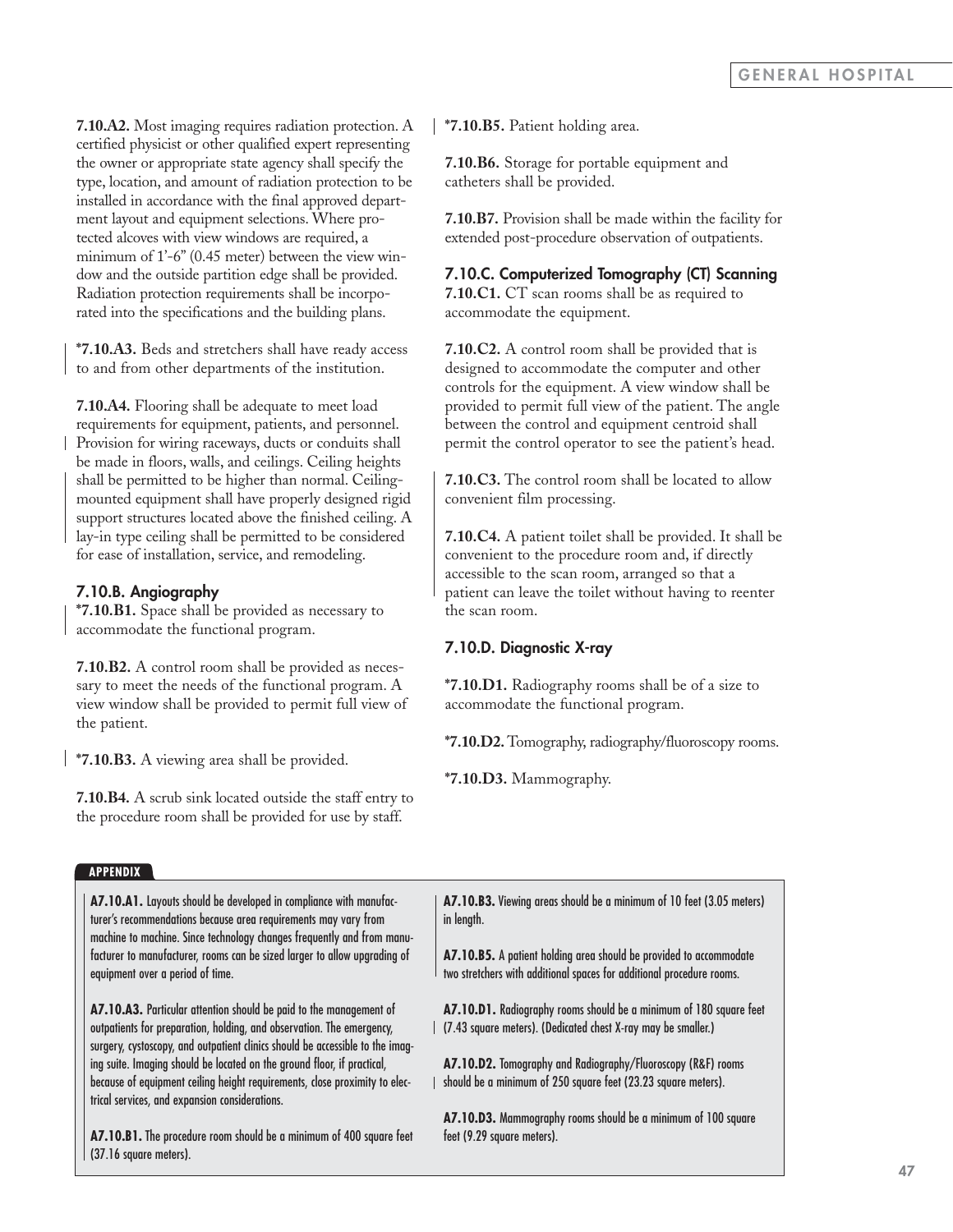**7.10.D4.** Each X-ray room shall include a shielded control alcove. This area shall be provided with a view window designed to provide full view of the examination table and the patient at all times, including full view of the patient when the table is in the tilt position or the chest X-ray is being utilized. For mammography machines with built-in shielding for the operator, the alcove shall be permitted to be omitted when approved by the certified physicist or state radiation protection agency.

## **7.10.E. Magnetic Resonance Imaging (MRI)**

**7.10.E1.** Space shall be provided as necessary to accommodate the functional program. The MRI room shall be permitted to range from 325 square feet (30.19 square meters) to 620 square feet (57.6 square meters) depending on the vendor and magnet strength.

**\*7.10.E2.** A control room shall be provided with full view of the MRI.

**\*7.10.E3.** A computer room shall be provided.

**\*7.10.E4.** Cryogen storage.

**\*7.10.E5.** Darkroom.

**7.10.E6.** When spectroscopy is provided, caution shall be exercised in locating it in relation to the magnetic fringe fields.

**\*7.10.E7.** Power conditioning.

**\*7.10.E8.** Magnetic shielding.

**\*7.10.E9.** Patient hold area.

**7.10.E10.** Cryogen venting is required.

#### **7.10.F. Ultrasound**

**7.10.F1.** Space shall be provided as necessary to accommodate the functional program.

#### **APPENDIX**

**A7.10.E2.** Control rooms should be a minimum of 100 square feet (9.29 square meters), but may be larger depending on the vendor and magnet size.

**A7.10.E3.** A computer room may range from 150 square feet (13.94 square meters) to 380 square feet (35.30 square meters) depending on the vendor and magnet strength. Self-contained air conditioning supplement is normally required.

**A7.10.E4.** Cryogen storage may be required in areas where service to replenish supplies is not readily available. When provided, space should be a minimum of 50 square feet (4.65 square meters) to accommodate two large dewars of cryogen.

**7.10.F2.** A patient toilet, accessible from the procedure room, shall be provided.

#### **7.10.G. Support Spaces**

The following spaces are common to the imaging department and are minimum requirements unless stated otherwise:

**7.10.G1.** Patient waiting area. The area shall be out of traffic, under staff control, and shall have seating capacity in accordance with the functional program. If the suite is routinely used for outpatients and inpatients at the same time, separate waiting areas shall be provided with screening for visual privacy between the waiting areas.

If so determined by the hospital Infection Control Risk Assessment, the diagnostic imaging waiting area shall require special measures to reduce the risk of airborne infection transmission. These measures shall include enhanced general ventilation and air disinfection techniques similar to inpatient requirements for

airborne infection isolation rooms (see Table 7.2). See the "CDC Guidelines for Preventing the Transmission of *Mycobacterium tuberculosis* in Health Care Facilities."

**7.10.G2.** Control desk and reception area.

**7.10.G3.** Holding area. A convenient holding area under staff control shall be provided to accommodate inpatients on stretchers or beds.

**7.10.G4.** Patient toilet rooms. Toilet rooms with handwashing stations shall be provided convenient to the waiting rooms and shall be equipped with an emergency call system. Separate toilets with handwashing stations shall be provided with direct access from each radiographic/fluoroscopic room so that a patient can leave the toilet without having to reenter the R&F room. Rooms used only occasionally for

**A7.10.E5.** A darkroom may be required for loading cassettes and shall be located near the control room. This darkroom shall be outside the 10 gauss field.

**A7.10.E7.** Power conditioning and voltage regulation equipment as well as direct current (DC) may be required.

**A7.10.E8.** Magnetic shielding may be required to restrict the magnetic field plot. Radio frequency shielding may be required to attenuate stray radio frequencies.

**A7.10.E9.** When patient holding areas are provided, they should be located near the MRI unit and should be large enough to accommodate stretcher(s).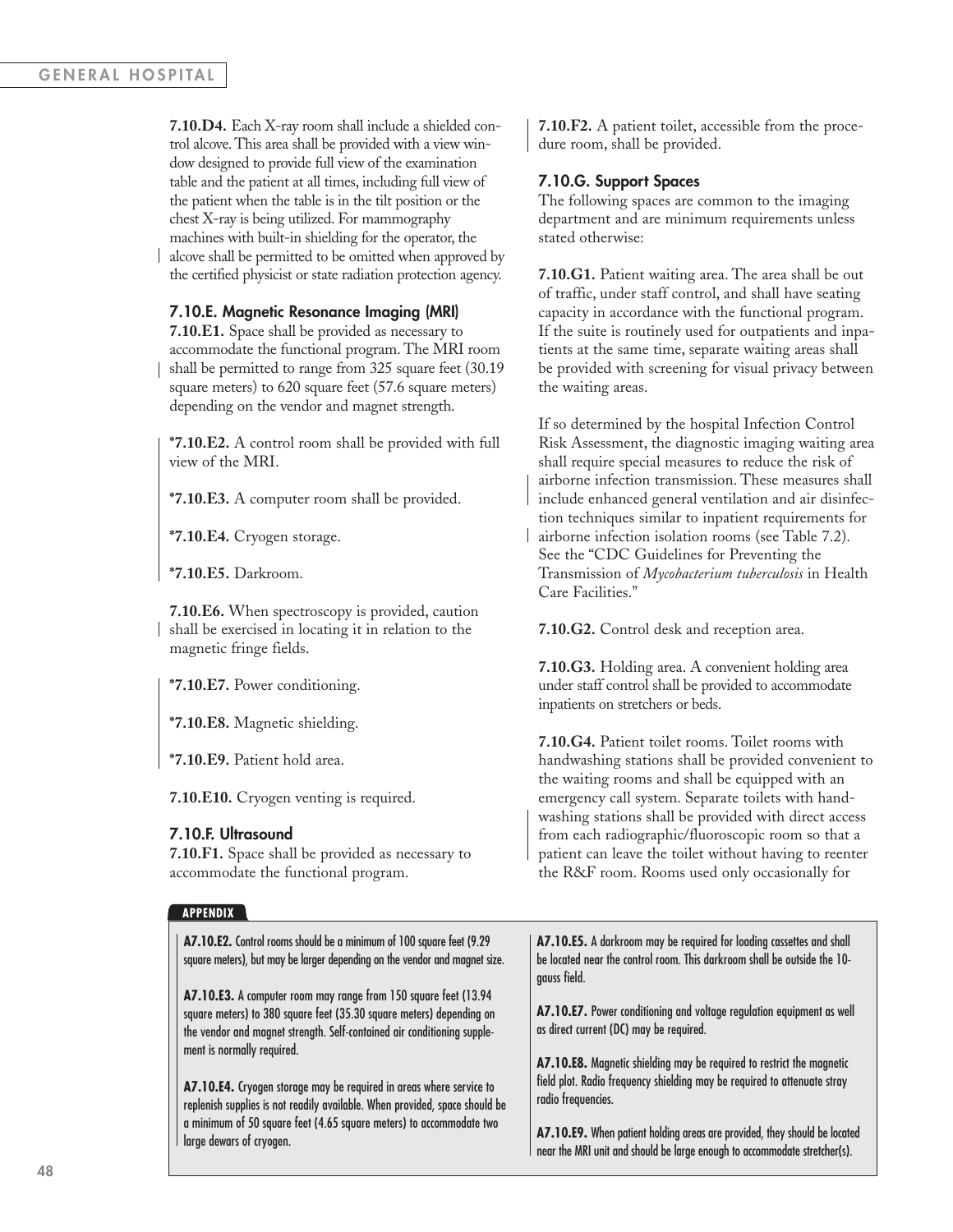fluoroscopic procedures shall be permitted to utilize nearby patient toilets if they are located for immediate access.

**7.10.G5.** Patient dressing rooms. Dressing rooms shall be provided convenient to the waiting areas and X-ray rooms. Each room shall include a seat or bench, mirror, and provisions for hanging patients' clothing and for securing valuables.

**7.10.G6.** Staff facilities. Toilets and staff lounge with lockers shall be permitted to be outside the suite but shall be convenient for staff use. In larger suites of three or more procedure rooms, toilets internal to the suite shall be provided.

**7.10.G7.** Film storage (active). A room with cabinet or shelves for filing patient film for immediate retrieval shall be provided.

**7.10.G8.** Film storage (inactive). A room or area for inactive film storage shall be provided. It shall be permitted to be outside the imaging suite, but must be under imaging's administrative control and properly secured to protect films against loss or damage.

**7.10.G9.** Storage for unexposed film. Storage facilities for unexposed film shall include protection of film against exposure or damage and shall not be warmer than the air of adjacent occupied spaces.

**7.10.G10.** Offices for radiologist(s) and assistant(s). Offices shall include provisions for viewing, individual consultation, and charting of film.

**7.10.G11.** Clerical offices/spaces. Office space shall be provided as necessary for the functional program.

**7.10.G12.** Consultation area. An appropriate area for individual consultation with referring clinicians shall be provided.

**7.10.G13.** Contrast media preparation. This area shall be provided with sink, counter, and storage to allow for mixing of contrast media. One preparation room, if conveniently located, shall be permitted to serve any number of rooms. Where pre-prepared media is used, this area shall be permitted to be omitted, but storage shall be provided for the media.

**7.10.G14.** Film processing room. A darkroom shall be provided for processing film unless the processing equipment normally used does not require a darkroom for loading and transfer. When daylight processing is used, the darkroom shall be permitted to be minimal for emergency and special uses. Film processing shall be located convenient to the procedure rooms and to the quality control area.

**7.10.G15.** Quality control area. An area or room shall be provided near the processor for viewing film immediately after it is processed. All view boxes shall be illuminated to provide light of the same color value and intensity for appropriate comparison of several adjacent films.

**7.10.G16.** Cleanup facilities. Provisions for cleanup shall be located within the suite for convenient access and use. It shall include service sink or floor receptacle as well as storage space for equipment and supplies. If automatic film processors are used, a receptacle of adequate size with hot and cold water for cleaning the processor racks shall be provided.

**7.10.G17.** Handwashing stations. Handwashing stations shall be provided within each procedure room unless the room is used only for routine screening such as chest X-rays where the patient is not physically handled by the staff. Handwashing stations shall be provided convenient to the MRI room, but need not be within the room.

**7.10.G18.** Clean storage. Provisions shall be made for the storage of clean supplies and linens. If conveniently located, storage shall be permitted to be shared with another department.

**7.10.G19.** Soiled holding. Provisions shall be made for soiled holding. Separate provisions for contaminated handling and holding shall be made. Handwashing stations shall be provided.

**7.10.G20.** Provision shall be made for locked storage of medications and drugs.

**7.10.G21.** Details and finishes; mechanical; electrical. See Section 7.28 for details and finishes; 7.31 for mechanical; and 7.32 for electrical.

**7.10.H. Cardiac Catheterization Lab (Cardiology) Note:** The number of procedure rooms and the size of the prep, holding, and recovery areas shall be based on expected utilization.

**7.10.H1.** The cardiac catheterization lab is normally a separate suite, but shall be permitted to be within the imaging suite provided that the appropriate sterile environment is provided. It can be combined with angiography in low usage situations.

**7.10.H2.** The procedure room shall be a minimum of 400 square feet (37.16 square meters) exclusive of fixed cabinets and shelves.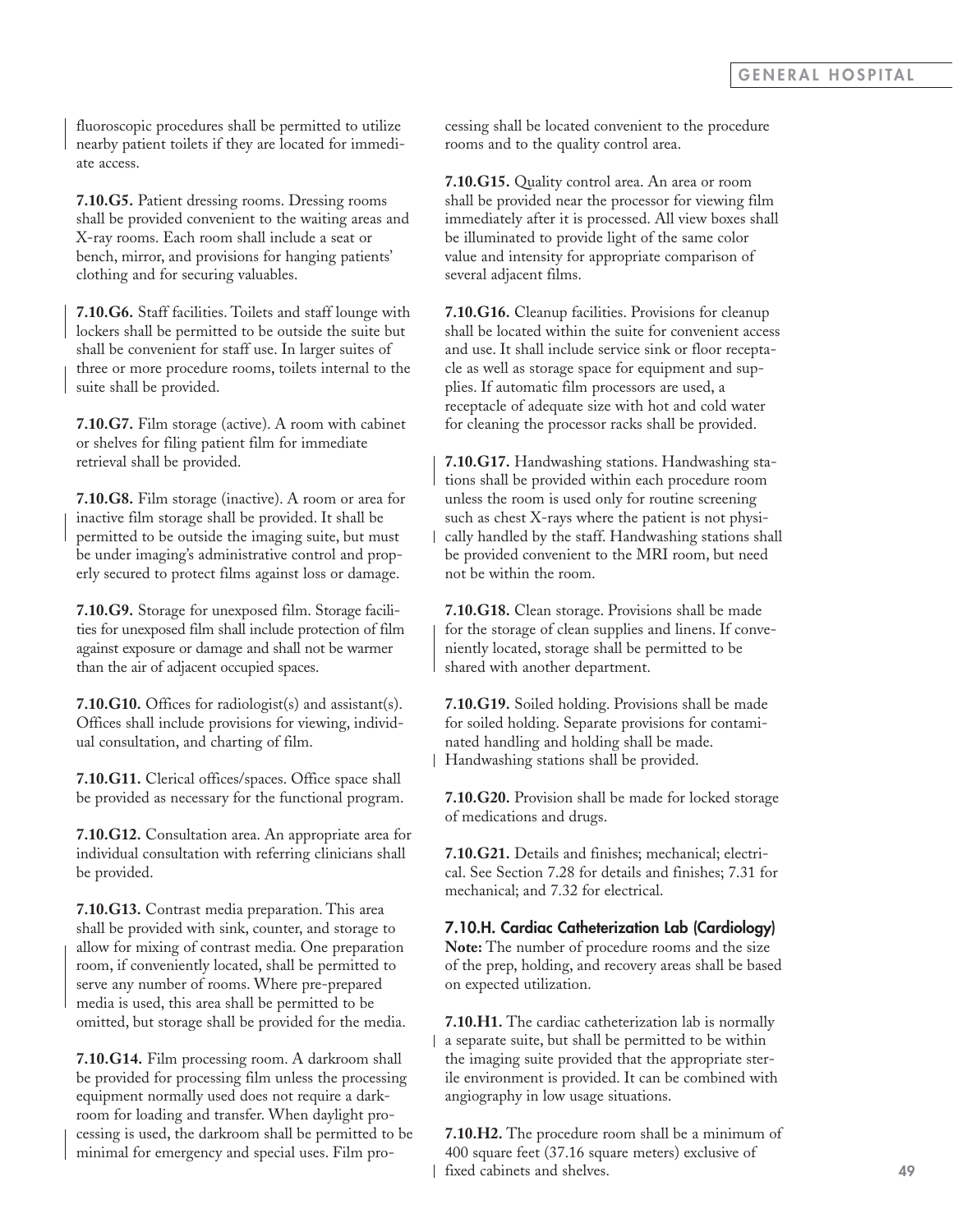**7.10.H3.** A control room or area shall be provided and shall be large enough to contain and provide for the efficient functioning of the X-ray and image recording equipment. A view window permitting full view of the patient from the control console shall be provided.

**7.10.H4.** An equipment room or enclosure large enough to contain x-ray transformers, power modules, and associated electronics and electrical gear shall be provided.

**7.10.H5.** Scrub facilities with hands-free operable controls shall be provided adjacent to the entrance of procedure rooms, and shall be arranged to minimize incidental splatter on nearby personnel, medical equipment, or supplies.

**7.10.H6.** Staff change area(s) shall be provided and arranged to ensure a traffic pattern so that personnel entering from outside the suite can enter, change their clothing, and move directly into the cardiac catheterization suite.

**7.10.H7.** A patient preparation, holding, and recovery area or room shall be provided and arranged to provide visual observation before and after the procedure.

**7.10.H8.** A clean workroom or clean supply room shall be provided. If the room is used for preparing patient care items, it shall contain a work counter and handwashing station. If the room is used only for storage and holding of clean and sterile supply materials, the work counter and handwashing stations shall be permitted to be omitted.

**7.10.H9.** A soiled workroom shall be provided which shall contain a handwashing station and a clinical sink (or equivalent flushing rim fixtures). When the room is used for temporary holding or soiled materials, the clinical sink shall be permitted to be omitted.

**7.10.H10.** Housekeeping closet containing a floor receptor or service sink and provisions for storage of supplies and housekeeping equipment shall be provided.

**7.10.H11.** The following shall be available for use by the cardiac catheterization suite:

a. A viewing room.

b. A film file room.

# **7.11 Nuclear Medicine**

# **7.11.A.**

Equipment and space shall be provided as necessary to accommodate the functional program. Nuclear medicine may include positron emission tomography, which is not common to most facilities. It requires specialized planning for equipment.

# **7.11.B.**

A certified physicist or other qualified expert representing the owner or state agency shall specify the type, location, and amount of radiation protection to be installed in accordance with final approved department layout and equipment selection. These specifications shall be incorporated into the plans.

# **7.11.C.**

Flooring should meet load requirements for equipment, patients, and personnel. Floors and walls should be constructed of materials that are easily decontaminated in case of radioactive spills. Walls should contain necessary support systems for either built-in or mobile oxygen and vacuum, and vents for radioactive gases. Provision for wiring raceways, ducts or conduits should be made in floors, walls, and ceilings. Ceilings may be higher than 8'-0" (2.44 meters). Ceilingmounted equipment should have properly designed rigid support structures located above the finished ceiling. A lay-in type ceiling should be considered for ease of service, installation, and remodeling.

# **7.11.D.**

Space shall be provided as necessary to accommodate the functional program. Where the functional program calls for it, the nuclear medicine room shall accommodate the equipment, a stretcher, exercise equipment (treadmill and/or bicycle) and staff.

# **7.11.E.**

If radiopharmaceutical preparation is performed onsite, an area adequate to house a radiopharmacy shall be provided with appropriate shielding. This area should include adequate space for storage of radionuclides, chemicals for preparation, dose calibrators, and record keeping. Floors and walls should be constructed of easily decontaminated materials. Vents and traps for radioactive gases should be provided if such are used. Hoods for pharmaceutical preparation shall meet applicable standards. If pre-prepared materials are used, storage and calculation area may be considerably smaller than that for on-site preparation. Space shall provide adequately for dose calibration, quality assurance, and record keeping. The area may still require shielding from other portions of the facilities.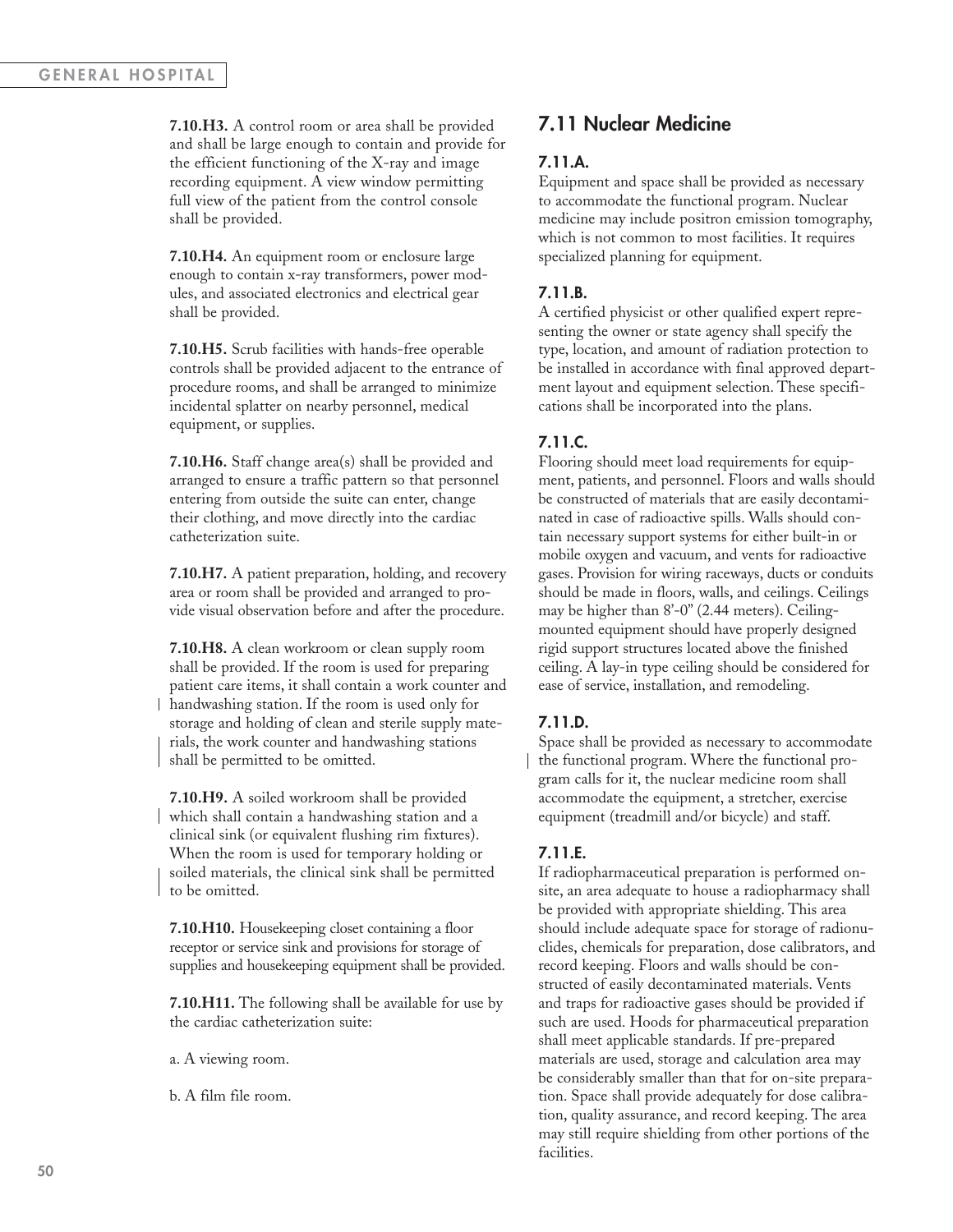# **\*7.11.F. Positron Emission Tomography (PET)**

# **7.11.G.**

Nuclear medicine area when operated separately from the imaging department shall include the following:

**7.11.G1.** Space shall be adequate to permit entry of stretchers, beds, and able to accommodate imaging equipment, electronic consoles, and if present, computer terminals.

**7.11.G2.** A darkroom on-site shall be available for film processing. The darkroom should contain protective storage facilities for unexposed film that guard the film against exposure or damage.

**7.11.G3.** When the functional program requires a centralized computer area, it should be a separate room with access terminals available within the imaging rooms.

**7.11.G4.** Provisions for cleanup shall be located within the suite for convenient access and use. It shall include service sink or floor receptacle as well as storage space for equipment and supplies.

**7.11.G5.** Film storage with cabinets or shelves for filing patient film for immediate retrieval shall be provided.

**7.11.G6.** Inactive film storage under the departmental administrative control and properly secured to protect film against loss or damage shall be provided.

**7.11.G7.** A consultation area with view boxes illuminated to provide light of the same color value and intensity for appropriate comparison of several adjacent films shall be provided. Space should be provided for computer access and display terminals if such are included in the program.

**7.11.G8.** Offices for physicians and assistants shall be provided and equipped for individual consultation, viewing, and charting of film.

**7.11.G9.** Clerical offices and spaces shall be provided as necessary for the program to function.

**7.11.G10.** Waiting areas shall be provided out of traffic, under staff control, and shall have seating capacity in accordance with the functional program. If the department is routinely used for outpatients and inpatients at the same time, separate waiting areas shall be provided with screening or visual privacy between the waiting areas.

**7.11.G11.** A dose administration area as specified by the functional program, shall be provided and located near the preparation area. Since as much as several hours may elapse for the dose to take effect, the area shall provide for visual privacy from other areas. Thought should be given to entertainment and reading materials.

**7.11.G12.** A holding area for patients on stretchers or beds shall be provided out of traffic and under control of staff and may be combined with the dose administration area with visual privacy between the areas.

**7.11.G13.** Patient dressing rooms shall be provided convenient to the waiting area and procedure rooms. Each dressing room shall include a seat or bench, a mirror, and provisions for hanging patients' clothing and for securing valuables.

#### **APPENDIX**

- **A7.11.F.** Space should be provided as necessary to accommodate the functional program. PET scanning is generally used in experimental settings and requires space for a scanner and for a cyclotron. The scanner room should be a minimum of 300 square feet (27 square meters).
- Where a cyclotron room is required, it should be a minimum of 225 square feet (20.90 square meters) with a 16 square foot (4.88 square meter) space safe for storage of parts which may need to cool down for a year or more.
- Both a hot (radioactive) lab and a cold (nonradioactive) lab may be required, each a minimum of 250 square feet (23.23 square meters).
- A blood lab of a minimum of 80 square feet (7.43 square meters) should be provided.
- A patient holding area to accommodate two stretchers should be provided.

A gas storage area large enough to accommodate bottles of gas should be provided. Each gas will be piped individually and may go to the cyclotron

or to the lab. Ventilation adequate for the occupancy is required. Compressed air may be required to pressurize a water circulation system.

- Significant radiation protection may be required since the cyclotron may generate high radiation.
- Special ventilation systems together with monitors, sensors, and alarm systems may be required to vent gases and chemicals.
- The heating, ventilating, and air conditioning system will require particular attention; highest pressures should be in coldest (radiation) areas and exhaust should be in hottest (radiation) areas. Redundancy may be important.

The cyclotron is water cooled with de-ionized water. A heat exchanger and connection to a compressor or connection to chilled water may be required. A redundant plumbing system connected to a holding tank may be required to prevent accidental leakage of contaminated water into the regular plumbing system.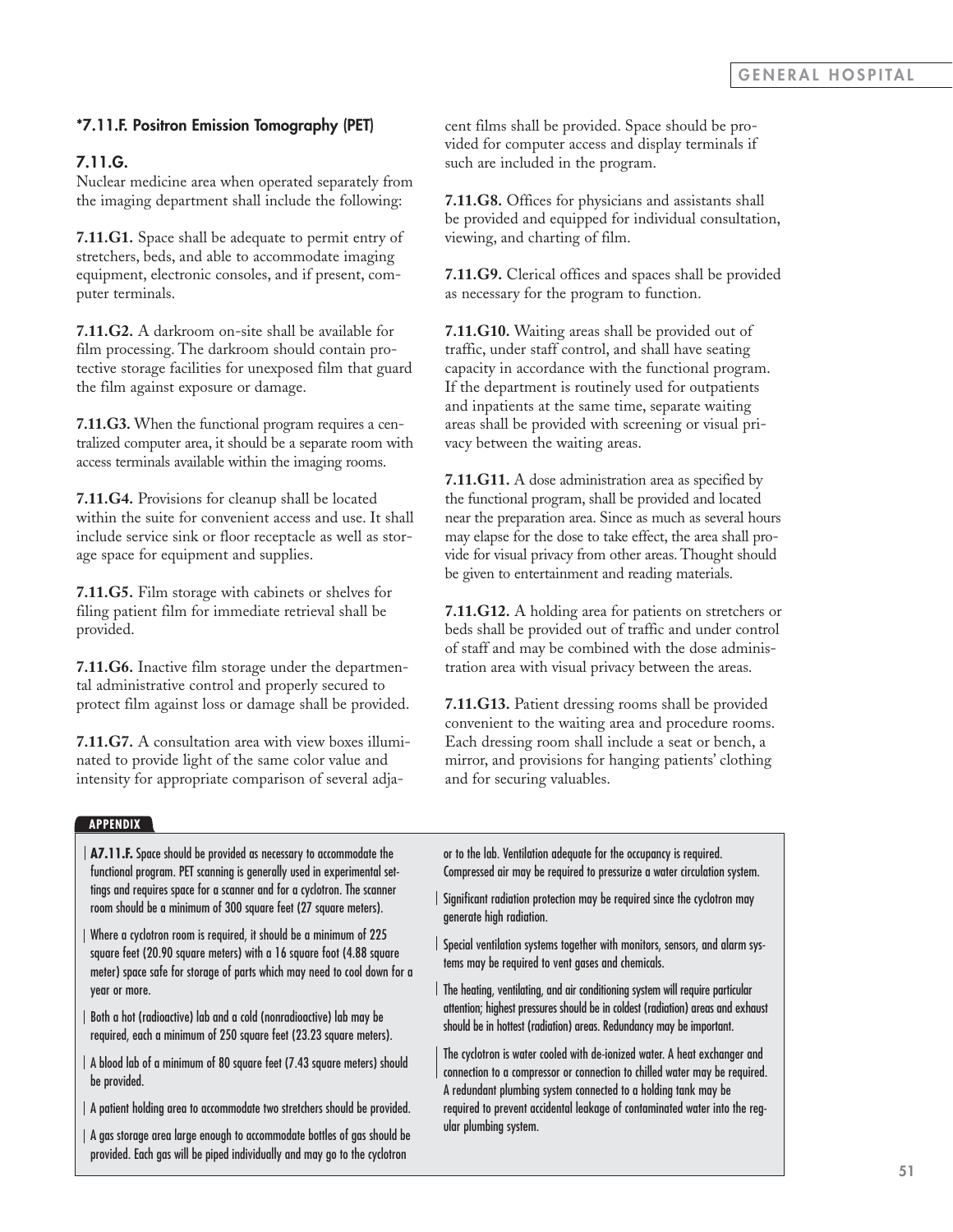**7.11.G14.** Toilet rooms shall be provided convenient to waiting and procedure rooms.

**7.11.G15.** Staff toilet(s) shall be provided convenient to the nuclear medicine laboratory.

**7.11.G16.** Handwashing stations shall be provided within each procedure room.

**7.11.G17.** Control desk and reception area shall be provided.

**7.11.G18.** Storage area for clean linen with a handwashing station shall be provided.

**7.11.G19.** Provisions with handwashing stations shall be made for holding soiled material. Separate provisions shall be made for holding contaminated material.

**7.11.G20.** See Section 7.28 for details and finishes; 7.31 for mechanical; and 7.32 for electrical.

#### **7.11.H. Radiotherapy Suite**

**7.11.H1.** Rooms and spaces shall be provided as necessary to accommodate the functional program. Equipment manufacturers recommendations should be sought and followed, since space requirements may vary from one machine to another and one manufacturer to another. The radiotherapy suite may contain one or both electron beam therapy and radiation therapy. Although not recommended, a simulation room may be omitted in small linear accelerator facilities where other positioning geometry is provided.

**7.11.H2.** Cobalt, linear accelerators, and simulation rooms require radiation protection. A certified physicist representing the owner or appropriate state agency shall specify the type, location, and amount of protection to be installed in accordance with final approved department layout and equipment selection. The architect shall incorporate these specifications into the hospital building plans.

**7.11.H3.** Cobalt rooms and linear accelerators shall be sized in accordance with equipment requirements and shall accommodate a stretcher for litter-borne patients. Layouts shall provide for preventing the

#### **APPENDIX**

**A7.11.H4.** Minimum size should be 260 square feet (24.15 square meters) for the simulator room. Minimum size, including the maze, should be 680 square feet (63.17 square meters) for accelerator rooms and 450 square feet (41.81 square meters) for cobalt rooms.

escape of radioactive particles. Openings into the room, including doors, ductwork, vents, and electrical raceways and conduits, shall be baffled to prevent direct exposure to other areas of the facility.

**\*7.11.H4.** Simulator, accelerator, and cobalt rooms shall be sized to accommodate the equipment with patient access on a stretcher, medical staff access to the equipment and patient, and service access.

**7.11.H5.** Flooring shall be adequate to meet load requirements for equipment, patients, and personnel. Provision for wiring raceways, ducts, or conduit should be made in floors and ceilings. Ceiling mounted equipment should have properly designed rigid support structures located above the finished ceiling. The ceiling height is normally higher than 8'-0" (2.44 meters). A lay-in type of ceiling should be considered for ease of installation, service, and remodeling.

#### **7.11.I. General Support Areas**

The following areas shall be provided unless they are accessible from other areas such as imaging or OPD:

**7.11.I1.** A stretcher hold area adjacent to the treatment rooms, screened for privacy, and combined with a seating area for outpatients. The size of these areas will be dependent on the program for outpatients and inpatients.

**7.11.I2.** Exam rooms for each treatment room as specified by the functional program, each exam room to be a minimum of 100 square feet (9.29 square meters). Each exam room shall be equipped with a handwashing station.

**7.11.I3.** Darkroom convenient to the treatment room(s) and the quality control area. Where daylight processing is used, the darkroom may be minimal for emergency use. If automatic film processors are used, a receptacle of adequate size with hot and cold water for cleaning the processor racks shall be provided either in the darkroom or nearby.

**7.11.I4.** Patient gowning area with provision for safe storage of valuables and clothing. At least one space should be large enough for staff-assisted dressing.

**7.11.I5.** Business office and/or reception/control area.

**7.11.I6.** Housekeeping room equipped with service sink or floor receptor and large enough for equipment or supplies storage.

**7.11.I7.** Film file area.

**7.11.I8.** Film storage area for unprocessed film.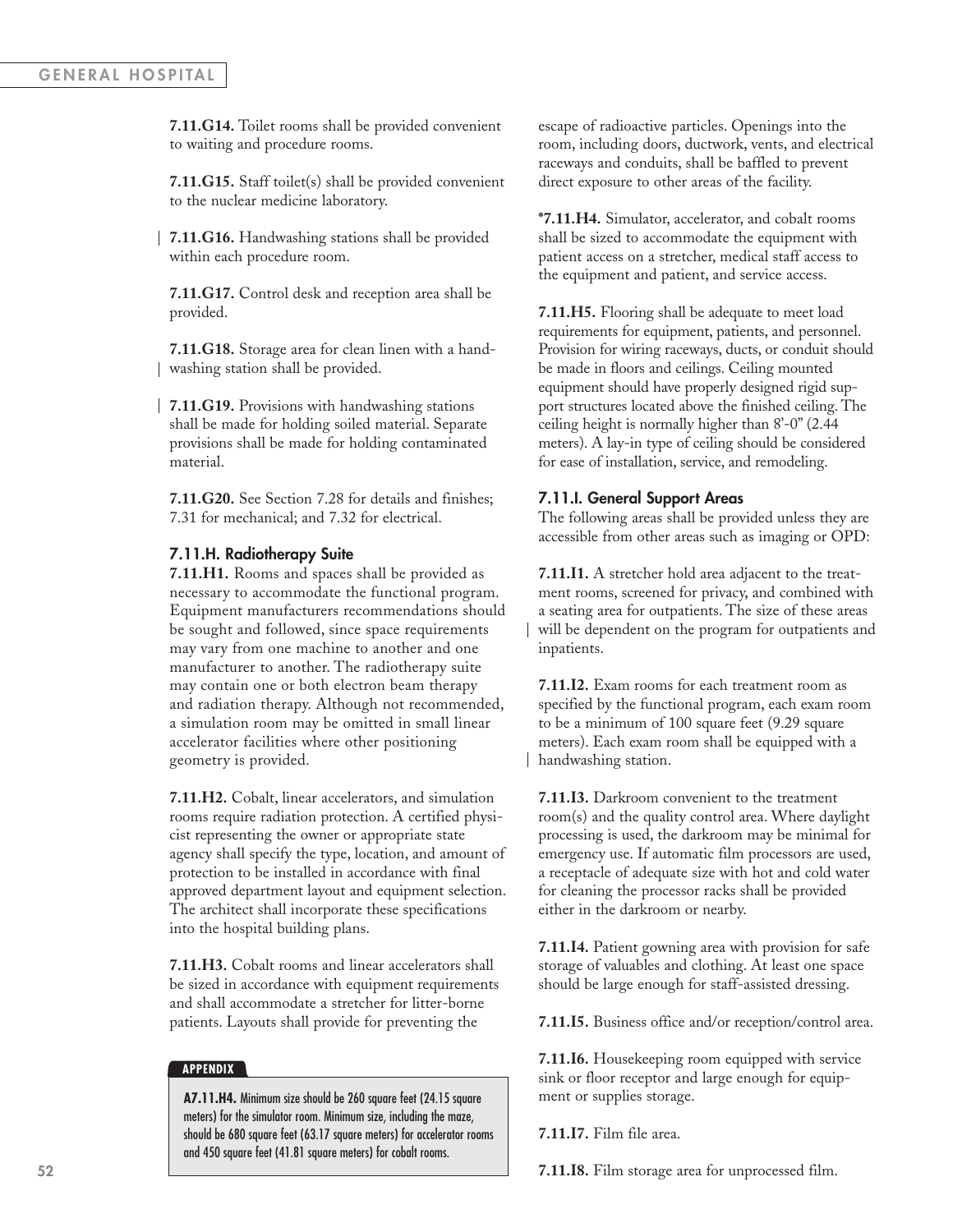# **7.11.J. Optional Support Areas**

The following areas may be required by the functional program:

**7.11.J1.** Quality control area with view boxes illuminated to provide light of the same color value and intensity.

**7.11.J2.** Computer control area normally located just outside the entry to the treatment room(s).

**7.11.J3.** Dosimetry equipment area.

**7.11.J4.** Hypothermia room (may be combined with an exam room).

**7.11.J5.** Consultation room.

**7.11.J6.** Oncologist's office (may be combined with consultation room).

**7.11.J7.** Physicist's office (may be combined with treatment planning).

**7.11.J8.** Treatment planning and record room.

**7.11.J9.** Work station/nutrition station.

## **7.11.K. Additional Support Areas for Linear Accelerator**

**7.11.K1.** Mold room with exhaust hood and handwashing station.

**7.11.K2.** Block room with storage. The block room may be combined with the mold room.

**7.11.L. Additional Support Areas for Cobalt Room 7.11.L1.** Hot lab.

# **7.12 Laboratory Suite**

Laboratory facilities shall be provided for the performance of tests in hematology, clinical chemistry, urinalysis, microbiology, anatomic pathology, cytology, and blood banking to meet the workload described in the functional program. Certain procedures may be performed on-site or provided through a contractual arrangement with a laboratory service acceptable to the authority having local jurisdiction.

Provisions shall be made for the following procedures to be performed on-site: blood counts, urinalysis, blood glucose, electrolytes, blood urea and nitrogen (BUN), coagulation, and transfusions (type and cross-match capability). Provisions shall also be included for specimen collection and processing.

The following physical facilities shall be provided within the hospital:

# **7.12.A.**

Laboratory work counter(s) with space for microscopes, appropriate chemical analyzer(s), incubator(s), centrifuge(s), etc. shall be provided. Work areas shall include sinks with water and access to vacuum, gases, and air, and electrical services as needed.

## **7.12.B.**

Refrigerated blood storage facilities for transfusions shall be provided. Blood storage refrigerator shall be equipped with temperature-monitoring and alarm signals.

## **7.12.C.**

Lavatory(ies) or counter sink(s) equipped for handwashing shall be provided. Counter sinks may also be used for disposal of nontoxic fluids.

## **\*7.12.D.**

Storage facilities, including refrigeration, for reagents, standards, supplies, and stained specimen microscope slides, etc. shall be provided. Such facilities shall conform to applicable NFPA standards.

# **7.12.E.**

Specimen (blood, urine, and feces) collection facility shall be provided. Blood collection area shall have work counter, space for patient seating, and handwashing stations. Urine and feces collection room shall be equipped with water closet and lavatory. This facility may be located outside the laboratory suite.

# **7.12.F.**

Chemical safety provisions including emergency shower, eyeflushing devices, and appropriate storage for flammable liquids, etc., shall be made.

# **7.12.G.**

Facilities and equipment for terminal sterilization of contaminated specimens before transport (autoclave or electric oven) shall be provided. (Terminal sterilization is not required for specimens that are incinerated on-site.)

#### **APPENDIX**

**A7.12.D.** For example, separate facilities should be provided for such incompatible materials as acids and bases, and vented storage should be provided for volatile solvents.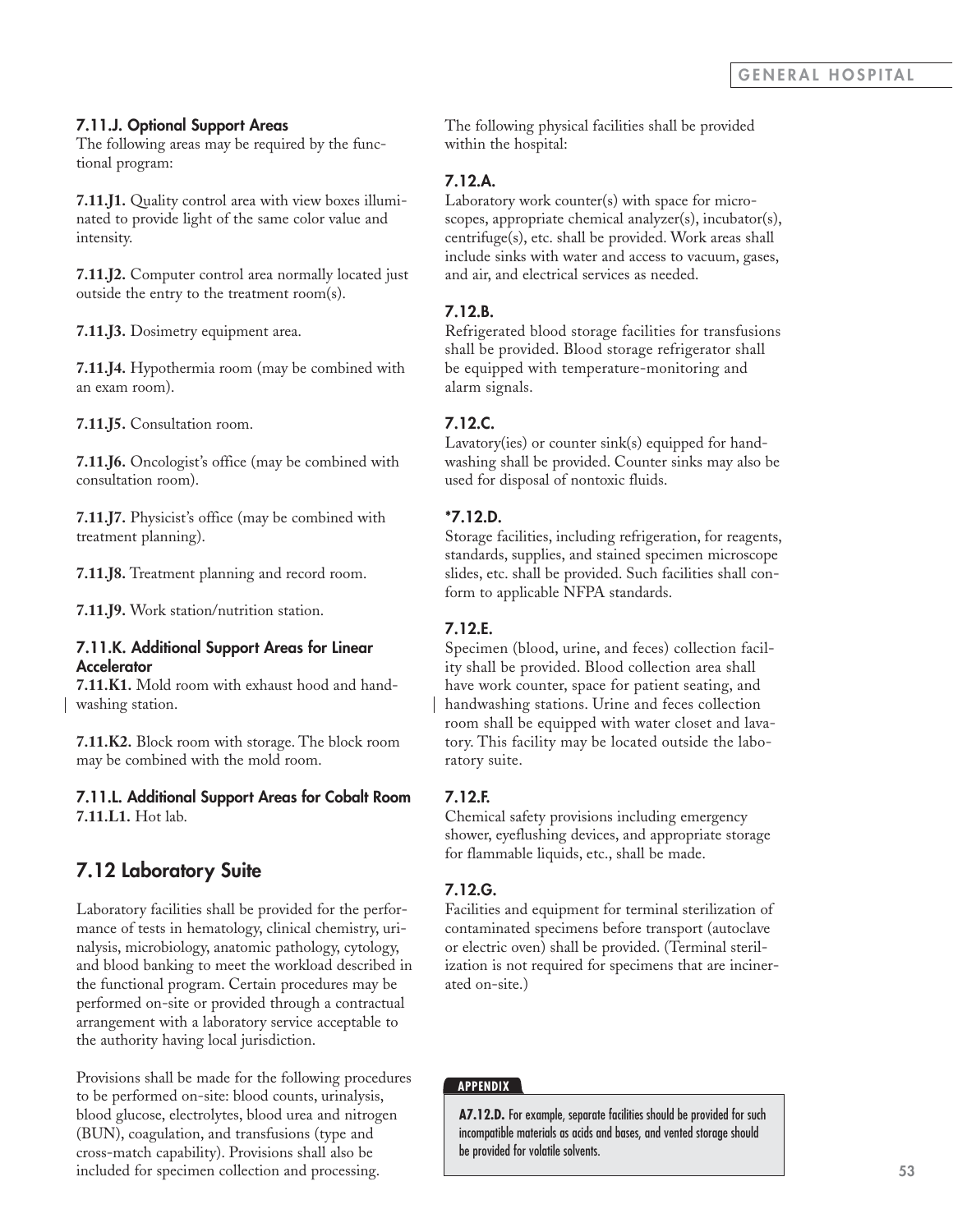## **7.12.H.**

If radioactive materials are employed, facilities shall be available for long-term storage and disposal of these materials. No special provisions will normally be required for body waste products from most patients receiving low level isotope diagnostic material. Requirements of authorities having jurisdiction should be verified.

# **7.12.I.**

Administrative areas including offices as well as space for clerical work, filing, and record maintenance shall be provided.

#### **7.12.J.**

Lounge, locker, and toilet facilities shall be conveniently located for male and female laboratory staff. These may be outside the laboratory area and shared with other departments.

The functional program shall describe the type and location of all special equipment that is to be wired, plumbed, or plugged in, and the utilities required to operate each.

**Note**: Refer to NFPA code requirements applicable to hospital laboratories, including standards clarifying that hospital units do not necessarily have the same fire safety requirements as commercial chemical laboratories.

# **7.13 Rehabilitation Therapy Department**

#### **7.13.A. General**

Rehabilitation therapy is primarily for restoration of body functions and may contain one or several categories of services. If a formal rehabilitative therapy service is included in a project, the facilities and equipment shall be as necessary for the effective function of the program. Where two or more rehabilitative services are included, items may be shared, as appropriate.

#### **7.13.B. Common Elements**

Each rehabilitative therapy department shall include the following, which may be shared or provided as separate units for each service:

**7.13.B1.** Office and clerical space with provision for filing and retrieval of patient records.

**7.13.B2.** Reception and control station(s) with visual control of waiting and activities areas. (This may be combined with office and clerical space.)

**7.13.B3.** Patient waiting area(s) out of traffic with provision for wheelchairs.

**7.13.B4.** Patient toilets with handwashing stations accessible to wheelchair patients.

**7.13.B5.** Space(s) for storing wheelchairs and stretchers out of traffic while patients are using the services. These spaces may be separate from the service area but must be conveniently located.

**7.13.B6.** A conveniently accessible housekeeping room and service sink for housekeeping use.

**7.13.B7.** Locking closets or cabinets within the vicinity of each work area for securing staff personal effects.

**7.13.B8.** Convenient access to toilets and lockers.

**7.13.B9.** Access to a demonstration/conference room.

#### **7.13.C. Physical Therapy**

If physical therapy is part of the service, the following, at least, shall be included:

**7.13.C1.** Individual treatment area(s) with privacy screens or curtains. Each such space shall have not less than 70 square feet (6.51 square meters) of clear floor area.

**7.13.C2.** Handwashing stations for staff either within or at each treatment space. (One handwashing station may serve several treatment stations.)

**7.13.C3.** Exercise area and facilities.

**7.13.C4.** Clean linen and towel storage.

**7.13.C5.** Storage for equipment and supplies.

**7.13.C6.** Separate storage for soiled linen, towels, and supplies.

**7.13.C7.** If required by the functional program, patient dressing areas, showers, and lockers. These shall be accessible and usable by the disabled.

**7.13.C8.** Provisions shall be made for thermotherapy, diathermy, ultrasonics, and hydrotherapy when required by the functional program.

#### **7.13.D. Occupational Therapy**

If this service is provided, the following, at least, shall be included:

**7.13.D1.** Work areas and counters suitable for wheelchair access.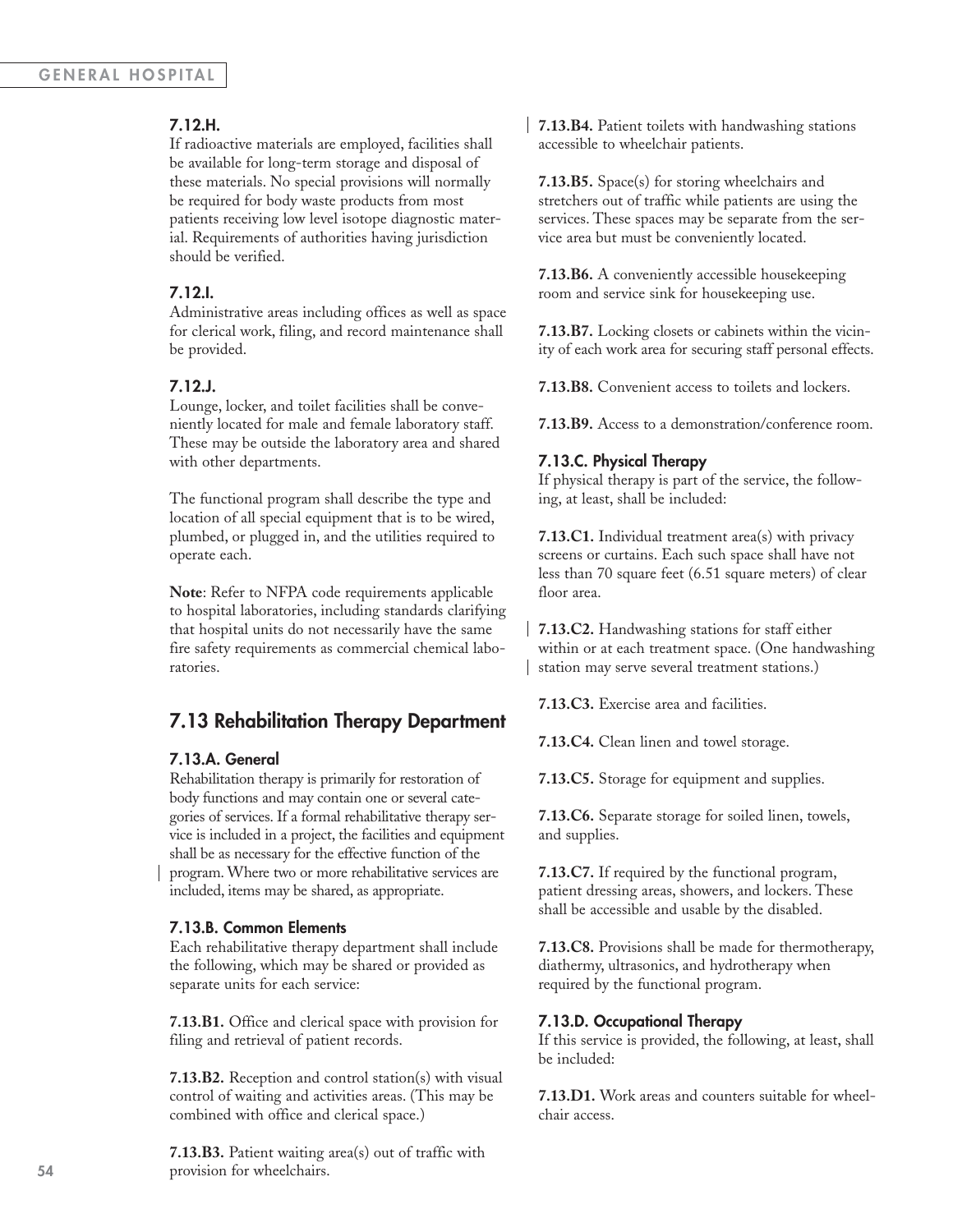**7.13.D2.** Handwashing stations.

**7.13.D3.** Storage for supplies and equipment.

**\*7.13.D4.** An area for teaching daily living activities shall be provided. It shall contain an area for a bed, kitchen counter with appliances and sink, bathroom, and a table/chair.

## **7.13.E. Prosthetics and Orthotics**

If this service is provided, the following, at least, shall be included:

**7.13.E1.** Workspace for technicians.

**7.13.E2.** Space for evaluating and fitting, with provision for privacy.

**7.13.E3.** Space for equipment, supplies, and storage.

#### **7.13.F. Speech and Hearing**

If this service is provided, the following, at least, shall be included:

**7.13.F1.** Space for evaluation and treatment.

**7.13.F2.** Space for equipment and storage.

# **7.14 Renal Dialysis Unit (Acute and Chronic)**

#### **7.14.A. General**

**7.14.A1.** The number of dialysis stations shall be based upon the expected workload and may include several work shifts per day.

**7.14.A2.** The location shall offer convenient access for outpatients. Accessibility to the unit from parking and public transportation shall be a consideration.

**7.14.A3.** Space and equipment shall be provided as necessary to accommodate the functional programs which may include acute (inpatient services) and chronic cases, home treatment and kidney reuse facilities. Inpatient services (acute) may be performed in critical care units and designated areas in the hospital, with appropriate utility.

# **7.14.B. Treatment Area**

**7.14.B1.** The treatment area may be an open area and shall be separate from administrative and waiting areas.

**7.14.B2.** Nurse's station(s) shall be located within the dialysis treatment area and designed to provide visual observation of all patient stations.

**7.14.B3.** Individual patient treatment areas shall contain at least 80 square feet (7.44 square meters). There shall be at least a 4-foot (1.22 meters) space between beds and/or lounge chairs.

**7.14.B4.** Handwashing stations shall be convenient to the nurses station and patient treatment areas. There shall be at least one handwashing station serv-

ing no more than four stations. These shall be uniformly distributed to provide equal access from each patient station.

**7.14.B5.** The open unit shall be designed to provide privacy for each patient.

**7.14.B6.** The number of and need for required airborne infection isolation rooms shall be determined by an Infection Control Risk Assessment (ICRA). When required, the airborne infection isolation room(s) shall comply with the requirements of Section 7.2.C.

**7.14.B7.** If required by the functional program, there shall be a medication dispensing station for the dialysis center. A work counter and handwashing stations shall be included in this area. Provisions shall be made for the controlled storage, preparation distribution and refrigeration of medications.

**7.14.B8.** If home training is provided in the unit, a private treatment area of at least 120 square feet (11.15 square meters) shall be provided for patients who are being trained to use dialysis equipment at home. This room shall contain counter, handwashing stations, and a separate drain for fluid disposal.

**7.14.B9.** An examination room with handwashing stations and writing surface shall be provided with at least 100 square feet (9.29 square meters).

**7.14.B10.** A clean workroom shall be provided. If the room is used for preparing patient care items, it shall contain a work counter, a handwashing station, and storage facilities for clean and sterile supplies. If the room is used only for storage and holding as part of a system for distribution of clean and sterile materials, the work counter and handwashing station may be omitted. Soiled and clean workrooms or holding rooms shall be separated and have no direct connection.

**7.14.B11.** A soiled workroom shall be provided and contain a flushing-rim sink, handwashing station,

#### **APPENDIX**

**A7.13.D4.** The facilities should be similar to a residential environment.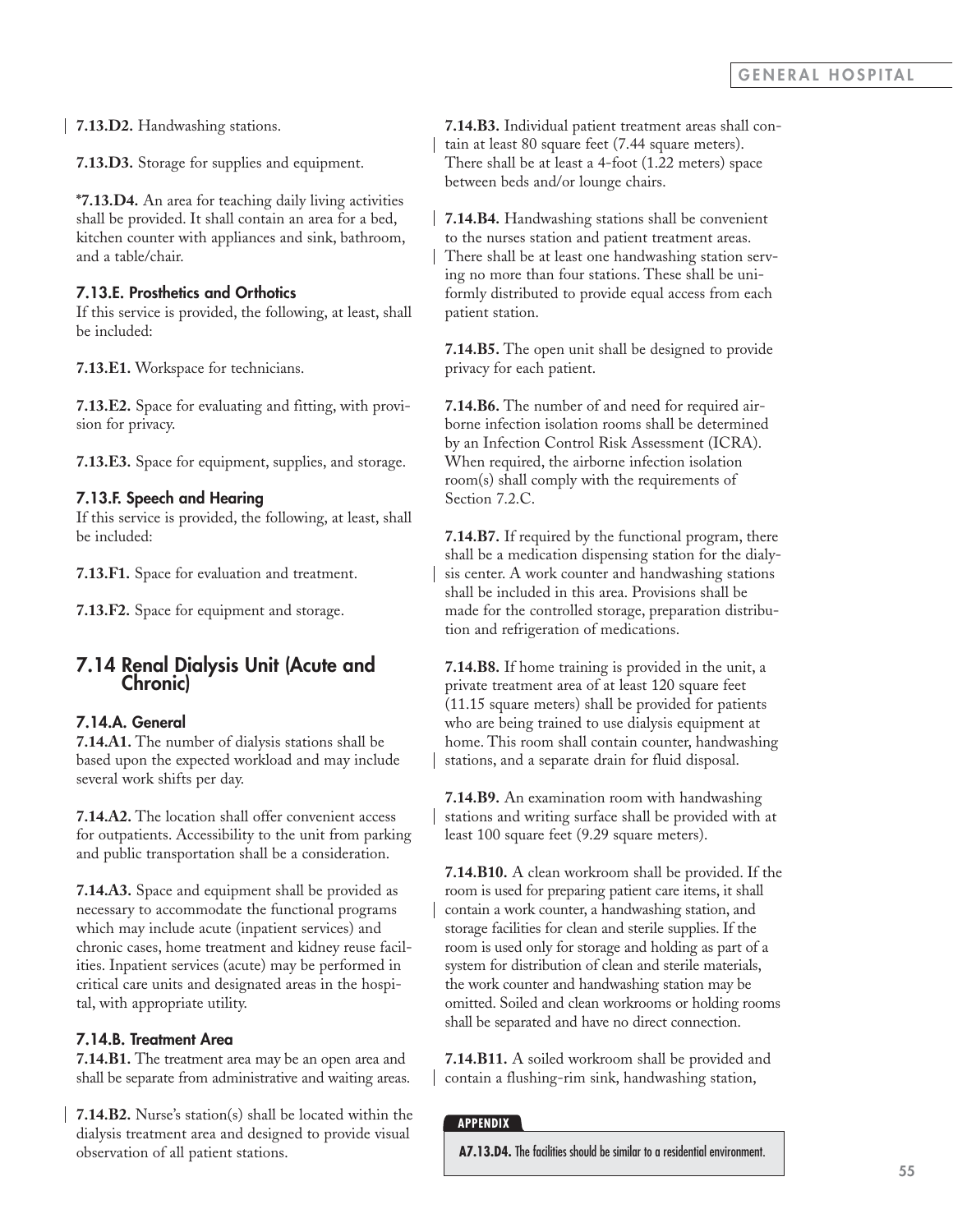work counter, storage cabinets, waste receptacles, and a soiled linen receptacle.

**7.14.B12.** If dialyzers are reused, a reprocessing room is required and sized to perform the functions required and include one-way flow of materials from soiled to clean with provisions for a refrigeration (temporary storage or dialyzer) decontamination/ cleaning areas, sinks processors, computer processors and label printers, packaging area and dialyzer storage cabinets.

**7.14.B13.** If a nourishment station for the dialysis service is provided, the nourishment station shall contain a sink, a work counter, a refrigerator, storage cabinets and equipment for serving nourishments as required.

**7.14.B14.** An environmental services closet shall be provided adjacent to and for the exclusive use of the unit. The closet shall contain a floor receptor or service sink and storage space for housekeeping supplies and equipment.

**7.14.B15.** If required by the functional program, an equipment repair and breakdown room shall be equipped with a handwashing station, deep service sink, work counter and storage cabinet.

**7.14.B16.** Supply areas or supply carts shall be provided.

**7.14.B17.** Storage space shall be available for wheelchairs and stretchers, if stretchers are provided, out of direct line of traffic.

**7.14.B18.** A clean linen storage area shall be provided. This may be within the clean workroom, a separate closet, or an approved distribution system. If a closed cart system is used, storage may be in an alcove. It must be out of the path of normal traffic and under staff control.

**7.14.B19.** Each facility using a central batch delivery system shall provide, either on the premises or through written arrangements, individual delivery systems for the treatment of any patient requiring special dialysis solutions. The mixing room should also include a sink, storage space and holding tanks.

#### **APPENDIX**

**A7.14.B22.** All installed RO water and dialysis solution piping should be accessible.

**7.14.B20.** The water treatment equipment shall be located in an enclosed room.

**7.14.B21.** A patient toilet with handwashing stations shall be provided.

**\*7.14.B22.** Piping.

#### **7.14.C. Ancillary Facilities**

**7.14.C1.** Appropriate areas shall be available for male and female personnel for staff clothing change area and lounge. The areas shall contain lockers, shower, toilet, and handwashing stations.

**7.14.C2.** Storage for patients' belongings shall be provided.

**7.14.C3.** A waiting room, toilet room with handwashing stations, drinking fountain, public telephone, and seating accommodations for waiting periods shall be available or accessible to the dialysis unit.

**7.14.C4.** Office and clinical work space shall be available for administrative services.

# **7.15 Respiratory Therapy Service**

The type and extent of respiratory therapy service in different institutions vary greatly. In some, therapy is delivered in large sophisticated units, centralized in a specific area; in others, basic services are provided only at patients' bedsides. If respiratory service is provided, the following elements shall be included as a minimum, in addition to those elements stipulated in Sections 7.13.B1, 7, 8, and 9:

#### **7.15.A. Storage for Equipment and Supplies**

#### **7.15.B. Space and Utilities for Cleaning and Disinfecting Equipment**

Provide physical separation of the space for receiving and cleaning soiled materials from the space for storage of clean equipment and supplies. Appropriate local exhaust ventilation shall be provided if gluteraldehyde or other noxious disinfectants are used in the cleaning process.

#### **7.15.C.**

Respiratory services shall be conveniently accessible on a 24-hour basis to the critical care units.

#### **7.15.D.**

If respiratory services such as testing and demonstration for outpatients are part of the program, additional facilities and equipment shall be provided as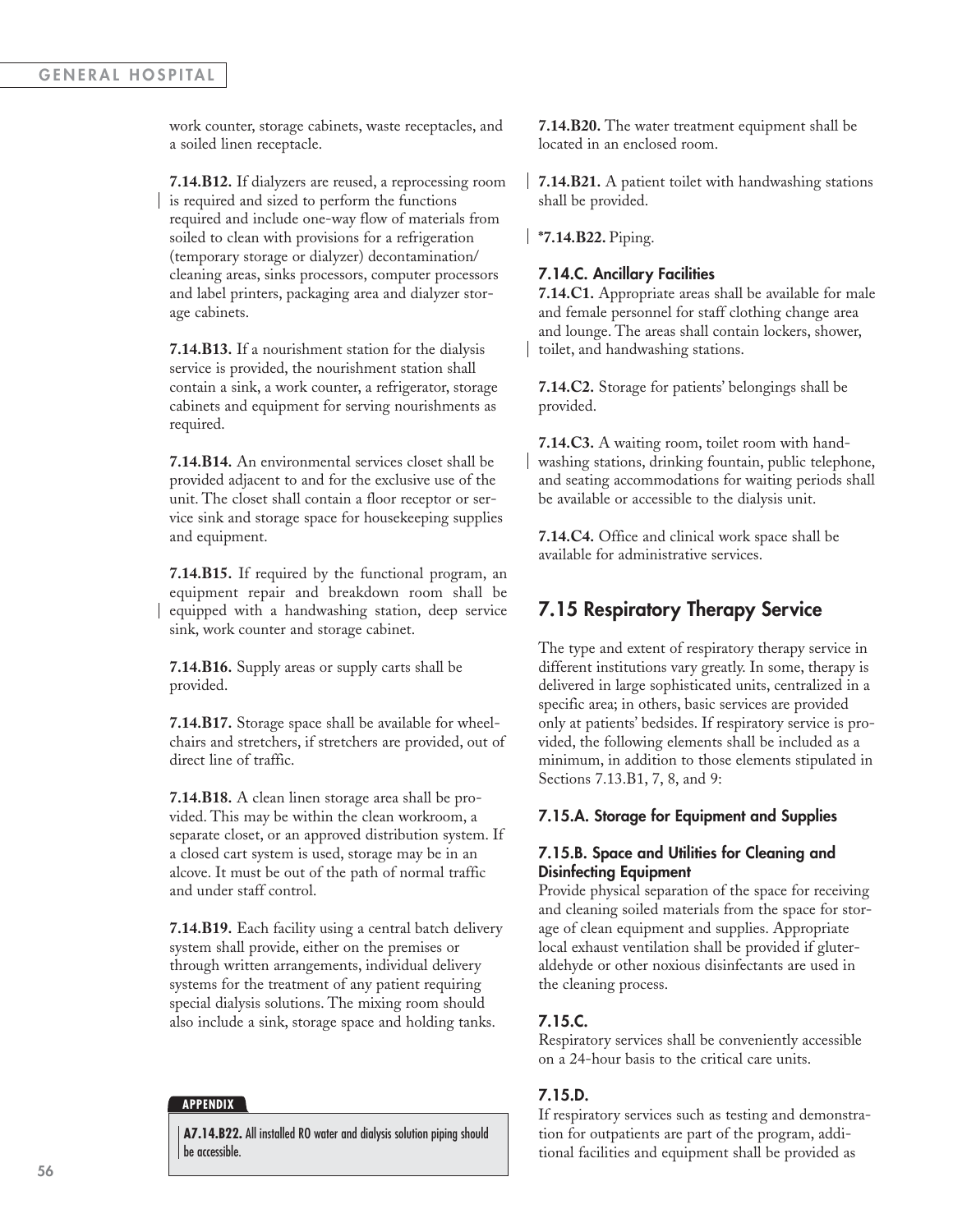necessary for the appropriate function of the service, including but not limited to:

**7.15.D1.** Patient waiting area with provision for wheelchairs.

**7.15.D2.** A reception and control station.

**7.15.D3.** Patient toilets and handwashing stations.

**7.15.D4.** Room(s) for patient education and demonstration.

# **7.15.E. Cough-Inducing and Aerosol-Generating Procedures**

All cough-inducing procedures performed on patients who may have infectious *Mycobacterium tuberculosis* shall be performed in rooms using local exhaust ventilation devices, e.g., booths or special enclosures with discharge HEPA filters and exhaust directly to the outside. If a ventilated booth is used, the air exchange rate within the booth shall be at least 12 air changes per hour, with a minimum exhaust flow rate of 50 cfm and differential pressure of 0.0l" w.c. (2.5 Pa). These procedures may also be performed in a room that meets the ventilation requirements for airborne infection control. See Table 7.2 for airborne infection isolation room ventilation requirements.

# **7.16 Morgue**

These facilities shall be accessible through an exterior entrance and shall be located to avoid the need for transporting bodies through public areas.

# **7.16.A.**

The following elements shall be provided when autopsies are performed in the hospital:

**7.16.A1.** Refrigerated facilities for body holding.

**7.16.A2.** An autopsy room containing the following:

a. A work counter with a sink equipped for handwashing.

b. A storage space for supplies, equipment, and specimens.

c. An autopsy table.

d. A deep sink for washing of specimens.

**7.16.A3.** A housekeeping service sink or receptor for cleanup and housekeeping.

# **\*7.16.B.**

If autopsies are performed outside the facility, a wellventilated, temperature-controlled, body-holding room shall be provided.

# **7.17 Pharmacy**

# **7.17.A. General**

The size and type of services to be provided in the pharmacy will depend upon the type of drug distribution system used, number of patients to be served, and extent of shared or purchased services. This shall be described in the functional program. The pharmacy room or suite shall be located for convenient access, staff control, and security. Facilities and equipment shall be as necessary to accommodate the functions of the program. (Satellite facilities, if provided, shall include those items required by the program.) As a minimum, the following elements shall be included:

# **7.17.B. Dispensing**

**7.17.B1.** A pickup and receiving area.

**7.17.B2.** An area for reviewing and recording.

**7.17.B3.** An extemporaneous compounding area that includes a sink and sufficient counter space for drug preparation. Floor drainage may also be required, depending on the extent of compounding conducted.

**7.17.B4.** Work counters and space for automated and manual dispensing activities.

**7.17.B5.** An area for temporary storage, exchange, and restocking of carts.

**7.17.B6.** Security provisions for drugs and personnel in the dispensing counter area.

# **7.17.C. Manufacturing**

**7.17.C1.** A bulk compounding area.

**7.17.C2.** Provisions for packaging and labeling.

**7.17.C3.** A quality-control area.

# **7.17.D.**

Storage (may be cabinets, shelves, and/or separate rooms or closets).

# **APPENDIX**

**A7.16.B.** Autopsy rooms should be equipped with downdraft local exhaust ventilation.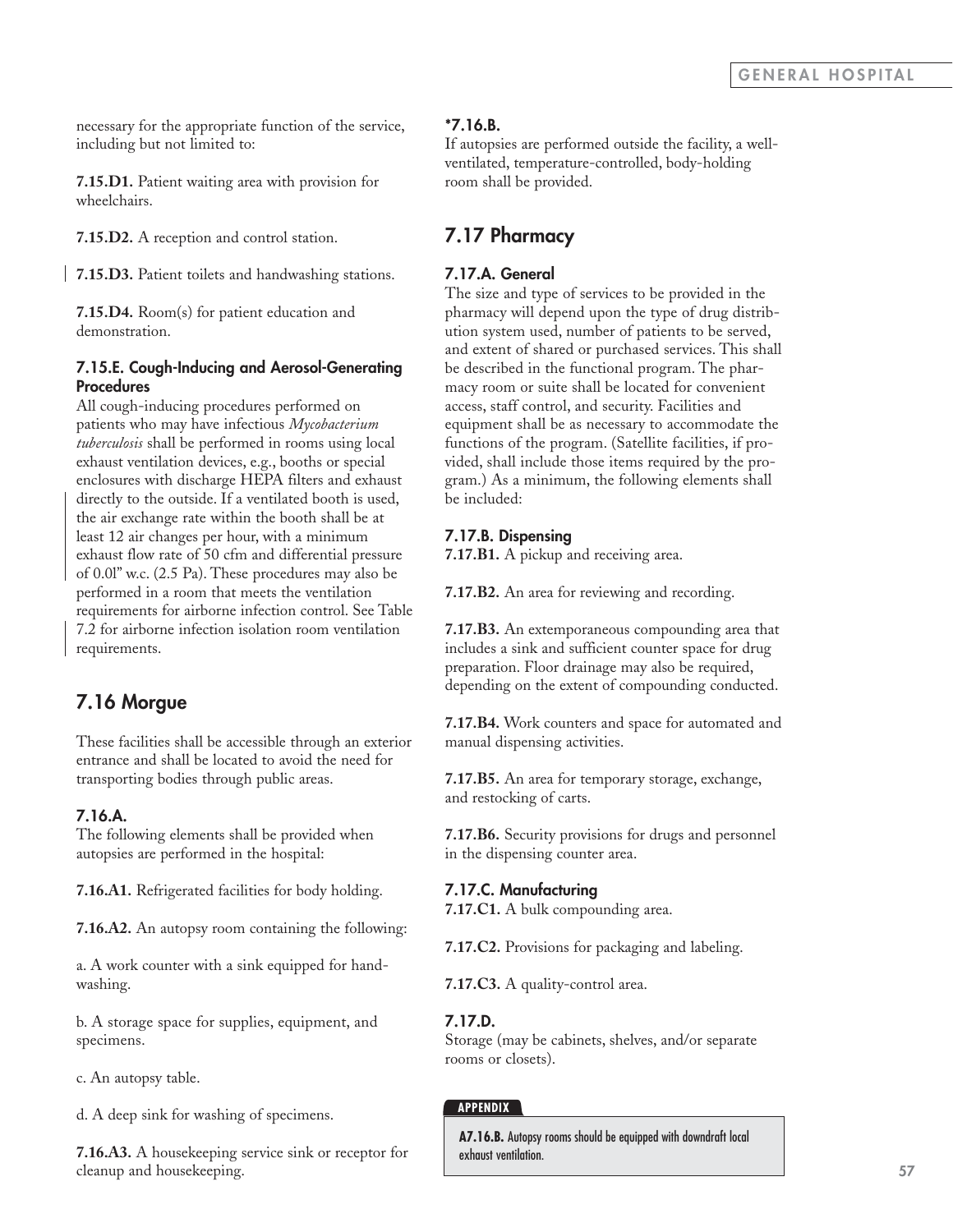**7.17.D1.** Bulk storage.

**7.17.D2.** Active storage.

**7.17.D3.** Refrigerated storage.

**7.17.D4.** Volatile fluids and alcohol storage constructed according to applicable fire safety codes for the substances involved.

**7.17.D5.** Secure storage for narcotics and controlled drugs.

**7.17.D6.** Storage for general supplies and equipment not in use.

#### **7.17.E. Administration**

**7.17.E1.** Provision for cross-checking of medication and drug profiles of individual patients.

**7.17.E2.** Poison control, reaction data, and drug information centers.

**7.17.E3.** A separate room or area for office function including desk, filing, communication, and reference.

**7.17.E4.** Provisions for patient counseling and instruction (may be in a room separate from the pharmacy).

**7.17.E5.** A room for education and training (may be in a multipurpose room shared with other departments).

#### **7.17.F. Other**

**7.17.F1.** Handwashing stations shall be provided within each separate room where open medication is handled.

**7.17.F2.** Provide for convenient access to toilet and locker.

**7.17.F3.** If unit dose procedure is used, provide additional space and equipment for supplies, packaging, labeling, and storage, as well as for the carts.

**7.17.F4.** If IV solutions are prepared in the pharmacy, provide a sterile work area with a laminar-flow workstation designed for product protection. The laminar-flow system shall include a nonhydroscopic filter rated at 99.97 percent (HEPA), as tested by DOP tests, and have a visible pressure gauge for detection of filter leaks or defects.

**7.17.F5.** Provide for consultation and patient education when the functional program requires dispensing of medication to outpatients.

# **7.18 Dietary Facilities**

## **7.18.A. General**

Food service facilities and equipment shall conform with these standards and with the standards of the National Sanitation Foundation and other appropriate codes and shall provide food service for staff, visitors, inpatients, and outpatients as may be appropriate.

Consideration may also be required for meals to VIP suites, and for cafeterias for staff, ambulatory patients, and visitors as well as providing for nourishments and snacks between scheduled meal service.

Patient food preparation areas shall be located in an area adjacent to delivery, interior transportation, storage, etc.

Finishes in the dietary facility shall be selected to ensure cleanability and the maintenance of sanitary conditions.

#### **7.18.B. Functional Elements**

If on-site conventional food service preparation is used, the following in size and number appropriate for approved function shall be provided:

**7.18.B1.** Receiving/control stations. Provide an area for the receiving and control of incoming dietary supplies. This area shall be separated from the general receiving area and shall contain the following: a control station and a breakout for loading, uncrating, and weighing supplies.

**7.18.B2.** Storage spaces. They shall be convenient to the receiving area and shall be located to exclude traffic through the food preparation area to reach them. Storage spaces for bulk, refrigerated, and frozen foods shall be provided. A minimum of four days' supplies shall be stocked. (In remote areas, this number may be increased to accommodate length of delivery in emergencies.)

Food storage components shall be grouped for convenient access from receiving and to the food preparation areas.

All food shall be stored clear of the floor. Lowest shelf shall be not less than 12 inches (300 millimeters) above the floor or shall be closed in and sealed tight for ease of cleaning.

**7.18.B3.** Cleaning supplies storage. Provide a separate storage room for the storage of non-food items such as cleaning supplies that might contaminate edibles.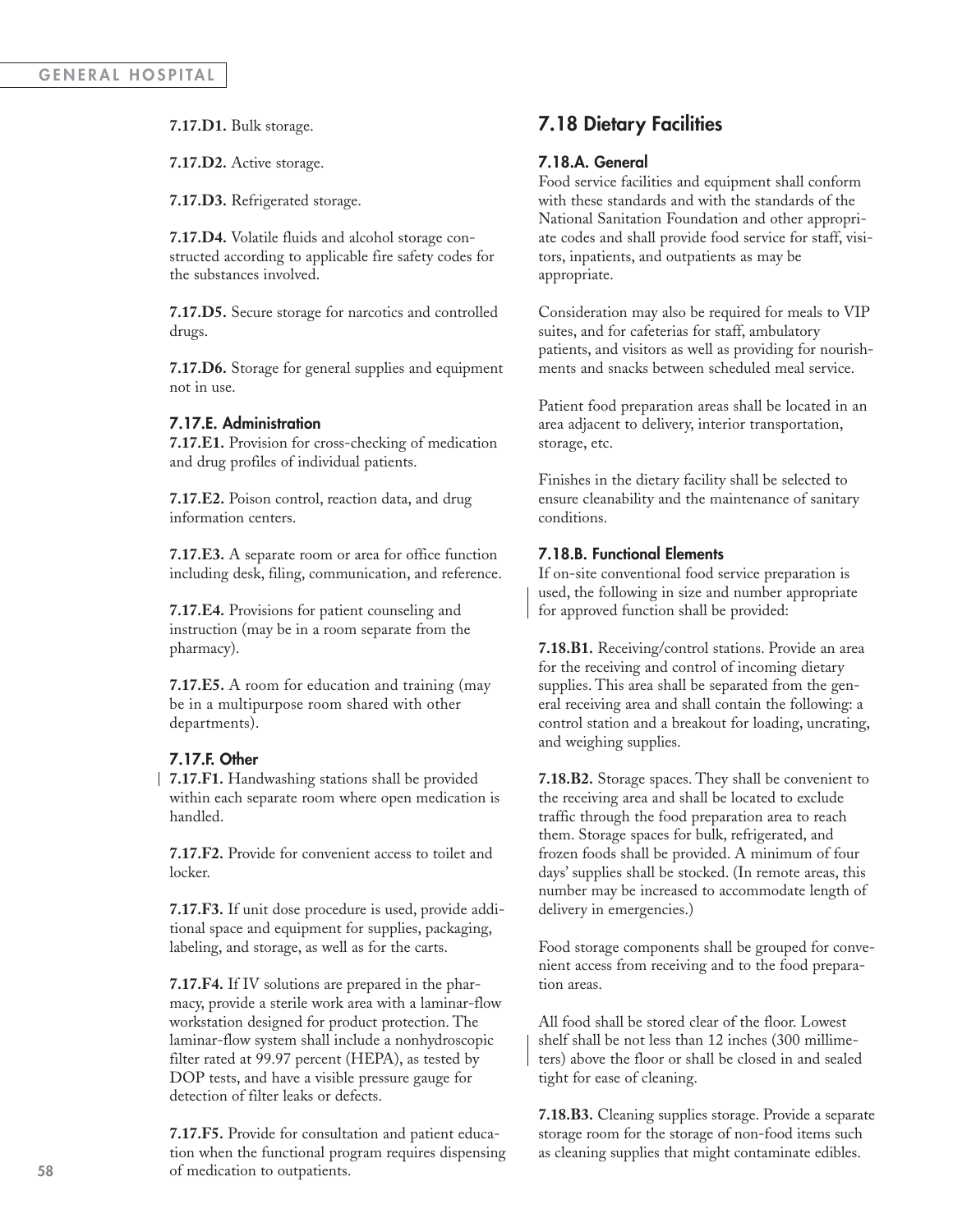**7.18.B4.** Additional storage rooms. They shall be provided as necessary for the storage of cooking wares, extra trays, flatware, plastic and paper products, and portable equipment.

**7.18.B5.** Food preparation work spaces. Provide work spaces for food preparation, cooking, and baking. These areas shall be as close as possible to the user (i.e., tray assembly and dining). Provide additional spaces for thawing and portioning.

**7.18.B6.** Assembly and distribution. Provide a patient tray assembly area and locate within close proximity to the food preparation and distribution areas.

**7.18.B7.** Food service carts. A cart distribution system shall be provided with spaces for storage, loading, distribution, receiving, and sanitizing of the food service carts. The cart traffic shall be designed to eliminate any danger of cross-circulation between outgoing food carts and incoming, soiled carts, and the cleaning and sanitizing process. Cart circulation shall not be through food processing areas.

**7.18.B8.** Dining area. Provide dining space(s) for ambulatory patients, staff, and visitors. These spaces shall be separate from the food preparation and distribution areas.

**7.18.B9.** Vending services. If vending devices are used for unscheduled meals, provide a separate room that can be accessed without having to enter the main dining area. The vending room shall contain coin-operated machines, bill changers, a handwashing station, and a sitting area. Facilities for the servicing and sanitizing of the machines shall be provided as part of the food service program of the facility.

**7.18.B10.** Area for receiving, scraping, and sorting soiled tableware shall be adjacent to ware washing and separate from food preparation areas.

**7.18.B11.** Ware washing facilities. They shall be designed to prevent contamination of clean wares with soiled wares through cross-traffic. The clean wares shall be transferred for storage or use in the dining area without having to pass through food preparation areas.

**7.18.B12.** Pot washing facilities including multicompartmented sinks of adequate size for intended use shall be provided convenient to using service. Supplemental heat for hot water to clean pots and pans may be by booster heater or by steam jet.

Mobil carts or other provisions should be made for drying and storage of pots and pans.

**7.18.B13.** Waste storage room. A food waste storage room shall be conveniently located to the food preparation and ware washing areas but not within the food preparation area. It shall have direct access to the hospital's waste collection and disposal facilities.

**7.18.B14.** Handwashing. Fixtures that are operable without the use of hands shall be located conveniently accessible at locations throughout the unit.

**7.18.B15.** Office spaces. Offices for the use of the food service manager shall be provided. In smaller facilities, this space may be located in an area that is part of the food preparation area.

**7.18.B16.** Toilets and locker spaces. Spaces shall be provided for the exclusive use of the dietary staff. They shall not open directly into the food preparation areas, but must be in close proximity to them.

**7.18.B17.** Housekeeping rooms. They shall be provided for the exclusive use of the dietary department and shall contain the following: a floor sink and space for mops, pails, and supplies. Where hot water or steam is used for general cleaning, additional space within the room shall be provided for the storage of hoses and nozzles.

**7.18.B18.** Icemaking equipment. It shall be of type that is convenient for service and easily cleaned. It shall be provided for both drinks and food products (self-dispensing equipment), and for general use (storage-bin type equipment).

**7.18.B19.** Commissary or contract services from other areas. Items above may be reduced as appropriate. Provide for protection of food delivered to insure freshness, retention of hot and cold, and avoidance of contamination. If delivery is from outside sources, provide protection against weather. Provisions must be made for thorough cleaning and sanitizing of equipment to avoid mix of soiled and clean.

# **7.18.C. Equipment**

Mechanical devices shall be heavy duty suitable for use intended and easily cleaned. Where equipment is movable provide heavy duty locking casters. If equipment is to have fixed utility connections, the equipment should not be equipped with casters. Walk-in coolers, refrigerators, and freezers shall be insulated at floor as well as at walls and top. Coolers and refrigerators shall be capable of maintaining a temperature down to freezing. Freezers shall be capable of maintaining a temperature of 20 degrees below 0°F. Coolers, refrigerators, and freezers shall be thermostatically controlled to maintain desired temperature settings in increments of 2 degrees or less. Interior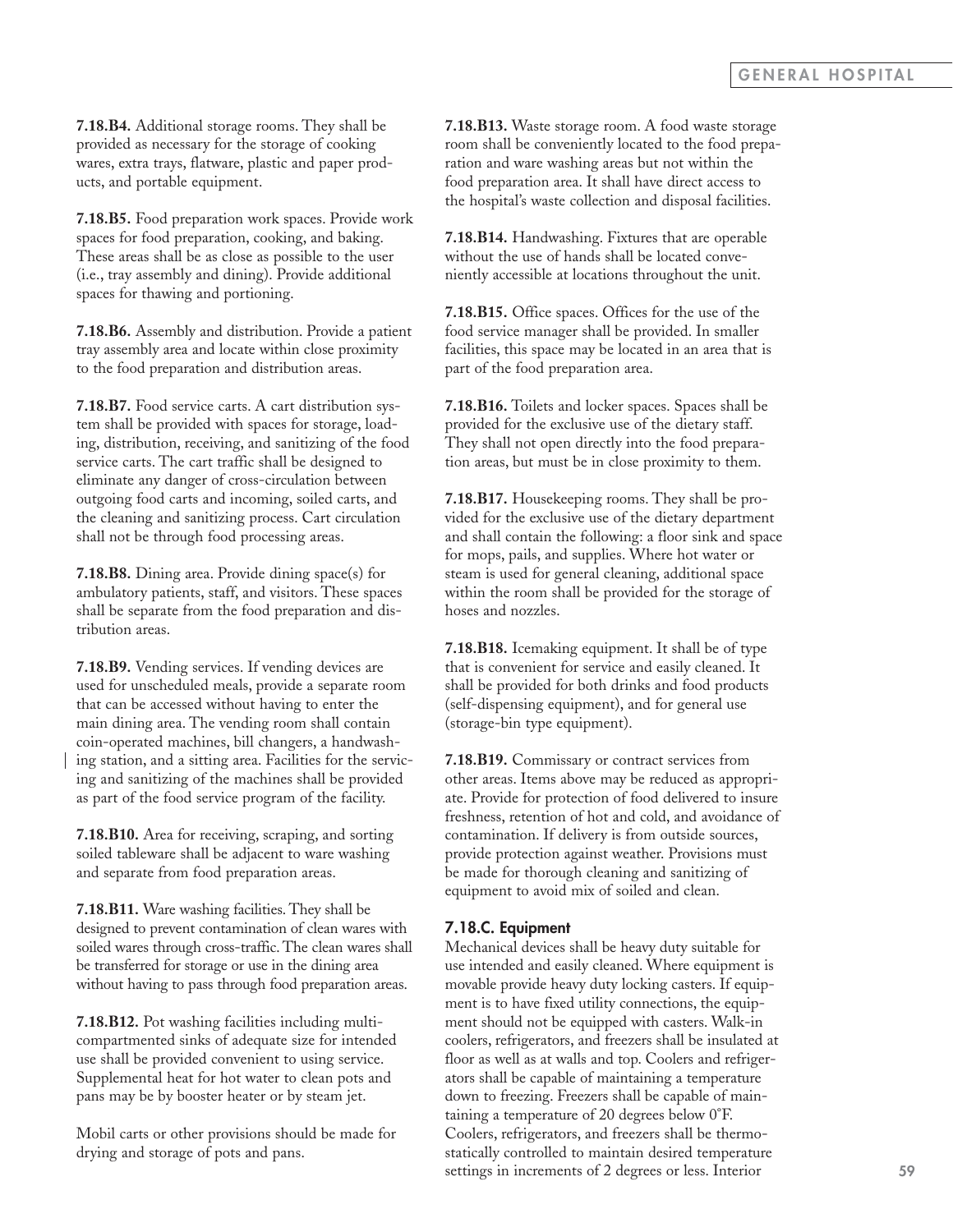temperatures shall be indicated digitally so as to be visible from the exterior. Controls shall include audible and visible high and low temperature alarm. Time of alarm shall be automatically recorded.

Walk-in units may be lockable from outside but must have release mechanism for exit from inside at all times. Interior shall be lighted. All shelving shall be corrosion resistant, easily cleaned, and constructed and anchored to support a loading of at least 100 pounds per linear foot.

All cooking equipment shall be equipped with automatic shutoff devices to prevent excessive heat buildup.

Under-counter conduits, piping, and drains shall be arranged to not interfere with cleaning of floor below or of the equipment.

# **7.19 Administration and Public Areas**

The following shall be provided:

## **7.19.A. Entrance**

This shall be at grade level, sheltered from inclement weather, and accessible to the disabled.

# **7.19.B. Lobby**

This shall include:

**7.19.B1.** A counter or desk for reception and information.

**7.19.B2.** Public waiting area(s).

**7.19.B3.** Public toilet facilities.

**7.19.B4.** Public telephones.

**7.19.B5.** Drinking fountain(s).

## **7.19.C. Interview Space(s)**

These shall include provisions for private interviews relating to social service, credit, and admissions.

# **7.19.D. Admissions Area**

If required by the functional program for initial admission of inpatients, the area shall include:

**7.19.D1.** A separate waiting area for patients and accompanying persons.

**7.19.D2.** A work counter or desk for staff.

**7.19.D3.** A storage area for wheelchairs, out of the path of normal traffic.

#### **7.19.E. General or Individual Office(s)**

These shall be provided for business transactions, medical and financial records, and administrative and professional staff.

## **7.19.F. Multipurpose Room(s)**

These shall be provided for conferences, meetings, and health education purposes, and include provisions for the use of visual aids. One multipurpose room may be shared by several services.

# **7.19.G. Storage for Office Equipment and Supplies**

# **7.20 Medical Records**

Rooms, areas, or offices for the following personnel and/or functions shall be provided:

# **7.20.A. Medical Records Administrator/ Technician**

# **7.20.B. Review and Dictation**

**7.20.C. Sorting, Recording, or Microfilming Records**

**7.20.D. Record Storage**

# **7.21 Central Services**

The following shall be provided:

# **7.21.A. Separate Soiled and Clean Work Areas**

**7.21.A1.** Soiled workroom. This room shall be physically separated from all other areas of the department. Workspace should be provided to handle the cleaning and initial sterilization/disinfection of all medical/surgical instruments and equipment. Work tables, sinks, flush type devices, and washer/sterilizer decontaminators. Pass-through doors and washer/sterilizer decontaminators should deliver into clean processing area/workrooms.

**\*7.21.A2.** Clean assembly/workroom. This workroom shall contain handwashing stations, workspace, and equipment for terminal sterilizing of medical and surgical equipment and supplies. Clean and soiled work areas should be physically separated.

# **7.21.B. Storage Areas**

**7.21.B1.** Clean/sterile medical/surgical supplies. A room for breakdown should be provided for manufacturers' clean/sterile supplies (clean processing area should not be in this area but adjacent). Storage for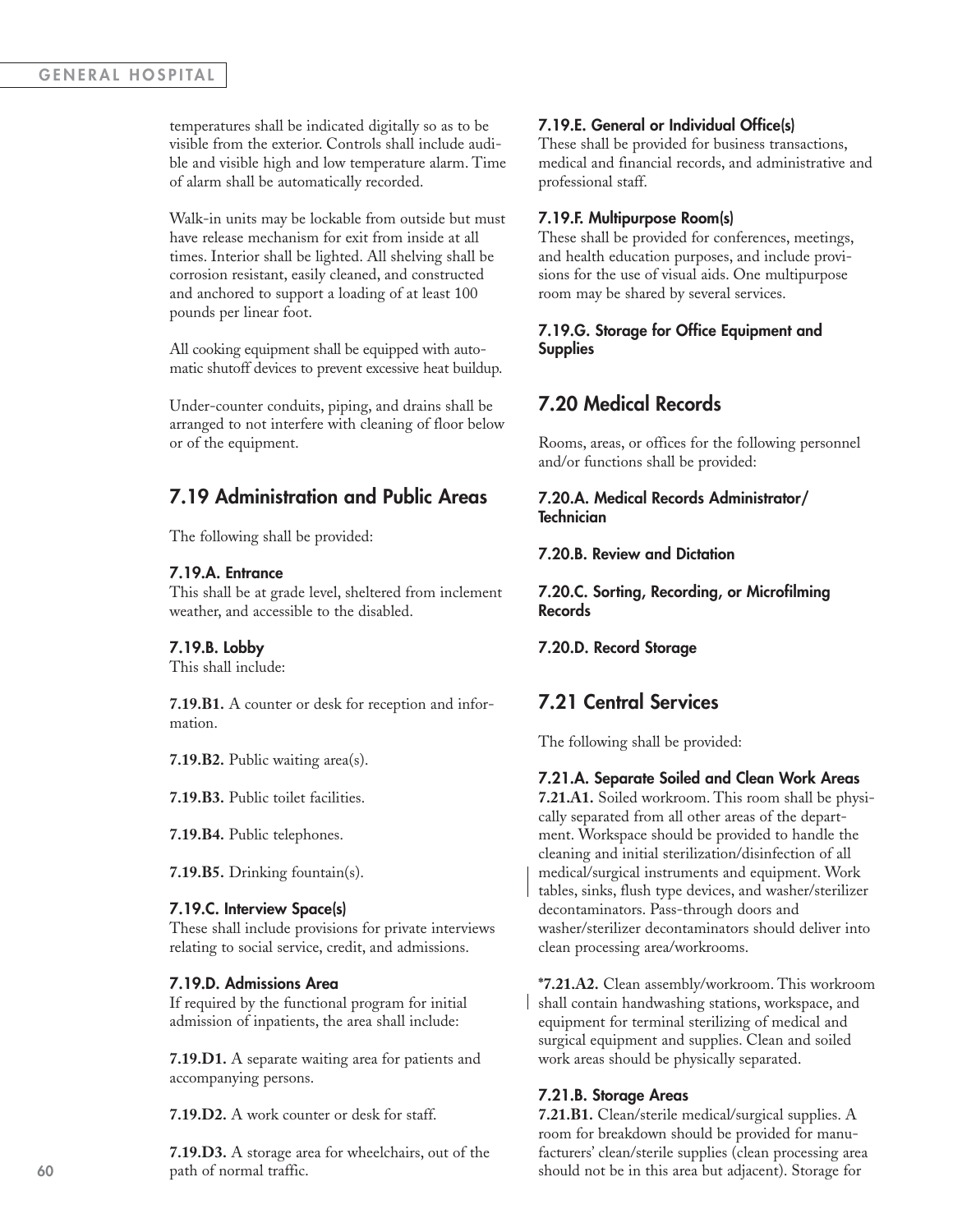packs etc., shall include provisions for ventilation, humidity, and temperature control.

# **7.21.C. Administrative/Changing Room**

If required by the functional program, this room should be separate from all other areas and provide for staff to change from street clothes into work attire. Lockers, sink, and showers should be made available within the immediate vicinity of the department.

# **7.21.D. Storage Room for Patient Care and Distribution Carts**

This area should be adjacent, easily available to clean and sterile storage, and close to main distribution point to keep traffic to a minimum and ease of work flow.

# **7.22 General Stores**

In addition to supply facilities in individual departments, a central storage area shall also be provided. General stores may be located in a separate building on-site with provisions for protection against inclement weather during transfer of supplies.

The following shall be provided:

# **7.22.A. Off-street Unloading Facilities**

#### **7.22.B. Receiving Area**

#### **7.22.C. General Storage Room(s)**

General storage room(s) with a total area of not less than 20 square feet (1.86 square meters) per inpatient bed shall be provided. Storage may be in separate, concentrated areas within the institution or in one or more individual buildings on-site. A portion of this storage may be provided off-site.

#### **7.22.D. Additional Storage Room(s)**

Additional storage areas for outpatient facilities shall be provided in an amount not less than 5 percent of the total area of the outpatient facilities. This may be combined with and in addition to the general stores or be located in a central area within the outpatient department. A portion of this storage may be provided off-site.

#### **APPENDIX**

**A7.21.A2.** Clean Assembly/Workroom

Access to sterilization room should be restricted. This room should contain Hi-Vacuum or gravity steam sterilizers and sterilization equipment to accommodate heat-sensitive equipment (ETO sterilizer) and ETO aerators. This room is used exclusively for the inspection, assembly, and packaging

# **7.23 Linen Services**

# **7.23.A. General**

Each facility shall have provisions for storing and processing of clean and soiled linen for appropriate patient care. Processing may be done within the facility, in a separate building on- or off-site, or in a commercial or shared laundry.

# **7.23.B.**

Facilities and equipment shall be as required for cost effective operation as described in the functional program. At a minimum, the following elements shall be included:

**7.23.B1.** A separate room for receiving and holding soiled linen until ready for pickup or processing.

**7.23.B2.** A central, clean linen storage and issuing room(s), in addition to the linen storage required at individual patient units.

**7.23.B3.** Cart storage area(s) for separate parking of clean- and soiled-linen carts out of traffic.

**7.23.B4.** A clean linen inspection and mending room or area. If not provided elsewhere, a clean linen inspection, delinting, folding, assembly and packaging area should be provided as part of the linen services. Mending should be provided for in the linen services department. A space for tables, shelving, and storage should be provided.

**7.23.B5.** Handwashing stations in each area where unbagged, soiled linen is handled.

# **7.23.C.**

If linen is processed outside the building, provisions shall also be made for:

**7.23.C1.** A service entrance, protected from inclement weather, for loading and unloading of linen.

**7.23.C2.** Control station for pickup and receiving.

# **7.23.D.**

If linen is processed in a laundry facility that is part of the project (within or as a separate building), the

of medical/surgical supplies and equipment for sterilization. Area should contain work tables, counters, a handwashing station, ultrasonic storage facilities for backup supplies and instrumentation and a drying cabinet or equipment. The area should be spacious enough to hold sterilizer carts for loading of prepared supplies for sterilization.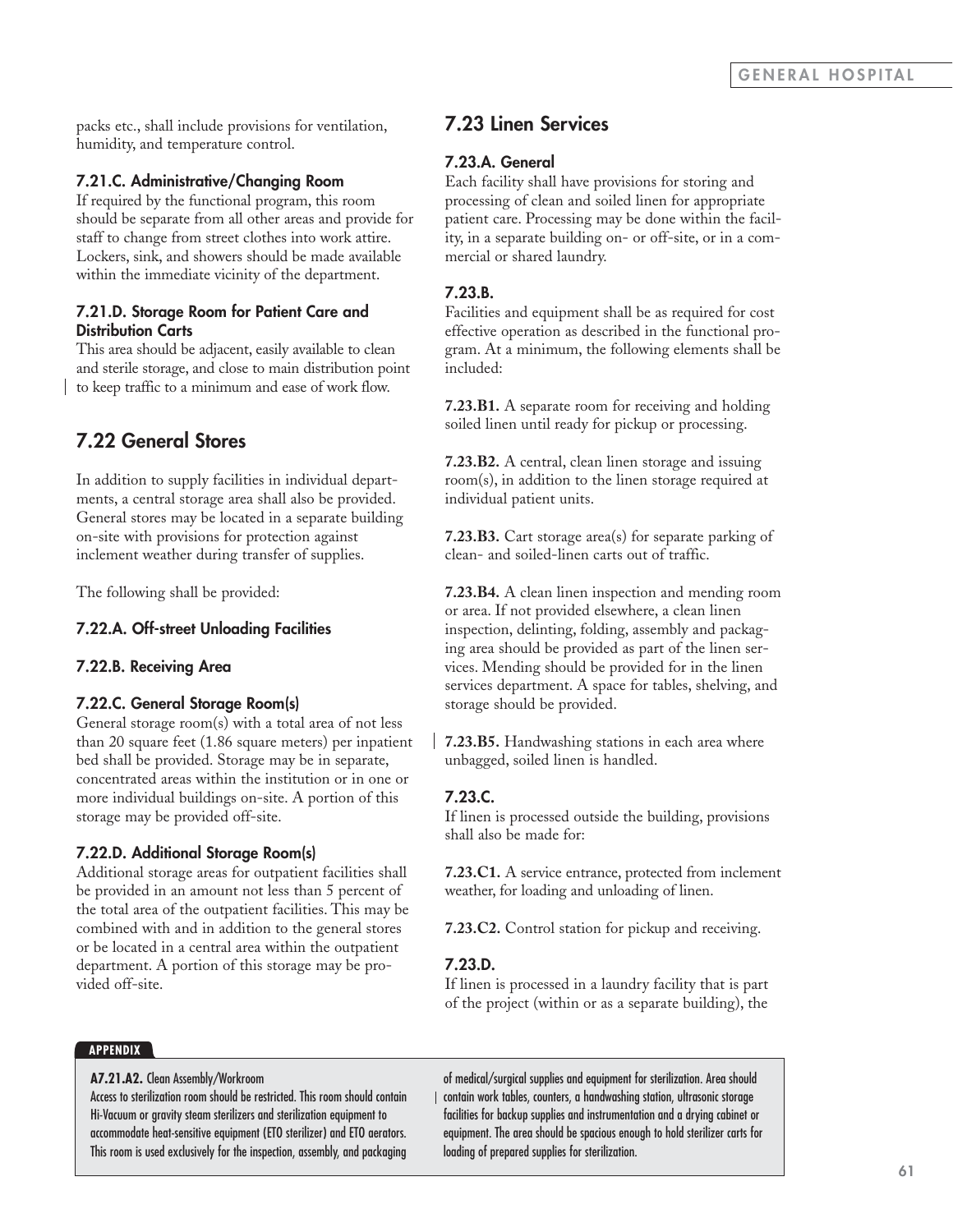## **GENERAL HOSPITAL**

following shall be provided in addition to that of Section 7.23.B:

**7.23.D1.** A receiving, holding, and sorting room for control and distribution of soiled linen. Discharge from soiled linen chutes may be received within this room or in a separate room.

**7.23.D2.** Laundry processing room with commercial type equipment that can process at least a seven-day supply within the regular scheduled work week. This may require a capacity for processing a seven-day supply in a 40-hour week.

**7.23.D3.** Storage for laundry supplies.

**7.23.D4.** Employee handwashing stations in each room where clean or soiled linen is processed and handled.

**7.23.D5.** Arrangement of equipment that will permit an orderly work flow and minimize cross-traffic that might mix clean and soiled operations.

**7.23.D6.** Conveniently accessible staff lockers, showers, and lounge.

# **7.24 Facilities for Cleaning and Sanitizing Carts**

Facilities shall be provided to clean and sanitize carts serving the central service department, dietary facilities, and linen services. These facilities may be centralized or departmentalized.

# **7.25 Employee Facilities**

Lockers, lounges, toilets, etc. should be provided for employees and volunteers. These should be in addition to, and separate from, those required for medical staff and public.

# **7.26 Housekeeping Rooms**

In addition to the housekeeping rooms required in certain departments, sufficient housekeeping rooms shall be provided throughout the facility as required to maintain a clean and sanitary environment. Each shall contain a floor receptor or service sink and storage space for housekeeping equipment and supplies. There shall not be less than one housekeeping room for each floor.

# **7.27 Engineering Service and Equipment Areas**

Sufficient space shall be included in all mechanical and electrical equipment rooms for proper maintenance of equipment. Provisions shall also be made for removal and replacement of equipment.

## **7.27.A.**

Room(s) or separate building(s) for boilers, mechanical, and electrical equipment, except:

**7.27.A1.** Roof-top air conditioning and ventilation equipment installed in weatherproof housings.

**7.27.A2.** Standby generators where the engine and appropriate accessories (i.e., batteries) are properly heated and enclosed in a weatherproof housing.

**7.27.A3.** Cooling towers and heat rejection equipment.

**7.27.A4.** Electrical transformers and switchgear where required to serve the facility and where installed in a weatherproof housing.

**7.27.A5.** Medical gas parks and equipment.

**7.27.A6.** Air-cooled chillers where installed in a weatherproof housing.

**7.27.A7.** Trash compactors and incinerators. Site lighting, post indicator valves, and other equipment normally installed on the exterior of the building.

#### **7.27.B.**

Engineer's office with file space and provisions for protected storage of facility drawings, records, manuals, etc.

# **7.27.C.**

General maintenance shop(s) for repair and maintenance.

#### **7.27.D.**

Storage room for building maintenance supplies. Storage for solvents and flammable liquids shall comply with applicable NFPA codes.

#### **7.27.E.**

Separate area or room specifically for storage, repair, and testing of electronic and other medical equipment. The amount of space and type of utilities will vary with the type of equipment involved and types of outside contracts used.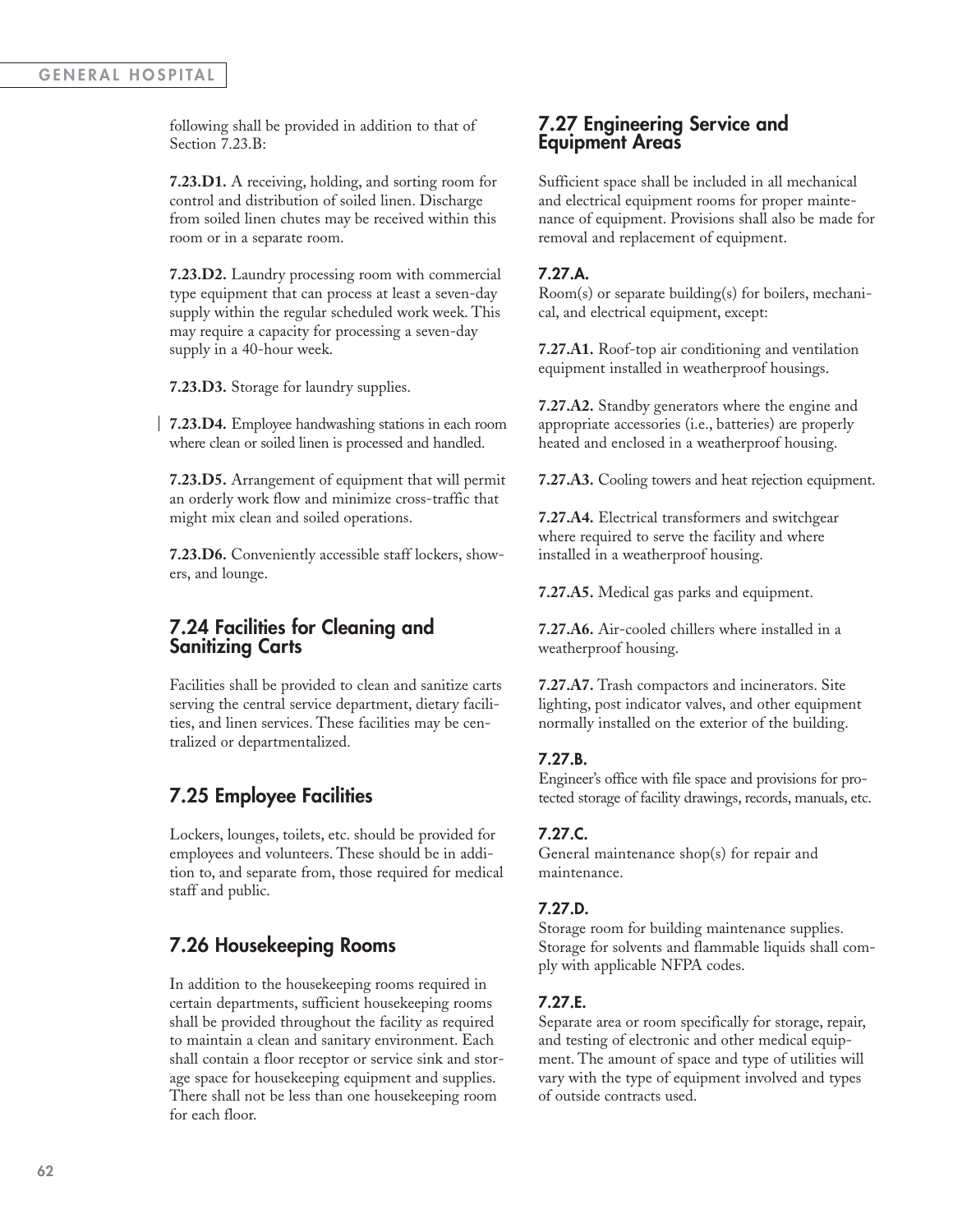# **7.27.F.**

Yard equipment and supply storage areas shall be located so that equipment may be moved directly to the exterior without interference with other work.

# **7.28 General Standards for Details and Finishes**

If approved by the authorities having jurisdiction, retained portions of existing facilities that are not required to be totally modernized due to financial or other hardships may, as a minimum, comply with applicable requirements of the Existing Health Care Occupancies Section of NFPA 101. However, a plan of correction for these portions should also be developed and implemented.

Details and finishes in new construction projects, including additions and alterations, shall comply with the following (see Section 1.2 concerning existing facilities where total compliance is structurally impractical):

# **7.28.A. Details**

**7.28.A1.** Compartmentation, exits, fire alarms, automatic extinguishing systems, and other fire prevention and fire protection measures, including those within existing facilities, shall comply with NFPA 101, with the following stipulation. The Fire-Safety Evaluation System (FSES) shall not be used as a substitute for basic NFPA 101 design criteria for new construction or major renovations in existing facilities. (The FSES is intended as an evaluation tool for fire safety only.) See Section 1.6 for exceptions. **Note**: For most projects it is essential that third-party reimbursement requirements also be followed. Verify where these may be in excess of standards in these Guidelines.

**7.28.A2.** Corridors in outpatient suites and in areas not commonly used for patient bed or stretcher transportation may be reduced in width to 5 feet (1.52 meters).

**7.28.A3.** Location of items such as drinking fountains, telephone booths, vending machines, and portable equipment shall not restrict corridor traffic or reduce the corridor width below the minimum standard.

**7.28.A4.** Rooms that contain bathtubs, sitz baths, showers, and/or water closets for inpatient use shall be equipped with doors and hardware permitting emergency access from the outside. When such rooms have only one opening or are small, the doors shall open outward or in a manner that will avoid pressing a patient who may have collapsed within the room. Similar considerations may be desirable for certain outpatient services.

**7.28.A5.** If required by the program, door hardware on patient toilet rooms in psychiatric nursing units may be designed to allow staff to control access.

**7.28.A6.** The minimum door size for inpatient bedrooms in new work shall be 3 feet 8 inches (1.11 meters) wide and 7 feet (2.13 meters) high to provide clearance for movement of beds and other equipment. Existing doors of not less than 2 feet 10 inches (863.6 millimeters) wide may be considered for acceptance where function is not adversely affected and replacement is impractical. Doors to other rooms used for stretchers (including hospital wheeled-bed stretchers) and/or wheelchairs shall have a minimum width of 2 feet 10 inches (863.6 millimeters). Where used in these Guidelines, door width and height shall be the nominal dimension of the door leaf, ignoring projections of frame and stops. **Note**: While these standards are intended for access by patients and patient equipment, size of office furniture, etc., shall also be considered.

**7.28.A7.** All doors between corridors, rooms, or spaces subject to occupancy, except elevator doors, shall be of the swing type. Manual or automatic sliding doors may be exempt from this standard where fire and other emergency exiting requirements are not compromised and where cleanliness of surfaces can be maintained.

**7.28.A8.** Doors, except those to spaces such as small closets not subject to occupancy, shall not swing into corridors in a manner that might obstruct traffic flow or reduce the required corridor width. (Large walkin-type closets are considered inhabitable spaces.)

**7.28.A9.** Windows and outer doors that frequently may be left open shall be equipped with insect screens.

**7.28.A10.** Operable windows are not required in patient rooms. If operable windows are provided in patient rooms or suites, operation of such windows shall be restricted to inhibit possible escape or suicide.

**7.28.A11.** Glass doors, lights, sidelights, borrowed lights, and windows located within 12 inches (304.8 millimeters) of a door jamb (with a bottom-frame height of less than 60 inches or 1.52 meters above the finished floor) shall be constructed of safety glass, wired glass, or plastic, break-resistant material that creates no dangerous cutting edges when broken. Similar materials shall be used for wall openings in active areas such as recreation and exercise rooms, unless otherwise required for fire safety. Safety glass-tempered or plastic glazing materials shall be used for shower doors and bath enclosures. Plastic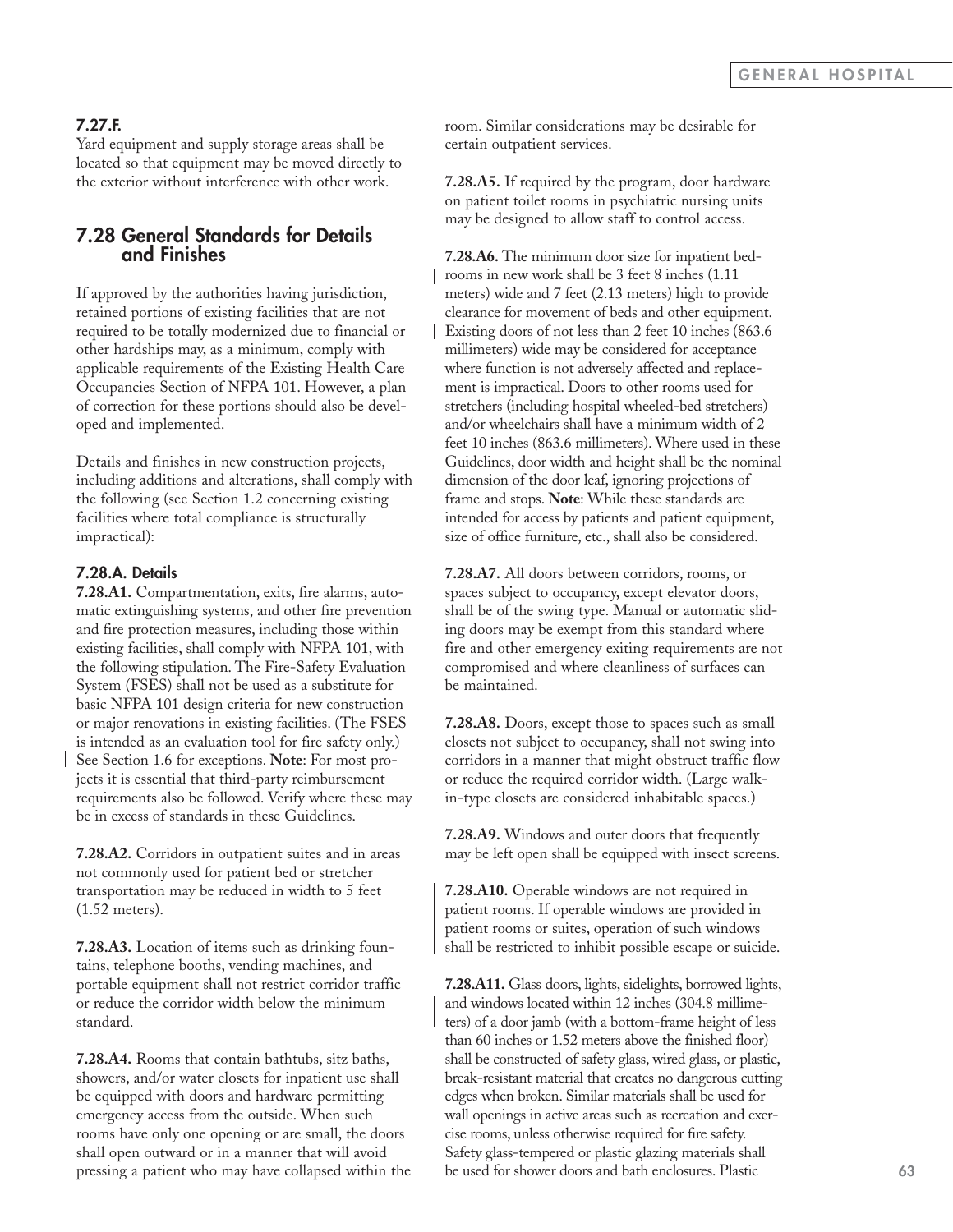#### **GENERAL HOSPITAL**

and similar materials used for glazing shall comply with the flame-spread ratings of NFPA 101. Safety glass or plastic glazing materials, as noted above, shall also be used for interior windows and doors, including those in pediatric and psychiatric unit corridors. In renovation projects, only glazing within 18 inches (460 millimeters) of the floor must be changed to safety glass, wire glass, or plastic, break-resistant material.

**Note**: Provisions of this paragraph concern safety from hazards of breakage. NFPA 101 contains additional requirements for glazing in exit corridors, etc., especially in buildings without sprinkler systems.

**7.28.A12.** Linen and refuse chutes shall meet or exceed the following standards:

a. Service openings to chutes shall comply with NFPA 101.

b. The minimum cross-sectional dimension of gravity chutes shall be 2 feet (609.6 millimeters).

c. Chute discharge into collection rooms shall comply with NFPA 101.

d. Chutes shall meet the provisions as described in NFPA 82.

**7.28.A13.** Thresholds and expansion joint covers shall be flush with the floor surface to facilitate the use of wheelchairs and carts. Expansion and seismic joints shall be constructed to restrict the passage of smoke.

**7.28.A14.** Grab bars shall be provided in all patient toilets, showers, bathtubs, and sitz baths at a wall clearance of 1-1/2 inches (38.1 millimeters). Bars, including those that are part of such fixtures as soap dishes, shall be sufficiently anchored to sustain a concentrated load of 250 pounds (113.4 kilograms).

**7.28.A15.** Location and arrangement of fittings for handwashing stations shall permit their proper use and operation. Particular care should be given to the clearances required for blade-type operating handles.

**7.28.A16.** Mirrors shall not be installed at handwashing stations in food preparation areas, nurseries, clean and sterile supply areas, scrub sinks, or other areas where asepsis control would be lessened by hair combing.

**7.28.A17.** Provisions for hand drying shall be included at all handwashing stations except scrub sinks. These provisions shall be paper or cloth units enclosed to protect against dust or soil and to insure single-unit dispensing. Hot air dryers are permitted

provided that installation precludes possible contamination by recirculation of air.

**7.28.A18.** Lavatories and handwashing stations shall be securely anchored to withstand an applied vertical load of not less than 250 pounds (113.4 kilograms) on the fixture front.

**7.28.A19.** Radiation protection requirements for Xray and gamma ray installations shall conform with NCRP Report Nos. 33 and 49 and all applicable local requirements. Provision shall be made for testing completed installations before use. All defects must be corrected before approval. Testing is to be coordinated with local authorities to prevent duplication.

**7.28.A20.** The minimum ceiling height shall be 7 feet 10 inches (2.39 meters), with the following exceptions:

a. Boiler rooms shall have ceiling clearances not less than 2 feet 6 inches (762 millimeters) above the main boiler header and connecting piping.

b. Ceilings in radiographic, operating and delivery rooms, and other rooms containing ceiling-mounted equipment or ceiling-mounted surgical light fixtures shall be of sufficient height to accommodate the equipment or fixtures and their normal movement.

c. Ceilings in corridors, storage rooms, and toilet rooms shall be not less than 7 feet 8 inches (2.34 meters) in height. Ceiling heights in small, normally unoccupied spaces may be reduced.

d. Suspended tracks, rails, and pipes located in the traffic path for patients in beds and/or on stretchers, including those in inpatient service areas, shall be not less than 7 feet (2.13 meters) above the floor. Clearances in other areas may be 6 feet 8 inches (2.03 meters).

e. Where existing structures make the above ceiling clearance impractical, clearances shall be as required to avoid injury to individuals up to 6 feet 4 inches (1.93 meters) tall.

f. Seclusion treatment rooms shall have a minimum ceiling height of 9 feet (2.74 meters).

**7.28.A21.** Recreation rooms, exercise rooms, equipment rooms, and similar spaces where impact noises may be generated shall not be located directly over patient bed areas or delivery and operating suites, unless special provisions are made to minimize such noise.

**7.28.A22.** Rooms containing heat-producing equipment, such as boiler or heater rooms or laundries, shall be insulated and ventilated to prevent the floor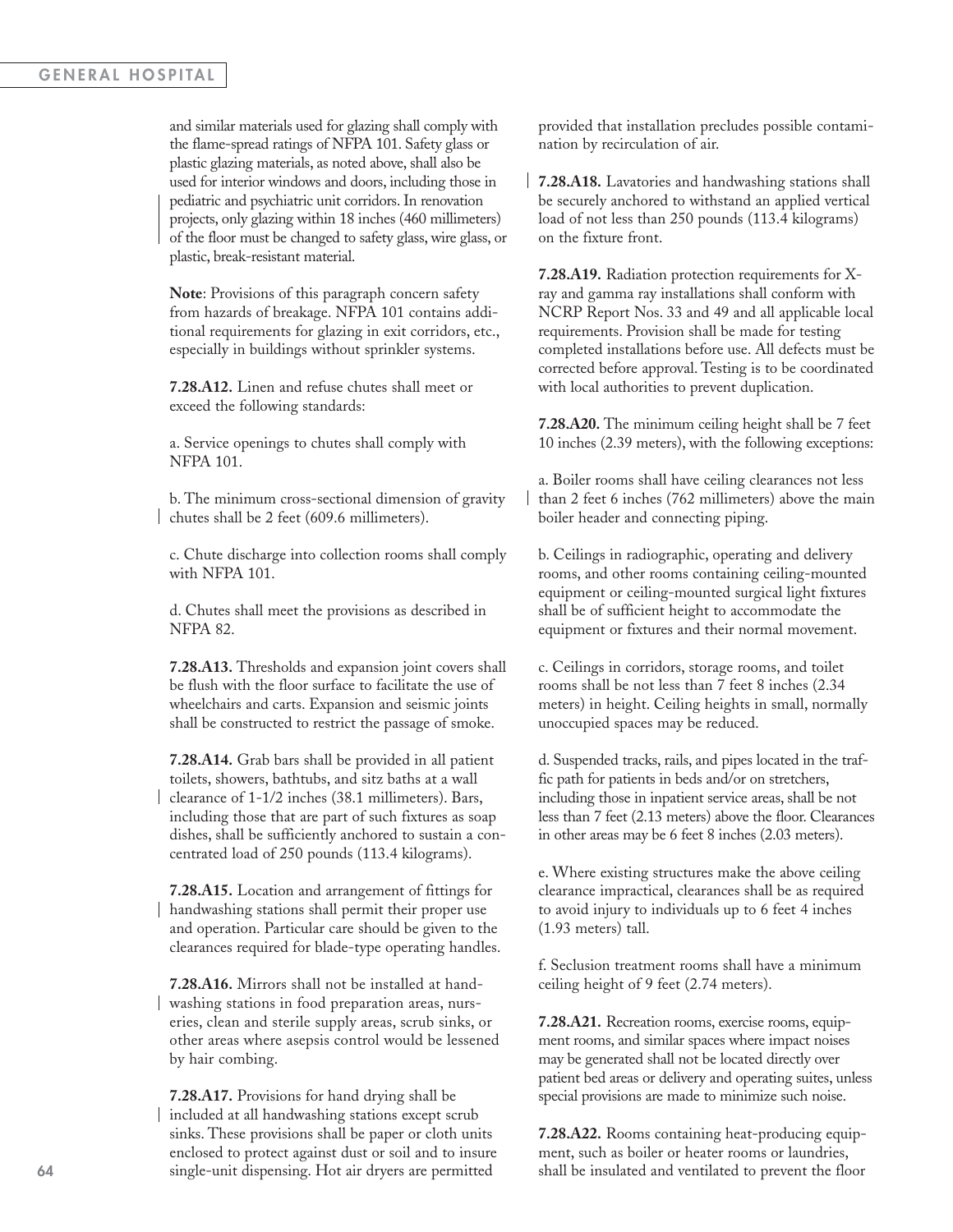surface above and/or the adjacent walls of occupied areas from exceeding a temperature of 10°F (6°C) above ambient room temperature.

**7.28.A23.** The noise reduction criteria shown in Table 7.1 shall apply to partitions, floors, and ceiling construction in patient areas.

# **7.28.B. Finishes**

 $\mathbb{L}$ 

**7.28.B1.** Cubicle curtains and draperies shall be noncombustible or flame-retardant, and shall pass both the large- and small-scale tests of NFPA 701 when applicable.

**7.28.B2.** Materials and certain plastics known to produce noxious gases when burned shall not be used for mattresses, upholstery, and other items insofar as practical. (Typical "hard" floor coverings such as vinyl, vinyl composition, and rubber normally do not create a major fire or smoke problem.)

**7.28.B3.** Floors in areas and rooms in which flammable anesthetic agents are stored or administered shall comply with NFPA 99.

**7.28.B4.** Floor materials shall be easily cleanable and appropriately wear-resistant for the location. Floors in areas used for food preparation or food assembly shall be water-resistant. Floor surfaces, including tile joints, shall be resistant to food acids. In all areas subject to frequent wet-cleaning methods, floor materials shall not be physically affected by germicidal cleaning solutions. Floors subject to traffic while wet (such as shower and bath areas, kitchens, and similar work areas) shall have a nonslip surface.

**7.28.B5.** In new construction or major renovation work, the floors and wall bases of all operating rooms and any delivery rooms used for cesarean sections shall be monolithic and joint free. The floors and wall bases of kitchens, soiled workrooms, and other areas subject to frequent wet cleaning shall also be homogenous, but may have tightly sealed joints.

**7.28.B6.** Wall finishes shall be washable. In the vicinity of plumbing fixtures, wall finishes shall be smooth and water-resistant.

In dietary and food preparation areas, wall construction, finish, and trim, including the joints between the walls and the floors, shall be free of insect- and rodent-harboring spaces.

In operating rooms, delivery rooms for cesarean sections, isolation rooms, and sterile processing rooms, wall finishes shall be free of fissures, open joints, or crevices that may retain or permit passage of dirt particles.

**7.28.B7.** Floors and walls penetrated by pipes, ducts, and conduits shall be tightly sealed to minimize entry of rodents and insects. Joints of structural elements shall be similarly sealed.

**7.28.B8.** Ceilings, including exposed structure in areas normally occupied by patients or staff in food preparation and food storage areas, shall be cleanable with routine housekeeping equipment. Acoustic and lay-in ceiling, where used, shall not interfere with infection control.

In dietary areas and in other areas where dust fallout may present a problem, provide suspended ceilings.

Ceiling finishes in semirestricted areas such as clean corridors, central sterile supply spaces, specialized radiographic rooms, and minor surgical procedure rooms must be smooth, scrubbable, nonabsorptive, nonperforated, capable of withstanding cleaning with chemicals, and without crevices that can harbor mold and bacterial growth. If lay-in ceiling is provided, it shall be gasketed or clipped down to prevent the passage of particles from the cavity above the ceiling plane into the semirestricted environment. Perforated, tegular, serrated cut, or highly textured tiles are not acceptable.

Ceiling finishes in restricted areas such as operating rooms shall be monolithic, scrubbable, and capable of withstanding chemicals. Cracks or perforations in these ceilings are not allowed.

In psychiatric patient rooms, toilets, and seclusion rooms, the ceiling and air distribution devices, lighting fixtures, sprinkler heads, and other appurtenances shall be of a tamper-resistant type.

**7.28.B9.** Rooms used for protective isolation shall not have carpeted floors and shall have monolithic ceilings.

# **7.29 Design and Construction, Including Fire-Resistant Standards**

# **7.29.A. Design**

Every building and portion thereof shall be designed and constructed to sustain all live and dead loads, including seismic and other environmental forces, in accordance with accepted engineering practices and standards as prescribed by local jurisdiction or by one of the model building codes. (See Section 1.1.A.)

# **7.29.B. Construction**

Construction shall comply with the applicable requirements of NFPA 101, the standards contained herein, and the requirements of authorities having jurisdiction. If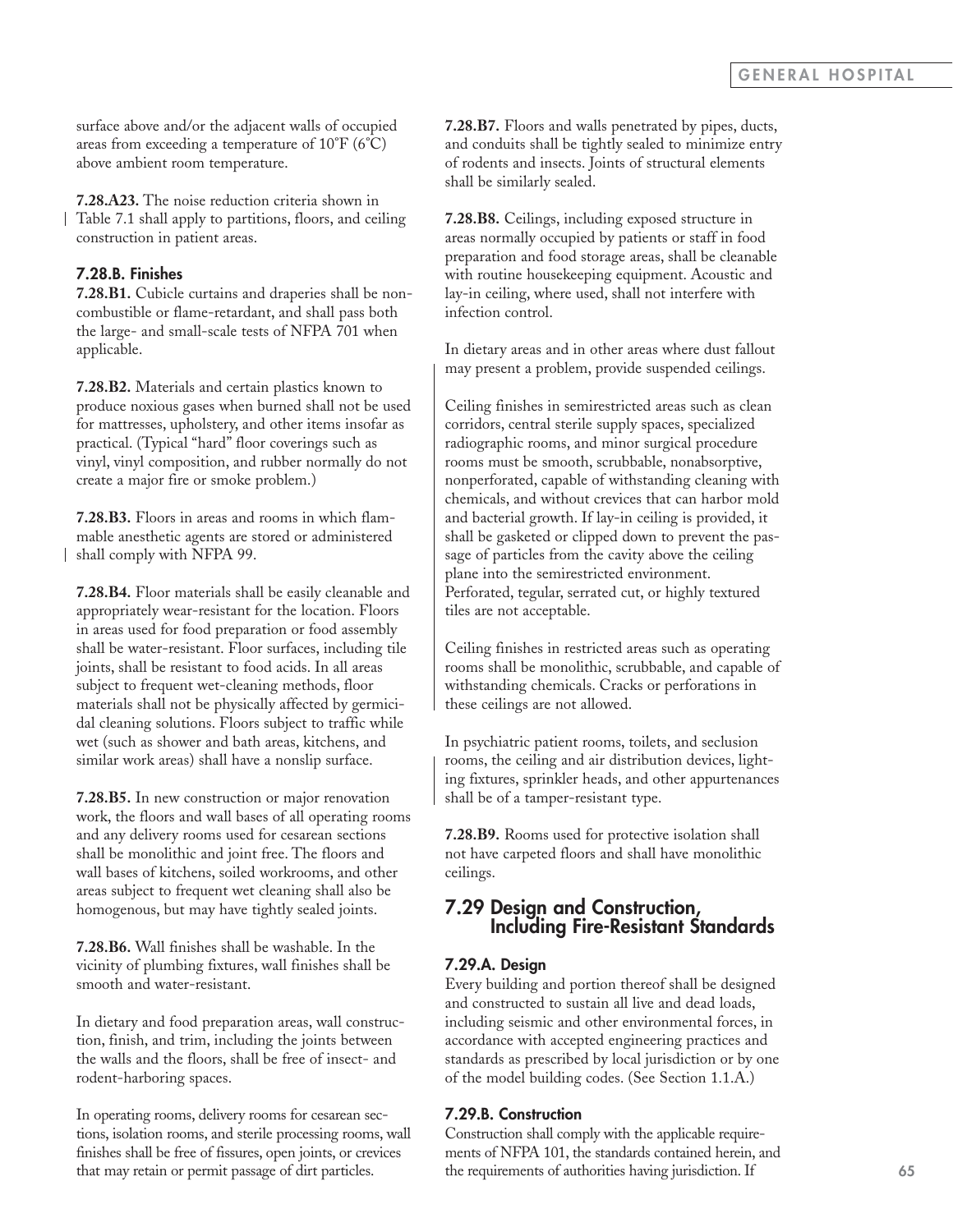there are no applicable local codes, one of the recognized model building codes shall be used (see Section 1.6).

**Note**: NFPA 101 generally covers fire/safety requirements only, whereas most model codes also apply to structural elements. The fire/safety items of NFPA 101 would take precedence over other codes in case of conflict. Appropriate application of each would minimize problems. For example, some model codes require closers on all patient doors. NFPA 101 recognizes the potential fire/safety problems of this requirement and stipulates that if closers are used for patient room doors, smoke detectors should also be provided within each affected patient room.

#### **7.29.C. Freestanding Buildings**

Separate freestanding buildings for the boiler plant, laundry, shops, general storage or other nonpatient contact areas shall be built in accordance with applicable building codes for such occupancy.

#### **7.29.D. Interior Finishes**

Interior finishing materials shall comply with the flame-spread limitations and the smoke-production limitations indicated in NFPA 101. This does not apply to minor quantities of wood or other trim (see NFPA 101) or to wall covering less than four mil thick applied over a noncombustible base.

#### **7.29.E. Insulation Materials**

Building insulation materials, unless sealed on all sides and edges with noncombustible material, shall have a flame-spread rating of 25 or less and a smokedeveloped rating of 150 or less when tested in accordance with NFPA 255.

#### **7.29.F. Provisions for Disasters (See also Section 1. 5)**

**7.29.F1.** An emergency-radio communication system shall be provided in each facility. This system shall operate independently of the building's service and emergency power systems during emergencies. The system shall have frequency capabilities to communicate with state emergency communication networks. Additional communication capabilities will be required of facilities containing a formal community emergency-trauma service or other specialty services (such as regional pediatric critical care units) that utilize staffed patient transport units.

**7.29.F2.** Unless specifically approved, hospitals shall not be built in areas subject to damage or inaccessibility due to natural floods. Where facilities may be subject to wind or water hazards, provision shall be made to ensure continuous operation.

# **7.30 Special Systems**

# **7.30.A. General**

**7.30.A1.** Prior to acceptance of the facility, all special systems shall be tested and operated to demonstrate to the owner or his designated representative that the installation and performance of these systems conform to design intent. Test results shall be documented for maintenance files.

**7.30.A2.** Upon completion of the special systems equipment installation contract, the owner shall be furnished with a complete set of manufacturers' operating, maintenance, and preventive maintenance instructions, a parts lists, and complete procurement information including equipment numbers and descriptions. Operating staff persons shall also be provided with instructions for proper operation of systems and equipment. Required information shall include all safety or code ratings as needed.

**7.30.A3.** Insulation shall be provided surrounding special system equipment to conserve energy, protect personnel, and reduce noise.

#### **7.30.B. Elevators**

All hospitals having patient facilities (such as bedrooms, dining rooms, or recreation areas) or critical services (such as operating, delivery, diagnostic, or therapeutic) located on other than the grade-level entrance floor shall have electric or hydraulic elevators. Installation and testing of elevators shall comply with ANSI/ASME A17.1 for new construction and ANSI/ASME A17.3 for existing facilities. (See ASCE 7-93 for seismic design and control systems requirements for elevators.)

**7.30.B1.** In the absence of an engineered traffic study the following guidelines for number of elevators shall apply:

a. At least one hospital-type elevator shall be installed when 1 to 59 patient beds are located on any floor other than the main entrance floor.

b. At least two hospital-type elevators shall be installed when 60 to 200 patient beds are located on floors other than the main entrance floor, or where the major inpatient services are located on a floor other than those containing patient beds. (Elevator service may be reduced for those floors providing only partial inpatient services.)

c. At least three hospital-type elevators shall be installed where 201 to 350 patient beds are located on floors other than the main entrance floor, or where the major inpatient services are located on a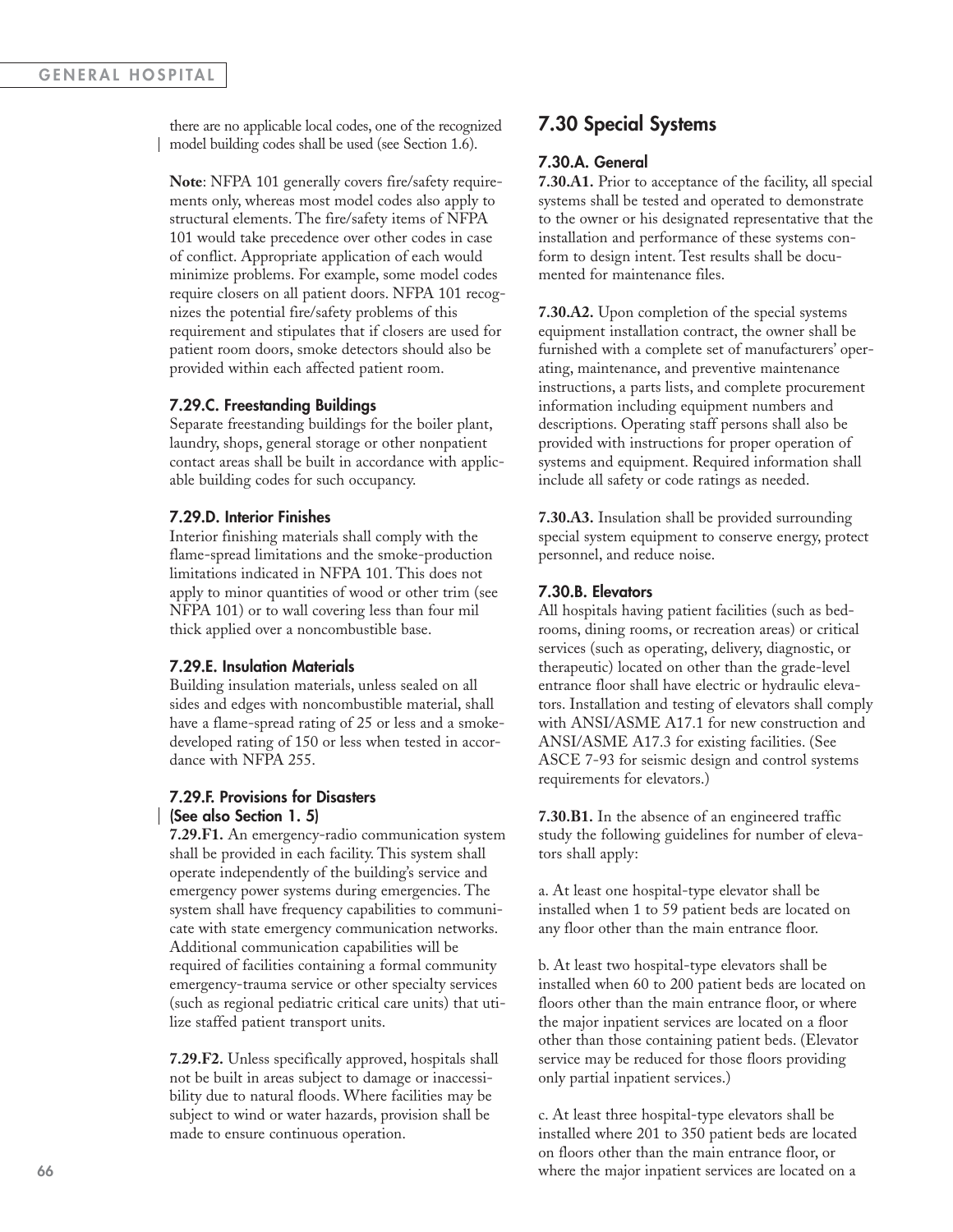floor other than those containing patient beds. (Elevator service may be reduced for those floors that provide only partial inpatient services.)

d. For hospitals with more than 350 beds, the number of elevators shall be determined from a study of the hospital plan and the expected vertical transportation requirements.

**\*7.30.B2.** Hospital-type elevator cars shall have inside dimensions that accommodate a patient bed with attendants. Cars shall be at least 5 feet 8 inches (1.73 meters) wide by 9 feet (2.74 meters) deep. Car doors shall have a clear opening of not less than 4 feet (1.22 meters) wide and 7 feet (2.13 meters) high. In renovations, existing elevators that can accommodate patient beds used in the facility will not be required to be increased in size.

**Note**: Additional elevators installed for visitors and material handling may be smaller than noted above, within restrictions set by standards for disabled access.

**7.30.B3.** Elevators shall be equipped with a two-way automatic level-maintaining device with an accuracy of  $\pm$  1/4 inch ( $\pm$  6.4 millimeters).

**7.30.B4.** Each elevator, except those for material handling, shall be equipped with an independent keyed switch for staff use for bypassing all landing button calls and responding to car button calls only.

**7.30.B5.** Elevator call buttons and controls shall not be activated by heat or smoke. Light beams, if used for operating door reopening devices without touch, shall be used in combination with door-edge safety devices and shall be interconnected with a system of smoke detectors. This is so that the light control feature will be overridden or disengaged should it encounter smoke at any landing.

**7.30.B6.** Field inspections and tests shall be made and the owner shall be furnished with written certification stating that the installation meets the requirements set forth in this section as well as all applicable safety regulations and codes.

## **7.30.C. Waste Processing Services**

**7.30.C1.** Storage and disposal. Facilities shall be provided for sanitary storage and treatment or disposal of waste using techniques acceptable to the appropriate health and environmental authorities. The functional program shall stipulate the categories and volumes of waste for disposal and shall stipulate the methods of disposal for each.

**7.30.C2.** Medical waste. Medical waste shall be disposed of either by incineration or other approved technologies. Incinerators or other major disposal equipment may be shared by two or more institutions.

a. Incinerators or other major disposal equipment may also be used to dispose of other medical waste where local regulations permit. Equipment shall be designed for the actual quantity and type of waste to be destroyed and should meet all applicable regulations.

b. Incinerators with 50-pounds-per-hour or greater capacities shall be in a separate room or outdoors; those with lesser capacities may be located in a separate area within the facility boiler room. Rooms and areas containing incinerators shall have adequate space and facilities for incinerator charging and cleaning, as well as necessary clearances for work and maintenance. Provisions shall be made for operation, temporary storage, and disposal of materials so that odors and fumes do not drift back into occupied areas. Existing approved incinerator installations, which are not in separate rooms or outdoors, may remain unchanged provided they meet the above criteria.

c. The design and construction of incinerators and trash chutes shall comply with NFPA 82.

\*d. Heat recovery.

\*e. Environmental guidelines.

#### **APPENDIX**

**A7.30.B2.** Elevator car doors should have a clear opening of not less than 4.5 feet (1.37 meters).

**A7.30.C2.d.** When incinerators are used, consideration should be given to the recovery of waste heat from on-site incinerators used to dispose of large amounts of waste materials.

**A7.30.C2.e.** Incinerators should be designed in a manner fully consistent with protection of public and environmental health, both on-site and offsite, and in compliance with federal, state, and local statutes and regula-

tions. Toward this end, permit applications for incinerators and modifications thereof should be supported by Environmental Assessments and/or Environmental Impact Statements (EISs) and/or Health Risk Assessments (HRAs) as may be required by regulatory agencies. Except as noted below, such assessments should utilize standard U.S. EPA methods, specifically those set forth in U.S. EPA guidelines, and should be fully consistent with U.S. EPA guidelines for health risk assessment. Under some circumstances, however, regulatory agencies having jurisdiction over a particular project may require use of alternative methods.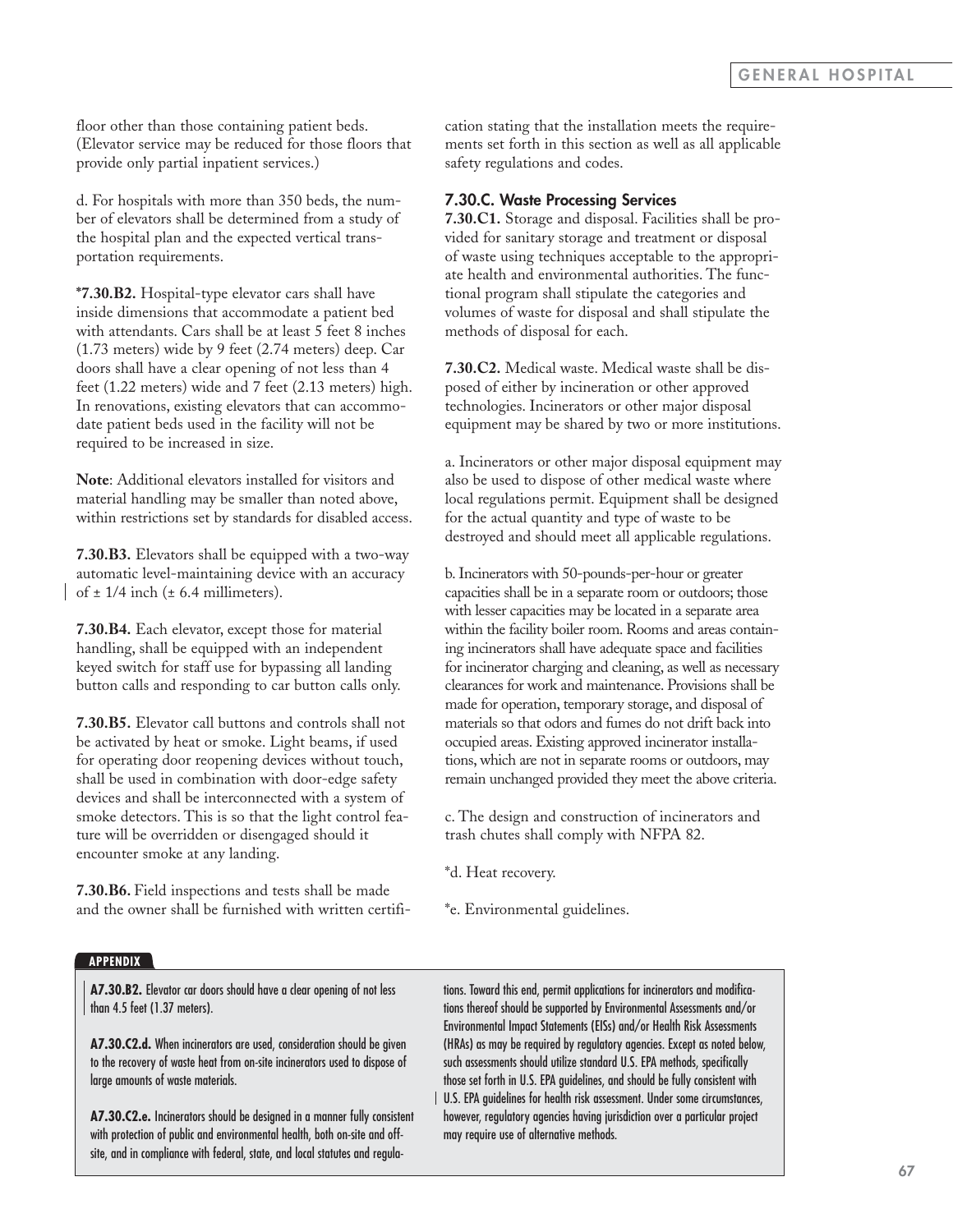**7.30.C3.** Nuclear waste disposal. See *Code of Federal Regulations*, title X, parts 20 and 35, concerning the handling and disposal of nuclear materials in health care facilities.

# **7.31 Mechanical Standards**

# **7.31.A. General**

**7.31.A1.** The mechanical system should be designed for overall efficiency and appropriate life cycle cost. Details for cost-effective implementation of design features are interrelated and too numerous (as well as too basic) to list individually. Recognized engineering procedures shall be followed for the most economical and effective results. A well-designed system can generally achieve energy efficiency at minimal additional cost and simultaneously provide improved patient comfort. Different geographic areas may have climatic and use conditions that favor one system over another in terms of overall cost and efficiency. In no case shall patient care or safety be sacrificed for conservation.

Mechanical, electrical, and HVAC equipment may be located either internally, externally, or in separate buildings.

**7.31.A2.** Remodeling and work in existing facilities may present special problems. As practicality and funding permit, existing insulation, weather stripping, etc., should be brought up to standard for maximum economy and efficiency. Consideration shall be given to additional work that may be needed to achieve this.

**7.31.A3.** Facility design consideration shall include site, building mass, orientation, configuration, fenestration, and other features relative to passive and active energy systems.

**7.31.A4.** Insofar as practical, the facility should include provisions for recovery of waste cooling and heating energy (ventilation, exhaust, water and steam discharge, cooling towers, incinerators, etc.).

**7.31.A5.** Facility design consideration shall include recognized energy-saving mechanisms such as variable-air-volume systems, load shedding, programmed controls for unoccupied periods (nights and weekends, etc.) and use of natural ventilation, site and climatic conditions permitting. Systems with excessive installation and/or maintenance costs that negate long-range energy savings should be avoided.

**7.31.A6.** Air-handling systems shall be designed with an economizer cycle where appropriate to use outside air. (Use of mechanically circulated outside air does not reduce need for filtration.)

It may be practical in many areas to reduce or shut down mechanical ventilation during appropriate climatic and patient-care conditions and to use open windows for ventilation.

**7.31.A7.** Mechanical equipment, ductwork, and piping shall be mounted on vibration isolators as required to prevent unacceptable structure-borne vibration.

**7.31.A8.** Supply and return mains and risers for cooling, heating, and steam systems shall be equipped with valves to isolate the various sections of each system. Each piece of equipment shall have valves at the supply and return ends.

#### **7.31.B. Thermal and Acoustical Insulation**

**7.31.B1.** Insulation within the building shall be provided to conserve energy, protect personnel, prevent vapor condensation, and reduce noise.

**7.31.B2.** Insulation on cold surfaces shall include an exterior vapor barrier. (Material that will not absorb or transmit moisture will not require a separate vapor barrier.)

**7.31.B3.** Insulation, including finishes and adhesives on the exterior surfaces of ducts, piping, and equipment, shall have a flame-spread rating of 25 or less and a smoke-developed rating of 50 or less as determined by an independent testing laboratory in accordance with NFPA 255.

**7.31.B4.** If duct lining is used, it shall be coated and sealed, and shall meet ASTM C1071. These linings (including coatings, adhesives, and exterior surface insulation on pipes and ducts in spaces used as air supply plenums) shall have a flame-spread rating of 25 or less and a smoke-developed rating of 50 or less, as determined by an independent testing laboratory in accordance with NFPA 255. If existing lined ductwork is reworked in a renovation project, the liner seams and punctures shall be resealed.

**7.31.B5.** Duct linings exposed to air movement shall not be used in ducts serving operating rooms, delivery rooms, LDR rooms, nurseries, protective environment rooms, and critical care units. This requirement shall not apply to mixing boxes and acoustical traps that have special coverings over such lining.

**7.31.B6.** Existing accessible insulation within areas of facilities to be modernized shall be inspected, repaired, and/or replaced, as appropriate.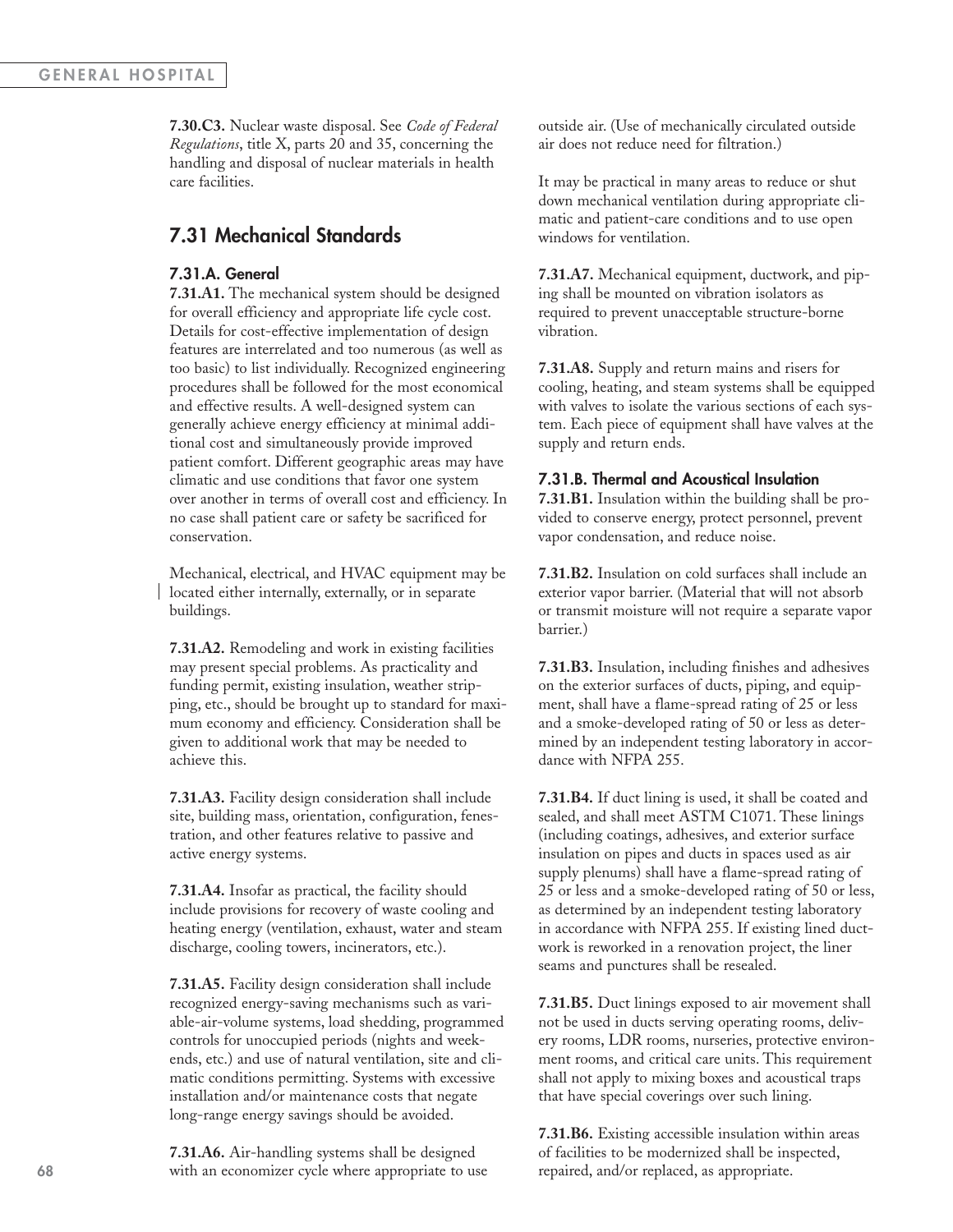**7.31.B7.** Duct lining shall not be installed within 15 feet (4.57 meters) downstream of humidifiers.

#### **7.31.C. Steam and Hot Water Systems**

**7.31.C1.** Boilers shall have the capacity, based upon the net ratings published by the Hydronics Institute or another acceptable national standard, to supply the normal heating, hot water, and steam requirements of all systems and equipment. Their number and arrangement shall accommodate facility needs despite the breakdown or routine maintenance of any one boiler. The capacity of the remaining boiler(s) shall be sufficient to provide hot water service for clinical, dietary, and patient use; steam for sterilization and dietary purposes; and heating for operating, delivery, birthing, labor, recovery, intensive care, nursery, and general patient rooms.

**7.31.C2.** Boiler accessories including feed pumps, heat-circulating pumps, condensate return pumps, fuel oil pumps, and waste heat boilers shall be connected and installed to provide both normal and standby service.

## **7.31.D. Air Conditioning, Heating, and Ventilation Systems**

**7.31.D1.** All rooms and areas in the facility used for patient care shall have provisions for ventilation. The ventilation rates shown in Table 7.2 shall be used only as minimum standards; they do not preclude the use of higher, more appropriate rates. Though natural window ventilation for nonsensitive areas and patient rooms may be employed, weather permitting, availability of mechanical ventilation should be considered for use in interior areas and during periods of temperature extremes. Fans serving exhaust systems shall be located at the discharge end and shall be readily serviceable. Air supply and exhaust in rooms for which no minimum total air change rate is noted may vary down to zero in response to room load. For rooms listed in Table 7.2, where VAV systems are used, minimum total air change shall be within limits noted. Temperature control shall also comply with these standards. To maintain asepsis control, airflow supply and exhaust should generally be controlled to ensure movement of air from "clean" to "less clean" areas, especially in critical areas. The ventilation systems shall be

designed and balanced according to the requirements shown in Table 7.2 and in the applicable notes.

**7.31.D2.** Exhaust systems may be combined to enhance the efficiency of recovery devices required for energy conservation. Local exhaust systems shall be used whenever possible in place of dilution ventilation to reduce exposure to hazardous gases, vapors, fumes, or mists. Airborne infection isolation rooms shall not be served by exhaust systems incorporating a heat wheel.

**\*7.31.D3.** Fresh air intakes shall be located at least 25 feet (7.62 meters) from exhaust outlets of ventilating systems, combustion equipment stacks, medical-surgical vacuum systems, plumbing vents, or areas that may collect vehicular exhaust or other noxious fumes. (Prevailing winds and/or proximity to other structures may require greater clearances.) Plumbing and vacuum vents that terminate at a level above the top of the air intake may be located as close as 10 feet (3.05 meters). The bottom of outdoor air intakes serving central systems shall be as high as practical, but at least 6 feet (1.83 meters) above ground level, or, if installed above the roof, 3 feet (0.91 meter) above roof level. Exhaust outlets from areas that may be contaminated shall be above roof level and arranged to minimize recirculation of exhaust air into the building.

**\*7.31.D4.** In new construction and major renovation work, air supply for operating and delivery rooms shall be from ceiling outlets near the center of the work area. Return air shall be near the floor level. Each operating and delivery room shall have at least two return-air inlets located as remotely from each other as practical. (Design should consider turbulence and other factors of air movement to minimize fall of particulates onto sterile surfaces.) Where extraordinary procedures, such as organ transplants, justify special designs, installation shall properly meet performance needs as determined by applicable standards. These special designs should be reviewed on a case-by-case basis. Temperature shall be individually controlled for each operating and delivery room.

**7.31.D5.** Air supply for rooms used for invasive procedures shall be at or near the ceiling. Return or exhaust air inlets shall be near the floor level. Exhaust

#### **APPENDIX**

**A7.31.D3** Requirements to minimize cross contamination between fresh air intakes and various exhaust outlets may be determined by engineering modeling or calculations performed in accordance with the ASHRAE Handbook of Fundamentals.

**A7.31.D4.** The operating and delivery room ventilation systems should operate at all times to maintain the "air movement relationship to adjacent areas." The cleanliness of the spaces is compromised when the ventilation system is shut down, e.g., airflow from a less clean space such as the corridor can occur, and standing water can accumulate in the ventilation system (near humidifiers or cooling coils).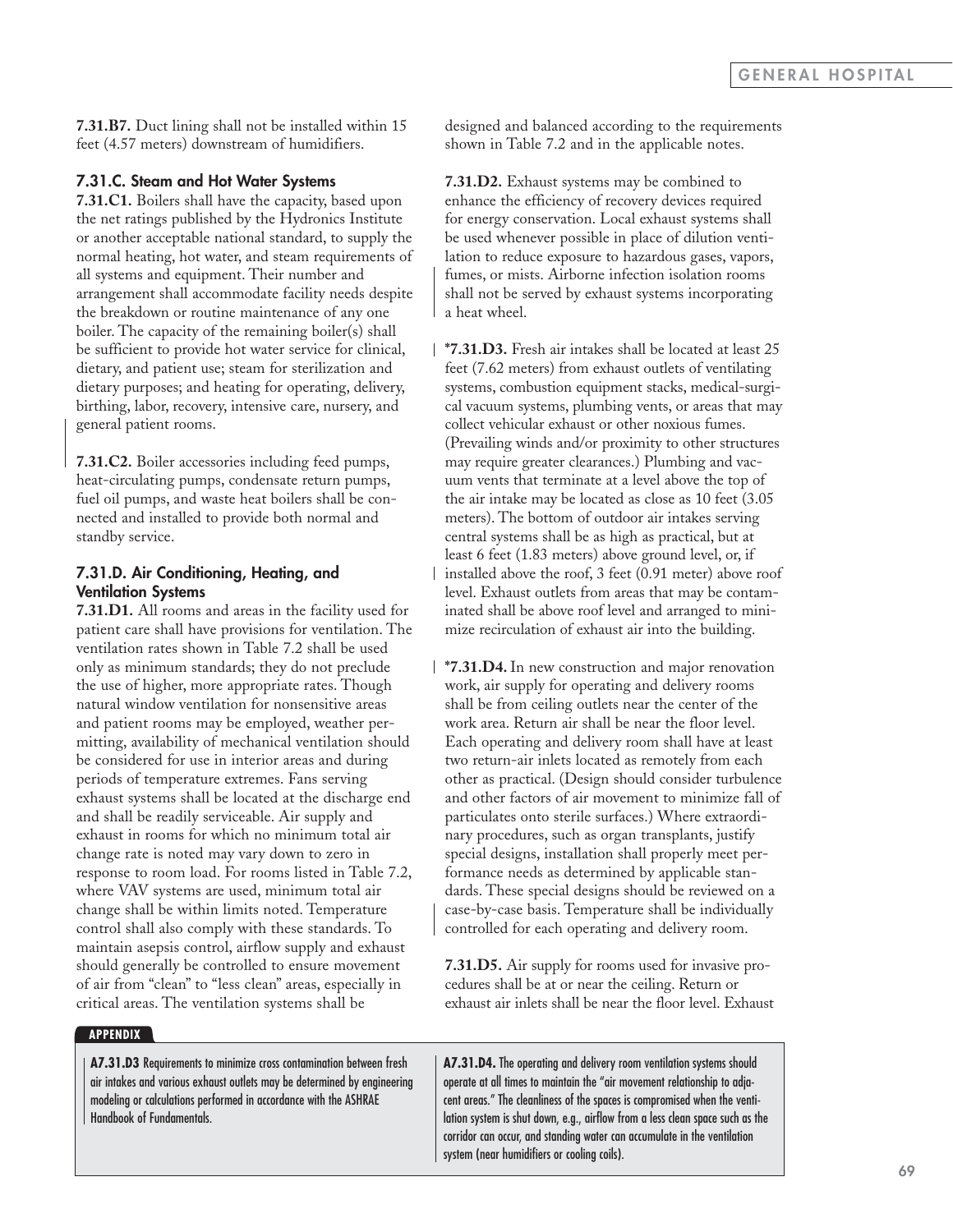grills for anesthesia evacuation and other special applications shall be permitted to be installed in the ceiling.

**\*7.31.D6.** Each space routinely used for administering inhalation anesthesia and inhalation analgesia shall be served by a scavenging system to vent waste gases. If a vacuum system is used, the gas-collecting system shall be arranged so that it does not disturb patients' respiratory systems. Gases from the scavenging system shall be exhausted directly to the outside. The anesthesia evacuation system may be combined with the room exhaust system, provided that the part used for anesthesia gas scavenging exhausts directly to the outside and is not part of the recirculation system. Scavenging systems are not required for areas where gases are used only occasionally, such as the emergency department, offices for routine dental work, etc. Acceptable concentrations of anesthetizing agents are unknown at this time. The absence of specific data makes it difficult to set specific standards. However, any scavenging system should be designed to remove as much of the gas as possible from the room environment. It is assumed that anesthetizing equipment will be selected and maintained to minimize leakage and contamination of room air.

**7.31.D7.** The bottoms of ventilation (supply/return) openings shall be at least 3 inches (76.2 millimeters) above the floor.

**7.31.D8.** All central ventilation or air conditioning systems shall be equipped with filters with efficiencies equal to, or greater than, those specified in Table 7.3. Where two filter beds are required, filter bed no. 1 shall be located upstream of the air conditioning equipment and filter bed no. 2 shall be downstream of any fan or blowers. Filter efficiencies, tested in accordance with ASHRAE 52-92, shall be average. Filter frames shall be durable and proportioned to provide an airtight fit with the enclosing duct work. All joints between filter segments and enclosing duct work shall have gaskets or seals to provide a positive seal against air leakage. A manometer shall be installed across each filter bed having a required efficiency of 75 percent or more including hoods requiring HEPA filters. Provisions shall be made to allow access for field testing.

**\*7.31.D9.** If duct humidifiers are located upstream of the final filters, they shall be located at least 15 feet (4.57 meters) upstream of the final filters. Ductwork with duct-mounted humidifiers shall have a means of water removal. An adjustable high-limit humidistat shall be located downstream of the humidifier to reduce the potential of condensation inside the duct. All duct takeoffs should be sufficiently downstream of the humidifier to ensure complete moisture absorption. Steam humidifiers shall be used. Reservoir-type water spray or evaporative pan humidifiers shall not be used.

**7.31.D10.** Air-handling duct systems shall be designed with accessibility for duct cleaning, and shall meet the requirements of NFPA 90A.

**7.31.D11.** Ducts that penetrate construction intended to protect against X-ray, magnetic, RFI, or other radiation shall not impair the effectiveness of the protection.

**7.31.D12.** Fire and smoke dampers shall be constructed, located, and installed in accordance with the requirements of NFPA 101, 90A, and the specific damper's listing requirements. Fans, dampers, and detectors shall be interconnected so that damper activation will not damage ducts. Maintenance access shall be provided at all dampers. All damper locations should be shown on design drawings. Dampers should be activated by fire or smoke sensors, not by fan cutoff alone. Switching systems for restarting fans may be installed for fire department use in venting smoke after a fire has been controlled. However, provisions should be made to avoid possible damage to the system due to closed dampers. When smoke partitions are required, heating, ventilation, and air conditioning zones shall be coordinated with compartmentation insofar as practical to minimize need to penetrate fire and smoke partitions.

**7.31.D13.** Hoods and safety cabinets may be used for normal exhaust of a space providing minimum air change rates are maintained. If air change standards in Table 7.2 do not provide sufficient air for proper operation of exhaust hoods and safety cabinets (when in use), supplementary makeup air (filtered and pre-

#### **APPENDIX**

**A7.31.D6.** See ACGIH Industrial Ventilation: A Manual of Recommended Practice for additional information.

**A7.31.D9.** One way to achieve basic humidification may be accomplished by a steam jacketed manifold type humidifier, with a condensate separator that delivers high-quality steam. Additional booster humidification (if

required) should be provided by steam jacketed humidifiers for each individually controlled area. Steam to be used for humidification may be generated in a separate steam generator. The steam generator feedwater may be supplied either from soft or reverse osmosis water. Provisions should be made for periodic cleaning.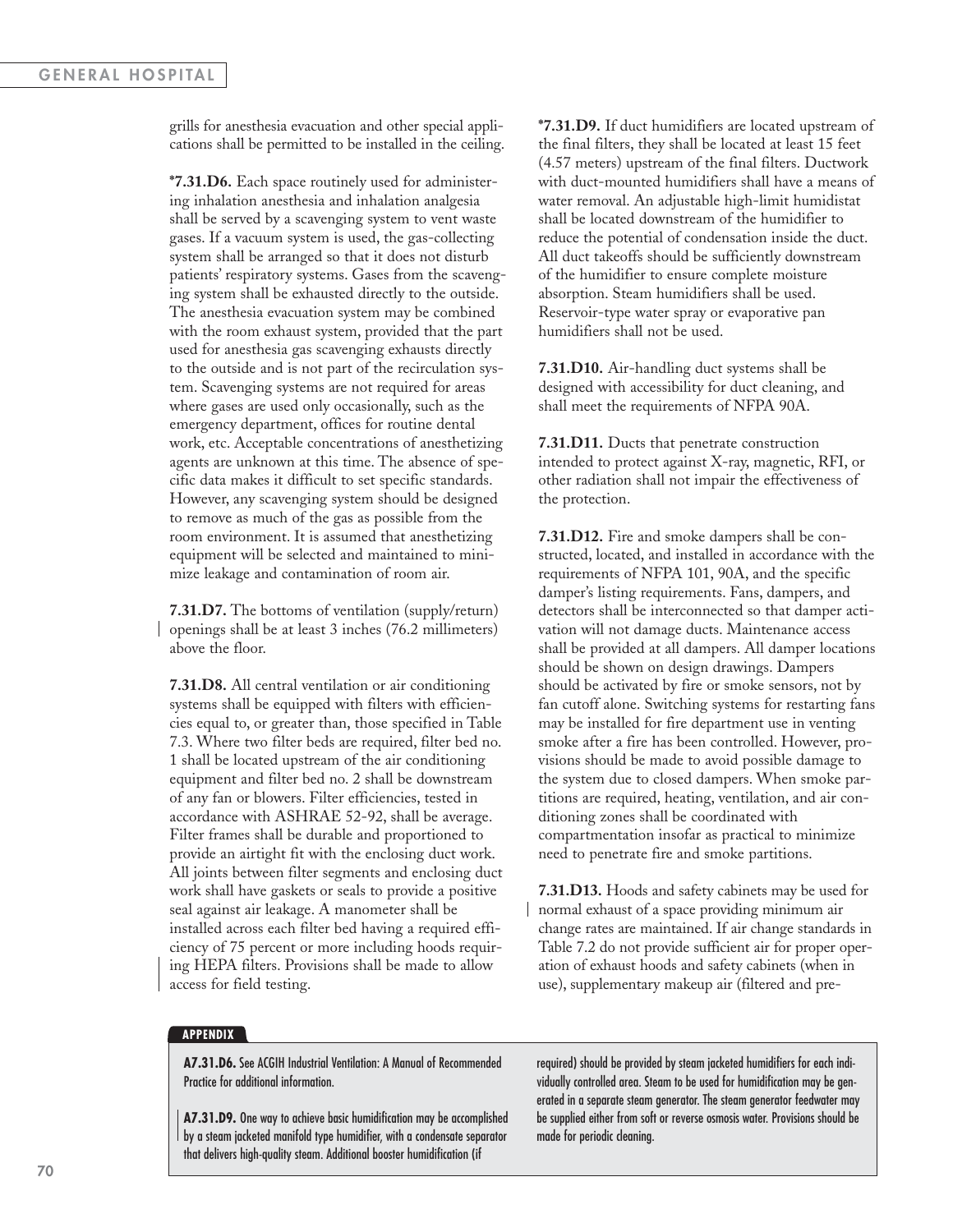heated) shall be provided around these units to maintain the required airflow direction and exhaust velocity. Use of makeup air will avoid dependence upon infiltration from outdoor and/or from contaminated areas. Makeup systems for hoods shall be arranged to minimize "short circuiting" of air and to avoid reduction in air velocity at the point of contaminant capture.

**7.31.D14.** Laboratory hoods shall meet the following general standards:

a. Have an average face-velocity of at least 75 feet per minute (0.38 meters per second).

b. Be connected to an exhaust system to the outside that is separate from the building exhaust system.

c. Have an exhaust fan located at the discharge end of the system.

d. Have an exhaust duct system of noncombustible corrosion-resistant material as needed to meet the planned usage of the hood.

**7.31.D15.** Laboratory hoods shall meet the following special standards:

a. Fume hoods, and their associated equipment in the air stream, intended for use with perchloric acid and other strong oxidants, shall be constructed of stainless steel or other material consistent with special exposures, and be provided with a water wash and drain system to permit periodic flushing of duct and hood. Electrical equipment intended for installation within such ducts shall be designed and constructed to resist penetration by water. Lubricants and seals shall not contain organic materials. When perchloric acid or other strong oxidants are only transferred from one container to another, standard laboratory fume hoods and the associated equipment may be used in lieu of stainless steel construction.

b. In new construction and major renovation work, each hood used to process infectious or radioactive materials shall have a minimum face velocity of 90 to 110 feet per minute (0.45 to 0.56 meters per second) with suitable pressure-independent air modulating devices and alarms to alert staff of fan shutdown or loss of airflow. Each shall also have filters with a 99.97 percent efficiency [based on the dioctyl-phthalate (DOP) test method] in the exhaust stream, and be designed and equipped to permit the safe removal, disposal, and replacement of contaminated filters. Filters shall be as close to the hood as practical to minimize duct contamination. Fume hoods intended for use with radioactive isotopes shall be constructed of stainless steel or other material suitable for the particular exposure and shall comply with NFPA 801, *Facilities for Handling Radioactive Materials*. **Note**: Radioactive isotopes used for injections, etc., without probability of airborne particulates or gases may be processed in a clean-workbench-type hood where acceptable to the Nuclear Regulatory Commission.

**7.31.D16.** Exhaust hoods handling grease-laden vapors in food preparation centers shall comply with NFPA 96. All hoods over cooking ranges shall be equipped with grease filters, fire extinguishing systems, and heat-actuated fan controls. Cleanout openings shall be provided every 20 feet (6.10 meters) and at changes in direction in the horizontal exhaust duct systems serving these hoods. (Horizontal runs of ducts serving range hoods should be kept to a minimum.)

**7.31.D17.** The ventilation system for anesthesia storage rooms shall conform to the requirements of NFPA 99, including the gravity option. Mechanically operated air systems are optional in this room.

**7.31.D18.** The ventilation system for the space that houses ethylene oxide (ETO) sterilizers should be designed to:

a. Provide a dedicated (not connected to a return air or other exhaust system) exhaust system. Refer to 29 CFR Part 1910.1047.

b. All source areas shall be exhausted, including the sterilizer equipment room, service/aeration areas, over the sterilizer door, and the aerator. If the ETO cylinders are not located in a well-ventilated, unoccupied equipment space, an exhaust hood shall be provided over the cylinders. The relief valve shall be terminated in a well-ventilated, unoccupied equipment space, or outside the building. If the floor drain to which the sterilizer(s) discharges is not located in a well-ventilated, unoccupied equipment space, an exhaust drain cap shall be provided (coordinate with local codes).

c. Ensure that general airflow is away from sterilizer operator(s).

d. Provide a dedicated exhaust duct system for ETO. The exhaust outlet to the atmosphere should be at least 25 feet (7.62 meters) away from any air intake.

e. An audible and visual alarm shall activate in the sterilizer work area, and a 24-hour staffed location, upon loss of airflow in the exhaust system.

**7.31.D19.** Rooms with fuel-fired equipment shall be provided with sufficient outdoor air to maintain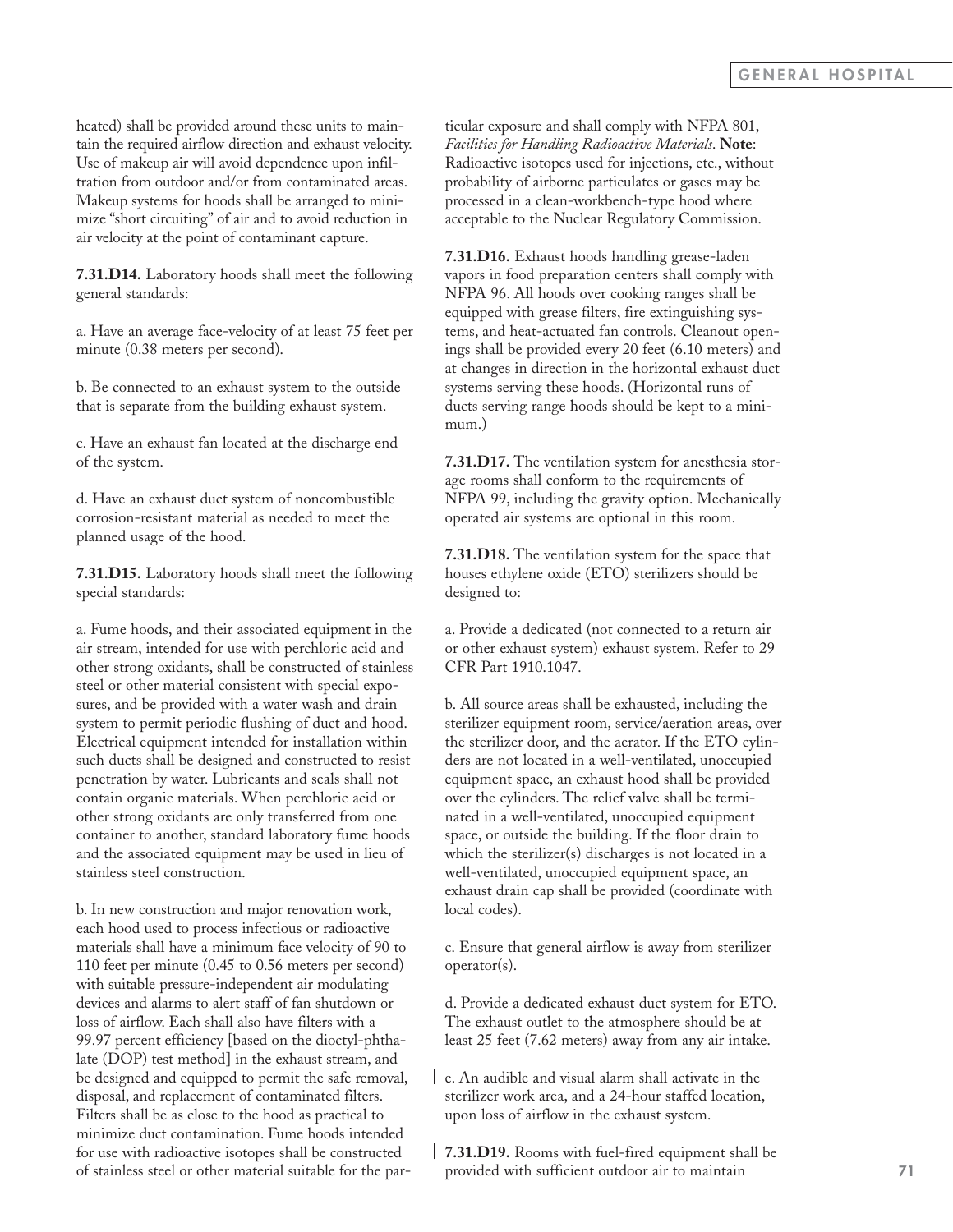## **GENERAL HOSPITAL**

equipment combustion rates and to limit workstation temperatures.

- **7.31.D20.** Gravity exhaust may be used, where conditions permit, for nonpatient areas such as boiler rooms, central storage, etc.
- **7.31.D21.** The energy-saving potential of variable air volume systems is recognized and these standards herein are intended to maximize appropriate use of that system. Any system utilized for occupied areas shall include provisions to avoid air stagnation in interior spaces where thermostat demands are met by temperatures of surrounding areas.
- **7.31.D22.** Special consideration shall be given to the type of heating and cooling units, ventilation outlets, and appurtenances installed in patient-occupied areas of psychiatric units. The following shall apply:

a. All air grilles and diffusers shall be of a type that prohibits the insertion of foreign objects. All exposed fasteners shall be tamper-resistant.

b. All convector or HVAC enclosures exposed in the room shall be constructed with rounded corners and shall have enclosures fastened with tamper-resistant screws.

c. HVAC equipment shall be of a type that minimizes the need for maintenance within the room.

**7.31.D23.** Rooms used for sputum induction, aerosolized pentamadine treatments, or other coughinducing procedures shall meet the requirements of Table 7.2 for airborne infection isolation rooms. If booths are used, refer to section 7.15.E.

**7.31.D24.** Non-central air handling systems, i.e., individual room units that are used for heating and cooling purposes (fan-coil units, heat pump units, etc.) shall be equipped with permanent (cleanable) or replaceable filters. The filters shall have a minimum efficiency of 68 percent weight arrestance. These units may be used as recirculating units only. All outdoor air requirements shall be met by a separate central air handling system with the proper filtration, as noted in Table 7.3.

**\*7.31.D25.** Rooms where gluteraldehyde is used shall be maintained at a negative pressure with respect to

#### **APPENDIX**

**A7.31.D25.** Whenever possible, the gluteraldehyde should be captured at the source. If this is not possible, the room should be exhausted at a rate of 15 air changes.

surrounding areas, unless dictated otherwise for specific rooms in Table 7.2. In lieu of special ventilation, a certified, filtered recirculating hood designed for gluteraldehyde can be substituted.

#### **7.31.E. Plumbing and Other Piping Systems**

Unless otherwise specified herein, all plumbing systems shall be designed and installed in accordance with *National Standard Plumbing Code.*

**7.31.E1.** The following standards shall apply to plumbing fixtures:

a. The material used for plumbing fixtures shall be nonabsorptive and acid-resistant.

b. Water spouts used in lavatories and sinks shall have clearances adequate to avoid contaminating utensils and the contents of carafes, etc.

- c. General handwashing stations used by medical and nursing staff and all lavatories used by patients and food handlers shall be trimmed with valves that can be operated without hands. (Single lever or wrist blade devices may be used.) Blade handles used for this purpose shall not exceed 4-1/2 inches (114.3 millimeters) in length. Handles on clinical sinks shall be at least 6
- inches (152.4 millimeters) long. Freestanding scrub sinks and lavatories used for scrubbing in procedure rooms shall be trimmed with foot, knee, or ultrasonic controls (no single lever wrist blades).

d. Clinical sinks shall have an integral trap wherein the upper portion of the water trap provides a visible seal.

e. Showers and tubs shall have nonslip walking surfaces.

**7.31.E2.** The following standards shall apply to potable water supply systems:

a. Systems shall be designed to supply water at sufficient pressure to operate all fixtures and equipment during maximum demand. Supply capacity for hotand cold-water piping shall be determined on the basis of fixture units, using recognized engineering standards. When the ratio of plumbing fixtures to occupants is proportionally more than required by the building occupancy and is in excess of 1,000 plumbing fixture units, a diversity factor is permitted.

b. Each water service main, branch main, riser, and branch to a group of fixtures shall have valves. Stop valves shall be provided for each fixture. Appropriate panels for access shall be provided at all valves where required.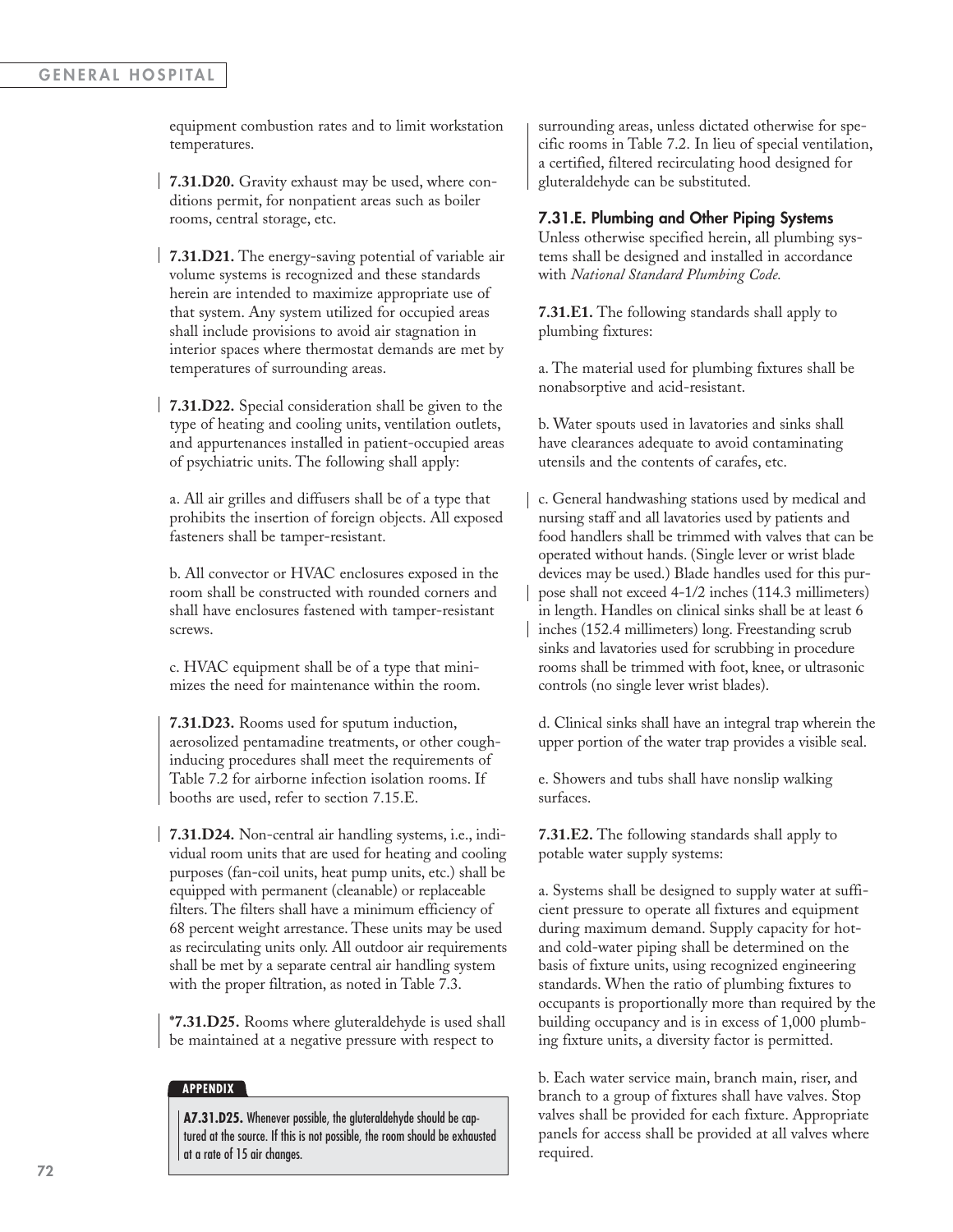c. Vacuum breakers shall be installed on hose bibbs and supply nozzles used for connection of hoses or tubing in laboratories, housekeeping sinks, bedpanflushing attachments, and autopsy tables, etc.

d. Bedpan-flushing devices (may be cold water) shall be provided in each inpatient toilet room; however, installation is optional in psychiatric and alcoholabuse units where patients are ambulatory.

e. Potable water storage vessels (hot and cold) not intended for constant use shall not be installed.

**7.31.E3.** The following standards shall apply to hot water systems:

a. The water-heating system shall have sufficient supply capacity at the temperatures and amounts indicated in Table 7.4. Water temperature is measured at the point of use or inlet to the equipment. Water shall be permitted to be stored at higher temperatures.

b. Hot-water distribution systems serving patient care areas shall be under constant recirculation to provide continuous hot water at each hot water outlet.

\*c. Provisions shall be included in the domestic hot water system to limit the amount of Legionella bacteria and opportunistic waterborne pathogens.

**7.31.E4.** The following standards shall apply to drainage systems:

a. Drain lines from sinks used for acid waste disposal shall be made of acid-resistant material.

b. Drain lines serving some types of automatic bloodcell counters must be of carefully selected material that will eliminate potential for undesirable chemical

reactions (and/or explosions) between sodium azide wastes and copper, lead, brass, and solder, etc.

c. Insofar as possible, drainage piping shall not be installed within the ceiling or exposed in operating and delivery rooms, nurseries, food preparation centers, food serving facilities, food storage areas, central services, electronic data processing areas, electric closets, and other sensitive areas. Where exposed, overhead drain piping in these areas is unavoidable, special provisions shall be made to protect the space below from leakage, condensation, or dust particles.

d. Floor drains shall not be installed in operating and delivery rooms.

\*e. If a floor drain is installed in cystoscopy, it shall contain a nonsplash, horizontal-flow flushing bowl beneath the drain plate.

f. Drain systems for autopsy tables shall be designed to positively avoid splatter or overflow onto floors or back siphonage and for easy cleaning and trap flushing.

g. Building sewers shall discharge into community sewerage. Where such a system is not available, the facility shall treat its sewage in accordance with local and state regulations.

h. Kitchen grease traps shall be located and arranged to permit easy access without the need to enter food preparation or storage areas. Grease traps shall be of capacity required and shall be accessible from outside of the building without need to interrupt any services.

i. Where plaster traps are used, provisions shall be made for appropriate access and cleaning.

#### **APPENDIX**

**A7.31.E3.c.** There are several ways to treat domestic water systems to kill Legionella and opportunistic waterborne pathogens. Complete removal of these organisms is not feasible, but methods to reduce the amount include hyperchlorination (free chlorine, chlorine dioxide, monochloramine), elevated hot water temperature, ozone injection, silver/copper ions, and ultraviolet light. Each of these options has advantages and disadvantages. While increasing the hot water supply temperature to 140°F (60°C) is typically considered the easiest option, the risk of scalding, especially to youth and the elderly, is significant. Additional consideration should be given to domestic water used in bone marrow transplant units. See CDC and ASHRAE Guideline 12, "Minimizing the Risk of Legionellosis Associated with Building Water Systems," for additional information. Another reference on this topic is "Legionella Control in Health Care Facilities," available from the American Society of Plumbing Engineers.

**A7.31.E4.e.** Floor drains in cystoscopy operating rooms have been shown to disseminate a heavily contaminated spray during flushing. Unless flushed regularly with large amounts of fluid, the trap tends to dry out and permit passage of gases, vapors, odors, insects and vermin directly into the operating room. For new construction, if a floor drain is insisted upon by the users, the drain plate should be located away from the operative site, and should be over a frequently flushed nonsplash, horizontal-flow type of bowl, preferably with a closed system of drainage. Alternative methods include (a) an aspirator/trap installed in a wall connected to the collecting trough of the operating table by a closed, disposable tube system, or (b) a closed system using portable collecting vessels. (See NFPA 99.)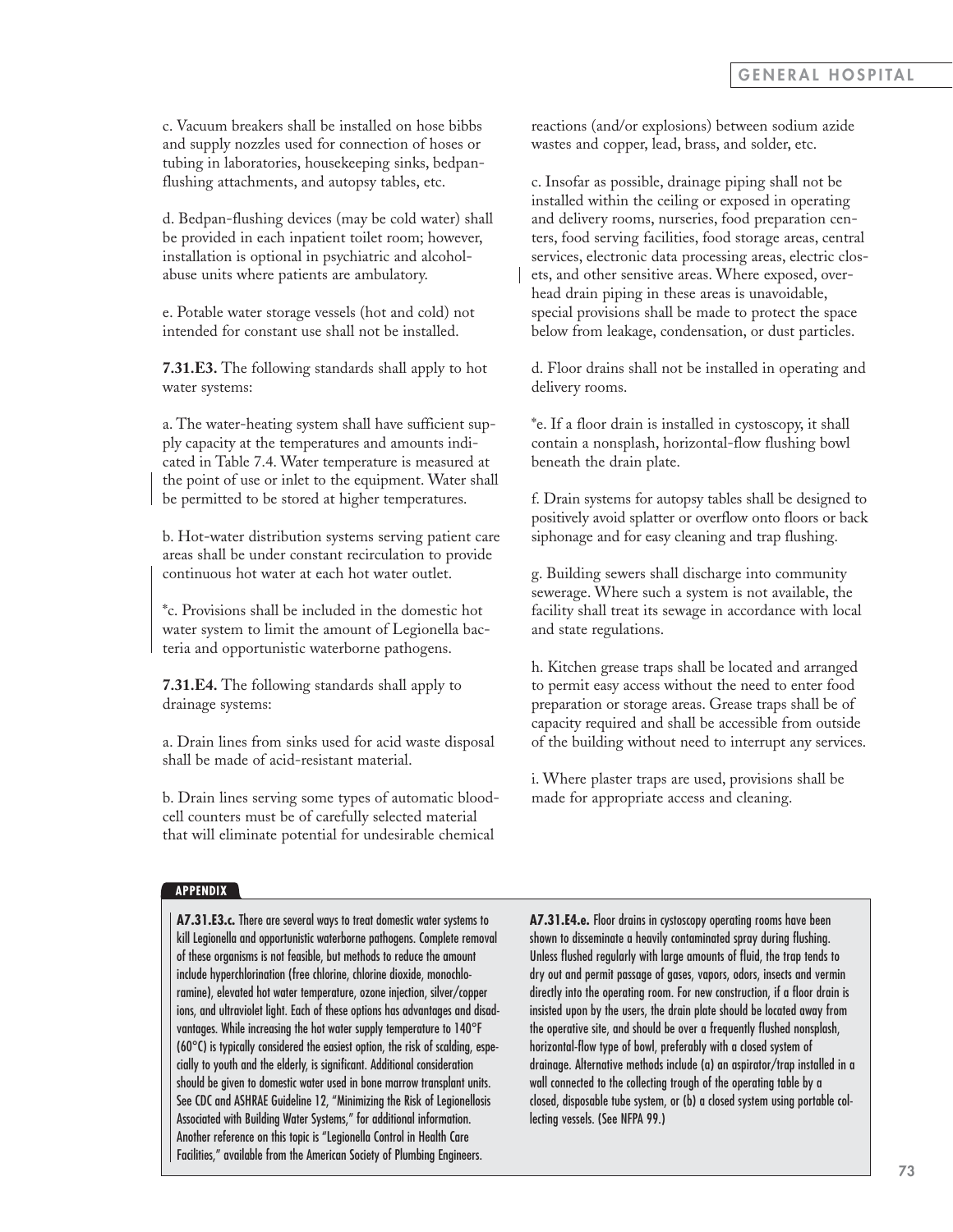#### **GENERAL HOSPITAL**

j. In dietary areas, floor drains and/or floor sinks shall be of type that can be easily cleaned by removal of cover. Provide floor drains or floor sinks at all "wet" equipment (as ice machines) and as required for wet cleaning of floors. Provide removable stainless steel mesh in addition to grilled drain cover to prevent entry of large particles of waste which might cause stoppages. Location of floor drains and floor sinks shall be coordinated to avoid conditions where locations of equipment make removal of covers for cleaning difficult.

**7.31.E5.** The installation, testing, and certification of nonflammable medical gas and air systems shall comply with the requirements of NFPA 99. (See Table 7.5 for rooms requiring station outlets.)

**7.31.E6.** Clinical vacuum system installations shall be in accordance with NFPA 99. (See Table 7.5 for rooms that require station outlets.)

**7.31.E7.** All piping, except control-line tubing, shall be identified. All valves shall be tagged, and a valve schedule shall be provided to the facility owner for permanent record and reference.

#### **7.31.E8.** Hemodialysis

In new construction and renovation, in any hospital location where hemodialysis or hemoperfusion is routinely performed, there shall be a separate water supply and a drainage facility that does not interfere with handwashing.

**7.31.E9.** When the functional program includes hemodialysis, continuously circulated filtered cold water shall be provided.

**7.31.E10.** Provide condensate drains for cooling coils of type that may be cleaned as needed without disassembly. (Unless specifically required by local authorities, traps are not required for condensate drains.) Provide air gap where condensate drains empty into floor drains. Provide heater elements for condensate lines in freezer or other areas where freezing may be a problem.

**7.31.E11.** No plumbing lines may be exposed overhead or on walls where possible accumulation of dust or soil may create a cleaning problem or where leaks would create a potential for food contamination.

# **7.32 Electrical Standards**

#### **7.32.A. General**

**7.32.A1.** All electrical material and equipment, including conductors, controls, and signaling devices, shall be installed in compliance with applicable sections of NFPA 70 and NFPA 99 and shall be listed as complying with available standards of listing agencies, or other similar established standards where such standards are required.

**7.32.A2.** The electrical installations, including alarm, nurses call, and communication systems, shall be tested to demonstrate that equipment installation and operation is appropriate and functional. A written record of performance tests on special electrical systems and equipment shall show compliance with applicable codes and standards.

**7.32.A3.** Shielded isolation transformers, voltage regulators, filters, surge suppressors, and other safeguards shall be provided as required where power line disturbances are likely to affect data processing and/or automated laboratory or diagnostic equipment.

#### **7.32.B. Services and Switchboards**

Main switchboards shall be located in an area separate from plumbing and mechanical equipment and shall be accessible to authorized persons only. Switchboards shall be convenient for use, readily accessible for maintenance, away from traffic lanes, and located in a dry, ventilated space free of corrosive or explosive fumes, gases, or any flammable material. Overload protective devices shall operate properly in ambient room temperatures.

#### **7.32.C. Panelboards**

Panelboards serving normal lighting and appliance circuits shall be located on the same floor as the circuits they serve. Panelboards serving critical branch emergency circuits shall be located on each floor that has major users (operating rooms, delivery suites, intensive care, etc.). Panelboards serving Life Safety emergency circuits may also serve floors above and/or below.

#### **7.32.D. Lighting**

**7.32.D1.** The Illuminating Engineering Society of North America (IES) has developed recommended lighting levels for health care facilities. The reader should refer to the *IES Handbook.*

**7.32.D2.** Approaches to buildings and parking lots, and all occupied spaces within buildings shall have fixtures that can be illuminated as necessary.

**7.32.D3.** Patient rooms shall have general lighting and night lighting. A reading light shall be provided for each patient. Reading light controls shall be accessible to the patient(s) without the patient having to get out of bed. Incandescent and halogen light sources that produce heat shall be avoided to prevent burns to the patient and/or bed linen. The light source should be covered by a diffuser or lens.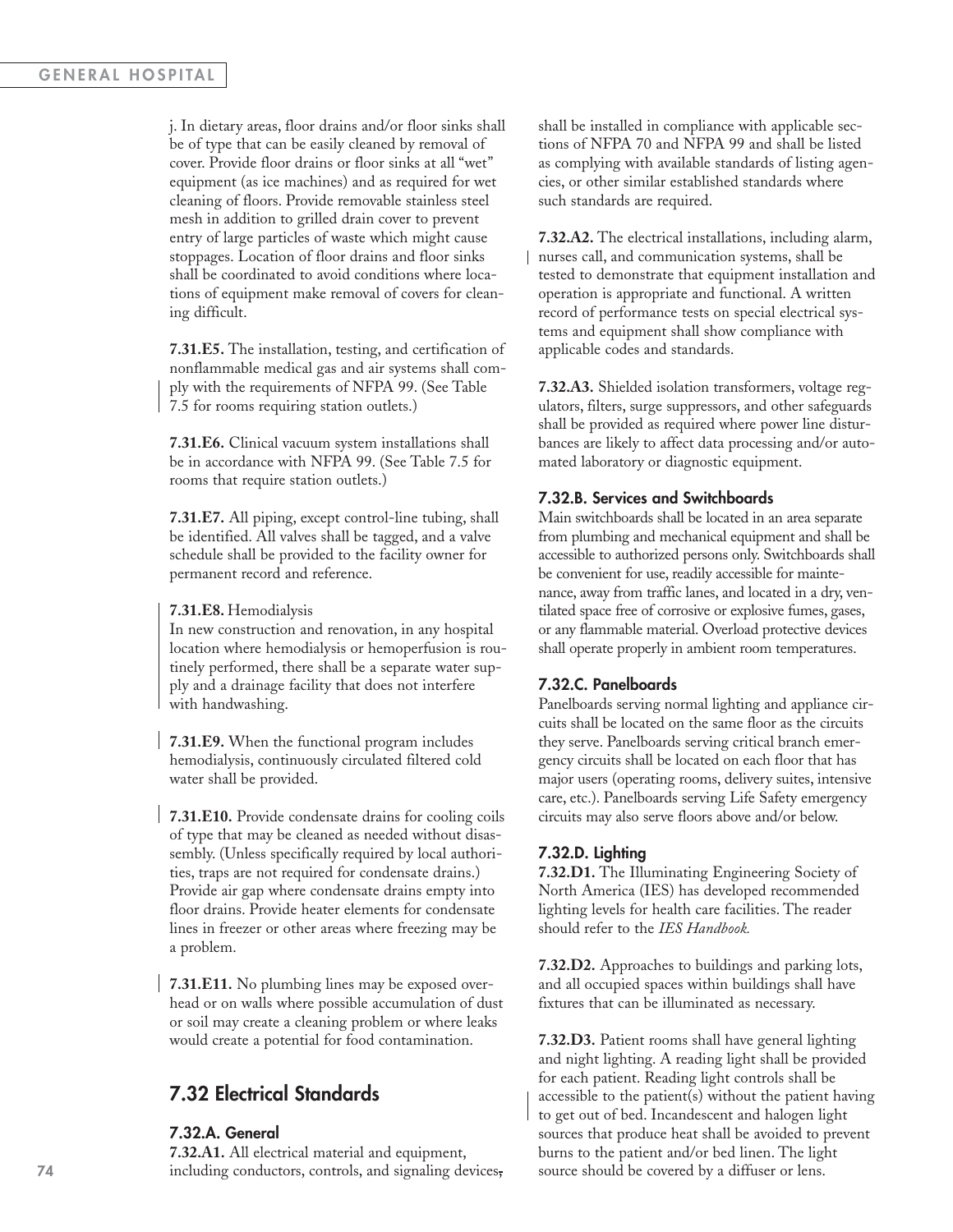Flexible light arms, if used, shall be mechanically controlled to prevent the lamp from contacting the bed linen. At least one night light fixture in each patient room shall be controlled at the room entrance. Lighting for coronary and intensive care bed areas shall permit staff observation of the patient while minimizing glare.

**7.32.D4.** Operating and delivery rooms shall have general lighting in addition to special lighting units provided at surgical and obstetrical tables. General lighting and special lighting shall be on separate circuits.

**7.32.D5.** Nursing unit corridors shall have general illumination with provisions for reducing light levels at night.

**7.32.D6.** Light intensity for staff and patient needs should generally comply with health care guidelines set forth in the IES publication. Consideration should be given to controlling intensity and/or wavelength to prevent harm to the patient's eyes (i.e., retina damage to premature infants and cataracts due to ultraviolet light).

Many procedures are available to satisfy lighting requirements, but the design should consider light quality as well as quantity for effectiveness and efficiency. While light levels in the IES publication are referenced herein, those publications include other useful guidance and recommendations which the designer is encouraged to follow.

**7.32.D7.** Consideration should be given to the special needs of the elderly. Excessive contrast in lighting levels that makes effective sight adaptation difficult should be minimized.

**7.32.D8.** A portable or fixed examination light shall be provided for examination, treatment, and trauma rooms.

**7.32.D9.** Light intensity of required emergency lighting shall generally comply with the IES recommendations. Egress and exit lighting shall comply with NFPA 101.

# **7.32.E. Receptacles**

**7.32.E1.** Each operating and delivery room shall have at least six receptacles convenient to the head of the procedure table.

Each operating room shall have at least 16 simplex or eight duplex receptacles. Where mobile X-ray, laser, or other equipment requiring special electrical configurations is used, additional receptacles distinctively marked for X-ray or laser use shall be provided.

**7.32.E2.** Each patient room shall have duplexgrounded receptacles. There shall be one at each side of the head of each bed; one for television, if used; one on every other wall; and one for each motorized bed. Receptacles may be omitted from exterior walls where construction or room configuration makes installation impractical. Nurseries shall have at least two duplex-grounded receptacles for each bassinet. Critical care areas as defined by NFPA 99 and NFPA 70, including pediatric and newborn intensive care units, shall have at least seven duplex outlets at the head of each bed, crib, or bassinet. Trauma and resuscitation rooms shall have eight duplex outlets located convenient to the head of each bed. Emergency department examination and treatment rooms shall have a minimum of six duplex outlets located convenient to the head of each bed. Approximately 50 percent of critical and emergency care outlets shall be connected to emergency system power and be so labeled. Each general care examination and treatment table and each work table shall have access to two duplex receptacles.

**7.32.E3.** Duplex-grounded receptacles for general use shall be installed approximately 50 feet (15.24 meters) apart in all corridors and within 25 feet (7.62 meters) of corridor ends. Receptacles in pediatric and psychiatric unit corridors shall be of the tamper-resistant type. Special receptacles marked for X-ray use shall be installed in corridors of patient areas so that mobile equipment may be used anywhere within a patient room using a cord length of 50 feet (15.24 meters) or less. If the same mobile X-ray unit is used in operating rooms and in nursing areas, receptacles for X-ray use shall permit the use of one plug in all locations. *Where capacitive discharge or battery-powered X-ray units are used, special X-ray receptacles are not required*.

**7.32.E4.** Electrical receptacle cover plates or electrical receptacles supplied from the emergency systems shall be distinctively colored or marked for identification. If color is used for identification purposes, the same color shall be used throughout the facility.

**7.32.E5.** For renal dialysis units, two duplex receptacles shall be on each side of a patient bed or lounge chair. One duplex receptacle on each side of the bed shall be connected to emergency power.

# **7.32.F. Equipment**

**7.32.F1.** At inhalation anesthetizing locations, all electrical equipment and devices, receptacles, and wiring shall comply with applicable sections of NFPA 99 and NFPA 70.

**7.32.F2.** Fixed and mobile X-ray equipment installations shall conform to articles 517 and 660 of NFPA 70.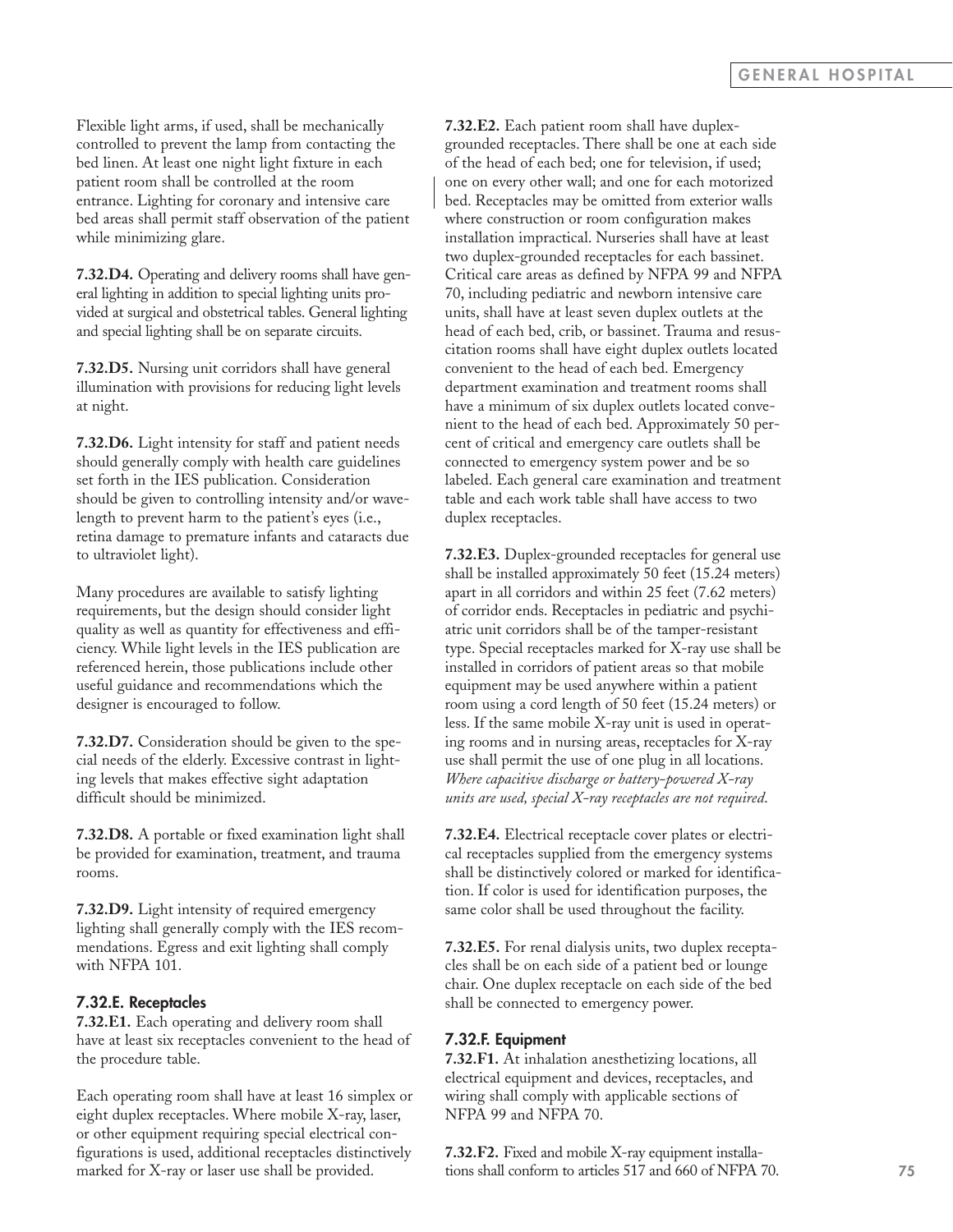**7.32.F3.** The X-ray film illuminator unit or units for displaying at least two films simultaneously shall be installed in each operating room, specified emergency treatment rooms, and X-ray viewing room of the radiology department. All illuminator units within one space or room shall have lighting of uniform intensity and color value.

**7.32.F4.** Ground-fault circuit interrupters shall comply with NFPA 70. *When ground-fault circuit interrupters (GFCI) are used in critical areas, provisions shall be made to insure that other essential equipment is not affected by activation of one interrupter*.

**7.32.F5.** In areas such as critical care units and special nurseries where a patient may be treated with an internal probe or catheter connected to the heart, the ground system shall comply with applicable sections of NFPA 99 and NFPA 70.

**7.32.F6.** Special equipment is identified in the following sections: Critical Care Units, Newborn Nurseries, Pediatric and Adolescent Unit, Psychiatric Nursing Unit, Surgical Suites, Obstetrical Suite, Emergency Service, Imaging Suite, Nuclear Medicine, Laboratory Suite, Rehabilitation Therapy Department, Renal Dialysis Unit, Respiratory Therapy Service, Morgue, Pharmacy, Dietary Facilities, Administration and Public Areas, Medical Records, Central Services, General Stores, Linen Services.

These sections shall be consulted to ensure compatibility between programmatically defined equipment needs and appropriate power and other electrical connection needs.

**7.32.F7.** There should be special attention paid to safety hazards associated with equipment cabling. Every attempt should be made to minimize these hazards, where practical.

**\*7.32.F8.** If operation of a scrub sink or a handwashing station in critical care areas, emergency departments, labor and delivery, and surgical suites is dependent on the building electrical service, it shall be connected to the essential electrical system.

#### **7.32.G. Nurses Calling System**

**7.32.G1.** In patient areas, each patient room shall be served by at least one calling station for two-way voice communication. Each bed shall be provided with a

#### **APPENDIX**

**A7.32.F8.** Refer to NFPA 99 for a description of the essential electrical system.

call device. Two call devices serving adjacent beds may be served by one calling station. Calls shall activate a visible signal in the corridor at the patient's door, in the clean work room, in the soiled work room, Medication, charting, clean linen storage, nourishment, equipment storage, and examination/treatment room(s) and at the nursing station of the nursing unit. In multi-corridor nursing units, additional visible signals shall be installed at corridor intersections. In rooms containing two or more calling stations, indicating lights shall be provided at each station. Nurses calling systems at each calling station shall be equipped with an indicating light that remains lighted as long as the voice circuit is operating.

**7.32.G2.** A nurses emergency call system shall be provided at each inpatient toilet, bath, sitz bath, and shower room. A nurses emergency call shall be accessible to a collapsed patient lying on the floor. Inclusion of a pull cord will satisfy this standard.

The emergency call shall be designed so that a signal activated at a patient's calling station will initiate a visible and audible signal distinct from the regular nurse calling system that can be turned off only at the patient calling station. The signal shall activate an annunciator panel at the nurse station, a visible signal in the corridor at the patient's door, and at other areas defined by the functional program. Provisions for emergency calls will also be needed in outpatient and treatment areas where patients may be subject to incapacitation.

**7.32.G3.** In areas such as critical care, recovery and pre-op, where patients are under constant visual surveillance, the nurses call may be limited to a bedside button or station that activates a signal readily seen at the control station.

**7.32.G4.** A staff emergency assistance system for staff to summon additional assistance shall be provided in each operating, delivery, recovery, emergency examination and/or treatment area, and in critical care units, nurseries, special procedure rooms, cardiac catheterization rooms, stress-test areas, triage, outpatient surgery, admission and discharge areas, and areas for psychiatric patients including seclusion and security rooms, anterooms and toilet rooms serving them, communal toilet and bathing facility rooms, dining, activity, therapy, exam, and treatment rooms. This system shall annunciate visually and audibly in the clean work room, in the soiled work room, medication, charting, clean linen storage, nourishment, equipment storage, and examination/treatment room(s) if provided and at the nursing station of the nursing unit with backup to another staffed area from which assistance can be summoned.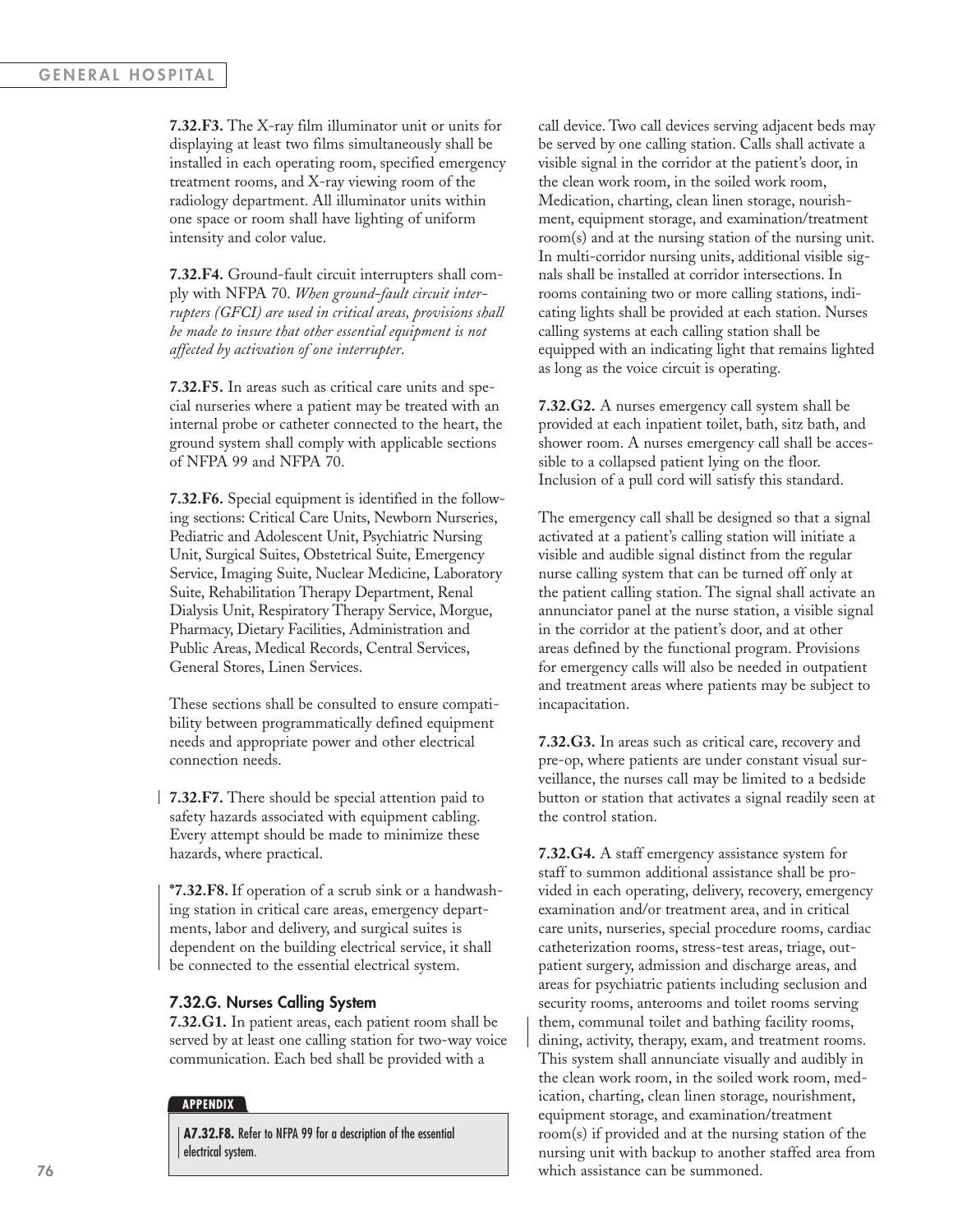**7.32.G5.** In critical care units, recovery and pre-op, the call system shall include provisions for an emergency code resuscitation alarm to summon assistance from outside the unit.

**7.32.G6.** A nurse call is not required in psychiatric nursing units, but if it is included, provisions shall be made for easy removal, or for covering call button outlets. In psychiatric nursing units all hardware shall have tamper-resistant fasteners.

**7.32.G7.** Patient toilet rooms within Imaging Suite shall be equipped with a nurses emergency call.

**7.32.G8.** Toilet rooms in renal dialysis units shall be served by an emergency call. Call shall activate a signal at the nurses' station.

**7.32.G9.** Alternate technologies can be considered for emergency or nurse call systems. If radio frequency systems are utilized, consideration should be given to electromagnetic compatibility between internal and external sources.

# **7.32.H. Emergency Electric Service**

Emergency power shall be provided for in accordance

with NFPA 99, NFPA 101, and NFPA 110. Where stored fuel is required, storage capacity shall permit continuous operation for at least 24 hours.

# **7.32.I. Fire Alarm**

All health care occupancies shall be provided with a fire alarm system in accordance with NFPA 101 and NFPA 72.

# **7.32.J. Telecommunications and Information Systems**

**7.32.J1.** Locations for terminating telecommunications and information system devices shall be provided.

**7.32.J2.** A room shall be provided for central equipment locations. Special air conditioning and voltage regulation shall be provided when recommended by the manufacturer.

**7.32.J3.** All patient care-related telecommunications and information systems shall be powered from the essential electrical system.

# **\*7.33 Hyperbaric Suite**

#### **APPENDIX**

#### **A7.33 Hyperbaric Suite**

#### **General**

The number of treatment stations should be based upon the expected workload and may include several work shifts per day.

The location should offer convenient access for outpatients. Accessibility to the unit from parking and public transportation should be a consideration.

#### **Treatment Areas**

Hyperbaric chambers for multiple occupancy (Class A) should be installed in accordance with NFPA 99.

Hyperbaric chambers for individual patients (Class B) should be installed in accordance with NFPA 99 in a room or suite adequately sized to provide the following clearances: chamber and side wall, 5 feet (1.52 meters); between chambers, 6 feet (1.83 meters); and between the chamber headboard and the wall, 3 feet (0.91 meter). A minimum passage space of 4 feet (1.22 meter) shall be provided at the foot of each chamber in addition to the required clearances for sliding patients' platforms in end-loading chambers.

#### **Functional Elements**

The following support spaces should be provided and may be shared with adjacent departments.

Patient waiting area. The area should be out of traffic, under staff control, and should have seating capacity in accordance with the functional pro-

gram. When the hyperbaric suite is routinely used for outpatients and inpatients at the same time, separate waiting areas should be provided with screening for visual privacy between the waiting areas.

A control desk and reception area should be provided.

A holding area under staff control should accommodate inpatients on stretchers or beds. Stretcher patients should be out of the direct line of normal traffic. The patient holding area may be omitted for two or fewer individual hyperbaric chamber units.

Toilet rooms for the use of patients should be provided with direct access from the hyperbaric suite.

Dressing rooms for outpatients should be provided and should include a seat or bench, mirror, and provisions for hanging patients' clothing and for securing valuables. At least one dressing room should be provided to accommodate wheelchair patients.

An appropriate room for individual and family consultation with referring physicians should be provided for outpatients.

A clean storage space should be provided for clean supplies and linens. Handwashing stations should be provided with hands-free operable controls. When a separate storage room is provided, it may be shared with another department when conveniently located.

A soiled holding room should be provided with waste receptacles and soiled linen receptacles. (continued on next page)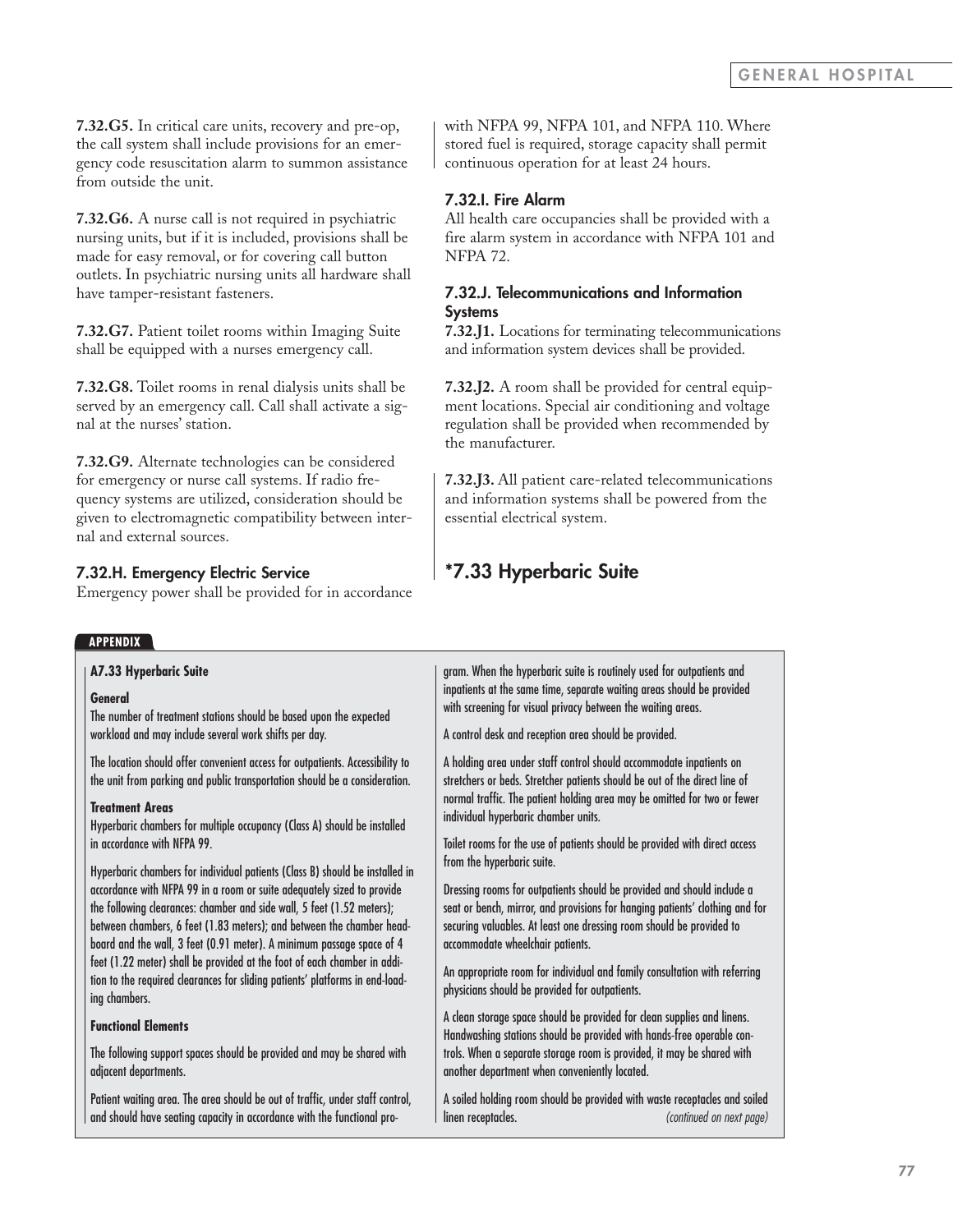# **Table 7.1 Sound Transmission Limitations in General Hospitals**

|                                                          | Airborne sound transmission class (STC) <sup>1</sup> |        |  |  |
|----------------------------------------------------------|------------------------------------------------------|--------|--|--|
|                                                          | Partitions                                           | Floors |  |  |
| New construction <sup>2</sup>                            |                                                      |        |  |  |
| Patient room to patient room                             | 45                                                   | 40     |  |  |
| Public space to patient room <sup>3</sup>                | 55                                                   | 40     |  |  |
| Service areas to patient room <sup>4</sup>               | 65                                                   | 45     |  |  |
| Patient room access corridor <sup>5</sup>                | 45                                                   | 45     |  |  |
| Exam room to exam room                                   | 45                                                   |        |  |  |
| Exam room to public space                                | 45                                                   |        |  |  |
| Toilet room to public space                              | 45                                                   |        |  |  |
| Consultation rooms/<br>conference rooms to public space  | 45                                                   |        |  |  |
| Consultation rooms/<br>conference rooms to patient rooms | 45                                                   |        |  |  |
| Staff lounges to patient rooms                           | 45                                                   |        |  |  |
| Existing construction <sup>2</sup>                       |                                                      |        |  |  |
| Patient room to patient room                             | 35                                                   | 40     |  |  |
| Public space to patient room <sup>3</sup>                | 40                                                   | 40     |  |  |
| Service areas to patient room <sup>4</sup>               | 45                                                   | 45     |  |  |

<sup>1</sup> Sound transmission class (STC) shall be determined by tests in accordance with methods set forth in ASTM E90 and ASTM E413. *Where partitions do not extend to the structure above, sound transmission through ceilings and composite STC performance must be considered.*

- <sup>2</sup> Treatment rooms shall be treated the same as patient rooms.
- <sup>3</sup> Public space includes corridors (except patient room access corridors), lobbies, dining rooms, recreation rooms, and similar space.
- <sup>4</sup> Service areas include kitchens, elevators, elevator machine rooms, laundries, garages, maintenance rooms, boiler and mechanical equipment rooms, and similar spaces of high noise. Mechanical equipment located on the same floor or above patient rooms, offices, nurses stations, and similar occupied space shall be effectively isolated from the floor.
- <sup>5</sup> Patient room access corridors contain composite walls with doors/windows and have direct access to patient rooms.

#### **APPENDIX**

#### **A7.33 Hyperbaric Suite (continued)**

Storage for patients' belongings should be provided.

A housekeeping room should be provided and should contain a floor receptor or service sink and storage space for housekeeping supplies and equipment; it should be located nearby.

Appropriate areas should be available for male and female personnel for staff clothing change area and lounge. The areas should contain lockers, shower, toilet, and handwashing stations.

A waiting room, toilet with handwashing stations, drinking fountain, public telephone, and seating accommodations for waiting periods should be available or accessible to the unit.

#### **Electrical Requirements**

Grounding of hyperbaric chambers should be connected only to the equipment ground in accordance with NFPA 99 and NFPA 70.

Additional grounds such as earth or driven grounds should not be permitted.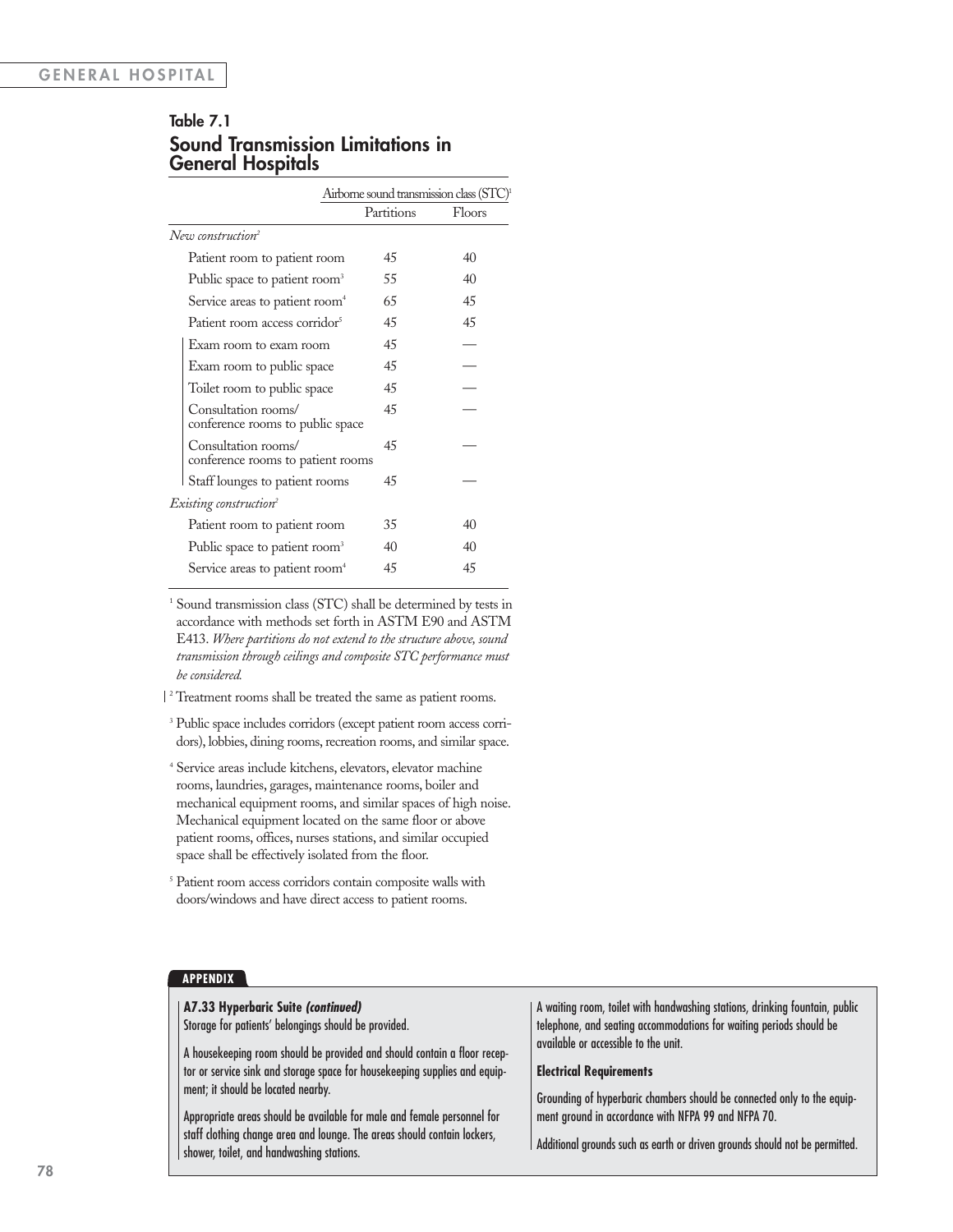# **Table 7.2**

# **Ventilation Requirements for Areas Affecting Patient Care in Hospitals and Outpatient Facilities1**

| Area designation                                       | Air<br>movement<br>relationship to<br>adjacent area <sup>2</sup> | Minimum<br>air changes<br>of outdoor<br>air per hour <sup>3</sup> | Minimum<br>total<br>air changes<br>per hour <sup>4,5</sup> | All air<br>exhausted<br>directly to<br>outdoors <sup>6</sup> | Recirculated<br>by means of<br>room units <sup>7</sup> | Relative                        | Design<br>temperature <sup>9</sup><br>humidity <sup>8</sup> (%) (degrees F/C) |
|--------------------------------------------------------|------------------------------------------------------------------|-------------------------------------------------------------------|------------------------------------------------------------|--------------------------------------------------------------|--------------------------------------------------------|---------------------------------|-------------------------------------------------------------------------------|
| <b>SURGERY AND CRITICAL CARE</b>                       |                                                                  |                                                                   |                                                            |                                                              |                                                        |                                 |                                                                               |
| Operating/surgical cystoscopic rooms <sup>10, 11</sup> | Out                                                              | 3                                                                 | 15                                                         |                                                              | No                                                     | $30 - 60$                       | 68-73 $(20-23)^{12}$                                                          |
| Delivery room <sup>10</sup>                            | Out                                                              | 3                                                                 | 15                                                         |                                                              | N <sub>o</sub>                                         | $30 - 60$                       | $68-73(20-23)$                                                                |
| Recovery room <sup>10</sup>                            |                                                                  | $\overline{2}$                                                    | 6                                                          |                                                              | N <sub>o</sub>                                         | $30 - 60$                       | $70-75(21-24)$                                                                |
| Critical and intensive care                            |                                                                  | $\overline{2}$                                                    | 6                                                          |                                                              | N <sub>o</sub>                                         | $30 - 60$                       | $70-75(21-24)$                                                                |
| Newborn intensive care                                 |                                                                  | $\overline{2}$                                                    | 6                                                          |                                                              | N <sub>o</sub>                                         | $30 - 60$                       | 72-78 (22-26)                                                                 |
| Treatment room <sup>13</sup>                           |                                                                  |                                                                   | 6                                                          |                                                              |                                                        |                                 | 75 (24)                                                                       |
| Trauma room <sup>13</sup>                              | Out                                                              | 3                                                                 | 15                                                         |                                                              | N <sub>o</sub>                                         | $30 - 60$                       | $70-75(21-24)$                                                                |
| Anesthesia gas storage                                 | In                                                               |                                                                   | 8                                                          | Yes                                                          |                                                        |                                 |                                                                               |
| Endoscopy                                              | In                                                               | $\overline{2}$                                                    | 6                                                          |                                                              | N <sub>o</sub>                                         | $30 - 60$                       | $68-73(20-23)$                                                                |
| Bronchoscopy <sup>11</sup>                             | In                                                               | $\overline{2}$                                                    | 12                                                         | Yes                                                          | N <sub>o</sub>                                         | $30 - 60$                       | $68-73(20-23)$                                                                |
| ER waiting rooms                                       | In                                                               | $\overline{2}$                                                    | 12                                                         | $\mathrm{Yes}^{\scriptscriptstyle 14,\,15}$                  |                                                        |                                 | $70-75(21-24)$                                                                |
| Triage                                                 | In                                                               | $\overline{2}$                                                    | 12                                                         | Yes <sup>14</sup>                                            |                                                        | $\overline{\phantom{0}}$        | $70-75(21-24)$                                                                |
| Radiology waiting rooms                                | In                                                               | $\overline{2}$                                                    | 12                                                         | $\mathrm{Yes}^{\scriptscriptstyle 14,\,15}$                  |                                                        |                                 | $70-75(21-24)$                                                                |
| Procedure room                                         | Out                                                              | $\mathfrak{Z}$                                                    | 15                                                         |                                                              | N <sub>o</sub>                                         | $30 - 60$                       | $70-75(21-24)$                                                                |
| <b>NURSING</b>                                         |                                                                  |                                                                   |                                                            |                                                              |                                                        |                                 |                                                                               |
| Patient room                                           |                                                                  | $\overline{2}$                                                    | $6^{16}$                                                   | $\hspace{0.1mm}-\hspace{0.1mm}$                              |                                                        |                                 | $70-75(21-24)$                                                                |
| Toilet room                                            | In                                                               |                                                                   | 10                                                         | Yes                                                          | $\hspace{0.05cm}$                                      | $\overline{\phantom{0}}$        |                                                                               |
| Newborn nursery suite                                  |                                                                  | $\overline{2}$                                                    | 6                                                          |                                                              | N <sub>o</sub>                                         | $30 - 60$                       | 72-78 (22-26)                                                                 |
| Protective environment room <sup>11, 17</sup>          | Out                                                              | $\overline{2}$                                                    | 12                                                         | $\hspace{0.05cm}$                                            | N <sub>o</sub>                                         |                                 | 75 (24)                                                                       |
| Airborne infection isolation room <sup>11, 18</sup>    | In                                                               | $\overline{2}$                                                    | 12                                                         | Yes <sup>15</sup>                                            | No                                                     |                                 | 75 (24)                                                                       |
| Isolation alcove or anteroom <sup>17,18</sup>          | In/Out                                                           | $\overline{\phantom{0}}$                                          | 10                                                         | Yes                                                          | N <sub>o</sub>                                         |                                 |                                                                               |
| Labor/delivery/recovery                                |                                                                  | $\overline{2}$                                                    | $6^{16}$                                                   |                                                              | $\hspace{0.1mm}-\hspace{0.1mm}$                        | $\hspace{0.1mm}-\hspace{0.1mm}$ | $70-75(21-24)$                                                                |
| Labor/delivery/recovery/postpartum                     |                                                                  | $\overline{2}$                                                    | $6^{16}$                                                   |                                                              |                                                        | $\overbrace{\phantom{aaaaa}}$   | $70-75(21-24)$                                                                |
| Patient corridor                                       |                                                                  |                                                                   | 2                                                          |                                                              |                                                        |                                 |                                                                               |
|                                                        |                                                                  |                                                                   |                                                            |                                                              |                                                        |                                 |                                                                               |
| <b>ANCILLARY</b>                                       |                                                                  |                                                                   |                                                            |                                                              |                                                        |                                 |                                                                               |
| Radiology <sup>19</sup>                                |                                                                  |                                                                   |                                                            |                                                              |                                                        |                                 |                                                                               |
| X-ray (surgical/critical care and                      |                                                                  |                                                                   |                                                            |                                                              |                                                        |                                 |                                                                               |
| catheterization)                                       | Out                                                              | 3                                                                 | 15                                                         |                                                              | N <sub>o</sub>                                         | $30 - 60$                       | $70-75(21-24)$                                                                |
| X-ray (diagnostic & treatment)                         |                                                                  |                                                                   | 6                                                          |                                                              |                                                        |                                 | 75 (24)                                                                       |
| Darkroom                                               | In                                                               |                                                                   | 10                                                         | Yes                                                          | N <sub>o</sub>                                         |                                 |                                                                               |
| Laboratory                                             |                                                                  |                                                                   |                                                            |                                                              |                                                        |                                 |                                                                               |
| General <sup>19</sup>                                  |                                                                  |                                                                   | 6                                                          |                                                              |                                                        |                                 | 75 (24)                                                                       |
| Biochemistry <sup>19</sup>                             | Out                                                              |                                                                   | 6                                                          |                                                              | N <sub>o</sub>                                         |                                 | 75 (24)                                                                       |
| Cytology                                               | In                                                               |                                                                   | 6                                                          | Yes                                                          | N <sub>o</sub>                                         |                                 | 75 (24)                                                                       |
| Glass washing                                          | In                                                               |                                                                   | 10                                                         | Yes                                                          |                                                        |                                 |                                                                               |
| Histology                                              | In                                                               |                                                                   | 6                                                          | Yes                                                          | N <sub>o</sub>                                         |                                 | 75 (24)                                                                       |
| Microbiology <sup>19</sup>                             | In                                                               |                                                                   | 6                                                          | Yes                                                          | N <sub>o</sub>                                         |                                 | 75 (24)                                                                       |
| Nuclear medicine                                       | In                                                               |                                                                   | 6                                                          | Yes                                                          | N <sub>o</sub>                                         |                                 | 75 (24)                                                                       |
| Pathology                                              | In                                                               |                                                                   | 6                                                          | Yes                                                          | N <sub>o</sub>                                         |                                 | 75 (24)                                                                       |
| Serology                                               | Out                                                              |                                                                   | 6                                                          |                                                              | N <sub>o</sub>                                         |                                 | 75 (24)                                                                       |
| Sterilizing                                            | In                                                               |                                                                   | 10                                                         | Yes                                                          | $\qquad \qquad \longleftarrow$                         |                                 |                                                                               |
| Autopsy room <sup>11</sup>                             | In                                                               |                                                                   | 12                                                         | Yes                                                          | N <sub>o</sub>                                         |                                 |                                                                               |
| Nonrefrigerated body-holding room                      | In                                                               |                                                                   | 10                                                         | Yes                                                          |                                                        |                                 | 70 (21)                                                                       |
| Pharmacy                                               | Out                                                              |                                                                   | $\overline{4}$                                             |                                                              |                                                        |                                 |                                                                               |

(continued on next page)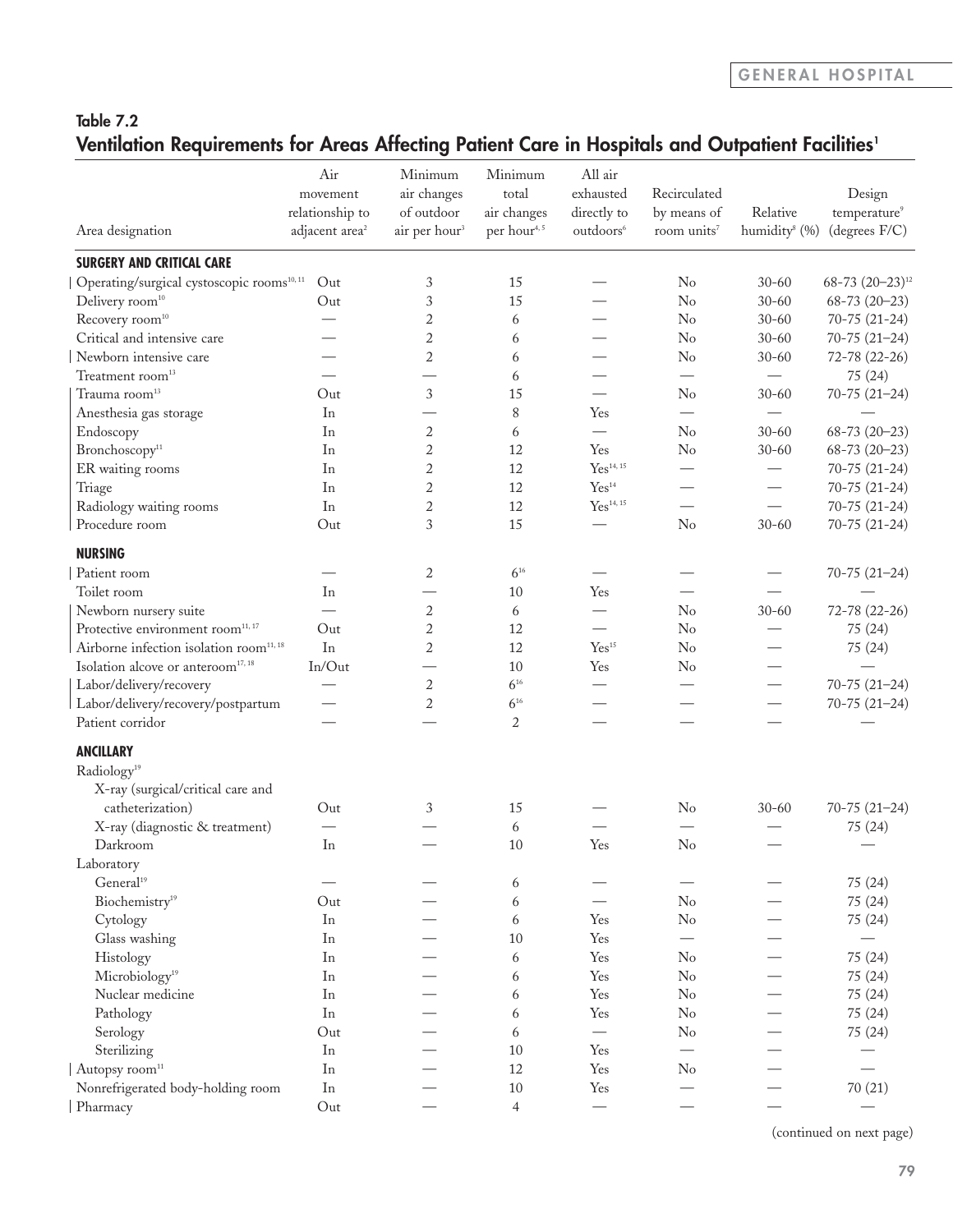# **Table 7.2 (continued)**

# **Ventilation Requirements for Areas Affecting Patient Care in Hospitals and Outpatient Facilities1**

|                                       | Air                        | Minimum                   | Minimum                 | All air               |                         |                           |                          |
|---------------------------------------|----------------------------|---------------------------|-------------------------|-----------------------|-------------------------|---------------------------|--------------------------|
|                                       | movement                   | air changes               | total                   | exhausted             | Recirculated            | Relative                  | Design                   |
|                                       | relationship to            | of outdoor                | air changes             | directly to           | by means of             |                           | temperature <sup>9</sup> |
| Area designation                      | adjacent area <sup>2</sup> | air per hour <sup>3</sup> | per hour <sup>4,5</sup> | outdoors <sup>6</sup> | room units <sup>7</sup> | humidity <sup>8</sup> (%) | (degrees F/C)            |
| <b>DIAGNOSTIC AND TREATMENT</b>       |                            |                           |                         |                       |                         |                           |                          |
| Examination room                      |                            |                           | 6                       |                       |                         |                           | 75 (24)                  |
| Medication room                       | Out                        |                           | 4                       |                       |                         |                           |                          |
| Treatment room                        |                            |                           | 6                       |                       |                         |                           | 75 (24)                  |
| Physical therapy and hydrotherapy     | In                         |                           | 6                       |                       |                         |                           | 75 (24)                  |
| Soiled workroom or soiled holding     | In                         |                           | 10                      | Yes                   | $\rm No$                |                           |                          |
| Clean workroom or clean holding       | Out                        |                           | 4                       |                       |                         |                           |                          |
| <b>STERILIZING AND SUPPLY</b>         |                            |                           |                         |                       |                         |                           |                          |
| ETO-sterilizer room                   | In                         |                           | 10                      | Yes                   | $\rm No$                | $30 - 60$                 | 75 (24)                  |
| Sterilizer equipment room             | In                         |                           | 10                      | Yes                   |                         |                           |                          |
| Central medical and surgical supply   |                            |                           |                         |                       |                         |                           |                          |
| Soiled or decontamination room        | In                         |                           | 6                       | Yes                   | N <sub>o</sub>          |                           | $68-73(20-23)$           |
| Clean workroom                        | Out                        |                           | 4                       |                       | No                      | $30 - 60$                 | 75 (24)                  |
| Sterile storage                       | Out                        |                           | $\overline{4}$          |                       |                         | $(Max)$ 70                |                          |
| <b>SERVICE</b>                        |                            |                           |                         |                       |                         |                           |                          |
| Food preparation center <sup>20</sup> |                            |                           | 10                      |                       | $\rm No$                |                           |                          |
| Warewashing                           | In                         |                           | 10                      | Yes                   | No                      |                           |                          |
| Dietary day storage                   | In                         |                           | 2                       |                       |                         |                           |                          |
| Laundry, general                      |                            |                           | 10                      | Yes                   |                         |                           |                          |
| Soiled linen (sorting and storage)    | In                         |                           | 10                      | Yes                   | N <sub>o</sub>          |                           |                          |
| Clean linen storage                   | Out                        |                           | 2                       | $\frac{1}{2}$         |                         |                           |                          |
| Soiled linen and trash chute room     | In                         |                           | 10                      | Yes                   | N <sub>o</sub>          |                           |                          |
| Bedpan room                           | In                         |                           | 10                      | Yes                   |                         |                           |                          |
| Bathroom                              | In                         |                           | 10                      |                       |                         |                           | 75 (24)                  |
| Janitor's closet                      | In                         |                           | 10                      | Yes                   | N <sub>o</sub>          |                           |                          |
|                                       |                            |                           |                         |                       |                         |                           |                          |

<sup>1</sup> The ventilation rates in this table cover ventilation for comfort, as well as for asepsis and odor control in areas of acute care hospitals that directly affect patient care and are determined based on healthcare facilities being predominantly "No Smoking" facilities. Where smoking may be allowed, ventilation rates will need adjustment. Areas where specific ventilation rates are not given in the table shall be ventilated in accordance with ASHRAE Standard 62, Ventilation for Acceptable Indoor Air Quality, and *ASHRAE Handbook–HVAC Applications*. Specialized patient care areas, including organ transplant units, burn units, specialty procedure rooms, etc., shall have additional ventilation provisions for air quality control as may be appropriate. OSHA standards and/or NIOSH criteria require special ventilation requirements for employee health and safety within healthcare facilities.

- <sup>2</sup> Design of the ventilation system shall provide air movement which is generally from clean to less clean areas. If any form of variable air volume or load shedding system is used for energy conservation, it must not compromise the corridor-to-room pressure balancing relationships or the minimum air changes required by the table.
- <sup>3</sup> To satisfy exhaust needs, replacement air from the outside is necessary. Table 7.2 does not attempt to describe specific amounts of outside air to be supplied to individual spaces except for certain areas such as those listed. Distribution of the outside air, added to the system to balance required

exhaust, shall be as required by good engineering practice. Minimum outside air quantities shall remain constant while the system is in operation.

<sup>4</sup> Number of air changes may be reduced when the room is unoccupied if provisions are made to ensure that the number of air changes indicated is reestablished any time the space is being utilized. Adjustments shall include provisions so that the direction of air movement shall remain the same when the number of air changes is reduced. Areas not indicated as having continuous directional control may have ventilation systems shut down when space is unoccupied and ventilation is not otherwise needed, if the maximum infiltration or exfiltration permitted in Note 2 is not exceeded and if adjacent pressure balancing relationships are not compromised. Air quantity calculations must account for filter loading such that the indicated air change rates are provided up until the time of filter change-out.

- $5$  Air change requirements indicated are minimum values. Higher values should be used when required to maintain indicated room conditions (temperature and humidity), based on the cooling load of the space (lights, equipment, people, exterior walls and windows, etc.).
- <sup>6</sup> Air from areas with contamination and/or odor problems shall be exhausted to the outside and not recirculated to other areas. Note that individual circumstances may require special consideration for air exhaust to the outside,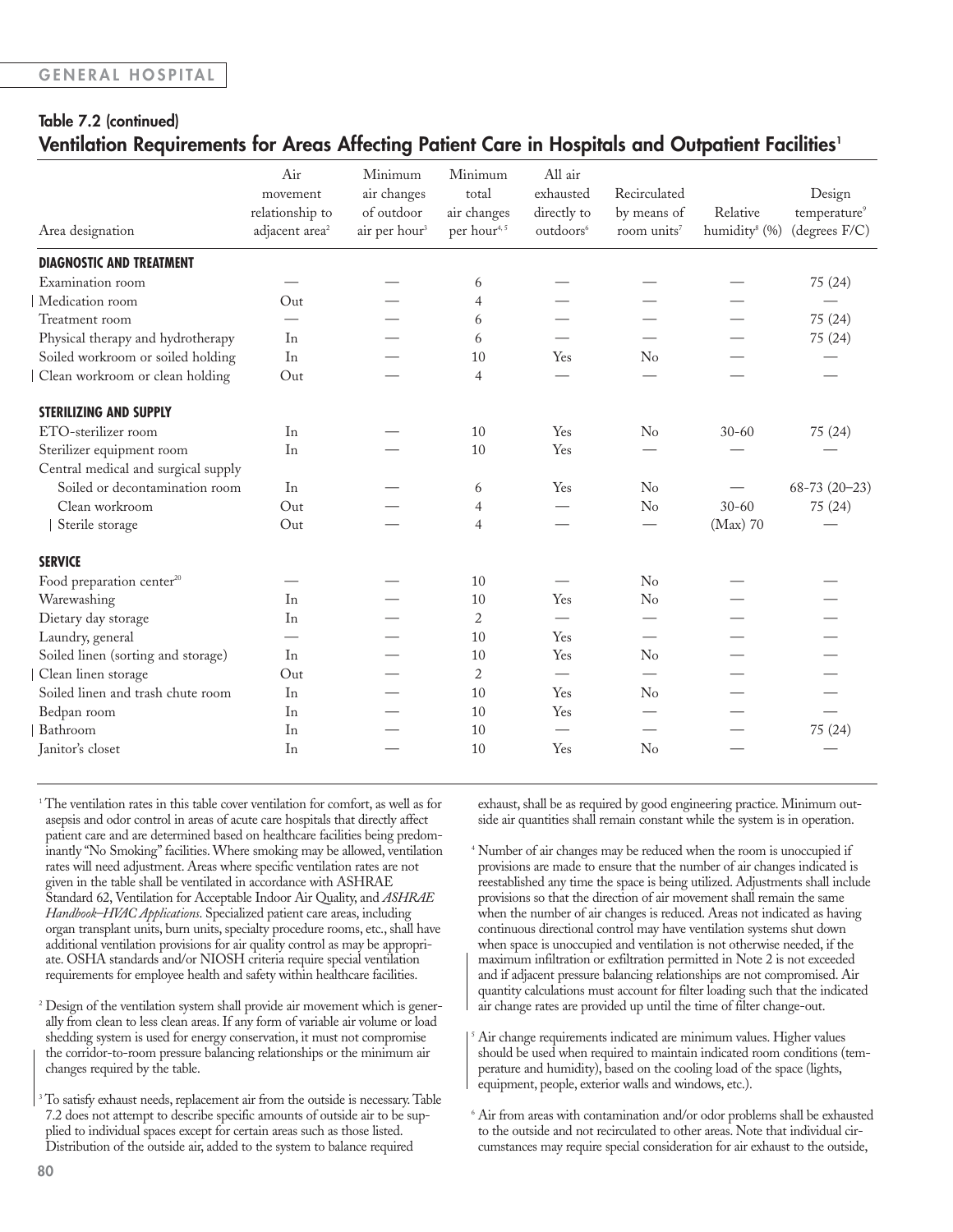e.g., in intensive care units in which patients with pulmonary infection are treated, and rooms for burn patients.

\* <sup>7</sup> Recirculating room HVAC units refers to those local units that are used primarily for heating and cooling of air, and not disinfection of air. Because of cleaning difficulty and potential for buildup of contamination, recirculating room units shall not be used in areas marked "No." However, for airborne infection control, air may be recirculated within individual isolation rooms if HEPA filters are used. Isolation and intensive care unit rooms may be ventilated by reheat induction units in which only the primary air supplied from a central system passes through the reheat unit. Gravity-type heating or cooling units such as radiators or convectors shall not be used in operating rooms and other special care areas. See Appendix A for a description of recirculation units to be used in isolation rooms.

<sup>8</sup> The ranges listed are the minimum and maximum limits where control is specifically needed. The maximum and minimum limits are not intended to be independent of a space's associated temperature. The humidity is expected to be at the higher end of the range when the temperature is also at the higher end, and vice versa.

<sup>9</sup> Where temperature ranges are indicated, the systems shall be capable of maintaining the rooms at any point within the range during normal operation. A single figure indicates a heating or cooling capacity of at least the indicated temperature. This is usually applicable when patients may be undressed and require a warmer environment. Nothing in these guidelines shall be construed as precluding the use of temperatures lower than those noted when the patients' comfort and medical conditions make lower temperatures desirable. Unoccupied areas such as storage rooms shall have temperatures appropriate for the function intended.

- <sup>10</sup> National Institute for Occupational Safety and Health (NIOSH) Criteria Documents regarding Occupational Exposure to Waste Anesthetic Gases and Vapors, and Control of Occupational Exposure to Nitrous Oxide indicate a need for both local exhaust (scavenging) systems and general ventilation of the areas in which the respective gases are utilized.
- \* Differential pressure shall be a minimum of 0.01" water gauge (2.5 Pa). If alarms are installed, allowances shall be made to prevent nuisance alarms of monitoring devices.
- Some surgeons may require room temperatures that are outside of the indicated range. All operating room design conditions shall be developed in consultation with surgeons, anesthesiologists, and nursing staff.

<sup>13</sup> The term trauma room as used here is the operating room space in the emergency department or other trauma reception area that is used for emergency surgery. The first aid room and/or "emergency room" used for initial treatment of accident victims may be ventilated as noted for the "treatment room." Treatment rooms used for Bronchoscopy shall be treated as Bronchoscopy rooms. Treatment rooms used for cryosurgery procedures with nitrous oxide shall contain provisions for exhausting waste gases.

#### **APPENDIX**

 $\alpha$ <sup>7</sup> Recirculating devices with HEPA filters may have potential uses in existing facilities as interim, supplemental environmental controls to meet requirements for the control of airborne infectious agents. Limitations in design must be recognized. The design of either portable or fixed systems should prevent stagnation and short circuiting of airflow. The supply and exhaust locations should direct clean air to areas where health care workers are likely to work, across the infectious source, and then to the exhaust, so

- In a ventilation system that recirculates air, HEPA filters can be used in lieu of exhausting the air from these spaces to the outside. In this application, the return air shall be passed through the HEPA filters before it is introduced into any other spaces.
- <sup>15</sup> If it is not practical to exhaust the air from the airborne infection isolation room to the outside, the air may be returned through HEPA filters to the air-handling system exclusively serving the isolation room.
- <sup>16</sup> Total air changes per room for patient rooms, labor/delivery/recovery rooms, and labor/delivery/recovery/postpartum rooms may be reduced to 4 when supplemental heating and/or cooling systems (radiant heating and cooling, baseboard heating, etc.) are used.
- <sup>17</sup> The protective environment airflow design specifications protect the patient from common environmental airborne infectious microbes (i.e., Aspergillus spores). These special ventilation areas shall be designed to provide directed airflow from the cleanest patient care area to less clean areas. These rooms shall be protected with HEPA filters at 99.97 percent efficiency for a 0.3 ?m sized particle in the supply airstream. These interrupting filters protect patient rooms from maintenance-derived release of environmental microbes from the ventilation system components. Recirculation HEPA filters can be used to increase the equivalent room air exchanges. Constant volume airflow is required for consistent ventilation for the protected environment. If the facility determines that airborne infection isolation is necessary for protective environment patients, an anteroom should be provided. Rooms with reversible airflow provisions for the purpose of switching between protective environment and airborne infection isolation functions are not acceptable.
- <sup>18</sup> The infectious disease isolation room described in these guidelines is to be used for isolating the airborne spread of infectious diseases, such as measles, varicella, or tuberculosis. The design of airborne infection isolation (AII) rooms should include the provision for normal patient care during periods not requiring isolation precautions. Supplemental recirculating devices may be used in the patient room, to increase the equivalent room air exchanges; however, such recirculating devices do not provide the outside air requirements. Air may be recirculated within individual isolation rooms if HEPA filters are used. Rooms with reversible airflow provisions for the purpose of switching between protective environment and AII functions are not acceptable.
- <sup>19</sup> When required, appropriate hoods and exhaust devices for the removal of noxious gases or chemical vapors shall be provided (see Sections 7.31.D14 and 7.31.D15 and NFPA 99).
- <sup>20</sup> Food preparation centers shall have ventilation systems whose air supply mechanisms are interfaced appropriately with exhaust hood controls or relief vents so that exfiltration or infiltration to or from exit corridors does not compromise the exit corridor restrictions of NFPA 90A, the pressure requirements of NFPA 96, or the maximum defined in the table. The number of air changes may be reduced or varied to any extent required for odor control when the space is not in use. See Section 7.31.D1.p.
- that the health care worker is not in position between the infectious source and the exhaust location. The design of such systems should also allow for easy access for scheduled preventative maintenance and cleaning.
- <sup>A11</sup> The verification of airflow direction can include a simple visual method such as smoke trail, ball-in-tube, or flutterstrip. These devices will require a minimum differential air pressure to indicate airflow direction.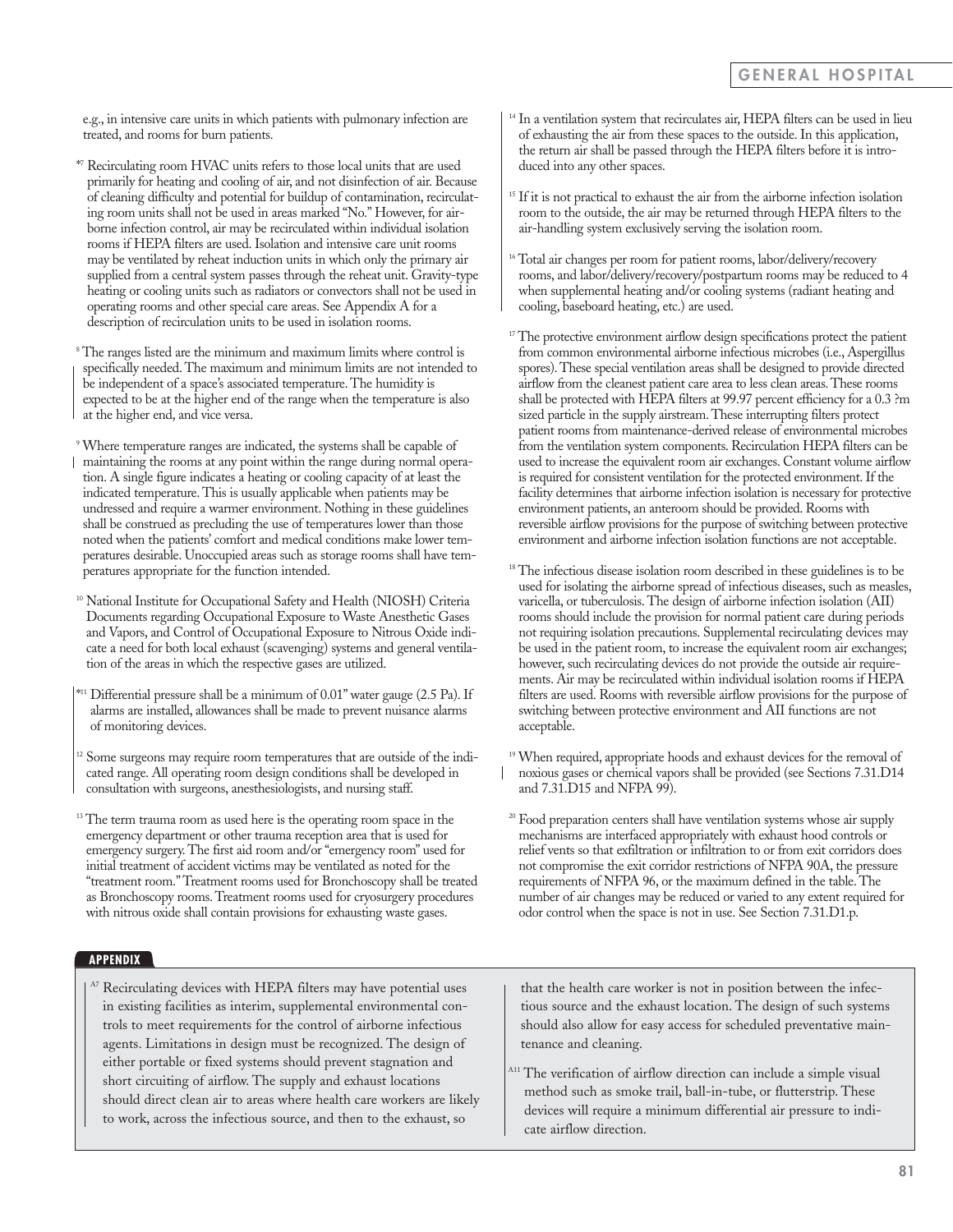# **Table 7.3 Filter Efficiencies for Central Ventilation and Air Conditioning Systems in General Hospitals**

| Area designation                                                                                                                                                             | No. | Filter bed Filter bed<br>filter beds no. $1 (\%)$ no. $2 (\%)$ |       |
|------------------------------------------------------------------------------------------------------------------------------------------------------------------------------|-----|----------------------------------------------------------------|-------|
| All areas for inpatient care,<br>treatment, and diagnosis,<br>and those areas providing<br>direct service or clean supplies<br>such as sterile and clean<br>processing, etc. | - 2 | 30                                                             | 90    |
| Protective environment room                                                                                                                                                  | 2   | 30                                                             | 99.97 |
| Laboratories                                                                                                                                                                 | 1   | 80                                                             |       |
| Administrative, bulk storage,<br>soiled holding areas, food<br>preparation areas, and laundries                                                                              | -1  | 30                                                             |       |

#### **Notes**

Additional roughing or prefilters should be considered to reduce maintenance required for filters with efficiency higher than 75 percent.

The filtration efficiency ratings are based on average dust spot efficiency per ASHRAE 52.1-1992.

# **Table 7.4 Hot Water Use—General Hospital**

|                                       | Clinical      | Dietary         | Laundry         |
|---------------------------------------|---------------|-----------------|-----------------|
| Liters per hour per bed <sup>1</sup>  | 11.9          | 7.2             | 7.6             |
| Gallons per hour per bed <sup>1</sup> |               | 2               | 2               |
| Temperature $(°C)$                    | $41 - 49^2$   | 49 <sup>3</sup> | 71 <sup>4</sup> |
| Temperature (°F)                      | $105 - 120^2$ | $120^{3}$       | $160^{4}$       |

Quantities indicated for design demand of hot water are for general reference minimums and shall not substitute for accepted engineering design procedures using actual number and types of fixtures to be installed. Design will also be affected by temperatures of cold water used for mixing, length of run and insulation relative to heat loss, etc. As an example, total quantity of hot water needed will be less when temperature available at the outlet is very nearly that of the source tank and the cold water used for tempering is relatively warm.

The range represents the maximum and minimum allowable temperatures.

<sup>3</sup> Provisions shall be made to provide 180°F (82°C) rinse water at warewasher (may be by separate booster).

<sup>4</sup> Provisions shall be made to provide 160°F (71°C) hot water at the laundry equipment when needed. (This may be by steam jet or separate booster heater.) However, it is emphasized that this does not imply that all water used would be at this temperature. Water temperatures required for acceptable laundry results will vary according to type of cycle, time of operation, and formula of soap and bleach as well as type and degree of soil. Lower temperatures may be adequate for most procedures in many facilities, but the higher 160°F (71°C) should be available when needed for special conditions.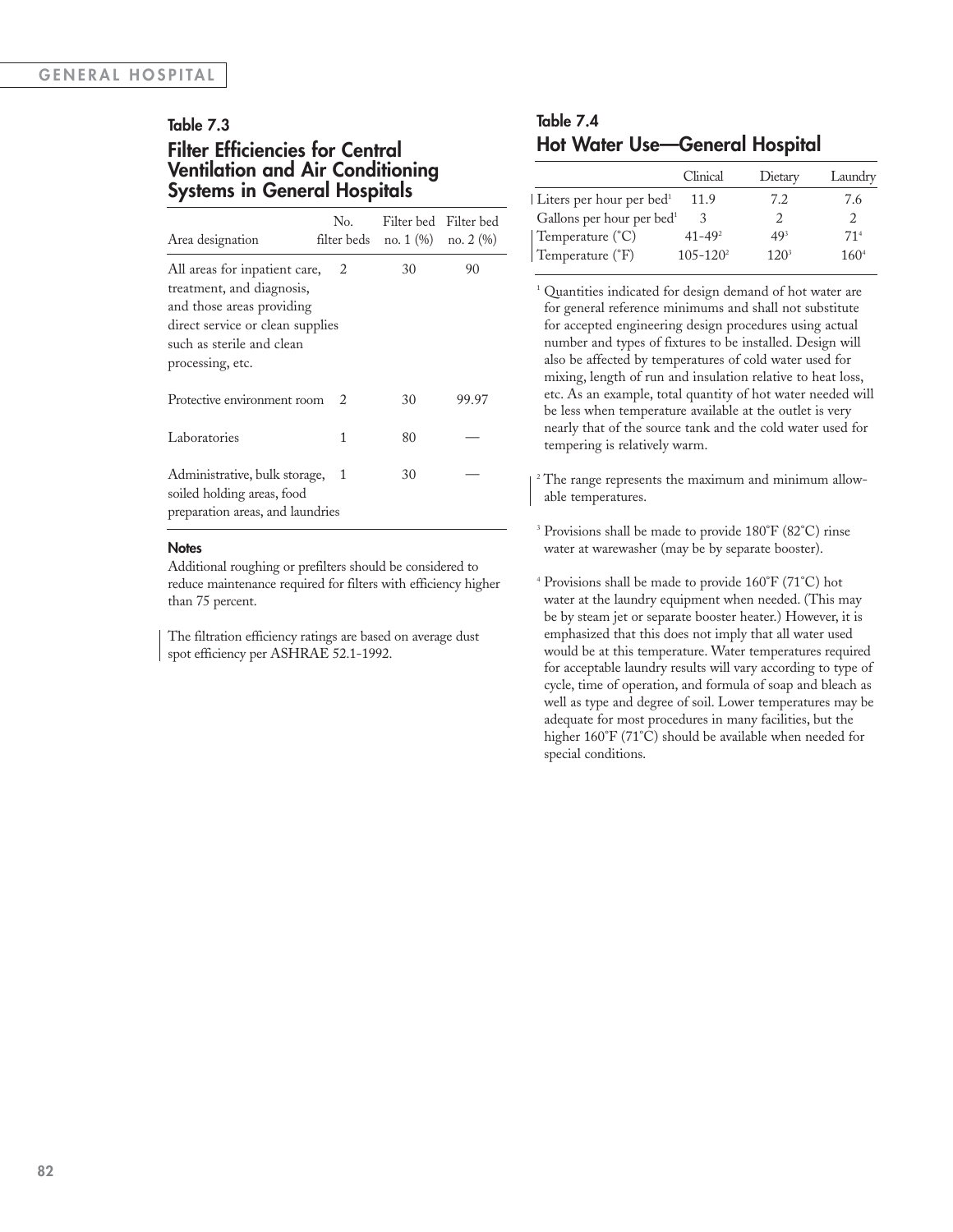# **Table 7.5 Station Outlets for Oxygen, Vacuum (Suction), and Medical Air Systems in Hospitals<sup>1</sup>**

| Section            | Location                                                          | Oxygen                       | Vacuum                       | Medical Air                  |
|--------------------|-------------------------------------------------------------------|------------------------------|------------------------------|------------------------------|
| 7.2.A              | Patient rooms (medical and surgical)                              | $1/\text{bed}$               | $1/\text{bed}$               |                              |
| 7.2.B10            | Examination/treatment<br>(medical, surgical, and postpartum care) | $1/$ room                    | $1/$ room                    |                              |
| 7.2.C/7.2.D        | Isolation-infectious and protective<br>(medical and surgical)     | $1/\text{bed}$               | $1/\text{bed}$               |                              |
| 7.2.E              | Security room<br>(medical, surgical, and postpartum)              | $1/\text{bed}$               | $1/\text{bed}$               |                              |
| 7.3.A              | Critical care (general)                                           | 3/bed                        | 3/bed                        | $1/\text{bed}$               |
| 7.3.A14            | Isolation (critical)                                              | 3/bed                        | 3/bed                        | $1/\text{bed}$               |
| 7.3.B              | Coronary critical care                                            | 3/bed                        | $2/\text{bed}$               | $1/\text{bed}$               |
| 7.3.D              | Pediatric critical care                                           | 3/bed                        | 3/bed                        | $1/\text{bed}$               |
| 7.3.E              | Newborn intensive care                                            | 3/bassinet                   | 3/bassinet                   | 3/bassinet                   |
| 7.4.B              | Newborn nursery (full-term)                                       | $1/4$ bassinets <sup>2</sup> | $1/4$ bassinets <sup>2</sup> | $1/4$ bassinets <sup>2</sup> |
| 7.5.A              | Pediatric and adolescent                                          | $1/\text{bed}$               | $1/\text{bed}$               | $1/\text{bed}$               |
| 7.5.B              | Pediatric nursery                                                 | 1/bassinet                   | 1/bassinet                   | 1/bassinet                   |
| 7.6.A              | Psychiatric patient rooms                                         |                              |                              |                              |
| 7.6.D              | Seclusion treatment room                                          |                              |                              |                              |
| 7.7.A1             | General operating room                                            | $2/$ room                    | $3/$ room                    |                              |
| 7.7.A2             | Cardio, ortho, neurological                                       | $2/$ room                    | $3/$ room                    |                              |
| 7.7.A3             | Orthopedic surgery                                                | $2$ /room                    | $3/$ room                    |                              |
| 7.7.A4             | Surgical cysto and endo                                           | $1/r$ oom                    | $3/$ room                    |                              |
| 7.7.B <sub>2</sub> | Post-anesthesia care unit                                         | $1/\mathrm{bed}$             | 3/bed                        | $1/\text{bed}$               |
| 7.7.C9             | Anesthesia workroom                                               | 1 per workstation            |                              | 1 per workstation            |
| $17.7 \text{C}14$  | Phase II recovery <sup>3</sup>                                    | $1/\text{bed}$               | $3/$ bed                     |                              |
| 7.8.B <sub>2</sub> | Postpartum bedroom                                                | $1/\text{bed}$               | $1/\text{bed}$               |                              |
| 7.8.A3             | Cesarean/delivery room                                            | $2/$ room                    | $3/$ room                    | $1/$ room                    |
| 7.8.A3.c           | Infant resuscitation station <sup>4</sup>                         | 1/bassinet                   | 1/bassinet                   | 1/bassinet                   |
| 7.8.A3.d           | Labor room                                                        | $1/r$ oom                    | $1/$ room                    | $1/r$ oom                    |
| 7.8.A3.e           | OB recovery room                                                  | $1/\text{bed}$               | $3/$ bed                     | $1/$ room                    |
| 7.8.A4             | Labor/delivery/recovery (LDR) <sup>5</sup>                        | $2/\text{bed}$               | $2/\text{bed}$               |                              |
| 7.8.A4             | Labor/delivery/recovery/postpartum (LDRP) <sup>5</sup>            | 2/bed                        | 2/bed                        |                              |
| 7.9.C2             | Initial emergency management                                      | 1/bed                        | $1/\text{bed}$               |                              |
| 7.9.D3             | Triage area (definitive emergency care)                           | 1/station                    | 1/station                    |                              |
| 7.9.D7             | Definitive emergency care exam/treatment rooms                    | $1/\text{bed}$               | $1/\text{bed}$               | 1/bed                        |
| 7.9.D7             | Definitive emergency care holding area                            | $1/\text{bed}$               | $1/\text{bed}$               |                              |
| 7.9.D8             | Trauma/cardiac room(s)                                            | $2/\text{bed}$               | 3/bed                        | 1/bed                        |
| 7.9.D9             | Orthopedic and cast room                                          | $1/$ room                    | $1/$ room                    |                              |
| $7.10.H$           | Cardiac catheterization lab                                       | $2/\text{bed}$               | $2/\text{bed}$               | 2/bed                        |
| 7.16.A2            | Autopsy room                                                      |                              | 1 per workstation            | 1 per workstation            |

<sup>1</sup> For any area or room not described above, the facility clinical staff shall determine outlet requirements after consultation with the authority having jurisdiction.

<sup>2</sup> Four bassinets may share one outlet that is accessible to each bassinet.

<sup>3</sup> If Phase II recovery area is a separate area from the PACU, only one vacuum per bed or station shall be required.

<sup>4</sup> When infant resuscitation takes place in a room such as cesarean section/delivery or LDRP, then the infant resuscitation ser-

vices must be provided in that room in addition to the minimum service required for the mother.

<sup>5</sup> Two outlets for mother and two for one bassinet.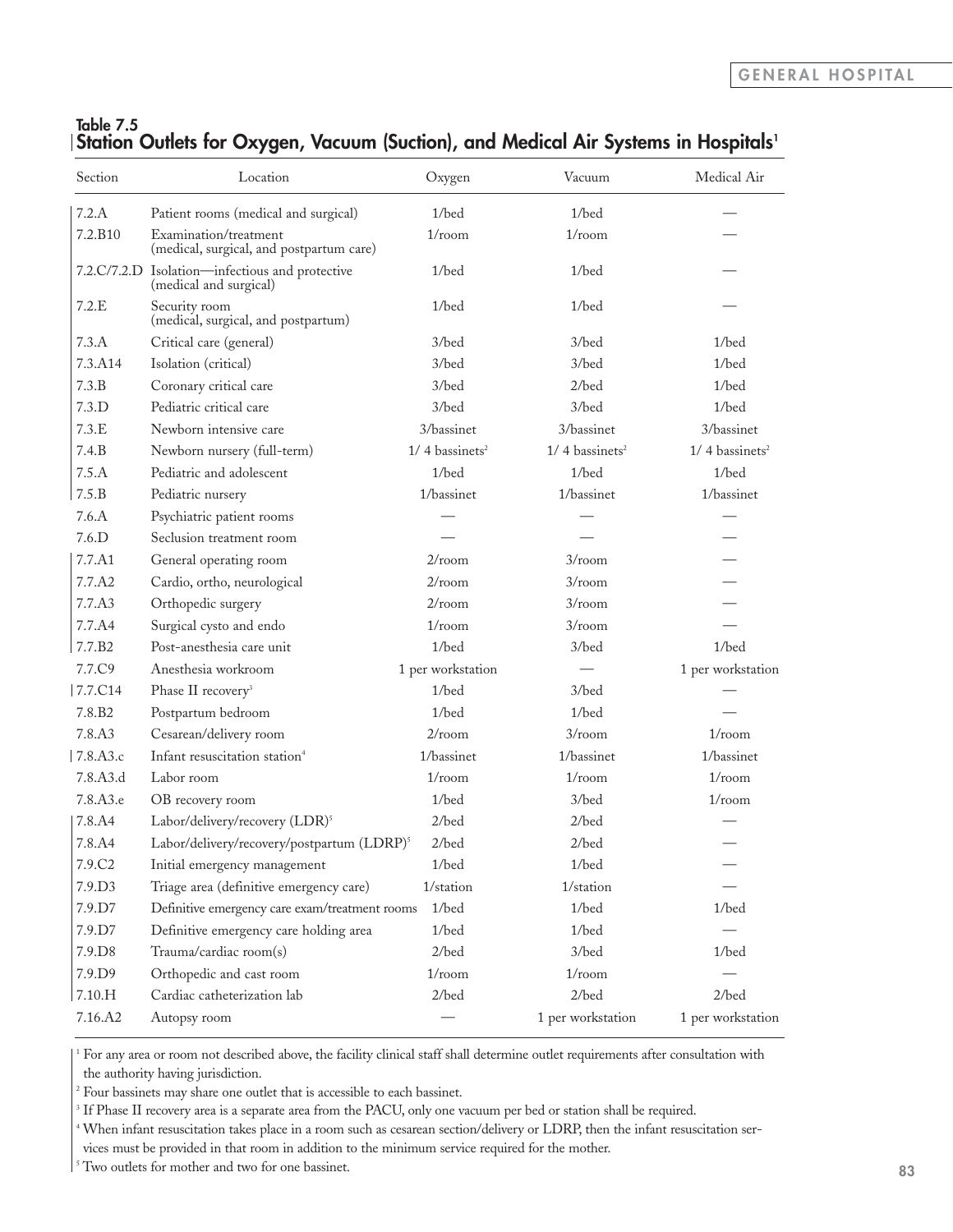# **NURSING FACILITIES**

In this edition appendix material appears in the main body of the document; however, it remains advisory only.

# **8.1 General Conditions**

# **\*8.1.A. Applicability**

This section covers the continuum of nursing services listed below, which may be provided within freestanding facilities or as distinct parts of a general hospital or other health care facility, and represents minimum requirements for new construction and shall not be applied to existing facilities unless major construction renovations (see Section 1.3.A) are undertaken.

The continuum of nursing services and facilities may be distinguished by the levels of care, staffing support areas and service areas provided and classified as:

Nursing and skilled nursing facilities. Special care facilities, including: Subacute care facilities 8.7. Alzheimer's and other dementia units 8.8.

# **8.1.B. Ancillary Services**

When the nursing facility is part of, or contractually linked with, another facility, services such as dietary, storage, pharmacy, linen services, and laundry may be shared insofar as practical. In some cases, all ancillary service requirements will be met by the principal facility and the only modifications necessary will be within the nursing facility. In other cases, programmatic concerns and requirements may dictate separate services.

# **8.1.C. Environment of Care**

Nursing facilities shall be designed to provide flexibility in order to meet the changing physical, medical, and psychological needs of the residents. The facility design shall produce a supportive environment to enhance and extend quality of life for residents and facilitate wayfinding while promoting privacy, dignity, and self-determination. The architec-

# **APPENDIX**

**A8.1.A** Specific requirements for each of the special care facility types are addressed in the paragraphs noted. For basic requirements see chapters 1 through 6. For requirements regarding swing beds see Section 7.1.E. Related sections include the following: chapter 13 for hospice care; chapter 14 for assisted living; and chapter 15 for adult daycare.

tural design—through the organization of functional space, the specification of ergonomically appropriate and arranged furniture and equipment, and the selection of details and finishes—shall eliminate as many barriers as possible to effective access and use by residents of all space, services, equipment, and utilities appropriate for daily living.

While there are similarities in the spatial arrangement of hospitals and nursing facilities, the service requirements of long-term care residents will require additional special design considerations. When a section of an acute-care facility is converted, it may be necessary to reduce the number of beds to provide space for long-term care services. Design shall maximize opportunities for ambulation and self-care, socialization, and independence and minimize the negative aspects of an institutional environment.

# **8.1.D. Site**

See Sections 3.1 and 3.3 for requirements regarding location and environmental pollution control.

# **8.1.E. Roads**

Roads shall be provided within the property for access to the main entrance and service areas. Fire department access shall be provided in accordance with local requirements. The property or campus shall be marked to identify emergency services or departments.

# **8.1.F. Parking**

In the absence of local requirements, each nursing facility shall have parking space to satisfy the needs of residents, employees, staff, and visitors. The facility shall provide a minimum of one space for every four beds.

# **8.1.G. Program of Functions**

The sponsor for each project shall provide a functional program for the facility (see Section 1.1.F of this document).

# **8.1.H. Services**

Each nursing facility shall, as a minimum, contain the elements described within the applicable paragraphs of this section. However, when a project calls for the sharing or purchase of services, appropriate modifications or deletions in space and parking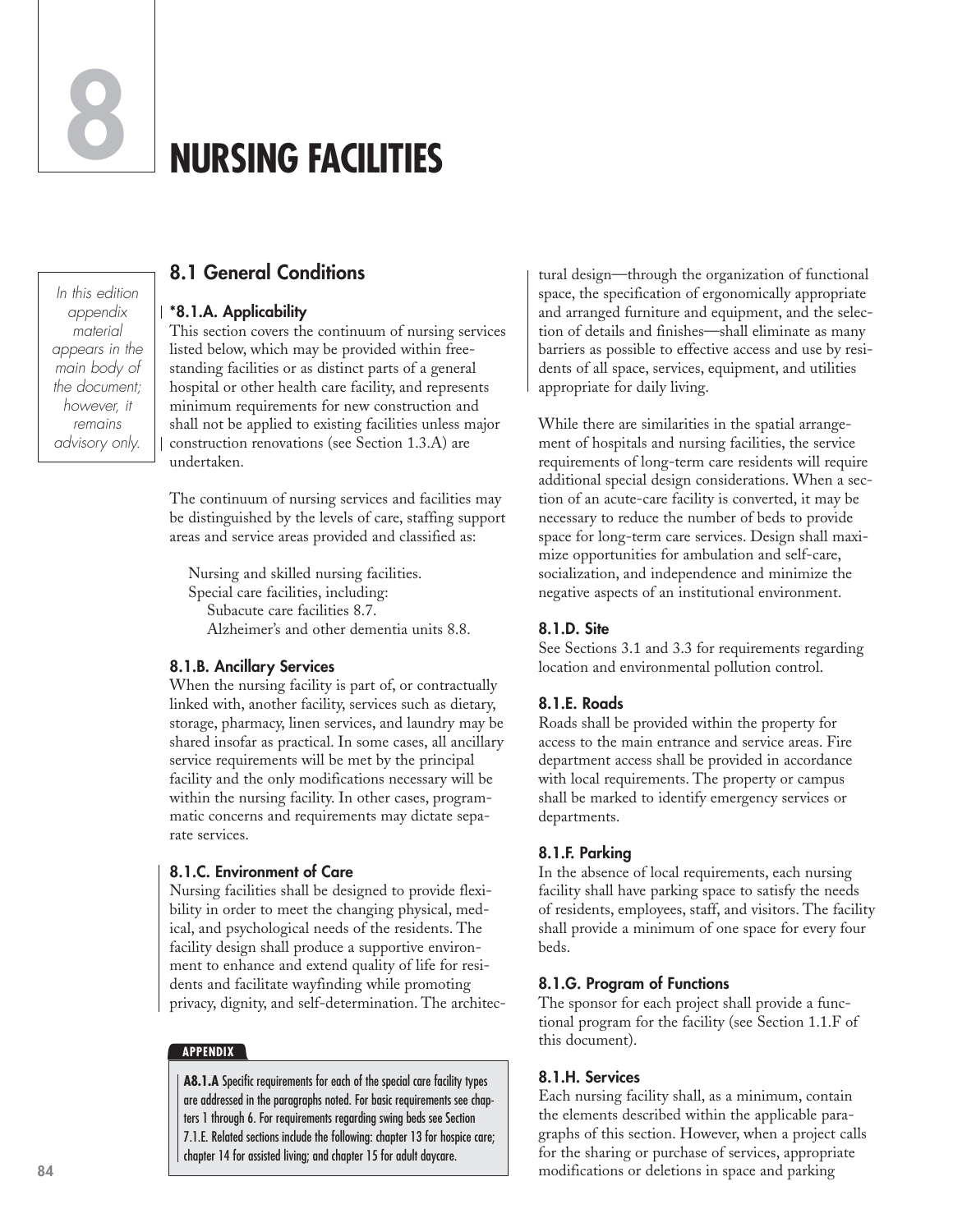requirements may be made.

**8.1.I. Renovation**

See Section 1.3.

**8.1.J. Provisions for Disasters** See Section 1.5.

**8.1.K. Codes and Standards**

See Section 1.6.

**8.1.L. Equipment** See Chapter 4.

#### **8.1.M. Construction** See Chapter 5.

**8.1.N. Record Drawings and Manuals** See Chapter 6.

#### **APPENDIX**

**A8.2.A.** Clusters and Staffing Considerations

Clustering refers to several concepts wherein the design of traditional nursing home floor plans (straight halls, double or single loaded corridors) is reorganized to provide benefits to both residents and to the effectiveness with which people care for them.

Clustering is done to achieve better image, faster service, shorter walk-I ing/wheeling distances, and more subtle handling of linen. It can also afford more localized social areas and optional decentralized staff work areas. A functioning cluster as described here is more than an architectural form where rooms are grouped around social areas without reference to caregiving. In a functioning cluster, the following will be accomplished:

Utility placement is better distributed for morning care: Clean and soiled linen rooms are located closer to the resident rooms, minimizing staff steps and maximizing the appearance of corridors (carts are not scattered through halls).

Unit scale and appearance reinforces smaller groups of rooms seen as being grouped or related: Clusters should offer identifiable social groups for both staff and older people, thereby reducing the sense of largeness often associated with centralized facilities.

Geographically effective staffing: The staffing pattern and design reinforce each other so that nursing assistants can offer primary nursing care and relate to a given set of rooms. Their room assignments are grouped together and generally do not require unequal travel distances to basic utilities. Staff "buddying" is possible. Buddying involves sharing responsibilities such as lifting a non-weight bearing person, or covering for someone while the buddy provides off-unit transport, or is on a break.

Staffing that works as well at night as during the day: An effective cluster design incorporates multiple staffing ratios. A unit might have 42 beds,

# **8.2 Resident Unit**

Each resident unit shall comply with the following:

# **\*8.2.A. Size and Configuration**

Resident units are groups of resident rooms, staff work areas, service areas and resident support areas, whose size and configuration are based upon organizational patterns of staffing, functional operations and communications, as provided in the functional program for the facility. In the absence of local requirements, consideration shall be given to restricting the size of the resident unit to 60 beds or a maximum travel distance from the staff station to a resident room door of 150 feet (45.72 meters). Arranging groups of resident rooms adjacent to decentralized service areas, optional satellite staff work areas, and optional decentralized resident support areas is acceptable. In new construction, resident units shall be arranged to avoid unrelated travel through resident units.

but with clustering, could staff effectively in various ratios of licensed nurses to nurses assistants: 1:7 days (6 clusters); 1:14 or 1:21 nights (3 or 2 neighborhoods).

Clustering can also have some other benefits:

Cluster design can provide more efficient "gross/net area" when a variety of single and/or double rooms are "nested."

Cluster design can be useful when a project is to have a high proportion of private occupancy rooms, because it reduces distances to staff work areas or nursing stations.

Clusters provide a method of distributing nursing staff through a building, nearer to bedrooms at night, so they can be responsive to vocal calls for assistance and toileting. (Central placement of staff requires greater skill in using traditional call systems than many residents possess.)

Cluster units of a given size may "stack" or be placed over each other, but might have different staffing for varying care levels.

If digital call systems are used (such as those allowing reprogramming of what room reports to which zone or nursing assistant's work area), then one unit might easily be changed over time, such as when client needs justify higher ratios of nursing assistants to older people. For example, a 48 bed unit might start at 1:8 staffing but also respond to 1:6 staffing needs. In some units, staffing might also be slightly uneven, such as where 60 bed units are comprised of clusters of 1:7 and 1:8 during days.

Architectural Form and Clustering: Clusters involve architectural form and may have an impact on overall building shape. The longer length of stay of nursing home residents compared with hospital clients is one factor that makes clustering rooms in more residential groups particularly appropriate. However, the visual advantages of units without long corridors has

(continued on next page)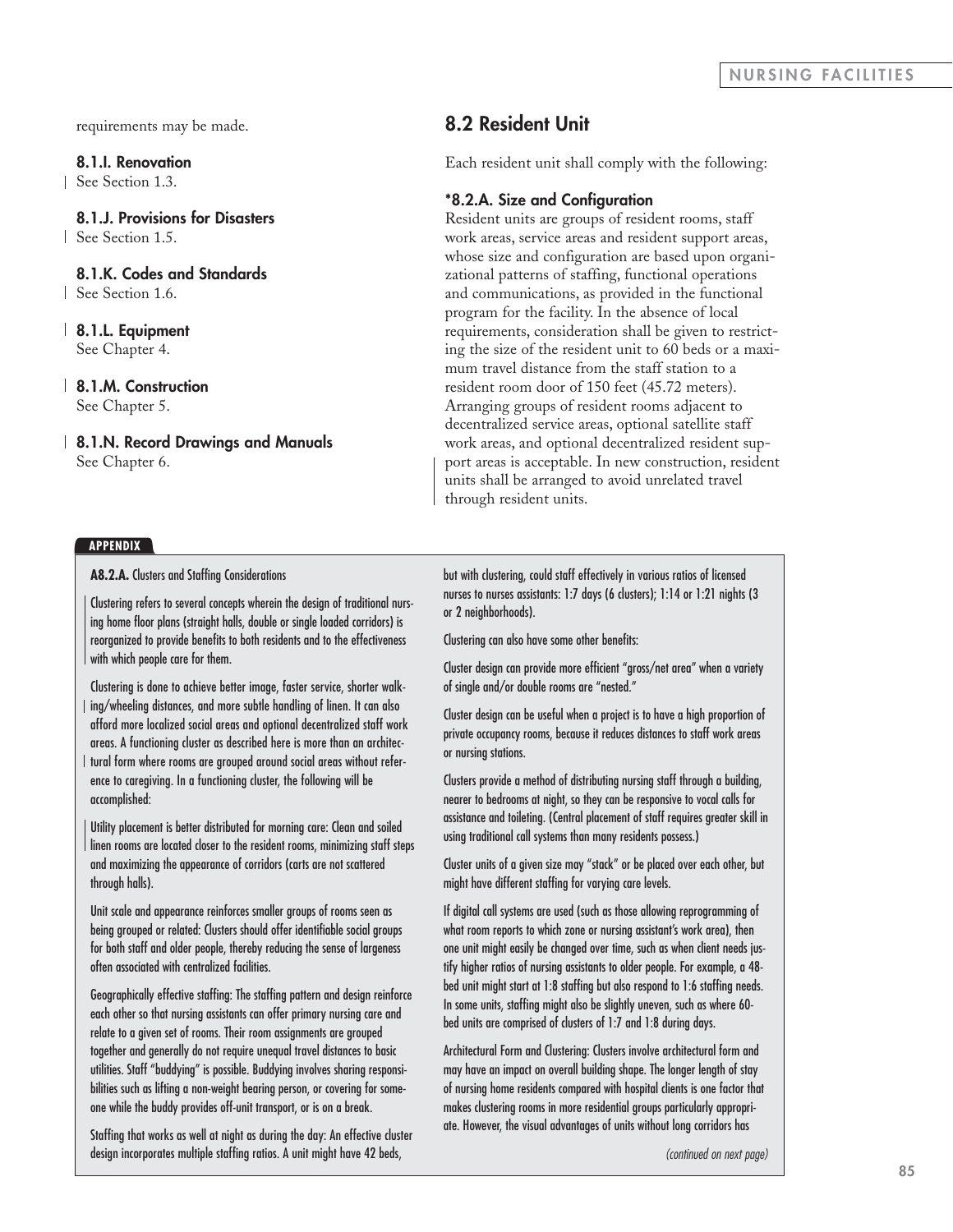#### **8.2.B. Resident Rooms**

Each resident room shall meet the following requirements:

**\*8.2.B1.** Maximum room occupancy in renovations (less than 50 percent change) shall be four residents; two residents in new construction. Based upon the functional program, provisions shall be made for individual occupancy when medically or behaviorally indicated.

**8.2.B2.** Room size (area and dimensions) shall be determined by analyzing the needs of the resident(s) to move about the room in a wheelchair, gain access to at least one side of his or her bed, turn and wheel around the bed, to gain access to a window and to the resident's toilet room, wardrobe locker, or closet, and to the resident's possessions or equipment, including chair, dresser, and night stand. Room size and configuration shall permit resident(s) options for bed location(s), make provision for visual privacy. In multiple-bed rooms, clearance shall allow for the movement of beds and equipment without disturbing residents.

**8.2.B3.** Each room shall have a window that meets the requirements of Section 8.14.A4.

**8.2.B4.** Handwashing stations shall be provided in each resident room. They may be omitted from a single-bed or two-bed room when such is located in an adjoining toilet room serving that room only.

**\*8.2.B5.** Each resident shall have access to a toilet room without having to enter the corridor area. One toilet room shall serve no more than two residents in new construction and no more than four beds or two resident rooms in renovation projects. The toilet

room shall contain a water closet and handwashing station and (where permitted) a horizontal surface for the personal effects of each resident. Doors to toilet rooms may be hinged, or where local requirements permit, sliding or folding doors may be used, provided adequate provisions are made for acoustic privacy and resident safety. Toilets utilized by residents shall be provided sufficient clearance on both sides of the water closet to enable physical access and maneuvering by staff, who may have to assist the resident in wheelchair-to-water closet transfers and returns. Where independent transfers are feasible, alternative grab bar configurations shall be permitted.

**8.2.B6.** Each resident bedroom shall have a wardrobe, locker, or closet with minimum clear dimensions of 1 foot 10 inches (558.8 millimeters) depth by 1 foot 8 inches (508. millimeters). A clothes rod and shelf shall be provided at heights accessible to the resident. Accommodations shall be made for storage of full-length garments. The shelf may be omitted if the unit provides at least two drawers.

**8.2.B7.** Visual privacy shall be provided for each resident in multiple-bed rooms. Design for privacy shall not restrict resident access to the toilet, room entrance, window, or other shared common areas in the resident room.

**8.2.B8.** Beds shall be no more than two deep from windows in new construction and three deep from windows in renovated construction.

#### **8.2.C. Service Areas**

The size and features of each service area will depend upon the number and types of residents served. Although identifiable spaces are required for each

#### **APPENDIX**

**A8.2.A. (continued)** also attracted hospital planners. In both facility types, architectural clustering may help both staff and residents socially identify a space or sub-unit within a larger unit.

Though architectural clustering may involve grouping rooms, this should not happen at the expense of windowless social areas, or the incorporation of all social options in a windowless social area directly outside of the bedroom doorways.

**A8.2.B1.** Changes to the maximum number of residents per room may be made upon a determination by the authority having jurisdiction that such an alternate room configuration provides a preferable resident environment for residents with unusual care requirements.

**A8.2.B5.** While ADAAG, UFAS, and ANSI accessibility standards were all developed with the intention of providing greater access for individuals with disabilities, their standards are based upon assumed stature and strength, whereby

dimensional and grab bar requirements are intended to facilitate wheelchair-totoilet transfers by individuals with sufficient upper body strength and mobility to effect such a transfer. The typical nursing home resident is unlikely to have such capabilities, thus requiring the assistance of one or more staff. Insufficient clearance at the side of the toilet can restrict staff mobility and access, and can result in injury. There are ongoing efforts aimed at educating regulators and advisory panels to the difficulties encountered by inappropriate standards required within environments serving frail and geriatric populations.

Alternative grab bar configurations should address the following scenarios:

a. When a resident is capable of independent transfer facilitated by the grab bar and side-wall location required by accessibility standards, a removable/temporary wall structure and grab bar can be installed alongside the toilet.

b. When a resident requires partial assistance in transfer, fold-down grab bars on one or both sides of the toilet would facilitate such transfers.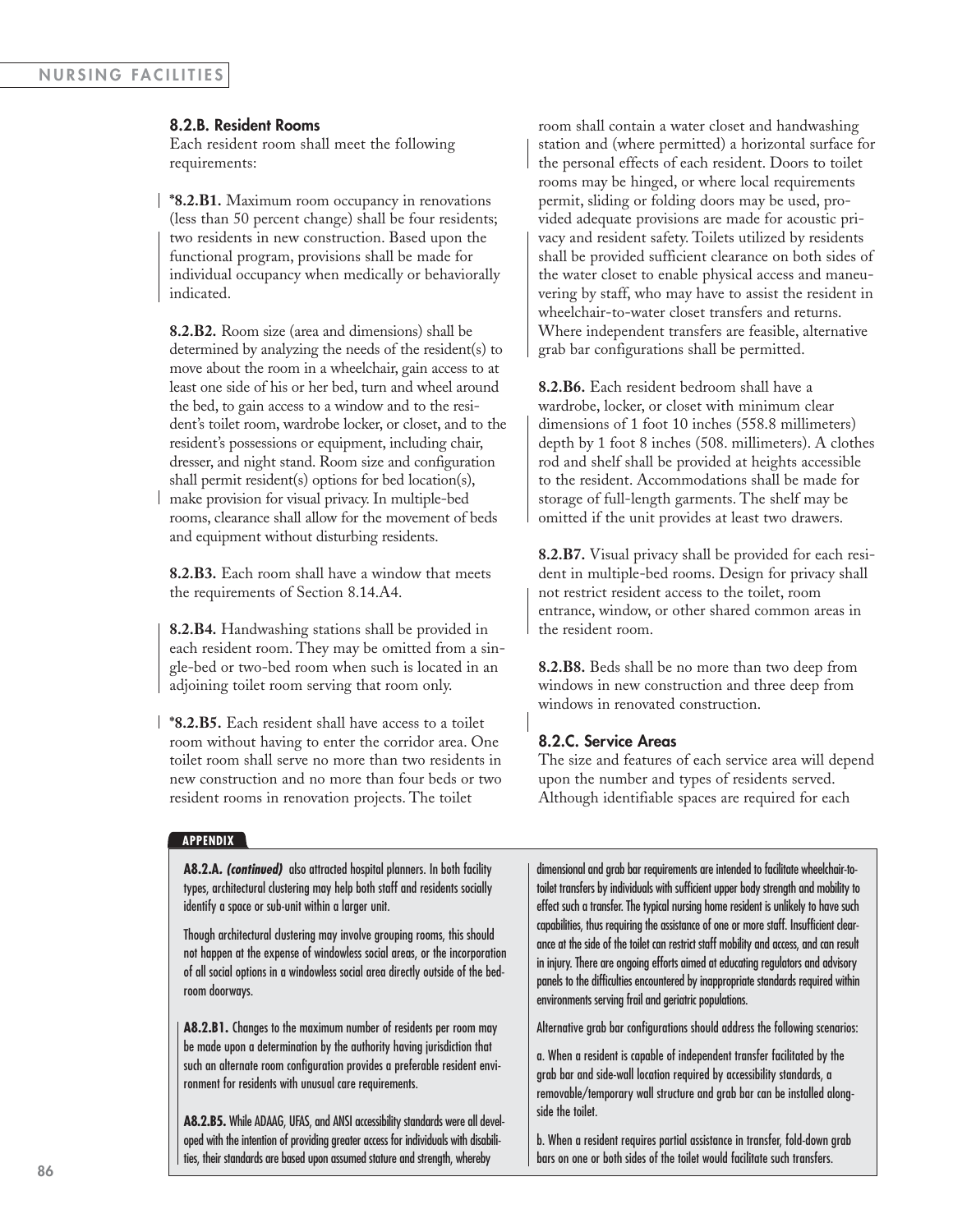indicated function, consideration will be given to multiple-use design solutions that provide equal, though unspecified, areas. Service areas may be arranged and located to serve more than one resident unit, but at least one such service area shall be provided on each resident floor unless noted otherwise. Except where the words *room* or *office* are used, service may be provided in a multipurpose area. The following service areas shall be located in or be readily accessible to each resident unit:

**\*8.2.C1.** Staff work area(s). Resident units shall have staff work areas in central or decentralized direct care locations. Where caregiving is organized on a central staffing model, such work areas shall provide for charting or transmitting charted data and any storage or administrative activities. Where caregiving is decentralized, supervisory work areas need not accommodate charting activities, nor have direct visualization of resident rooms, because such functions shall be accomplished at the decentralized direct care staff work areas, which shall provide for charting or transmitting charted data and any storage or administrative activities required by the functional program. Depending upon the type of service and care plan to be provided, direct care staff work areas need not be encumbered with all of the provisions for a supervisory administrative staff work area. In some decentralized arrangements, caregiving functions may be accommodated at a piece of residential furniture (such as a table or a desk) or at a work counter recessed into an alcove off a corridor or activity space, with or without computer and communications equipment, storage facilities, etc.

**8.2.C2.** Toilet room(s). They shall contain water closets with handwashing stations for staff and may be unisex.

**8.2.C3.** Lockable closets, drawers, or compartments shall be provided for safekeeping of staff personal effects such as handbags, etc.

**8.2.C4.** Staff lounge area(s). These areas shall be provided and may be shared by more than one resident unit or service.

**8.2.C5.** Clean workroom or clean supply room. If the room is used for preparing resident care items, it shall contain a work counter, a handwashing station, and

storage facilities for clean and sterile supplies. If the room is used only for storage and holding as part of a system for distribution of clean and sterile materials, the work counter and handwashing station may be omitted.

**8.2.C6.** Soiled utility or soiled holding room. This shall contain a clinical sink or equivalent flushingrim fixture with a rinsing hose or a bed pan sanitizer, handwashing station, soiled linen receptacles, and waste receptacles in number and type as required by the functional program.

**8.2.C7.** Medication station. Provision shall be made for 24-hour distribution of medications. A medicine preparation room, a self-contained medicine dispensing unit, or other system may be used for this purpose. The medicine preparation room, if used, shall be visually controlled from the staff work area. It shall contain a work counter, sink, refrigerator, and locked storage for controlled drugs. It shall have a minimum area of 50 square feet (4.65 square meters). A selfcontained medicine dispensing unit, if used, may be located at the staff work area, in the clean workroom, in an alcove, or in other space convenient for staff control (Standard "cup" sinks provided in many selfcontained units are not adequate for handwashing.)

**8.2.C8.** Clean linen storage. A separate closet or designated area shall be provided. If a closed-cart system is used, storage may be in an alcove where staff control can be exercised.

**8.2.C9.** Nourishment station. The area shall contain a work counter, refrigerator, storage cabinets, and a sink for serving nourishments between meals. Ice for residents' consumption shall be provided by icemaker units. Where accessible to residents and the public, ice-maker units shall be self-dispensing. Icemakers shall be located, designed, and installed to minimize noise (and may serve more than one nourishment station). The nourishment station shall include space for trays and dishes used for nonscheduled meal service and may also be used as a pantry for food service adjacent to a resident's dining room or area. Handwashing stations shall be in or immediately accessible from the nourishment station.

**8.2.C10.** Storage. Space for wheelchairs and other equipment shall be located away from normal traffic.

#### **APPENDIX**

**A8.2.C1.** Whether centralized or decentralized, staff work areas should be designed to minimize the institutional character, command-station appearance, and noise associated with traditional medical nursing stations, and should foster close, open relationships between residents and staff.

Confidentiality or noisy staff conversations should be accommodated in an enclosed staff lounge and/or conference area. At least part of each staff work area should be low enough and open enough to permit easy conversations between staff and residents seated in wheelchairs.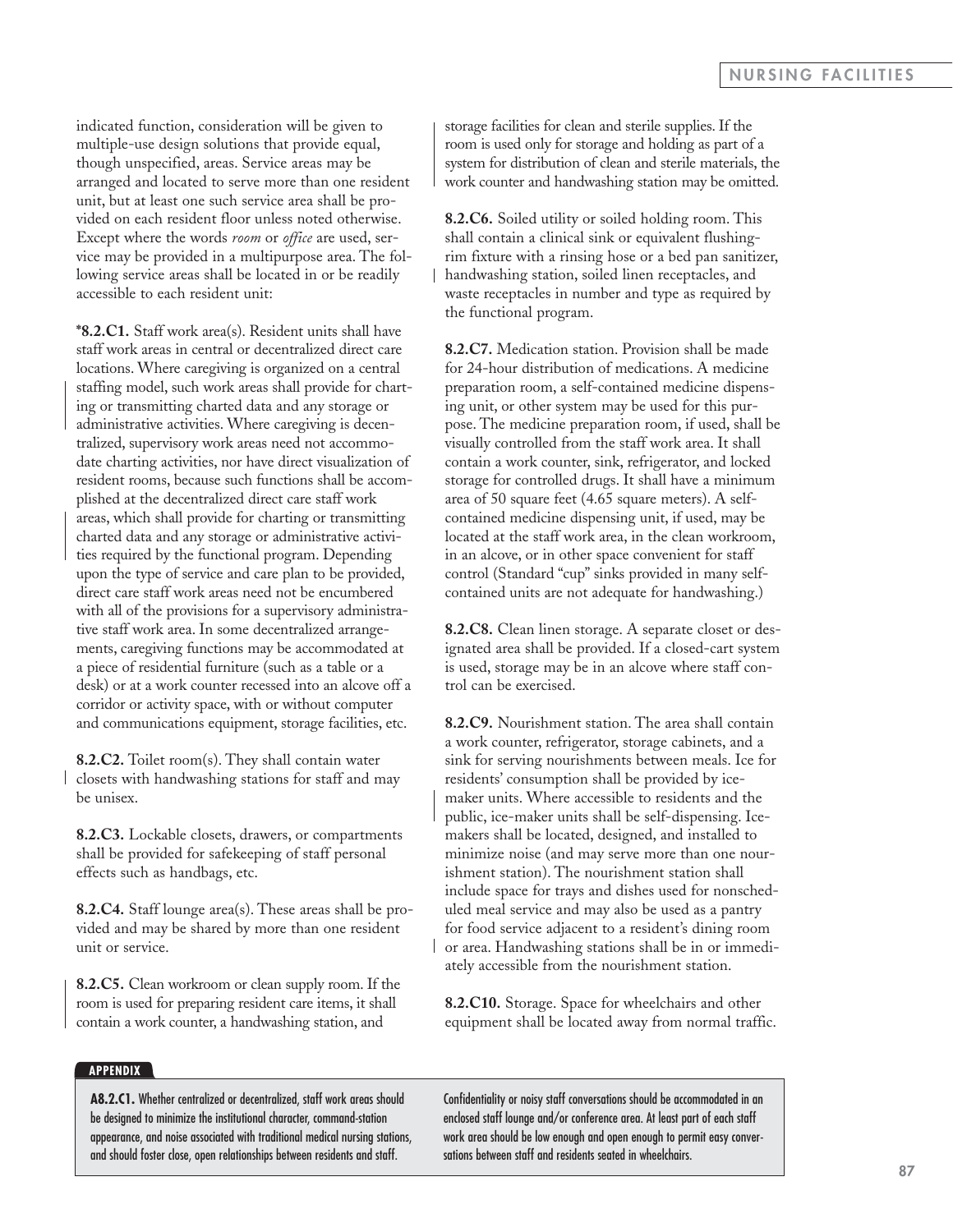#### **NURSING FACILITIES**

**\*8.2.C11.** Resident bathing facilities. A minimum of one bathtub or shower shall be provided for every 20 residents (or a major fraction thereof) not otherwise served by bathing facilities in resident rooms. Residents shall have access to at least one bathtub room per floor or unit, sized to permit assisted bathing in a tub or shower. The bathtub in this room shall be accessible to residents in wheelchairs and the shower shall accommodate a shower gurney with fittings for a resident in a recumbent position. Other showers or tubs shall be in an individual room(s) or enclosure(s) with space for private use of the bathing fixture, for drying and dressing and access to a grooming location containing a sink, mirror and counter or shelf.

A separate toilet shall be provided within or directly accessible to each resident's bathing facility without requiring entry into the general corridor. This may also serve as the toilet training facility.

# **8.3 Resident Support Areas**

## **\*8.3.A. Area Need**

The space needed for dining and recreation shall be determined by considering (a) needs of residents to use adaptive equipment and mobility aids and receive assistance from support and service staff; (b) the extent to which support programs shall be centralized or decentralized; and (c) the number of residents to be seated for dining at one time, as required by the functional program.

In new construction, the total area set aside for dining, resident lounges, and recreation areas shall be at least 35 square feet (3.25 square meters) per bed with a minimum total area of at least 225 square feet

(20.90 square meters). At least 20 square feet (1.86 square meters) per bed shall be available for dining. Additional space may be required for outpatient day care programs.

For renovations, at least 14 square feet (1.30 square meters) per bed shall be available for dining. Additional space may be required for outpatient day care programs.

Nothing in these guidelines is intended to restrict a facility from providing additional square footage per resident beyond what is required herein for dining rooms, activity areas and similar spaces.

## **8.3.B. Storage**

Storage space(s) for supplies, resident needs, and recreation shall be provided near their points of use, as required by the functional program.

# **\*8.4 Activities**

If included in the functional program, the minimum requirements for new construction shall include:

# **8.4.A.**

Storage for large items used for large group activities, e.g., recreation and exercise equipment; materials, supplies for religious services, etc., placed near the location of the planned activity, and at the point of first use.

# **8.4.B.**

A space for small group and "one on one" activities, which shall be readily accessible to the residents.

**\*8.4.B1.** Space and equipment for carrying out each of the activities defined in the functional program.

#### **APPENDIX**

**A8.2.C11.** Consideration should be given to privacy when locating the entrance to the bathing room.

#### **A8.3.A.**

While the guidelines provide a minimum requirement of 20 square feet (1.85 square meters) per bed for dining space, it is likely that facilities designed to this standard will be required to serve the resident population in more than one shift. In practice, the dining room should be sized at a minimum of 28 net square feet (2.60 square meters) per resident seated at one time. It is important to provide outdoor views from dining, recreation, and living spaces.

#### **A8.4.**

Activities programs focus on the social, spiritual and creative needs of residents and clients and provide quality, meaningful experiences for them.

These programs may be facility-wide or for smaller groups.

If included in the functional program, the Activities department is generally responsible for coordination of activities for large groups, as well as small groups and personalized individual programs involving one resident and one therapist. These activities may be conducted in other portions of the building (i.e., dining rooms, recreation spaces, lounges, etc.), but dedicated spaces are preferred for efficient operation of quality programs. Large space requirements (e.g., libraries, chapels, auditoriums, and conference, classroom and/or training spaces) are incumbent upon the programming decisions of the sponsors as reflected in the functional program for the facility.

**A8.4.B1.** If required by the functional program, include space for files, records, computers, and administrative activities; a storage space for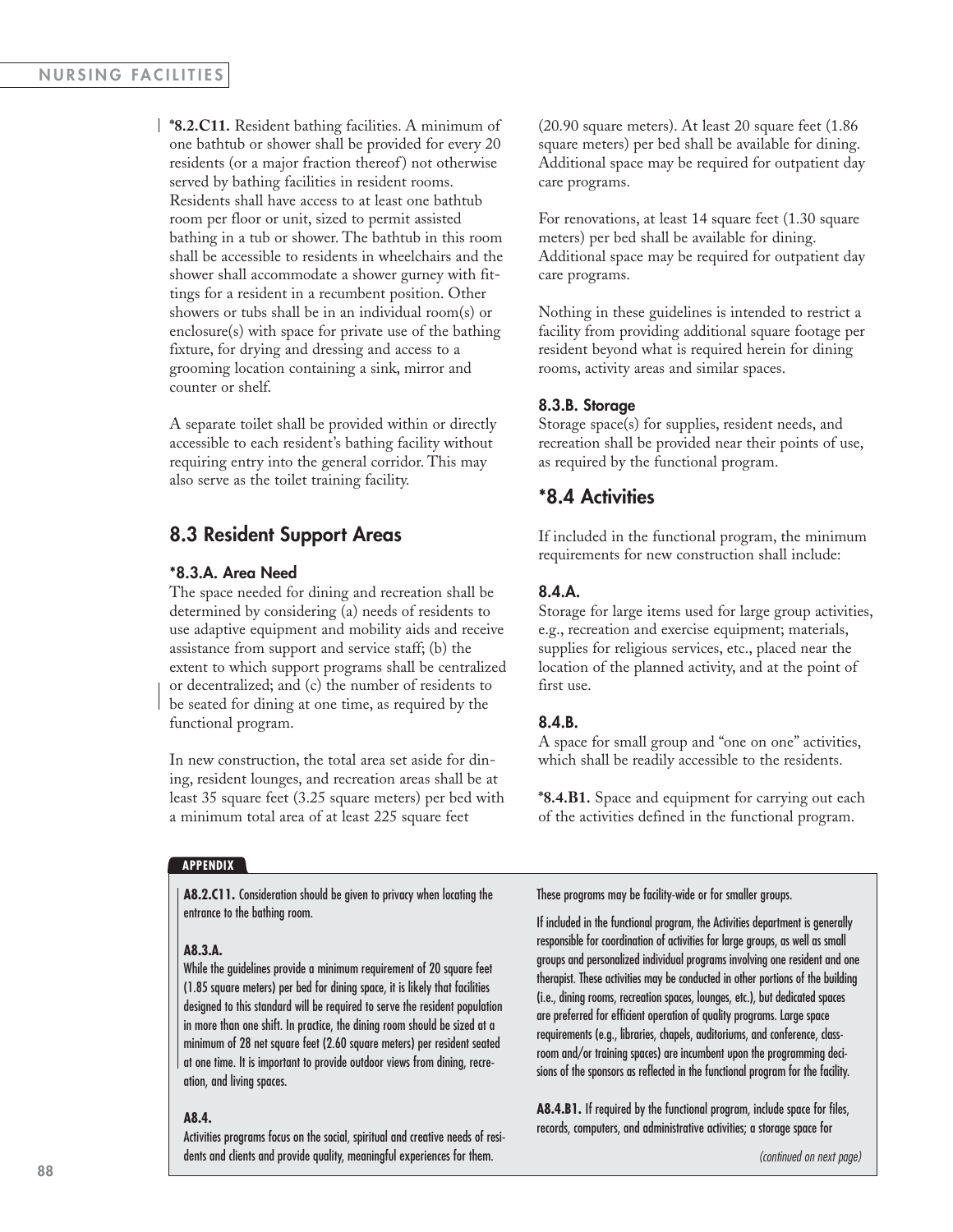**8.4.B2.** Resident toilet room(s) convenient to the area.

Nothing in these guidelines is intended to restrict a facility from providing additional square footage per resident beyond what is required herein for activities.

# **8.5 Rehabilitation Therapy**

Each nursing facility which provides physical and/or occupational therapy services for rehabilitating longterm care residents shall have areas and equipment that conform to program intent. Where the nursing facility is part of a general hospital or other facility, services may be shared as appropriate.

## **8.5.A. Physical and Occupational Therapy Provisions: Inpatient/Outpatient**

As a minimum, the following shall be located on-site, convenient for use:

**8.5.A1.** Space for files, records, and administrative activities.

**8.5.A2.** Provisions for wheelchair residents.

**8.5.A3.** Storage for supplies and equipment.

**8.5.A4.** Handwashing stations within the therapy unit.

**8.5.A5.** Space and equipment for carrying out each of the types of therapy that may be prescribed.

**8.5.A6.** Provisions for resident privacy.

**8.5.A7.** Housekeeping rooms, in or near unit.

**8.5.A8.** Resident toilet room(s), usable by wheelchair residents.

#### **APPENDIX**

**A8.4.B1. (continued)** supplies and equipment; and a quiet space for residents to maximize conversations. This quiet space may be incorporated within space for administrative activities.

Note: Hearing loss in the elderly is well documented. Quiet space is very important to enable conversation.

#### **A8.6.**

Consideration should be given to the special ventilation and exhaust requirements of these areas.

# **8.5.B. Physical and Occupational Therapy for Outpatients**

If the program includes outpatient treatment, additional provisions shall include:

**8.5.B1.** Convenient facility access usable by the disabled.

**8.5.B2.** Lockers for storing patients' clothing and personal effects.

**8.5.B3.** Outpatient facilities for dressing.

**8.5.B4.** Shower(s) for patients' use.

# **\*8.6 Personal Services (Barber/Beauty) Areas**

Facilities and equipment for resident hair care and grooming shall be provided separate from the resident rooms. These may be unisex and can be located adjacent to central resident activity areas, provided that location and scheduling preserve patient dignity. Resident toilets shall be readily accessible to the hair and grooming area(s).

# **\*8.7 Subacute Care Facilities**

# **8.8 Alzheimer's and Other Dementia Units**

#### **\*8.8.A. Safety**

Safety concerns must be emphasized because of poor judgment inherent in those with dementia. Areas or pieces of furniture that could be hazardous to these residents should be eliminated or designed to minimize possible accidents.

#### **A8.7**

Since subacute care comprises programs in various settings, the design of such units/facilities should focus on two major components:

a. The unit/facility should comply with all applicable nursing home requirements contained in this chapter, to the extent that they do not conflict with the clinical program.

b. The facility/unit should comply with the requirements dictated by the functional program required by Section 1.1.F of these Guidelines.

#### **A8.8.A.**

The latest edition of the Life Safety Code recognizes the need to lock doors in Alzheimer's units. Consideration should be given to making locks on wardrobes, closets, or cupboards inconspicuous.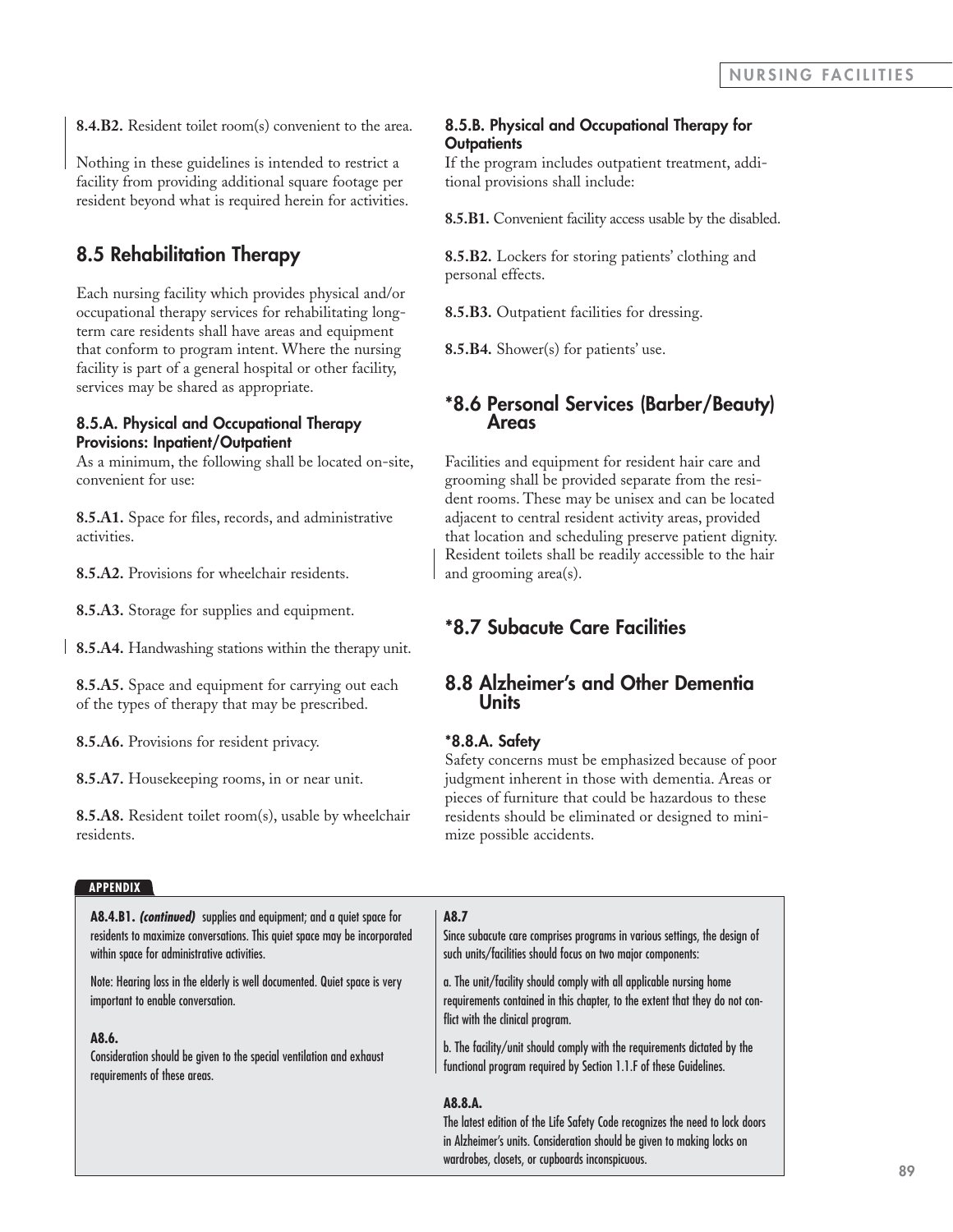#### **NURSING FACILITIES**

**8.8.A1.** Doors. The security of the resident shall be addressed through systems that secure the unit and comply with life safety codes. Should the functional program (see Section 1.1.F) justify limiting the movements of any resident(s) for their safety, any door locking arrangements shall be in full compliance with applicable requirements of NFPA 101. . A secure unit shall contain appropriate activity area(s), dining, bathing, soiled linen/utility, and staff work area.

**8.8.A2.** Windows. Operable windows shall be permitted and shall comply with Sections 8.14.A3 and 8.14.A4.

#### **\*8.8.B. Outdoor Spaces**

Secure outdoor gardens and lounge areas shall be available for residents of the Alzheimer's/Dementia resident unit.

# **\*8.8.C. Activities**

Activity space for resident use in dementia programs shall be provided.

# **8.9 Dietary Facilities**

The following services shall be provided:

# **8.9.A.**

Food service facilities and equipment shall conform with these standards and other applicable food and sanitation codes and standards and shall provide food service for residents.

Food receiving, storage, and preparation areas shall facilitate quality control. Provision shall be made for transport of hot and cold foods, as required by the functional program. Separate dining areas shall be provided for staff and for residents. The design and location of dining facilities shall encourage resident use.

Facilities shall also be furnished to provide nourishments and snacks between scheduled meal service.

The dietary facility shall be easy to clean and to maintain in a sanitary condition.

## **8.9.B. Functional Elements**

If the dietary department is on-site, the following facilities, in the size and number appropriate for the type of food service selected, shall be provided:

**8.9.B1.** A control station for receiving and controlling food supplies.

**8.9.B2.** Storage space, including cold storage, for at least a four-day supply of food. (Facilities in remote areas may require proportionally more food storage facilities.)

**8.9.B3.** Food preparation facilities. Conventional food preparation systems require space and equipment for preparing, cooking, and baking. Convenience food service systems using frozen prepared meals, bulk packaged entrees, individual packaged portions, or those using contractual commissary services, require space and equipment for thawing, portioning, cooking, and/or baking.

**8.9.B4.** Handwashing station(s) located in the food preparation area.

# **APPENDIX**

#### **A8.8.B.**

Outdoor spaces may include gardens on grade or on roof decks, or solaria, porches, balconies, etc. Lounge space may be a winterized sun room, a designated lounge space separate from the dining room, or a day room, where other residents may be sitting. Secure, accessible outdoor space can provide a calming change in environment and also a convenient place for agitated residents to walk.

#### **A8.8.C.**

Major characteristics of persons with Alzheimer's and other dementias are lack of attention span and an inability to orient themselves within space. The environment should provide attention-grabbing landmarks and wayfinding cues and information to aid in navigation from point to point. Sensory cuing that is used in other long-term care resident areas should be incorporated for persons with dementia. Dementia program activities may include memory stimulation, music therapy, art therapy, horticultural therapy, etc. Space for dining and activities in dedicated dementia units may

be provided within the unit, or directly accessible to the residents of the unit, per the minimum standards described elsewhere in Chapter 8. Consideration should be given to:

a. Landmarks. Design elements that provide clear reference points in the environment, i.e., a room, a large three-dimensional object, large picture, or other wall-mounted artifact.

b. Signs. When appropriate, large characters and redundant word/picture combinations should be used on signs.

c. Environmental design challenge. Residents with mental impairment often find it difficult to sit for long periods of time or to sit at all without becoming restless. Although it is not a universal trait, it is so common and requires so much staff time that environmental solutions should be explored in all areas, to give cognitively impaired people interesting places and things on which to focus their attention.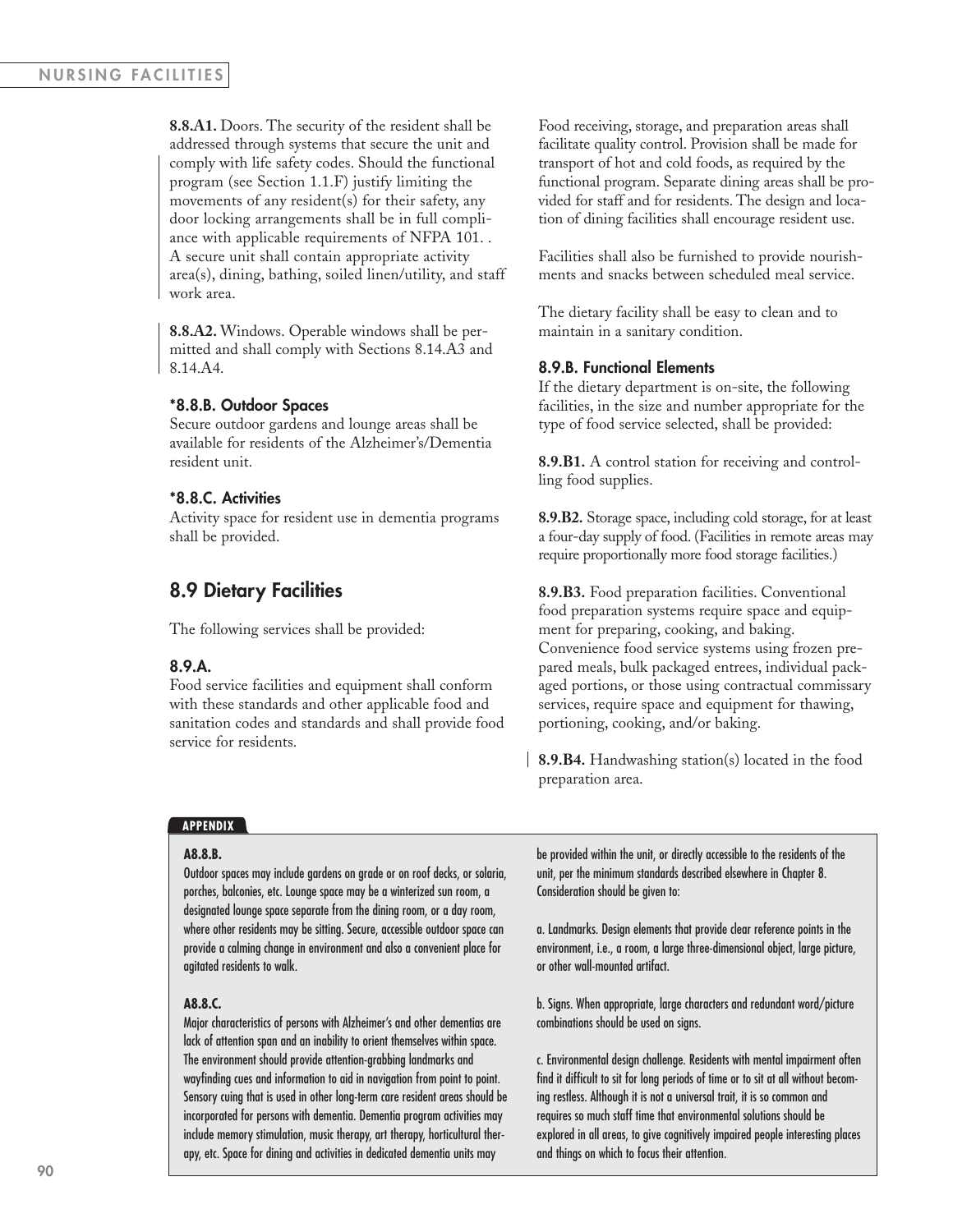**8.9.B5.** Facilities for assembly and distribution of patient meals.

**8.9.B6.** Separate dining spaces for residents and staff.

**8.9.B7.** Warewashing space located in a room or an alcove separate from the food preparation and serving area. Commercial-type warewashing equipment shall be provided. Space shall also be provided for receiving, scraping, sorting, and stacking soiled tableware and for transferring clean tableware to the

using areas. Convenient handwashing stations shall be available.

**8.9.B8.** Potwashing facilities.

**8.9.B9.** Storage areas and sanitizing facilities for cans, carts, and mobile-tray conveyors.

**8.9.B10.** Waste, storage, and recycling facilities (per local requirements) located in a separate room easily accessible to the outside for direct pickup or disposal.

**8.9.B11.** Office(s) or desk spaces for dietitian(s) and/or a dietary service manager.

**8.9.B12.** Toilet for dietary staff convenient to the kitchen area.

**8.9.B13.** A housekeeping room located within the dietary department. This shall include a floor receptor or service sink and storage space for housekeeping equipment and supplies.

**8.9.B14.** Ice-making facilities. These may be located in the food preparation area or in a separate room, shall be easily cleanable and convenient to the dietary function.

# **8.10 Administrative and Public Areas**

The following shall be provided:

## **8.10.A. Vehicular Drop-Off and Pedestrian Entrance**

This shall be at grade level, sheltered from inclement weather, and accessible to the disabled.

# **8.10.B. Administrative/Lobby Area**

This shall include:

a. A counter or desk for reception and information.

b. Public waiting area(s).

c. Public toilet facilities.

d. Public telephone(s).

e. Drinking fountain(s).

# **8.10.C. General or Individual Office(s)**

These shall be provided for business transactions, admissions, social services, medical and financial records, and administrative and professional staff. There shall be included provisions for private interviews.

## **8.10.D. Multipurpose Room(s)**

There shall be a multipurpose room for conferences, meetings, and health education purposes as required by the functional program; it shall include provisions for the use of visual aids. One multipurpose room may be shared by several services.

## **8.10.E.**

Clerical files and staff office space shall be provided as required by the functional program.

## **8.10.F. Supply Room**

Space for storage of office equipment and supplies shall be provided as required by the functional program.

# **8.11 Linen Services**

#### **8.11.A. General**

Each facility shall have provisions for storing and processing of clean and soiled/contaminated linen for appropriate resident care. Processing may be done within the facility, in a separate building on- or offsite, or in a commercial or shared laundry. At a minimum, the following elements shall be included:

1. Separate central or decentralized room(s) for receiving and holding soiled linen until ready for pickup or processing. Such room(s) shall have proper ventilation and exhaust.

2. A central, clean linen storage and issuing room(s), in addition to the linen storage required at individual resident units.

3. Provisions shall be made for parking of clean and soiled linen carts separately and out of traffic and for cleaning of linen carts on premises (or exchange carts off premises).

4. Handwashing stations in each area where unbagged, soiled linen is handled.

#### **8.11.B. Off-Site Processing**

If linen is processed off-site or in a separate building on-site, provisions shall also be made for: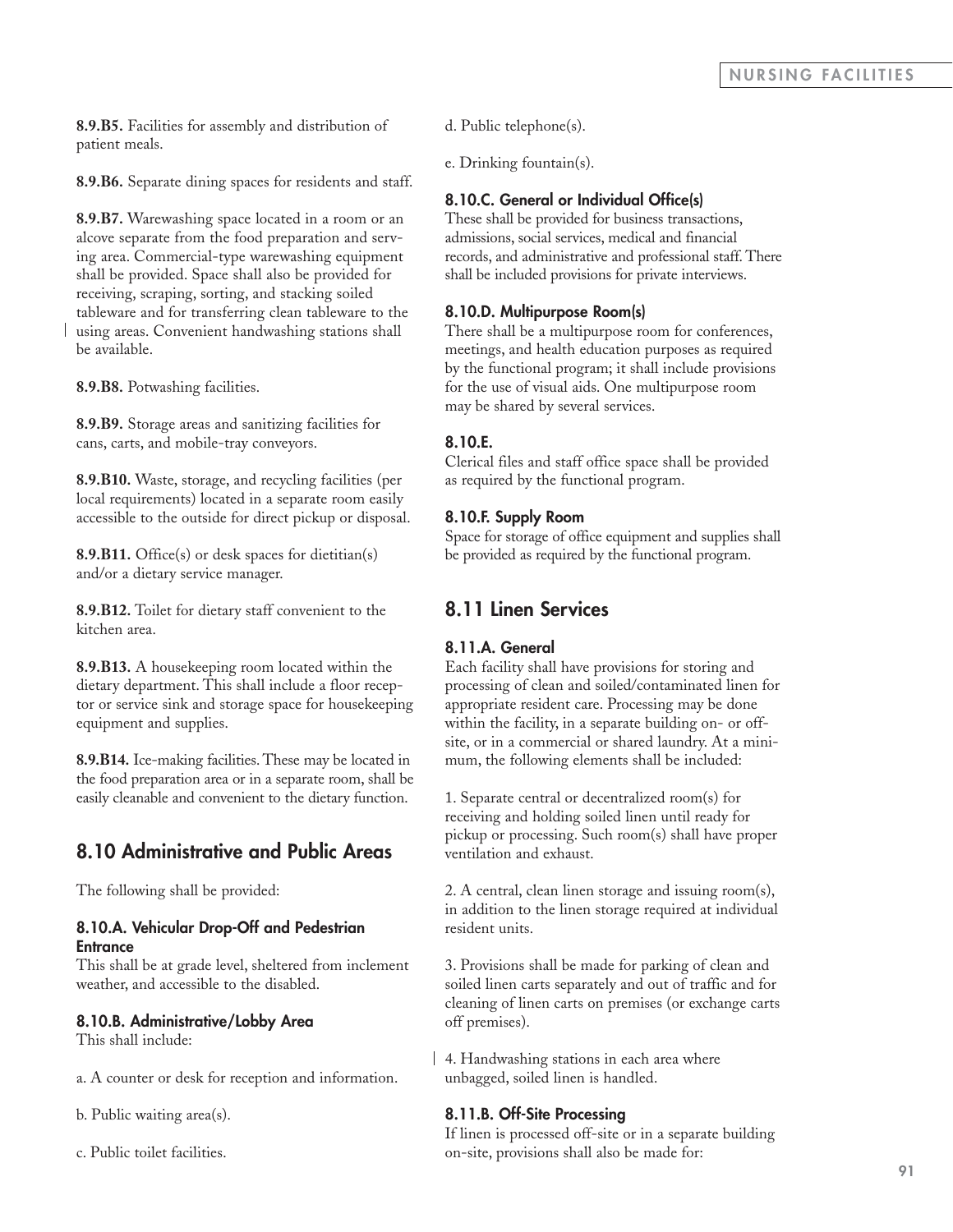1. A service entrance, protected from inclement weather, for loading and unloading of linen. This can be shared with other services and serve as the loading dock for the facility.

2. Control station for pickup and receiving. This can be shared with other services and serve as the receiving and pickup point for the facility.

#### **8.11.C. On-Site Processing**

If linen is processed in a laundry facility within the facility, the following shall be provided:

1. A receiving, holding, and sorting room for control and distribution of soiled linen. Discharge from soiled linen chutes may be received within this room or in a separate room adjacent to it.

2. Washers/extractors located between the soiled linen receiving and clean processing areas. Personal laundry, if decentralized, may be handled within one room or rooms, so long as there are separate, defined areas for handling clean and soiled laundry.

3. Storage for laundry supplies.

4. Linen inspection and mending area.

5. Arrangement of equipment that will permit an orderly work flow and minimize cross-traffic that might mix clean and soiled operations.

# **8.12 Housekeeping Rooms**

Housekeeping rooms shall be provided throughout the facility as required to maintain a clean and sanitary environment. Each shall contain a floor receptor or service sink and storage space for housekeeping equipment and supplies. There shall be at least one housekeeping room for each floor.

# **8.13 Engineering Service and Equipment Areas**

The following shall be provided as necessary for effective service and maintenance functions:

#### **APPENDIX**

#### **A8.14.**

Hot surfaces are intended to include those surfaces to which residents have normal access that exceed 110°F (43°C). This requirement does not intend to include medical or therapeutic equipment.

#### **8.13.A.**

Room(s) or separate building(s) for boilers, mechanical, and electrical equipment.

#### **8.13.B.**

Provisions for protected storage of facility drawings, records, manuals, etc.

#### **8.13.C.**

General maintenance area for repair and maintenance.

#### **8.13.D. Storage Room for Building Maintenance Supplies**

Storage for solvents and flammable liquids shall comply with applicable NFPA codes.

#### **8.13.E.**

Yard equipment and supply storage areas shall be located so that equipment may be moved directly to the exterior.

#### **8.13.F.**

Loading dock, receiving and breakout area(s), if required by the functional program. These may be shared with other services.

#### **8.13.G.**

General storage space(s) shall be provided for furniture and equipment such as intravenous stands, inhalators, air mattresses, walkers, etc., medical supplies, housekeeping supplies and equipment.

# **\*8.14 General Standards for Details and Finishes**

Resident facilities require features that encourage ambulation of long-term residents. Signage and wayfinding features shall be provided to aid selfambulating residents and avoid confusing or disorienting them. Potential hazards to residents, such as sharp corners, slippery floors, loose carpets, and hot surfaces should be avoided.

Renovations shall not diminish the level of compliance with these standards below that which existed prior to the renovation. However, features in excess of those for new constructions are not required to be maintained in the completed renovation.

#### **8.14.A. Details**

**8.14.A1.** The placement of drinking fountains, public telephones, and vending machines shall not restrict corridor traffic or reduce the corridor width below the minimum stipulated in NFPA 101.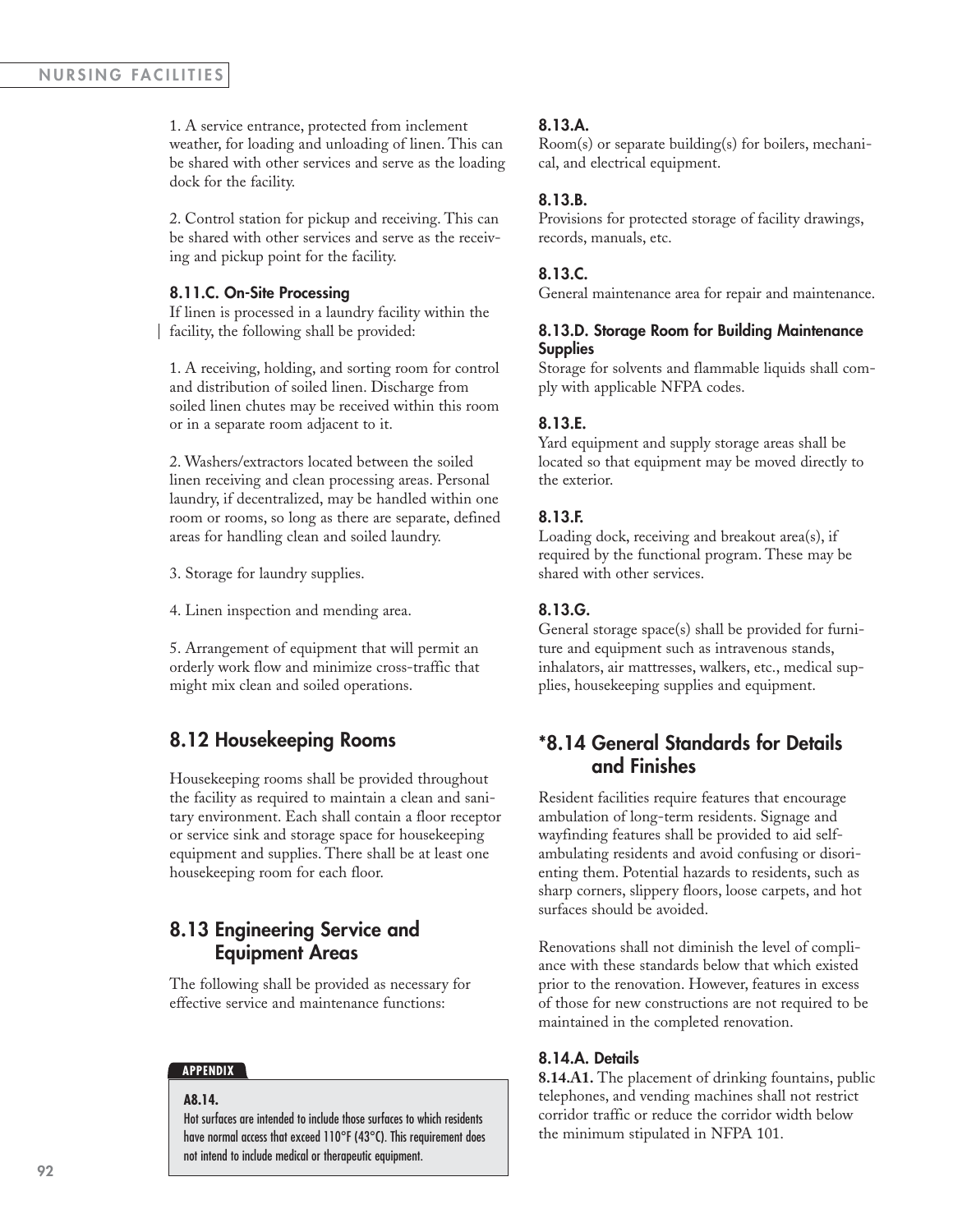**8.14.A2.** Doors to all rooms containing bathtubs, sitz baths, showers, and toilets for resident use shall be hinged, sliding, or folding.

**8.14.A3.** Windows and outer doors that may be left open shall have insect screens.

**8.14.A4.** Resident rooms or suites in new construction shall have window(s). Operable windows or vents that open from the inside shall be restricted to inhibit possible resident escape or suicide. Windows shall have sills located above grade, but no higher than 36 inches (914.4 millimeters) above the finished floor.

**\*8.14.A5.** Glazing in doors, sidelights, borrowed lights, and windows where glazing is less than 18 inches (457.2 millimeters) from the floor shall be constructed of safety glass, wire glass, tempered glass, or plastic glazing material that resists breaking and creates no dangerous cutting edges when broken. Similar materials shall be used in wall openings in activity areas (such as recreation rooms and exercise rooms) if permitted by local requirements. If doors are provided for shower and tub enclosures glazing shall be safety glass or plastic.

**8.14.A6.** Thresholds and expansion joint covers shall be designed to facilitate use of wheelchairs and carts and to prevent tripping.

**\*8.14.A7.** Grab bars shall be installed in all resident toilets, showers, tubs, and sitz baths. For wall-mounted grab bars, a minimum 1-1/2-inch (38.1 millimeters) clearance from walls is required. Bars, including those which are part of fixtures such as soap dishes, shall have the strength to sustain a concentrated load of 250 pounds (113.4 kilograms). Toilets utilized by residents

shall be provided sufficient clearance on both sides of the water closet to enable physical access and maneuvering by staff, who may have to assist the resident in wheelchair-to-water-closet transfers and return. When independent transfers are feasible, alternative grab bar configurations shall be permitted.

**\*8.14.A8.** Where corridors are defined by walls, handrails shall be provided on both sides of all corridors normally used by residents. A minimum clearance of 1-1/2 inches (38.1 millimeters) shall be provided between the handrail and the wall. Rail ends shall be finished to minimize potential for personal injury.

**8.14.A9.** Handwashing stations shall be constructed with sufficient clearance for blade-type operating handles.

**8.14.A10.** Lavatories, and handwashing stations and handrails which a resident could use for support shall be securely anchored.

**8.14.A11.** Each resident handwashing station shall have a mirror. Mirror placement shall allow for convenient use by both wheelchair occupants and/or ambulatory persons. Tops and bottoms may be at levels usable by individuals either sitting or standing, or additional mirrors may be provided for wheelchair occupants. One separate full-length mirror may serve for wheelchair occupants.

**8.14.A12.** Provisions for hand drying shall be included at all handwashing stations. These shall be paper or cloth towels enclosed to protect against dust or soil and to ensure single-unit dispensing.

**8.14.A13.** The minimum ceiling height shall be 7 feet 10 inches (2.39 meters) with the following exceptions:

#### **APPENDIX**

**A8.14.A5.** Where local requirements permit, wire-free, fire-rated safety glazing should be used to enhance the home-like residential appearance preferred by residents and visitors.

**A8.14.A7.** Consideration should be given to increasing clearances for arthritic residents.

While ADAAG, UFAS, and ANSI accessibility standards were all developed with the intention of providing greater access for individuals with disabilities, their standards are based upon assumed stature and strength, whereby dimensional and grab bar requirements are intended to facilitate wheelchair-to-toilet transfers by individuals with sufficient upper body strength and mobility to effect such a transfer. The typical nursing home resident is unlikely to have such capabilities, thus requiring the assistance of one or more staff. Insufficient clearance at the side of the toilet can restrict staff mobility and access, and can result in injury. There are ongoing efforts aimed at educating regulators and advisory panels to the difficulties encountered by inappropriate standards required within environments serving frail and geriatric populations.

Alternative grab bar configurations should address the following scenarios:

a. When a resident is capable of independent transfer facilitated by the grab bar and side-wall location required by accessibility standards, a removable/temporary wall structure and grab bar can be installed alongside the toilet.

b. When a resident requires partial assistance in transfer, fold-down grab bars on one or both sides of the toilet would facilitate such transfers.

**A8.14.A8.** Consideration should be given to increasing clearances for arthritic residents and for mounting handrails lower than required by ADA, to enable frail residents to lean on the handrails for support when ambulating.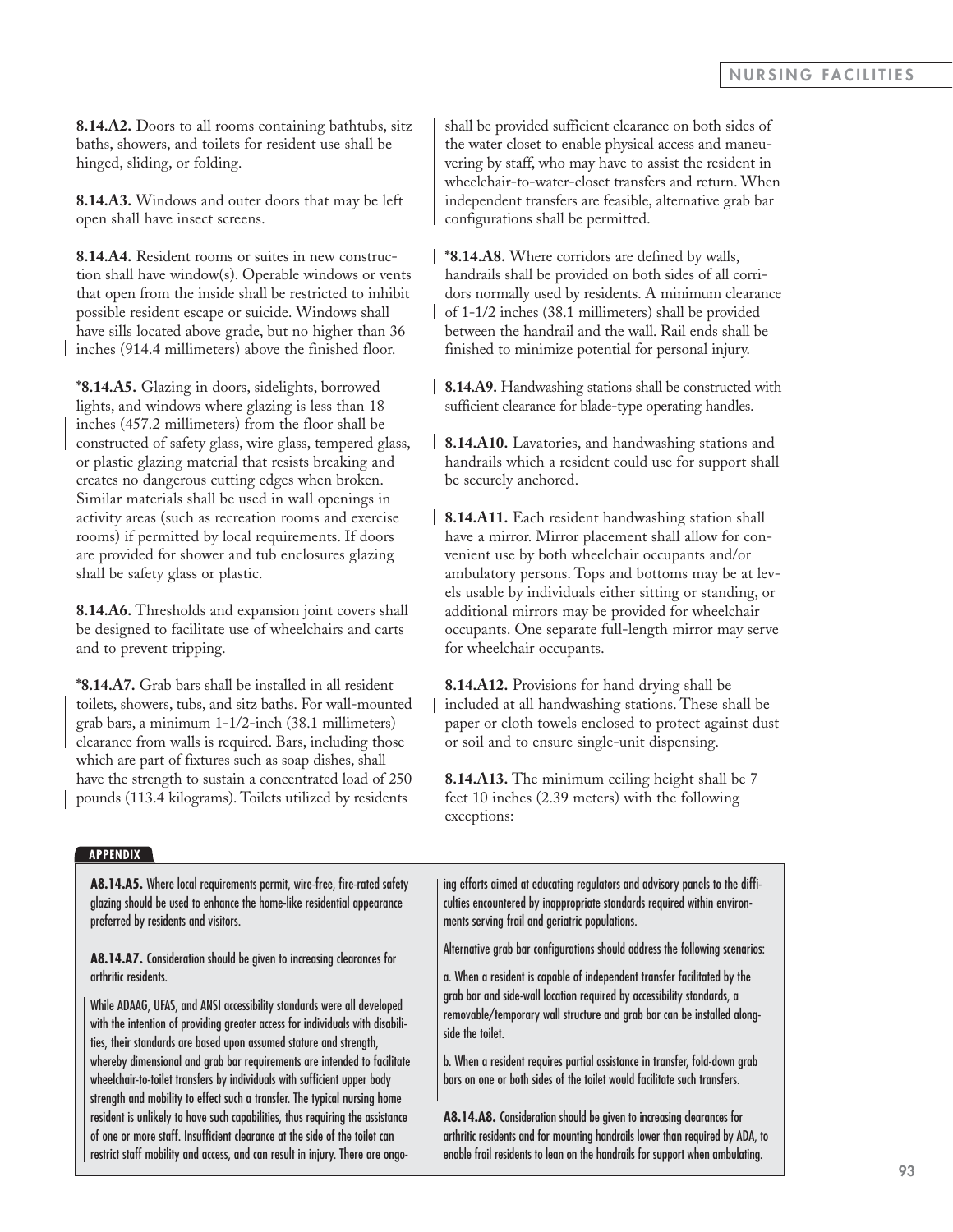#### **NURSING FACILITIES**

a. Boiler rooms shall have ceiling clearances of at least 2 feet 6 inches (762 millimeters) above the main boiler header and connecting pipe.

b. Rooms containing ceiling-mounted equipment shall have the required ceiling height to ensure proper functioning of that equipment.

c. Ceilings in corridors, storage rooms, and toilet rooms shall be at least 7 feet 8 inches (2.34 meters). Ceilings in normally unoccupied spaces may be reduced to 7 feet (2.13 meters).

d. Building components and suspended tracks, rails, and pipes located along the path of normal traffic shall be not less than 7 feet (2.13 meters) above the floor.

e. In buildings being renovated, it is desirable to maintain minimum ceiling heights per subparagraphs a through d above. However, in no case shall ceiling heights be reduced more than 4 inches (25.4 millimeters) below the minimum requirement for new construction.

f. Architecturally framed and trimmed openings in corridors and rooms shall be permitted, provided a minimum clear opening height of 7 feet (2.13 meters) is maintained.

**8.14.A14.** Rooms containing heat-producing equipment (such as boiler rooms, heater rooms, and laundries) shall be insulated and ventilated to prevent the floors of occupied areas overhead and the adjacent walls from exceeding a temperature of  $10^{\circ}F(6^{\circ}C)$  above the ambient room temperature of such occupied areas.

# **8.15 Finishes**

## **8.15.A.**

Cubicle curtains and draperies shall be noncombustible or flame-retardant as prescribed in both the large- and small-scale tests in NFPA 701.

## **8.15.B.**

Materials provided by the facility for finishes and furnishings, including mattresses and upholstery, shall comply with NFPA 101.

## **8.15.C.**

Floor materials shall be readily cleanable and appropriate for the location. Floors in areas used for food preparation and assembly shall be water-resistant. Floor surfaces, including tile joints, shall be resistant to food acids. In all areas subject to frequent wet-cleaning methods, floor materials shall not be physically affected by germicidal cleaning solutions. Floors subject to traffic while wet (such as shower and bath areas, kitchens,

and similar work areas) shall have a slip-resistant surface. Carpet and padding in resident areas shall be glued down or stretched taut and free of loose edges or wrinkles that might create hazards or interfere with the operation of wheelchairs, walkers, wheeled carts, etc.

#### **8.15.D.**

Wall bases in areas subject to routine wet cleaning shall be coved and tightly sealed.

#### **8.15.E.**

Wall finishes shall be washable and, if near plumbing fixtures, shall be smooth and moisture-resistant. Finish, trim, walls, and floor constructions in dietary and food storage areas shall be free from rodent- and insect-harboring spaces.

#### **8.15.F.**

Floor and wall openings for pipes, ducts, and conduits shall be tightly sealed to resist fire and smoke and to minimize entry of pests. Joints of structural elements shall be similarly sealed.

#### **8.15.G.**

The finishes of all exposed ceilings and ceiling structures in resident rooms and staff work areas shall be readily cleanable with routine housekeeping equipment. Finished ceilings shall be provided in dietary and other areas where dust fallout might create a problem.

## **8.15.H.**

Directional and identification signage shall comply with ADA guidelines.

# **8.16 Construction Features**

All parts of the nursing facility shall be designed and constructed to sustain dead and live loads in accordance with local and national building codes and accepted engineering practices and standards, including requirements for seismic forces and applicable sections of NFPA 101.

# **8.17-8.29 Reserved**

# **8.30 Special Systems**

## **8.30.A. General**

**8.30.A1.** Prior to acceptance of the facility, all special systems shall be tested and operated to demonstrate to the owner or designated representative that the installation and performance of these systems conform to design intent. Test results shall be documented for maintenance files.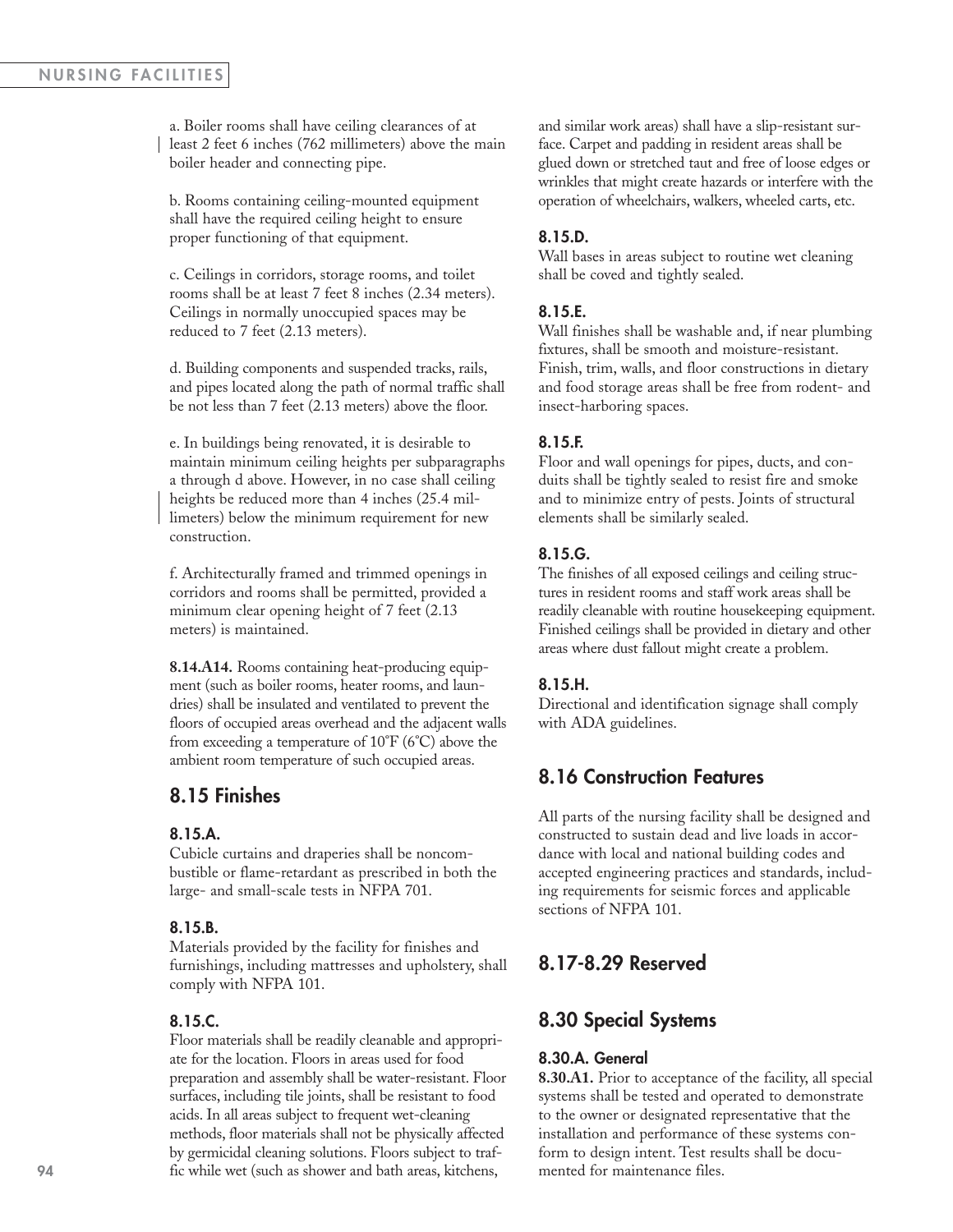**8.30.A2.** Upon completion of the special systems equipment installation contract, the owner shall be furnished with a complete set of manufacturers' operating, maintenance, and preventive maintenance instructions, a parts list, and complete procurement information including equipment numbers and descriptions. Operating staff persons shall also be provided with instructions for proper operation of systems and equipment. Required information shall include all safety or code ratings as needed.

**8.30.A3.** Insulation shall be provided surrounding special system equipment to conserve energy, protect personnel, and reduce noise.

## **8.30.B Elevators**

**8.30.B1.** All buildings having resident use areas on more than one floor shall have electric or hydraulic elevator(s). Installation and testing of elevators shall comply with ANSI/ASME A17.1 (for new construction) or ANSI/ASME 17.3 (for existing buildings). (See ASCE 7-93 for seismic design and control systems requirements for elevators.)

a. Engineered traffic studies are recommended, but in their absence the following guidelines for minimum number of elevators shall apply (**Note**: these standards may be inadequate for moving large numbers of people in a short time; adjustments should be made as appropriate):

b. At least one elevator sized to accommodate a bed, gurney, and/or medical carts and wheelchair users shall be installed where residents are housed on any floor other than the main entrance floor.

c. When 60 to 200 residents are housed on floors other than the main entrance floor, at least two elevators, one of which shall be of the hospital type, shall be installed.

d. When 201 to 350 residents are housed on floors other than main entrance floor, at least three elevators, one of which shall be of the hospital type, shall be installed.

e. For facilities with more than 350 residents housed above the main entrance floor, the number of elevators shall be determined from a facility plan study and from the estimated vertical transportation requirements.

f. When the nursing facility is part of a general hospital, elevators may be shared and the standards of Section 7.30 shall apply.

**\*8.30.B2.** Cars of hospital-type elevators shall have inside dimensions that accommodate a resident bed with attendants. The clear inside dimension of such cars shall be at least 5 feet (1.52 meters) wide by 7 feet 6 inches (2.29 meters) deep. Car doors shall have a clear opening of not less than 3 feet 8 inches (1.12 meters). Other elevators required for passenger service shall be constructed to accommodate wheelchairs.

**8.30.B3.** Elevators shall be equipped with an automatic two-way leveling device with an accuracy of ±1/4 inch (7 millimeters).

**8.30.B4.** Elevators shall have handrails on all sides without entrance door(s).

# **8.30.C. Waste Processing Service**

Facilities shall be provided for sanitary storage and treatment or disposal of waste and recyclables using techniques and capacities acceptable to the appropriate health and environmental authorities.

# **8.31 Mechanical Standards**

# **8.31.A. General**

**8.31.A1.** The mechanical system shall be subject to general review for operational efficiency and appropriate life-cycle cost. Details for cost-effective implementation of design features are interrelated and too numerous (as well as too basic) to list individually. Recognized engineering procedures shall be followed for the most economical and effective results. A welldesigned system can generally achieve energy efficiency with minimal additional cost and simultaneously provide improved resident comfort. In no case shall resident care or safety be sacrificed for conservation.

**8.31.A2.** Facility design considerations shall include site, building, location, climate, orientation, configuration, and thermal requirements.

**8.31.A3.** As appropriate, controls for air-handling systems shall be designed with an economizer cycle to use outside air for cooling and/or heating.

**8.31.A4.** To maintain asepsis control, airflow supply and exhaust should generally be controlled to ensure movement of air from "clean" to "less clean" areas.

## **APPENDIX**

**A8.30.B2.** Handrail projections of up to 3.5 inches (88.9 millimeters) should not be construed as diminishing the clear inside dimensions.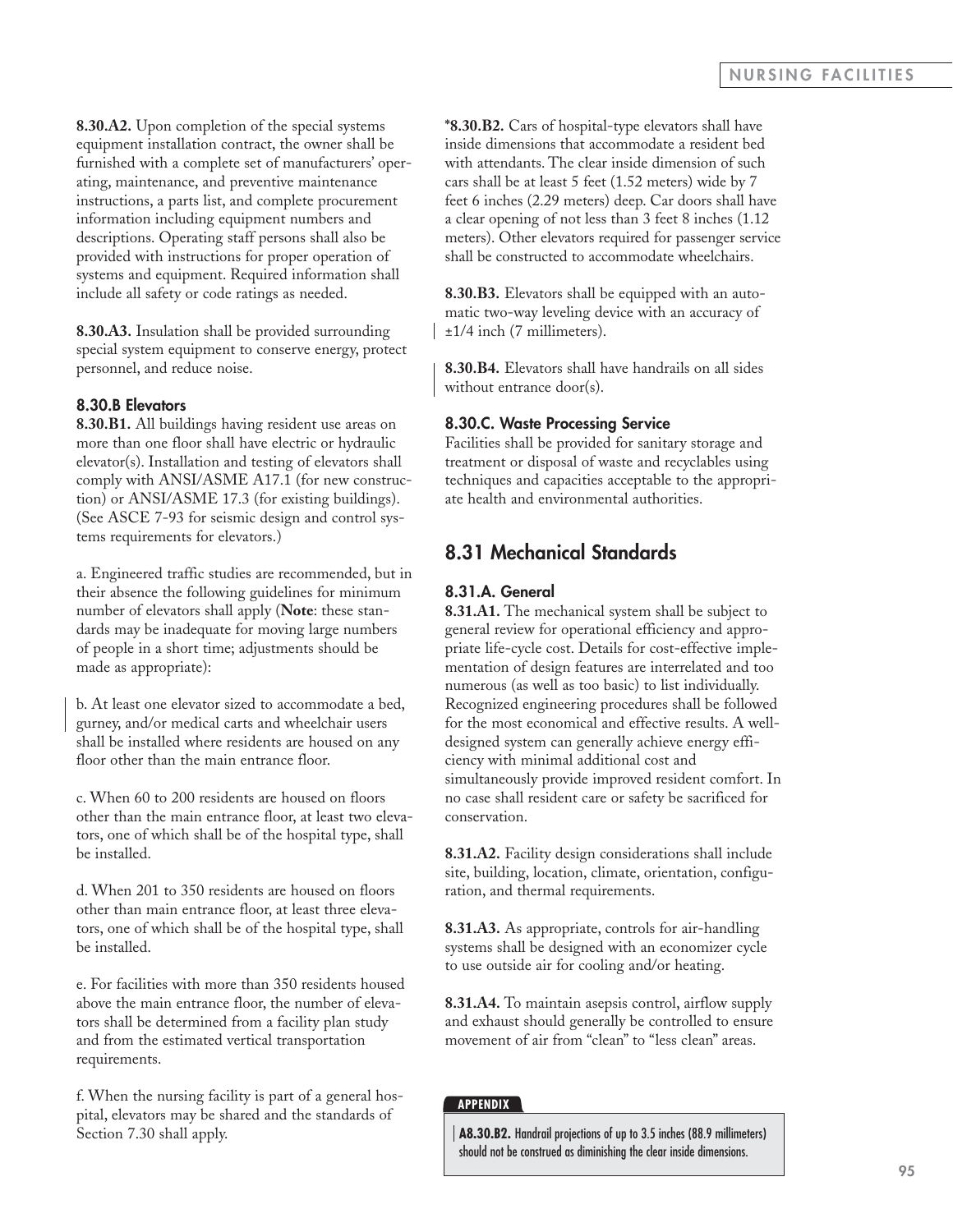**8.31.A5.** Supply and return mains and risers for cooling, heating, and steam systems shall be equipped with valves to isolate the various sections of each system. Each piece of equipment shall have valves at the supply and return ends.

#### **8.31.B. Thermal and Acoustical Insulation**

**8.31.B1.** Insulation within the building shall be provided to conserve energy, protect personnel, prevent vapor condensation, and reduce noise.

**8.31.B2.** Insulation on cold surfaces shall include an exterior vapor barrier. (Insulating material that will not absorb or transmit moisture will not require a separate vapor barrier.)

**8.31.B3.** Insulation, including finishes and adhesives on the exterior surfaces of ducts, piping, and equipment, shall have a flame-spread rating of 25 or less and a smoke-developed rating of 50 or less as determined by an independent testing laboratory in accordance with NFPA 255.

**8.31.B4.** If duct lining is used, it shall be coated and sealed and shall meet ASTM C1071. These linings (including coatings, adhesives, and exterior surface insulation of pipes and ducts in spaces used as air supply plenums) shall have a flame-spread rating of 25 or less and a smoke-developed rating of 50 or less, as determined by an independent testing laboratory in accordance with NFPA 255. Duct lining may not be installed within 15 feet (4.57 meters) downstream of humidifiers.

**8.31.B5.** In facilities undergoing major renovations, existing accessible insulation shall be inspected, repaired, and/or replaced as appropriate.

#### **8.31.C. Steam and Hot Water Systems**

**8.31.C1.** Boilers shall have the capacity, based on the net ratings published by the Hydronics Institute or

another acceptable national standard, to supply not less than 70 percent of the normal requirements of all systems and equipment. Their number and arrangement shall accommodate facility needs despite the breakdown or routine maintenance of any one boiler. The capacity of the remaining boiler(s) shall be sufficient to provide hot water service for clinical, dietary, and resident use; steam for dietary purposes; and heating for general resident rooms. However, reserve capacity for facility space heating is not required in geographic areas where a design dry-bulb temperature of 25°F (-4°C) or more represents not less than 99 percent of the total hours in any one heating month as noted in ASHRAE's *Handbook of Fundamentals*, under the "Table for Climatic Conditions for the United States."

**8.31.C2.** Boiler accessories, including feed pumps, heat-circulating pumps, condensate return pumps, fuel oil pumps, and waste heat boilers, shall be connected and installed to provide both normal and standby service.

#### **8.31.D. Air Conditioning, Heating, and Ventilation Systems**

**\*8.31.D1.** The ventilation rates shown in Table 8.1, as applicable, shall be used only as minimum standards; they do not preclude the use of higher rates as appropriate. All rooms and areas in the facility shall have provision for positive ventilation. Though natural window ventilation may be utilized where weather and outside air quality permit, use of mechanical ventilation should be considered for interior areas and during periods of temperature extremes. Non-central air-handling systems, e.g., through-the-wall fan coil units, may be utilized. Fans serving exhaust systems shall be located at the discharge end and shall be readily serviceable. Exhaust systems may be combined to enhance the efficiency of recovery devices required for energy conservation.

#### **APPENDIX**

**A8.31.D1.** ASHRAE Standard 55 recommends 30 to 60 percent relative humidity for comfort. In cold or arid climates, achieving relative humidities as high as 30 percent may not be practical. Where central ventilation systems are not utilized, these humidity requirements may not be achievable. Additional data are needed to establish a consensus on the cost/benefit of maintaining humidity within the recommended range.

If duct humidifiers are located upstream of the final filters, they should be located at least 15 feet (4.56 meters) upstream of the final filters. Ductwork with duct-mounted humidifiers located downstream of the final filters should have a means of water removal. An adjustable high-limit humidistat should be located downstream of the humidifier to reduce the

potential of condensation inside the duct. All duct takeoffs should be sufficiently downstream of the humidifier to ensure complete moisture absorption. Steam humidifiers should be used. Reservoir-type water spray or evaporative pan humidifiers should not be used.

Exhaust hoods handling grease-laden vapors in food preparation centers should comply with NFPA 96. All hoods over cooking ranges should be equipped with grease filters, fire extinguishing systems, and heat-actuated fan controls. Cleanout openings should be provided every 20 feet (6.10 meters) and at changes in direction in the horizontal exhaust duct systems serving these hoods. (Horizontal runs of ducts serving range hoods should be kept to a minimum.)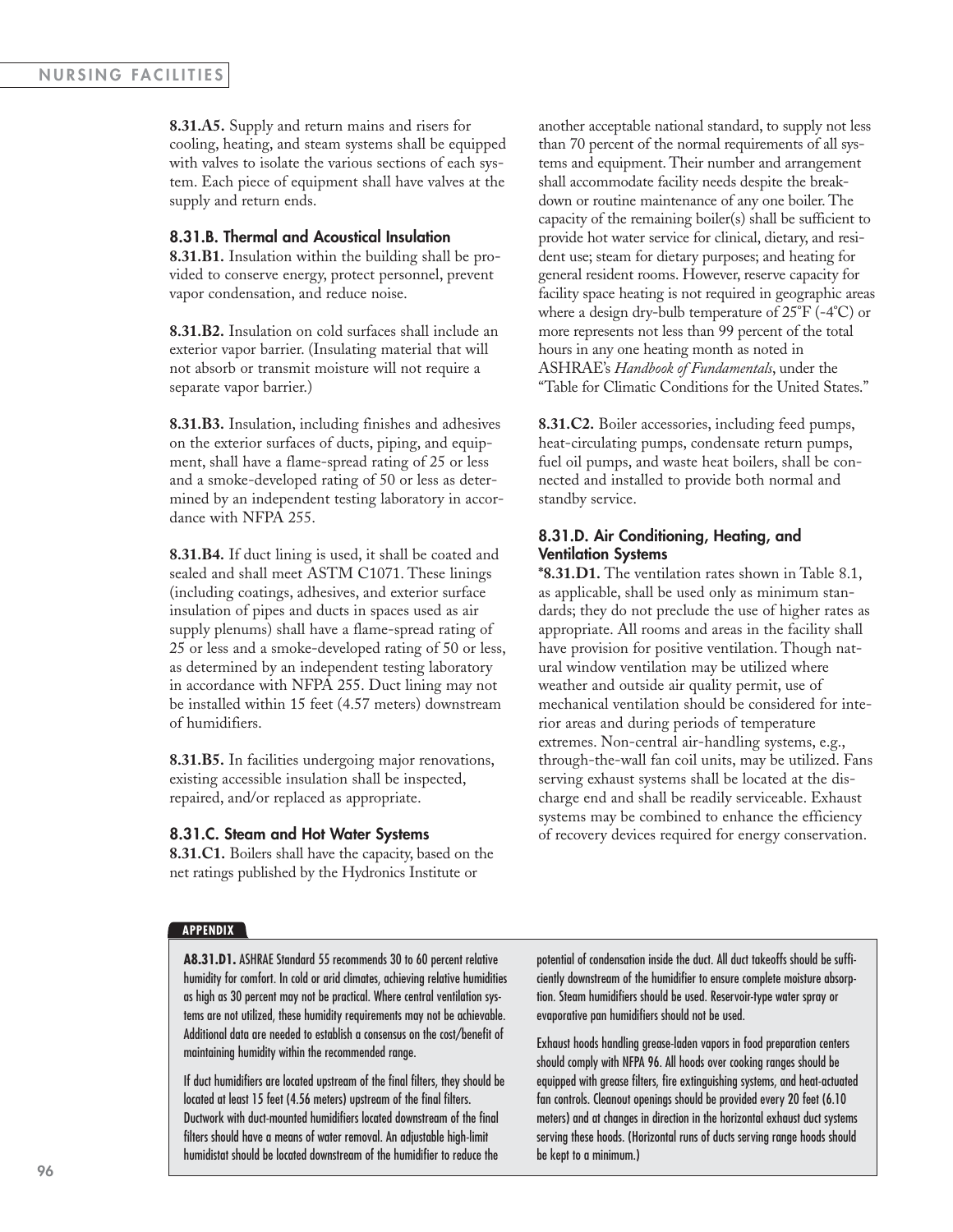**8.31.D2.** When appropriate, mechanical ventilation should employ an economizer cycle that uses outside air to reduce heating-and-cooling-system loads. Filtering will be necessary when outside air is used as part of the mechanical ventilation system. Innovative design that provides for additional energy conservation while meeting the intent of these standards for acceptable resident care should be considered.

**8.31.D3.** Fresh air intakes shall be located at least 25 feet (7.62 meters) from exhaust outlets of ventilating systems, combustion equipment stacks, medical-surgical vacuum systems, plumbing vents, or areas that may collect vehicular exhaust or other noxious fumes. (Prevailing winds and/or proximity to other structures may require greater clearances.) The bottom of outdoor air intakes serving central ventilating systems shall be as high as practical, but at least 6 feet (1.83 meters) above ground level, or, if installed above roof, 3 feet (0.91 meter) above roof level. Exhaust outlets from areas that may be contaminated shall be above roof level, arranged to minimize recirculation of exhaust air into the building.

**8.31.D4.** The ventilation systems shall be designed and balanced to provide directional flow as shown in Table 8.1.

**8.31.D5.** All central ventilation or air conditioning systems shall be equipped with filters with efficiencies equal to, or greater than, those specified in Table 8.2. Filter efficiencies, tested in accordance with ASHRAE Standard 52-92, shall be average. Filter frames shall be durable and proportioned to provide an airtight fit with the enclosing ductwork. All joints between filter segments and the enclosing ductwork shall have gaskets or seals to provide a positive seal against air leakage. Provisions shall be made to allow access for field testing.

**8.31.D6.** Air-handling duct systems shall meet the requirements of NFPA 90A and those contained herein.

**8.31.D7.** Fire and smoke dampers shall be constructed, located, and installed in accordance with the requirements of NFPA 101, 90A, and the specific damper's listing requirements. Fans, dampers, and detectors shall be interconnected so that damper activation will not damage ducts. Maintenance access shall be provided at all dampers. All damper locations should be shown on drawings. Dampers should be activated by fire or smoke sensor, not by fan cutoff alone.

Switching systems for restarting fans may be installed for fire department use in evacuating smoke after a fire has been controlled. However, provisions should be made to avoid possible damage to the system because of closed dampers.

When smoke partitions are required, heating, ventilating, and air conditioning zones shall be coordinated with compartmentation insofar as practical to minimize the need to penetrate fire and smoke partitions.

**\*8.31.D8.** Non-central air-handling systems, e.g., through-the-wall fan coil units, shall be equipped with permanent (cleanable) or replaceable filters rated at a minimum efficiency of 68 percent arrestance per ASHRAE Test Methods Standard 52.1-92.

**8.31.D9.** Rooms with fuel-fired equipment shall be provided with sufficient outdoor air to maintain equipment combustion rates and to limit workstation temperatures.

#### **8.31.E. Plumbing and Other Piping Systems**

Unless otherwise specified herein, all plumbing systems shall be designed and installed in accordance with the *National Standard Plumbing Code*, chapter 14, Medical Care Facility Plumbing Equipment.

**8.31.E1.** The following standards shall apply to plumbing fixtures:

a. The material used for plumbing fixtures shall be nonabsorptive.

b. Water spouts used in lavatories and sinks shall have clearances adequate to avoid contaminating utensils and the contents of carafes, etc.

c. All fixtures used by staff and all lavatories used by food handlers shall be trimmed with valves that can be operated without hands (single-lever devices may be used). Blade handles used for this purpose shall not exceed 4-1/2 inches (114.3 millimeters) in

#### **APPENDIX**

**A8.31.D8.** It is recommended that when practical, ventilation requirements be met by a central air handling system with filtration and humidification provisions. This system may be designed for ventilation only, with heating and cooling accomplished by non-central air handling equipment

(e.g., fan coil units, heat pumps, etc.) These non-central units should be equipped with permanent, cleanable or replaceable filters with a minimum efficiency of 68 percent weight arrestance. For ventilation purposes, these units may be used as recirculating units only.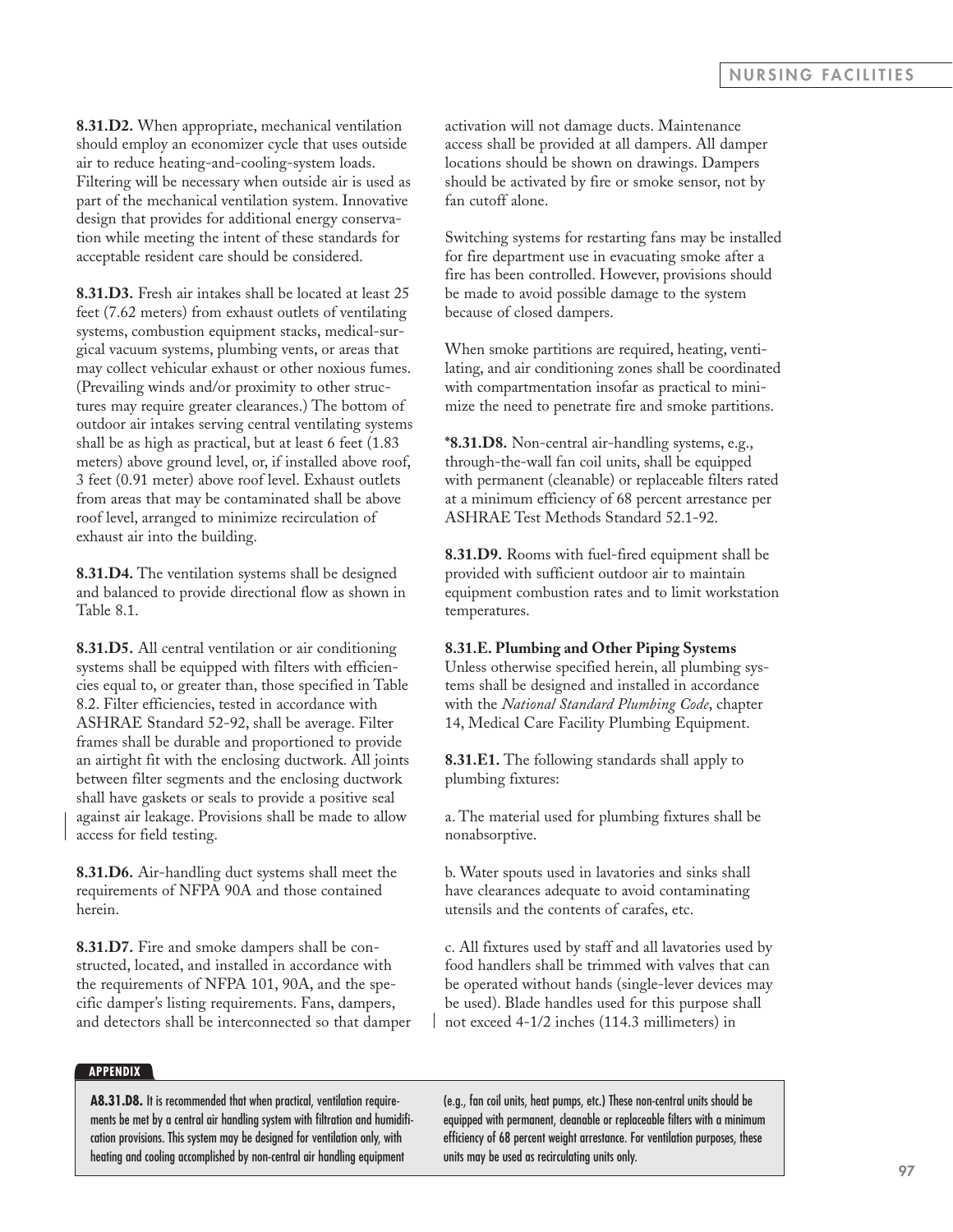length. Handles on scrub sinks and clinical sinks shall be at least 6 inches (152.4 millimeters) long.

d. Clinical sinks shall have an integral trap wherein the upper portion of the water trap provides a visible seal.

e. Showers and tubs shall have a slip-resistant surface.

**8.31.E2.** The following standards shall apply to potable water supply systems:

a. Systems shall be designed to supply water at sufficient pressure to operate all fixtures and equipment during maximum demand. Supply capacity for hotand cold-water piping shall be determined on the basis of fixture units, using recognized engineering standards. When the ratio of plumbing fixtures to occupants is proportionally more than required by the building occupancy and is in excess of 1,000 plumbing fixture units, a diversity factor is permitted.

b. Each water service main, branch main, riser, and branch to a group of fixtures shall have valves. Stop valves shall be provided for each fixture. Appropriate panels for access shall be provided at all valves where required.

c. Backflow preventers (vacuum breakers) shall be installed on hose bibbs and supply nozzles used for connection of hoses or tubing in housekeeping sinks, bedpan-flushing attachments, etc.

d. Potable water storage vessels (hot and cold) not intended for constant use shall not be installed.

**8.31.E3.** The following standards shall apply to hot water systems:

a. The water-heating system shall have sufficient supply capacity at the temperatures and amounts indicated in Table 8.3. Water temperature is measured at the point of use or inlet to the equipment. Water shall be permitted to be stored at higher temperatures.

b. Hot-water distribution systems serving resident care areas shall be under constant recirculation to provide continuous hot water at each hot water outlet.

\*c. Provisions shall be included in the domestic hot water system to limit the amount of Legionella bacteria and opportunistic water–borne pathogens.

**8.31.E4.** The following standards shall apply to drainage systems:

a. Insofar as possible, drainage piping shall not be installed within the ceiling or exposed in food preparation centers, food serving facilities, food storage areas, central services, electronic data processing areas, electric closets, and other sensitive areas. Where exposed overhead drain piping in these areas is unavoidable, special provisions shall be made to protect the space below from leakage, condensation, or dust particles.

b. Building sewers shall discharge into community sewerage. Where such a system is not available, the facility shall treat its sewage in accordance with local and state regulations.

c. Kitchen grease traps shall be located and arranged to permit easy access.

**8.31.E5.** Any installation of nonflammable medical gas, air, or clinical vacuum systems shall comply with the requirements of NFPA 99. When any piping or supply of medical gases is installed, altered, or augmented, the altered zone shall be tested and certified as required by NFPA 99.

**8.31.E6.** All piping, except control-line tubing, shall be identified. All valves shall be tagged, and a valve schedule shall be provided to the facility owner for permanent record and reference.

# **8.32 Electrical Standards**

## **8.32.A. General**

**8.32.A1.** All material and equipment, including conductors, controls, and signaling devices, shall be installed to provide a complete electrical system in accordance with NFPA 70 and NFPA 99.

## **APPENDIX**

**A8.31.E3c.** There are several ways to treat domestic water systems to kill Legionella and opportunistic waterborne pathogens. Complete removal of these organisms is not feasible, but methods to reduce the amount include hyperchlorination (free chlorine, chlorine dioxide, monochloramine), ele- $\mid$  vated hot water temperature, ozone injection, silver/copper ions, and

ultraviolet light. Each of these options has advantages and disadvantages. While increasing the hot water supply temperature to 140°F (60°C) is typically considered the easiest option, the risk of scalding, especially to youth and the elderly, is significant. See CDC, ASHRAE, and ASPE documentation for additional information.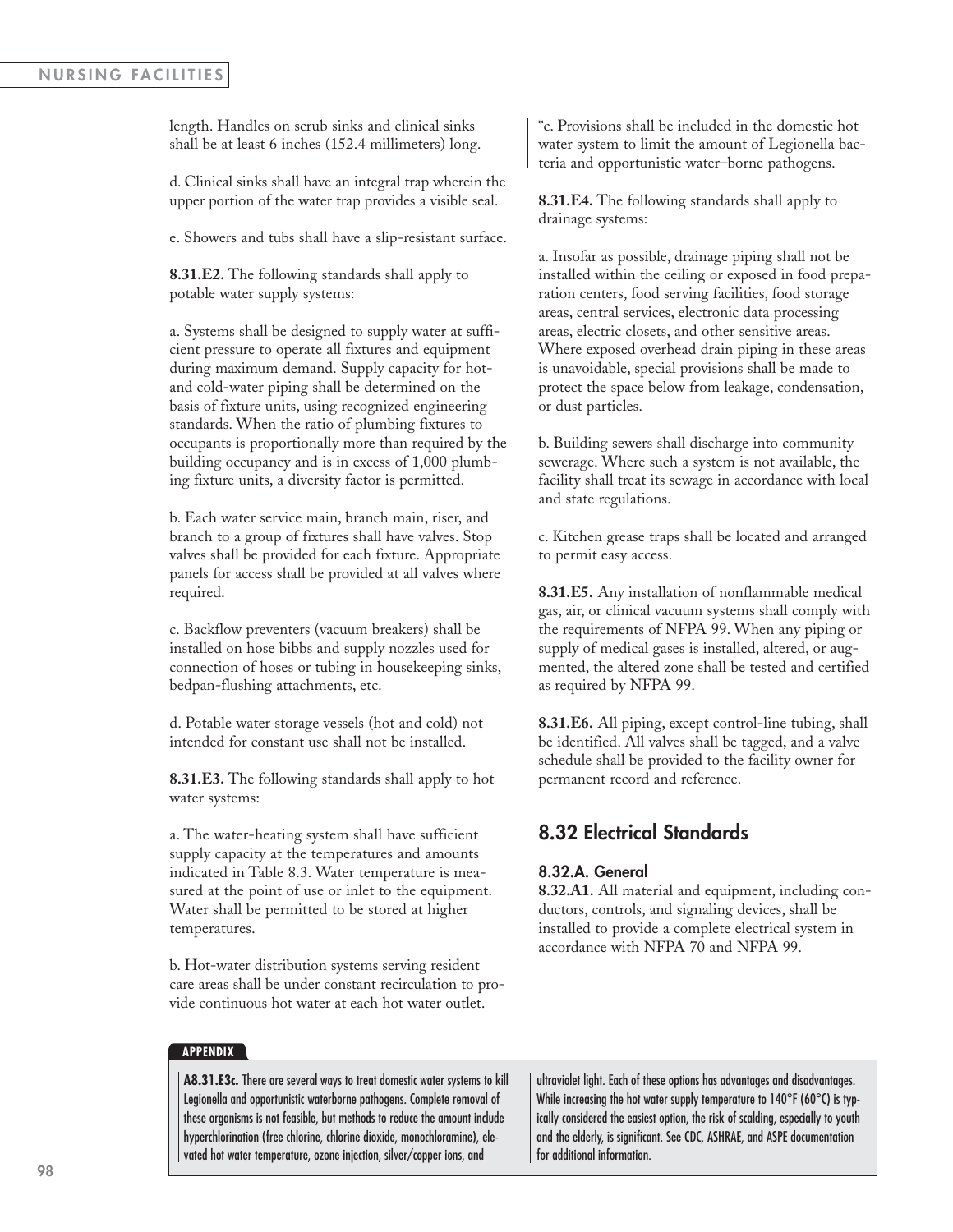**8.32.A2.** All electrical installations and systems shall be tested to verify that the equipment has been installed and that it operates as designed.

**8.32.A3.** Electrical systems for nursing facilities shall comply with applicable sections of NFPA 70.

**8.32.A4.** Lighting shall be engineered to the specific application.

\*a. The Illuminating Engineering Society of North America (IES) has developed recommended minimum lighting levels for nursing facilities.

\*b. Approaches to buildings and parking lots, and all occupied spaces within buildings shall have fixtures for lighting. Consideration shall be given to contrast in lighting levels.

\*c. Resident rooms shall have general lighting and night lighting. A reading light shall be provided for each resident. Reading light controls shall be readily accessible to residents. At least one night light fixture in each resident room shall be controlled at the room entrance. All light controls in resident areas shall be quiet-operating.

d. Resident unit corridors shall have general illumination with provisions for reducing light levels at night.

**8.32.A5.** Receptacles (convenience outlets)

a. Each resident room shall have duplex-grounded receptacles. There shall be one at each side of the head of each bed and one on every other wall. Receptacles may be omitted from exterior walls where construction makes installation impractical.

b. Duplex-grounded receptacles for general use shall be installed approximately 50 feet (15.24 meters) apart in all corridors and within 25 feet (7.62 meters) of corridor ends.

c. Electrical receptacle coverplates or electrical receptacles supplied from the emergency system shall be distinctively colored or marked for identification. If color is used for identification purposes, the same color should be used throughout the facility.

d. Ground-fault-interrupters shall comply with NFPA 70.

#### **APPENDIX**

**A8.32.A4a.** The reader should refer to the IES Lighting Handbook and Lighting for Health Care Facilities for additional information.

**A8.32.A4.b.** Excessive differences in lighting levels should be avoided in transition areas between parking lots, building entrances and lobbies or corridors, in transition zones between driveways and parking garages, etc. As the eye ages, pupils become smaller and less elastic, making visual adaptation to dark spaces slower. Upon entering a space with a considerably lower lighting level, elderly residents may need to stop or move to one side until their eyes adapt to excessive lighting changes. Elderly pedestrians may need several minutes to adjust to significant changes in brightness when entering a building from a sunlit walkway or terrace.

Consideration should be given to increasing both indoor and outdoor illumination levels in such transition spaces to avoid excessive differences between electric lighting levels and natural daytime and nighttime illumination levels. In addition, it is very helpful for pedestrians to have conveniently located places to wait, giving them time to adjust their eyes to different lighting environments. Seating areas off busy lobbies or corridors can minimize the potential for accidents by giving them the extra time they need.

Care should be taken to minimize extremes of brightness within spaces and in transitions between spaces. Excessive brightness contrast from windows or lighting systems can disorient residents.

Lighting that creates glare and colors that do not differentiate between horizontal and vertical planes, or between objects and their backgrounds (such as handrails or light switches from walls, hardware from doors, faucets from sinks, or control knobs from appliances) should be avoided, unless therapeutic benefits can be demonstrated. (For example, it has been demonstrated that deliberately camouflaged door hardware may help control wandering and elopements by some cognitively impaired residents in Alzheimer's care facilities.)

**A8.32.A4.c.** Care should be taken to avoid injury from lighting fixtures. Light sources that may burn residents or ignite bed linen by direct contact should be covered or protected.

Determination of average illuminance on a horizontal plane from general lighting only. The use of this method in the types of areas described should result in values of average illuminance within 10 percent of the values that would be obtained by dividing the area into 2-foot (0.6-meter) squares, taking a reading in each square and averaging.

The measuring instrument should be positioned so that when readings are taken, the surface of the light sensitive cell is in a horizontal plane and 30 inches (760 millimeters) above the floor. This can be facilitated by means of a small portable stand of wood or other material that will support the cell at the correct height and in the proper plane. Daylight may be excluded during illuminance measurements. Readings can be taken at night or with shades, blinds or other opaque covering on the fenestration.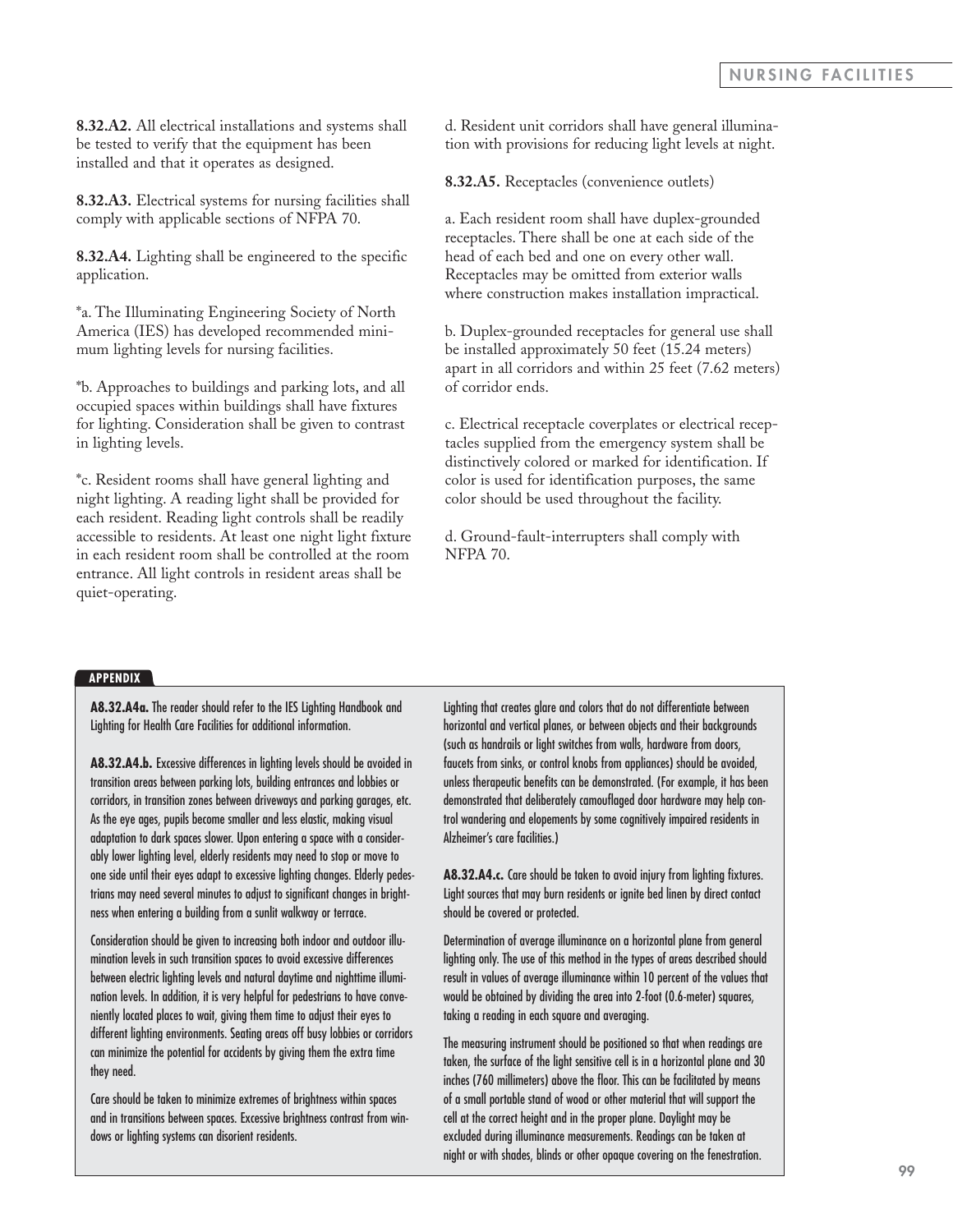#### **8.32.B.-8.32.F Reserved**

#### **8.32.G. Nurse/Staff Call System**

A nurse/staff call system shall be provided. Each bed location and/or resident shall be provided with a call device. Two call devices serving adjacent beds or residents may be served by one calling station. Calls shall be initiated by a resident activating either a call device attached to a resident's calling station, or a portable device which sends a call signal to the calling station and shall either:

(a) Activate a visual signal in the corridor at the resident's door or other appropriate location. In multicorridor or cluster resident units, additional visual signals shall be installed at corridor intersections; or

(b) Activate a pager worn by a staff member, identifying the specific resident and/or room from which the call has been placed.

An emergency call system shall be provided at each resident toilet, bath, sitz bath, and shower room. This system shall be accessible to a resident lying on the floor. Inclusion of a pull cord or portable radio frequency pushbutton will satisfy this standard.

The emergency call system shall be designed so that a call activated by a resident will initiate a signal distinct from the regular staff call system and that can be turned off only at the resident's location. The signal shall activate an annunciator panel or screen at the staff work area or other appropriate location, and either a visual signal in the corridor at the resident's door or other appropriate location, or a staff pager indicating the calling resident's name and/or room location, and at other areas defined by the functional program.

Alternate technologies can be considered for emergency or nurse call systems. If radio frequency systems are used, consideration should be given to electromagnetic compatibility between internal and external sources.

#### **8.32.H. Emergency Electrical Service**

**8.32.H1.** As a minimum, nursing facilities or sections thereof shall have emergency electrical systems as required in NFPA 101 and Chapter 16, Nursing Home Requirements, of NFPA 99.

**8.32.H2.** When the nursing facility is a distinct part of an acute-care hospital, it may use the emergency generator system for required emergency lighting and power, if such sharing does not reduce hospital services. Life support systems and their respective areas shall be subject to applicable standards of Section 7.32. **8.32.H3.** An emergency electrical source shall provide lighting and/or power during an interruption of the normal electric supply. Where stored fuel is required, storage capacity shall permit continuous operation for at least 24 hours. Fuel storage for electricity generation shall be separate from heating fuels. If the use of heating fuel for diesel engines is considered after the required 24-hour supply has been exhausted, positive valving and filtration shall be provided to avoid entry of water and/or contaminants.

**8.32.H4.** A minimum of one dedicated essential system circuit per bed for ventilator-dependent patients is required in addition to the normal system receptacle at each bed location required by NFPA 70. This circuit shall be provided with a minimum of two duplex receptacles identified for emergency use. Additional essential system circuits/receptacles shall be provided where the electrical life support needs of the patient exceed the minimum requirements stated in this paragraph. This paragraph shall apply to both new and existing facilities serving ventilator-dependent patients.

**8.32.H5.** Heating equipment provided for ventilatordependent patient bedrooms shall be connected to the essential electrical system. This paragraph shall apply to both new and existing facilities.

**8.32.H6.** Task lighting connected to the essential electrical system shall be provided for each ventilatordependent patient bedroom. This paragraph shall apply to both new and existing facilities.

**8.32.H7.** Exhaust systems (including locations, mufflers, and vibration isolators) for internal combustion engines shall be designed and installed to minimize objectionable noise. Where a generator is routinely used to reduce peak loads, protection of patient areas from excessive noise may become a critical issue.

#### **8.32.I Fire Alarm System**

Fire alarm and detection systems shall be provided in compliance with NFPA 101 and NFPA 72

#### **8.32.J Telecommunication and Information Systems**

**8.32.J1.** Locations for terminating telecommunications and information system devices shall be provided.

**8.32.J2.** A space shall be provided for central equipment locations. Special air conditioning and voltage regulation shall be provided when recommended by the manufacturer.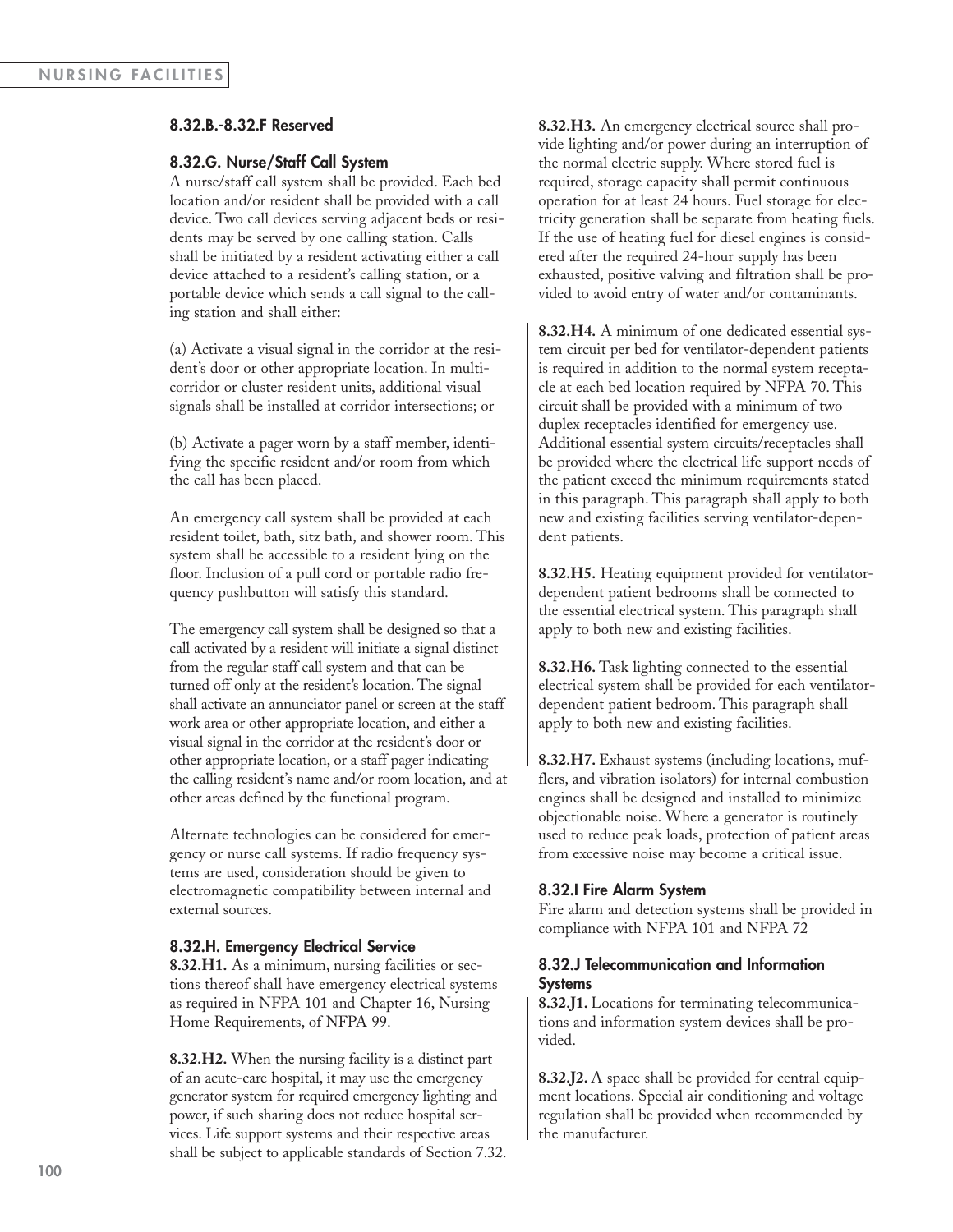# **Table 8.1 Pressure Relationships and Ventilation of Certain Areas of Nursing Facilities**<sup>1</sup>

| Area designation                          | Air movement<br>relationship<br>to adjacent<br>area <sup>2</sup> | Minimum<br>air changes<br>of outdoor<br>air per hour <sup>3</sup> | Minimum<br>total air<br>changes per<br>hour <sup>4</sup> | All air<br>exhausted<br>directly to<br>outdoors <sup>5</sup> | Recirculated<br>by means of<br>room units <sup>6</sup> | Relative<br>humidity <sup>7</sup><br>(% ) | Design<br>temperature <sup>8</sup><br>(degrees F/C) |
|-------------------------------------------|------------------------------------------------------------------|-------------------------------------------------------------------|----------------------------------------------------------|--------------------------------------------------------------|--------------------------------------------------------|-------------------------------------------|-----------------------------------------------------|
| Resident room                             |                                                                  | 2                                                                 | 2                                                        |                                                              |                                                        | $-9$                                      | $70-75(21-24)$                                      |
| Resident unit corridor                    |                                                                  |                                                                   | 4                                                        |                                                              |                                                        |                                           |                                                     |
| Resident gathering areas                  |                                                                  | 4                                                                 | 4                                                        |                                                              |                                                        |                                           |                                                     |
| Toilet room                               | In                                                               |                                                                   | 10                                                       | Yes                                                          | $\rm No$                                               |                                           |                                                     |
| Dining rooms                              |                                                                  | 2                                                                 | 4                                                        |                                                              |                                                        |                                           | 75                                                  |
| Activity rooms, if provided               |                                                                  | 4                                                                 | 4                                                        |                                                              |                                                        |                                           |                                                     |
| Physical therapy                          | In                                                               | 2                                                                 | 6                                                        |                                                              |                                                        |                                           | 75 (24)                                             |
| Occupational therapy                      | In                                                               | 2                                                                 | 6                                                        |                                                              |                                                        |                                           | 75 (24)                                             |
| Soiled workroom or soiled holding         | In                                                               | 2                                                                 | 10                                                       | Yes                                                          | $\rm No$                                               |                                           |                                                     |
| Clean workroom or clean holding           | Out                                                              | 2                                                                 | $\overline{4}$                                           |                                                              |                                                        | $(Max)$ 70                                | 75 (24)                                             |
| Sterilizer exhaust room                   | In                                                               |                                                                   | 10                                                       | Yes                                                          | $\rm No$                                               |                                           |                                                     |
| Linen and trash chute room, if provided   | In                                                               |                                                                   | 10                                                       | Yes                                                          | $\rm No$                                               |                                           |                                                     |
| Laundry, general, if provided             |                                                                  | 2                                                                 | 10                                                       | Yes                                                          | $\rm No$                                               |                                           |                                                     |
| Soiled linen sorting and storage          | In                                                               |                                                                   | 10                                                       | Yes                                                          | No                                                     |                                           |                                                     |
| Clean linen storage                       | Out                                                              |                                                                   | 2                                                        | Yes                                                          | $\rm No$                                               |                                           |                                                     |
| Food preparation facilities <sup>10</sup> |                                                                  | 2                                                                 | 10                                                       | Yes                                                          | Yes                                                    |                                           |                                                     |
| Dietary warewashing                       | In                                                               |                                                                   | 10                                                       | Yes                                                          | Yes                                                    |                                           |                                                     |
| Dietary storage areas                     |                                                                  |                                                                   | 2                                                        | Yes                                                          | $\rm No$                                               |                                           |                                                     |
| Housekeeping rooms                        | In                                                               |                                                                   | 10                                                       | Yes                                                          | $\rm No$                                               |                                           |                                                     |
| Bathing rooms                             | In                                                               |                                                                   | 10                                                       | Yes                                                          | $\rm No$                                               |                                           | 75(24)                                              |

<sup>1</sup> The ventilation rates in this table cover ventilation for comfort, as well as for asepsis and odor control in areas of nursing facilities that directly affect resident care and are determined based on nursing facilities being predominantly "No Smoking" facilities. Where smoking may be allowed, ventilation rates will need adjustments. Areas where specific ventilation rates are not given in the table shall be ventilated in accordance with ASHRAE Standard 62, *Ventilation for Acceptable Indoor Air Quality*, and ASHRAE *Handbook—HVAC Applications*. OSHA standards and/or NIOSH criteria require special ventilation requirements for employee health and safety within nursing facilities.

- <sup>2</sup> Design of the ventilation system shall, insofar as possible, provide that air movement is from "clean to less clean" areas. However, continuous compliance may be impractical with full utilization of some forms of variable air volume and load shedding systems that may be used for energy conservation. Areas that do require positive and continuous control are noted with "Out" or "In" to indicate the required direction of air movement in relation to the space named. Rate of air movement may, of course, be varied as needed within the limits required for positive control. Where indication of air movement direction is enclosed in parentheses, continuous directional control is required only when the specialized equipment or device is in use or where room use may otherwise compromise the intent of movement from clean to less clean. Air movement for rooms with dashes and nonpatient areas may vary as necessary to satisfy the requirements of those spaces. Additional adjustments may be needed when space is unused or unoccupied and air systems are deenergized or reduced.
- <sup>3</sup> To satisfy exhaust needs, replacement air from outside is necessary. Table 8.1 does not attempt to describe specific amounts of outside air to be supplied to individual spaces except for certain areas such as those listed. Distribution of the outside air, added to the system to balance required exhaust, shall be as required by good engineering practice.

<sup>4</sup> Number of air changes may be reduced when the room is unoccupied if provisions are made to ensure that the number of air changes indicated is reestablished any time the space is being utilized. Adjustments shall include provisions so that the direction of air movement shall remain the same when the number of air changes is reduced. Areas not indicated as having continuous directional control may have ventilation systems shut down when space is unoccupied and ventilation is not otherwise needed.

- <sup>5</sup> Air from areas with contamination and/or odor problems shall be exhausted to the outside and not recirculated to other areas. Note that individual circumstances may require special consideration for air exhaust to outside.
- <sup>6</sup> Because of cleaning difficulty and potential for buildup of contamination, recirculating room units shall not be used in areas marked "No." Isolation rooms may be ventilated by reheat induction units in which only the primary air supplied from a central system passes through the reheat unit. Gravity-type heating or cooling units such as radiators or convectors shall not be used in special care areas.
- <sup>7</sup> The ranges listed are the minimum and maximum limits where control is specifically needed. See A8.31.D for additional information.
- <sup>8</sup> Where temperature ranges are indicated, the systems shall be capable of maintaining the rooms at any point within the range. A single figure indicates a heating or cooling capacity of at least the indicated temperature. This is usually applicable where residents may be undressed and require a warmer environment. Nothing in these guidelines shall be construed as precluding the use of temperatures lower than those noted when the residents' comfort and medical conditions make lower temperatures desirable. Unoccupied areas such as storage rooms shall have temperatures appropriate for the function intended. *continued on next page*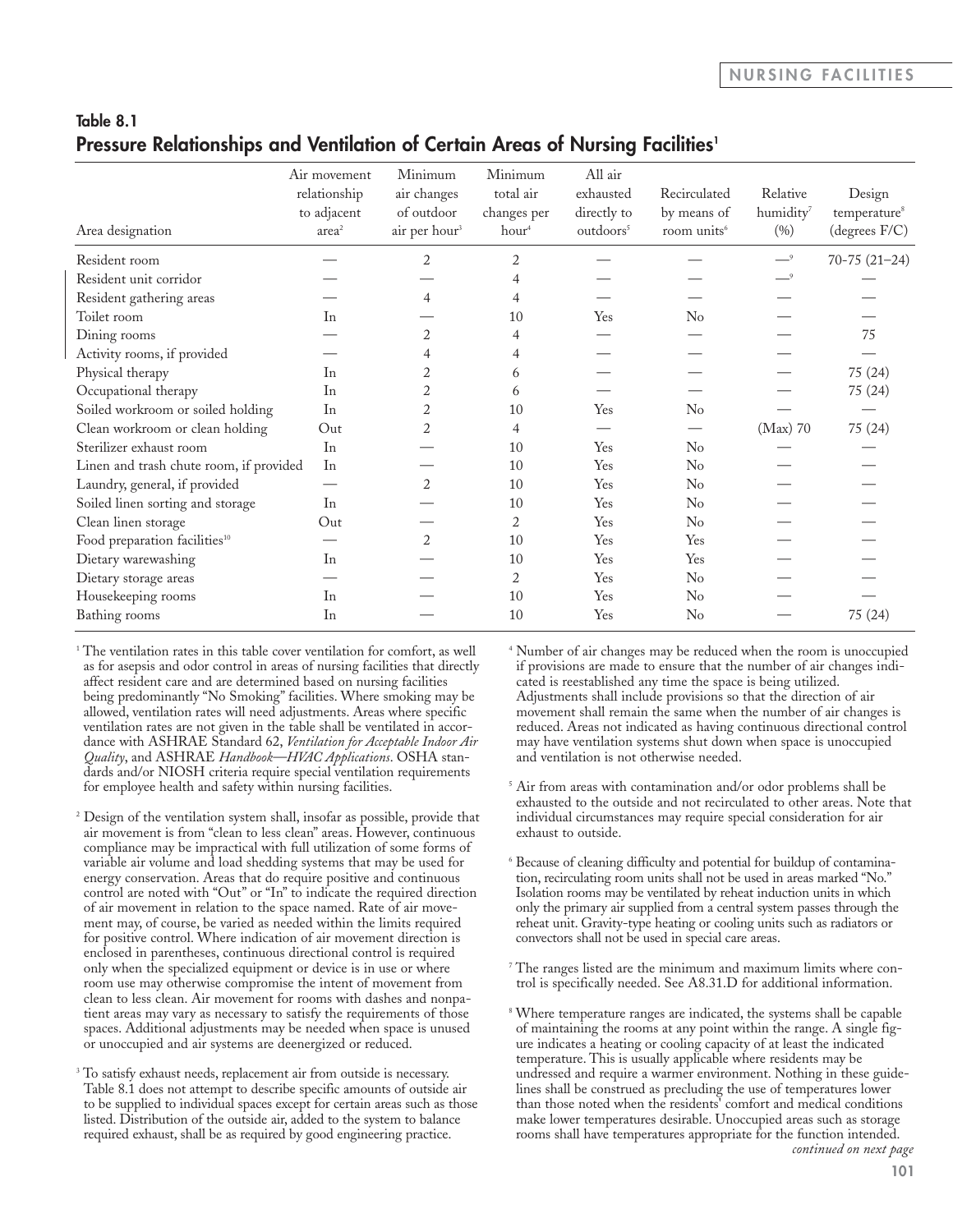*continued*

<sup>9</sup> See A8.31.D1.

<sup>10</sup> Food preparation facilities shall have ventilation systems whose air supply mechanisms are interfaced appropriately with exhaust hood controls or relief vents so that exfiltration or infiltration to or from exit corridors

# **Table 8.2 Filter Efficiencies for Central Ventilation and Air Conditioning Systems in Nursing Facilities**

|                                                                                                                                | Minimum                       |                    | Filter efficiencies (%) |  |  |
|--------------------------------------------------------------------------------------------------------------------------------|-------------------------------|--------------------|-------------------------|--|--|
| Area designation                                                                                                               | number of<br>filter beds      | Filter bed<br>no.1 | Filter bed<br>no.2      |  |  |
| All areas for inpatient care,<br>treatment, and/or diagnosis,<br>and those areas providing<br>direct service or clean supplies | $\mathfrak{D}_{\mathfrak{p}}$ | 30                 | 80                      |  |  |
| Administrative, bulk storage,<br>soiled holding, laundries,<br>food preparation areas                                          | 1                             | 30                 |                         |  |  |

## **Note**

The filtration efficiency ratings are based on average dust spot efficiency per ASHRAE 52.1-92.

does not compromise the exit corridor restrictions of NFPA 90A, the pressure requirements of NFPA 96, or the maximum defined in the table. The number of air changes may be reduced or varied to any extent required for odor control when the space is not in use.

# **Table 8.3 Hot Water Use—Nursing Facilities**

|                                          | Resident care<br>areas | Dietary          | Laundry         |
|------------------------------------------|------------------------|------------------|-----------------|
| Liters per hour<br>per bed <sup>1</sup>  | 11.9                   | 7.2              | 7.6             |
| Gallons per hour<br>per bed <sup>1</sup> | 3                      | $\mathfrak{D}$   | 2               |
| Temperature<br>(°Centigrade)             | $35 - 43^2$            | $60^{3}$         | $60^{4}$        |
| Temperature<br>('Fahrenheit)             | $95 - 110^2$           | $140 \ (min.)^3$ | $140 \ (min.)4$ |

<sup>1</sup> Quantities indicated for design demand of hot water are for general reference minimums and shall not substitute for accepted engineering design procedures using actual number and types of fixtures to be installed. Design will also be affected by temperatures of cold water used for mixing, length of run and insulation relative to heat loss, etc. As an example, total quantity of hot water needed will be less when temperature available at the outlet is very nearly that of the source tank and the cold water used for tempering is relatively warm.

<sup>2</sup> The range represents the maximum and minimum allowable temperatures.

<sup>3</sup> Provisions may be made to provide 180°F (82°C) rinse water at warewasher (may be by separate booster).

<sup>4</sup> Provisions shall be made to provide 160°F (71°C) hot water at the laundry equipment when needed. (This may be by steam jet or separate booster heater.) However, it is emphasized that this does not imply that all water used would be at this temperature. Water temperatures required for acceptable laundry results will vary according to type of cycle, time of operation, and formula of soap and bleach as well as type and degree of soil. Lower temperatures may be adequate for most procedures in many facilities but higher temperatures should be available when needed for special conditions. Minimum laundry temperatures are for central laundries only.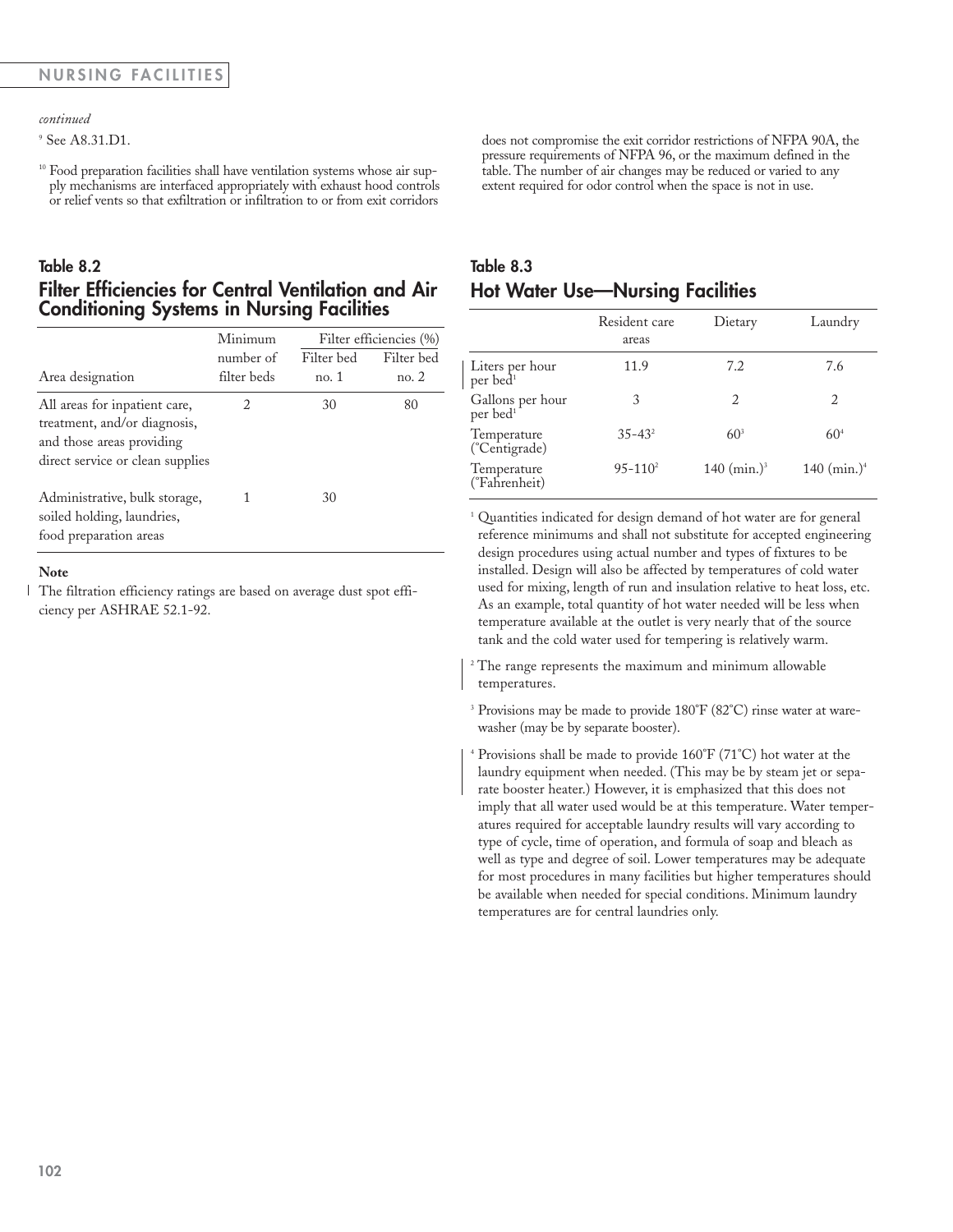# **9.1 General**

# **9.1.A. Section Applicability**

This section applies to the outpatient unit in a hospital, a freestanding facility, or an outpatient facility in a multiple-use building containing an ambulatory health care center as defined under the NFPA 101 Life Safety Code occupancy chapters.

The general standards set forth in Sections 9.1 and 9.2 apply to each of the items below. Additions and/or modifications shall be made as described for the specific facility type.

Specialty facilities such as those for renal dialysis, cancer treatment, mental health, rehabilitation, etc., have needs that are not addressed here. They must satisfy additional conditions to meet respective programs' standards.

Specifically described are:

**9.1.A1.** Primary Care Outpatient Center (Section 9.3).

**9.1.A2.** The Small Primary (Neighborhood) Outpatient Facility (Section 9.4).

**9.1.A3.** The Outpatient Surgical Facility (Section 9.5).

**9.1.A4.** The Freestanding Emergency Facility (Section 9.6).

**9.1.A5.** Freestanding Birthing Center (Section 9.7).

## **9.1.B. Outpatient Facility Classification**

Except for the emergency unit, the outpatient facilities described herein are used primarily by patients capable of traveling into, around, and out of the facility unassisted. This includes the disabled confined to wheelchairs. Occasional facility use by stretcher patients should not be used as a basis for more restrictive institutional occupancy classifications.

Facilities shall comply with the "Ambulatory Health Care Centers" section of NFPA 101, in addition to details herein, where patients are rendered incapable of self-preservation due to the care process. The "Business Occupancy" section of NFPA 101 applies to other types of outpatient facilities. Outpatient units

that are part of another facility may be subject to the additional requirements of the other occupancy.

References are made to Section 7, General Hospital, for certain service spaces. Those references are intended only for the specific areas indicated.

# **9.1.C. Facility Access**

Where the outpatient unit is part of another facility, separation and access shall be maintained as described in NFPA 101. Building entrances used to reach the outpatient services shall be at grade level, clearly marked, and located so that patients need not go through other activity areas. (Lobbies of multioccupancy buildings may be shared.) Design shall preclude unrelated traffic within the unit.

# **9.1.D. Functional Program Provision**

Each project sponsor shall provide a functional program for the facility. (See Section 1.1.F.)

# **9.1.E. Shared/Purchased Services**

When services are shared or purchased, space and equipment should be modified or eliminated to avoid unnecessary duplication.

# **\*9.1.F. Location**

## **9.1.G. Parking**

In the absence of a formal parking study, parking for outpatient facilities shall be provided at the rate noted for each type of unit. On-street parking, if available and acceptable to local authorities having jurisdiction, may satisfy part of this requirement unless described otherwise. If the facility is located in a densely populated area where a large percentage of patients arrive as pedestrians; or if adequate public parking is available nearby; or if the facility is conveniently accessible via public transportation, adjustments to this standard may be made with approval of the appropriate authorities.

#### **APPENDIX**

**A9.1.F**

Community outpatient units should ideally be conveniently accessible to patients via available public transportation.

In this edition appendix material appears in the main body of the document; however, it remains advisory only.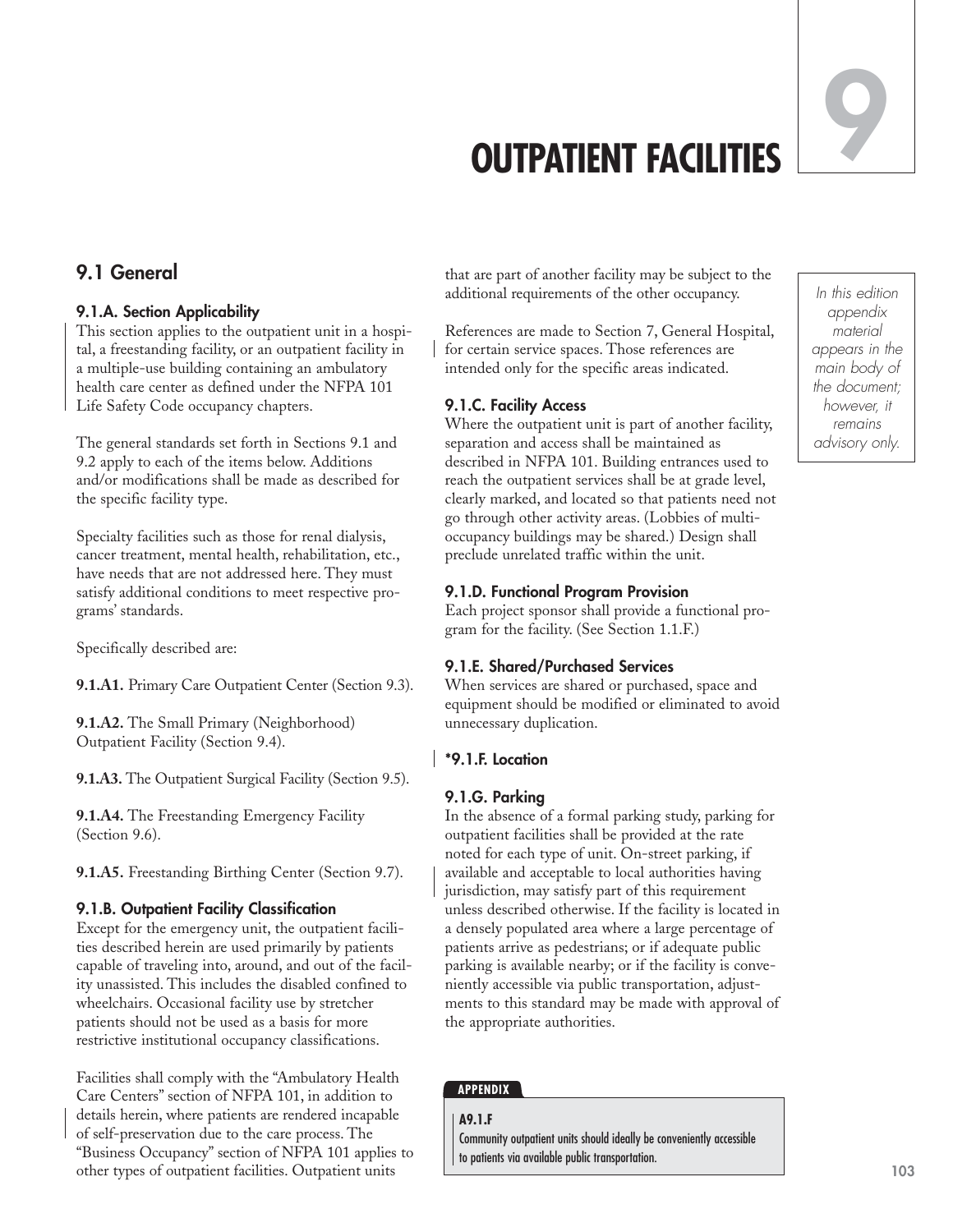#### **9.1.H. Privacy for Patients**

Each facility design shall ensure appropriate levels of patient audible and visual privacy and dignity throughout the care process, consistent with needs established in the program.

# **9.2 Common Elements for Outpatient Facilities**

The following shall apply to each outpatient facility described herein with additions and/or modifications as noted for each specific type. Special consideration shall be given to the special needs of anticipated patient groups/demographics as determined by the functional program.

#### **9.2.A. Administration and Public Areas**

**9.2.A1.** Entrance. Located at grade level and able to accommodate wheelchairs.

**9.2.A2.** Public services shall include:

a. Conveniently accessible wheelchair storage.

b. A reception and information counter or desk.

\*c. Waiting space(s).

d. Conveniently accessible public toilet(s).

e. Conveniently accessible public telephone(s).

f. Conveniently accessible drinking fountain(s).

**9.2.A3.** Interview space(s) for private interviews related to social service, credit, etc., shall be provided.

**9.2.A4.** General or individual office(s) for business transactions, records, administrative, and professional staffs shall be provided.

**9.2.A5.** Clerical space or rooms for typing, clerical work, and filing, separated from public areas for confidentiality, shall be provided.

**9.2.A6.** Multipurpose room(s) equipped for visual aids shall be provided for conferences, meetings, and health education purposes.

#### **APPENDIX**

**A9.2.A2.c.** Consideration should be given to special needs of or between specific patient groups in a shared/general waiting area, such as separation of adolescent and geriatric patients.

**9.2.A7.** Special storage for staff personal effects with locking drawers or cabinets (may be individual desks or cabinets) shall be provided. Such storage shall be near individual work stations and staff controlled.

**9.2.A8.** General storage facilities for supplies and equipment shall be provided as needed for continuing operation.

**9.2.A9.** In new construction and renovation where hemodialysis or hemoperfusion are routinely performed, there shall be a separate water supply and a drainage facility that do not interfere with handwashing.

#### **9.2.B. Clinical Facilities**

As needed, the following elements shall be provided for clinical services to satisfy the functional program:

**9.2.B1.** General-purpose examination room(s). For medical, obstetrical, and similar examinations, rooms shall have a minimum floor area of 80 square feet (7.43 square meters), excluding vestibules, toilets, and closets. Room arrangement should permit at least 2 feet 8 inches (812.8 millimeters) clearance at each side and at the foot of the examination table. A

handwashing station and a counter or shelf space for writing shall be provided.

**9.2.B2.** Special-purpose examination rooms. Rooms for special clinics such as eye, ear, nose, and throat examinations, if provided, shall be designed and outfitted to accommodate procedures and equipment

used. A handwashing station and a counter or shelf space for writing shall be provided.

**9.2.B3.** Treatment room(s). Rooms for minor surgical and cast procedures (if provided) shall have a minimum floor area of 120 square feet (11.15 square meters), excluding vestibule, toilet, and closets. The minimum room dimension shall be 10 feet (3.05 meters). A handwashing station and a counter or shelf for writing shall be provided.

**9.2.B4.** Observation room(s). Observation rooms for the isolation of suspect or disturbed patients shall have a minimum floor area of 80 square feet (7.43 square meters) and shall be convenient to a nurse or control station. This is to permit close observation of patients and to minimize possibilities of patients' hiding, escape, injury, or suicide. An examination room may be modified to accommodate this function. A toilet room with lavatory should be immediately accessible.

**9.2.B5.** Nurses station(s). A work counter, communication system, space for supplies, and provisions for charting shall be provided.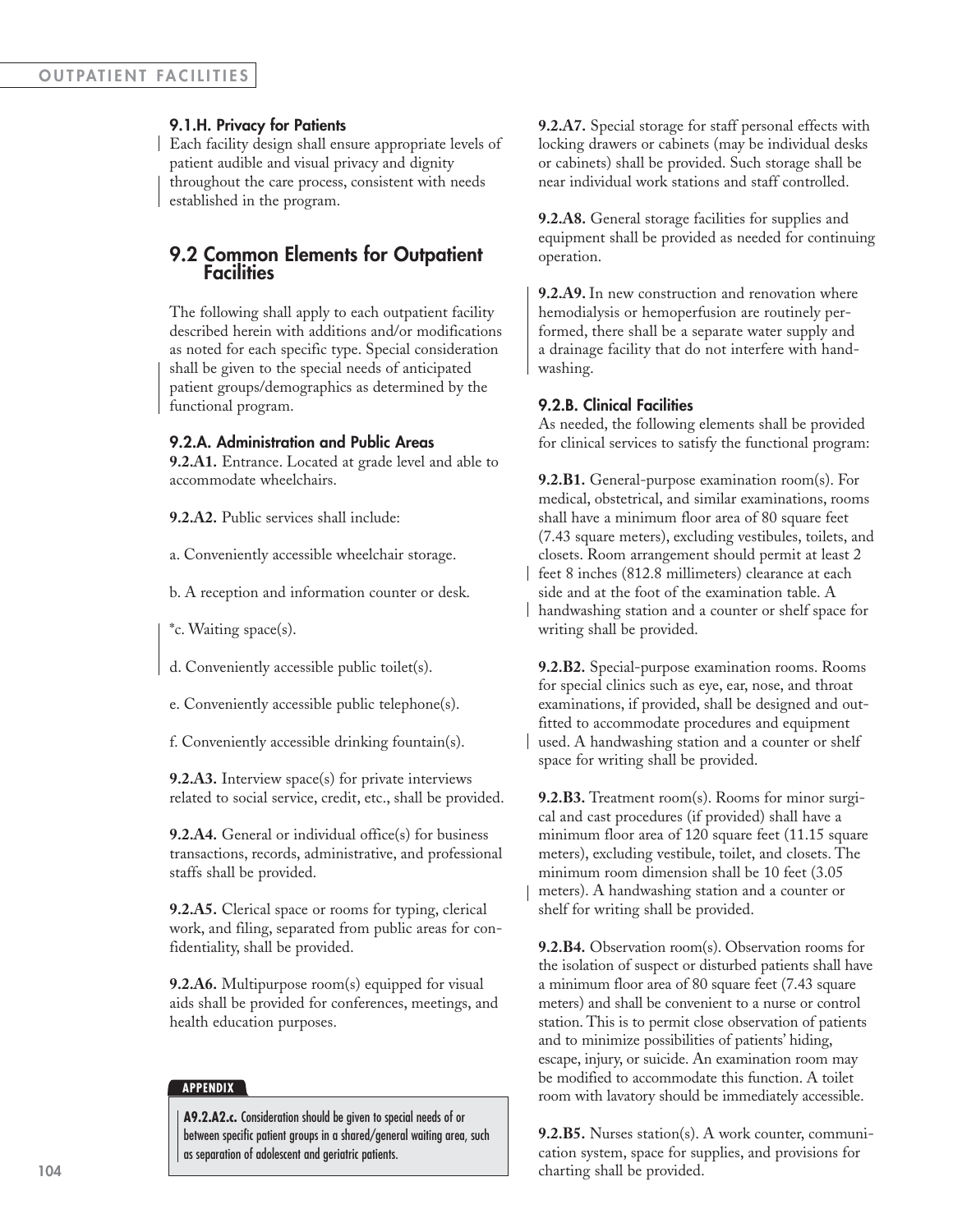**9.2.B6.** Drug distribution station. This may be a part of the nurses station and shall include a work counter, sink, refrigerator, and locked storage for biologicals and drugs.

**9.2.B7.** Clean storage. A separate room or closet for storing clean and sterile supplies shall be provided. This storage shall be in addition to that of cabinets and shelves.

**9.2.B8.** Soiled holding. Provisions shall be made for separate collection, storage, and disposal of soiled materials.

**9.2.B9.** Sterilizing facilities. A system for sterilizing equipment and supplies shall be provided. Sterilizing procedures may be done on- or off-site, or disposables may be used to satisfy functional needs.

**9.2.B10.** Wheelchair storage space. Such storage shall be out of the direct line of traffic.

**9.2.B11.** The need for and number of required airborne infection isolation rooms shall be determined by an infection control risk assessment. When required, the airborne infection isolation room(s) shall comply with the general requirements of Section 7.2.C, except that a shower or tub shall not be required.

#### **9.2.C. Radiology**

Basic diagnostic procedures (these may be part of the outpatient service, off-site, shared, by contract, or by referral) shall be provided, including the following:

**9.2.C1.** Radiographic room(s). See Section 7.10 for special requirements.

**9.2.C2.** Film processing facilities.

**9.2.C3.** Viewing and administrative areas(s).

**9.2.C4.** Storage facilities for exposed film.

**9.2.C5.** Toilet rooms with handwashing stations accessible to fluoroscopy room(s), if fluoroscopic procedures are part of the program.

**9.2.C6.** Dressing rooms or booths, as required by services provided, with convenient toilet access.

#### **\*9.2.C7.** Access.

#### **9.2.D. Laboratory**

Facilities shall be provided within the outpatient department, or through an effective contract arrangement with a nearby hospital or laboratory service, for hematology, clinical chemistry, urinalysis, cytology, pathology, and bacteriology. If these services are provided on contract, the following laboratory facilities shall also be provided in (or be immediately accessible to) the outpatient facility:

**9.2.D1.** Laboratory work counter(s), with sink, vacuum, gas, and electric services.

**9.2.D2.** Lavatory(ies) or counter sink(s) equipped for handwashing.

**9.2.D3.** Storage cabinet(s) or closet(s).

**9.2.D4.** Specimen collection facilities with a water closet and lavatory. Blood collection facilities shall have seating space, a work counter, and handwashing station.

## **9.2.E. Housekeeping Room(s)**

At least one housekeeping room per floor shall be provided. It shall contain a service sink and storage for housekeeping supplies and equipment.

## **9.2.F. Staff Facilities**

Staff locker rooms and toilets shall be provided.

## **9.2.G. Engineering Service and Equipment Areas**

The following shall be provided (these may be shared with other services provided capacity is appropriate for overall use):

**9.2.G1.** Equipment room(s) for boilers, mechanical equipment, and electrical equipment.

**9.2.G2.** Storage room(s) for supplies and equipment.

**9.2.G3.** Waste processing services:

a. Space and facilities shall be provided for the sanitary storage and disposal of waste.

b. If incinerators and/or trash chutes are used, they shall comply with NFPA 82.

#### **APPENDIX**

**A9.2.C7.** Stretchers should have ready access to and from other areas of the facility. Particular attention should be paid to the management of outpatients for preparation, holding, and observation. The emergency, surgery,

cystoscopy, and outpatient clinics should be accessible to the imaging suite. Imaging should be located with consideration of ceiling height requirements, proximity to electrical services, and future expansion considerations.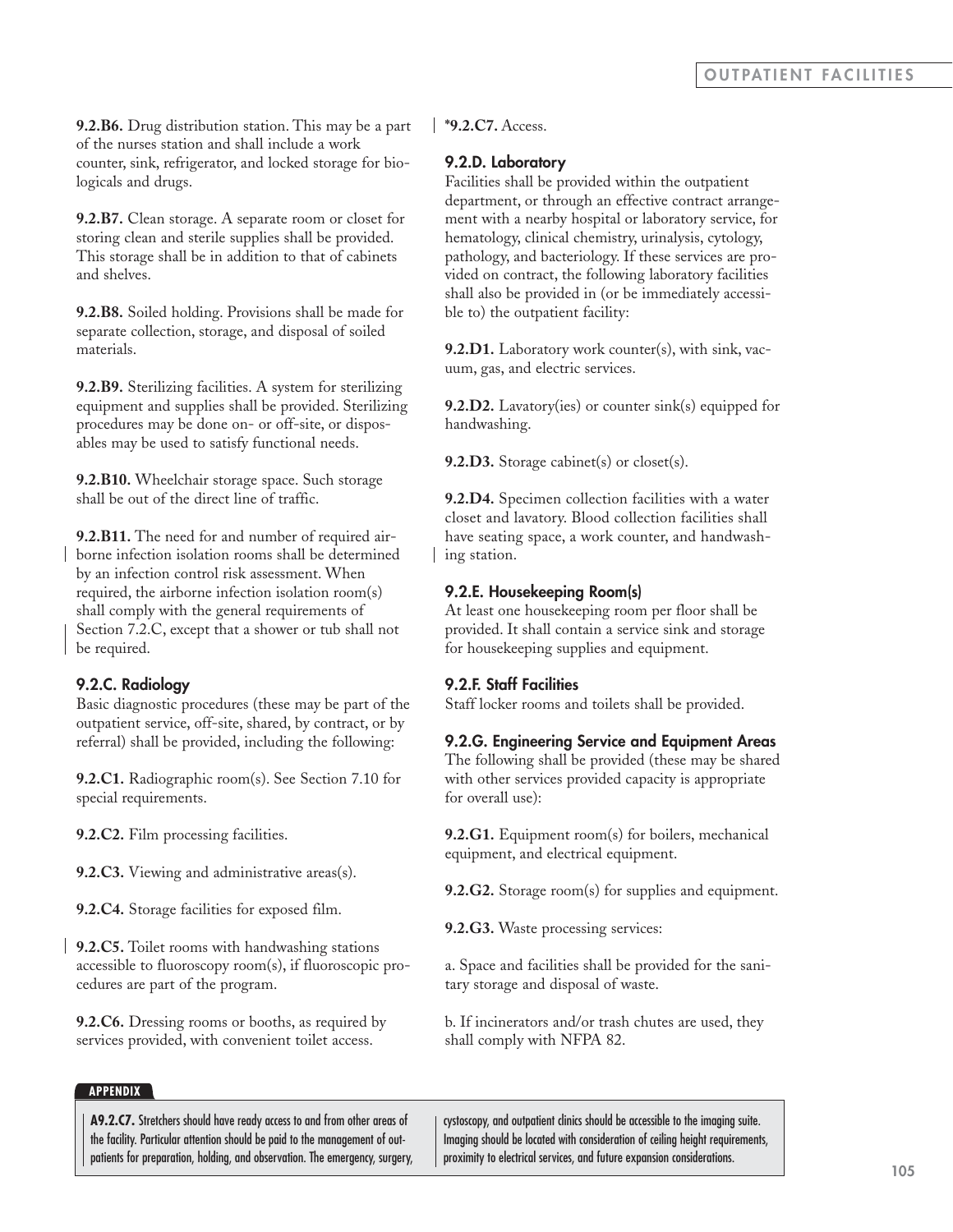c. Incinerators, if used, shall also conform to the standards prescribed by area air pollution regulations.

#### **9.2.H. Details and Finishes**

**9.2.H1.** Details shall comply with the following standards:

a. Minimum public corridor width shall be 5 feet (1.52 meters). Staff-only corridors may be 44 inches (1.12 meters) wide.

b. Each building shall have at least two exits that are remote from each other. Other details relating to exits and fire safety shall comply with NFPA 101 and the standards outlined herein.

c. Items such as drinking fountains, telephone booths, vending machines, etc., shall not restrict corridor traffic or reduce the corridor width below the required minimum. Out-of-traffic storage space for portable equipment shall be provided.

d. The minimum nominal door width for patient use shall be 3 feet (0.91 meter). If the outpatient facility services hospital inpatients, the minimum nominal width of doors to rooms used by hospital inpatients transported in beds shall be 3 feet 8 inches (1.12 meters).

e. Doors, sidelights, borrowed lights, and windows glazed to within 18 inches (457.2 millimeters) of the floor shall be constructed of safety glass, wired glass, or plastic glazing material that resists breakage and creates no dangerous cutting edges when broken. Similar materials shall be used in wall openings of playrooms and exercise rooms unless otherwise required for fire safety. Glazing materials used for shower doors and bath enclosures shall be safety glass or plastic.

f. Threshold and expansion joint covers shall be flush with the floor surface to facilitate use of wheelchairs and carts.

g. Handwashing stations shall be located and arranged to permit proper use and operation. Particular care shall be taken to provide the required clearance for blade-type handle operation.

h. Provisions for hand drying shall be included at all handwashing stations except scrub sinks.

i. Radiation protection for X-ray and gamma ray installations shall comply with Section 7.10.

j. The minimum ceiling height shall be 7 feet 10 inches (2.39 meters) with the following exceptions:

(1) Boiler rooms shall have ceiling clearances not less than 2 feet 6 inches (762 millimeters) above the main boiler header and connecting piping.

 $\mathbf{I}$ 

(2) Radiographic and other rooms containing ceilingmounted equipment shall have ceilings of sufficient height to accommodate the equipment and/or fixtures.

(3) Ceilings in corridors, storage rooms, toilet rooms, and other minor rooms shall not be less than 7 feet 8 inches (2.34 meters).

(4) Tracks, rails, and pipes suspended along the path of normal traffic shall be not less than 6 feet 8 inches (2.03 meters) above the floor.

k. Rooms containing heat-producing equipment (such as boiler or heater rooms) shall be insulated and ventilated to prevent occupied adjacent floor or wall surfaces from exceeding a temperature 10 degrees above the ambient room temperature.

**9.2.H2.** Finishes shall comply with the following standards:

a. Cubicle curtains and draperies shall be noncombustible or flame-retardant and shall pass both the large- and small-scale tests required by NFPA 701.

b. The flame-spread and smoke-developed ratings of finishes shall comply with Section 7.29 and Table 9.1. Where possible, the use of materials known to produce large amounts of noxious gases shall be avoided.

c. Floor materials shall be readily cleanable and appropriately wear-resistant. In all areas subject to wet cleaning, floor materials shall not be physically affected by liquid germicidal and cleaning solutions. Floors subject to traffic while wet, including showers and bath areas, shall have a nonslip surface.

d. Wall finishes shall be washable and, in the proximity of plumbing fixtures, shall be smooth and moisture resistant.

e. Wall bases in areas that are frequently subject to wet cleaning shall be monolithic and coved with the floor; tightly sealed to the wall; and constructed without voids.

f. Floor and wall areas penetrated by pipes, ducts, and conduits shall be tightly sealed to minimize entry of rodents and insects. Joints of structural elements shall be similarly sealed.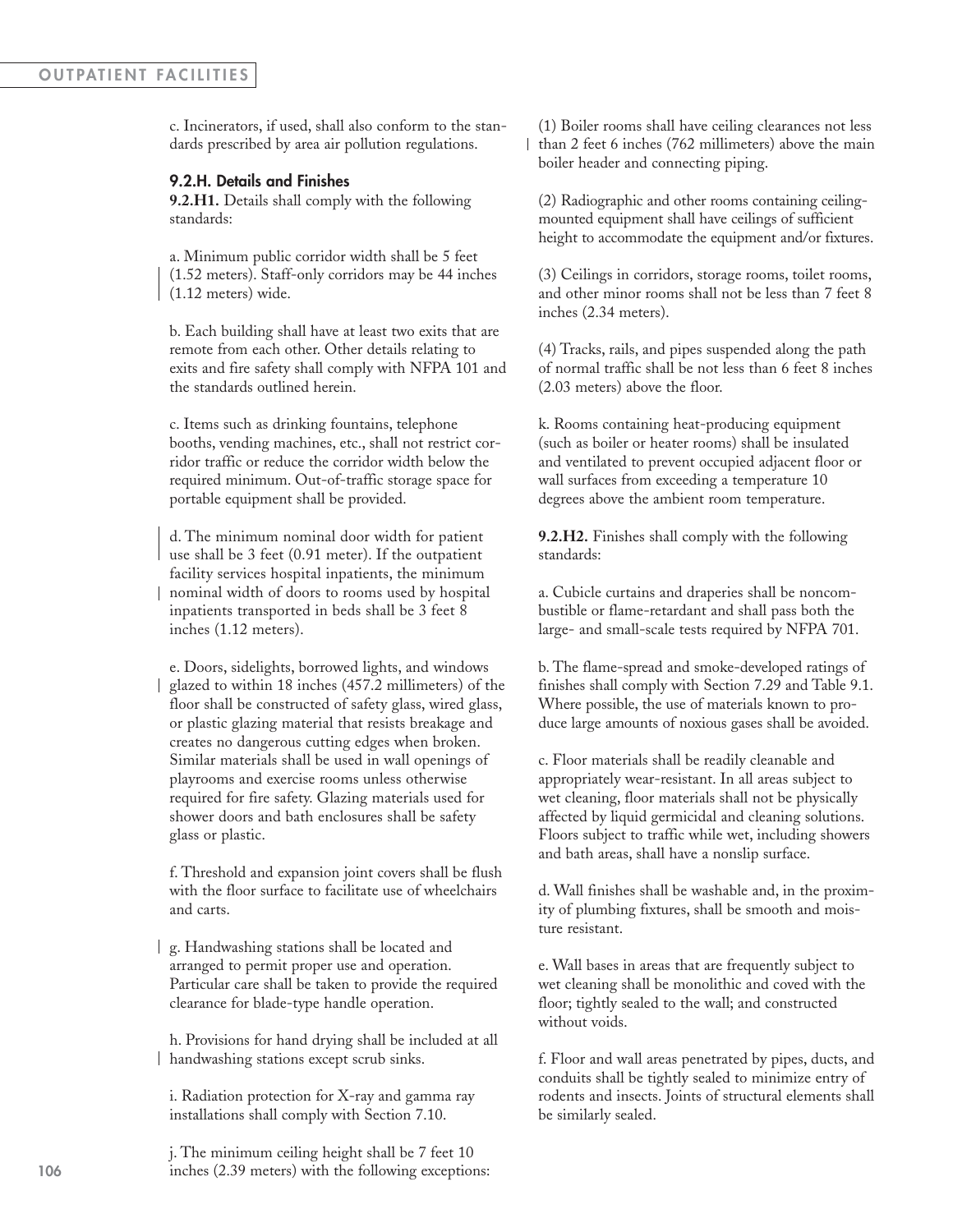# **9.2.I. Design and Construction, Including Fire-Resistive Standards**

**9.2.I1.** Construction and structural elements of freestanding outpatient facilities shall comply with recognized model-building-code requirements for offices and to the standards contained herein. Outpatient facilities that are an integral part of the hospital or that share common areas and functions shall comply with the construction standards for general hospitals. See applicable sections of this document for additional details.

**9.2.I2.** Interior finish materials shall have flamespread and smoke-production limitations as described in NFPA 101. Wall finishes less than 4 mil thick applied over a noncombustible material are not subject to flame-spread rating requirements.

**9.2.I3.** Building insulation materials, unless sealed on all sides and edges, shall have a flame-spread rating of 25 or less and a smoke-developed rating of 150 or less when tested in accordance with NFPA 255.

# **9.2.J. Provision for Disasters**

Seismic-force resistance of new construction for outpatient facilities shall comply with Section 1.5 and shall be given an importance factor of one. Where the outpatient facility is part of an existing building, that facility shall comply with applicable local codes. Special design provisions shall be made for buildings in regions that have sustained loss of life or damage to buildings from hurricanes, tornadoes, floods, or other natural disasters.

# **9.3 Primary Care Outpatient Centers**

# **9.3.A. General**

The primary care center provides comprehensive community outpatient medical services. The number and type of diagnostic, clinical, and administrative areas shall be sufficient to support the services and estimated patient load described in the program. All standards set forth in Sections 9.1 and 9.2 shall be met for primary care outpatient centers, with additions and modifications described herein. (See Section 9.4 for smaller care centers.)

# **9.3.B. Parking**

Parking spaces for patients and family shall be provided at the rate of not less than two parking spaces for each examination and each treatment room. In addition, one space for each of the maximum number of staff persons on duty at any one shift will be provided. Adjustments, as described in Section 9.1.G, should be made where public parking, public transportation, etc., reduce the need for on-site parking.

# **9.3.C. Administrative Services**

Each outpatient facility shall make provisions to support administrative activities, filing, and clerical work as appropriate. (See also Section 9.2.A.) Service areas shall include:

**9.3.C1.** Office(s), separate and enclosed, with provisions for privacy.

**9.3.C2.** Clerical space or rooms for typing and clerical work separated from public areas to ensure confidentiality.

**9.3.C3.** Filing cabinets and storage for the safe and secure storage of patient records with provisions for ready retrieval.

**9.3.C4.** Office supply storage (closets or cabinets) within or convenient to administrative services.

**9.3.C5.** A staff toilet and lounge in addition to and separate from public and patient facilities.

**9.3.C6.** Multiuse rooms for conferences, meetings, and health education. One room may be primarily for staff use but also available for public access as needed. In smaller facilities the room may also serve for consultation, etc.

# **9.3.D. Public Areas**

Public areas shall be situated for convenient access and designed to promote prompt accommodation of patient needs, with consideration for personal dignity.

**9.3.D1.** Entrances shall be well marked and at grade level. Where entrance lobby and/or elevators are shared with other tenants, travel to the outpatient unit shall be direct and accessible to the disabled. Except for passage through common doors, lobbies, or elevator stations, patients shall not be required to go through other occupied areas or outpatient service areas. Entrance shall be convenient to parking and available via public transportation.

**9.3.D2.** A reception and information counter or desk shall be located to provide visual control of the entrance to the outpatient unit, and shall be immediately apparent from that entrance.

**9.3.D3.** The waiting area for patients and escorts shall be under staff control. The seating area shall contain not less than two spaces for each examination and/or treatment room. Where the outpatient unit has a formal pediatrics service, a separate, controlled area for pediatric patients shall be provided. Wheelchairs within the waiting area will be accommodated.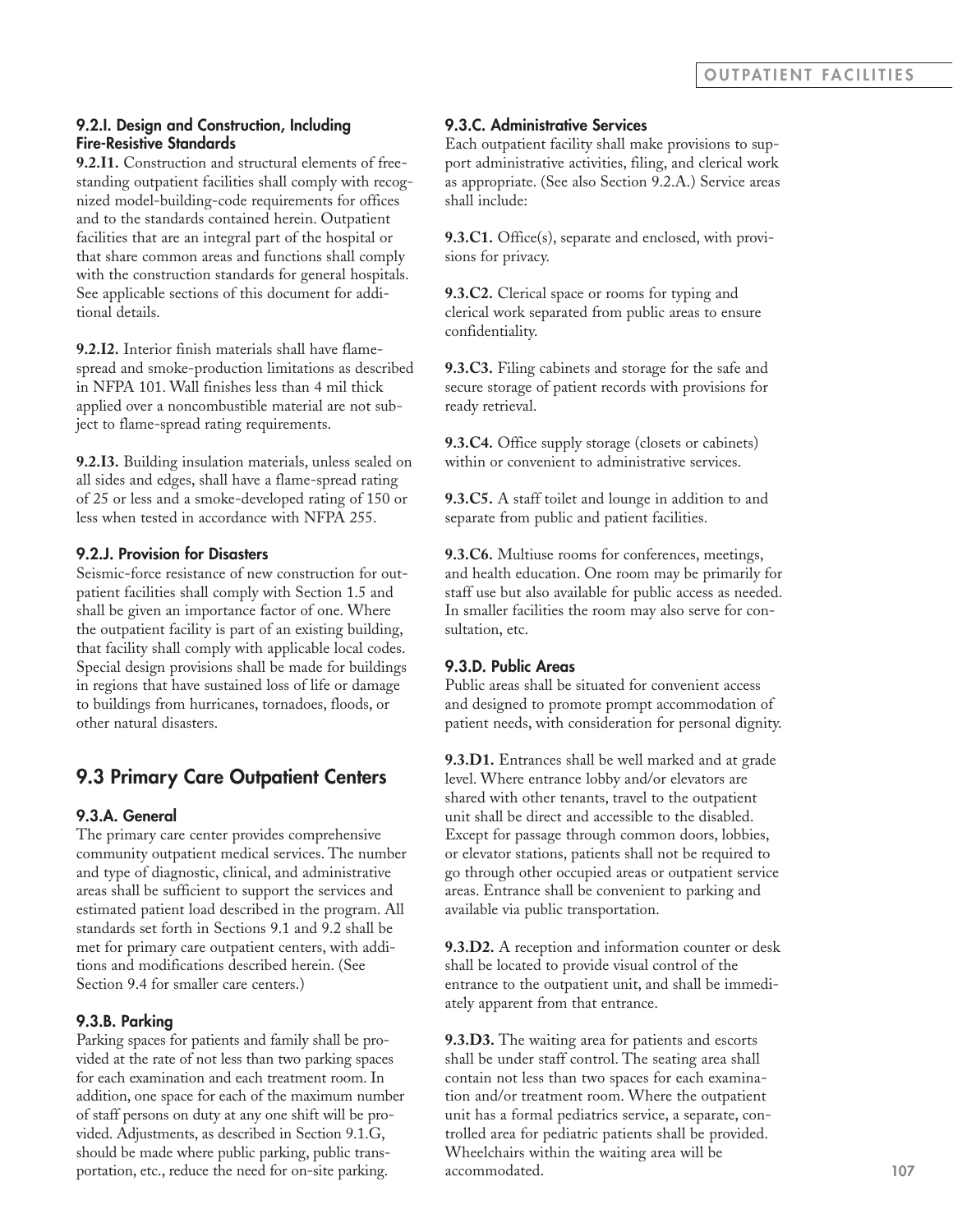**9.3.D4.** Toilet(s) for public use shall be immediately accessible from the waiting area. In smaller units the toilet may be unisex and also serve for specimen collection.

**9.3.D5.** Drinking fountains shall be available for waiting patients. In shared facilities, drinking fountains may be outside the outpatient area if convenient for use.

**9.3.D6.** A control counter (may be part of the reception, information, and waiting room control) shall have access to patient files and records for scheduling of services.

#### **9.3.E. Diagnostic**

Provisions shall be made for X-ray and laboratory procedures as described in Sections 9.2.C and D. Services may be shared or provided by contract offsite. Each outpatient unit shall have appropriate facilities for storage and refrigeration of blood, urine, and other specimens. All standards set forth in Section 9.31 shall be met.

#### **\*9.3.F. Clinical Facilities**

# **9.4 Small Primary (Neighborhood) Outpatient Facility**

#### **9.4.A. General**

Facilities covered under this section are often contained within existing commercial or residential buildings as "store front" units, but they may also be a small, freestanding, new, or converted structure. The size of these units limits occupancy, thereby minimizing hazards and allowing for less stringent standards. Needed community services can therefore be provided at an affordable cost. The term *small structure* shall be defined as space and equipment serving four or fewer workers at any one time. Meeting all provisions of Section 9.2 for general outpatient facilities is desirable, but limited size and resources may preclude satisfying any but the basic minimums described. This section does not apply to outpatient facilities that are within a hospital, nor is it intended for the larger, more sophisticated units.

#### **9.4.B. Location**

The small neighborhood center is expected to be especially responsive to communities with limited

#### **APPENDIX**

#### **A9.3.F.**

Examination rooms and services as described in Section 9.2.B may be provided. In addition, offices and/or practitioner consultation rooms may be combined with examination rooms.

income. It is essential that it be located for maximum accessibility and convenience. In densely populated areas, many of the patients might walk to services. Where a substantial number of patients rely on public transportation, facility location shall permit convenient access requiring a minimum of transfers.

#### **9.4.C. Parking**

Not less than one convenient parking space for each staff member on duty at any one time and not less than four spaces for patients shall be provided. Parking requirements may be satisfied with street parking, or by a nearby public parking lot or garage. Where the facility is within a shopping center or similar area, customer spaces may meet parking needs.

#### **9.4.D. Administration and Public Areas**

**9.4.D1.** Public areas shall include:

a. A reception and information center or desk.

b. Waiting space, including provisions for wheelchairs.

c. Patient toilet facilities.

**9.4.D2.** An office area for business transactions, records, and other administrative functions, separate from public and patient areas, shall be provided.

**9.4.D3.** General storage facilities for office supplies, equipment, sterile supplies, and pharmaceutical supplies shall be provided.

**9.4.D4.** Locked storage (cabinets or secure drawers) convenient to work stations shall be provided for staff valuables.

## **9.4.E. Clinical Facilities**

**9.4.E1.** At least one examination room shall be available for each provider who may be on duty at any one time. Rooms may serve both as examination and treatment spaces (see Section 9.2.B1).

**9.4.E2.** A clean work area with a counter, handwashing station, and storage for clean supplies, shall be provided. This may be a separate room or an isolated area.

**9.4.E3.** A soiled holding room shall be provided (see Section 9.2.B8).

**9.4.E4.** Sterile equipment and supplies shall be provided to meet functional requirements. Sterile supplies may be prepackaged disposables or processed off-site.

**9.4.E5.** Locked storage for biologicals and drugs shall be provided.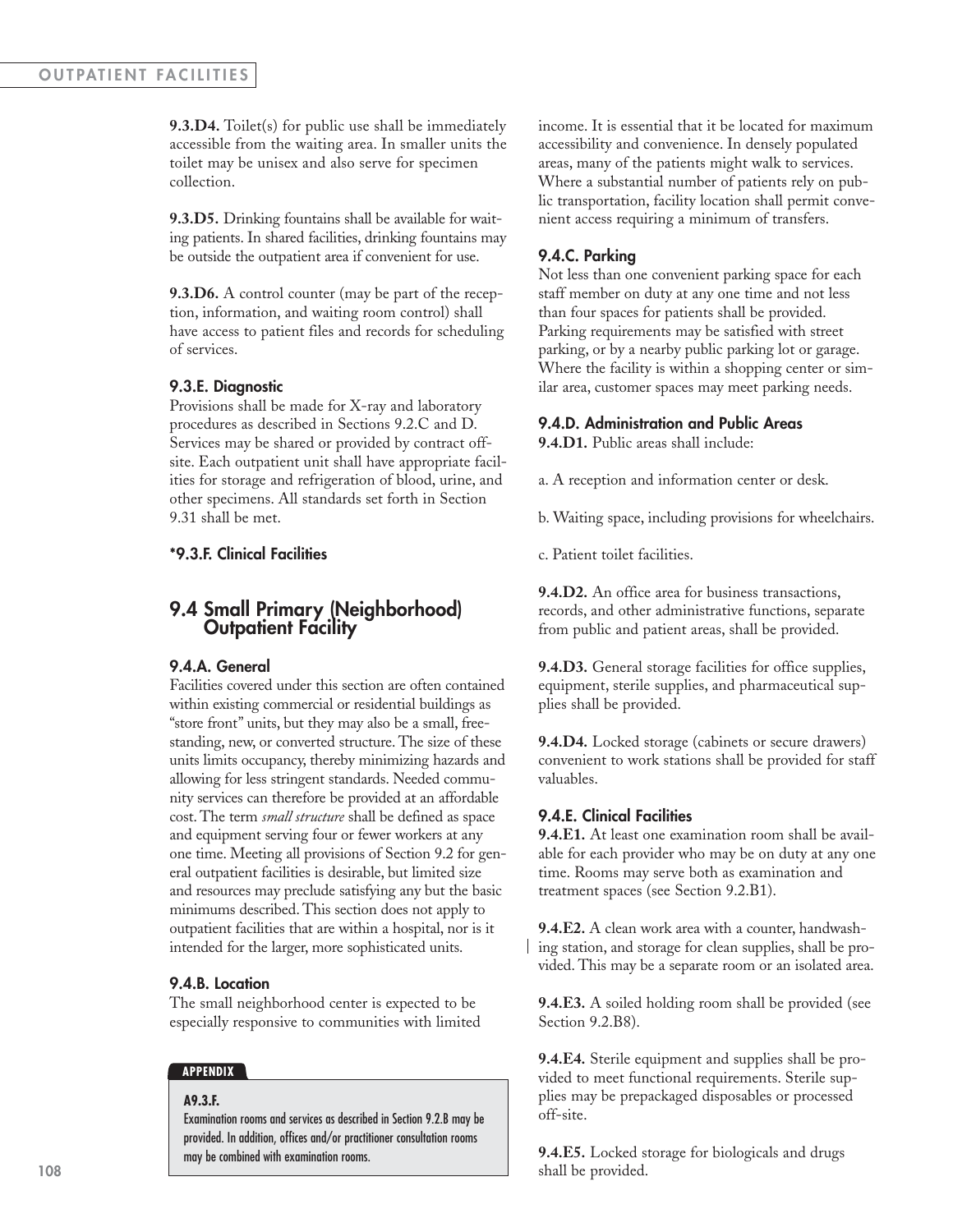**9.4.E6.** A toilet room containing a lavatory for handwashing shall be accessible from all examination and treatment rooms. Where a facility contains no more than three examination and/or treatment rooms, the patient toilet may also serve waiting areas.

#### **9.4.F. Diagnostic Facilities**

**9.4.F1.** The functional program shall describe where and how diagnostic services will be made available to the outpatient if these are not offered within the facility. When provided within the facility, these services shall meet the standards of Section 9.2.

**9.4.F2.** Laboratory services and/or facilities shall meet the following standards:

a. Urine collection rooms shall be equipped with a water closet and lavatory. Blood collection facilities shall have space for a chair and work counter. (The toilet room provided within the examination and treatment room may be used for specimen collection.)

b. Services shall be available within the facility or through a formal agreement or contract with a hospital or other laboratory for hematology, clinical chemistry, urinalysis, cytology, pathology, and bacteriology.

#### **9.4.G. Details and Finishes**

See Section 9.2.H.

#### **9.4.H. Design and Construction**

**9.4.H1.** Every building and every portion thereof shall be designed and constructed to sustain all dead and live loads in accordance with accepted engineering practices and standards. If existing buildings are converted for use, consideration shall be given to the structural requirements for concentrated floor loadings, including X-ray equipment, storage files, and similar heavy equipment that may be added.

**9.4.H2.** Construction and finishes may be of any type permitted for business occupancies as described in NFPA 101 and as specified herein.

## **9.4.I. Mechanical Standards**

The following shall apply for the small outpatient facility of this section in lieu of Section 9.31:

**9.4.I1.** Heating and ventilation systems shall meet the following standards:

a. A minimum indoor winter-design-capacity temperature of 75°F (24°C) shall be set for all patient areas. Controls shall be provided for adjusting temperature as appropriate for patient activities and comfort.

b. All occupied areas shall be ventilated by natural or mechanical means.

c. Air-handling duct systems shall meet the requirements of NFPA 90A.

**9.4.I2.** Plumbing and other piping systems shall meet the following standards:

a. Systems shall comply with applicable codes, be free of leaks, and be designed to supply water at sufficient pressure to operate all fixtures and equipment during maximum demand.

b. Backflow preventer (vacuum breakers) shall be installed on all water supply outlets to which hoses or tubing can be attached.

c. Water temperature at lavatories shall not exceed 110°F (43°C).

d. All piping registering temperatures above 110°F (43°C) shall be covered with thermal insulation.

## **9.4.J. Electrical Standards**

The following shall apply to the small outpatient facility of this section in lieu of Section 9.32:

**9.4.J1.** Prior to completion and acceptance of the facility, all electrical systems shall be tested and operated to demonstrate that installation and performance conform to applicable codes and functional needs.

**9.4.J2.** Lighting shall be provided in all facility spaces occupied by people, machinery, and/or equipment, and in outside entryways. An examination light shall be provided for each examination and treatment room.

**9.4.J3.** Sufficient duplex grounded-type receptacles shall be available for necessary task performance. Each examination and work table area shall be served by at least one duplex receptacle.

**9.4.J4.** X-ray equipment installations, when provided, shall conform to NFPA 70.

**9.4.J5.** Automatic emergency lighting shall be provided in every facility that has a total floor area of more than 1,000 square feet (92.9 square meters), and in every facility requiring stairway exit.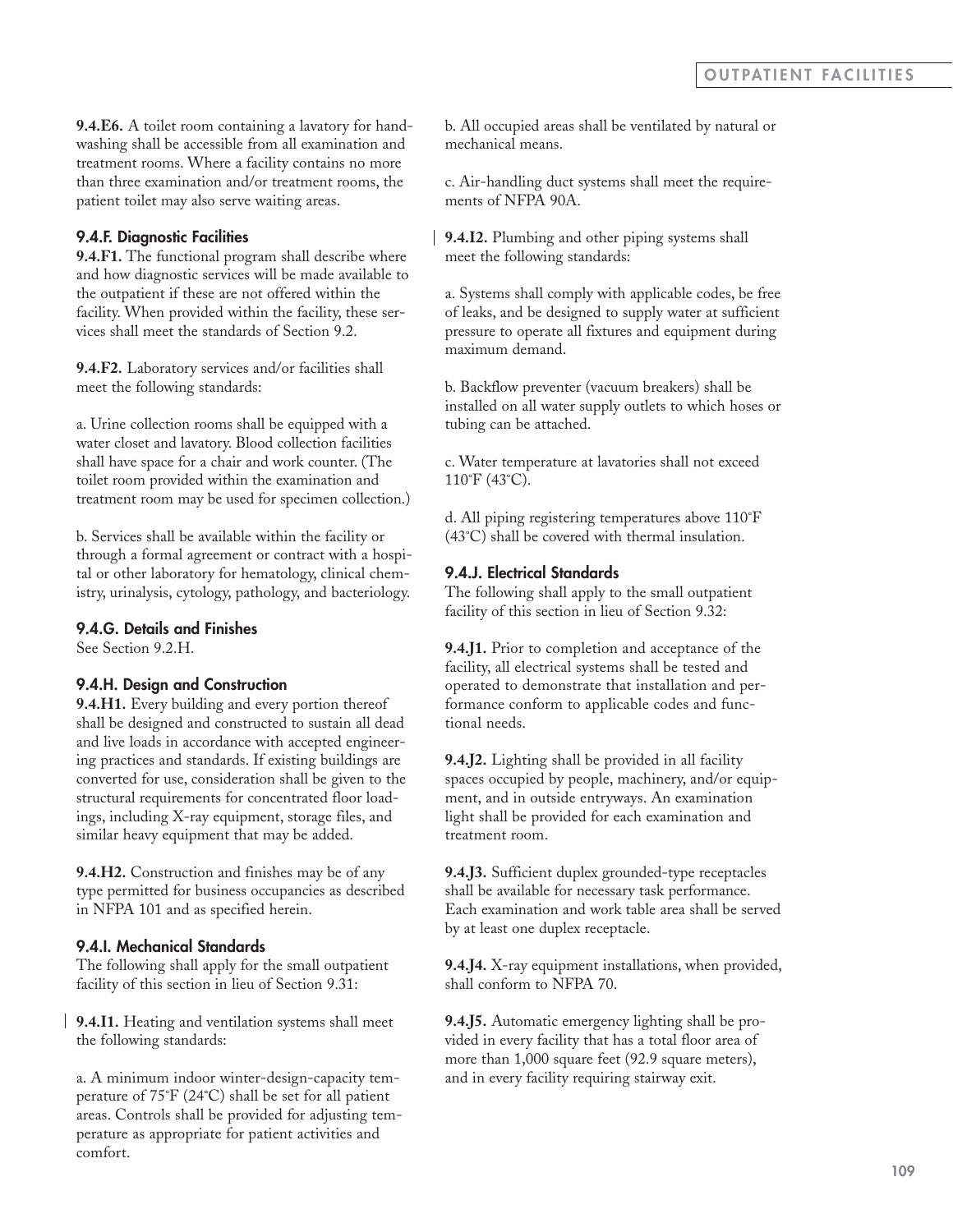# **\*9.5 Outpatient Surgical Facility**

# **\*9.5.A. General**

**Note:** When invasive procedures are performed on persons who are known or suspected of having airborne infectious disease, these procedures should not be performed in the operating suite. These procedures shall be performed in a room meeting airborne infection isolation ventilation requirements or in a space using local exhaust ventilation. If the procedure must be performed in the operating suite, see the CDC "Guidelines for Preventing the Transmission of *Mycobacterium tuberculosis* in Health Care Facilities."

The outpatient surgical facility shall be designed to facilitate movement of patients and personnel into, through, and out of defined areas within the surgical suite. Signs shall be provided at all entrances to restricted areas and shall clearly indicate the surgical attire required.

The outpatient surgical facility shall be divided into three designated areas—unrestricted, semirestricted, and restricted—that are defined by the physical activities performed in each area.

Outpatient surgery is performed without anticipation of overnight patient care. The functional program shall describe in detail staffing, patient types, hours of operation, function and space relationships, transfer provisions, and availability of offsite services.

If the outpatient surgical facility is part of an acutecare hospital or other medical facility, service may be shared to minimize duplication as appropriate. Where outpatient surgical services are provided within the same area or suite as inpatient surgery,

additional space shall be provided as needed. If inpatient and outpatient procedures are performed in the same room(s), the functional program shall describe in detail scheduling and techniques used to separate inpatients and outpatients.

Visual and audible privacy should be provided by design and include the registration, preparation, examination, treatment, and recovery areas.

#### **9.5.B. Size**

The extent (number and types) of the diagnostic, clinical, and administrative facilities to be provided will be determined by the services contemplated and the estimated patient load as described in the functional program. Provisions shall be made for patient examination, interview, preparation testing, and obtaining vital signs of patient for outpatient surgeries.

#### **9.5.C. Parking**

Four spaces for each room routinely used for surgical procedures plus one space for each staff member shall be provided. Additional parking spaces convenient to the entrance for pickup of patients after recovery shall be provided.

## **9.5.D. Administration and Public Areas**

The following shall be provided:

**9.5.D1.** A covered entrance for pickup of patients after surgery.

**9.5.D2.** A lobby area including a waiting area, conveniently accessible wheelchair storage, a reception/information desk, accessible public toilet(s), public telephone(s), and drinking fountain(s).

#### **APPENDIX**

#### **A9.5. Outpatient Surgery Facility**

The unrestricted area includes a central control point established to monitor the entrance of patients, personnel, and materials. Street clothes are permitted in this area, and traffic is not limited.

The semirestricted area includes the peripheral support areas of the surgical suite and has storage areas for clean and sterile supplies, work areas for storage and processing of instruments, and corridors leading to the restricted areas of the surgical suite. Traffic in this area is limited to authorized personnel and patients. Personnel are required to wear surgical attire and cover all head and facial hair.

The restricted area includes operating and procedure rooms, the clean core, and scrub sink areas. Surgical attire and hair coverings are required. Masks are required where open sterile supplies or scrubbed persons may be located.

#### **A9.5.A Recovery Care Centers**

Outpatient "surgical" facilities now incorporate centers that perform both invasive and noninvasive procedures. The distinction between centers can now be better defined by the type of anesthesia that is used during the procedure. Even though most outpatient procedures do not require an overnight stay, some require extended patient observation for up to "23 hours and 59 minutes" of care. This extended care possibility should address the need for adequate sleeping, bathroom, and nutrition services for the patient. A key element to housing patients is the communication system and the ability to obtain additional assistance as necessary.

Recovery care centers should have adequate waiting areas for family including children and adolescents, privacy (noise barrier and sight barrier) for meeting between physicians and other professionals with family. The areas should be large enough for translators or have available translation equipment.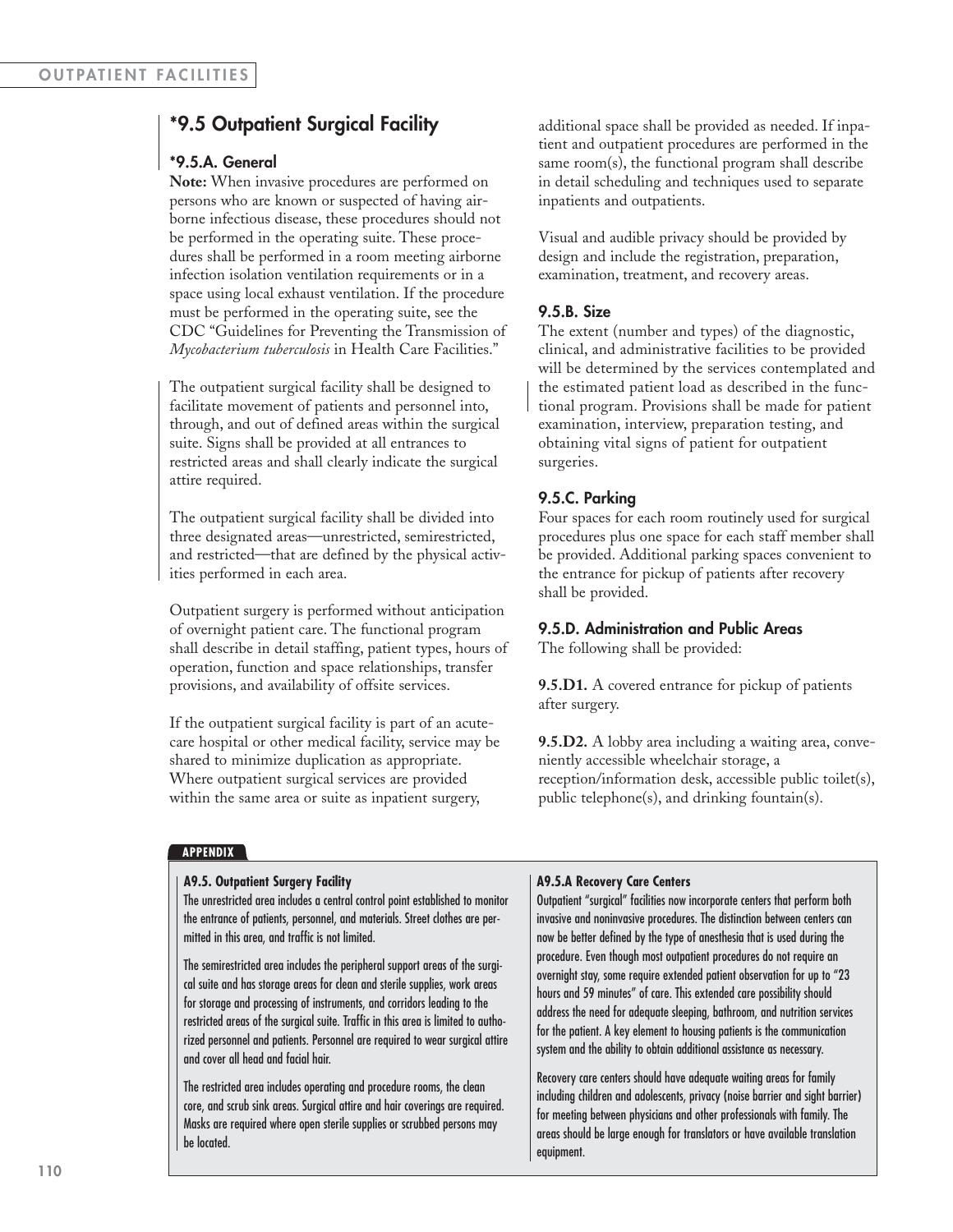**9.5.D3.** Interview space(s) for private interviews relating to admission.

**9.5.D4.** General and individual office(s) for business transactions, records, and administrative and professional staff. These shall be separate from public and patient areas with provisions for confidentiality of records. Enclosed office spaces shall be provided, consistent with need identified in the functional program.

**9.5.D5.** Multipurpose or consultation room(s).

**9.5.D6.** A medical records area where medical documents can be secured.

**9.5.D7.** Special storage, including locking drawers and/or cabinets, for staff personal effects.

**9.5.D8.** General storage facilities.

#### **9.5.E. Sterilizing Facilities**

A system for sterilizing equipment and supplies shall be provided. When sterilization is provided off site, adequate handling (receiving and distribution) and on-site storage of sterile supplies must be accommodated and shall meet the minimum requirements for on-site facilities. Provisions shall be made for the cleaning and sanitizing of clean and soiled carts and vehicles transporting the supplies. If on-site processing facilities are provided, they shall include the following:

**9.5.E1.** Soiled workroom. This room shall be physically separated from all other areas of the department. Workspace shall be provided to handle the gross cleaning, cleaning, and disinfection of all medical/surgical instruments and equipment. The soiled workroom shall contain work surface(s), sink(s), flush-type device(s), and washer/sterilizer decontaminators or other decontamination equipment as appropriate to the functional program.

**\*9.5.E2.** Clean assembly/workroom. This room shall contain sterilization equipment. This workroom shall contain handwashing station, workspace, and equipment for terminal sterilizing of medical and surgical equipment and supplies. Clean and soiled work areas shall be physically separated. Access to the sterilization room shall be restricted. The clean assembly room shall have adequate space for the designated number of work areas as defined in the functional program as well as space for storage of clean supplies, sterilizer carriages and instrumentation.

**9.5.E3.** Clean/sterile supplies. Storage for packs, etc., shall include provisions for ventilation, humidity, and temperature control.

## **\*9.5.F. Clinical Facilities**

**9.5.F1.** If patients will be admitted without recent and thorough examination, at least one room shall be provided for examination and testing of patients prior to surgery, assuring both visual and audible privacy. This may be an examination room or treatment room as described in Sections 9.2.B1 and 3.

**9.5.F2.** Ambulatory (outpatient) operating rooms.

\*a. The size and location of the operating rooms shall be dependent on the level of care and equipment based on the functional program. The levels of care are as defined by the American College of Surgeons.

#### **APPENDIX**

**A9.5.E2.** This room is exclusively for the inspection, assembly, and packaging of medical/surgical supplies and equipment for sterilization. The area should contain work tables or counters and storage facilities for backup supplies and instrumentation. An area for a drying cabinet or equipment may be required. The area should be spacious enough to hold sterilizer carts, if used, for loading or prepared supplies for sterilization.

#### **A9.5.F. Clinical Facilities**

Provisions should be made to separate pediatric from adult patients. This should include pre- and post-operative care areas and should allow for parental presence.

**A9.5.F2.a.** American College of Surgeons Classes of Surgical Facilities

(1) Class A–Provides for minor surgical procedures performed under topical and local infiltration blocks with or without oral or intramuscular

preoperative sedation. Excluded are spinal, epidural axillary, stellate ganglion blocks, regional blocks (such as interscalene), supraclavicular, infraclavicular, and intravenous regional anesthesia. These methods are appropriate for Class B and C facilities.

- (2) Class B–Provides for minor or major surgical procedures performed in conjunction with oral, parenteral , or intravenous sedation or under analgesic or dissociative drugs.
- (3) Class C–Provides for major surgical procedures that require general or regional block anesthesia and support of vital bodily functions.

Those facilities meeting the guidelines for Class B procedures automatically qualify for Class A procedures, and those facilities meeting the guidelines for Class C automatically qualify for Classes A and B.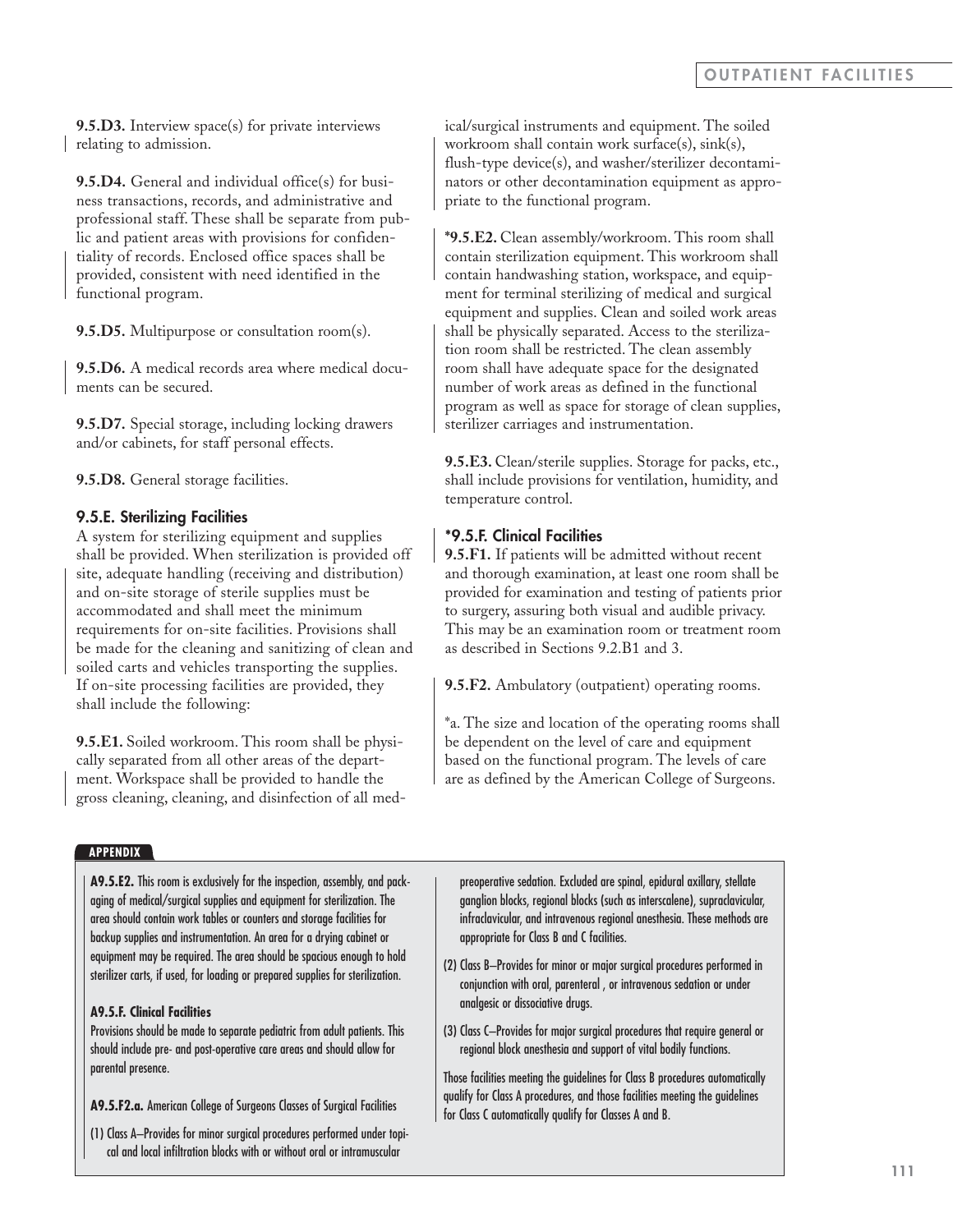b. Class A operating rooms (minor surgical procedure rooms) shall have a minimum clear area of 120 square feet (11.15 square meters) and a minimum clear dimension of 10 feet (3.05 meters). There shall be a minimum clear distance of 3 feet (0.91 meter) at each side, the head, and the foot of the operating table.

(1) These minor surgical procedure rooms may be located within the restricted corridors of the surgical suite, or may be located in an unrestricted corridor adjacent to the surgical suite.

c. Class B operating rooms shall have a minimum clear area of 250 square feet (23.23 square meters) with a minimum clear dimension of 15 feet (4.57 meters). There shall be a minimum clearance of 3 feet, 6 inches (1.07 meters) at each side, the head, and the foot of the operating table.

(1) These intermediate surgical procedure rooms shall be located within the restricted corridors of the surgical suite.

d. Class C operating rooms shall have a minimum clear area of 400 square feet ( 37.16 square meters) and a minimum dimension of 18 feet (4.59 meters). There shall be a minimum clearance of 4 feet (1.22 meters) at each side, the head, and the foot of the operating table.

(1) These major surgical procedure rooms shall be located within the restricted corridors of the surgical suite.

e. All operating rooms shall be equipped with an emergency communication system connected with the control station. There shall be at least one X-ray film illuminator in each room. See Tables 7.2 and 9.1 for mechanical and medical gas requirements.

**9.5.F3.** Room(s) for post-anesthesia recovery of outpatient surgical facilities shall be provided in accordance with the functional program. In the absence of a formal needs analysis, the minimum requirements are as follows:

a. For minor surgical procedure rooms (Class A), a minimum of one recovery station per procedure room with a minimum clear area of 2 feet, 6 inches (0.76 meter) around the three sides of the stretcher or lounge chair for work and circulation.

b. For intermediate surgical procedure rooms (Class B), a minimum of two recovery stations per procedure room with a minimum clear area of 3 feet (0.91 meter) around the three sides of the stretcher for work and circulation.

c. For major surgical procedure rooms (Class C), a minimum of three recovery stations per procedure room with a minimum clear area of 4 feet (1.22 meters) around three sides of the stretcher for work and circulation.

d. If pediatric surgery is part of the program, separation from the adult section and space for parents shall be provided. Sound attenuation of the area and the ability to view the patient from the nursing station shall be considered.

e. Up to one-half of the minimum required total recovery stations may be provided in the step-down recovery area described in 9.5.F4.

**9.5.F4.** A designated supervised step-down recovery area shall be provided for patients who do not require post-anesthesia recovery but need additional time for their vital signs to stabilize before safely leaving the facility. These stations may account for up to one-half of those required under 9.5.F3. This area shall contain a clinical work space, space for family members, and provisions for privacy. It shall have convenient patient access to toilets large enough to accommodate a patient and an assistant. Handwashing and nourishment facilities must be included.

**9.5.F5.** The following services shall be provided in surgical service areas:

a. A control station located to permit visual surveillance of all traffic entering the restricted corridor (access to operating rooms and other ancillary clean/sterile areas).

b. A drug distribution station. Provisions shall be made for storage and preparation of medications administered to patients. A refrigerator for pharmaceuticals and double-locked storage for controlled substances shall be provided. Convenient access to handwashing stations shall be provided.

c. Scrub facilities. Station(s) shall be provided near the entrance to each operating room and may service two operating rooms if needed. Scrub facilities shall be arranged to minimize incidental splatter on nearby personnel or supply carts.

d. Soiled workroom. The soiled workroom shall contain a clinical sink or equivalent flushing-type fixture, a work counter, a handwashing station, and waste receptacle(s). This may be the same workroom described in Section 9.5.E1.

e. Fluid waste disposal facilities. These shall be convenient to the general operating rooms and post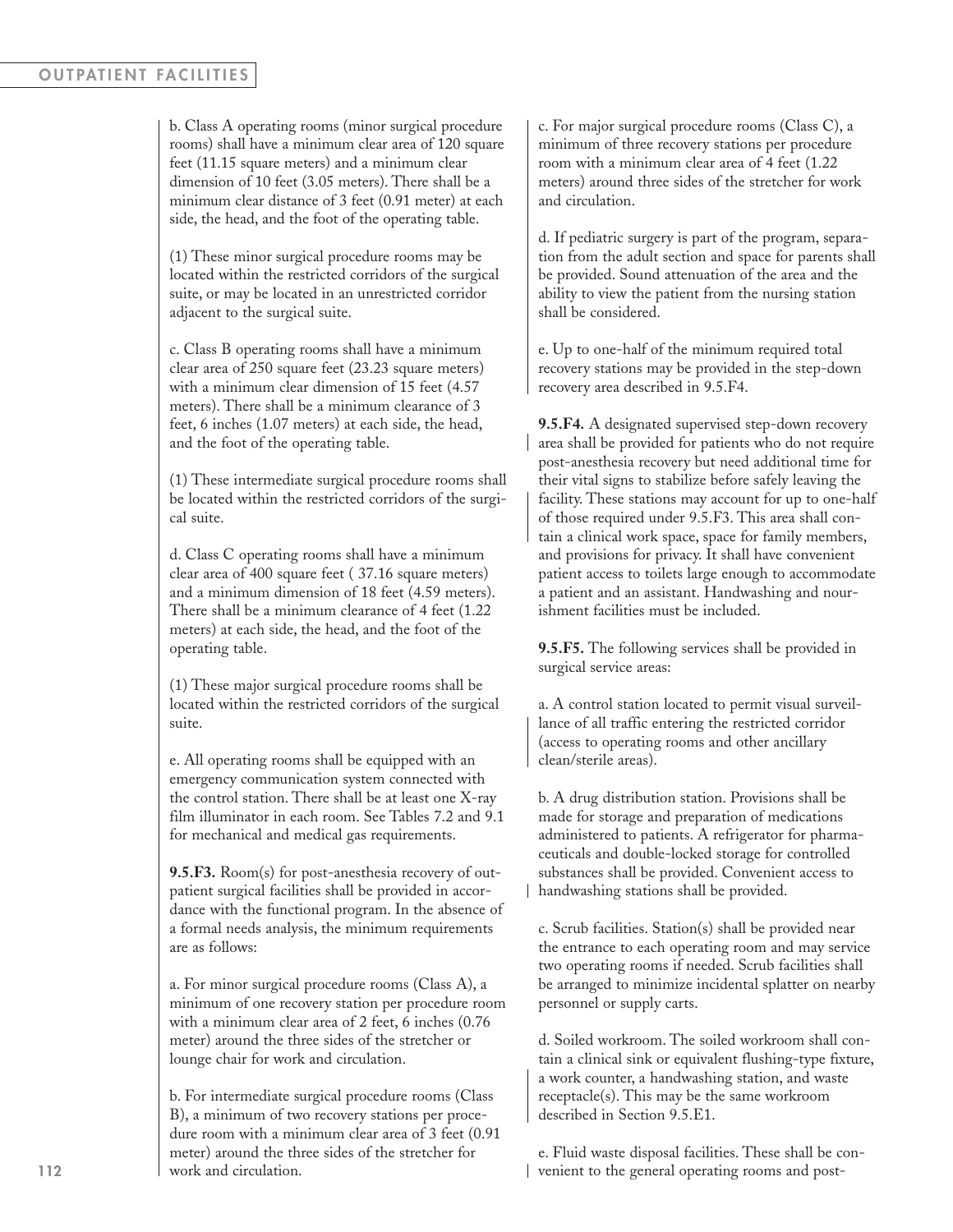anesthesia recovery positions. A clinical sink or equivalent equipment in a soiled workroom shall meet this requirement in the operating room area, and a toilet equipped with bedpan cleaning device or a separate clinical sink shall meet the requirement in the recovery area.

f. Provisions shall be made for cleaning, testing, and storing anesthesia equipment and supplies. For Class C facilities, a dedicated anesthesia workroom shall be provided and shall contain work counter, handwashing station, and storage for related anesthesia supplies.

g. Medical gas supply and storage with space for reserve nitrous oxide and oxygen cylinders, if such gas(es) are used in the facility.

h. Equipment storage room(s) for equipment and supplies used in the surgical suite.

i. Staff clothing change areas. Appropriate change areas shall be provided for staff working within the surgical suite. The areas shall contain lockers, showers, toilets, handwashing stations, and space for donning scrub attire. These areas shall be arranged to encourage a one-way traffic pattern so that personnel entering from outside the surgical suite can change and move directly into the surgical suite.

j. Outpatient surgery change areas. A separate area shall be provided for outpatients to change from street clothing into hospital gowns and to prepare for surgery. This area shall include lockers, toilet(s), clothing change or gowning area(s), and space for administering medications. Provisions shall be made for securing patients' personal effects.

k. Stretcher storage area. This area shall be convenient for use and out of the direct line of traffic.

l. Lounge and toilet facilities for surgical staff. These shall be provided in facilities having three or more operating rooms. The toilet room shall be provided near the recovery area.

m. Housekeeping room. Space containing a floor receptor or service sink and storage space for housekeeping supplies and equipment shall be provided exclusively for the surgical suite.

n. Space for temporary storage of wheelchairs.

o. Provisions for convenient access to and use of emergency resuscitation equipment and supplies (crash cart(s) and/or anesthesia carts) at both the surgical and recovery areas.

p. A high-speed sterilizer or other sterilizing equipment for immediate or emergency use.

## **9.5.G. Diagnostic Facilities**

Diagnostic services shall be provided on- or off-site for pre-admission tests as required by the functional program.

## **9.5.H. Details and Finishes**

All details and finishes shall meet the standards in Section 9.2.H and below.

**9.5.H1.** Details shall conform to the following guidelines:

a. Minimum public corridor width shall be 5 feet (1.52meters), except that corridors in the operating room section, where patients are transported on stretchers or beds, shall be 8 feet (2.44 meters) wide. Passages and corridors used exclusively for staff access may be 44 inches (1.12 meters) in clear width.

b. The separate facility or section shall comply with the "New Ambulatory Health Care Centers" section of NFPA 101 and as described herein. Where the outpatient surgical unit is part of another facility that does not comply with, or exceeds, the fire safety requirements of NFPA 101, there shall be not less than one-hour separation between the outpatient surgical unit and other sections. The outpatient surgical facility shall have not less than two exits to the exterior. Exits, finishes, separation for hazardous areas, and smoke separation shall conform to NFPA 101.

c. Toilet rooms in surgery and recovery areas for patient use shall be equipped with doors and hardware that permit access from the outside in emergencies. When such rooms have only one opening or are small, the doors shall open outward or be otherwise designed to open without pressing against a patient who may have collapsed within the room.

d. Flammable anesthetics shall not be used in outpatient surgical facilities.

e. Doors serving occupiable spaces shall have a minimum nominal width of 3 feet (0.91 meter), except doors requiring gurney/stretcher access, which shall have a nominal width of 3 feet, 8 inches (1.12 meters).

**9.5.H2.** Finishes shall conform to the following guidelines:

a. Ceiling finishes shall be appropriate for the areas they are to be located in and shall be as follows: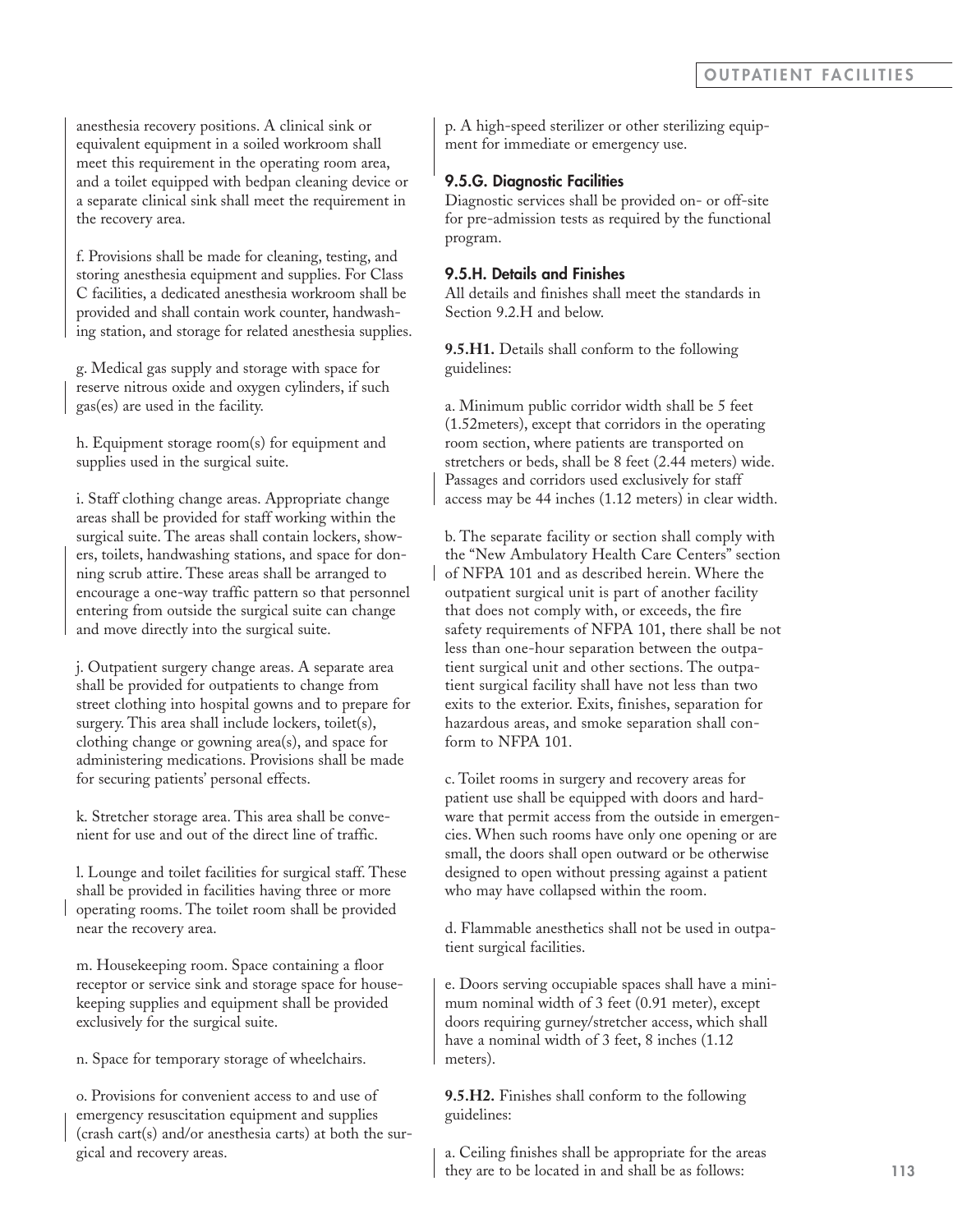(1) Ceiling finishes in general areas are optional and may be omitted in mechanical and electrical rooms/spaces unless required for fire-resistive purposes.

(2) Ceiling finishes in semirestricted areas such as clean corridors, central sterile supply spaces, specialized radiographic rooms, and minor surgical procedure rooms must be smooth, scrubbable, nonabsorptive, nonperforted, capable of withstanding cleaning with chemicals, and without crevices that can harbor mold and bacteria growth. If a lay-in ceiling is provided, it shall be gasketed or clipped down to prevent the passage of particles from the cavity above the ceiling plane into the semirestricted environment. Perforated, tegular, serrated, cut, or highly textured tiles are not acceptable.

(3) Ceilings in restricted areas such as operating rooms shall be monolithic, scrubbable, and capable of withstanding chemicals. Cracks or perforations in these ceilings are not allowed.

b. Wall finishes shall be appropriate for the areas they are to be located in and shall be as follows:

(1) Wall finishes shall be cleanable.

(2) Wall finishes in areas such as clean corridors, central sterile supply spaces, specialized radiographic rooms, and minor surgical procedure rooms shall be washable, smooth, and capable of withstanding chemical cleaning.

(3) Wall finishes in areas such as operating rooms, delivery rooms, and trauma rooms shall be scrubbable, capable of withstanding chemical cleaning, and be monolithic.

c. Floor finishes shall be appropriate for the areas they are to be located in and shall be as follows:

(1) Floor finishes shall be cleanable.

(2) Floor finishes in areas such as clean corridors, central sterile supply spaces, specialized radiographic rooms, and minor surgical procedure rooms shall be washable, smooth, and capable of withstanding chemical cleaning.

(3) Floor finishes in areas such as operating rooms, delivery rooms, and trauma rooms shall be scrubbable, capable of withstanding chemical cleaning, and be monolithic with an integral base.

**9.5.I. Plumbing** See Section 9.31.

## **9.5.J. Electrical**

See Section 9.32.

## **9.5.K. Fire Alarm System**

A manually operated, electrically supervised fire alarm system shall be installed in each facility as described in NFPA 101.

## **9.5.L. Mechanical**

Heating, ventilation, and air conditioning shall be as described for similar areas in Section 9.31 and Table 7.2, except that the recovery lounge need not be considered a sensitive area and outpatient operating rooms may meet the standards for emergency trauma rooms. See Table 9.1 for filter efficiency standards.

# **9.6 Freestanding Emergency Facility**

# **9.6.A. General**

This section applies to the emergency facility that is separate from the acute-care hospital and that therefore requires special transportation planning to accommodate transfer of patients and essential services. The separate emergency facility provides expeditious emergency care where travel time to appropriate hospital units may be excessive. It may include provisions for temporary observation of patients until release or transfer.

Where hours of operation are limited, provisions shall be made in directional signs, notices, and designations to minimize potential for mistakes and loss of time by emergency patients seeking care during nonoperating hours.

Facility size, type, and design shall satisfy the functional program. In addition to standards in Sections 9.1 and 9.2, the following guidelines shall be met:

## **9.6.B. Location**

The emergency facility shall be conveniently accessible to the population served and shall provide patient transfer to appropriate hospitals. In selecting location, consideration shall be given to factors affecting source and quantity of patient load, including highway systems, industrial plants, and recreational areas. Though most emergency patients will arrive by private cars, consideration should also be given to availability of public transportation.

## **9.6.C. Parking**

Not less than one parking space for each staff member on duty at any one time and not less than two spaces for each examination and each treatment room shall be provided. Additional spaces shall be provided for emergency vehicles. Street, public, and shared lot spaces, if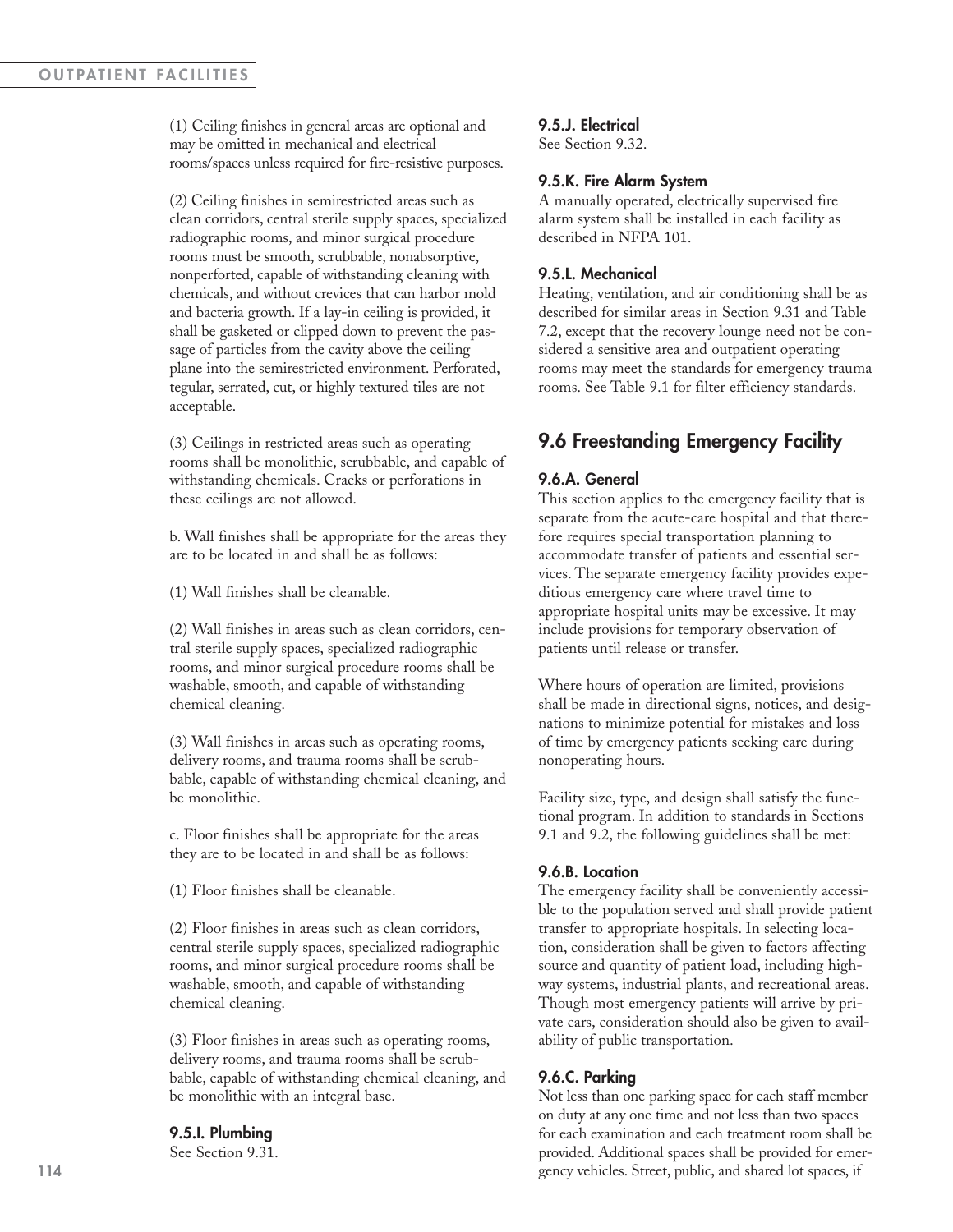included as part of this standard, shall be exclusively for the use of the emergency facility. All required parking spaces shall be convenient to the emergency entrance.

#### **9.6.D. Administrative and Public Areas**

Administrative and public areas shall conform to the standards in Section 9.2.A with the following additions.

**9.6.D1.** Entrances shall be well marked, illuminated, and covered to permit protected transfer of patients from ambulance and/or automobiles. If a platform is provided for ambulance use, a ramp for wheelchairs and stretchers shall be provided in addition to steps. Door(s) to emergency services shall be not less than 4 feet (1.22 meters) wide to allow the passage of a stretcher and assistants. The emergency entrance shall have vision panels to minimize conflict between incoming and outgoing traffic and to allow for observation of the unloading area from the control station.

**9.6.D2.** Lobby and waiting areas shall satisfy the following requirements:

a. Convenient access to wheelchairs and stretchers shall be provided at the emergency entrance.

b. Reception and information function may be combined or separate. These areas shall provide direct visual control of the emergency entrance, and access to the treatment area and the lobby. They shall include a public toilet with handwashing stations, and convenient telephone. Control stations will normally include triage function and shall be in direct communication with medical staff. Emergency entrance control functions shall include observation of arriving vehicles.

c. The emergency waiting area shall include provisions for wheelchairs and be separate from the area provided for scheduled outpatient service.

d. If so determined by the hospital infection control risk assessment, the diagnostic imaging waiting area may require special consideration to reduce the risk of airborne infection transmission. In these circumstances, public waiting areas shall be designed, ventilated, and maintained with available technologies such as enhanced general ventilation and air disinfection techniques similar to inpatient requirements for airborne infection isolation rooms. See the "CDC Guidelines for Preventing the Transmission of *Mycobacterium tuberculosis* in Health Care Facilities."

**9.6.D3.** Initial interviews may be conducted at the triage reception/control area. Facilities for conducting interviews on means of reimbursement, social services, and personal data shall include provisions for acoustical privacy. These facilities may be separate from the reception area but must be convenient to the emergency service waiting area.

**9.6.D4.** For standards concerning general and individual offices, see Section 9.2.A4.

**9.6.D5.** For standards concerning clerical space, see Section 9.2.A5.

**9.6.D6.** Multipurpose room(s) shall be provided for staff conferences. This room may also serve for consultation.

**9.6.D7.** For standards concerning special storage, see Section 9.2.A7.

**9.6.D8.** For standards concerning general storage, see Section 9.2.A8.

#### **9.6.E. Clinical Facilities**

See Section 9.2.B and, in addition, provide:

**9.6.E1.** A trauma/cardiac room for complex procedures as described in Section 9.5.F2 for the outpatient surgery unit. The trauma/cardiac room may be set up to accommodate more than one patient. Where the emergency trauma/cardiac room is set up for multipatient use, there shall be not less than 180 square feet (16.72 square meters) per patient area, and there shall be utilities and services for each patient. Provisions shall be included for patient privacy.

**9.6.E2.** In addition to wheelchair storage, a holding area for stretchers within the clinical area, away from traffic and under staff control.

**9.6.E3.** A poison control service with immediately accessible antidotes and a file of common poisons. Communication links with regional and/or national poison centers and regional EMS centers shall be provided. This service may be part of the nurses control and workstation.

**9.6.E4.** A nurses work and control station. This shall accommodate charting, files, and staff consultation activities. It shall be located to permit visual control of clinical area and its access. Communication links with the examination/treatment area, trauma/cardiac room, reception control, laboratory, radiology, and on-call staff shall be provided.

**9.6.E5.** A CPR emergency cart, away from traffic but immediately available to all areas including entrance and receiving areas.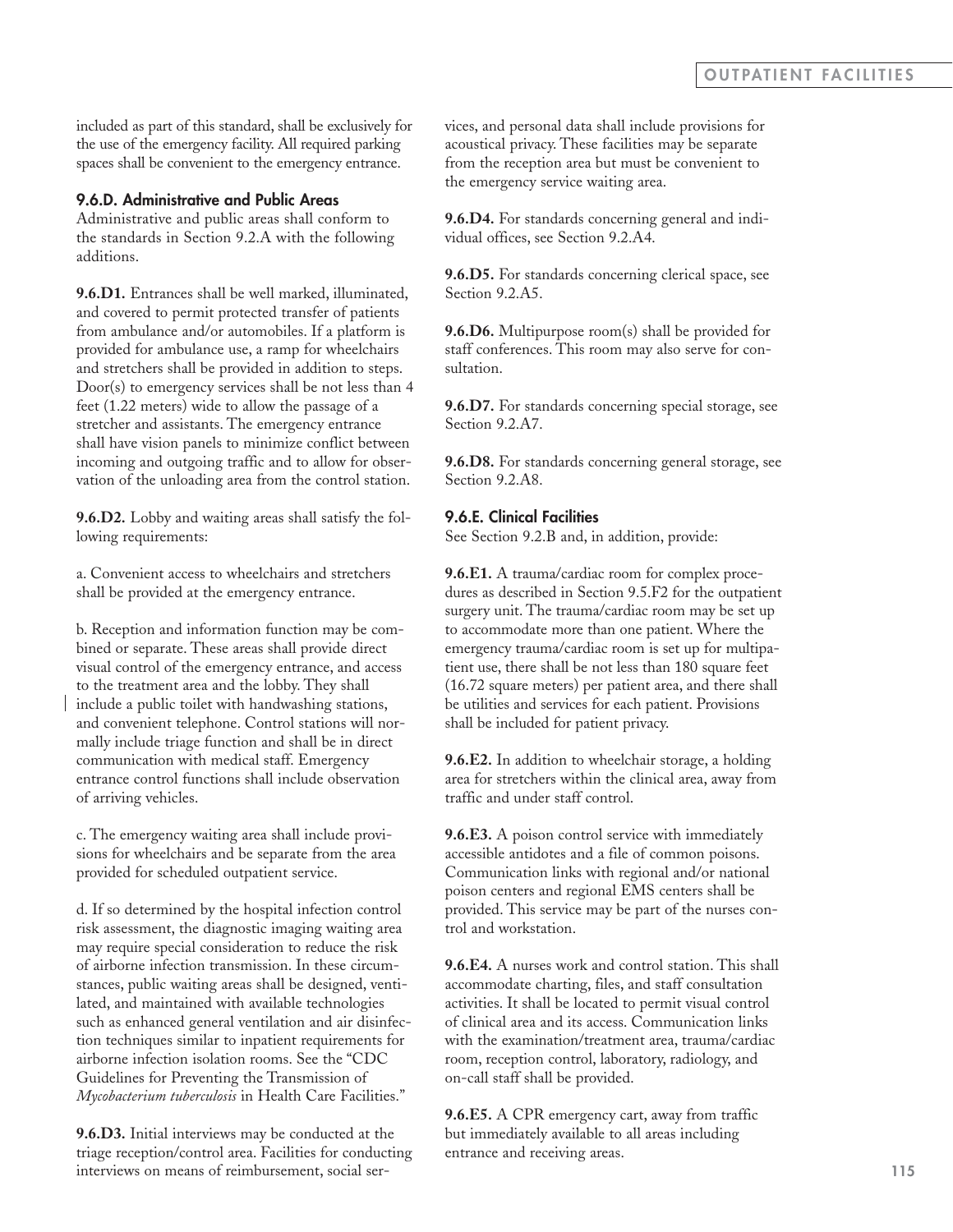**9.6.E6.** Scrub stations at each trauma/cardiac room. Water and soap controls shall not require use of hands.

**9.6.E7.** At least two examination rooms and one trauma/cardiac room (treatment room may also be utilized for examination).

# **9.6.F. Radiology**

Standards stipulated in Section 9.2.C shall be met during all hours of operation. Radiographic equipment shall be adequate for any part of the body including, but not limited to, fractures. Separate dressing rooms are not required for unit(s) used only for emergency procedures.

# **9.6.G. Laboratory**

See Section 9.2.D for applicable standards. In addition, immediate access to blood for transfusions and provisions for cross-match capabilities shall be provided.

## **9.6.H. Employee Facilities**

See Section 9.2.F for applicable standards. In addition, facilities for on-call medical staff shall be provided.

## **9.6.I. Observation**

Facilities shall be provided for holding emergency patients until they can be discharged or transferred to an appropriate hospital. Size, type, and equipment shall be as required for anticipated patient load and lengths of stay. One or more examination/treatment rooms may be utilized for this purpose. Each observation bed shall permit:

**9.6.I1.** Direct visual observation of each patient from the nurses station, except where examination/treatment rooms are used for patient holding. View from the duty station may be limited to the door.

**9.6.I2.** Patient privacy.

**9.6.I3.** Access to patient toilets.

**9.6.I4.** Secure storage of patients' valuables and clothing.

**9.6.I5.** Dispensing of medication.

**9.6.I6.** Bedpan storage and cleaning.

**9.6.I7.** Provision of nourishment (see Section 7.2.B15). In addition, meal provisions shall be made for patients held for more than four hours during daylight.

## **9.6.J. Mechanical**

See Section 9.31 for applicable mechanical standards.

# **9.6.K. Plumbing**

See Section 9.31 for applicable plumbing standards.

# **9.6.L. Electrical**

See Section 9.32 for applicable electrical standards.

# **\*9.7 Freestanding Birthing Center**

The freestanding birthing center is "any health facility, place, or institution which is not a hospital and where births are planned to occur away from the mother's usual place of residence" (American Public Health Association, 1982).

All standards set forth in Sections 9.1 and 9.2 shall be met for new construction of birthing centers, with modifications described herein. Birthing rooms shall have available oxygen, vacuum, and medical air per Table 7.5, LDRP rooms.

# **9.7.A. Parking**

Parking spaces for the client and family shall be provided at a rate of not less than two for each birth room. In addition, one space for each of the maximum number of staff persons on duty at any given time will be provided. Adjustments, as described in Section 9.1.G, should be made where public parking, public transportation, etc., reduce the need for on-site parking.

## **9.7.B. Administrative and Public Areas**

**9.7.B1.** Entrance: The entrance to the birthing center shall be at ground level, well marked and illuminated. Provisions shall be made for emergency vehicle access.

**9.7.B2.** Provisions for the disabled: See Section 1.4.

**9.7.B3.** Public areas shall include:

a. A reception area with facility to accommodate outdoor wear.

#### **APPENDIX**

**A9.7.** The birthing center was conceptualized as small (intimate), homelike service units serving a population of healthy childbearing families approaching pregnancy and birthing as a normal family event and seeking

care in a safe environment outside of, but with access to, the acute-care hospital setting when needed. The freestanding birthing center may be a separate outpatient facility.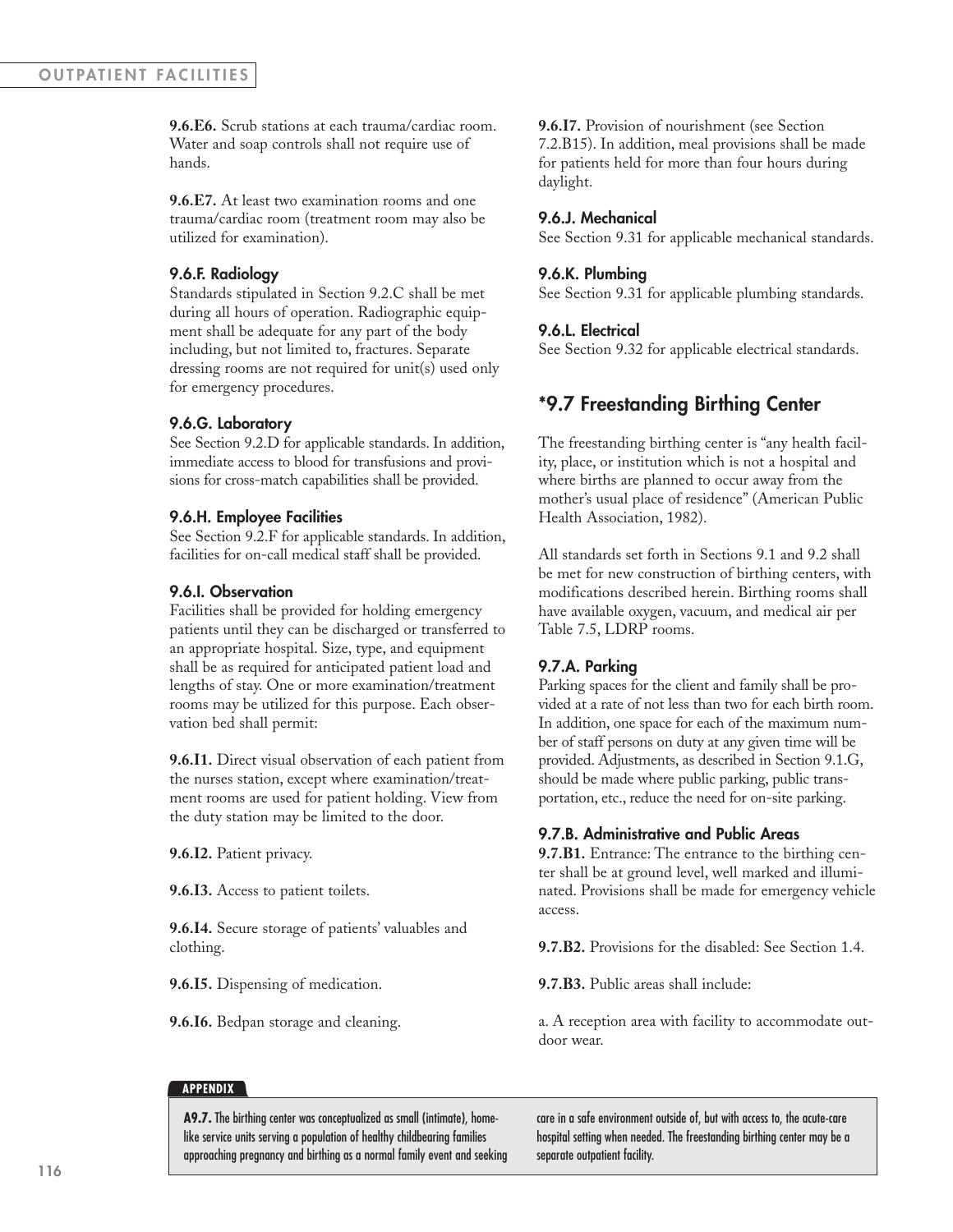b. A family room with a designated play area for children.

c. Child-proof electrical outlets.

d. A nourishment area for families to store and serve light refreshment of their dietary and cultural preferences shall include a sink and counter space, range, oven or microwave, refrigerator, cooking utensils, disposable tableware or dishwasher, storage space, and seating area.

e. Convenient access to toilet and handwashing stations.

f. Convenient access to telephone service.

g. Convenient access to drinking fountain or potable drinking water with disposable cup dispenser.

**9.7.B4.** Staff area: A secure storage space for personal effects, toilet, shower, change and lounge area sufficient to accommodate staff needs shall be provided.

**9.7.B5.** Records: Space for performing administrative functions, charting, and secure record storage shall be provided.

**9.7.B6.** Drugs and biologicals: An area for locked storage for drugs and refrigeration for biologicals (separate from the nourishment area refrigerator) shall be provided.

**9.7.B7.** Clean storage: A separate area for storing clean and sterile supplies shall be provided.

**9.7.B8.** Soiled holding: Provisions shall be made for separate collection, storage, and disposal of soiled materials. Fluid waste may be disposed of in the toilet adjacent to the birth room.

**9.7.B9.** Sterilizing facilities: Sterile supplies may be prepackaged disposables or processed off-site. If instruments and supplies are sterilized on-site, an area for accommodation of sterilizing equipment appropriate to the volume of the birth center shall be provided.

**9.7.B10.** Laundry: May be done on- or off-site. If on-site, an area for laundry equipment with counter and storage space shelving shall be provided. Depending on size and occupancy of center, ordinary household laundry equipment may be provided. (Soiled laundry shall be held in the soiled holding area until deposited in the washer.)

#### **9.7.C. Clinical Facilities**

As needed, the following elements shall be provided for clinical services to satisfy the functional program.

**9.7.C1.** Birthing rooms: A minimum of two birthing rooms with storage space sufficient to accommodate belongings of occupants, bedding, equipment, and supplies needed for a family-centered childbirth shall be provided.

a. Birthing rooms shall be adequate in size to accommodate one patient, her family, and attending staff. A minimum floor area of 160 square feet (14.86 square meters) for new construction will be provided with a minimum dimension of 11 feet (3.25 meters). For renovation, a minimum floor area of 120 square feet (11.15 square meters) excluding vestibule, toilet, and closets will be provided with a minimum dimension of 10 feet (3.05 meters).

b. An area for equipment and supplies for routine and remedial newborn care, separate from the equipment supplies for maternal care, shall be provided in each birthing room in built-in cabinets, closets, or furniture.

c. Medicant, syringes, specimen containers, and instrument packs shall be contained in storage areas not accessible to children.

d. The plan for the birthing room shall be such that it will permit the need for emergency transfer by stretcher unimpeded.

**9.7.C2.** Toilet and bathing facilities: toilet, sink, and bath/shower facilities with appropriately placed grab bars shall be adjacent to each birthing room. Bath/shower facilities shall be shared by not more than two birthing rooms.

**9.7.C3.** Scrub areas: Handwashing stations with hands-free faucets shall be located conveniently accessible to the birthing rooms.

**9.7.C4.** Emergency equipment: An area for maternal and newborn emergency equipment and supplies (carts or trays) shall be designated out of the direct line of traffic and conveniently accessible to the birthing rooms.

**9.7.C5.** Communication: Each birthing room shall be equipped with a system for communicating to other parts of the center and to an outside telephone line.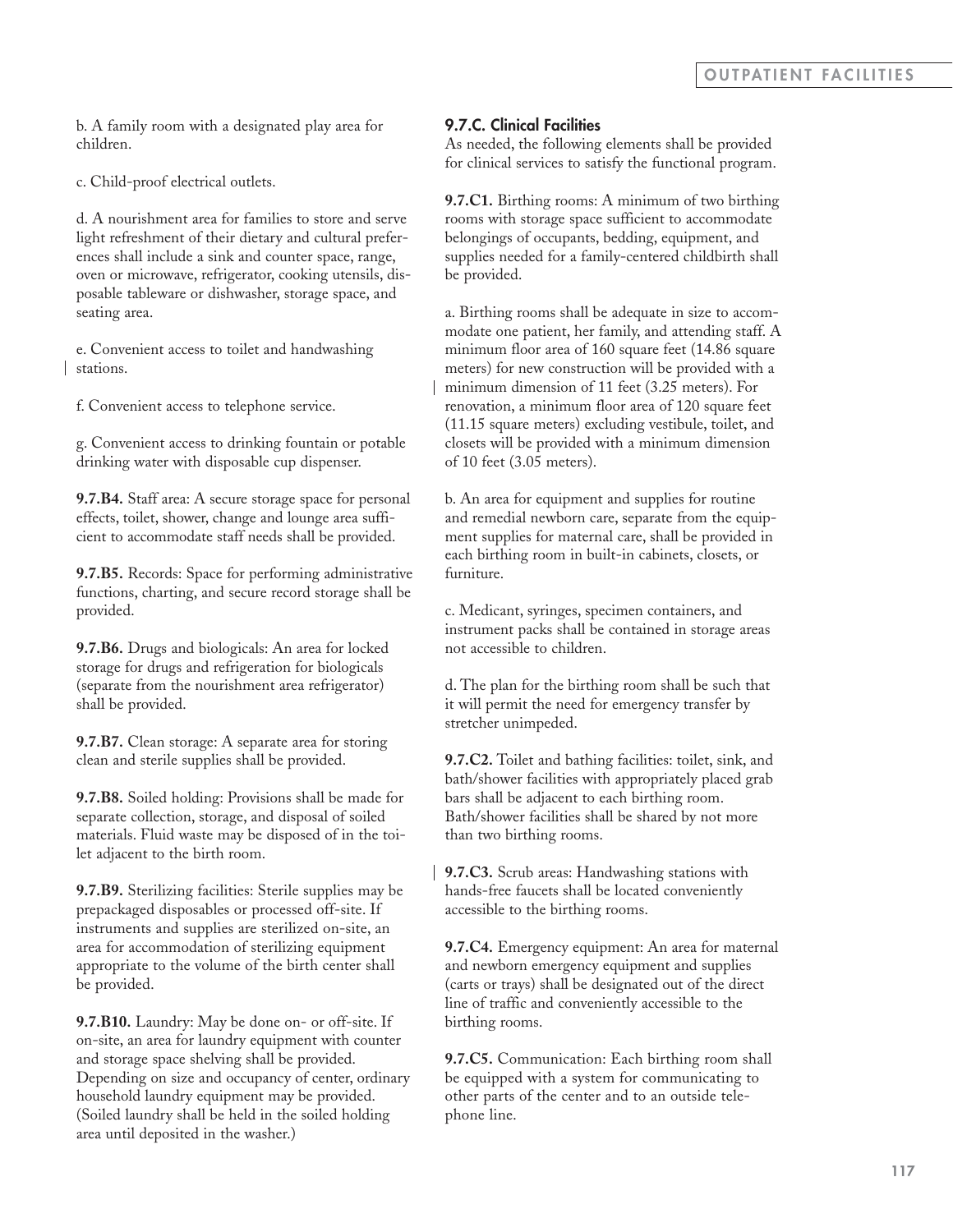# **9.8 Freestanding Outpatient Diagnostic and Treatment Facility**

#### **\*9.8.A. General**

This section applies to the outpatient diagnostic and treatment facility that is separate from the acute-care hospital. This facility is a new and emerging form of outpatient center which is capable of providing a wide array of outpatient diagnostic services and minimally invasive procedures.

The general standards for outpatient facilities set forth in Sections 9.1 and 9.2 shall be met for the freestanding outpatient diagnostic and treatment facility with two modifications.

**9.8.A1.** For those facilities performing diagnostic imaging and minimally invasive interventional procedures, all provisions of Section 7.10, General Hospital—Imaging Suite, shall also apply, except that adjacencies to emergency, surgery, cystoscopy, and outpatient clinics are not required.

**9.8.A2.** For those facilities performing nuclear medicine procedures, all provisions of Section 7.11, Nuclear Medicine, shall also apply, except that support services such as radiology, pathology, emergency department, and outpatient clinics are not required.

# **9.9 Endoscopy Suite**

The endoscopy suite may be divided into three major functional areas: the procedure room(s), instrument processing room(s), and patient holding/preparation and recovery room or area. All standards set forth in Sections 9.31 and 9.32 shall be met for new construction of endoscopy suites with modifications described in Section 9.9.

**Note:** When invasive procedures are to be performed in this unit on persons who are known or suspected of having airborne infectious diseases, these procedures should not be performed in the operating suite. These procedures shall be performed in a room meeting airborne infection isolation ventilation requirements or in a space using local exhaust ventilation. If the procedure must be performed in the

operating suite, see the "CDC Guidelines for Preventing the Transmission of *Mycobacterium tuberculosis* in Health Care Facilities."

#### **9.9.A. Procedure Room(s)**

**\*9.9.A1.** Each procedure room shall have a minimum clear area of 200 square feet (15 square meters) exclusive of fixed cabinets and built-in shelves.

**9.9.A2.** A freestanding handwashing station with hands-free controls shall be available in the suite.

**9.9.A3.** Station outlets for oxygen, vacuum (suction), and medical air. See Table 9.2.

**9.9.A4.** Floor covering shall be monolithic and joint free.

**9.9.A5.** A system for emergency communication shall be provided.

**9.9.A6.** Procedure rooms shall be designed for visual and acoustical privacy for the patient.

#### **9.9.B. Instrument Processing Room(s)**

**9.9.B1.** Dedicated processing room(s) for cleaning and disinfecting instrumentation must be provided. In an optimal situation, cleaning room(s) should be located between two procedure rooms. However, one processing room may serve multiple procedure rooms. Size of the cleaning room(s) is dictated by the amount of equipment to be processed.

Cleaning rooms should allow for flow of instrumentation from the contaminated area to the clean area, and finally, to storage. The clean equipment rooms, including storage, should protect the equipment from contamination.

**9.9.B2.** The decontamination room should be equipped with the following:

a. Utility sink(s), as appropriate to the method of decontamination used. This may require soaking sink(s), rinse sink(s), automated cleaning device(s), or a combination.

b. One freestanding handwashing station.

#### **APPENDIX**

**A9.8.A.**The range of services provided in these facilities is very dynamic and growing, including diagnostic cardiac catheterization, general radiography, fluoroscopy, mammography, CT scanning, magnetic resonance imaging (MRI), ultrasound, radiation therapy, and IV therapies. Facilities may specialize in only one of these areas or may provide a mix of services.

**A9.9.A1.** Wall outlets should be planned to minimize exposed power cords and cables. Monitors should be located for optimal visualization by practitioners.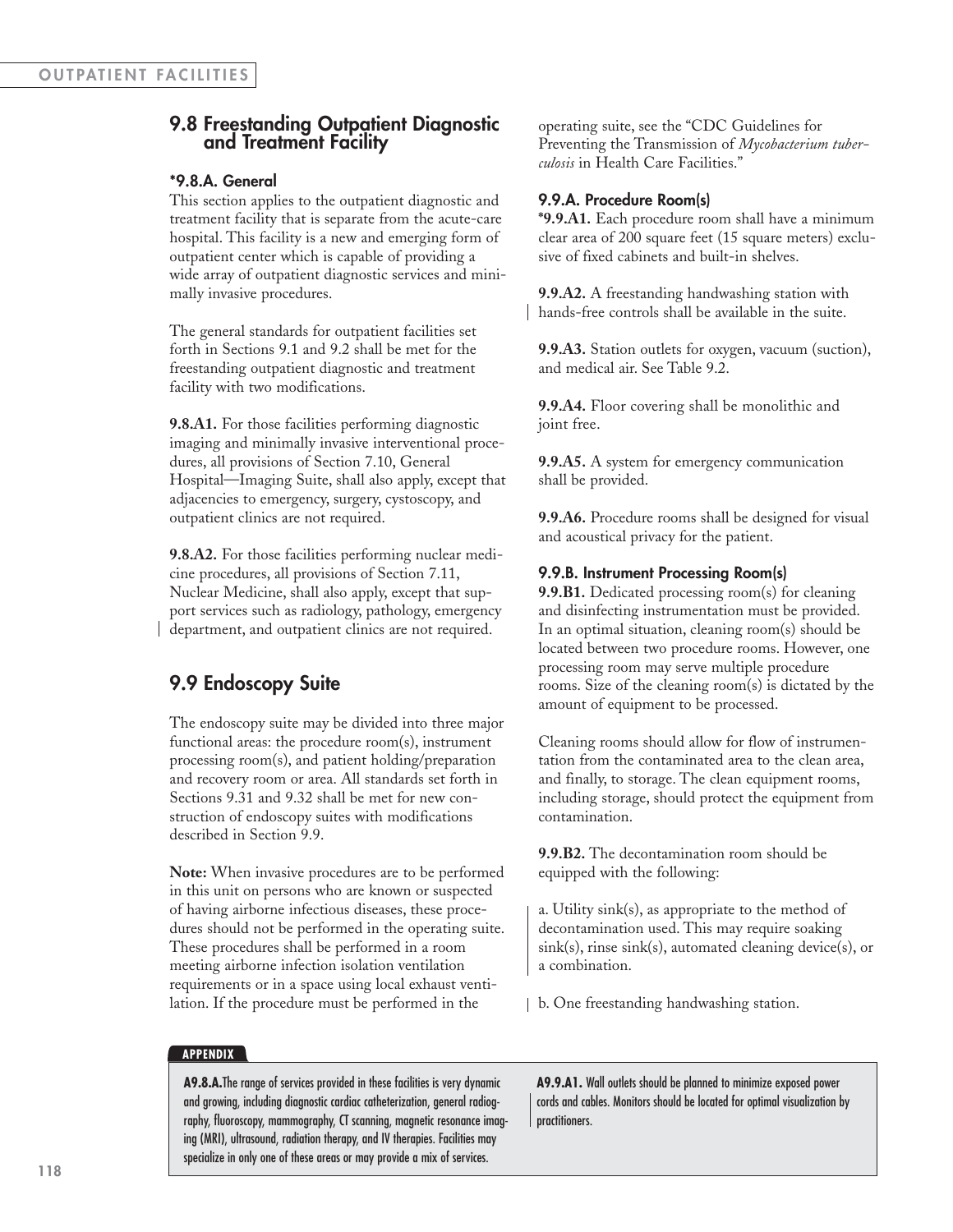c. Work counter space(s).

d. Space and plumbing fixtures for automatic endoscope cleaners, sonic processor, and flash sterilizers (where required).

e. Ventilation system. Negative pressure shall be maintained and a minimum of 10 air changes per hour shall be maintained. A hood is recommended over the work counter. All air should be exhausted to the outside to avoid recirculation within the facility.

f. Provision shall be made for vacuum and/or compressed air, as appropriate to cleaning methods used.

g. Floor covering—monolithic and joint free.

**9.9.B3. Patient Holding/Prep/Recovery Area** The following elements should be provided in this area:

a. Each patient cubicle shall be provided with oxygen and suction per Table 9.2 and shall meet the size requirements of a step-down recovery area, Section 9.5.F3.b., unless general anesthesia is administered, when size shall comply with Section 9.5.F3.c.

b. Cubicle curtains for patient privacy.

c. Medication preparation and storage with handwashing stations.

d. Toilet facilities (may be accessible from patient holding or directly from procedure room(s) or both).

e. Change areas and storage for patients' personal effects.

f. Nurses reception and charting area with visualization of patients.

g. Clean utility room or area.

h. Janitor/housekeeping closet.

# **9.10 Cough-Inducing and Aerosol- Generating Procedures**

Rooms used for sputum induction, aerosolized pentamidine treatments, or other cough-inducing procedures shall meet the requirements of Table 7.2 for airborne infection room ventilation requirements. If booths are used, refer to Section 7.15.

# **9.11-9.29 Reserved**

# **9.30 Special Systems**

#### **9.30.A. General**

**9.30.A1.** Prior to acceptance of the facility, all special systems shall be tested and operated to demonstrate to the owner or his designated representative that the installation and performance of these systems conform to design intent. Test results shall be documented for maintenance files.

**9.30.A2.** Upon completion of the special systems equipment installation contract, the owner shall be furnished with a complete set of manufacturers' operating, maintenance, and preventive maintenance instructions, a parts lists, and complete procurement information including equipment numbers and descriptions. Operating staff persons shall also be provided with instructions for proper operation of systems and equipment. Required information shall include all safety or code ratings as needed.

**9.30.A3.** Insulation shall be provided surrounding special system equipment to conserve energy, protect personnel, and reduce noise.

#### **9.30.B. Elevators**

**9.30.B1.** Installation and testing of elevators shall comply with ANSI/ASME A17.1 for new construction and ANSI/ASME A17.3 for existing facilities. (See ASCE 7-93 for seismic design and control systems requirements for elevators.)

a. Cars shall have a minimum inside floor dimension of not less than 5 feet (1.52 meters).

b. Elevators shall be equipped with a two-way automatic level-maintaining device with an accuracy of ±1/2 inch (±12.7 millimeters).

c. Elevator call buttons and controls shall not be activated by heat or smoke. Light beams, if used for operating door reopening devices without touch, shall be used in combination with door-edge safety devices and shall be interconnected with a system of smoke detectors. This is so that the light control feature will be overridden or disengaged should it encounter smoke at any landing.

d. Elevator controls, alarm buttons, and telephones shall be accessible to wheelchair occupants and usable by the blind.

**9.30.B2.** Field inspections and tests shall be made and the owner shall be furnished with written certification stating that the installation meets the requirements set forth in this section as well as all applicable safety regulations and codes.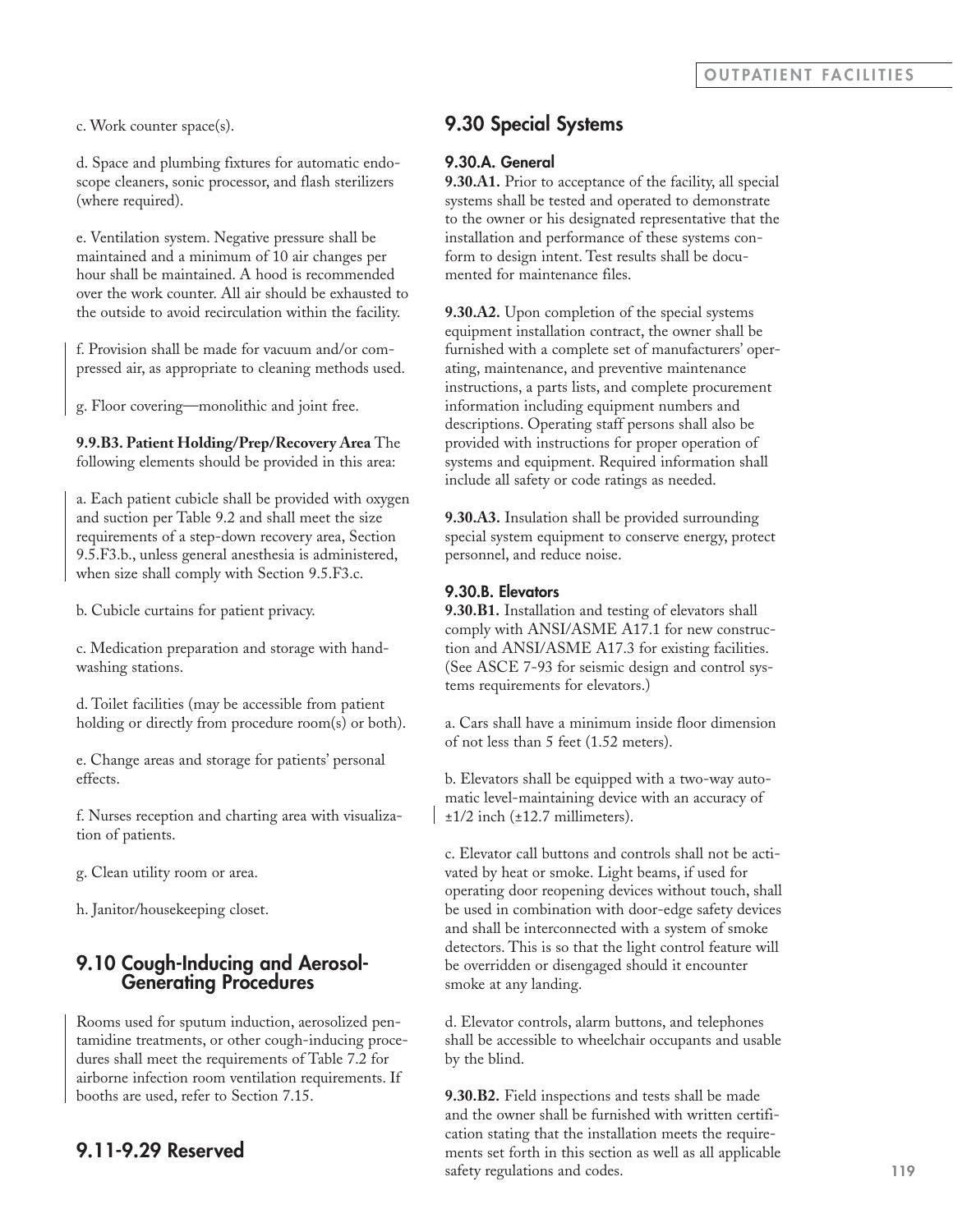#### **9.30.C. Waste Processing Services**

**9.30.C1.** Storage and disposal. Facilities shall be provided for sanitary storage and treatment or disposal of waste using techniques acceptable to the appropriate health and environmental authorities. The functional program shall stipulate the categories and volumes of waste for disposal and shall stipulate the methods of disposal for each.

**9.30.C2.** Medical waste. Medical waste shall be disposed of either by incineration or other approved technologies. Incinerators or other major disposal equipment may be shared by two or more institutions.

a. Incinerators or other major disposal equipment may also be used to dispose of other medical waste where local regulations permit. Equipment shall be designed for the actual quantity and type of waste to be destroyed and should meet all applicable regulations.

b. Incinerators with 50-pounds-per-hour or greater capacities shall be in a separate room or outdoors; those with lesser capacities may be located in a separate area within the facility boiler room. Rooms and areas containing incinerators shall have adequate space and facilities for incinerator charging and cleaning, as well as necessary clearances for work and maintenance. Provisions shall be made for operation, temporary storage, and disposal of materials so that odors and fumes do not drift back into occupied areas. Existing approved incinerator installations, which are not in separate rooms or outdoors, may remain unchanged provided they meet the above criteria.

c. The design and construction of incinerators and trash chutes shall comply with NFPA 82.

\*d. See appendix.

\*e. See appendix.

**9.30.C3.** Nuclear Waste Disposal. See *Code of Federal Regulations*, title X, parts 20 and 35, concerning the handling and disposal of nuclear materials in health care facilities.

# **9.31 Mechanical Standards**

**Note:** These requirements do not apply to small primary (neighborhood) outpatient facilities or outpatient facilities that do not perform invasive applications or procedures. See Section 9.4.I.

# **9.31.A. General**

**9.31.A1.** The mechanical system should be designed for overall efficiency and life cycle costing. Details for cost-effective implementation of design features are interrelated and too numerous (as well as too basic) to list individually. Recognized engineering procedures shall be followed for the most economical and effective results. A well-designed system can generally achieve energy efficiency at minimal additional cost and simultaneously provide improved patient comfort. Different geographic areas may have climatic and use conditions that favor one system over another in terms of overall cost and efficiency. In no case shall patient care or safety be sacrificed for conservation.

Mechanical, electrical, and HVAC equipment may be located either internally, externally, or in separate buildings.

**9.31.A2.** Remodeling and work in existing facilities may present special problems. As practicality and funding permit, existing insulation, weather stripping, etc., should be brought up to standard for maximum economy and efficiency. Consideration shall be given to additional work that may be needed to achieve this.

**9.31.A3.** Facility design consideration shall include site, building mass, orientation, configuration, fenestration, and other features relative to passive and active energy systems.

**9.31.A4.** Insofar as practical, the facility should include provisions for recovery of waste cooling and heating energy (ventilation, exhaust, water and steam discharge, cooling towers, incinerators, etc.).

#### **APPENDIX**

**A9.30.C2.d** When incinerators are used, consideration should be given to the recovery of waste heat from on-site incinerators used to dispose of large amounts of waste materials.

**A9.30.C2.e** Incinerators should be designed in a manner fully consistent with protection of public and environmental health, both on-site and offsite, and in compliance with federal, state, and local statutes and regulations. Toward this end, permit applications for incinerators and

modifications thereof should be supported by Environmental Assessments and/or Environmental Impact Statements (EISs) and/or Health Risk Assessments (HRAs) as may be required by regulatory agencies. Except as noted below, such assessments should utilize standard U.S. EPA methods, specifically those set forth in U.S. EPA guidelines, and should be fully consistent with U.S. EPA guidelines for health risk assessment. Under some circumstances, however, regulatory agencies having jurisdiction over a particular project may require use of alternative methods.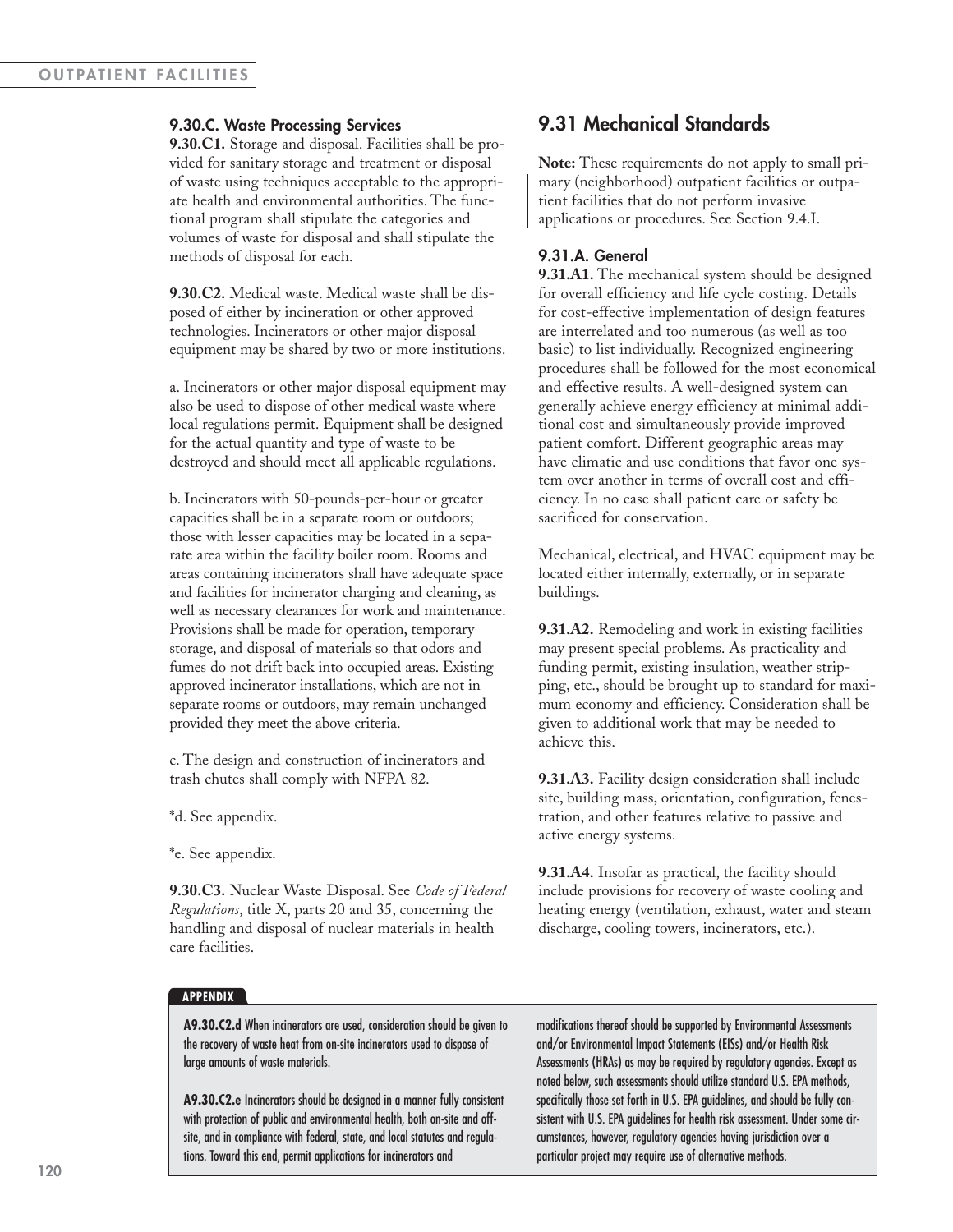**9.31.A5.** Facility design consideration shall include recognized energy-saving mechanisms such as variable-air-volume systems, load shedding, programmed controls for unoccupied periods (nights and weekends, etc.) and use of natural ventilation, site and climatic conditions permitting. Systems with excessive installation and/or maintenance costs that negate long-range energy savings should be avoided.

**9.31.A6.** Air-handling systems shall be designed with an economizer cycle where appropriate to use outside air. (Use of mechanically circulated outside air does not reduce need for filtration.)

It may be practical in many areas to reduce or shut down mechanical ventilation during appropriate climatic and patient-care conditions and to use open windows for ventilation.

**9.31.A7.** Mechanical equipment, ductwork, and piping shall be mounted on vibration isolators as required to prevent unacceptable structure-borne vibration.

**9.31.A8.** Supply and return mains and risers for cooling, heating, and steam systems shall be equipped with valves to isolate the various sections of each system. Each piece of equipment shall have valves at the supply and return ends.

**9.31.A9.** Upon completion of the equipment-installation contract, the owner shall be furnished with a complete set of manufacturers' operating, maintenance, and preventive maintenance instructions, a parts lists, and complete procurement information including equipment numbers and descriptions. Operating staff persons shall also be provided with instructions for properly operating systems and equipment. Required information shall include energy ratings as needed for future conservation calculations.

#### **9.31.B. Thermal and Acoustical Insulation**

**9.31.B1.** Insulation within the building shall be provided to conserve energy, protect personnel, prevent vapor condensation, and reduce noise.

**9.31.B2.** Insulation on cold surfaces shall include an exterior vapor barrier. (Material that will not absorb or transmit moisture will not require a separate vapor barrier.)

**9.31.B3.** Insulation, including finishes and adhesives on the exterior surfaces of ducts, piping, and equipment, shall have a flame-spread rating of 25 or less and a smoke-developed rating of 50 or less as determined by an independent testing laboratory in accordance with NFPA 255.

**9.31.B4.** If duct lining is used, it shall be coated and sealed, and shall meet ASTM C1071. These linings (including coatings, adhesives, and exterior surface insulation on pipes and ducts in spaces used as air supply plenums) shall have a flame-spread rating of 25 or less and a smoke-developed rating of 50 or less, as determined by an independent testing laboratory in accordance with NFPA 255. If existing lined ductwork is reworked in a renovation project, the liner seams and punctures shall be resealed.

**9.31.B5.** Duct linings exposed to air movement shall not be used in ducts serving operating rooms, delivery rooms, LDR rooms, and critical care units. This requirement shall not apply to mixing boxes and acoustical traps that have special coverings over such lining.

**9.31.B6.** Existing accessible insulation within areas of facilities to be modernized shall be inspected, repaired, and/or replaced, as appropriate.

**9.31.B7.** Duct lining shall not be installed within 15 feet (4.57 meters) downstream of humidifiers.

## **9.31.C. Steam and Hot Water Systems**

**9.31.C1.** Boilers shall have the capacity, based upon the net ratings published by the Hydronics Institute or another acceptable national standard, to supply the normal heating, hot water, and steam requirements of all systems and equipment. Their number and arrangement shall accommodate facility needs despite the breakdown or routine maintenance of any one boiler. The capacity of the remaining boiler(s) shall be sufficient to provide hot water service for clinical, dietary, and patient use; steam for sterilization and dietary purposes; and heating for operating, delivery and birthing, labor, recovery, and intensive care. However, reserve capacity for facility space heating is not required in geographic areas where a design drybulb temperature of  $25^{\circ}F(-4^{\circ}C)$  or more represents not less than 99 percent of the total hours in any one heating month as noted in ASHRAE's *Handbook of Fundamentals*, under the "Table for Climatic Conditions for the United States."

## **9.31.D. Air Conditioning, Heating, and Ventilation Systems**

**9.31.D1.** All rooms and areas in the facility used for patient care shall have provisions for ventilation. The ventilation rates shown in Table 7.2 shall be used only as minimum standards; they do not preclude the use of higher, more appropriate rates. Though natural window ventilation for nonsensitive and patient areas may be employed, weather permitting, availability of mechanical ventilation should be considered for use in interior areas and during periods of temperature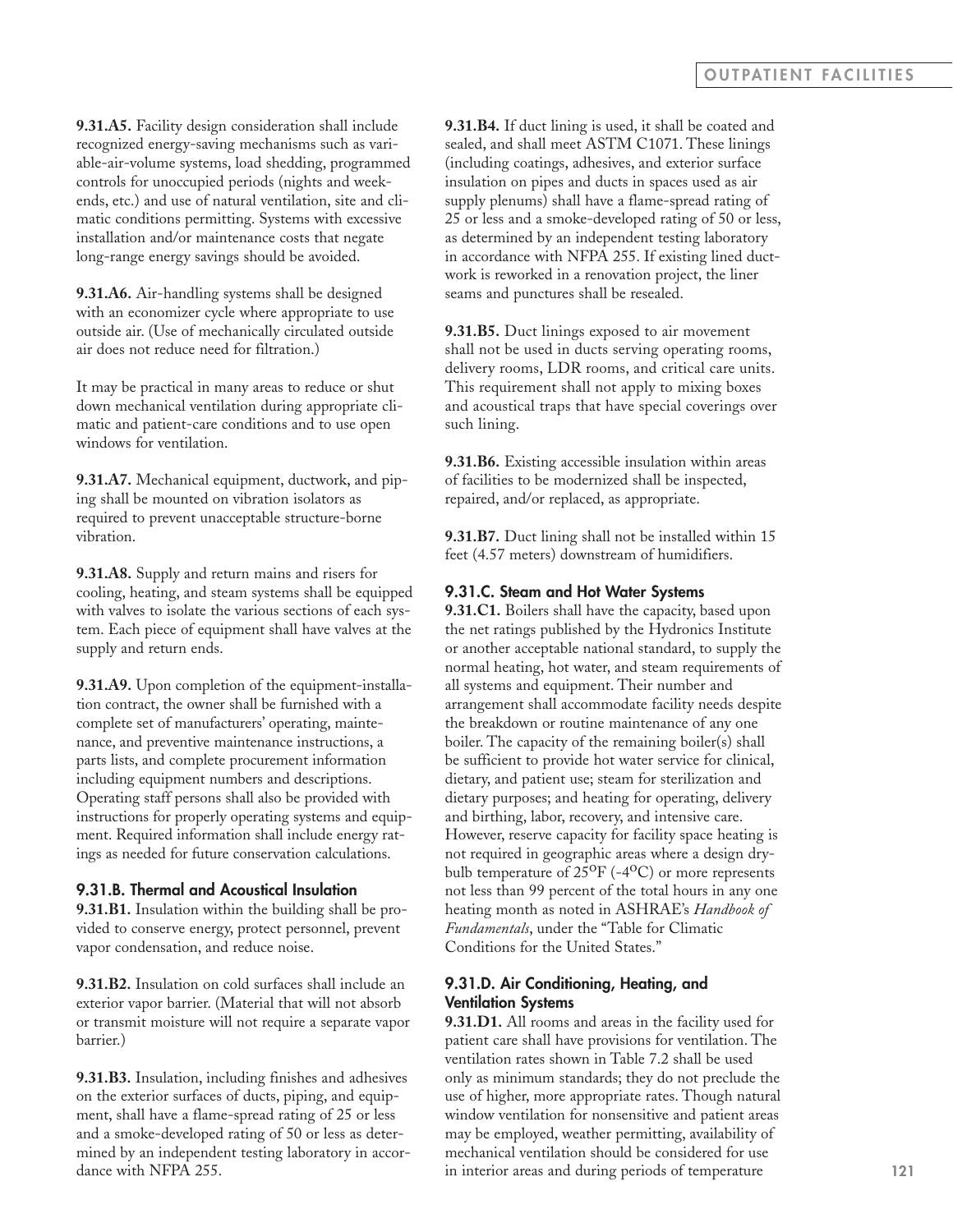extremes. Fans serving exhaust systems shall be located at the discharge end and shall be readily serviceable. Air supply and exhaust in rooms for which no minimum total air change rate is noted may vary down to zero in response to room load. For rooms listed in Table 7.2, where VAV systems are used, minimum total air change shall be within limits noted. Temperature control shall also comply with these standards. To maintain asepsis control, airflow supply and exhaust should generally be controlled to ensure movement of air from "clean" to "less clean" areas, especially in critical areas. The ventilation systems shall be designed and balanced according to the requirements shown in Table 7.2 and in the applicable notes.

**9.31.D2.** General exhaust systems may be combined to enhance the efficiency of recovery devices required for energy conservation. Local exhaust systems shall be used whenever possible in place of dilution ventilation to reduce exposure to hazardous gases, vapors, fumes, or mists.

**9.31.D3.** Fresh air intakes shall be located at least 25 feet (7.62 meters) from exhaust outlets of ventilating systems, combustion equipment stacks, medical-surgical vacuum systems, plumbing vents, or areas that may collect vehicular exhaust or other noxious fumes. (Prevailing winds and/or proximity to other structures may require greater clearances.) Plumbing and vacuum vents that terminate at a level above the top of the air intake may be located as close as 10 feet (3.05 meters). The bottom of outdoor air intakes serving central systems shall be as high as practical, but at least 6 feet (1.83 meters) above ground level,

or, if installed above the roof, 3 feet (0.91 meter) above roof level. Exhaust outlets from areas that may be contaminated shall be above roof level, arranged to minimize recirculation of exhaust air into the building, and directed away from personnel service areas.

**9.31.D4.** In new construction and major renovation work, air supply for operating rooms shall be from ceiling outlets near the center of the work area. Return air shall be near the floor level. Each operating and delivery room shall have at least two return-air inlets located as remotely from each other as practical. (Design should consider turbulence and other factors of air movement to minimize fall of particulates onto sterile surfaces.) Temperature shall be individually controlled for each operating room. During unoccupied hours, operating

#### **APPENDIX**

**A9.31.D6.** See Industrial Ventilation: A Manual of Recommended Practice , published by the American Conference of Governmental Industrial Hygienists, for additional information.

room air change rates may be reduced, provided that the positive room pressure is maintained as required in Table 7.2. Operating room ventilation systems shall operate at all times, except during maintenance and conditions requiring shutdown by the building's fire alarm system.

**9.31.D5.** Air supply for rooms used for invasive procedures shall be at or near the ceiling. Return or exhaust air inlets shall be near the floor level. Exhaust grills for anesthesia evacuation and other special applications shall be permitted to be installed in the ceiling.

**\*9.31.D6.** Each space routinely used for administering inhalation anesthesia and inhalation analgesia shall be served by a scavenging system to vent waste gases. If a vacuum system is used, the gas-collecting system shall be arranged so that it does not disturb patients' respiratory systems. Gases from the scavenging system shall be exhausted directly to the outside. The anesthesia evacuation system may be combined with the room exhaust system, provided that the part used for anesthesia gas scavenging exhausts directly to the outside and is not part of the recirculation system. Scavenging systems are not required for areas where gases are used only occasionally, such as the emergency department, offices for routine dental work, etc. Acceptable concentrations of anesthetizing agents are unknown at this time. The absence of specific data makes it difficult to set specific standards. However, any scavenging system should be designed to reduce ambient concentrations of waste gases to safe levels. See appendix for additional information. It is assumed that anesthetizing equipment will be selected and maintained to minimize leakage and contamination of room air.

**9.31.D7.** The bottoms of ventilation (supply/return) openings shall be at least 3 inches (76.2 millimeters) above the floor.

**9.31.D8.** All central ventilation or air conditioning systems shall be equipped with filters with efficiencies equal to, or greater than, those specified in Table 9.1. Where two filter beds are required, filter bed no. 1 shall be located upstream of the air conditioning equipment and filter bed no. 2 shall be downstream of any fan or blowers. Filter efficiencies, tested in accordance with ASHRAE 52.1-1992, shall be average. Filter frames shall be durable and proportioned to provide an airtight fit with the enclosing duct work. All joints between filter segments and enclosing duct work shall have gaskets or seals to provide a positive seal against air leakage. A manometer shall be installed across each filter bed having a required efficiency of 75 percent or more including hoods requiring HEPA filters. Provisions shall be made to allow access for field testing.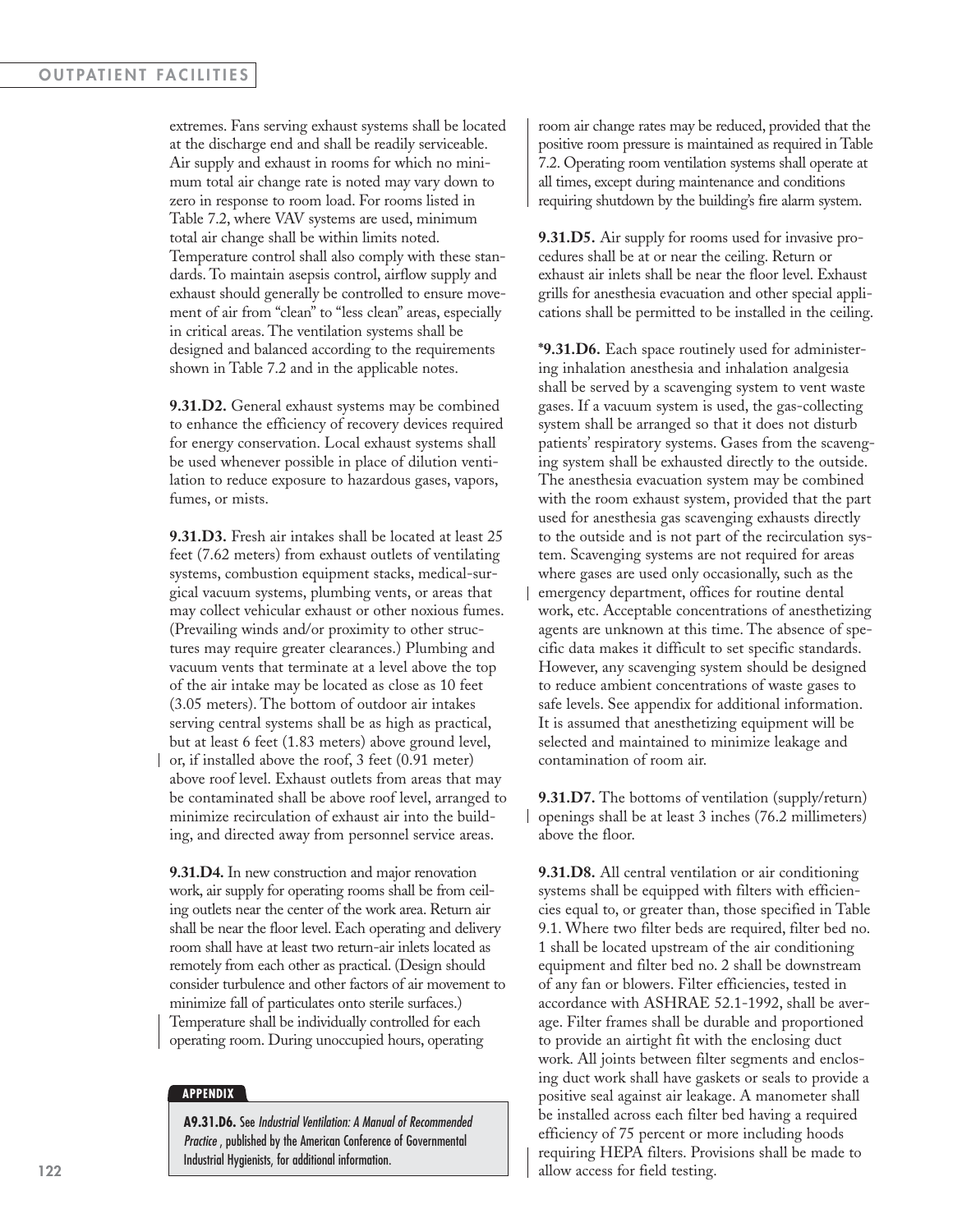**\*9.31.D9.** If duct humidifiers are located upstream of the final filters, they shall be located at least 15 feet (4.57 meters) upstream of the final filters. Ductwork with duct-mounted humidifiers shall have a means of water removal. An adjustable highlimit humidistat shall be located downstream of the humidifier to reduce the potential of moisture condensing inside the duct. Humidifiers shall be connected to airflow proving switches that prevent humidification unless the required volume of airflow is present or high limit humidistats are provided. All duct takeoffs should be sufficiently downstream of the humidifier to ensure complete moisture absorption. Steam humidifiers shall be used. Reservoir-type water spray or evaporative pan humidifiers shall not be used.

**9.31.D10.** Air-handling duct systems shall be designed with accessibility for duct cleaning, and shall meet the requirements of NFPA 90A.

**9.31.D11.** Ducts that penetrate construction intended to protect against X-ray, magnetic, RFI, or other radiation shall not impair the effectiveness of the protection.

**9.31.D12.** Fire and smoke dampers shall be constructed, located, and installed in accordance with the requirements of NFPA 101, 90A, and the specific damper's Listing requirements. Fans, dampers, and detectors shall be interconnected so that damper activation will not damage ducts. Maintenance access shall be provided at all dampers. All damper locations should be shown on design drawings. Dampers should be activated by fire or smoke sensors, not by fan cutoff alone. Switching systems for restarting fans may be installed for fire department use in venting smoke after a fire has been controlled. However, provisions should be made to avoid possible damage to the system due to closed dampers. When smoke partitions are required, heating, ventilation, and air conditioning zones shall be coordinated with compartmentation insofar as practical to minimize need to penetrate fire and smoke partitions.

**9.31.D13.** Hoods and safety cabinets may be used for normal exhaust of a space providing minimum air change rates are maintained. If air change standards in Table 7.2 do not provide sufficient air for proper

operation of exhaust hoods and safety cabinets (when in use), makeup air (filtered and preheated) should be provided around these units to maintain the required airflow direction and exhaust velocity. Use of makeup air will avoid dependence upon infiltration from outdoor and/or from contaminated areas. Makeup systems for hoods shall be arranged to minimize "short circuiting" of air and to avoid reduction in air velocity at the point of contaminant capture.

**9.31.D14.** Laboratory hoods shall meet the following general standards:

a. Have an average face-velocity of at least 90 to 110 feet per minute (0.45 to 0.56 meters per second).

b. Be connected to an exhaust system to the outside which is separate from the building exhaust system.

c. Have an exhaust fan located at the discharge end of the system.

d. Have an exhaust duct system of noncombustible corrosion-resistant material as needed to meet the planned usage of the hood.

**9.31.D15.** Laboratory hoods shall meet the following special standards: In new construction and major renovation work, each hood used to process infectious or radioactive materials shall have a minimum face velocity of 90 to 110 feet per minute (0.45 to 0.56 meters per second) with suitable pressure-independent air modulating devices and alarms to alert staff of fan shutdown or loss of airflow. Each shall also have filters with a 99.97 percent efficiency [based on the dioctyl-phthalate (DOP) test method] in the exhaust stream, and be designed and equipped to permit the safe removal, disposal, and replacement of contaminated filters. Filters shall be as close to the hood as practical to minimize duct contamination. Fume hoods intended for use with radioactive isotopes shall be constructed of stainless steel or other material suitable for the particular exposure and shall comply with NFPA 801, *Facilities for Handling Radioactive Materials*. **Note**: Radioactive isotopes used for injections, etc., without probability of airborne particulates or gases may be processed in a clean-workbench-type hood where acceptable to the Nuclear Regulatory Commission.

#### **APPENDIX**

**A9.31.D9.** One way to achieve basic humidification is with a steam jacketed manifold type humidifier, with a condensate separator that delivers high-quality steam. Additional booster humidification (if required) can be provided by steam jacketed humidifiers for each individually controlled

area. Steam to be used for humidification may be generated in a separate steam generator. The steam generator feedwater may be supplied either from soft or reverse osmosis water. Provisions should be made for periodic cleaning.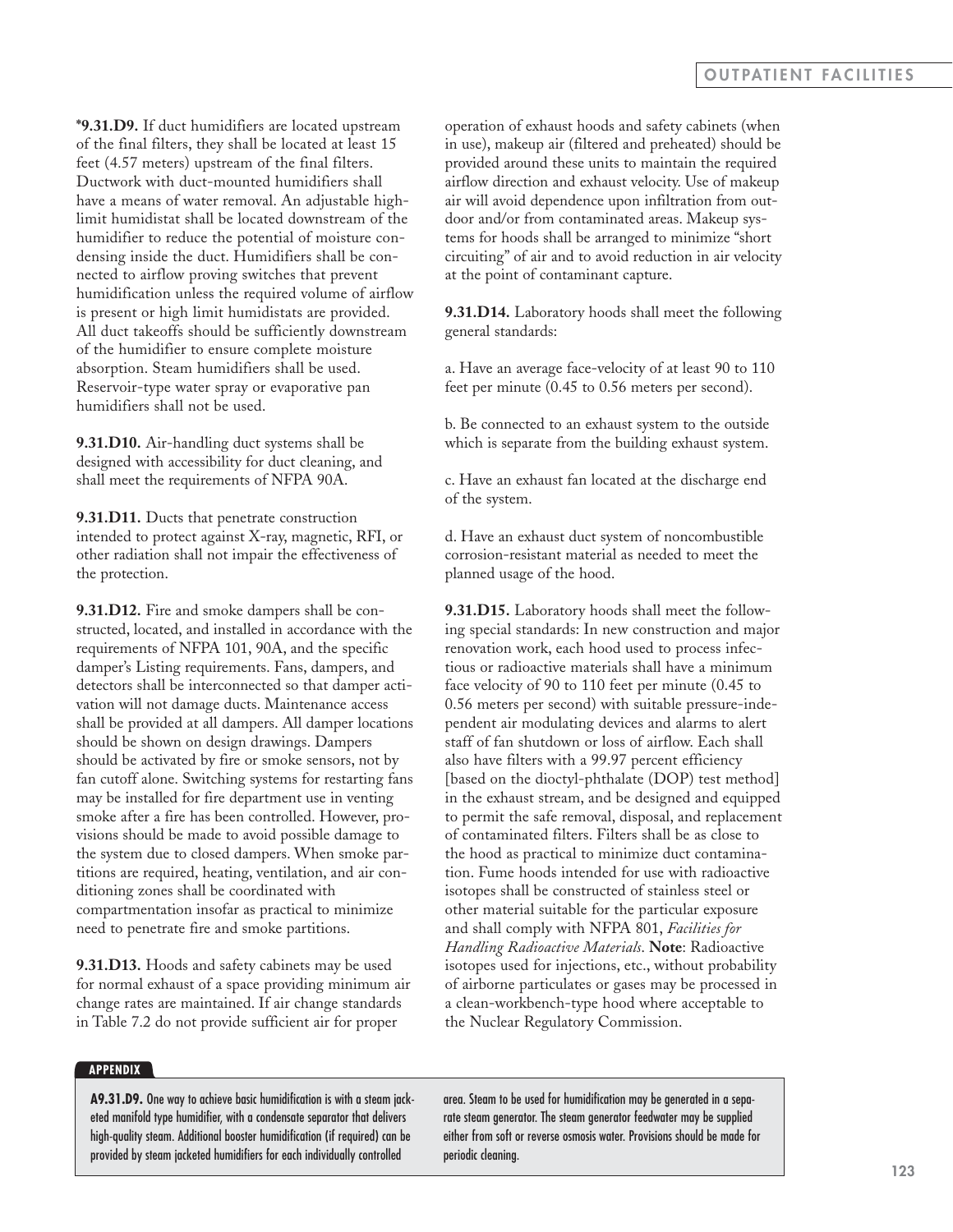**9.31.D16.** Exhaust hoods handling grease-laden vapors in food preparation centers shall comply with NFPA 96. All hoods over cooking ranges shall be equipped with grease filters, fire extinguishing systems, and heat-actuated fan controls. Cleanout openings shall be provided every 20 feet (6.10 meters) and at changes in direction in the horizontal exhaust duct systems serving these hoods. Each horizontal duct run shall have at least one cleanout opening. (Horizontal runs of ducts serving range hoods should be kept to a minimum.)

**9.31.D17.** The ventilation system for anesthesia storage rooms shall conform to the requirements of NFPA 99, including the gravity option. Mechanically operated air systems are optional in this room.

**9.31.D18.** The ventilation system for the space that houses ethylene oxide (ETO) sterilizers should be designed to:

a. Provide a dedicated (not connected to a return air or other exhaust system) exhaust system. Refer to 29 CFR Part 1910.1047.

b. All source areas shall be exhausted, including the sterilizer equipment room, service/aeration areas, over the sterilizer door, and the aerator. If the ETO cylinders are not located in a well-ventilated, unoccupied equipment space, an exhaust hood shall be provided over the cylinders. The relief valve shall be terminated in a well-ventilated, unoccupied equipment space, or outside the building. If the floor drain which the sterilizer(s) discharges to is not located in a well-ventilated, unoccupied equipment space, an exhaust drain cap shall be provided (coordinate with local codes).

c. Ensure that general airflow is away from sterilizer operator(s).

d. Provide a dedicated exhaust duct system for ETO. The exhaust outlet to the atmosphere should be at least 25 feet (7.62 meters) away from any air intake.

e. An audible and visual alarm shall activate in the sterilizer work area, and a 24-hour staffed location, upon loss of airflow in the exhaust system.

**9.31.D19.** Rooms with fuel-fired equipment shall be provided with sufficient outdoor air to maintain equipment combustion rates and to limit workstation temperatures.

**9.31.D20.** Gravity exhaust may be used, where conditions permit, for nonpatient areas such as boiler rooms, central storage, etc.

**9.31.D21.** The energy-saving potential of variable air volume systems is recognized and these standards herein are intended to maximize appropriate use of that system. Any system utilized for occupied areas shall include provisions to avoid air stagnation in interior spaces where thermostat demands are met by temperatures of surrounding areas.

**9.31.D22.** Rooms used for sputum induction, aerosolized pentamidine treatments, or other coughinducing procedures shall meet the requirements of Table 7.2 for airborne infection isolation rooms. If booths are used, refer to section 7.15.E.

**9.31.D23.** Non-central air handling systems, i.e., individual room units that are used for heating and cooling purposes (fan-coil units, heat pump units, etc.) shall be equipped with permanent (cleanable) or replaceable filters. The filters shall have a minimum efficiency of 68 percent weight arrestance. These units may be used as recirculating units only. All outdoor air requirements shall be met by a separate central air handling system with the proper filtration, as noted in Table 9.1.

#### **9.31.E. Plumbing and Other Piping Systems**

Unless otherwise specified herein, all plumbing systems shall be designed and installed in accordance with *National Standard Plumbing Code*.

**9.31.E1.** The following standards shall apply to plumbing fixtures:

a. The material used for plumbing fixtures shall be nonabsorptive and acid-resistant.

b. Water spouts used in lavatories and sinks shall have clearances adequate to avoid contaminating utensils and the contents of carafes, etc.

- c. General handwashing stations used by medical and nursing staff and all lavatories used by patients and food handlers shall be trimmed with valves that can be operated without hands. (Single lever or wrist blade devices may be used.) Blade handles used for this pur-
- pose shall not exceed 4-1/2 inches (114.3 millimeters) in length. Handles on clinical sinks shall be at least 6
- inches (152.4 millimeters) long. Freestanding scrub sinks and lavatories used for scrubbing in procedure rooms shall be trimmed with foot, knee, or ultrasonic controls (no single lever wrist blades).

d. Clinical sinks shall have an integral trap wherein the upper portion of the water trap provides a visible seal.

e. Showers and tubs shall have nonslip walking surfaces.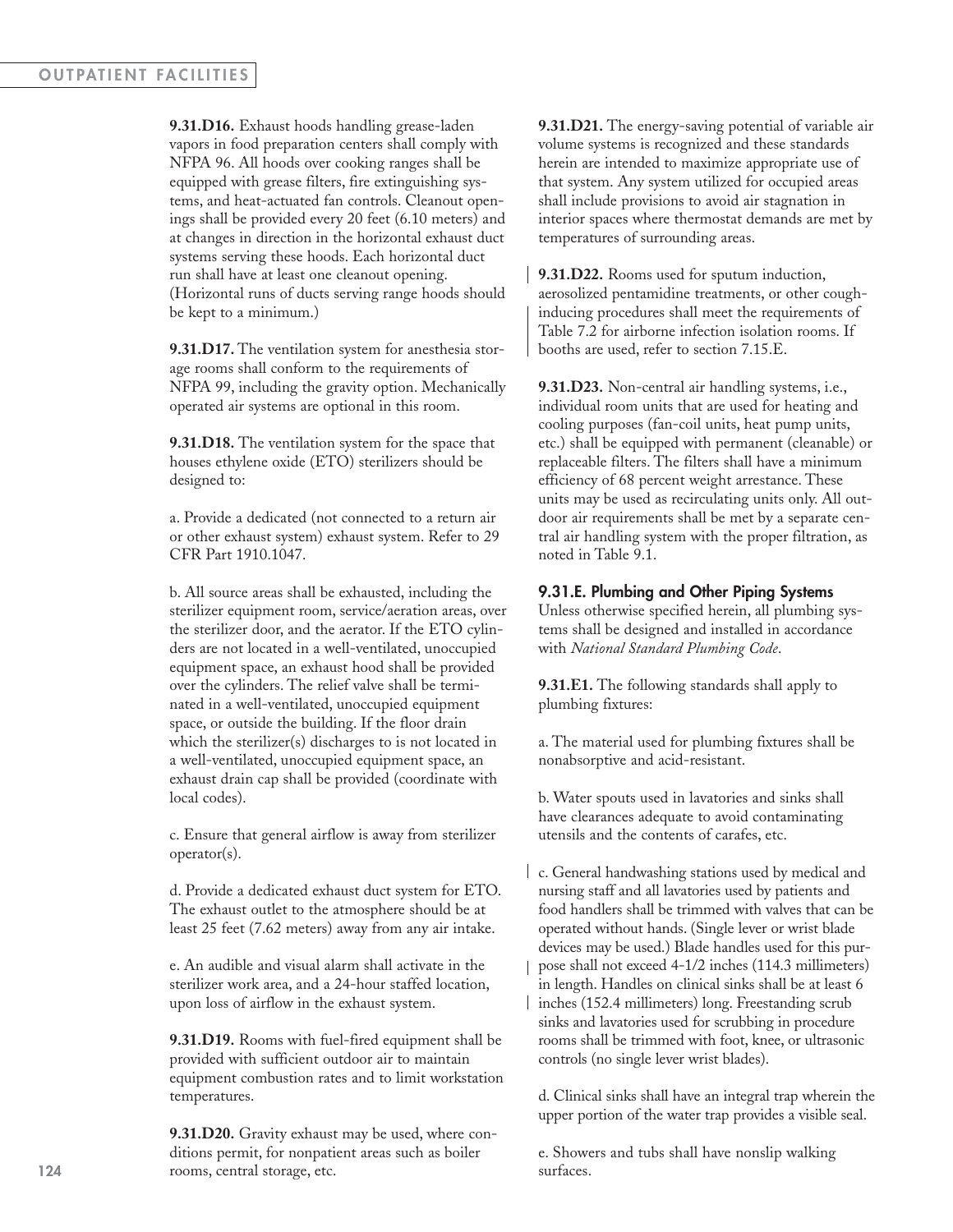**9.31.E2.** The following standards shall apply to potable water supply systems:

a. Systems shall be designed to supply water at sufficient pressure to operate all fixtures and equipment during maximum demand. Supply capacity for hot- and cold-water piping shall be determined on the basis of fixture units, using recognized engineering standards. When the ratio of plumbing fixtures to occupants is proportionally more than required by the building occupancy and is in excess of 1,000 plumbing fixture units, a diversity factor is permitted.

b. Each water service main, branch main, riser, and branch to a group of fixtures shall have valves. Stop valves shall be provided for each fixture. Appropriate panels for access shall be provided at all valves where required.

c. Vacuum breakers shall be installed on hose bibs and supply nozzles used for connection of hoses or tubing in laboratories, housekeeping sinks, bedpanflushing attachments, and autopsy tables, etc.

d. Bedpan-flushing devices (may be cold water) shall be provided in each inpatient toilet room; however, installation is optional in psychiatric and alcoholabuse units where patients are ambulatory.

e. Potable water storage vessels (hot and cold) not intended for constant use shall not be installed.

**9.31.E3.** The following standards shall apply to hot water systems:

a. The water-heating system shall have sufficient supply capacity at the temperatures and amounts indicated in Table 7.4. Water temperature is measured at the point of use or inlet to the equipment. Water shall be permitted to be stored at higher temperatures.

b. Hot-water distribution systems serving patient care areas shall be under constant recirculation to provide continuous hot water at each hot water outlet.

\*c. Provisions shall be included in the domestic hot water system to limit the amount of Legionella bacteria and opportunistic waterborne pathogens.

**9.31.E4.** The following standards shall apply to drainage systems:

a. Drain lines from sinks used for acid waste disposal shall be made of acid-resistant material.

b. Drain lines serving some types of automatic bloodcell counters must be of carefully selected material that will eliminate potential for undesirable chemical reactions (and/or explosions) between sodium azide wastes and copper, lead, brass, and solder, etc.

c. Insofar as possible, drainage piping shall not be installed within the ceiling or exposed in operating and delivery rooms, nurseries, food preparation centers, food serving facilities, food storage areas, central services, electronic data processing areas, electric closets, and other sensitive areas. Where exposed, overhead drain piping in these areas is unavoidable, special provisions shall be made to protect the space below from leakage, condensation, or dust particles.

d. Floor drains shall not be installed in operating and delivery rooms.

\*e. If a floor drain is installed in cystoscopy, it shall contain a nonsplash, horizontal-flow flushing bowl beneath the drain plate.

f. Drain systems for autopsy tables shall be designed to positively avoid splatter or overflow onto floors or back siphonage and for easy cleaning and trap flushing.

g. Building sewers shall discharge into community sewerage. Where such a system is not available, the facility shall treat its sewage in accordance with local and state regulations.

h. Kitchen grease traps shall be located and arranged to permit easy access without the need to enter food preparation or storage areas. Grease traps shall be of capacity required and shall be accessible from outside of the building without need to interrupt any services.

#### **APPENDIX**

**A9.31.E3.c.** There are several ways to treat domestic water systems to kill Legionella and opportunistic water-borne pathogens. Complete removal of these organisms is not feasible, but methods to reduce the amount include hyperchlorination (free chlorine, chlorine dioxide, monochloramine), elevated hot water temperature, ozone injection, silver/copper ions, and ultraviolet light. Each of these options has advantages and disadvantages. While increasing the hot water supply temperature to 140°F

(60°C) is typically considered the easiest option, the risk of scalding, especially to youth and the elderly, is significant. Additional consideration should be given to domestic water used in bone marrow transplant units. See CDC, ASHRAE, and ASPE documentation for additional information.

**A9.31.E4.e.** See appendix item A7.31.E4.e.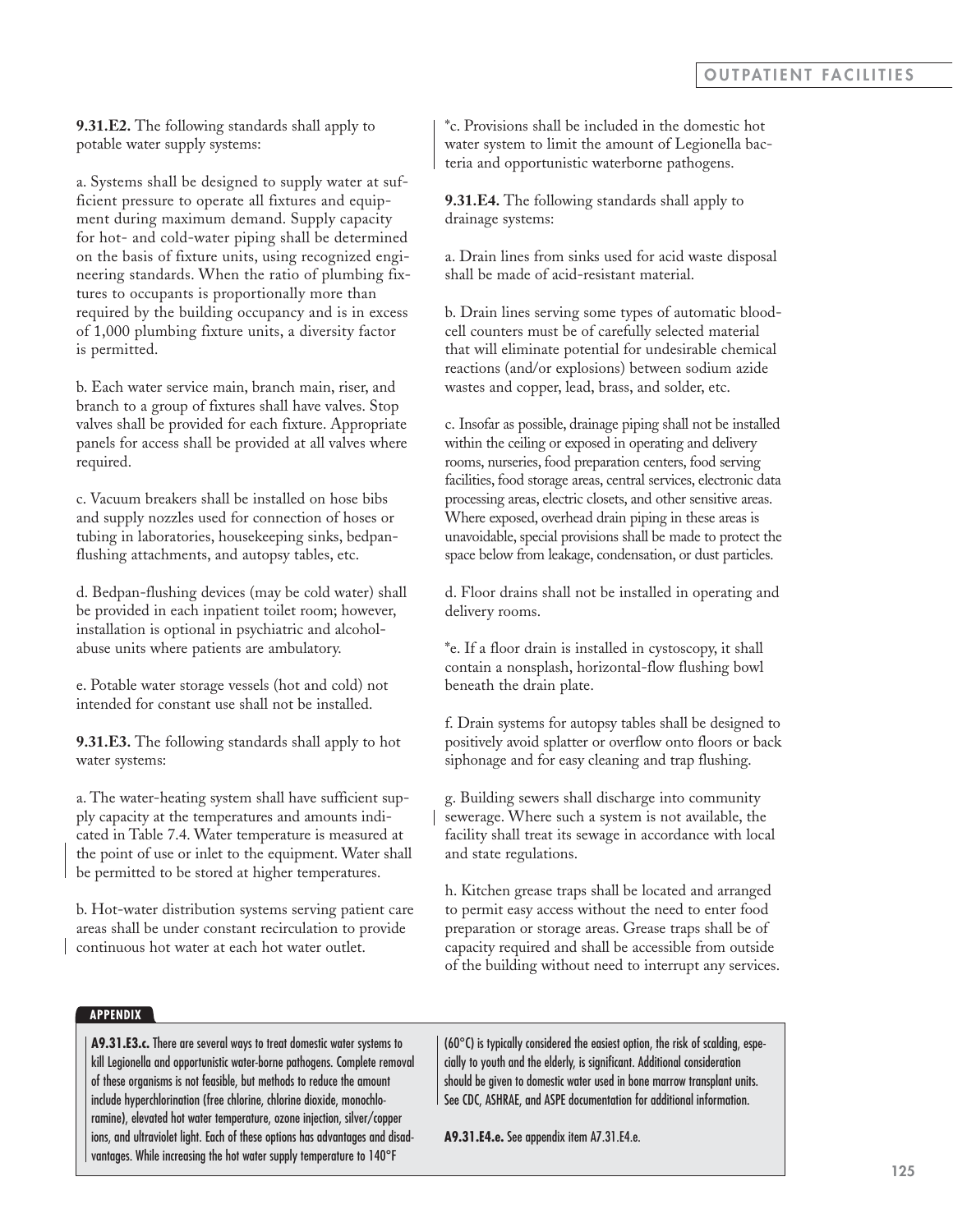i. Where plaster traps are used, provisions shall be made for appropriate access and cleaning.

j. In dietary areas, floor drains and/or floor sinks shall be of type that can be easily cleaned by removal of cover. Provide floor drains or floor sinks at all "wet" equipment (as ice machines) and as required for wet cleaning of floors. Provide removable stainless steel mesh in addition to grilled drain cover to prevent entry of large particles of waste which might cause stoppages. Location of floor drains and floor sinks shall be coordinated to avoid conditions where locations of equipment make removal of covers for cleaning difficult.

**9.31.E5.** If piped medical gas is used, the installation, testing, and certification of nonflammable medical gas and air systems shall comply with the requirements of NFPA 99. Station outlets shall be provided consistent with need established by the functional program. (See Table 9.2.)

**9.31.E6.** Where the functional program requires, central clinical vacuum system installations shall be in accordance with NFPA 99.

**9.31.E7.** All piping, except control-line tubing, shall be identified. All valves shall be tagged, and a valve schedule shall be provided to the facility owner for permanent record and reference.

**9.31.E8.** Where the functional program includes hemodialysis, continuously circulated filtered cold water shall be provided.

**9.31.E9.** Provide condensate drains for cooling coils of type that may be cleaned as needed without disassembly. (Unless specifically required by local authorities, traps are not required for condensate drains.) Provide air gap where condensate drains empty into floor drains. Provide heater elements for condensate lines in freezer or other areas where freezing may be a problem.

**9.31.E10.** No plumbing lines may be exposed overhead or on walls where possible accumulation of dust or soil may create a cleaning problem or where leaks would create a potential for food contamination.

# **9.32 Electrical Standards**

## **9.32.A. General**

**9.32.A1.** All electrical material and equipment, including conductors, controls, and signaling devices shall be installed in compliance with applicable sections of NFPA 70 and NFPA 99 and shall be listed

as complying with available standards of listing agencies, or other similar established standards where such standards are required.

**9.32.A2.** The electrical installations, including alarm and communication systems, shall be tested to demonstrate that equipment installation and operation is appropriate and functional. A written record of performance tests on special electrical systems and equipment shall show compliance with applicable codes and standards.

**9.32.A3.** Data processing and/or automated laboratory or diagnostic equipment, if provided, such equipment may require safeguards from power line disturbances.

#### **9.32.B. Services and Switchboards**

Main switchboards shall be located in an area separate from plumbing and mechanical equipment and shall be accessible to authorized persons only. Switchboards shall be convenient for use, readily accessible for maintenance, away from traffic lanes, and located in dry, ventilated spaces free of corrosive or explosive fumes, gases, or any flammable material. Overload protective devices shall operate properly in ambient room temperatures.

#### **9.32.C. Panelboards**

Panelboards serving normal lighting and appliance circuits shall be located on the same floor as the circuits they serve. Panelboards serving critical branch emergency circuits shall be located on each floor that has major users. Panelboards serving Life Safety emergency circuits may also serve floors above and/or below.

#### **9.32.D. Lighting**

**9.32.D1.** Lighting shall be engineered to the specific application.

**9.32.D2.** The Illuminating Engineering Society of North America (IES) has developed recommended lighting levels for health care facilities. The reader should refer to the latest edition of the *IES Handbook*.

**9.32.D3.** Approaches to buildings and parking lots and all occupied spaces shall have fixtures for lighting that can be illuminated as necessary.

**9.32.D4.** Consideration should be given to the special needs for the elderly. Excessive contrast in lighting levels that make effective sight adaptation difficult should be minimized.

**9.32.D5.** A portable or fixed examination light shall be provided for examination, treatment, and trauma rooms.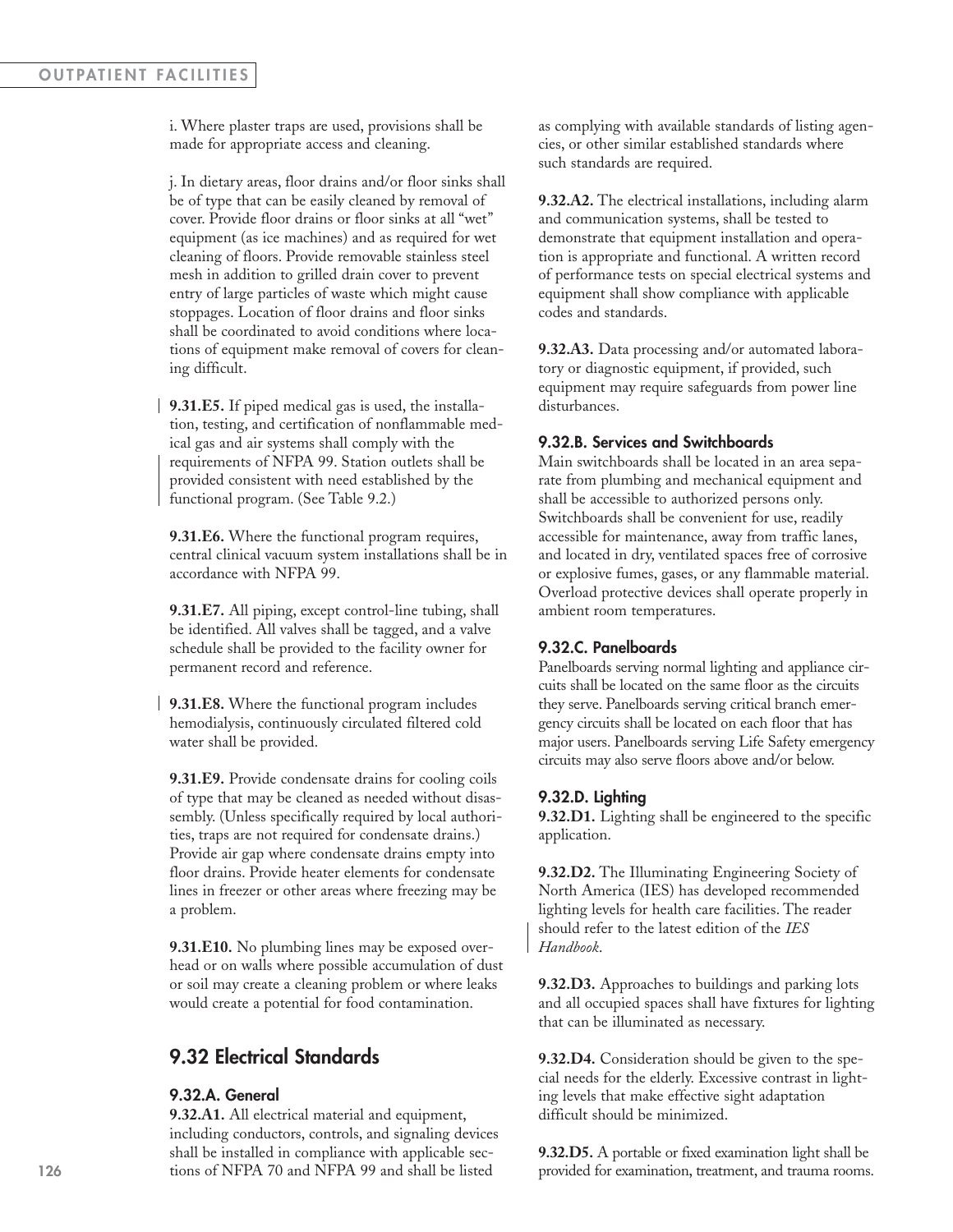## **9.32.E. Receptacles (Convenience Outlets)**

Duplex grounded-type receptacles (convenience outlets) shall be installed in all areas in sufficient quantities for tasks to be performed as needed. Each examination and work table shall have access to a minimum of two duplex receptacles.

# **9.32.F. Equipment**

**9.32.F1.** At inhalation anesthetizing locations, all electrical equipment and devices, receptacles, and wiring shall comply with applicable sections of NFPA 99 and NFPA 70.

**9.32.F2.** Fixed and mobile X-ray equipment installations shall conform to articles 517 and 660 of NFPA 70.

**9.32.F3.** Special equipment is identified in the following sections: Clinical Facilities, Radiology, and Laboratory. These sections shall be consulted to assure compatibility between programmatically defined equipment needs and appropriate power and other electrical connection needs.

# **Table 9.1 Filter Efficiencies for Central Ventilation and Air Conditioning Systems in Outpatient Facilities**

| Area designation                                                                                                                                                              | No.<br>filter beds | Filter bed Filter bed<br>no. 1 | no. $2^{1}$ |
|-------------------------------------------------------------------------------------------------------------------------------------------------------------------------------|--------------------|--------------------------------|-------------|
| All areas for patient care,<br>treatment, and/or diagnosis,<br>and those areas providing<br>direct service or clean<br>supplies such as sterile and<br>clean processing, etc. | 2                  | 30                             | 90          |
| Laboratories                                                                                                                                                                  | 1                  | 80                             |             |
| Administrative, bulk<br>storage, soiled holding<br>areas, food preparation areas,<br>and laundries                                                                            | 1                  | 30                             |             |

<sup>1</sup> These requirements do not apply to small primary (neighborhood) outpatient facilities or outpatient facilities that do not perform invasive applications or procedures.

#### **Notes**

Additional roughing or prefilters should be considered to reduce maintenance required for main filters.

The filtration efficiency ratings are based on average dust spot efficiency per ASHRAE 52.1-1992.

# **9.32.G. Nurse Call System**

Reserved.

# **9.32.H. Emergency Electrical Service**

Emergency lighting and power shall be provided for in accordance with NFPA 99, NFPA 101, and NFPA 110.

## **9.32.I. Fire Alarm System**

Any fire alarm system shall be as required by NFPA 101 and installed per NFPA 72.

## **9.32.J. Telecommunications and Information Systems**

**9.32.J1.** Locations for terminating telecommunications and information system devices shall be provided.

**9.32.J2.** A space shall be provided for central equipment locations. Special air conditioning and voltage regulation shall be provided when recommended by the manufacturer.

# **Table 9.2**

# **Station Outlets for Oxygen, Vacuum, and Medical Air in Outpatient Facilities**

| Section     | Location                                 | Oxygen            | Vacuum            | Medical Air    |  |
|-------------|------------------------------------------|-------------------|-------------------|----------------|--|
| 9.2.B1 & B2 | Examination                              | $\theta$          | $\mathbf{0}$      |                |  |
| 9.2.B3      | Treatment                                | $\theta$          | $\theta$          |                |  |
| 9.2.B11     | Isolation                                | $()$ <sup>1</sup> | $()$ <sup>1</sup> |                |  |
| 9.5.F1      | Pre-procedure examination                | 0 <sup>1</sup>    | 0 <sup>1</sup>    |                |  |
|             | Operating room                           |                   |                   |                |  |
| 9.5.F2.b    | Class A-minor surgical                   | $\mathbf{1}$      | $\mathbf{1}$      |                |  |
|             | procedure room                           |                   |                   |                |  |
| 9.5.F2.c    | Class B-intermediate                     | 2                 | 2                 |                |  |
|             | surgical procedure room                  |                   |                   |                |  |
| 9.5.F2.d    | Class C-major surgical<br>procedure room | 2                 | 3                 |                |  |
| 9.5.F3      | Post-anesthesia recovery                 | 1                 | 1                 |                |  |
| 9.5.F4      | Step-down recovery area                  | 0 <sup>1</sup>    | 0 <sup>1</sup>    |                |  |
|             | Cysto procedure                          | 1                 | 3                 |                |  |
|             | Emergency                                |                   |                   |                |  |
| 9.6.E1      | Trauma/cardiac room                      | 1                 | 1                 | $\mathbf{1}$   |  |
|             | Cast room                                | 0 <sup>1</sup>    | 0 <sup>1</sup>    |                |  |
|             | Catheterization room                     | 1                 | 2                 | $\overline{2}$ |  |
| 9.7.C1      | Birthing room                            | 2                 | $\overline{2}$    |                |  |
|             | Endoscopy                                |                   |                   |                |  |
| 9.9.A3      | Procedure room                           | $\overline{2}$    | 3                 |                |  |
| 9.9.B2f     | Decontamination room                     |                   |                   |                |  |
| 9.9.B3      | Holding/prep/recovery area               | 0 <sup>1</sup>    | 0 <sup>1</sup>    |                |  |
|             |                                          |                   |                   |                |  |

1 Portable or hard-piped source should be available for the space.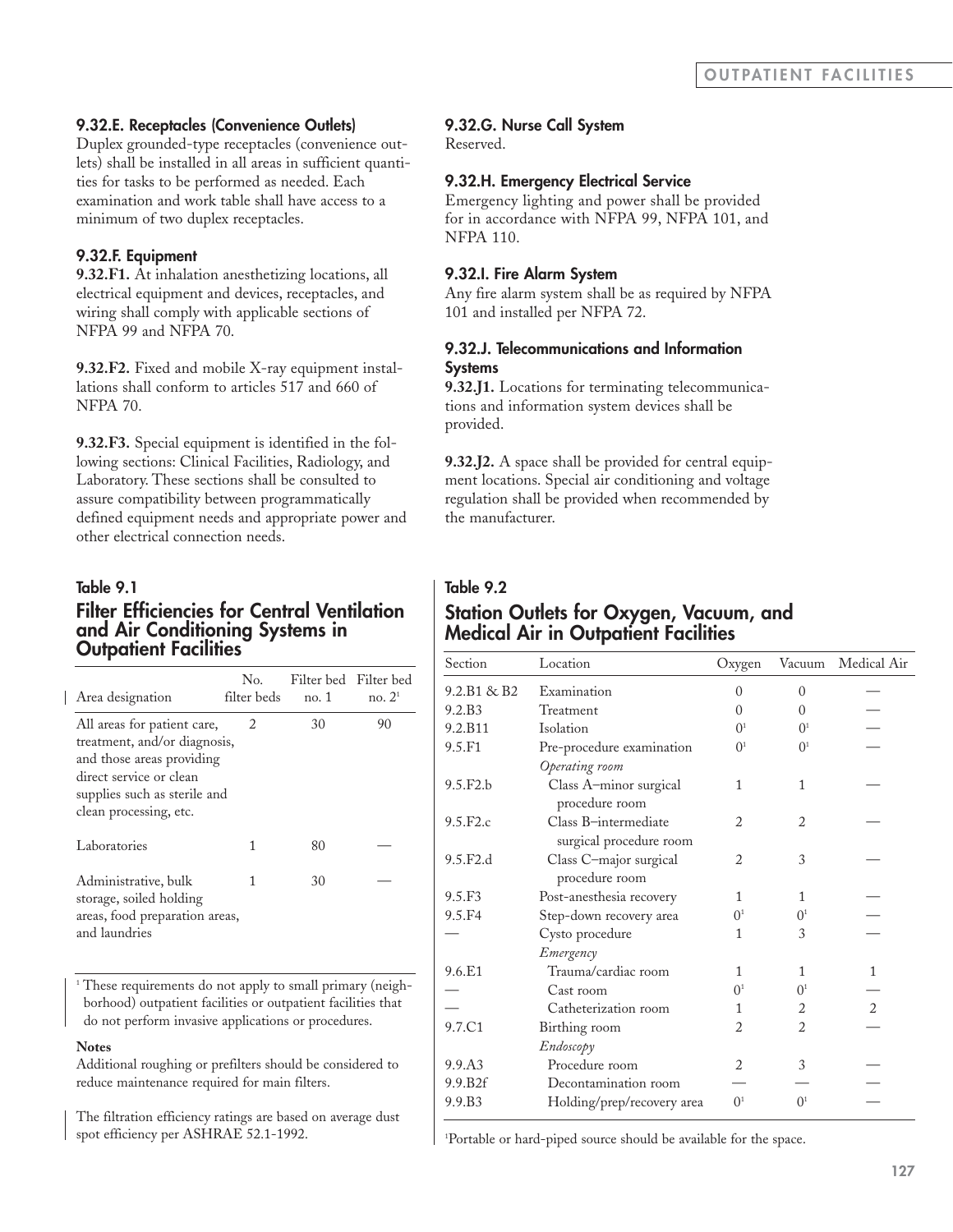In this edition appendix material appears in the main body of the document; however, it remains advisory only.

## **10.1 General Considerations**

Rehabilitation facilities may be organized under hospitals (organized departments of rehabilitation), outpatient clinics, rehabilitation centers, and other facilities designed to serve either single- or multipledisability categories including but not limited to: cerebrovascular, head trauma, spinal cord injury, amputees, complicated fractures, arthritis, neurological degeneration, genetic, and cardiac.

In general, rehabilitation facilities will have larger space requirements than general hospitals, have longer lengths of stay, and have less institutional and more residential environments.

#### **10.1.A. Functional Units and Service Areas**

Functional units and service areas shall include:

**10.1.A1.** Required units. Each rehabilitation facility shall contain a medical evaluation unit and one or more of the following units:

a. Psychological services unit.

b. Social services unit.

c. Vocational services.

**10.1.A2.** Required service areas. Each rehabilitation facility shall provide the following service areas, if they are not otherwise conveniently accessible to the facility and appropriate to program functions:

a. Patient dining, recreation, and day spaces.

- b. Dietary unit.
- c. Personal care facilities.
- d. Unit for teaching activities of daily living.
- e. Administration department.
- f. Engineering service and equipment areas.
- g. Linen service.
- h. Housekeeping rooms.
- i. Employees' facilities.
- j. Nursing unit.

**10.1.A3.** Optional units. The following special services areas, if required by the functional program, shall be provided as outlined in these sections. The sizes of the various departments will depend upon the requirements of the service to be provided:

- a. Sterilizing facilities.
- b. Physical therapy unit.
- c. Occupational therapy unit.
- d. Prosthetics and orthotics unit.
- e. Speech and hearing unit.
- f. Dental unit.
- g. Radiology unit.
- h. Pharmacy unit.
- i. Laboratory facilities.
- j. Home health service.
- k. Outpatient services.
- l. Therapeutic pool.

m. Convenience store (i.e., expanded gift shop) with toiletries and other items accessible to patients during extended lengths of stay.

## **10.2 Evaluation Unit**

#### **10.2.A. Office(s) for Personnel**

#### **10.2.B. Examination Room(s)**

Examination rooms shall have a minimum floor area of 140 square feet (13.01 square meters), excluding such spaces as the vestibule, toilet, closet, and work counter (whether fixed or movable). The minimum room dimension shall be 10 feet (3.05 meters). The room shall con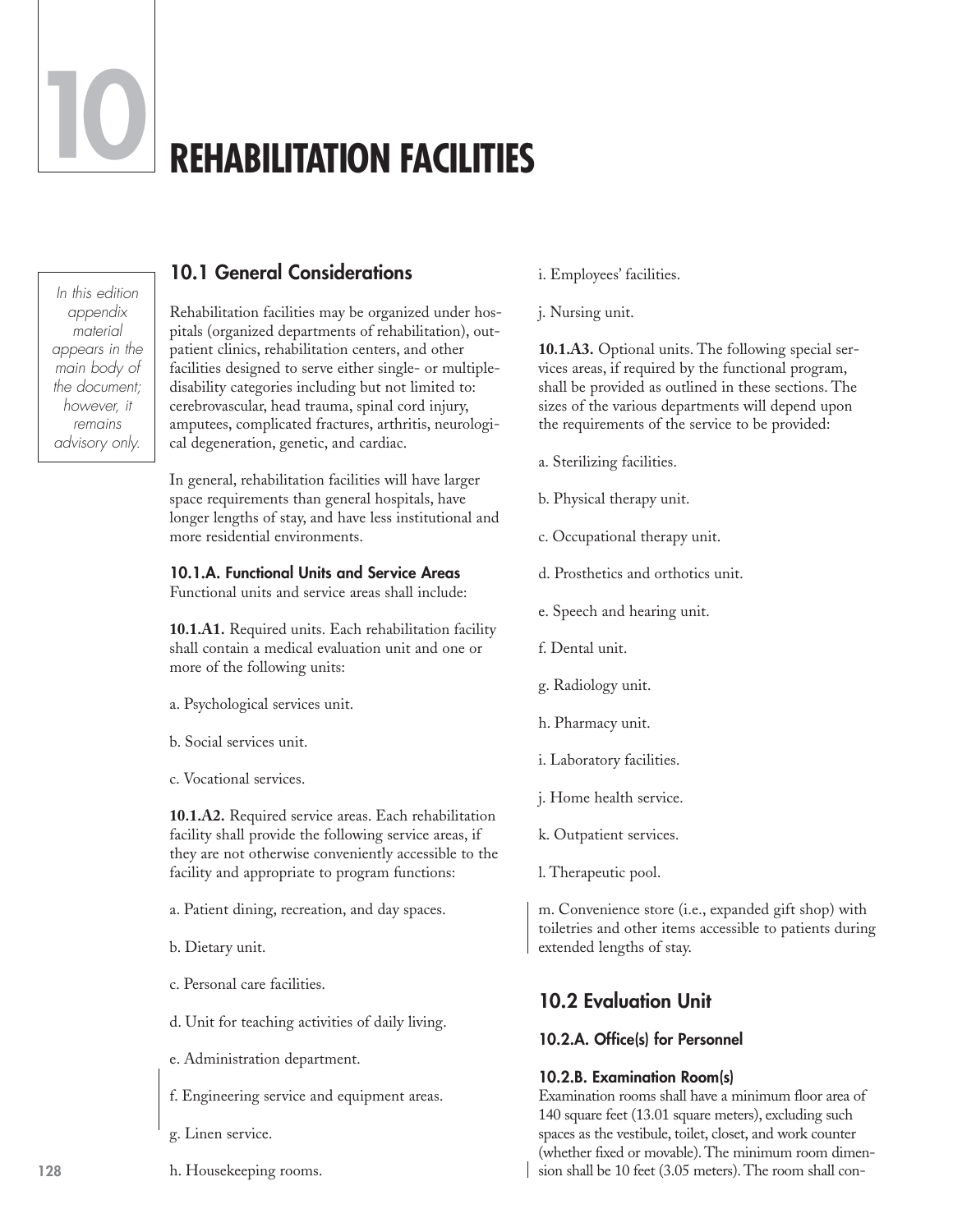tain a handwashing station, a work counter, and storage facilities, and a desk, counter, or shelf space for writing.

#### **10.2.C. Evaluation Room(s)**

Evaluation room areas shall be arranged to permit appropriate evaluation of patient needs and progress and to determine specific programs of rehabilitation. Rooms shall include a desk and work area for the evaluators; writing and workspace for patients; and storage for supplies. Where the facility is small and workload light, evaluation may be done in the examination room(s).

#### **10.2.D. Laboratory Facilities**

Facilities shall be provided within the rehabilitation department or through contract arrangement with a nearby hospital or laboratory service for hematology, clinical chemistry, urinalysis, cytology, pathology, and bacteriology. If these facilities are provided through contract, the following minimum laboratory services shall be provided in the rehabilitation facility:

**10.2.D1.** Laboratory work counter(s) with a sink, and gas and electric service.

**10.2.D2.** Handwashing stations.

**10.2.D3.** Storage cabinet(s) or closet(s).

**10.2.D4.** Specimen collection facilities. Urine collection rooms shall be equipped with a water closet and lavatory. Blood collection facilities shall have space for a chair and work counter.

#### **10.2.E. Imaging Facilities**

The following special services areas, if required by the functional program, shall be provided as outlined in Section 7.10.E. The sizes of the various departments will depend upon the requirements of the service to be provided:

**10.2.E1.** Electromyographic

**10.2.E2.** CAT scan

**10.2.E3.** MRI

**10.2.E4.** Nuclear medicine

**10.2.E5.** Radiographic

## **10.3 Psychological Services Unit**

This shall include office(s) and workspace for testing, evaluation, and counseling.

## **10.4 Social Services Unit**

This shall include office space(s) for private interviewing and counseling.

## **10.5 Vocational Services Unit**

Office(s) and workspace for vocational training, counseling, and placement shall be provided.

## **10.6 Dining, Recreation, and Day Spaces**

The following standards shall be met for patient dining, recreation, and day spaces (areas may be in separate or adjoining spaces):

#### **10.6.A. Inpatients and Residents**

A total of 55 square feet (5.11 square meters) per bed.

#### **10.6.B. Outpatients**

If dining is part of the day care program, a total of 55 square feet (5.11 square meters) per person shall be provided. If dining is not part of the program, at least 35 square feet (3.25 square meters) per person shall be provided for recreation and day spaces.

#### **10.6.C. Storage**

Storage spaces shall be provided for recreational equipment and supplies.

## **10.7 Dietary Department**

#### **10.7.A. General**

Construction, equipment, and installation of food service facilities shall meet the requirements of the functional program. Services may consist of an on-site conventional food preparation system, a convenience food service system, or an appropriate combination thereof. On-site facilities should be provided for emergency food preparation and refrigeration.

The following facilities shall be provided as required to implement the food service selected:

**10.7.A1.** A control station for receiving food supplies.

**10.7.A2.** Food preparation facilities. Conventional food preparation systems require space and equipment for preparing, cooking, and baking. Convenience food service systems such as frozen prepared meals, bulk packaged entrees, individually packaged portions, and contractual commissary services require space and equipment for thawing, portioning, cooking, and/or baking.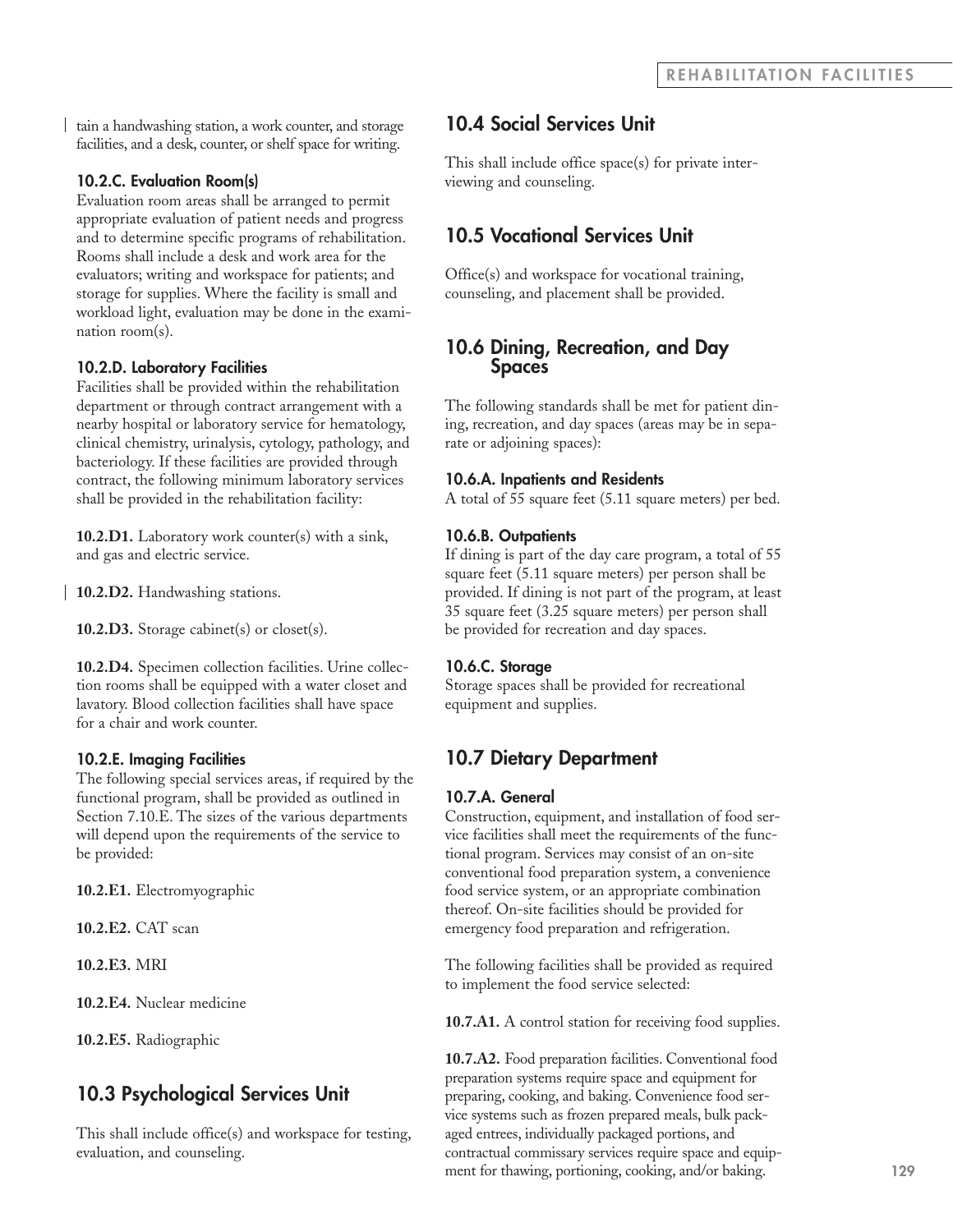**10.7.A3.** Handwashing station(s) located in the food preparation area.

**10.7.A4.** Patients' meal service facilities for tray assembly and distribution.

**10.7.A5.** Separate dining space shall be provided for staff.

**10.7.A6.** Warewashing space. This shall be located in a room or an alcove separate from food preparation and serving area. Commercial dishwashing equipment shall be provided. Space shall also be provided for receiving, scraping, sorting, and stacking soiled tableware and for transferring clean tableware to the using areas. A lavatory shall be conveniently available.

**10.7.A7.** Potwashing facilities.

**10.7.A8.** Storage areas for cans, carts, and mobile tray conveyors.

**10.7.A9.** Waste storage facilities. These shall be located in a separate room easily accessible to the outside for direct waste pickup or disposal.

**10.7.A10.** Office(s) or desk spaces for dietitian(s) or the dietary service manager.

**10.7.A11.** Toilets for dietary staff. Handwashing stations shall be immediately available.

**10.7.A12.** Housekeeping room. This shall be located within the dietary department and shall contain a floor receptor or service sink and storage space for housekeeping equipment and supplies.

**10.7.A13.** Self-dispensing ice-making facilities. This may be in an area or room separate from the food preparation area but must be easily cleanable and convenient to dietary facilities.

## **10.8 Personal Care Unit for Inpatients**

A separate room with appropriate fixtures and utilities shall be provided for patient grooming. The activities for daily living unit may serve this purpose.

## **10.9 Activities for Daily Living Unit**

A unit for teaching daily living activities shall be provided. It shall include a bedroom, bath, kitchen, and space for training stairs. Equipment shall be func-

tional. The bathroom must be an addition to other toilet and bathing requirements. The facilities should be similar to a residential environment so that the patient may learn to use them at home.

## **10.10 Administration and Public Areas**

#### **10.10.A. Entrance**

A grade-level entrance, sheltered from the weather and able to accommodate wheelchairs, shall be provided.

#### **10.10.B. Lobby**

The lobby shall include:

**10.10.B1.** Wheelchair storage space(s).

**10.10.B2.** A reception and information counter or desk.

**10.10.B3.** Waiting space(s).

**10.10.B4.** Public toilet facilities.

**10.10.B5.** Public telephone(s).

**10.10.B6.** Drinking fountain(s).

**10.10.B7.** Convenience store (as described in Section  $10.1.A3.m.$ 

#### **10.10.C. Interview Space(s)**

Space for private interviews relating to social service, credit, and admissions shall be provided if not provided under Section 10.1.A1.

#### **10.10.D. General or Individual Office(s)**

General or individual offices for business transactions, records, and administrative and professional staffs shall be provided if not provided under Section 10.1.A2.

#### **10.10.E. Multipurpose Room(s)**

Multipurpose room(s) for conferences, meetings, health education, and library services shall be provided.

#### **10.10.F. Patient Storage**

Due to length of stay being longer than typical acute care patients, rehab patients may require more space for storage of personal effects.

#### **10.10.G. General Storage**

Separate space for office supplies, sterile supplies, pharmaceutical supplies, splints and other orthopedic supplies, and housekeeping supplies and equipment shall be provided.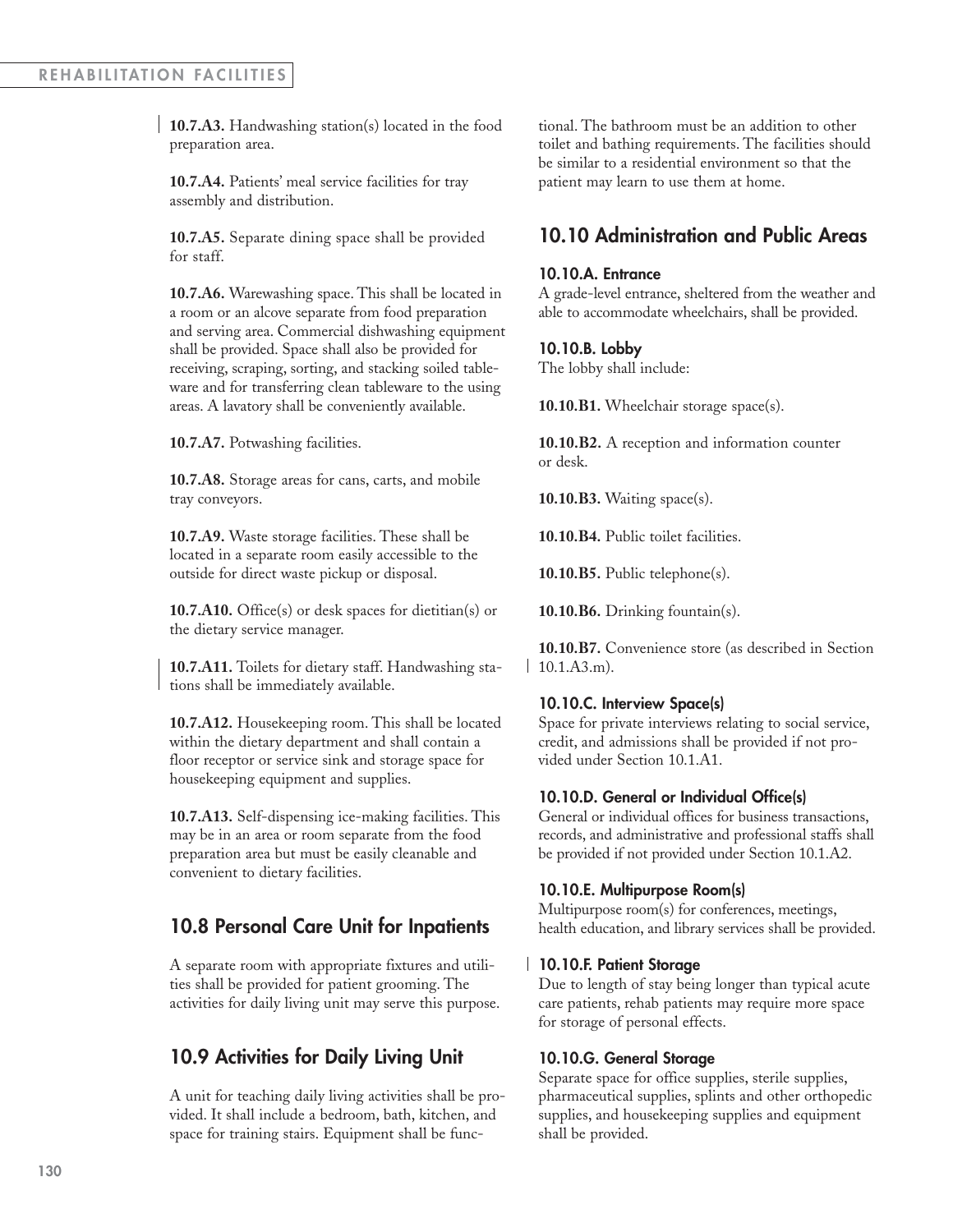## **10.11 Engineering Service and Equipment Areas**

#### **10.11.A. Equipment Rooms**

Rooms for boilers, mechanical equipment, and electrical equipment shall be provided.

#### **10.11.B. Storage Room(s)**

Storage rooms for building maintenance supplies and yard equipment shall be provided.

#### **10.11.C. Waste Processing Services**

**10.11.C1.** Space and facilities shall be provided for the sanitary storage and disposal of waste.

**10.11.C2.** If provided, design and construction of incinerators and trash chutes shall be in accordance with NFPA 82 and shall also conform to the requirements prescribed by environmental regulations.

## **10.12 Linen Services**

#### **10.12.A. On-site Processing**

If linen is to be processed on the site, the following shall be provided:

**10.12.A1.** Laundry processing room with commercial equipment that can process seven days' laundry within a regularly scheduled workweek. Handwashing station shall be provided.

**10.12.A2.** Soiled linen receiving, holding, and sorting room with handwashing station and cart-washing facilities.

**10.12.A3.** Storage for laundry supplies.

**10.12.A4.** Clean linen storage, issuing, and holding room or area.

**10.12.A5.** Housekeeping room containing a floor receptor or service sink and storage space for housekeeping equipment and supplies.

#### **10.12.B. Off-site Processing**

If linen is processed off the rehabilitation facility site, the following shall be provided:

**10.12.B1.** Soiled linen holding room.

**10.12.B2.** Clean linen receiving, holding, inspection, and storage room(s).

## **10.13 Housekeeping Room(s)**

In addition to the housekeeping rooms called for in certain departments, housekeeping rooms shall be provided throughout the facility as required to maintain a clean and sanitary environment. Each shall contain a floor receptor or service sink and storage space for housekeeping supplies and equipment.

## **10.14 Employee Facilities**

In addition to the employee facilities such as locker rooms, lounges, toilets, or showers called for in certain departments, a sufficient number of such facilities to accommodate the needs of all personnel and volunteers shall be provided.

## **10.15 Nursing Unit (for Inpatients)**

Where inpatients are a part of the facility, each nursing unit shall provide the following:

#### **10.15.A. Patient Rooms**

Each patient room shall meet the following requirements:

**10.15.A1.** Maximum room occupancy shall be four patients. Larger units may be provided if justified by the functional program. At least two single-bed rooms with private toilet rooms shall be provided for each nursing unit.

**10.15.A2.** Minimum room areas exclusive of toilet rooms, closets, lockers, wardrobes, alcoves, or vestibules shall be 140 square feet (13.01 square meters) in single-bed rooms and 125 square feet (11.61 square meters) per bed in multi-bed rooms. In multi-bed rooms, a clearance of 3 feet 8 inches (1.12 meters) shall be maintained at the foot of each bed to permit the passage of equipment and beds.

**10.15.A3.** Each patient sleeping room shall have a window in accordance with Section 7.28.A11.

**10.15.A4.** A nurses' calling system shall be provided.

**10.15.A5.** Handwashing stations shall be provided in each patient room.

**10.15.A6.** Each patient shall have access to a toilet room without having to enter the general corridor area. One toilet room shall serve no more than four beds and no more than two patient rooms. The toilet room shall contain a water closet and a handwashing station. The handwashing station may be omitted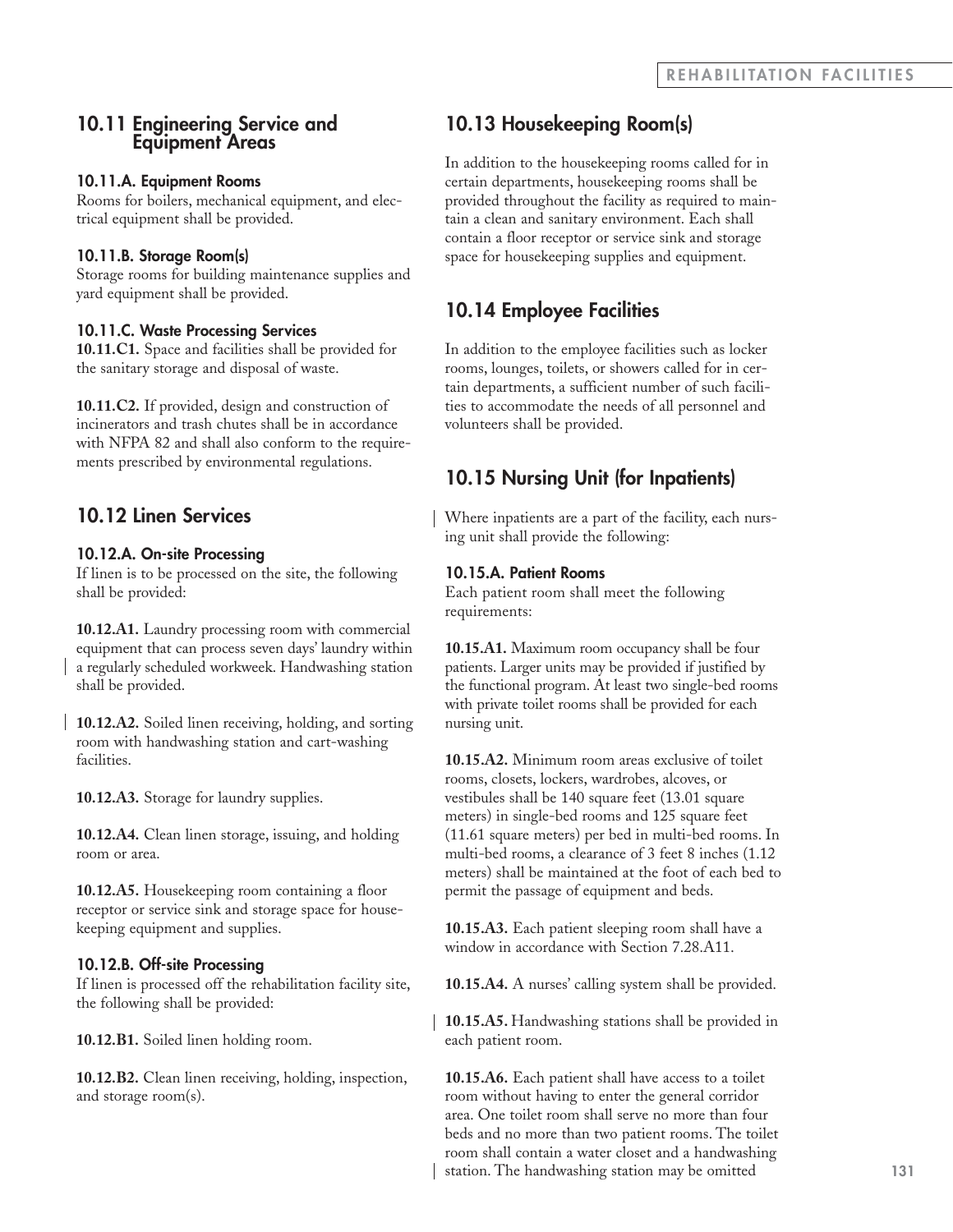from a toilet room that serves single-bed and two-bed rooms if each such patient's room contains a handwashing station. Each toilet room shall be of sufficient size to ensure that wheelchair users will have access.

**10.15.A7.** Each patient shall have a wardrobe, closet, or locker with minimum clear dimensions of 1 foot 10 inches (558.8 millimeters) by 1 foot 8 inches (508 millimeters). An adjustable clothes rod and adjustable shelf shall be provided.

**10.15.A8.** Visual privacy shall be provided for each patient in multi-bed rooms.

#### **10.15.B. Service Areas**

The service areas noted below shall be in or readily available to each nursing unit. The size and disposition of each service area will depend upon the number and types of disabilities for which care will be provided. Although identifiable spaces are required for each indicated function, consideration will be given to alternative designs that accommodate some functions without designating specific areas or rooms. Such proposals shall be submitted for prior approval. Each service area may be arranged and located to serve more than one nursing unit, but at least one such service area shall be provided on each nursing floor. The following service areas shall be provided:

**10.15.B1.** Administrative center or nurse station.

**10.15.B2.** Nurses' office.

**10.15.B3.** Storage for administrative supplies.

**10.15.B4.** Handwashing stations located near the nurse station and the drug distribution station. One lavatory may serve both areas.

**10.15.B5.** Charting facilities for nurses and doctors.

**10.15.B6.** Lounge and toilet room(s) for staff.

**10.15.B7.** Individual closets or compartments for safekeeping personal effects of nursing personnel, located convenient to the duty station or in a central location.

**10.15.B8.** Room for examination and treatment of patients. This room may be omitted if all patient rooms are single-bed rooms. It shall have a minimum floor area of 120 square feet (11.15 square meters), excluding space for vestibules, toilet, closets, and work counters (whether fixed or movable). The minimum room dimension shall be 10 feet (3.05 meters). The room shall contain handwashing station, work counter, storage facilities, and a desk, counter, or shelf space for writing. The examination room in the evaluation unit may be used if it is conveniently located.

**10.15.B9.** Clean workroom or clean holding room.

**10.15.B10.** Soiled workroom *or* soiled holding room.

**10.15.B11.** Medication station. Provisions shall be made for convenient and prompt 24-hour distribution of medicine to patients. Distribution may be from a medicine preparation room, a self-contained medicine dispensing unit, or through another approved system. If used, a medicine preparation room shall be under the nursing staff 's visual control and contain a work counter, refrigerator, and locked storage for biologicals and drugs. A medicine dispensing unit may be located at a nurse station, in the clean workroom, or in an alcove or other space under direct control of nursing or pharmacy staff.

**10.15.B12.** Clean linen storage. A separate closet or an area within the clean workroom shall be provided for this purpose. If a closed-cart system is used, storage may be in an alcove.

**10.15.B13.** Nourishment station. This shall be accessible to patients and contain a handwashing station, equipment for serving nourishment between scheduled meals, a refrigerator, storage cabinets, and ice maker-dispenser units to provide for patient service and treatment.

**10.15.B14.** Equipment storage room. This shall be for equipment such as I.V. stands, inhalators, air mattresses, and walkers.

**10.15.B15.** Parking for stretchers and wheelchairs. This shall be located out of the path of normal traffic.

**10.15.B16.** Multipurpose day room. Due to patients' length of stay, a day room shall be provided for patients to socialize on the unit.

#### **10.15.C. Patient Bathing Facilities**

Bathtubs or showers shall be provided at a ratio of one bathing facility for each eight beds not otherwise served by bathing facilities within patient rooms. Each tub or shower shall be in an individual room or privacy enclosure that provides space for the private use of bathing fixtures, for drying and dressing, and for a wheelchair and an assistant. Showers in central bathing facilities shall be at least 4 feet (1.22 meters) square, curb-free, and designed for use by a wheelchair patient.

#### **10.15.D. Patient Toilet Facilities**

**10.15.D1.** A toilet room that does not require travel through the general corridor shall be accessible to each central bathing area.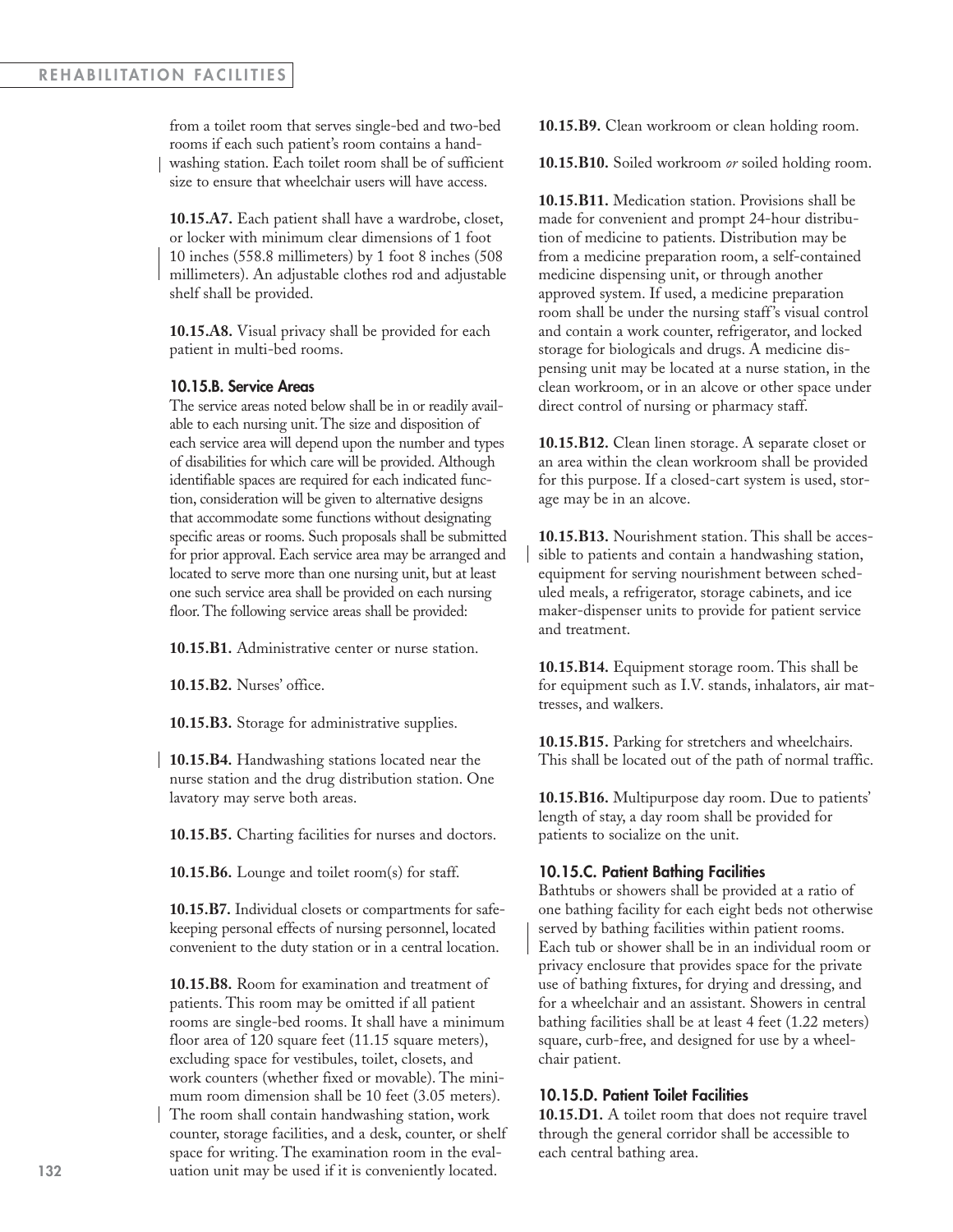**10.15.D2.** Doors to toilet rooms shall have a minimum width of 2 feet 10 inches (863.6 millimeters) to admit a wheelchair. The doors shall permit access from the outside in case of an emergency.

**10.15.D3.** A handwashing station shall be provided for each water closet in each multi-fixture toilet room.

**10.15.E.** The need for and number of required airborne infection isolation rooms in the rehabilitation facility shall be determined by an infection control risk assessment. When required, the airborne infection isolation room(s) shall comply with the general requirements of Section 7.2.C. These may be located within individual nursing units and used for normal acute care when not required for isolation cases, or they may be grouped as a separate isolation unit.

## **10.16 Sterilizing Facilities**

Where required by the functional program, a system for sterilizing equipment and supplies shall be provided.

## **10.17 Physical Therapy Unit**

The following elements shall be provided:

#### **10.17.A. Office Space**

#### **10.17.B. Waiting Space**

#### **10.17.C. Treatment Area(s)**

For thermotherapy, diathermy, ultrasonics, hydrotherapy, etc., cubicle curtains around each individual treatment area shall be provided. Handwashing station(s) shall also be provided. One handwashing station may serve more than one cubicle. Facilities for collection of wet and soiled linen and other material shall be provided. As a minimum, one individual treatment area shall be enclosed within walls and have a door for access minimum size 80 square feet (7.44 square meters). Curtained treatment areas shall have a minimum size of 70 square feet (6.51 square meters).

#### **10.17.D. An Exercise Area**

Space requirements shall be designed to permit access to all equipment and be sized to accommodate equipment for physical therapy.

**10.17.E. Storage for Clean Linen, Supplies, and Equipment**

#### **10.17.F.**

Patients' dressing areas, showers, lockers, and toilet rooms shall be provided as required by the functional program.

#### **10.17.G. Wheelchair and Stretcher Storage**

(Items 10.17.A, B, E, F, and G may be planned and arranged for shared use by occupational therapy patients and staff if the functional program reflects this sharing concept.)

## **10.18 Occupational Therapy Unit**

The following elements shall be provided:

#### **10.18.A. Office Space**

#### **10.18.B. Waiting Space**

#### **10.18.C. Activity Areas**

Provisions shall be made for a sink or lavatory and for the collection of waste products prior to disposal.

#### **10.18.D. Storage for Supplies and Equipment**

#### **10.18.E.**

Patients' dressing areas, showers, lockers, and toilet rooms shall be provided as required by the functional program.

(Items 10.18.A, B, D, and E may be planned and arranged for shared use by physical therapy patients and staff if the functional program reflects this sharing concept.)

## **10.19 Prosthetics and Orthotics Unit**

The following elements shall be provided:

#### **10.19.A. Workspace for Technician(s)**

## **10.19.B. Space for Evaluation and Fitting**

This shall include provision for privacy.

#### **10.19.C. Space for Equipment, Supplies, and Storage**

## **10.20 Speech and Hearing Unit**

This shall include:

**10.20.A. Office(s) for Therapists**

**10.20.B. Space for Evaluation and Treatment**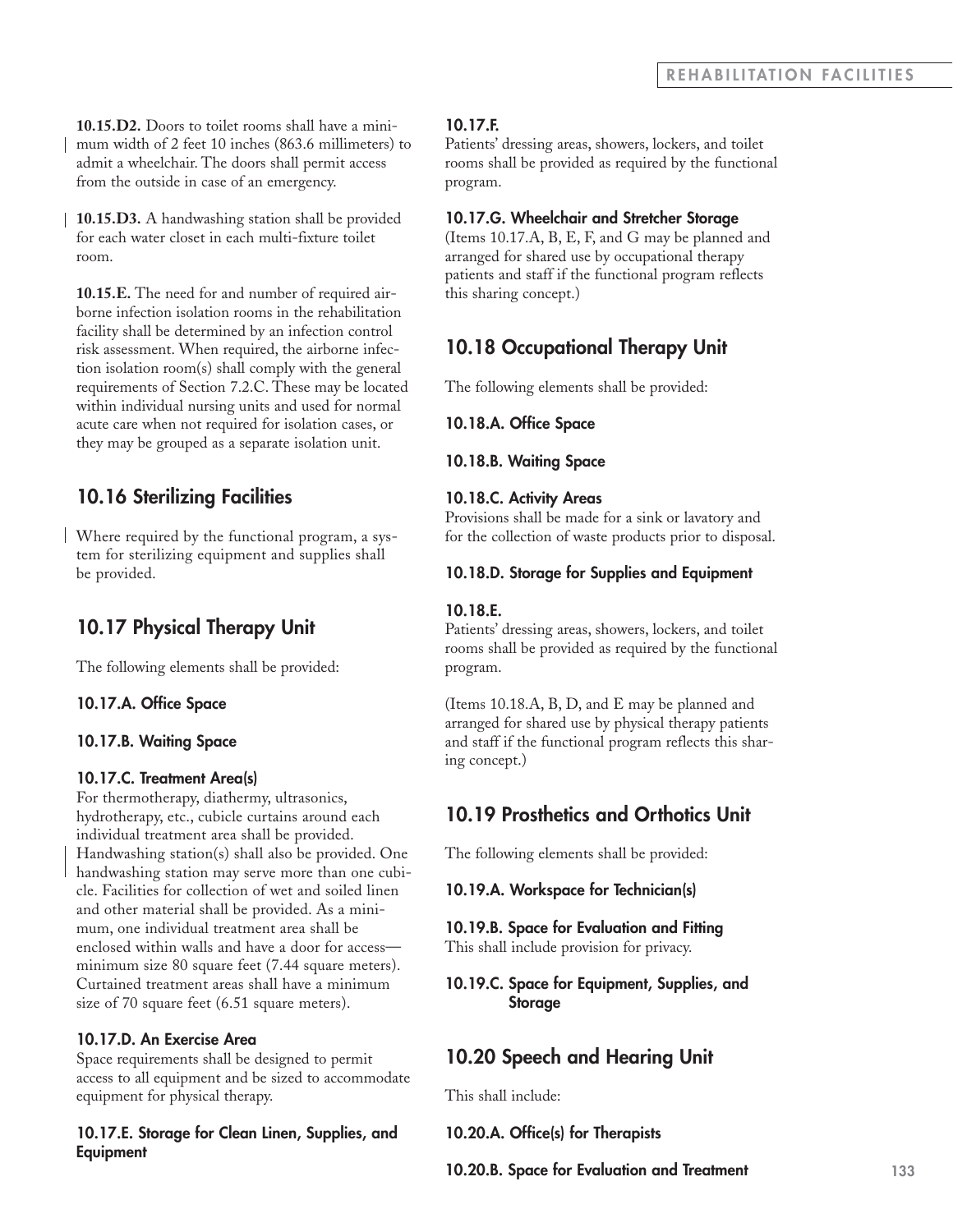#### **10.20.C. Space for Equipment and Storage**

## **10.21 Dental Unit**

The following elements shall be provided if required by the functional program:

#### **10.21.A. Operatory**

This shall contain a handwashing station.

#### **10.21.B. Laboratory and Film Processing Facilities**

### **10.22 Imaging Suite**

This unit shall contain the following elements:

**10.22.A.** Imaging room(s) shall be provided as required by the functional program. (See Section 7.10 for special requirements.)

## **10.23 Pharmacy Unit**

The size and type of services to be provided in the pharmacy will depend upon the drug distribution system chosen and whether the facility proposes to provide, purchase, or share pharmacy services. This shall be explained in the functional program. If a pharmacy is required by the functional program, provisions shall be made for the following functional areas:

**10.23.A. A Dispensing Area with a Handwashing Station**

**10.23.B. An Editing or Order Review Area**

**10.23.C. An Area for Compounding**

**10.23.D. Administrative Areas**

**10.23.E. Storage Areas**

**10.23.F. A Drug Information Area**

**10.23.G. A Packaging Area**

**10.23.H. A Quality-Control Area**

### **10.24 Details and Finishes**

Patients in a rehabilitation facility will be disabled to differing degrees. Therefore, high standards of safety for the occupants shall be provided to minimize accidents. All details and finishes for renovation projects as well as

for new construction shall comply with the following requirements insofar as they affect patient services:

#### **10.24.A. Details**

**10.24.A1.** Compartmentation, exits, automatic extinguishing systems, and other details relating to fire prevention and fire protection in inpatient rehabilitation facilities shall comply with requirements listed in NFPA 101. In freestanding outpatient rehabilitation facilities, details relating to exits and fire safety shall comply with the appropriate occupancy chapter of NFPA 101 and the requirements outlined herein.

**10.24.A2.** Items such as drinking fountains, telephone booths, vending machines, and portable equipment shall not restrict corridor traffic or reduce the corridor width below the required minimum.

**10.24.A3.** Rooms containing bathtubs, sitz baths, showers, and water closets subject to patient use shall be equipped with doors and hardware that will permit access from the outside in an emergency. When such rooms have only one opening or are small, the doors shall open outward or be otherwise designed to open without pressing against a patient who may have collapsed within the room.

**10.24.A4.** Minimum width of all doors to rooms needing access for beds shall be 3 feet 8 inches (1.12 meters). Doors to rooms requiring access for stretchers and doors to patient toilet rooms and other rooms needing access for wheelchairs shall have a minimum width of 2 feet 10 inches (.86 meter). Where the functional program states that the sleeping facility will be for residential use (and therefore not subject to in-bed patient transport), patient room doors may be 3 feet (0.91 meter) wide, if approved by the local authority having jurisdiction.

**10.24.A5.** Doors between corridors and rooms or those leading into spaces subject to occupancy, except elevator doors, shall be swing-type. Openings to showers, baths, patient toilets, and other small, wettype areas not subject to fire hazard are exempt from this requirement.

**10.24.A6.** Doors, except those to spaces such as small closets not subject to occupancy, shall not swing into corridors in a manner that obstructs traffic flow or reduces the required corridor width.

**10.24.A7.** Windows shall be designed to prevent accidental falls when open, or shall be provided with security screens where deemed necessary by the functional program.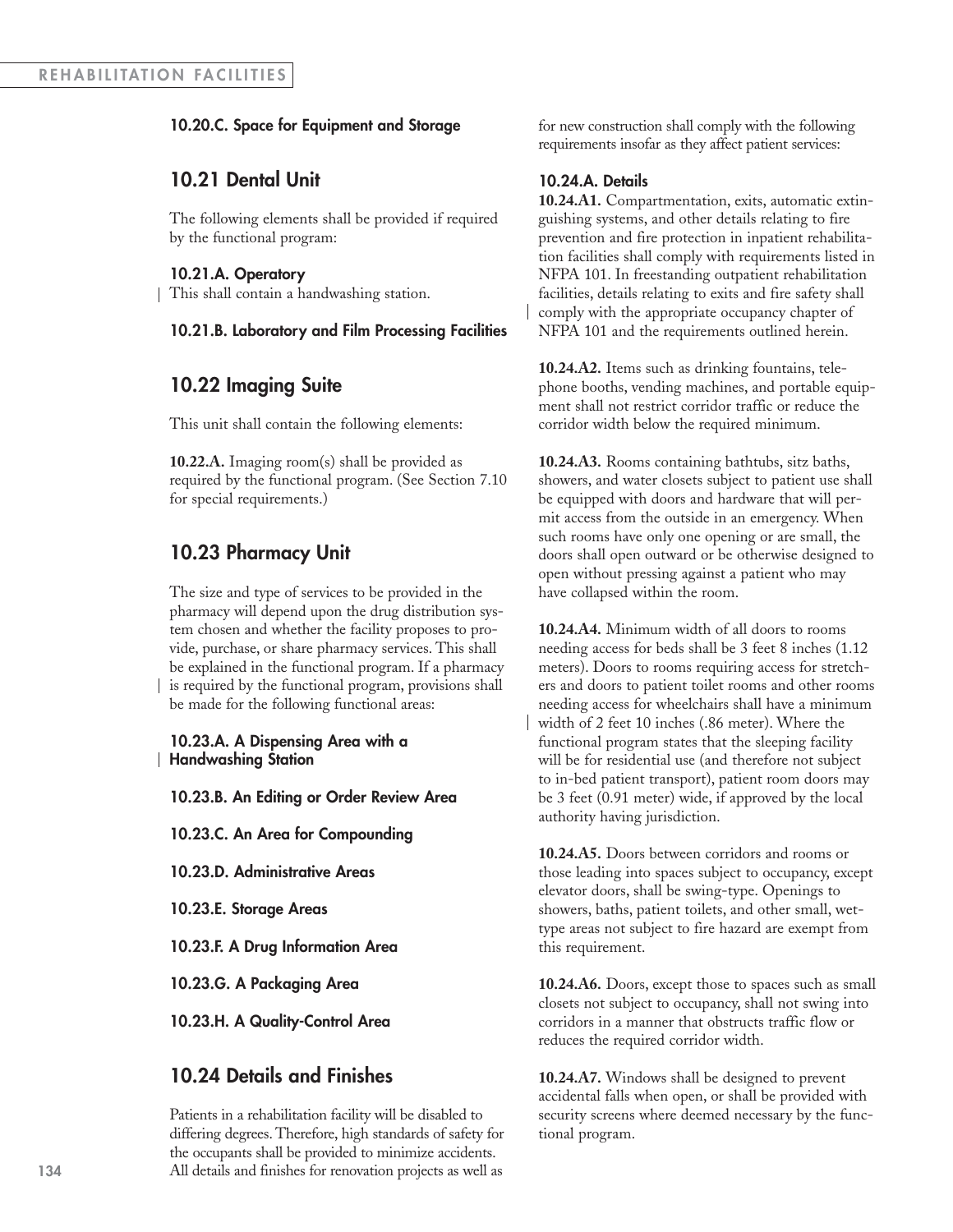**10.24.A8.** Windows and outer doors that may be frequently left open shall be provided with insect screens.

**10.24.A9.** Patient rooms intended for 24-hour occupancy shall have windows that operate without the use of tools and shall have sills not more than 3 feet (0.91 meter) above the floor.

**10.24.A10.** Doors, sidelights, borrowed lights, and windows glazed to within 18 inches (457.2 millimeters) of the floor shall be constructed of safety glass, wired glass, or plastic glazing material that resists breaking or creates no dangerous cutting edges when broken. Similar materials shall be used in wall openings of playrooms and exercise rooms. Safety glass or plastic glazing material shall be used for shower doors and bath enclosures.

**10.24.A11.** Linen and refuse chutes shall comply with NFPA 101.

**10.24.A12.** Thresholds and expansion joint covers shall be flush with the floor surface to facilitate use of wheelchairs and carts in new facilities.

**10.24.A13.** Grab bars shall be provided at all patient toilets, bathtubs, showers, and sitz baths. The bars shall have 1-1/2 inches (38.1 millimeters) clearance to walls and shall be sufficiently anchored to sustain a concentrated load of 250 pounds (113.4 kilograms). Special consideration shall be given to shower curtain rods which may be momentarily used for support.

**10.24.A14.** Recessed soap dishes shall be provided in showers and bathrooms.

**10.24.A15.** Handrails shall be provided on both sides of corridors used by patients. A clear distance of 1- 1/2 inches (38.1 millimeters) shall be provided between the handrail and the wall, and the top of the rail shall be about 32 inches (812.8 millimeters) above the floor, except for special care areas such as

those serving children.

**10.24.A16.** Ends of handrails and grab bars shall be constructed to prevent snagging the clothes of patients.

**10.24.A17.** Location and arrangement of handwashing stations shall permit proper use and operation. Particular care should be given to clearance required for blade-type operating handles. Lavatories intended for use by disabled patients shall be installed to permit wheelchairs to slide under them.

**10.24.A18.** Mirrors shall be arranged for convenient use by wheelchair patients as well as by patients in a standing position.

**10.24.A19.** Provisions for hand drying shall be included at all handwashing stations.

**10.24.A20.** Lavatories and handwashing stations shall be securely anchored to withstand an applied vertical load of not less than 250 pounds (113.4 kilograms) on the front of the fixture.

**10.24.A21.** Radiation protection requirements of Xray and gamma ray installations shall conform to necessary state and local laws. Provisions shall be made for testing the completed installation before use. All defects must be corrected before acceptance.

**10.24.A22.** The minimum ceiling height shall be 7 feet 10 inches (2.39 meters) with the following exceptions:

a. Boiler rooms shall have a ceiling clearance not less | than 2 feet 6 inches (762 millimeters) above the main boiler header and connecting piping.

b. Ceilings of radiographic and other rooms containing ceiling-mounted equipment, including those with ceiling-mounted surgical light fixtures, shall have sufficient height to accommodate the equipment and/or fixtures.

c. Ceilings in corridors, storage rooms, toilet rooms, and other minor rooms may be not less than 7 feet 8 inches (2.34 meters).

d. Suspended tracks, rails, and pipes located in the path of normal traffic shall be not less than 6 feet 8 inches (2.03 meters) above the floor.

**10.24.A23.** Recreation rooms, exercise rooms, and similar spaces where impact noises may be generated shall not be located directly over patient bed areas unless special provisions are made to minimize such noise.

**10.24.A24.** Rooms containing heat-producing equipment (such as boiler or heater rooms and laundries) shall be insulated and ventilated to prevent any floor surface above from exceeding a temperature 10˚F (6˚C) above the ambient room temperature.

**10.24.A25.** Noise reduction criteria shown in Table 7.1 shall apply to partition, floor, and ceiling construction in patient areas.

#### **10.24.B. Finishes**

**10.24.B1.** Cubicle curtains and draperies shall be noncombustible or rendered flame retardant and shall pass both the large and small scale tests in NFPA 701.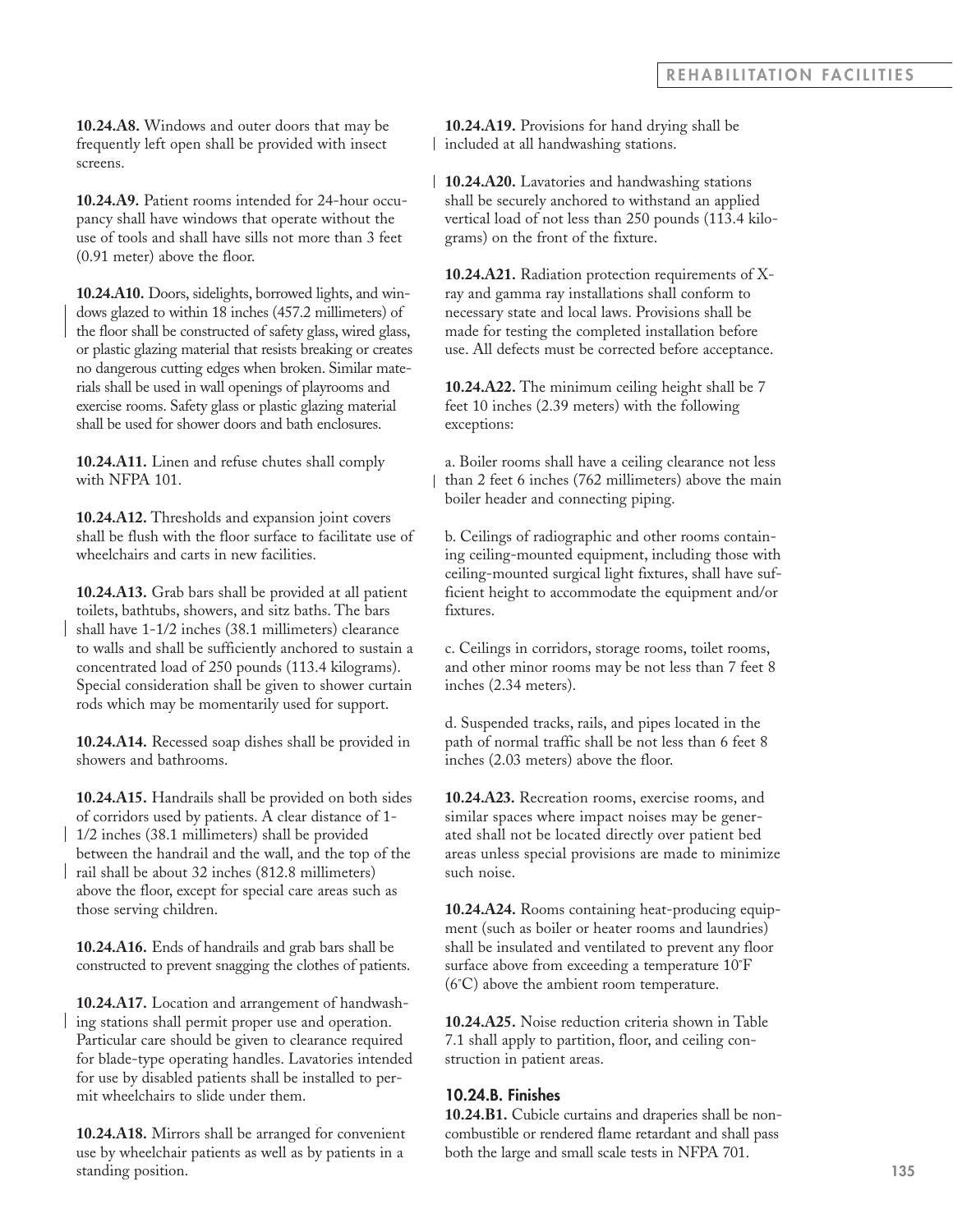**10.24.B2.** Floor materials shall be readily cleanable and appropriately wear-resistant for the location. Floor surfaces in patient areas shall be smooth and without irregular surfaces to prevent tripping by patients using orthotic devices. Floors in food preparation or assembly areas shall be water-resistant. Joints in tile and similar material in such areas shall also be resistant to food acids. In all areas frequently subject to wet cleaning methods, floor materials shall not be physically affected by germicidal and cleaning solutions. Floors subject to traffic while wet, such as shower and bath areas, kitchens, and similar work areas, shall have a nonslip surface.

**10.24.B3.** Wall bases in kitchens, soiled workrooms and other areas that are frequently subject to wet cleaning methods shall be monolithic and coved with the floor, tightly sealed within the wall, and constructed without voids that can harbor insects.

**10.24.B4.** Wall finishes shall be washable and, in the proximity of plumbing fixtures, shall be smooth and moisture-resistant. Finish, trim, and floor and wall construction in dietary and food preparation areas shall be free from spaces that can harbor pests.

**10.24.B5.** Floor and wall areas penetrated by pipes, ducts, and conduits shall be tightly sealed to minimize entry of pests. Joints of structural elements shall be similarly sealed.

**10.24.B6.** Ceilings throughout shall be readily cleanable. All overhead piping and ductwork in the dietary and food preparation area shall be concealed behind a finished ceiling. Finished ceilings may be omitted in mechanical and equipment spaces, shops, general storage areas, and similar spaces, unless required for fire-resistive purposes.

**10.24.B7.** Acoustical ceilings shall be provided for corridors in patient areas, nurse stations, day rooms, recreational rooms, dining areas, and waiting areas.

## **10.25 Design and Construction, Including Fire-Resistant Standards**

#### **10.25.A. Design**

Except as noted below, construction of freestanding outpatient rehabilitation facilities shall adhere to recognized national model building codes and/or to NFPA 101 and the minimum requirements contained herein. Rehabilitation facilities that accommodate inpatients shall comply with the construction requirements for general hospitals as indicated in Section 7.

#### **10.25.B. Interior Finishes**

Interior finish materials for inpatient facilities shall comply with the flame-spread limitations and the smoke-production limitations set forth in NFPA 101.

#### **10.25.C. Insulation Materials**

Building insulation materials, unless sealed on all sides and edges, shall have a flame-spread rating of 25 or less and a smoke-developed rating of 150 or less when tested in accordance with NFPA 255-1984.

#### **10.25.D. Provisions for Natural Disasters**

For design and construction standards relating to hurricanes, tornadoes, and floods, see Section 7.29.F.

## **10.26-10.29 Reserved**

## **10.30 Special Systems**

#### **10.30.A. General**

**10.30.A1.** Prior to acceptance of the facility, all special systems shall be tested and operated to demonstrate to the owner or his designated representative that the installation and performance of these systems conform to design intent. Test results shall be documented for maintenance files.

**10.30.A2.** Upon completion of the special systems equipment installation contract, the owner shall be furnished with a complete set of manufacturers' operating, maintenance, and preventive maintenance instructions, a parts lists, and complete procurement information including equipment numbers and descriptions. Operating staff persons shall also be provided with instructions for proper operation of systems and equipment. Required information shall include all safety or code ratings as needed.

**10.30.A3.** Insulation shall be provided surrounding special system equipment to conserve energy, protect personnel, and reduce noise.

#### **10.30.B. Elevators**

**10.30.B1.** All buildings having patient facilities (such as bedrooms, dining rooms, or recreation areas) or critical services (such as diagnostic or therapy) located on other than the main entrance floor shall have electric or hydraulic elevators. Installation and testing of elevators shall comply with ANSI/ASME A17.1, ANSI/ASME A17.3, or UFAS.

a. The number of elevators required shall be determined from a study of the facility plan and of the estimated vertical transportation requirements.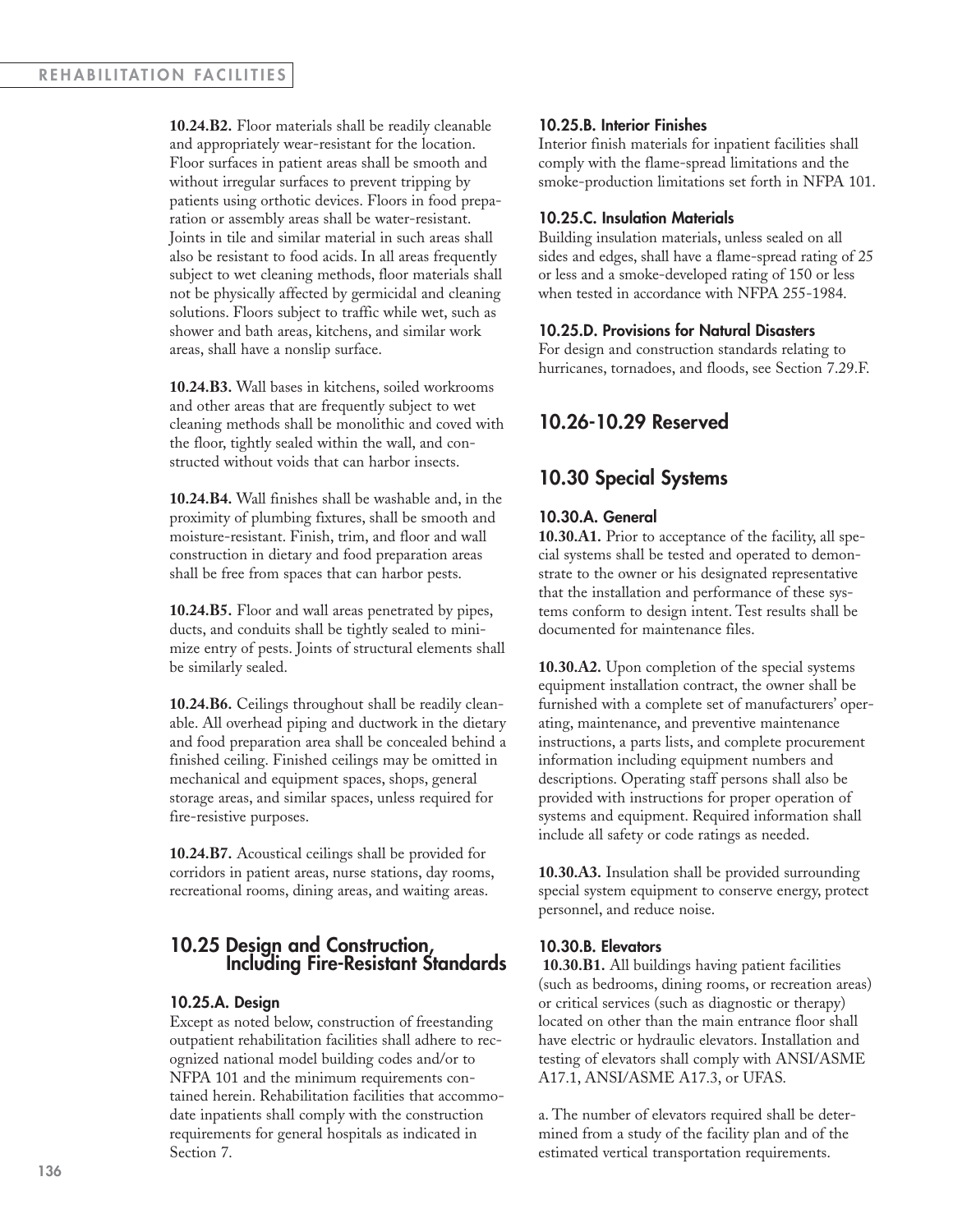b. Hospital-type elevator cars shall have inside dimensions that accommodate a patient bed with attendants. Cars shall be at least 5 feet 8 inches (1.73 meters) wide by 9 feet (2.74 meters) deep. Car doors shall have a clear opening of not less than 4 feet (1.22 meters) wide and 7 feet (2.13 meters) high. In renovations, existing elevators that can accommodate patient beds used in the facility will not be required to be increased in size.

c. Elevator call buttons and controls shall not be activated by heat or smoke. Light beams, if used for operating door reopening devices without touch, shall be used in combination with door-edge safety devices and shall be interconnected with a system of smoke detectors. This is so that the light control feature will be overridden or disengaged should it encounter smoke at any landing.

**10.30.B2.** Field inspections and tests shall be made and the owner shall be furnished with written certification stating that the installation meets the requirements set forth in this section as well as all applicable safety regulations and codes.

#### **10.30.C. Waste Processing Services**

**10.30.C1.** Storage and disposal. Facilities shall be provided for sanitary storage and treatment or disposal of waste using techniques acceptable to the appropriate health and environmental authorities. The functional program shall stipulate the categories and volumes of waste for disposal and shall stipulate the methods of disposal for each.

**10.30.C2.** Medical waste. Medical waste shall be disposed of either by incineration or other approved technologies. Incinerators or other major disposal equipment may be shared by two or more institutions.

### **10.31 Mechanical Standards**

#### **10.31.A. General**

**10.31.A1.** The mechanical system should be designed for overall efficiency and life cycle costing. Details for cost-effective implementation of design features are interrelated and too numerous (as well as too basic) to list individually. Recognized engineering procedures shall be followed for the most economical and effective results. A well-designed system can generally achieve energy efficiency at minimal additional cost and simultaneously provide improved patient comfort. Different geographic areas may have climatic and use conditions that favor one system over another in terms of overall cost and efficiency. In no case shall patient care or safety be sacrificed for conservation.

Mechanical, electrical, and HVAC equipment may be located either internally, externally, or in separate buildings.

**10.31.A2.** Remodeling and work in existing facilities may present special problems. As practicality and funding permit, existing insulation, weather stripping, etc., should be brought up to standard for maximum economy and efficiency. Consideration shall be given to additional work that may be needed to achieve this.

**10.31.A3.** Facility design consideration shall include site, building mass, orientation, configuration, fenestration, and other features relative to passive and active energy systems.

**10.31.A4.** Insofar as practical, the facility should include provisions for recovery of waste cooling and heating energy (ventilation, exhaust, water and steam discharge, cooling towers, incinerators, etc.).

**10.31.A5.** Facility design consideration shall include recognized energy-saving mechanisms such as variable-air-volume systems, load shedding, programmed controls for unoccupied periods (nights and weekends, etc.) and use of natural ventilation, site and climatic conditions permitting. Systems with excessive installation and/or maintenance costs that negate long-range energy savings should be avoided.

**10.31.A6.** Air-handling systems shall be designed with an economizer cycle where appropriate to use outside air. (Use of mechanically circulated outside air does not reduce need for filtration.)

It may be practical in many areas to reduce or shut down mechanical ventilation during appropriate climatic and patient-care conditions and to use open windows for ventilation.

**10.31.A8.** Mechanical equipment, ductwork, and piping shall be mounted on vibration isolators as required to prevent unacceptable structure-borne vibration.

**10.31.A9.** Supply and return mains and risers for cooling, heating, and steam systems shall be equipped with valves to isolate the various sections of each system. Each piece of equipment shall have valves at the supply and return ends.

#### **10.31.B. Thermal and Acoustical Insulation**

**10.31.B1.** Insulation within the building shall be provided to conserve energy, protect personnel, prevent vapor condensation, and reduce noise.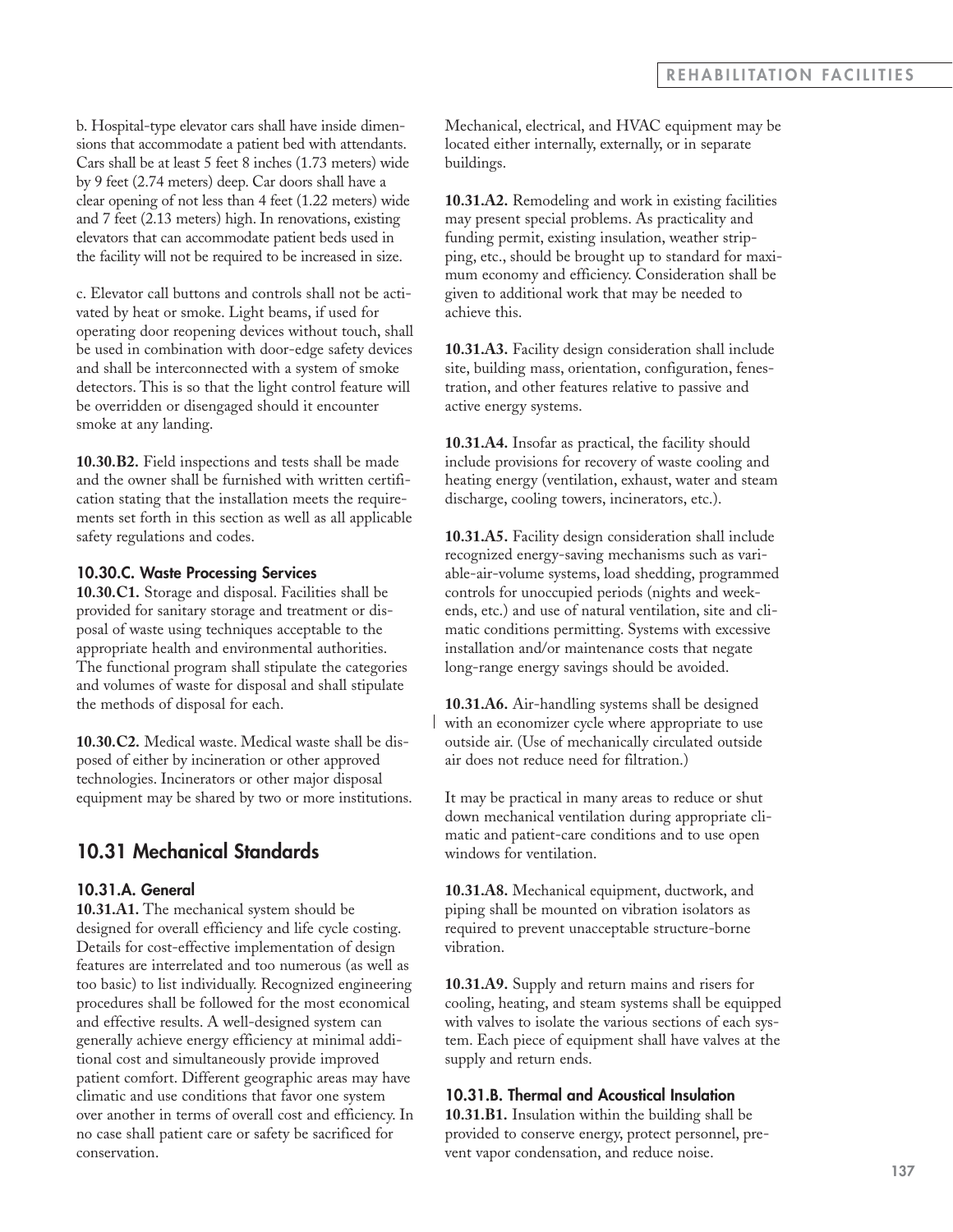#### **REHABILITATION FACILITIES**

**10.31.B2.** Insulation on cold surfaces shall include an exterior vapor barrier. (Material that will not absorb or transmit moisture will not require a separate vapor barrier.)

**10.31.B3.** Insulation, including finishes and adhesives on the exterior surfaces of ducts, piping, and equipment, shall have a flame-spread rating of 25 or less and a smoke-developed rating of 50 or less as determined by an independent testing laboratory in accordance with NFPA 255.

**10.31.B4.** If duct lining is used, it shall be coated and sealed, and shall meet ASTM C1071. These linings (including coatings, adhesives, and exterior surface insulation on pipes and ducts in spaces used as air supply plenums) shall have a flame-spread rating of 25 or less and a smoke-developed rating of 50 or less, as determined by an independent testing laboratory in accordance with NFPA 255. If existing lined ductwork is reworked in a renovation project, the liner seams and punctures shall be resealed.

**10.31.B5.** Existing accessible insulation within areas of facilities to be modernized shall be inspected, repaired, and/or replaced, as appropriate.

**10.31.B6.** Duct lining shall not be installed within 15 feet (4.57 meters) downstream of humidifiers.

#### **10.31.C. Steam and Hot Water Systems**

**10.31.C1.** Boilers shall have the capacity, based upon the net ratings published by the Hydronics Institute or another acceptable national standard, to supply the normal heating, hot water, and steam requirements of all systems and equipment. Their number and arrangement shall accommodate facility needs despite the breakdown or routine maintenance of any one boiler. The capacity of the remaining boiler(s) shall be sufficient to provide hot water service for clinical, dietary, and patient use; steam for sterilization and dietary purposes; and heating for operating, recovery, and general patient rooms. However, reserve capacity for facility space heating is not required in geographic areas where a design dry-bulb temperature of 25°F (-4°C) or more represents not less than 99 percent of the total hours in any one heating month as noted in ASHRAE's *Handbook of Fundamentals*, under the "Table for Climatic Conditions for the United States."

**10.31.C2.** Boiler accessories including feed pumps, heat-circulating pumps, condensate return pumps, fuel oil pumps, and waste heat boilers shall be connected and installed to provide both normal and standby service.

#### **10.31.D. Air Conditioning, Heating, and Ventilation Systems**

**10.31.D1.** All rooms and areas in the facility used for patient care shall have provisions for ventilation. The ventilation rates shown in Table 7.2 shall be used only as minimum standards; they do not preclude the use of higher, more appropriate rates. Though natural window ventilation for nonsensitive areas and patient rooms may be employed, weather permitting, availability of mechanical ventilation should be considered for use in interior areas and during periods of temperature extremes. Fans serving exhaust systems shall be located at the discharge end and shall be readily serviceable. Air supply and exhaust in rooms for which no minimum total air change rate is noted may vary down to zero in response to room load. For rooms listed in Table 7.2, where VAV systems are used, minimum total air change shall be within limits noted. Temperature control shall also comply with these standards. To maintain asepsis control, airflow supply and exhaust should generally be controlled to ensure movement of air from "clean" to "less clean" areas, especially in critical areas. The ventilation systems shall be designed and balanced according to the requirements shown in Table 7.2 and in the applicable notes.

**10.31.D2.** General exhaust systems may be combined to enhance the efficiency of recovery devices required for energy conservation. Local exhaust systems shall be used whenever possible in place of dilution ventilation to reduce exposure to hazardous gases, vapors, fumes, or mists.

**10.31.D3.** Fresh air intakes shall be located at least 25 feet (7.62 meters) from exhaust outlets of ventilating systems, combustion equipment stacks, medicalsurgical vacuum systems, plumbing vents, or areas that may collect vehicular exhaust or other noxious fumes. (Prevailing winds and/or proximity to other structures may require greater clearances.) Plumbing and vacuum vents that terminate at a level above the top of the air intake may be located as close as 10 feet (3.05 meters). The bottom of outdoor air intakes serving central systems shall be as high as practical, but at least 6 feet (1.83 meters) above ground level, or, if installed above the roof, 3 feet (0.91 meter) above roof level. Exhaust outlets from areas that may be contaminated shall be above roof level, arranged to minimize recirculation of exhaust air into the building, and directed away from personnel service areas.

**10.31.D4.** All central ventilation or air conditioning systems shall be equipped with filters with efficiencies equal to, or greater than, those specified in Table 7.3. Where two filter beds are required, filter bed no. 1 shall be located upstream of the air conditioning equipment and filter bed no. 2 shall be downstream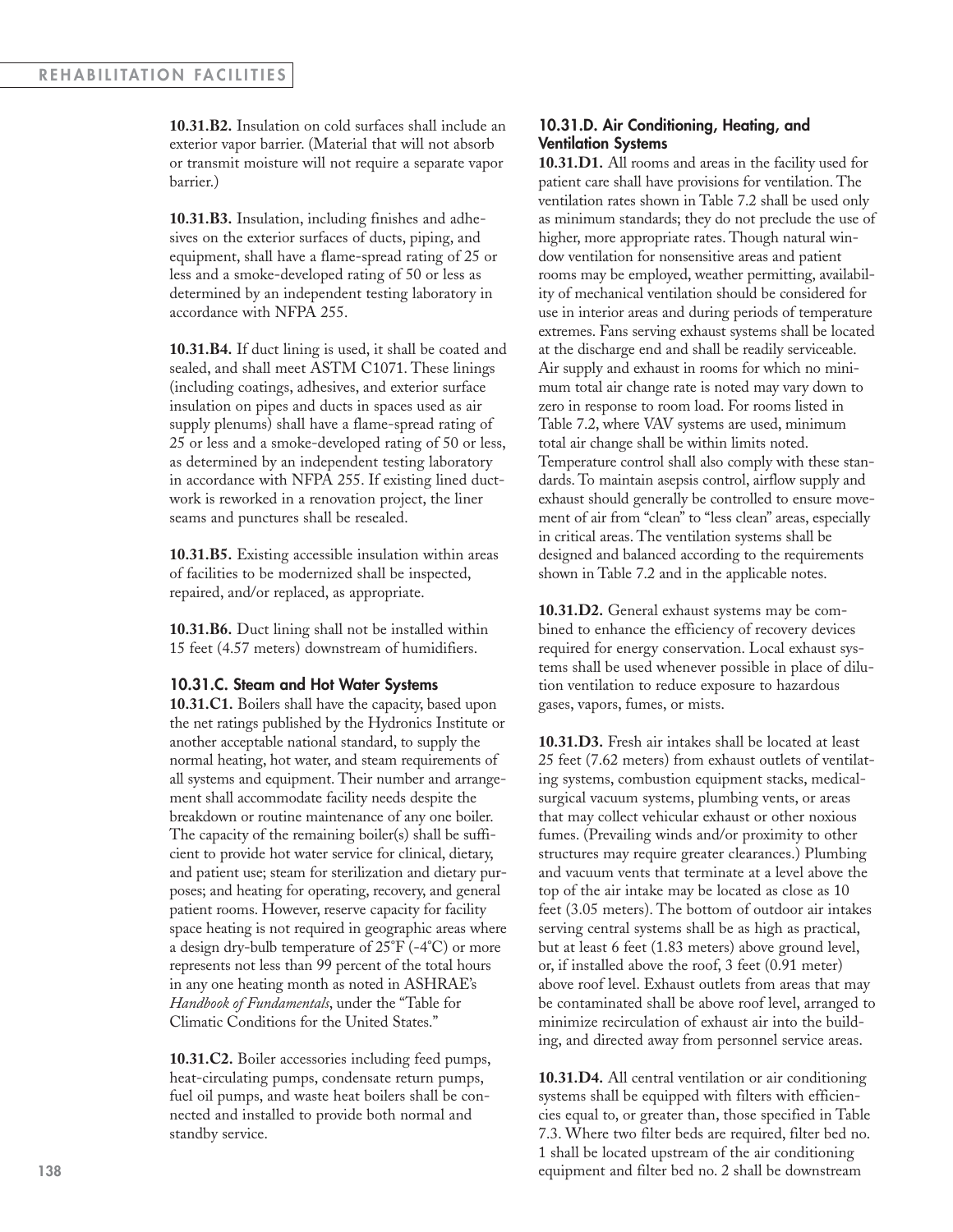of any fan or blowers. Filter efficiencies, tested in accordance with ASHRAE 52.1-92, shall be average. Filter frames shall be durable and proportioned to provide an airtight fit with the enclosing duct work. All joints between filter segments and enclosing duct work shall have gaskets or seals to provide a positive seal against air leakage. A manometer shall be installed across each filter bed having a required efficiency of 75 percent or more including hoods requiring HEPA filters. Provisions shall be made to allow access for field testing.

**\*10.31.D5.** If duct humidifiers are located upstream of the final filters, they shall be located at least 15 feet (4.57 meters) upstream of the final filters. Ductwork with duct-mounted humidifiers shall have a means of water removal. An adjustable high-limit humidistat shall be located downstream of the humidifier to reduce the potential of condensation in the duct. All duct takeoffs should be sufficiently downstream of the humidifier to ensure complete moisture absorption. Steam humidifiers shall be used. Reservoir-type water spray or evaporative pan humidifiers shall not be used.

**10.31.D6.** Air-handling duct systems shall be designed with accessibility for duct cleaning, and shall meet the requirements of NFPA 90A.

**10.31.D7.** Ducts that penetrate construction intended for X-ray or other ray protection shall not impair the effectiveness of the protection.

**10.31.D8.** Fire and smoke dampers shall be constructed, located, and installed in accordance with the requirements of NFPA 101, 90A, and the specific damper's Listing requirements. Fans, dampers, and detectors shall be interconnected so that damper activation will not damage ducts. Maintenance access shall be provided at all dampers. All damper locations should be shown on design drawings. Dampers should be activated by fire or smoke sensors, not by fan cutoff alone. Switching systems for restarting fans may be installed for fire department use in venting smoke after a fire has been controlled. However, provisions should be made to avoid possible damage to the system due to closed dampers. When smoke partitions are required, heating, ventilation, and air conditioning zones shall be coordinated with

compartmentation insofar as practical to minimize need to penetrate fire and smoke partitions.

**10.31.D9.** Hoods and safety cabinets may be used for normal exhaust of a space providing minimum air change rates are maintained. If air change standards in Table 7.2 do not provide sufficient air for proper operation of exhaust hoods and safety cabinets (when in use), makeup air (filtered and preheated) should be provided around these units to maintain the required airflow direction and exhaust velocity. Use of makeup air will avoid dependence upon infiltration from outdoors and/or from contaminated areas. Makeup systems for hoods shall be arranged to minimize "short circuiting" of air and to avoid reduction in air velocity at the point of contaminant capture.

**10.31.D10.** Laboratory hoods shall meet the following general standards:

a. Have an average face-velocity of at least 75 feet per minute (0.38 meters per second).

b. Be connected to an exhaust system to the outside which is separate from the building exhaust system.

c. Have an exhaust fan located at the discharge end of the system.

d. Have an exhaust duct system of noncombustible corrosion-resistant material as needed to meet the planned usage of the hood.

**10.31.D11.** Laboratory hoods shall meet the following special standards:

a. Fume hoods, and their associated equipment in the air stream, intended for use with perchloric acid and other strong oxidants, shall be constructed of stainless steel or other material consistent with special exposures, and be provided with a water wash and drain system to permit periodic flushing of duct and hood. Electrical equipment intended for installation within such ducts shall be designed and constructed to resist penetration by water. Lubricants and seals shall not contain organic materials. When perchloric acid or other strong oxidants are only transferred from one container to another, standard laboratory fume hoods and the associated equipment may be used in lieu of stainless steel construction.

#### **APPENDIX**

**A10.31.D5.** One way to achieve basic humidification may be accomplished by a steam jacketed manifold type humidifier, with a condensate separator that delivers high-quality steam. Additional booster humidification (if required) should be provided by steam jacketed humidifiers for

each individually controlled area. Steam to be used for humidification may be generated in a separate steam generator. The steam generator feedwater may be supplied either from soft or reverse osmosis water. Provisions should be made for periodic leaning.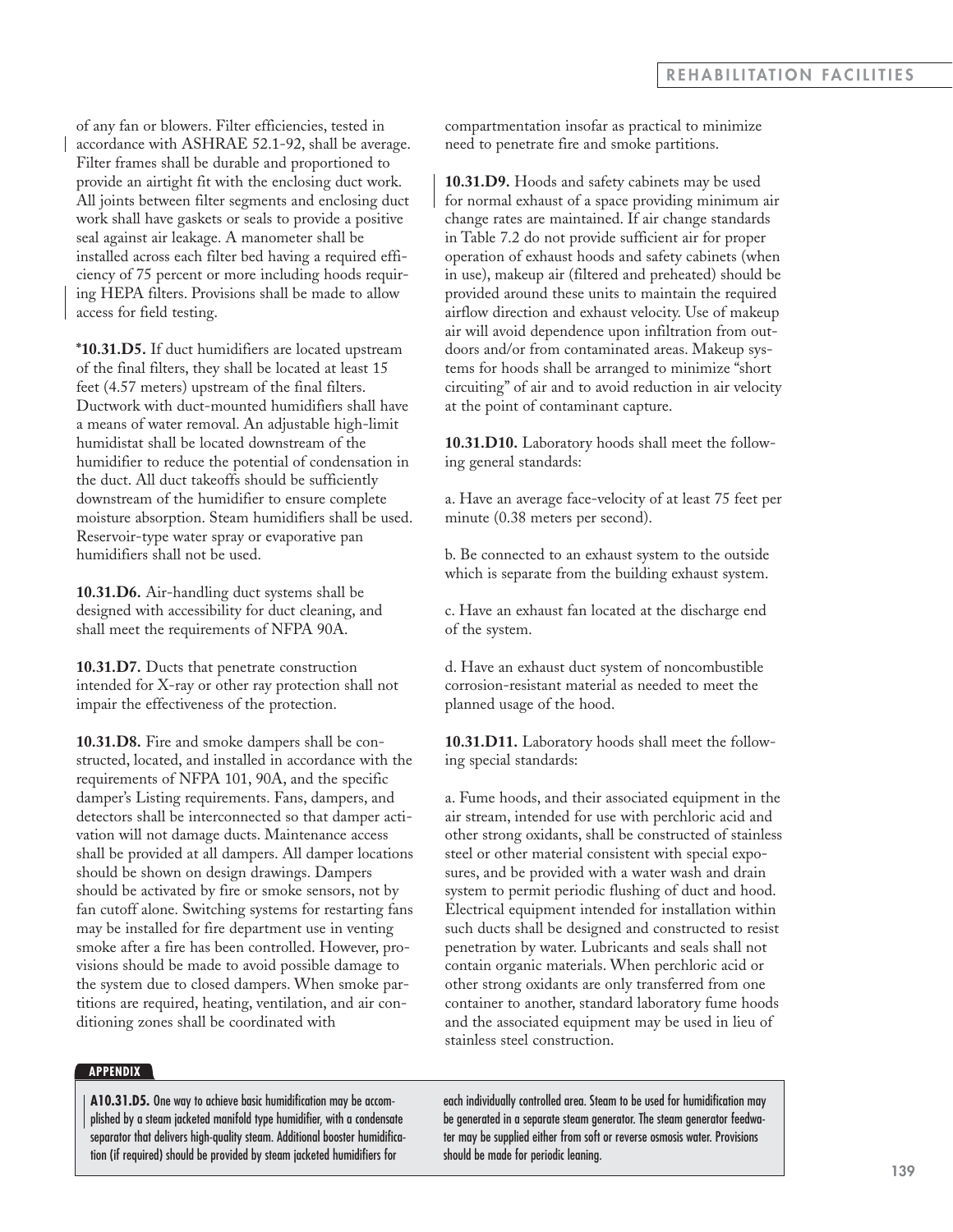b. In new construction and major renovation work, each hood used to process infectious or radioactive materials shall have a minimum face velocity of 90 to 110 feet per minute (0.46 to 0.56 meters per second) with suitable pressure-independent air modulating devices and alarms to alert staff of fan shutdown or loss of airflow. Each shall also have filters with a 99.97 percent efficiency [based on the dioctyl-phthalate (DOP) test method] in the exhaust stream, and be designed and equipped to permit the safe removal, disposal, and replacement of contaminated filters. Filters shall be as close to the hood as practical to minimize duct contamination. Fume hoods intended for use with radioactive isotopes shall be constructed of stainless steel or other material suitable for the particular exposure and shall comply with NFPA 801, *Facilities for Handling Radioactive Materials*. **Note**: Radioactive isotopes used for injections, etc., without probability of airborne particulates or gases may be processed in a clean-workbench-type hood where acceptable to the Nuclear Regulatory Commission.

**10.31.D12.** Exhaust hoods handling grease-laden vapors in food preparation centers shall comply with NFPA 96. All hoods over cooking ranges shall be equipped with grease filters, fire extinguishing systems, and heat-actuated fan controls. Cleanout openings shall be provided every 20 feet (6.10 meters) and at changes in direction in the horizontal exhaust duct systems serving these hoods. (Horizontal runs of ducts serving range hoods should be kept to a minimum.)

**10.31.D13.** The ventilation system for the space that houses ethylene oxide (ETO) sterilizers should be designed to:

a. Provide a dedicated (not connected to a return air or other exhaust system) exhaust system. Refer to 29 CFR Part 1910.1047.

b. All source areas shall be exhausted, including the sterilizer equipment room, service/aeration areas, over the sterilizer door, and the aerator. If the ETO cylinders are not located in a well-ventilated, unoccupied equipment space, an exhaust hood shall be provided over the cylinders. The relief valve shall be terminated in a well-ventilated, unoccupied equipment space, or outside the building. If the floor drain which the sterilizer(s) discharges to is not located in a well-ventilated, unoccupied equipment space, an exhaust drain cap shall be provided (coordinate with local codes).

c. Ensure that general airflow is away from sterilizer operator(s).

The exhaust outlet to the atmosphere should be at least 25 feet (7.62 meters) away from any air intake.

e. An audible and visual alarm shall activate in the sterilizer work area, and a 24-hour staffed location, upon loss of airflow in the exhaust system.

**10.31.D14.** Rooms with fuel-fired equipment shall be provided with sufficient outdoor air to maintain equipment combustion rates and to limit work station temperatures.

**10.31.D15.** Gravity exhaust may be used, where conditions permit, for nonpatient areas such as boiler rooms, central storage, etc.

**10.31.D16.** The energy-saving potential of variable air volume systems is recognized and these standards herein are intended to maximize appropriate use of that system. Any system utilized for occupied areas shall include provisions to avoid air stagnation in interior spaces where thermostat demands are met by temperatures of surrounding areas.

**10.31.D17.** Rooms used for sputum induction, aerosolized pentamidine treatments, or other coughinducing procedures shall meet the requirements of Table 7.2 for airborne infection isolation rooms. If booths are used, refer to Section 7.15.

**10.31.D18.** Non-central air handling systems, i.e., individual room units that are used for heating and cooling purposes (fan-coil units, heat pump units, etc.) shall be equipped with permanent (cleanable) or replaceable filters. The filters shall have a minimum efficiency of 68 percent weight arrestance. These units may be used as recirculating units only. All outdoor air requirements shall be met by a separate central air handling system with the proper filtration, as noted in Table 7.3.

#### **10.31.E. Plumbing and Other Piping Systems**

Unless otherwise specified herein, all plumbing systems shall be designed and installed in accordance with *National Standard Plumbing Code*, chapter 14, Medical Care Facility Plumbing Equipment.

**10.31.E1.** The following standards shall apply to plumbing fixtures:

a. The material used for plumbing fixtures shall be nonabsorptive and acid-resistant.

b. Water spouts used in lavatories and sinks shall have clearances adequate to avoid contaminating utensils and the contents of carafes, etc.

d. Provide a dedicated exhaust duct system for ETO.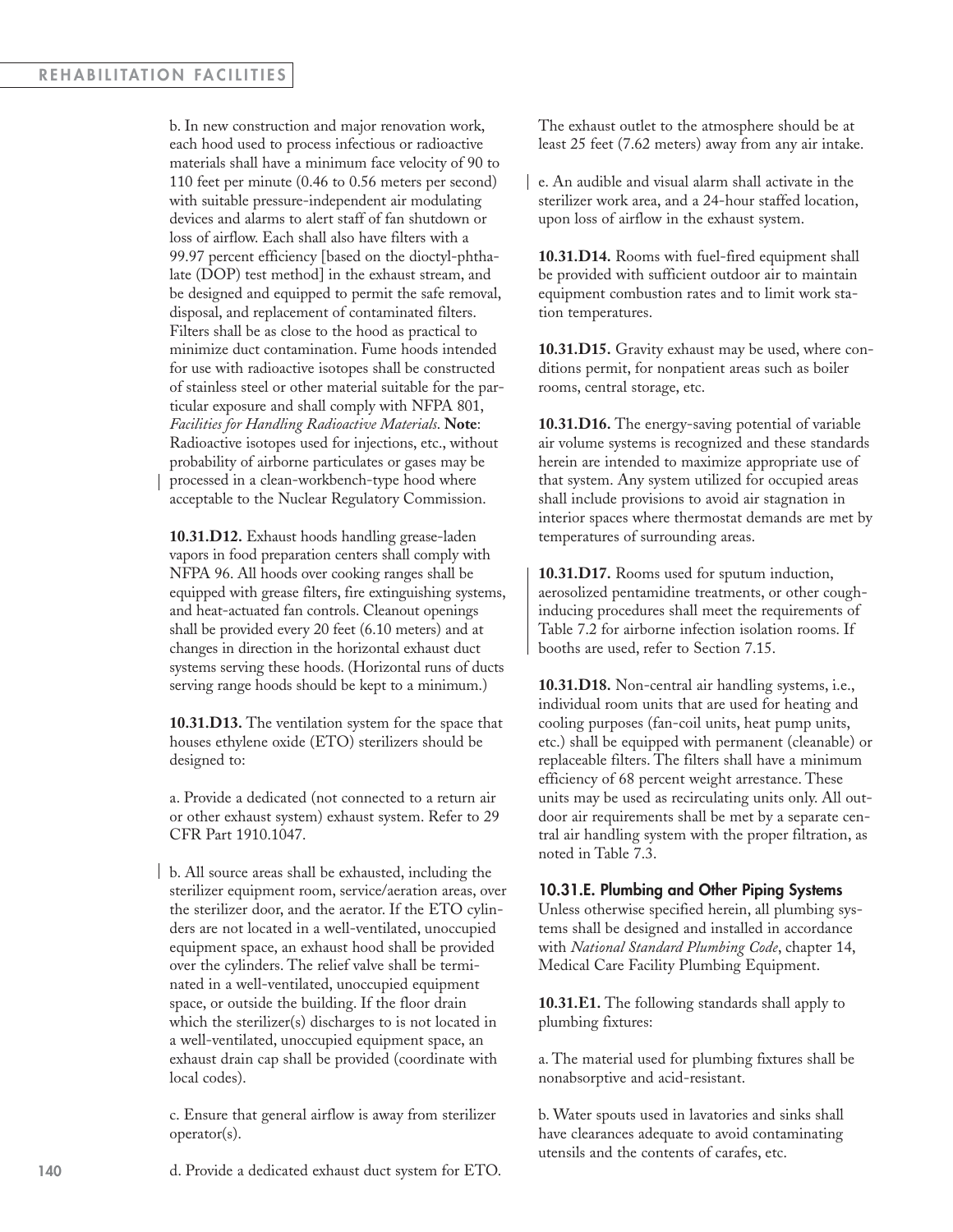c. General handwashing stations used by medical and nursing staff and all handwashing stations used by patients and food handlers shall be trimmed with valves that can be operated without hands. (Single lever or wrist blade devices may be used.) Blade handles used for this purpose shall not exceed 4-1/2 inches (114.3 millimeters) in length. Handles on clinical sinks shall be at least 6 inches (152.4 millimeters) long. Freestanding scrub sinks and handwashing stations used for scrubbing in procedure rooms shall be trimmed with foot, knee, or ultrasonic controls (no single lever wrist blades).

d. Clinical sinks shall have an integral trap wherein the upper portion of the water trap provides a visible seal.

e. Showers and tubs shall have nonslip walking surfaces.

**10.31.E2.** The following standards shall apply to potable water supply systems:

a. Systems shall be designed to supply water at sufficient pressure to operate all fixtures and equipment during maximum demand. Supply capacity for hotand cold-water piping shall be determined on the basis of fixture units, using recognized engineering standards. When the ratio of plumbing fixtures to occupants is proportionally more than required by the building occupancy and is in excess of 1,000 plumbing fixture units, a diversity factor is permitted.

b. Each water service main, branch main, riser, and branch to a group of fixtures shall have valves. Stop valves shall be provided for each fixture. Appropriate panels for access shall be provided at all valves where required.

c. Vacuum breakers shall be installed on hose bibs and supply nozzles used for connection of hoses or tubing in laboratories, housekeeping sinks, bedpanflushing attachments, and autopsy tables, etc.

d. Bedpan-flushing devices (may be cold water) shall be provided in each inpatient toilet room.

e. Potable water storage vessels (hot and cold) not intended for constant use shall not be installed.

**10.31.E3.** The following standards shall apply to hot water systems:

a. The water-heating system shall have sufficient supply capacity at the temperatures and amounts indicated in Table 7.4. Water temperature is measured at the point of use or inlet to the equipment. Water shall be permitted to be stored at higher temperatures.

b. Hot-water distribution systems serving patient care areas shall be under constant recirculation to provide continuous hot water at each hot water outlet.

\*c. Provisions shall be included in the domestic hot water system to limit the amount of Legionella bacteria and opportunistic waterborne pathogens.

**10.31.E4.** The following standards shall apply to drainage systems:

a. Drain lines from sinks used for acid waste disposal shall be made of acid-resistant material.

b. Drain lines serving some types of automatic bloodcell counters must be of carefully selected material that will eliminate potential for undesirable chemical reactions (and/or explosions) between sodium azide wastes and copper, lead, brass, and solder, etc.

c. Insofar as possible, drainage piping shall not be installed within the ceiling or exposed in operating rooms, food preparation centers, food serving facilities, food storage areas, central services, electronic data processing areas, electric closets, and other sensitive areas. Where exposed, overhead drain piping in these areas is unavoidable, special provisions shall be made to protect the space below from leakage, condensation, or dust particles.

d. Floor drains shall not be installed in operating rooms.

e. If a floor drain is installed in cystoscopy, it shall contain a nonsplash, horizontal-flow flushing bowl beneath the drain plate.

f. Drain systems for autopsy tables shall be designed to positively avoid splatter or overflow onto floors or back siphonage and for easy cleaning and trap flushing.

#### **APPENDIX**

**A10.31.E3.c.** There are several ways to treat domestic water systems to kill Legionella and opportunistic waterborne pathogens. Complete removal of these organisms is not feasible, but methods to reduce the amount include hyperchlorination (free chlorine, chlorine dioxide, monochloramine), elevated hot water temperature, ozone injection, silver/copper ions, and ultraviolet light. Each of these options has advantages and disad-

vantages. While increasing the hot water supply temperature to 140°F (60°C) is typically considered the easiest option, the risk of scalding, especially to youth and the elderly, is significant. Additional consideration should be given to domestic water used in bone marrow transplant units. See CDC, ASHRAE, and ASPE documentation for additional information.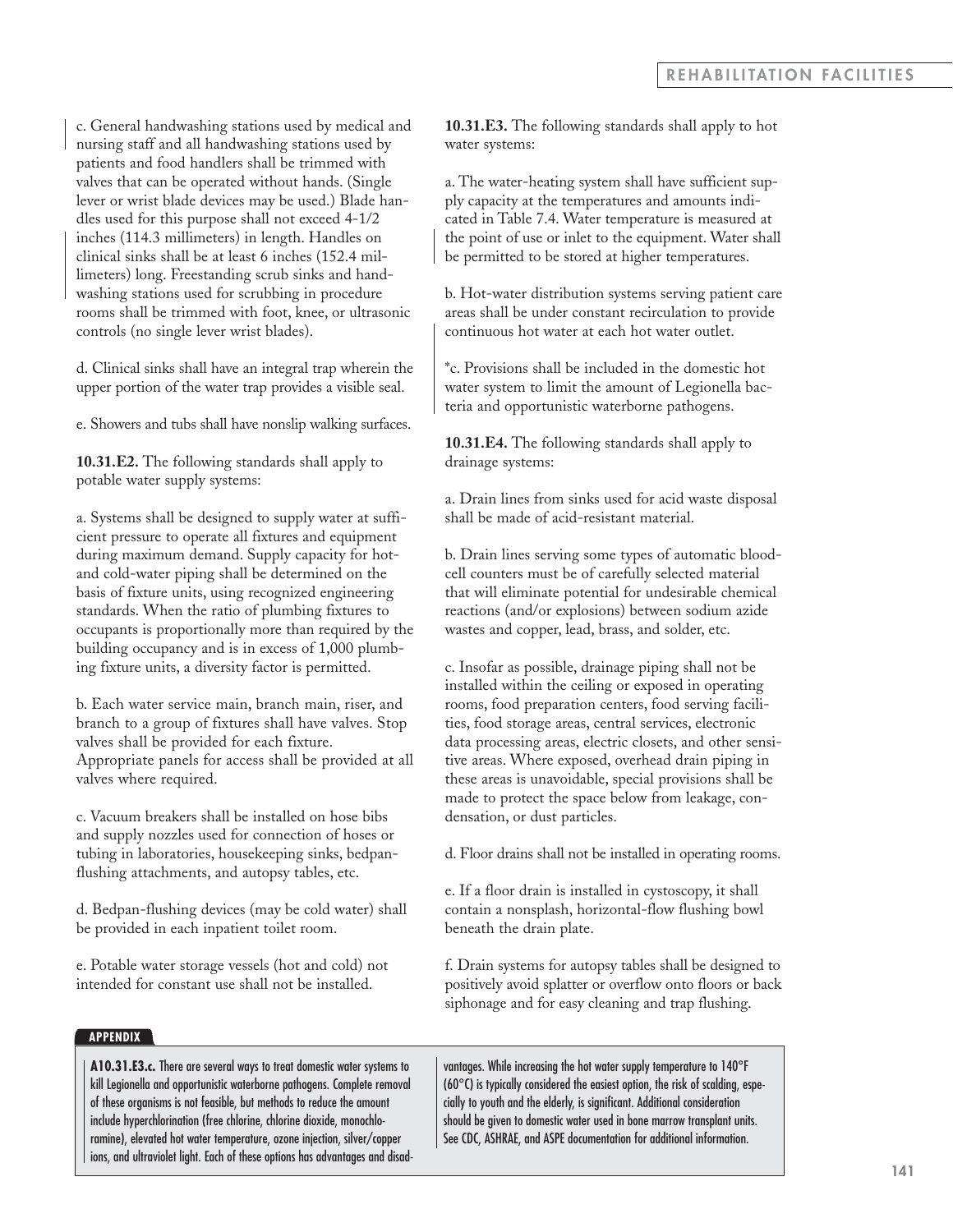#### **REHABILITATION FACILITIES**

g. Building sewers shall discharge into community sewerage. Where such a system is not available, the facility shall treat its sewage in accordance with local and state regulations.

h. Kitchen grease traps shall be located and arranged to permit easy access without the need to enter food preparation or storage areas. Grease traps shall be of capacity required and shall be accessible from outside of the building without need to interrupt any services.

i. Where plaster traps are used, provisions shall be made for appropriate access and cleaning.

j. In dietary areas, floor drains and/or floor sinks shall be of type that can be easily cleaned by removal of cover. Provide floor drains or floor sinks at all "wet" equipment (as ice machines) and as required for wet cleaning of floors. Provide removable stainless steel mesh in addition to grilled drain cover to prevent entry of large particles of waste which might cause stoppages. Location of floor drains and floor sinks shall be coordinated to avoid conditions where locations of equipment make removal of covers for cleaning difficult.

**10.31.E5.** The installation, testing, and certification of nonflammable medical gas and air systems shall comply with the requirements of NFPA 99. (See Table 7.5 for rooms requiring station outlets.)

**10.31.E6.** Clinical vacuum system installations shall be in accordance with NFPA 99. (See Table 7.5 for rooms which require station outlets.)

**10.31.E7.** All piping, except control-line tubing, shall be identified. All valves shall be tagged, and a valve schedule shall be provided to the facility owner for permanent record and reference.

**10.31.E8.** Where the functional program includes hemodialysis, continuously circulated filtered cold water shall be provided.

**10.31.E9.** Provide condensate drains for cooling coils of type that may be cleaned as needed without disassembly. (Unless specifically required by local authorities, traps are not required for condensate drains.) Provide air gap where condensate drains empty into floor drains. Provide heater elements for condensate lines in freezer or other areas where freezing may be a problem.

**10.31.E10.** No plumbing lines may be exposed overhead or on walls where possible accumulation of dust or soil may create a cleaning problem or where leaks would create a potential for food contamination.

## **10.32. Electrical Standards**

#### **10.32.A. General**

**10.32.A1.** All electrical material and equipment, including conductors, controls, and signaling devices shall be installed in compliance with applicable sections of NFPA 70 and NFPA 99 and shall be listed as complying with available standards of listing agencies or other similar established standards where such standards are required.

**10.32.A2.** The electrical installations, including alarm, nurse call, and communication systems shall be tested to demonstrate that equipment installation and operation is appropriate and functional. A written record of performance tests on special electrical systems and equipment shall show compliance with applicable codes and standards.

**10.32.A3.** Data processing and/or automated laboratory or diagnostic equipment, if provided may require safeguards from power line disturbances.

#### **10.32.B. Services and Switchboards**

Main switchboards shall be located in an area separate from plumbing and mechanical equipment and shall be accessible to authorized persons only. Switchboards shall be convenient for use, readily accessible for maintenance, away from traffic lanes, and located in dry, ventilated spaces free of corrosive or explosive fumes, gases, or any flammable material. Overload protective devices shall operate properly in ambient room temperatures.

#### **10.32.C. Panelboards**

Panelboards serving normal lighting and appliance circuits shall be located on the same floor as the circuits they serve. Panelboards serving critical branch emergency circuits shall be located on each floor that has major users. Panelboards serving Life Safety emergency circuits may also serve floors above and/or below.

#### **10.32.D. Lighting**

**10.32.D1.** Lighting shall be engineered to the specific application.

**10.32.D2.** The Illuminating Engineering Society of North America (IES) has developed recommended lighting levels for health care facilities. The reader should refer to the *IES Handbook* (1993).

**10.32.D3.** Approaches to buildings and parking lots and all occupied spaces shall have fixtures for lighting that can be illuminated as necessary.

**10.32.D4.** Patient rooms shall have general lighting and night lighting. A reading light shall be provided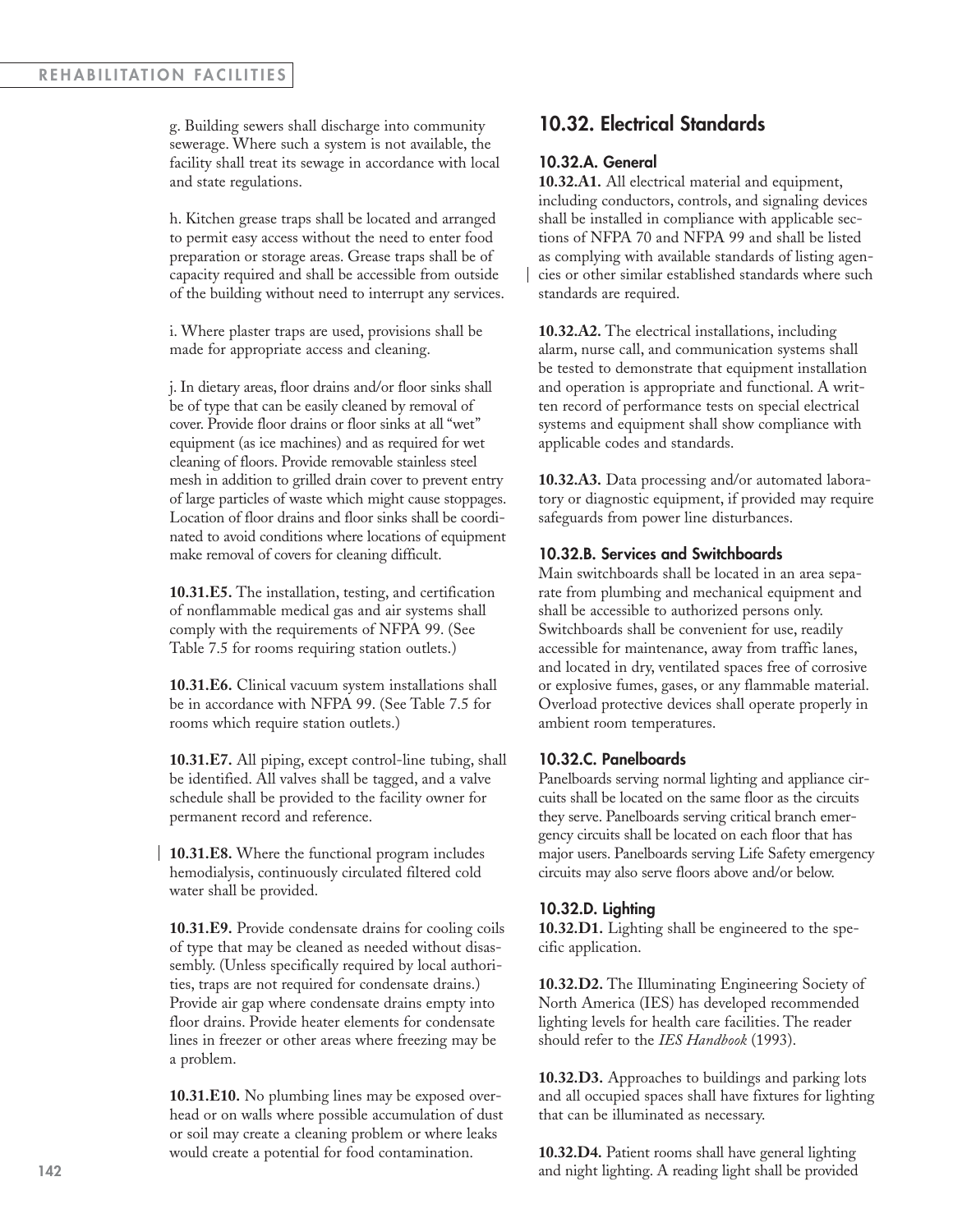for each patient. Reading light controls shall be readily accessible to the patient(s). Incandescent and halogen light sources which produce heat should be avoided to prevent burns to the patient and/or bed linen. The light source should be covered by a diffuser or lens.

**10.32.D5.** Nursing unit corridors shall have general illumination with provisions for reducing light levels at night.

**10.32.D6.** Consideration should be given to the special needs for the elderly. Excessive contrast in lighting levels that make effective sight adaptation difficult should be minimized.

#### **10.32.E. Receptacles (Convenience Outlets)**

**10.32.E1.** Each patient room shall have duplexgrounded receptacles. There shall be one at each side of the head of each bed and one on every other wall. Receptacles may be omitted from exterior walls where construction or room configuration makes installation impractical.

**10.32.E2.** Duplex-grounded receptacles for general use shall be installed approximately 50 feet (15.24 meters) apart in all corridors and within 25 feet (7.62 meters) of corridor ends.

**10.32.E3.** Electrical receptacle coverplates or electrical receptacles supplied from the emergency system shall be distinctively colored or marked for identification. If color is used for identification purposes, the same color should be used throughout the facility.

#### **10.32.F. Equipment**

**10.32.F1.** Ground-fault circuit interrupters (GFCIs) shall comply with NFPA 70. When GFCIs are used in critical areas, provisions shall be made to ensure that other essential equipment is not affected by activation of one interrupter.

**10.32.F2.** Fixed and mobile X-ray equipment installations shall conform to articles 517 and 660 of NFPA 70.

**10.32.F3.** Special equipment is identified in the following sections: Nursing Units, Support Areas, Rehabilitation Therapy, and Imaging if applicable. These sections shall be consulted to ensure compatibility between programmatically defined equipment needs and appropriate power and other electrical connection needs.

#### **10.32.G. Nurse Calling System**

**10.32.G1.** A nurses calling system shall be provided. Each bed shall be provided with a call device. Two call devices serving adjacent beds may be served by

one calling station. Calls shall activate a visible signal in the corridor at the patient's door or other appropriate location. In multicorridor nursing units, additional visible signals shall be installed at corridor intersections.

**10.32.G2.** A nurses emergency call shall be provided at each inpatient toilet, bath, sitz bath, and shower room. This emergency call shall be accessible to a collapsed patient lying on the floor. Inclusion of a pull cord will satisfy this standard. The emergency call shall be designed so that a signal activated at a patient's calling station will initiate a visible and audible signal distinct from the regular nurse calling system that can be turned off only at the patient calling station. The signal shall activate an annunciator panel at the nurses station or other appropriate location, a visible signal in the corridor at the patient's door, and at other areas defined by the functional program.

**10.32.G3.** Alternate technologies can be considered for emergency or nurse call systems. If radio frequency systems are utilized, consideration should be given to electromagnetic compatibility between internal and external sources.

#### **10.32.H. Emergency Electrical Service**

**10.32.H1.** As a minimum, nursing facilities or sections thereof shall have emergency electrical systems as required in NFPA 101, NFPA 110, and NFPA 99.

**10.32.H2.** When the nursing facility is a distinct part of an acute-care hospital, it may use the emergency generator system for required emergency lighting and power, if such sharing does not reduce hospital services. Such a shared system shall be designed with the capacity to meet the needs of both the hospital and rehabilitation facilities. Life support systems and their respective areas shall be subject to applicable standards of Section 7.32.

**10.32.H3.** An emergency electrical source shall provide lighting and/or power during an interruption of the normal electric supply.

#### **10.32.I. Fire Alarm System**

Fire alarm and detection systems shall be provided in compliance with NFPA 101 and NFPA 72.

#### **10.32.J. Telecommunications and Information Systems**

**10.32.J1.** Locations for terminating telecommunications and information system devices shall be provided.

**10.32.J2.** An area shall be provided for central equipment locations. Special air conditioning and voltage regulation shall be provided when recommended by the manufacturer.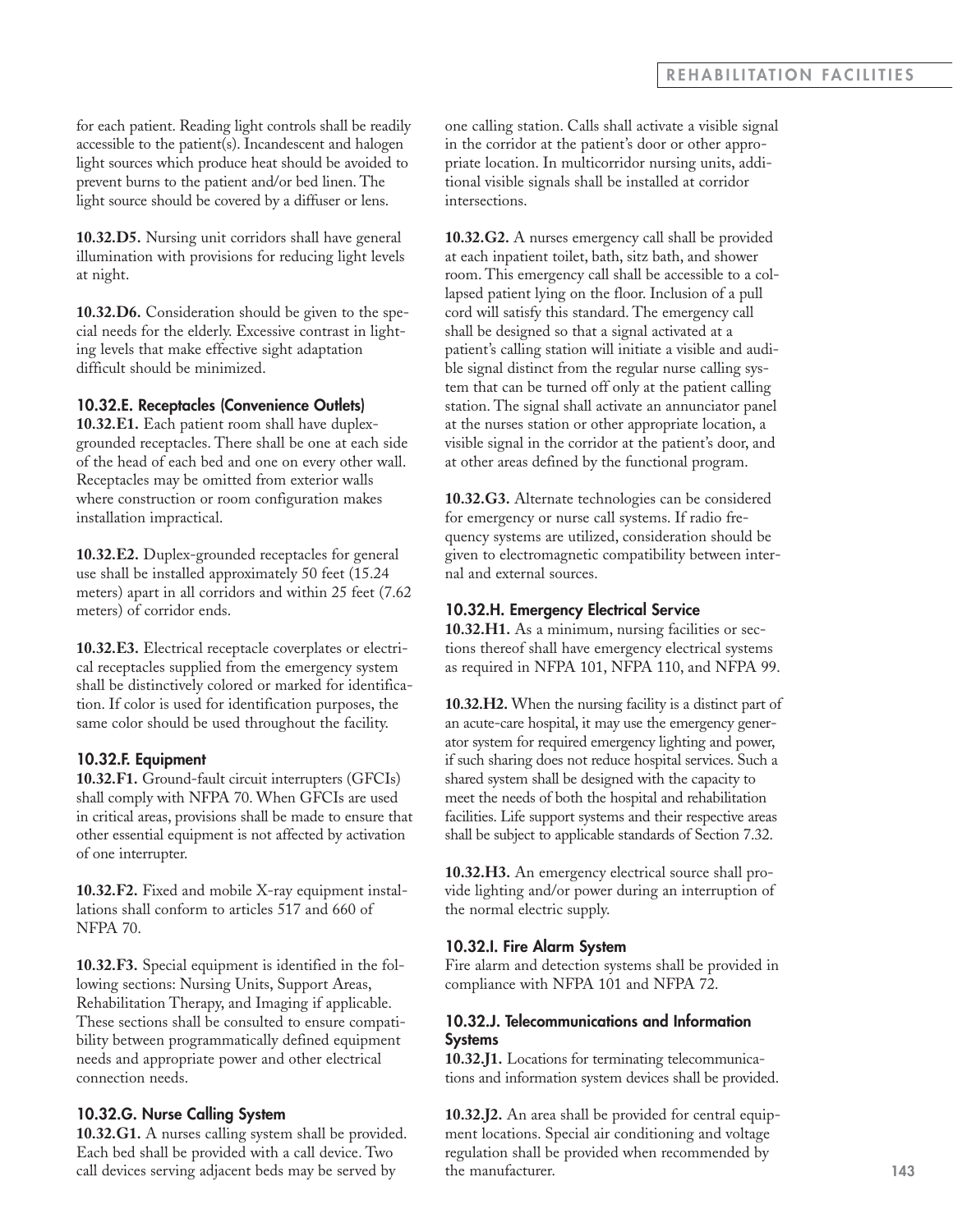

## **PSYCHIATRIC HOSPITAL**

In this edition appendix material appears in the main body of the document; however, it remains advisory only.

## **11.1 General Conditions**

#### **11.1.A. Applicability**

This section covers a psychiatric hospital intended for the care and treatment of inpatients and outpatients who do not require acute medical/surgical care services. See Section 7.6 for psychiatric units within acute care hospitals.

#### **11.1.B. Functions**

(See Section 1.1.F.)

#### **11.1.C. Parking**

In the absence of a formal parking study, the facility shall provide at least one space for each employee normally present during one weekday shift plus one space for every five beds or a total of 1.5 per patient. This ratio may be reduced when justified by availability of convenient public transportation and public parking. Additional parking may be required for outpatients or other services.

#### **11.1.D. Swing Beds**

Occupancy of a group of rooms within the facility may be changed to accommodate different patient groups based on age, sex, security level, or treatment programs.

#### **11.1.E. Services**

When the psychiatric facility is part of another facility, services such as dietary, storage, pharmacy, and laundry should be shared insofar as practical. In some cases, all ancillary service requirements will be met by the principal facility. In other cases, programmatic concerns and requirements may dictate separate services.

#### **11.1.F. Environment**

The facility should provide a therapeutic environment appropriate for the planned treatment programs. Security appropriate for the planned treatment programs shall be provided.

The unit should be characterized by a feeling of openness, with emphasis on natural light and exterior view. Interior finishes, lighting, and furnishings should suggest a residential rather than an institutional setting. These should, however, conform with applicable fire safety codes. Security and safety

devices should not be presented in a manner to attract or challenge tampering by patients. Design, finishes, and furnishings should be such as to minimize the opportunity for residents to cause injury to themselves or others. Special design considerations for injury and suicide prevention shall be given to the following elements:

- Visual control of nursing units and passive activity areas such as dayrooms and outdoor areas.
- Hidden alcoves or enclosed spaces.
- Areas secured from patients such as staff areas and mechanical space.
- Door closers, latch handles, and hinges.
- Door swings to private patient bathrooms.
- Shower, bath, toilet, and sink plumbing fixtures, hardware and accessories including grab bars and toilet paper holders.
- Windows, including interior and exterior glazing.
- Light fixtures, electrical outlets, electrical appliances, nurse call systems, and staff emergency assistance systems.
- Ceilings, ventilation grilles, and access panels in patient bedrooms and bathrooms.
- Sprinkler heads and other protrusions.
- Fire extinguisher cabinets and fire alarm pull stations.

## **11.2 General Psychiatric Nursing Unit**

Each nursing unit shall include the following (see Section 1.3 for exceptions to standards where existing conditions make absolute compliance impractical).

#### **11.2.A. Patient Rooms**

Each patient room shall meet the following standards:

**11.2.A1.** Maximum room capacity shall be two patients.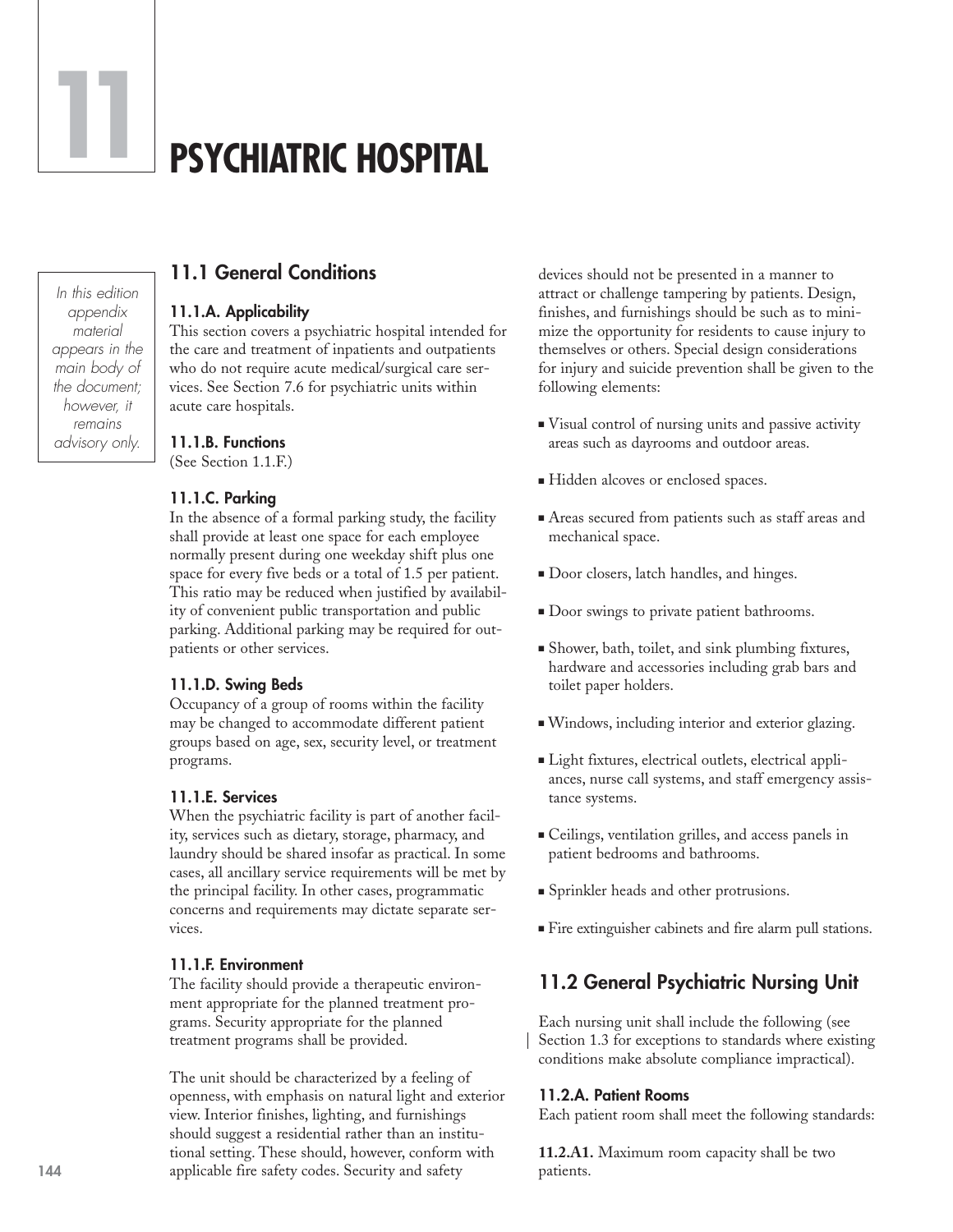**11.2.A2.** Patient room areas, exclusive of toilet rooms, closets, lockers, wardrobes, alcoves, or vestibules, shall be at least 100 square feet (9.29 square meters) for single-bed rooms and 80 square feet (7.43 square meters) per bed for multiple-bed rooms. Minor encroachments, including columns and lavatories, *that do not interfere with functions* may be ignored when determining space requirements for patient rooms. The areas noted herein are intended as recognized minimums and do not prohibit use of larger rooms where required for needs and functions.

Security rooms may be included if required by the treatment program. Security rooms shall be singlebed rooms designed to minimize potential for escape, hiding, injury to self or others, or suicide. Access to toilets, showers, and wardrobes shall be restricted. Security rooms may be centralized on one unit or decentralized among units.

**11.2.A3.** Windows or vents in psychiatric units shall be arranged and located so that they can be opened from the inside to permit venting of combustion products and to permit any occupant direct access to fresh air in emergencies. The operation of operable windows shall be restricted. Where windows or vents require the use of tools or keys for operation, the tools or keys shall be located on the same floor in a prominent location accessible to staff. Windows in buildings designed with approved, engineered smokecontrol systems may be fixed construction. Security glazing and/or other appropriate security features shall be used at all windows of the nursing unit and other patient activity and treatment areas to reduce the possibility of patient injury or escape.

**11.2.A4.** Each patient shall have access to a toilet room without having to enter the general corridor area.

(This direct access requirement may be disregarded if it conflicts with the supervision of patients as required by the treatment program.)

One toilet room shall serve no more than four beds and no more than two patient rooms. The toilet room shall contain a water closet and a handwashing station and the door should swing outward or be double acting.

**11.2.A5.** Each patient shall have within his or her room a separate wardrobe, locker, or closet suitable for hanging full-length garments and for storing personal effects. Adequate storage should be available for a daily change of clothes for seven days. Where treatment program indicates, shelves for folded garments may be used instead of hanging garments.

**11.2.A6.** There shall be a desk or writing surface in each room for patient use.

#### **11.2.B. Service Areas**

Provisions for the services noted below shall be located in or be readily available to each nursing unit. Each service area may be arranged and located to serve more than one nursing unit but, unless noted otherwise, at least one such service area shall be provided on each nursing floor. Where the words *room* or *office* are used, a separate, enclosed space for the one named function is intended; otherwise, the described area may be a specific space in another room or common area.

**11.2.B1.** Administrative center or nurse station.

**11.2.B2.** Office(s) for staff.

**11.2.B3.** Administrative supplies storage.

**11.2.B4.** Handwashing stations (see Section 7.2.B4).

**11.2.B5.** A separate charting area shall be provided with provisions for acoustical and patient file privacy.

**11.2.B6.** Toilet room(s) for staff.

**11.2.B7.** Staff lounge facilities.

**11.2.B8.** Securable closets or cabinet compartments for the personal effects of nursing personnel, conveniently located to the duty station. At a minimum, these shall be large enough for purses and billfolds.

**11.2.B9.** Clean workroom or clean holding room (see Section 7.2.B11).

**11.2.B10.** Soiled workroom (see Section 7.2.B12).

**11.2.B11.** Drug distribution station (see Section 7.2.B13).

**11.2.B12.** Clean linen storage (see Section 7.2.B14).

**11.2.B13.** Food service within the unit may be one or a combination of the following:

a. A nourishment station.

b. A kitchenette designed for patient use with staff control of heating and cooking devices.

c. A kitchen service within the unit including a handwashing station, storage space, refrigerator, and facilities for meal preparation.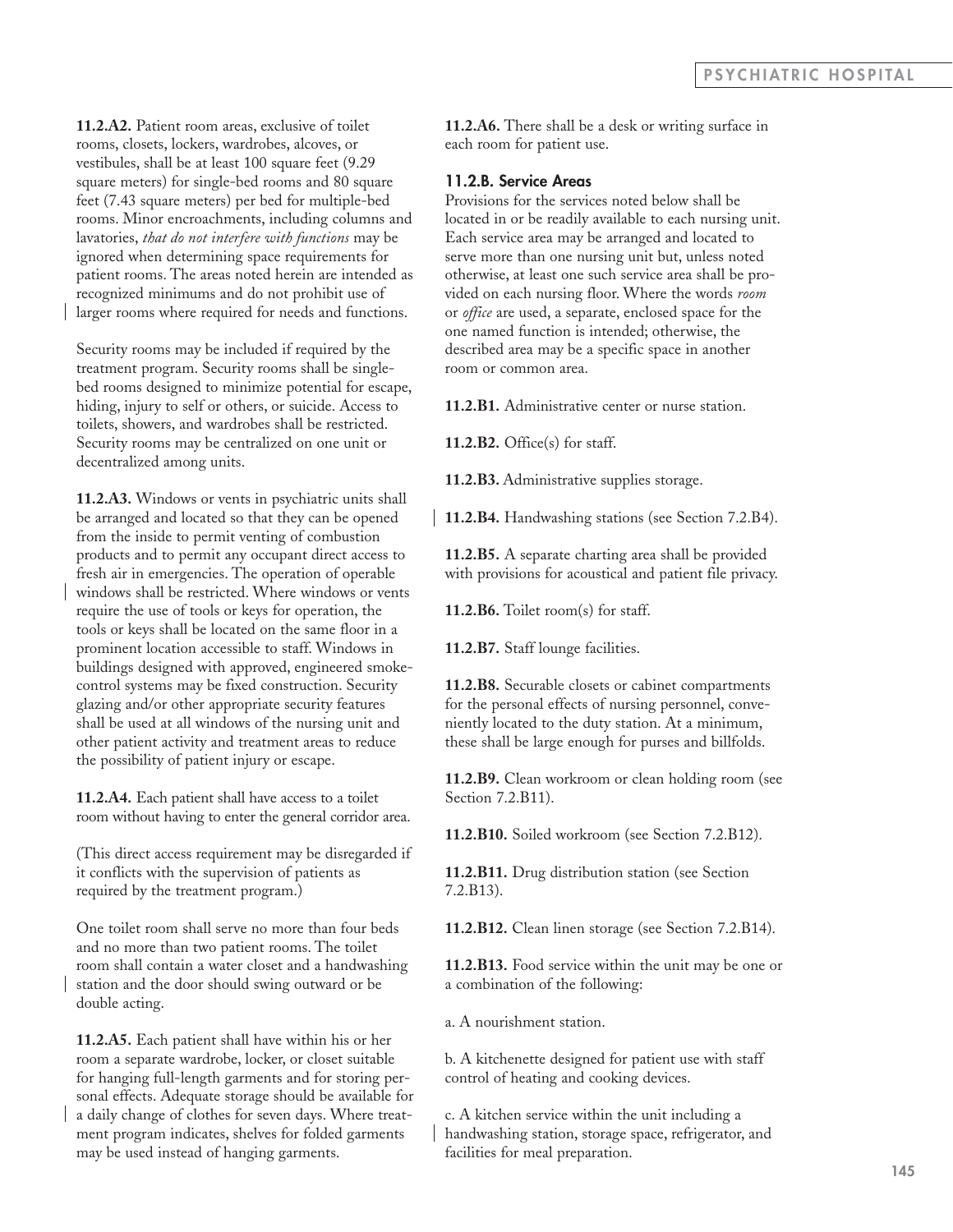**11.2.B14.** Ice machine (see Section 7.2.B16).

**11.2.B15.** A bathtub or shower shall be provided for each six beds not otherwise served by bathing facilities within the patient rooms. Bathing facilities should be designed and located for patient convenience and privacy.

**11.2.B16.** At least two separate social spaces, one appropriate for noisy activities and one for quiet activities, shall be provided. The combined area shall be at least 25 square feet (2.32 square meters) per patient with at least 120 square feet (11.15 square meters) for each of the two spaces. This space may be shared by dining activities if an additional 15 square feet (1.39 square meters) per patient is added; otherwise, provide 20 square feet (1.86 square meters) per patient for dining. Dining facilities may be located off the nursing unit in a central area.

**11.2.B17.** Space for group therapy shall be provided. This may be combined with the quiet space noted above when the unit accommodates not more than 12 patients and when at least 225 square feet (20.90

square meters) of enclosed private space is available for group therapy activities.

**11.2.B18.** Patient laundry facilities with an automatic washer and dryer shall be provided.

**11.2.B19.** A secured storage area for patients' effects determined potentially harmful (razors, nail files, cigarette lighters, etc.). This area will be controlled by staff.

The following elements shall also be provided, but may be either within the psychiatric unit or immediately accessible to it unless otherwise dictated by the program:

**11.2.B20.** Equipment storage room. Storage space for wheelchairs may be outside the psychiatric unit, provided that provisions are made for convenient access as needed for disabled patients.

**11.2.B21.** Examination and treatment room(s). The examination and treatment room(s) may serve several nursing units and may be on a different floor if conveniently located for routine use. Examination rooms shall have a minimum floor area of 120 square feet (11.15 square meters) excluding space for vestibule, toilets, and closets. The room shall contain a handwashing station; storage facilities; and a desk, counter, or shelf space for writing.

**11.2.B22.** Emergency equipment storage. Space shall be provided for emergency equipment that is under direct control of the nursing staff, such as a CPR

cart. This space shall be in close proximity to a nurse station; it may serve more than one unit.

**11.2.B23.** Housekeeping room (see Section 7.2.B22).

**11.2.B24.** A visitor room for patients to meet with friends or family with a minimum floor space of 100 square feet (9.29 square meters).

**11.2.B25.** A quiet room for a patient who needs to be alone for a short period of time but does not require a seclusion room. A minimum of 80 square feet (7.43 square meters) is required. The visitor room may serve this purpose.

**11.2.B26.** Separate consultation room(s) with minimum floor space of 100 square feet (9.29 square meters) each provided at a room-to-bed ratio of one consultation room for each 12 psychiatric beds. The room(s) shall be designed for acoustical and visual privacy and constructed to achieve a level of voice privacy of 50 STC (which in terms of vocal privacy means some loud or raised speech is heard only by straining, but is not intelligible). The visitor room may serve as a consultation room.

**11.2.B27.** A conference and treatment planning room for use by the psychiatric unit. This room may be combined with the charting room.

#### **11.2.C. Seclusion Treatment Room**

There shall be at least one seclusion room for up to 24 beds or a major fraction thereof. The seclusion treatment room is intended for short-term occupancy by violent or suicidal patients. Within the psychiatric nursing unit, this space provides for patients requiring security and protection. The room(s) shall be located for direct nursing staff supervision. Each room shall be for only one patient. It shall have an area of at least 60 square feet (5.6 square meters) and shall be con-

structed to prevent patient hiding, escape, injury, or suicide. Where restraint beds are required by the functional program, 80 square feet (7.43 square meters) shall be required. If a facility has more than one psychiatric nursing unit, the number of seclusion rooms shall be a function of the total number of psychiatric beds in the facility. Seclusion rooms may be grouped together. Special fixtures and hardware for electrical circuits shall be used. Doors shall be 3 feet 8 inches (1.12 meters) wide and shall permit staff observation of the patient while also maintaining provisions for patient privacy. Minimum ceiling height shall be 9 feet (2.74 meters). Seclusion treatment rooms shall be accessed by an anteroom or vestibule that also provides direct access to a toilet room. The toilet room and anteroom shall be large enough to safely manage the patient. The seclusion room door shall swing out.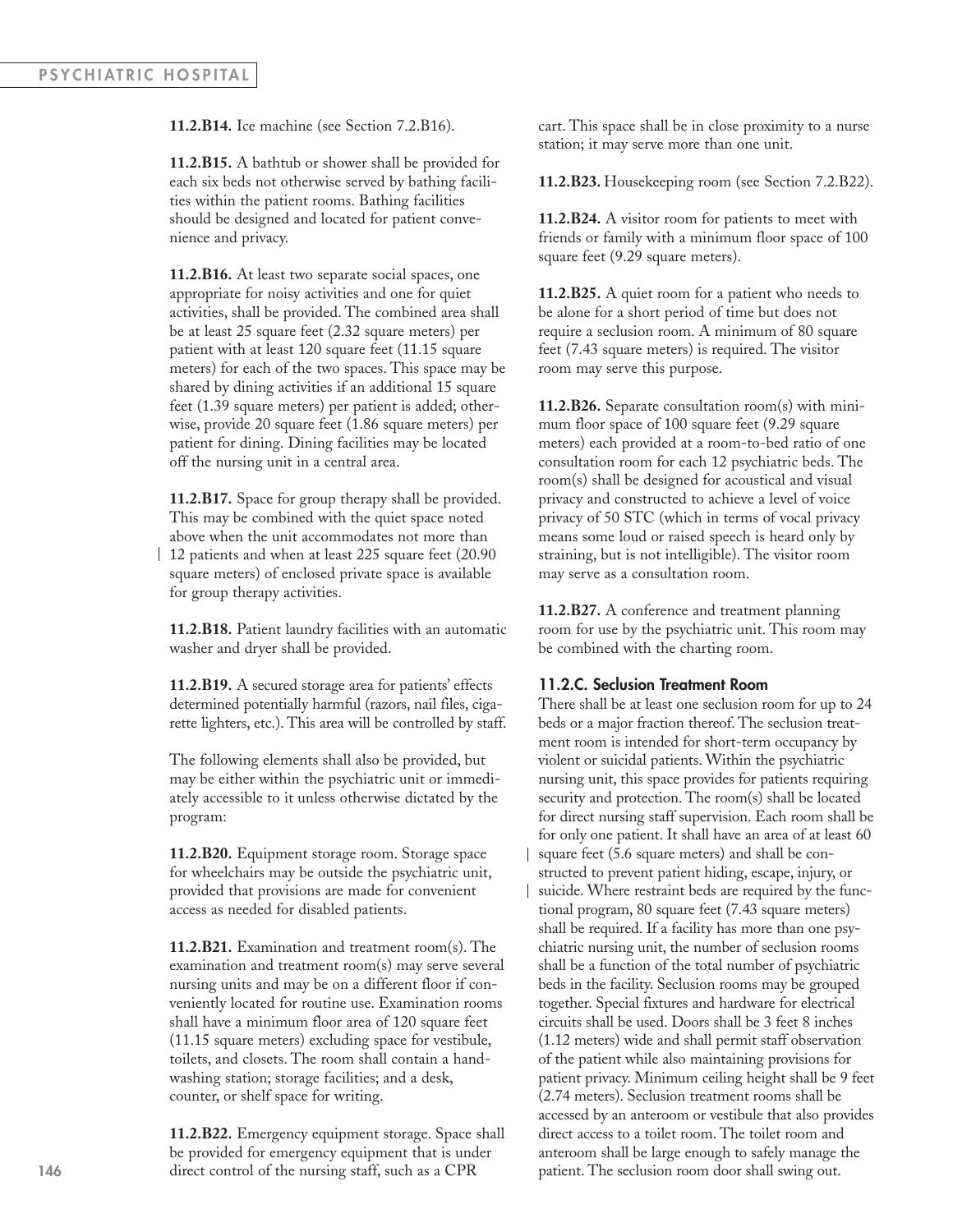Where the interior of the seclusion treatment room is padded with combustible materials, these materials shall be of a type acceptable to the local authority having jurisdiction. The room area, including floor, walls, ceilings, and all openings shall be protected with not less than one-hour-rated construction.

#### **11.2.D.**

The need for and number of required airborne infection isolation rooms in the psychiatric hospital shall be determined by an Infection Control Risk Assessment (ICRA). When required, the airborne infection isolation room(s) shall comply with the general requirements of Section 7.2.C.

## **11.3 Child Psychiatric Unit**

The standards of Section 11.2 shall be applied to child units with the following exceptions.

#### **11.3.A. Patient Rooms**

**11.3.A1.** Maximum room capacity shall be four children.

**11.3.A2.** Patient room (with beds or cribs) areas shall be at least 100 square feet (9.29 square meters) for single bedrooms; 80 square feet (7.43 square meters) per bed and 60 square feet (5.57 square meters) per crib in multiple-bed rooms.

**11.3.A3.** Storage space shall be provided for toys, equipment, extra cribs and beds, and cots or recliners for parents who might stay overnight.

#### **11.3.B. Service Areas**

**11.3.B1.** The combined area for social activities shall be 35 square feet (3.25 square meters) per patient.

#### **\*11.3.C. Outdoor Areas**

### **11.4 Geriatric, Alzheimer's, and Other Dementia Unit**

The standards of Section 11.2 shall be applied to geriatric units with the following exceptions.

#### **11.4.A. Patient Rooms**

**11.4.A1.** Patient room areas shall be at least 120 square feet (11.15 square meters) in single bedrooms and 200 square feet (18.58 square meters) in multiple-bed rooms.

**11.4.A2.** A nurses call system shall be provided in accordance with standards contained in Section

7.32.H. Provisions shall be made for easy removal or for covering call button outlets.

**11.4.A3.** Each patient bedroom shall have storage for extra blankets, pillows, and linen.

**11.4.A4.** Door to patient room shall be a minimum of 3 feet 8 inches wide (1.12 meters).

#### **11.4.B. Service Areas**

**11.4.B1.** Patients shall have access to at least one bathtub in each nursing unit.

**11.4.B2.** The standards of Section 11.2.B16 shall apply for social spaces except that the combined area for social activities shall be 30 square feet (2.79 square meters) per patient.

**11.4.B3.** Storage space for wheelchairs shall be provided in the nursing unit.

## **11.5 Forensic Psychiatric Unit**

The standards of Section 11.2 shall be applied to forensic units. Forensic units shall have security vestibules or sally ports at the unit entrance. Specialized program requirements may indicate the need for additional treatment areas, police and courtroom space, and security considerations. Children, juveniles, and adolescents shall be separated from the adult areas.

## **11.6 Radiology Suite**

Radiology services are not required to be provided within a psychiatric hospital. If they are provided within the hospital, the radiology suite shall comply with Section 7.10.

## **11.7 Nuclear Medicine**

Nuclear medicine services are not required to be provided within a psychiatric hospital. If they are provided within the hospital, the nuclear medicine area shall comply with Section 7.11.

#### **APPENDIX**

**A11.3.C.** Outdoor areas should be protected to allow children to have easy access to secure outdoor areas for play and therapy in facilities where length of stay is two weeks or greater.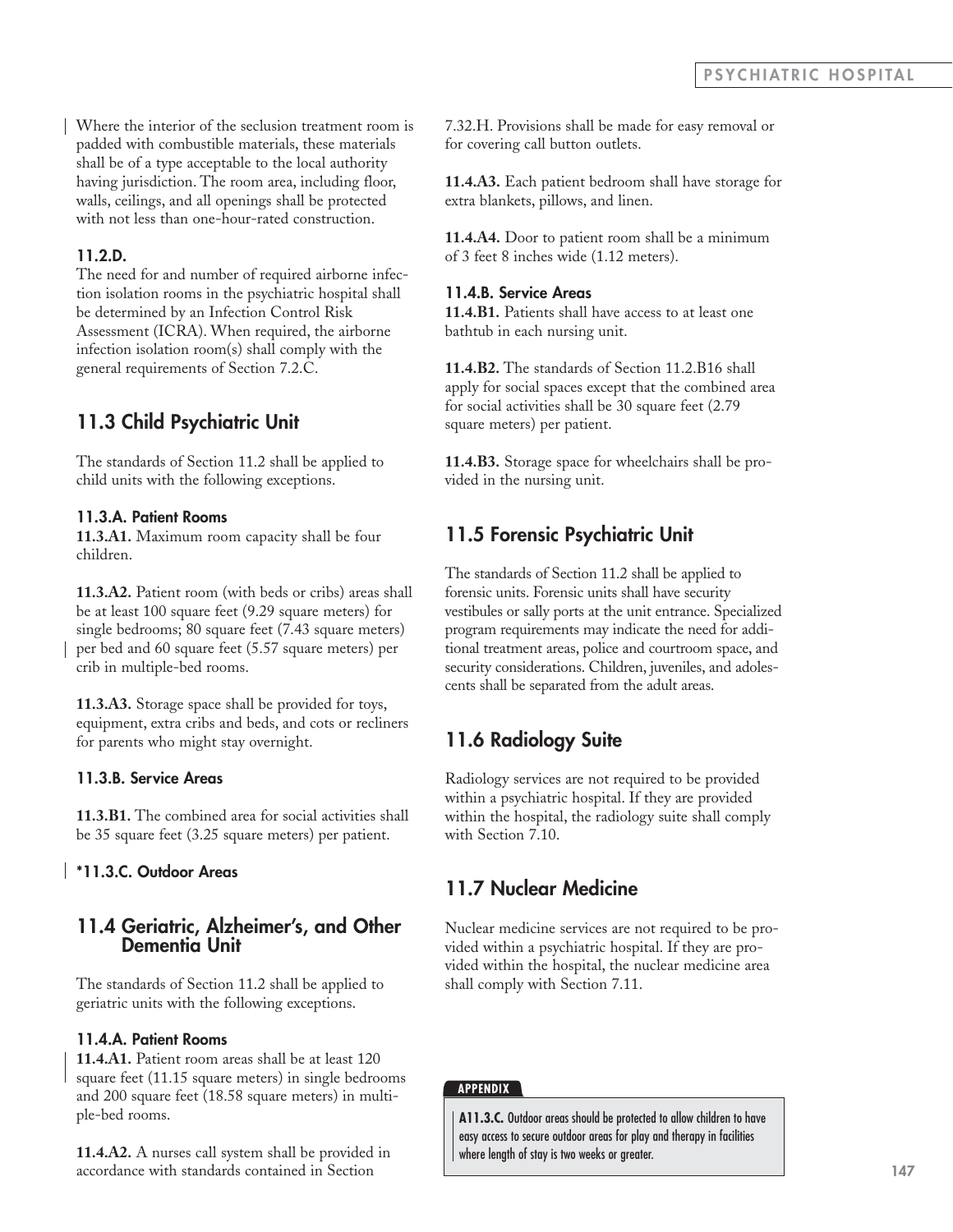## **11.8 Laboratory Suite**

Required laboratory tests may be performed on-site or provided through a contractual arrangement with a laboratory service.

Provisions shall be made for the following procedures to be performed on-site: urinalysis, blood glucose, and electrolytes. Provisions shall also be included for specimen collection and processing.

Minimum facilities on-site shall include a defined area with a laboratory lab counter, sink with water, refrigerated storage, storage for equipment and supplies, clerical area, and record storage.

## **11.9 Rehabilitation Therapy Department**

#### **11.9.A. General**

Rehabilitation therapy in a psychiatric hospital is primarily for the diagnosis and treatment of mental functions but may also seek to address physical functions in varying degrees. It may contain one or several categories of services. If a formal rehabilitative therapy service is included in a project, the facilities and equipment shall be as necessary for the effective function of the program. Where two or more rehabilitative services are included, items may be shared, as appropriate.

#### **11.9.B. Common Elements**

Each rehabilitative therapy department shall include the following, which may be shared or provided as separate units for each service.

**11.9.B1.** Office and clerical space with provision for filing and retrieval of patient records.

**11.9.B2.** Where reception and control station(s) are required by the program, provision shall be made for visual control of waiting and activity areas. (This may be combined with office and clerical space.)

**11.9.B3.** Patient waiting area(s) out of traffic, with provision for wheelchairs. Patient waiting time for rehabilitation therapy should be minimized in a psychiatric hospital. The waiting area may be omitted if not required by the program.

**11.9.B4.** Patient toilets with handwashing stations accessible to wheelchair patients.

**11.9.B5.** A conveniently accessible housekeeping room and service sink for housekeeping use.

**11.9.B6.** A secured area or cabinet within the vicinity of each work area for securing staff personal effects.

**11.9.B7.** Convenient access to toilets and lockers.

**11.9.B8.** Access to a demonstration-conference room.

#### **11.9.C. Physical Therapy**

The physical health of a person can have a direct effect on his or her mental health. Therefore, physical therapy may be desirable in a psychiatric hospital, especially for long-term care patients and elderly patients.

If physical therapy is part of the service, the following, at least, shall be included.

**11.9.C1.** Individual treatment area(s) with privacy screens or curtains. Each such space shall have not less than 60 square feet (5.57 square meters) of clear floor area.

**11.9.C2.** Handwashing stations for staff either within or at each treatment space. (One handwashing station may serve several treatment stations.)

**11.9.C3.** Exercise area and facilities.

**11.9.C4.** Clean linen and towel storage.

**11.9.C5.** Storage for equipment and supplies.

**11.9.C6.** Separate storage for soiled linen, towels, and supplies.

**11.9.C7.** Dressing areas, showers, and lockers for outpatients to be treated.

**11.9.C8.** Provisions shall be made for thermotherapy, diathermy, ultrasonics, and hydrotherapy when required by the functional program.

#### **11.9.D. Occupational Therapy**

Occupational therapy may include such activities as woodworking, leather tooling, art, needlework, painting, sewing, metal work, and ceramics. The following, at least, shall be included:

**11.9.D1.** Work areas and counters suitable for wheelchair access.

**11.9.D2.** Handwashing stations.

**11.9.D3.** Storage for supplies and equipment.

**11.9.D4.** Secured storage for potentially harmful supplies and equipment.

**\*11.9.D5.** A separate room or alcove for a kiln.

**11.9.D6.** Remote electrical switching for potentially harmful equipment.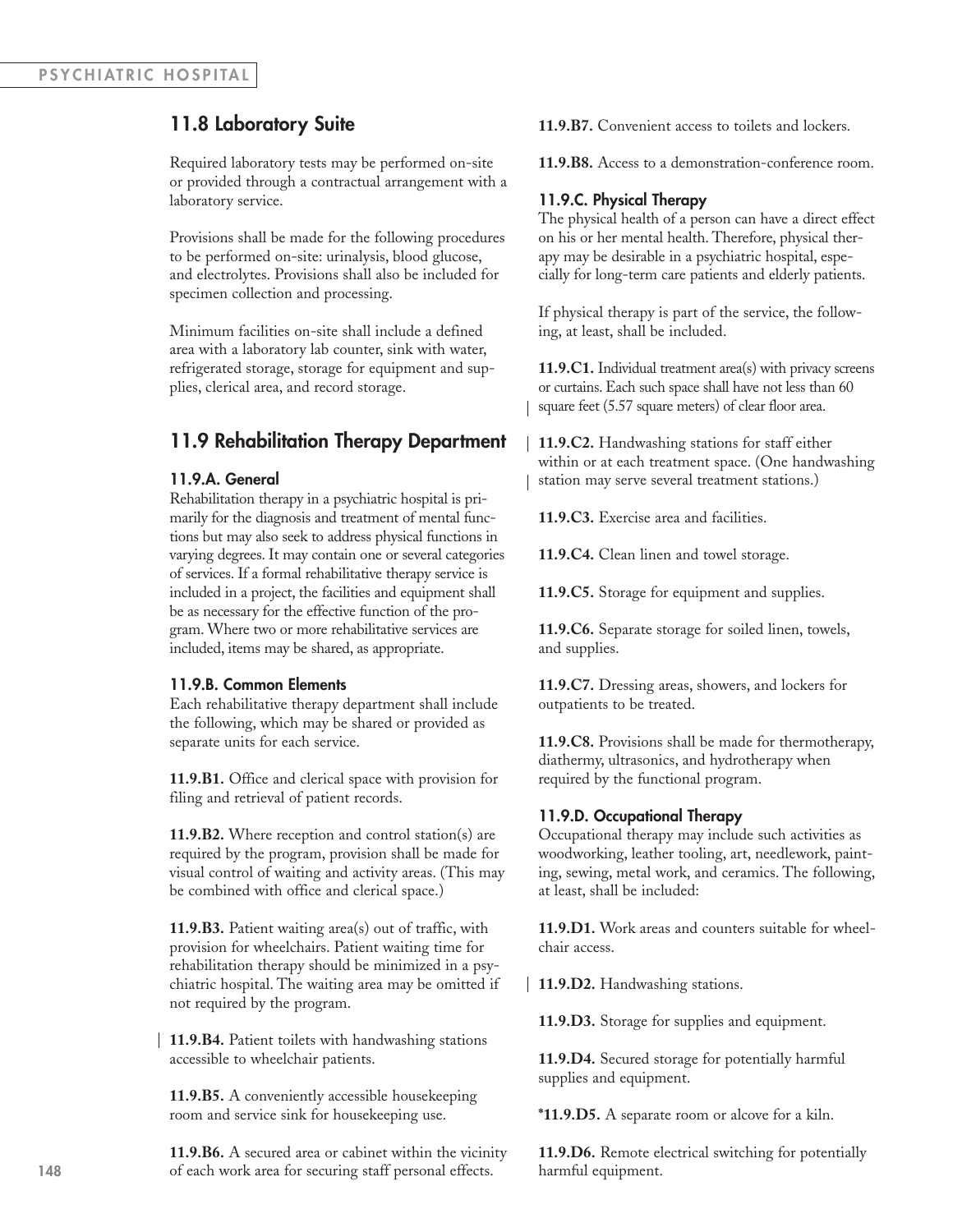**11.9.D7.** Work areas should be sized for one therapy group at a time.

**\*11.9.D8.** Display areas.

#### **11.9.E. Vocational Therapy**

Vocational therapy assists patients in the development and maintenance of productive work and interaction skills through the use of work tasks. These activities may occur in an industrial therapy workshop in another department or outdoors. If this service is provided, the following, at least, shall be included:

**11.9.E1.** Work areas suitable for wheelchair access.

**11.9.E2.** Handwashing stations if required by the program.

**11.9.E3.** Storage for supplies and equipment.

**11.9.E4.** Secured storage for potentially harmful supplies and equipment.

**11.9.E5.** Remote electrical switching for potentially harmful equipment.

**11.9.E6.** Group work areas should be sized for one therapy group at a time.

#### **11.9.F. Recreation Therapy**

Recreation therapy assists patients in the development and maintenance of community living skills through the use of leisure-time activity tasks. These activities may occur in a recreation therapy department, in specialized facilities (e.g., gymnasium), multipurpose space in other areas (e.g., the nursing unit), or outdoors. The following, at least, shall be included:

**11.9.F1.** Activity areas suitable for wheelchair access.

**11.9.F2.** Handwashing stations if required by the program.

**11.9.F3.** Storage for supplies and equipment.

**11.9.F4.** Secured storage for potentially harmful supplies and equipment.

**11.9.F5.** Remote electrical switching for potentially harmful equipment.

#### **11.9.G. Education Therapy**

Education therapy may be a program requirement, especially for children and adolescents. If the service is provided, the following, at least, shall be included. **11.9.G1.** Classroom with student desks with 30 square feet (2.79 square meters) per desk with at least 150 square feet (13.94 square meters) per classroom.

**11.9.G2.** Desk and lockable storage for the teacher.

**11.9.G3.** Storage for supplies, equipment, and books.

## **11.10 Pharmacy**

#### **11.10.A. General**

As described in the functional program, the size and type of services to be provided in the pharmacy will depend on the type of patients and illnesses treated, type of drug distribution system used, number of patients to be served, and extent of shared or purchased services. This shall be described in the functional program. The pharmacy room or suite shall be located for convenient access, staff control, and security. Facilities and equipment shall be as necessary to accommodate the functions of the program and shall include provisions for procurement, storage, distribution, and recording of drugs and other pharmacy products. (Satellite facilities, if provided, shall include those items required by the program.)

## **11.11 Dietary Facilities**

(See Section 7.18.)

## **11.12 Administration and Public Areas**

(See Section 7.19.)

## **11.13 Medical Records**

(See Section 7.20.)

## **11.14 Central Services**

If only primary medical care is provided, central services may not be required or may be provided by

#### **APPENDIX**

**A11.9.D5.** Exposure to some art materials, such as solvents and ceramic glazes, is associated with adverse health effects. Such risks should be controlled by adopting methods recommended in appropriate instructional manuals.

**A11.9.D8.** Display areas for patients' work such as shelves or wall surfaces should be provided.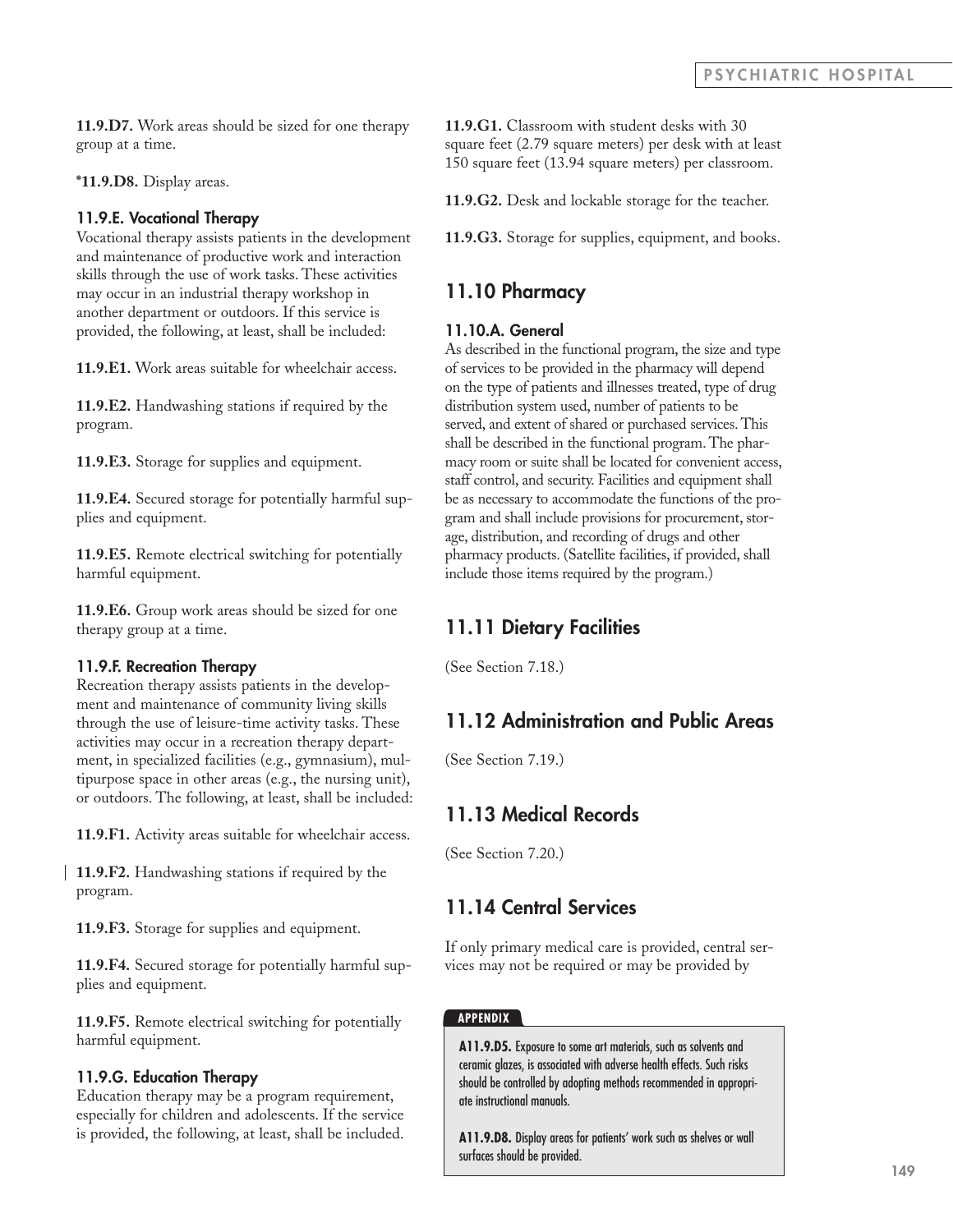countertop sterilizing/cleaning equipment. If decontamination and sterilization are required on-site, a full central services shall be provided (see Section 7.21).

## **11.15 General Storage**

General storage room(s) with a total area of not less than 4 square feet (0.37 square meters) per inpatient bed shall be provided. Storage may be in separate, concentrated areas within the institution or in one or more individual buildings on-site. A portion of this storage may be provided off-site.

## **11.16 Linen Services**

(See Section 7.23.)

## **11.17 Facilities for Cleaning and Sanitizing Carts**

(See Section 7.24.)

## **11.18 Employee Facilities**

(See Section 7.25.)

### **11.19 Housekeeping Room**

(See Section 7.26.)

## **11.20 Engineering Service and Equipment Area**

(See Section 7.27.)

#### **11.21 Waste Processing Services**

(See Section 7.30.C.)

### **11.22 General Standards for Details and Finishes**

The standards of Section 11.22 shall comply with Section 7.28 with the following exceptions:

#### **11.22.A.**

The minimum door width for patient use access in new work shall be at least 3 feet (0.91 meter).

#### **11.22.B.**

Where grab bars are provided, the space between the bar and the wall should be filled to prevent a cord being tied around it for hanging. Bars, including those which are part of such fixtures as soap dishes, shall be sufficiently anchored to sustain a concentrated load of 250 pounds (113.4 kilograms).

## **11.23 Design and Construction, Including Fire-Resistant Standards**

(See Section 7.29.)

## **11.24-11.29 Reserved**

## **11.30 Special Systems**

#### **11.30.A. General**

**11.30.A1.** Prior to acceptance of the facility, all special systems shall be tested and operated to demonstrate to the owner or his designated representative that the installation and performance of these systems conform to design intent. Test results shall be documented for maintenance files.

**11.30.A2.** Upon completion of the special systems equipment installation contract, the owner shall be furnished with a complete set of manufacturers' operating, maintenance, and preventive maintenance instructions, a parts lists, and complete procurement information including equipment numbers and descriptions. Operating staff persons shall also be provided with instructions for proper operation of systems and equipment. Required information shall include all safety or code ratings as needed.

**11.30.A3.** Insulation shall be provided surrounding special system equipment to conserve energy, protect personnel, and reduce noise.

#### **11.30.B. Elevators**

**11.30.B1.** All buildings having patient facilities (such as bedrooms, dining rooms, or recreation areas) or services (such as diagnostic or therapeutic) located on other than the main entrance floor shall have electric or hydraulic elevators. Installation and testing of elevators shall comply with ANSI/ASME A17.1 for new construction and ANSI/ASME A17.3 for existing facilities. (See ASCE 7-93 for seismic design and control systems requirements for elevators.)

a. Elevators shall be equipped with a two-way automatic level-maintaining device with accuracy of  $\pm 1/4$ inch (±6.4 millimeters).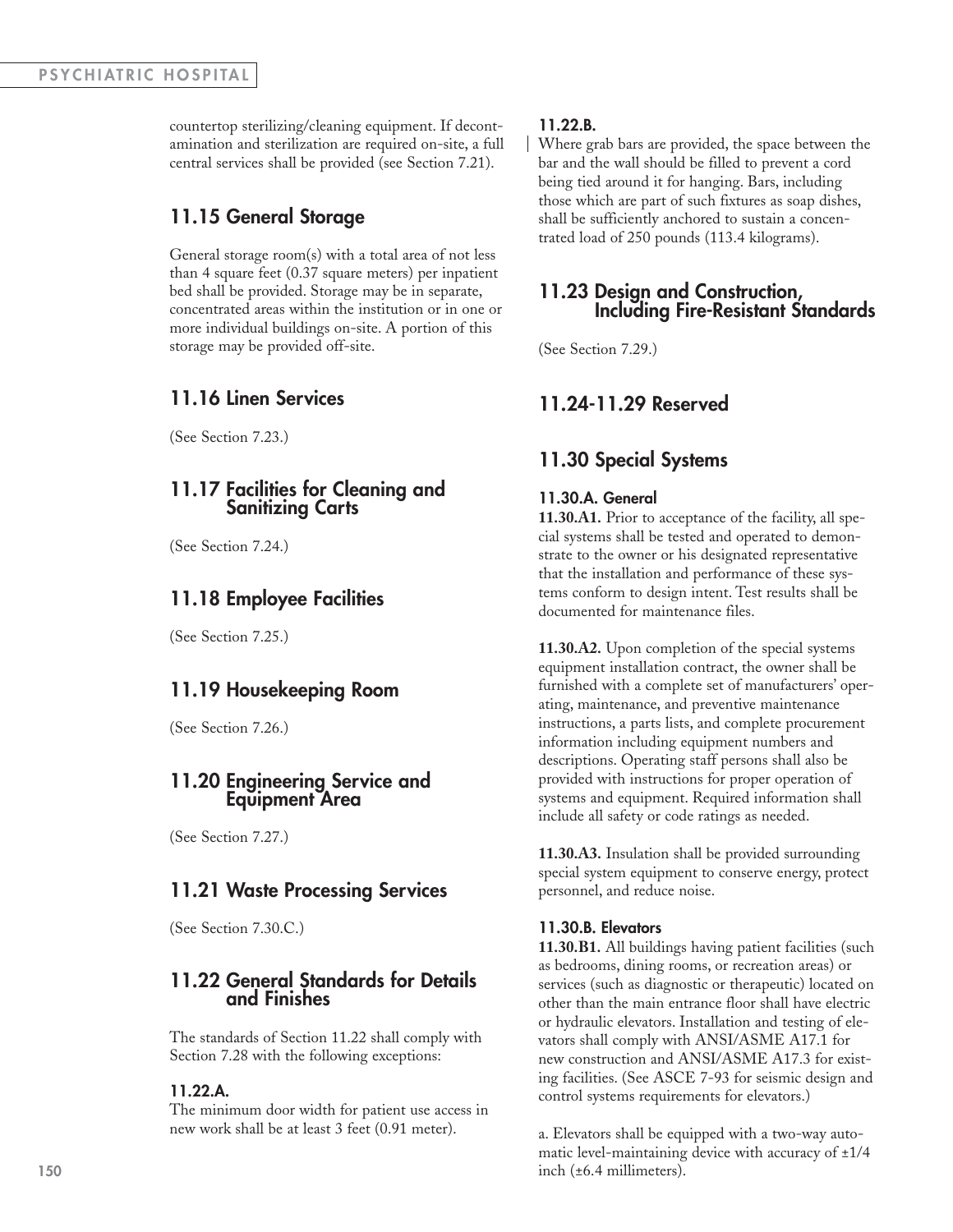b. Each elevator, except those for material handling, shall be equipped with an independent keyed switch for staff use for bypassing all landing button calls and responding to car button calls only.

c. Elevator call buttons shall be key controlled if required by the functional program, and controls shall not be activated by heat or smoke. Light beams, if used for operating door reopening devices without touch, shall be used in combination with door-edge safety devices and shall be interconnected with a system of smoke detectors. This is so that the light control feature will be overridden or disengaged should it encounter smoke at any landing.

**11.30.B2.** Field inspections and tests shall be made and the owner shall be furnished with written certification stating that the installation meets the requirements set forth in this section as well as all applicable safety regulations and codes.

#### **11.30.C. Waste Processing Services**

**11.30.C1.** Storage and disposal. Facilities shall be provided for sanitary storage and treatment or disposal of waste using techniques acceptable to the appropriate health and environmental authorities. The functional program shall stipulate the categories and volumes of waste for disposal and shall stipulate the methods of disposal for each.

**11.30.C2.** Medical waste. Medical waste shall be disposed of either by incineration or other approved technologies. Incinerators or other major disposal equipment may be shared by two or more institutions.

a. Incinerators or other major disposal equipment may also be used to dispose of other medical waste where local regulations permit. Equipment shall be designed for the actual quantity and type of waste to be destroyed and should meet all applicable regulations.

b. Incinerators with 50-pounds-per-hour or greater capacities shall be in a separate room or outdoors; those with lesser capacities may be located in a separate area within the facility boiler room. Rooms and areas containing incinerators shall have adequate space and facilities for incinerator charging and cleaning, as well as necessary clearances for work and maintenance. Provisions shall be made for operation, temporary storage, and disposal of materials so that odors and fumes do not drift back into occupied areas. Existing approved incinerator installations, which are not in separate rooms or outdoors, may remain unchanged provided they meet the above criteria.

c. The design and construction of incinerators and trash chutes shall comply with NFPA 82.

\*d. Heat recovery.

\*e. Environmental guidelines.

## **11.31 Mechanical Standards**

#### **11.31.A. General**

**11.31.A1.** The mechanical system should be designed for overall efficiency and appropriate life cycle cost. Details for cost-effective implementation of design features are interrelated and too numerous (as well as too basic) to list individually. Recognized engineering procedures shall be followed for the most economical and effective results. A well-designed system can generally achieve energy efficiency at minimal additional cost and simultaneously provide improved patient comfort. Different geographic areas may have climatic and use conditions that favor one system over another in terms of overall cost and efficiency. In no case shall patient care or safety be sacrificed for conservation.

Mechanical, electrical, and HVAC equipment may be located either internally, externally, or in separate buildings.

**11.31.A2.** Remodeling and work in existing facilities may present special problems. As practicality and funding permit, existing insulation, weather stripping, etc., should be brought up to standard for maximum economy and efficiency. Consideration shall be

#### **APPENDIX**

**A11.30.C2.d.** When incinerators are used, consideration should be given to the recovery of waste heat from on-site incinerators used to dispose of large amounts of waste materials.

**A11.30.C2.e.** Incinerators should be designed in a manner fully consistent with protection of public and environmental health, both on-site and off-site, and in compliance with federal, state, and local statutes and regulations. Toward this end, permit applications for incinerators and modifica-

tions thereof should be supported by Environmental Assessments and/or Environmental Impact Statements (EISs) and/or Health Risk Assessments (HRAs) as may be required by regulatory agencies. Except as noted below, such assessments should utilize standard U.S. EPA methods, specifically those set forth in U.S. EPA guidelines, and should be fully consistent with U.S. EPA guidelines for health risk assessment (U.S. EPA). Under some circumstances, however, regulatory agencies having jurisdiction over a particular project may require use of alternative methods.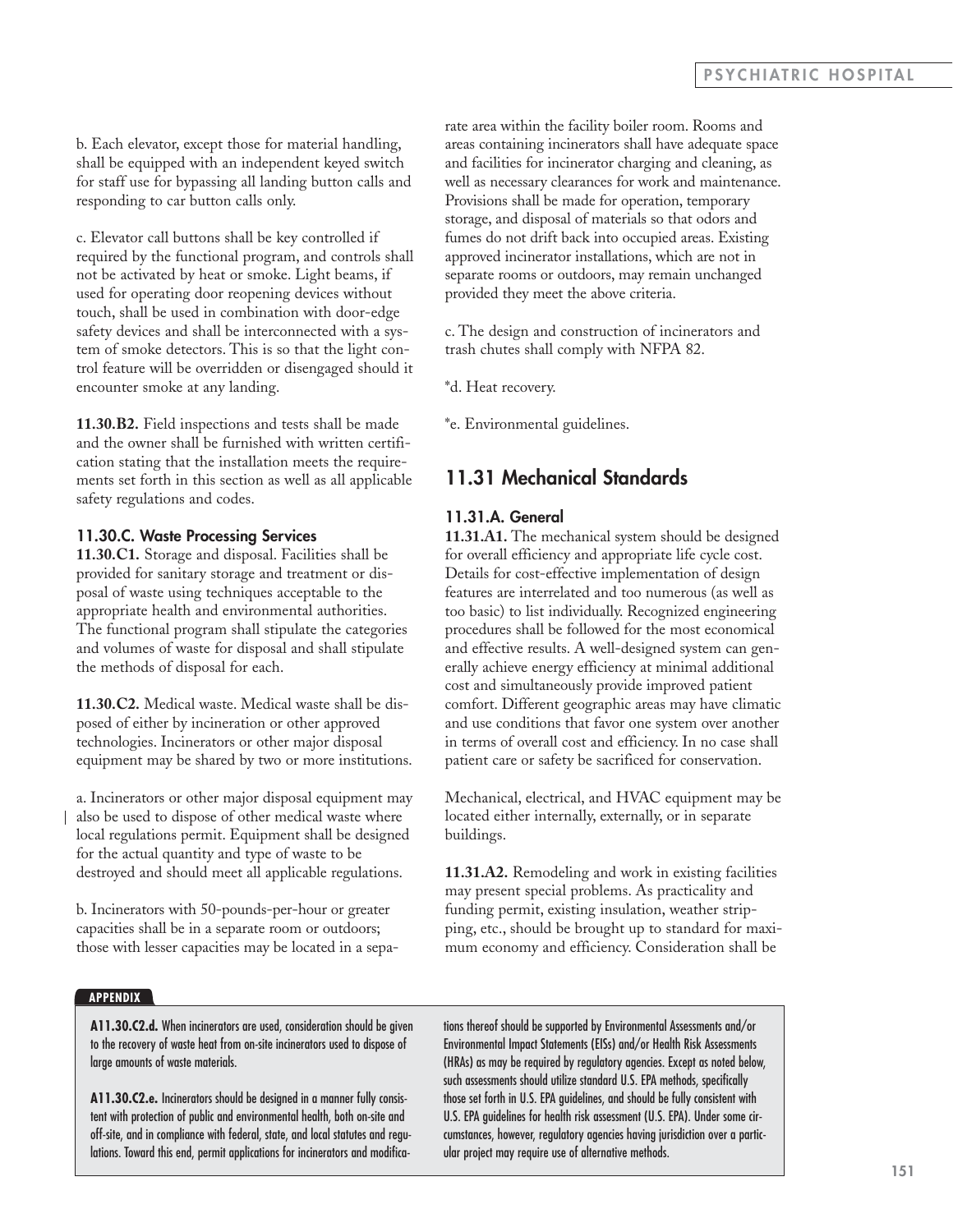given to additional work that may be needed to achieve this.

**11.31.A3.** Facility design consideration shall include site, building mass, orientation, configuration, fenestration, and other features relative to passive and active energy systems.

**11.31.A4.** Insofar as practical, the facility should include provisions for recovery of waste cooling and heating energy (ventilation, exhaust, water and steam discharge, cooling towers, incinerators, etc.).

**11.31.A5.** Facility design consideration shall include recognized energy-saving mechanisms such as variable-air-volume systems, load shedding, programmed controls for unoccupied periods (nights and weekends, etc.) and use of natural ventilation, site and climatic conditions permitting. Systems with excessive installation and/or maintenance costs that negate long-range energy savings should be avoided.

**11.31.A6.** Air-handling systems shall be designed with an economizer cycle where appropriate to use outside air. Use of mechanically circulated outside air does not reduce need for filtration.

**11.31.A.7.** Mechanical equipment, ductwork, and piping shall be mounted on vibration isolators as required to prevent unacceptable structure-borne vibration.

**11.31.A8.** Supply and return mains and risers for cooling, heating, and steam systems shall be equipped with valves to isolate the various sections of each system. Each piece of equipment shall have valves at the supply and return ends.

#### **11.31.B. Thermal and Acoustical Insulation**

**11.31.B1.** Insulation within the building shall be provided to conserve energy, protect personnel, prevent vapor condensation, and reduce noise.

**11.31.B2.** Insulation on cold surfaces shall include an exterior vapor barrier. (Material that will not absorb or transmit moisture will not require a separate vapor barrier.)

**11.31.B3.** Insulation, including finishes and adhesives on the exterior surfaces of ducts, piping, and equipment, shall have a flame-spread rating of 25 or less and a smoke-developed rating of 50 or less as determined by an independent testing laboratory in accordance with NFPA 255.

**11.31.B4.** If duct lining is used, it shall be coated and sealed, and shall meet ASTM C1071. These linings (including coatings, adhesives, and exterior surface

insulation on pipes and ducts in spaces used as air supply plenums) shall have a flame-spread rating of 25 or less and a smoke-developed rating of 50 or less, as determined by an independent testing laboratory in accordance with NFPA 255. If existing lined ductwork is reworked in a renovation project, the liner seams and punctures shall be resealed.

**11.31.B5.** Existing accessible insulation within areas of facilities to be modernized shall be inspected, repaired, and/or replaced, as appropriate.

**11.31.B6.** Duct lining shall not be installed within 15 feet (4.57 meters) downstream of humidifiers.

#### **11.31.C. Steam and Hot Water Systems**

**11.31.C1.** Boilers shall have the capacity, based upon the net ratings published by the Hydronics Institute or another acceptable national standard, to supply the normal heating, hot water, and steam requirements of all systems and equipment.

#### **11.31.D. Air Conditioning, Heating, and Ventilation Systems**

**11.31.D1.** All rooms and areas in the facility used for patient care shall have provisions for ventilation. The ventilation rates shown in Table 7.2 shall be used only as minimum standards; they do not preclude the use of higher, more appropriate rates. Fans serving exhaust systems shall be located at the discharge end and shall be readily serviceable. Air supply and exhaust in rooms for which no minimum total air change rate is noted may vary down to zero in response to room load. For rooms listed in Table 7.2, where VAV systems are used, minimum total air change shall be within limits noted. Temperature control shall also comply with these standards. The ventilation systems shall be designed and balanced according to the requirements shown in Table 7.2 and in the applicable notes.

**11.31.D2.** General exhaust systems may be combined to enhance the efficiency of recovery devices required for energy conservation. Local exhaust systems shall be used whenever possible in place of dilution ventilation to reduce exposure to hazardous gases, vapors, fumes, or mists.

**11.31.D3.** Fresh air intakes shall be located at least 25 feet (7.62 meters) from exhaust outlets of ventilating systems, combustion equipment stacks, medicalsurgical vacuum systems, plumbing vents, or areas that may collect vehicular exhaust or other noxious fumes. (Prevailing winds and/or proximity to other structures may require greater clearances.) Plumbing and vacuum vents that terminate at a level above the top of the air intake may be located as close as 10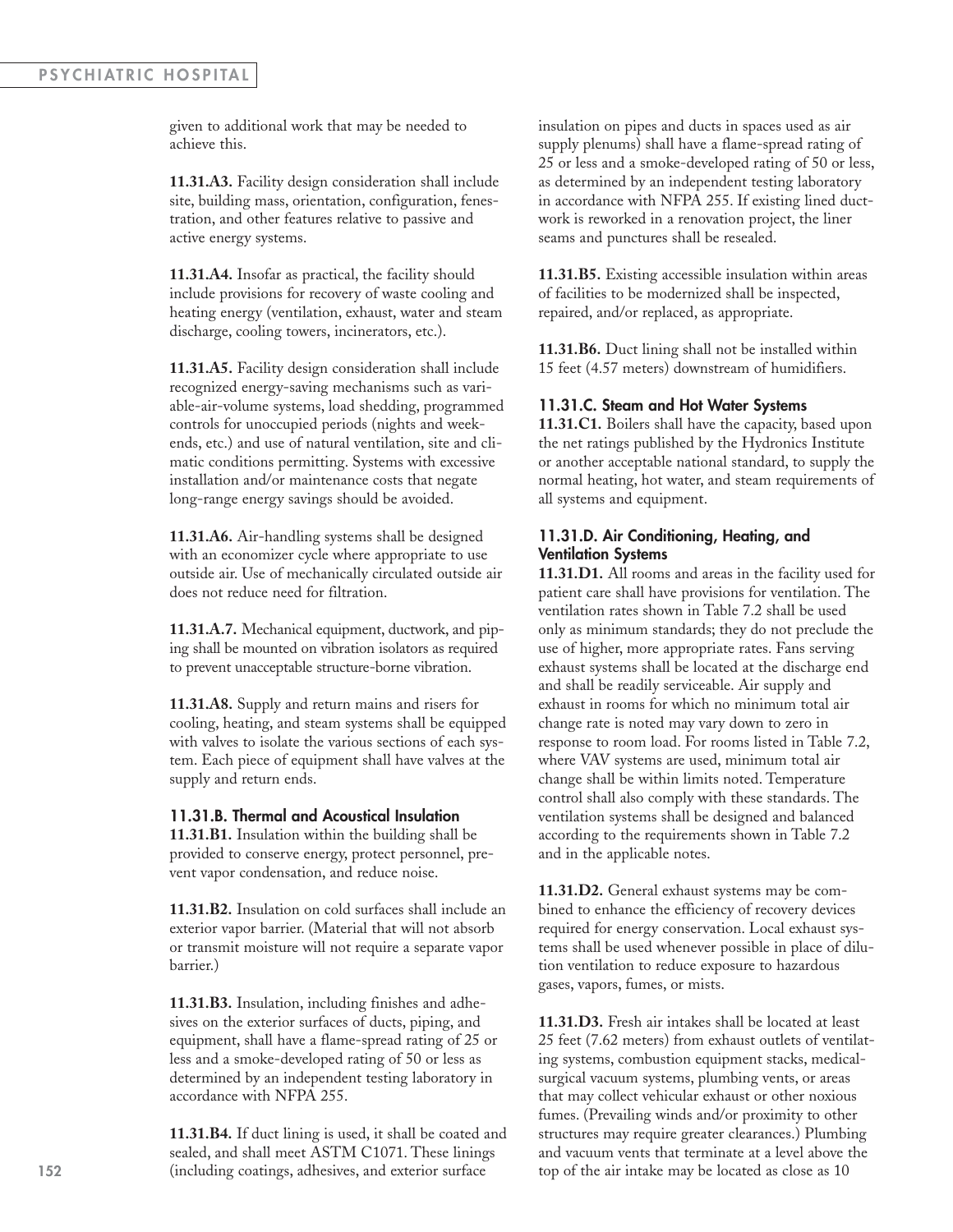feet (3.05 meters). The bottom of outdoor air intakes serving central systems shall be as high as practical, but at least 6 feet (1.83 meters) above ground level, or, if installed above the roof, 3 feet (0.91 meter) above roof level. Exhaust outlets from areas that may be contaminated shall be above roof level, arranged to minimize recirculation of exhaust air into the building, and directed away from personnel service areas.

**11.31.D4.** All central ventilation or air conditioning systems shall be equipped with filters with efficiencies equal to, or greater than, those specified in Table 11.1. Filter efficiencies, tested in accordance with ASHRAE 52.1-1992, shall be average. Filter frames shall be durable and proportioned to provide an airtight fit with the enclosing duct work. All joints between filter segments and enclosing duct work shall have gaskets or seals to provide a positive seal against air leakage. A manometer shall be installed across each filter bed having a required efficiency of 75 percent or more. Provisions shall be made to allow access for field testing.

**\*11.31.D5.** If duct humidifiers are located upstream of the final filters, they shall be located at least 15 feet (4.57 meters) upstream of the final filters. Ductwork with duct-mounted humidifiers shall have a means of water removal. An adjustable high-limit humidistat shall be located downstream of the humidifier to reduce the potential for condensation inside the duct. All duct takeoffs shall be sufficiently downstream of the humidifier to ensure complete moisture absorption. Steam humidifiers shall be used. Reservoir-type water spray or evaporative pan humidifiers shall not be used.

**11.31.D6.** Air-handling duct systems shall be designed with accessibility for duct cleaning, and shall meet the requirements of NFPA 90A.

**11.31.D7.** Ducts that penetrate construction intended for X-ray or other ray protection shall not impair the effectiveness of the protection.

**11.31.D8.** Fire and smoke dampers shall be constructed, located, and installed in accordance with the requirements of NFPA 101, 90A, and the specific damper's Listing requirements. Fans, dampers, and detectors shall be interconnected so that damper activation will not damage ducts. Maintenance access shall be provided at all dampers. All damper locations should be shown on design drawings. Dampers should be activated by fire or smoke sensors, not by fan cutoff alone. Switching systems for restarting fans may be installed for fire department use in venting smoke after a fire has been controlled. However, provisions should be made to avoid possible damage to

the system due to closed dampers. When smoke partitions are required, heating, ventilation, and air conditioning zones shall be coordinated with compartmentation insofar as practical to minimize need to penetrate fire and smoke partitions.

**11.31.D9.** Exhaust hoods handling grease-laden vapors in food preparation centers shall comply with NFPA 96. All hoods over cooking ranges shall be equipped with grease filters, fire extinguishing systems, and heat-actuated fan controls. Cleanout openings shall be provided every 20 feet (6.10 meters), and at changes in direction, in the horizontal exhaust duct systems serving these hoods. (Horizontal runs of ducts serving range hoods should be kept to a minimum.)

**11.31.D10.** Rooms with fuel-fired equipment shall be provided with sufficient outdoor air to maintain equipment combustion rates and to limit work station temperatures.

**11.31.D11.** Gravity exhaust may be used, where conditions permit, for nonpatient areas such as boiler rooms, central storage, etc.

**11.31.D12.** The energy-saving potential of variable air volume systems is recognized and these standards herein are intended to maximize appropriate use of that system. Any system utilized for occupied areas shall include provisions to avoid air stagnation in interior spaces where thermostat demands are met by temperatures of surrounding areas.

**11.31.D13.** Special consideration shall be given to the type of heating and cooling units, ventilation outlets, and appurtenances installed in patient-occupied areas. The following shall apply:

a. All air grilles and diffusers shall be of a type that prohibits the insertion of foreign objects. All exposed fasteners shall be tamper-resistant.

b. All convector or HVAC enclosures exposed in the room shall be constructed with rounded corners and shall have enclosures fastened with tamper-resistant screws.

c. HVAC equipment shall be of a type that minimizes the need for maintenance within the room.

#### **APPENDIX**

**A11.31.D5.** See Industrial Ventilation: A Manual of Recommended Practice, published by the American Conference of Governmental Industrial Hygienists (www.acgih.org), for additional information.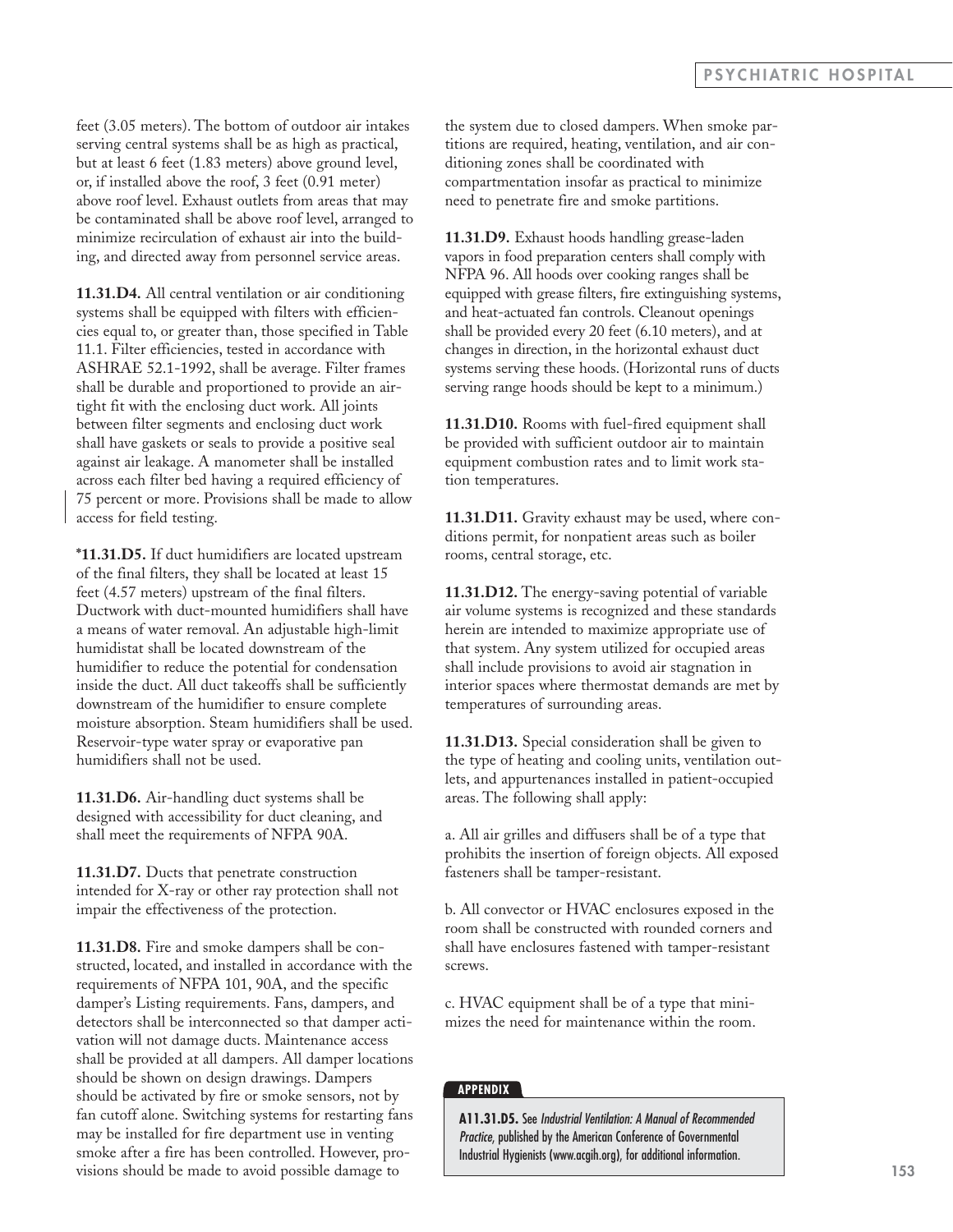**11.31.D14.** Rooms used for sputum induction, aerosolized pentamidine treatments, and other cough-inducing procedures shall meet the requirements of Table 7.2 for airborne infection isolation rooms. If booths are used, refer to Section 7.15.E.

**11.31.D15.** Non-central air handling systems, i.e., individual room units that are used for heating and cooling purposes (fan-coil units, heat pump units, etc.) shall be equipped with permanent (cleanable) or replaceable filters. The filters shall have a minimum efficiency of 68 percent weight arrestance. These units may be used as recirculating units only. All outdoor requirements shall be met by a separate central air-handling system with the proper filtration, as noted in Table 11.1.

#### **11.31.E. Plumbing and Other Piping Systems**

Unless otherwise specified herein, all plumbing systems shall be designed and installed in accordance with *National Standard Plumbing Code*, chapter 14, Medical Care Facility Plumbing Equipment.

**11.31.E1.** The following standards shall apply to plumbing fixtures:

a. The material used for plumbing fixtures shall be nonabsorptive and acid-resistant.

b. Water spouts used in lavatories and sinks shall have clearances adequate to avoid contaminating utensils and the contents of carafes, etc.

c. General handwashing stations used by medical and nursing staff and all lavatories used by patients and food handlers shall be trimmed with valves that can be operated without hands. (Single lever or wrist blade devices may be used.) Blade handles used for this purpose shall not exceed 4-1/2 inches (114.3 millimeters) in length. Handles on clinical sinks shall be at least 6 inches (152.4 millimeters) long. Freestanding scrub sinks and lavatories used for scrubbing in procedure rooms shall be trimmed with foot, knee, or ultrasonic controls (no single lever wrist blades).

d. Clinical sinks shall have an integral trap wherein the upper portion of the water trap provides a visible seal.

e. Showers and tubs shall have nonslip walking surfaces.

**11.31.E2.** The following standards shall apply to potable water supply systems:

a. Systems shall be designed to supply water at sufficient pressure to operate all fixtures and equipment during maximum demand. Supply capacity for hotand cold-water piping shall be determined on the basis of fixture units, using recognized engineering standards. When the ratio of plumbing fixtures to occupants is proportionally more than required by the building occupancy and is in excess of 1,000 plumbing fixture units, a diversity factor is permitted.

b. Each water service main, branch main, riser, and branch to a group of fixtures shall have valves. Stop valves shall be provided for each fixture. Appropriate panels for access shall be provided at all valves where required.

c. Vacuum breakers shall be installed on hose bibs and supply nozzles used for connection of hoses or tubing in laboratories, housekeeping sinks, bedpanflushing attachments, and autopsy tables, etc.

d. Bedpan-flushing devices (may be cold water) shall be provided in each inpatient toilet room; however, installation is optional in psychiatric and alcoholabuse units where patients are ambulatory.

e. Potable water storage vessels (hot and cold) not intended for constant use shall not be installed.

**11.31.E3.** The following standards shall apply to hot water systems:

a. The water-heating system shall have sufficient supply capacity at the temperatures and amounts indicated in Table 7.4. Water temperature is measured at the point of use or inlet to the equipment. Water shall be permitted to be stored at higher temperatures.

b. Hot-water distribution systems serving patient care areas shall be under constant recirculation to provide continuous hot water at each hot water outlet.

#### **APPENDIX**

**A11.31.E3(c).** There are several ways to treat domestic water systems to kill Legionella and opportunistic waterborne pathogens. Complete removal of these organisms is not feasible, but methods to reduce the amount include hyperchlorination (free chlorine, chlorine dioxide, monochloramine), elevated hot water temperature, ozone injection, silver/copper ions, and ultraviolet light. Each of these options has advantages and disad-

vantages. While increasing the hot water supply temperature to 140°F (60°C) is typically considered the easiest option, the risk of scalding, especially to youth and the elderly, is significant. Additional consideration should be given to domestic water used in bone marrow transplant units. See CDC, ASHRAE, and ASPE documentation for additional information.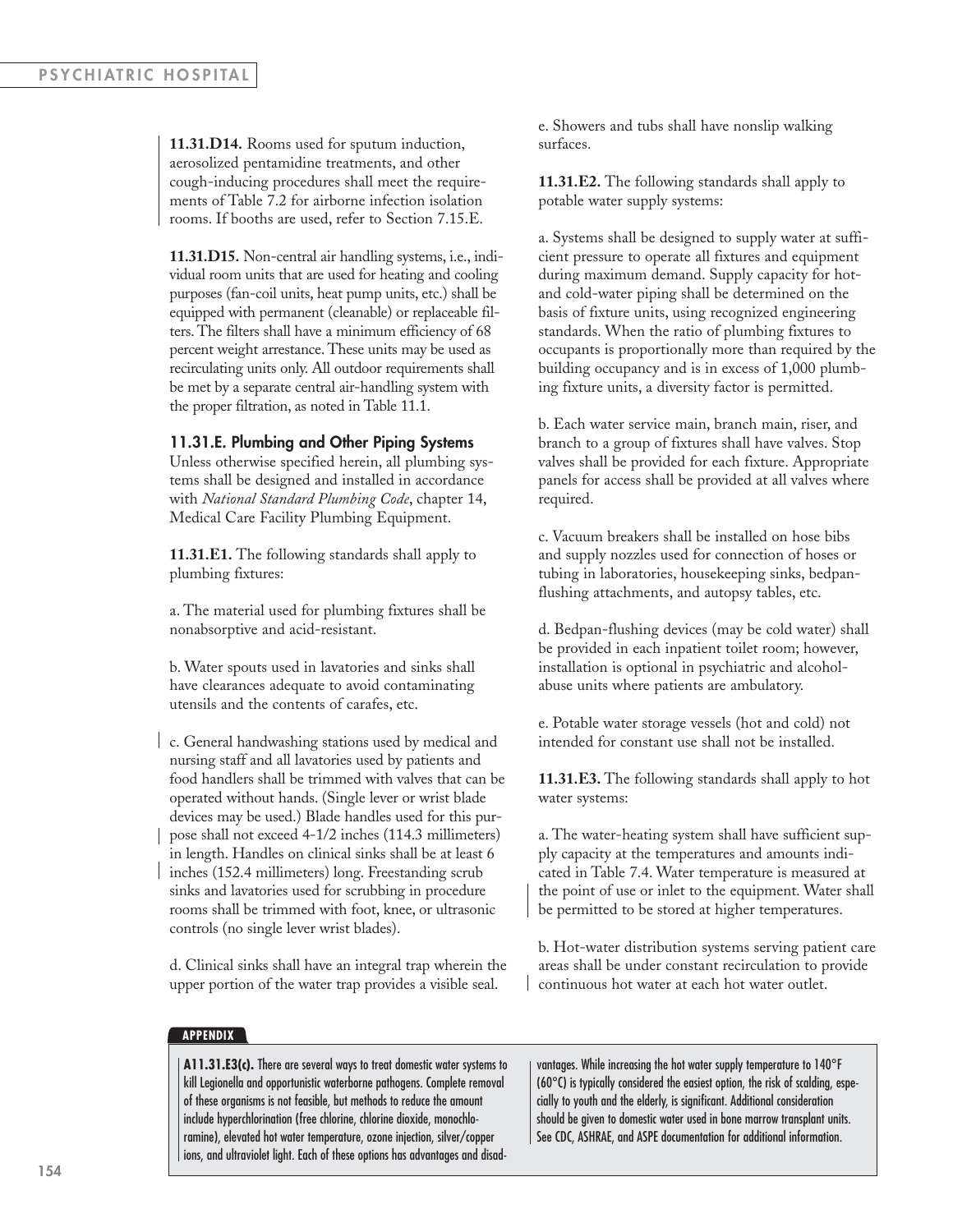\*c. Provisions shall be included in the domestic hot water system to limit the amount of Legionella bacteria and opportunistic waterborne pathogens.

**11.31.E4.** The following standards shall apply to drainage systems:

a. Drain lines from sinks used for acid waste disposal shall be made of acid-resistant material.

b. Drain lines serving some types of automatic bloodcell counters must be of carefully selected material that will eliminate potential for undesirable chemical reactions (and/or explosions) between sodium azide wastes and copper, lead, brass, and solder, etc.

c. Insofar as possible, drainage piping shall not be installed within the ceiling or exposed in food preparation centers, food serving facilities, food storage areas, central services, electronic data processing areas, electric closets, and other sensitive areas. Where exposed, overhead drain piping in these areas is unavoidable, special provisions shall be made to protect the space below from leakage, condensation, or dust particles.

d. Floor drains shall not be installed in operating rooms.

e. Drain systems for autopsy tables shall be designed to positively avoid splatter or overflow onto floors or back siphonage and for easy cleaning and trap flushing.

f. Building sewers shall discharge into community sewerage. Where such a system is not available, the facility shall treat its sewage in accordance with local and state regulations.

g. Kitchen grease traps shall be located and arranged to permit easy access without the need to enter food preparation or storage areas. Grease traps shall be of capacity required and shall be accessible from outside of the building without need to interrupt any services.

h. In dietary areas, floor drains and/or floor sinks shall be of type that can be easily cleaned by removal of cover. Provide floor drains or floor sinks at all "wet" equipment (as ice machines) and as required for wet cleaning of floors. Provide removable stainless steel mesh in addition to grilled drain cover to prevent entry of large particles of waste which might cause stoppages. Location of floor drains and floor sinks shall be coordinated to avoid conditions where locations of equipment make removal of covers for cleaning difficult.

**11.31.E5.** The installation, testing, and certification of nonflammable medical gas and air systems shall

comply with the requirements of NFPA 99. (See Table 7.5 for rooms requiring station outlets.)

**11.31.E6.** Clinical vacuum system installations shall be in accordance with NFPA 99. (See Table 7.5 for rooms requiring station outlets.)

**11.31.E7.** All piping, except control-line tubing, shall be identified. All valves shall be tagged, and a valve schedule shall be provided to the facility owner for permanent record and reference.

**11.31.E8.** Provide condensate drains for cooling coils of type that may be cleaned as needed without disassembly. (Unless specifically required by local authorities, traps are not required for condensate drains.) Provide air gap where condensate drains empty into floor drains. Provide heater elements for condensate lines in freezer or other areas where freezing may be a problem.

**11.31.E9.** No plumbing lines may be exposed overhead or on walls where possible accumulation of dust or soil may create a cleaning problem or where leaks would create a potential for food contamination.

## **11.32. Electrical Standards**

#### **11.32.A. General**

**11.32.A1.** All electrical material and equipment, including conductors, controls, and signaling devices, shall be installed in compliance with applicable sections of NFPA 70 and NFPA 99 and shall be listed as complying with available standards of listing agencies or other similar established standards where such standards are required.

**11.32.A2.** The electrical installations, including alarm, nurse call, staff emergency signed system, and communication systems, shall be tested to demonstrate that equipment installation and operation is appropriate and functional. A written record of performance tests on special electrical systems and equipment shall show compliance with applicable codes and standards.

**11.32.A3.** Data processing and/or automated laboratory or diagnostic equipment, if provided, may require safeguards from power line disturbances.

#### **11.32.B. Services and Switchboards**

Main switchboards shall be located in an area separate from plumbing and mechanical equipment and shall be accessible to authorized persons only. Switchboards shall be convenient for use, readily accessible for maintenance, away from traffic lanes,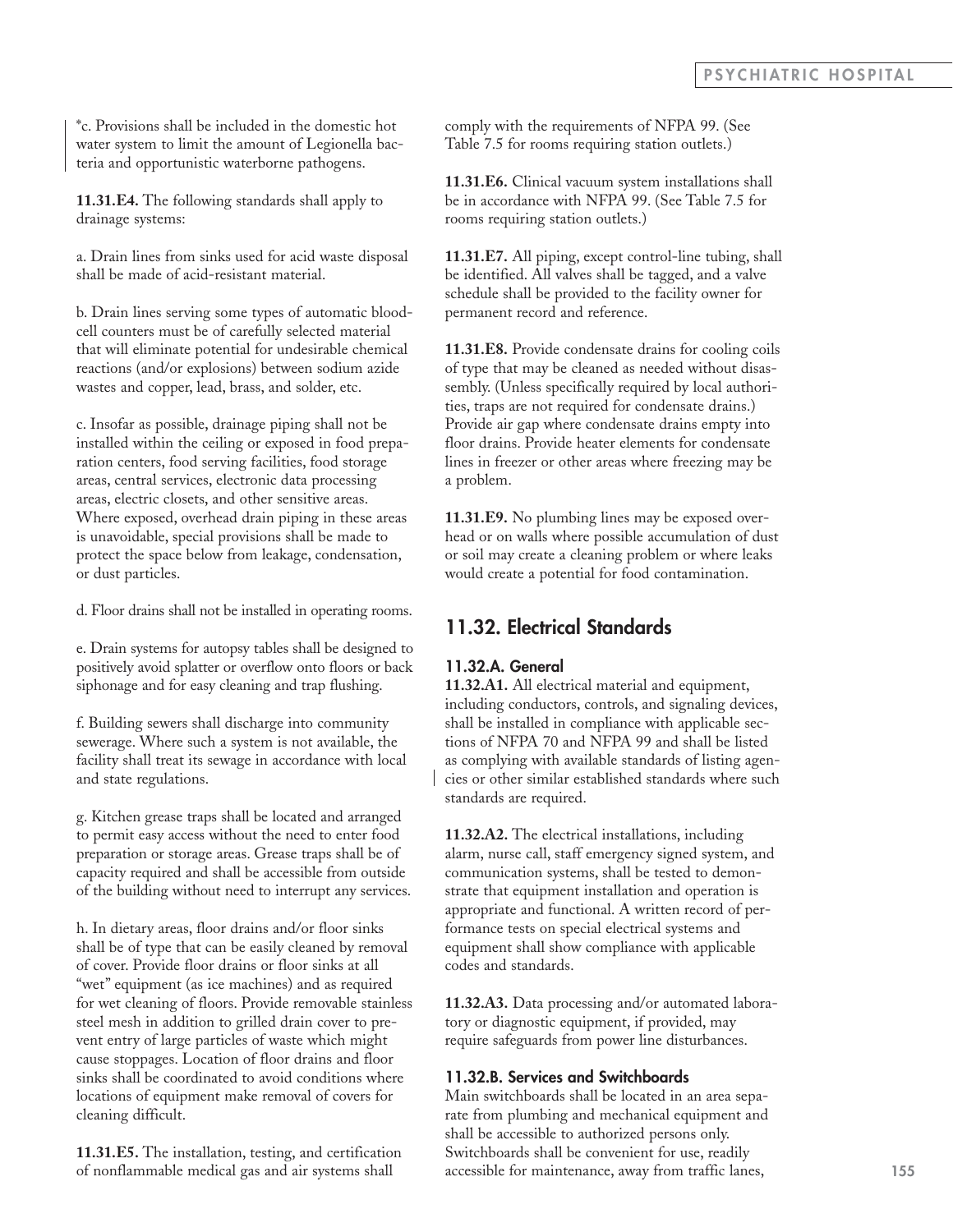and located in dry, ventilated spaces free of corrosive or explosive fumes, gases, or any flammable material. Overload protective devices shall operate properly in ambient room temperatures.

#### **11.32.C. Panelboards**

Panelboards serving normal lighting and appliance circuits shall be located on the same floor as the circuits they serve. Panelboards serving critical branch emergency circuits shall be located on each floor that has major users. Panelboards serving Life Safety emergency circuits may also serve floors above and/or below.

#### **11.32.D. Lighting**

**11.32.D1.** Lighting shall be engineered to the specific application.

**11.32.D2.** The Illuminating Engineering Society of North America (IES) has developed recommended lighting levels for health care facilities. The reader should refer to the *IES Handbook* (1993).

**11.32.D3.** Approaches to buildings and parking lots and all occupied spaces shall have fixtures for lighting that can be illuminated as necessary.

**11.32.D4.** Patient rooms shall have general lighting and night lighting. At least one night light fixture in each patient room shall be controlled at the room entrance.

**11.32.D5.** Nursing unit corridors shall have general illumination with provisions for reducing light levels at night.

**11.32.D6.** Consideration should be given to the special needs of the elderly. Excessive contrast in lighting levels that make effective sight adaptation difficult should be minimized.

#### **11.32.E. Receptacles (Convenience Outlets)**

**11.32.E1.** Each patient room shall have duplexgrounded receptacles. There shall be one at each side of the head of each bed and one on every other wall. Receptacles may be omitted from exterior walls where construction or room configuration makes installation impractical. These outlets shall be tamper-resistant or equipped with ground-fault circuit interrupters (GFCIs).

**11.32.E2.** Duplex-grounded receptacles for general use shall be installed approximately 50 feet (15.24 meters) apart in all corridors and within 25 feet (7.62 meters) of corridor ends. These outlets shall be tamper-resistant or equipped with GFCIs.

**11.32.E3.** Electrical receptacle coverplates or electrical receptacles supplied from the emergency system

shall be distinctively colored or marked for identification. If color is used for identification purposes, the same color should be used throughout the facility.

#### **11.32.F. Equipment**

**11.32.F1.** Ground-fault circuit interrupters shall comply with NFPA 70. When GFCIs are used in critical areas, provisions shall be made to insure that other essential equipment is not affected by activation of one interrupter.

**11.32.F2.** Special equipment is identified in the following sections: Nursing Units, Resident Support Areas, Rehabilitation Therapy, Laboratory, Pharmacy and Imaging if applicable. These sections shall be consulted to ensure compatibility between programmatically define equipment needs and appropriate power and other electrical connection needs.

#### **11.32.G. Nurse Calling System**

**11.32.G1.** A nurses calling system is not required in psychiatric nursing units but if it is included provisions shall be made for easy removal or for covering call buttons. All hardware shall have tamper-resistant fasteners. Calls shall activate a visible signal in the corridor at the patient's door and at an annunciator panel at the nurse station or other appropriate location. In multicorridor nursing units, additional visible signals shall be installed at corridor intersections.

**11.32.G2.** The staff emergency call, if provided, shall be designed so that a signal activated by staff at a patient's calling station will initiate a visible and audible signal distinct from the regular nurse calling system. The signal shall activate an annunciator panel at the nurses station or other appropriate location, a distinct visible signal in the corridor at the door to the room from which the signal was initiated, and at other areas defined by the functional program.

**11.32.G3.** Alternate technologies can be considered for emergency or nurse call systems. If radio frequency systems are utilized, consideration should be given to electromagnetic compatibility between internal and external sources.

#### **11.32.H. Emergency Electrical Service**

**11.32.H1.** As a minimum, nursing facilities or sections thereof shall have emergency electrical systems as required in NFPA 101, NFPA 110, and NFPA 99.

**11.32.H2.** When the psychiatric facility is a distinct part of an acute-care hospital, it may use the emergency generator system for required emergency lighting and power, if such sharing does not reduce hospital services. Life support systems and their respective areas shall be subject to applicable standards of Section 7.32.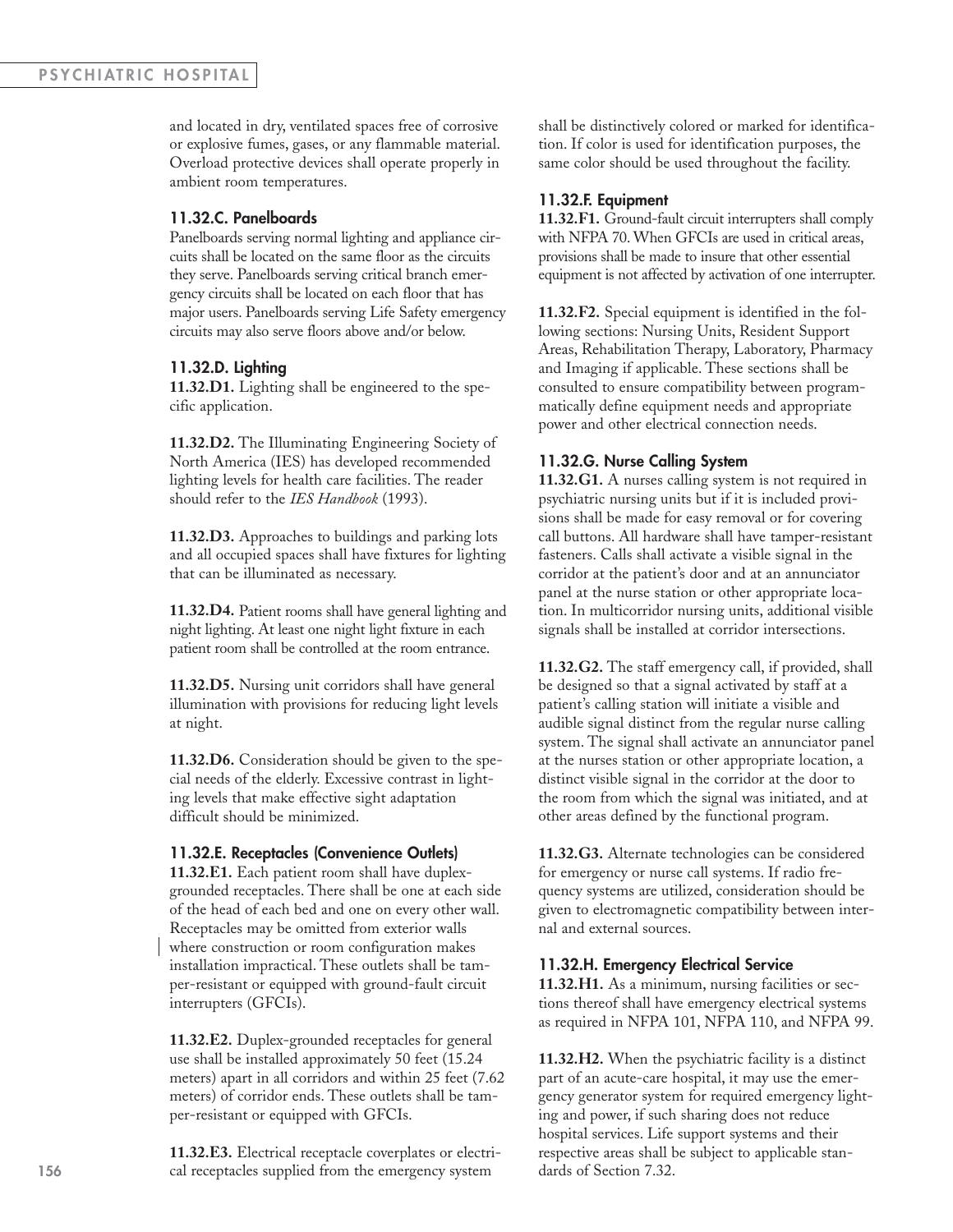**11.32.H3.** An emergency electrical source shall provide lighting and/or power during an interruption of the normal electric supply.

#### **11.32.I. Fire Alarm System**

Fire alarm and detection systems shall be provided in compliance with NFPA 101 and NFPA 72.

#### **11.32.J. Telecommunications and Information Systems**

**11.32.J1.** Locations for terminating telecommunications and information system devices shall be provided.

**11.32.J2.** An area shall be provided for central equipment locations. Special air conditioning and voltage regulation shall be provided when recommended by the manufacturer.

#### **Table 11.1**

## **Filter Efficiencies for Central Ventilation and Air Conditioning Systems in Psychiatric Hospitals**

|                                                                                                               | Minimum                  | Filter<br>efficiencies (%) |                 |
|---------------------------------------------------------------------------------------------------------------|--------------------------|----------------------------|-----------------|
| Area                                                                                                          | number<br>of filter beds | Filter<br>bed 1            | Filter<br>bed 2 |
| All areas for inpatient<br>care, treatment, and<br>diagnosis, and those<br>areas providing direct<br>services | 2                        | 30                         | 90              |
| Administrative, bulk<br>storage, soiled holding,<br>laundries, food<br>preparation areas                      | 1                        | 30                         |                 |

#### **Note**

Filtration efficiency ratings are based on average dust spot efficiency per ASHRAE 52.1-1992.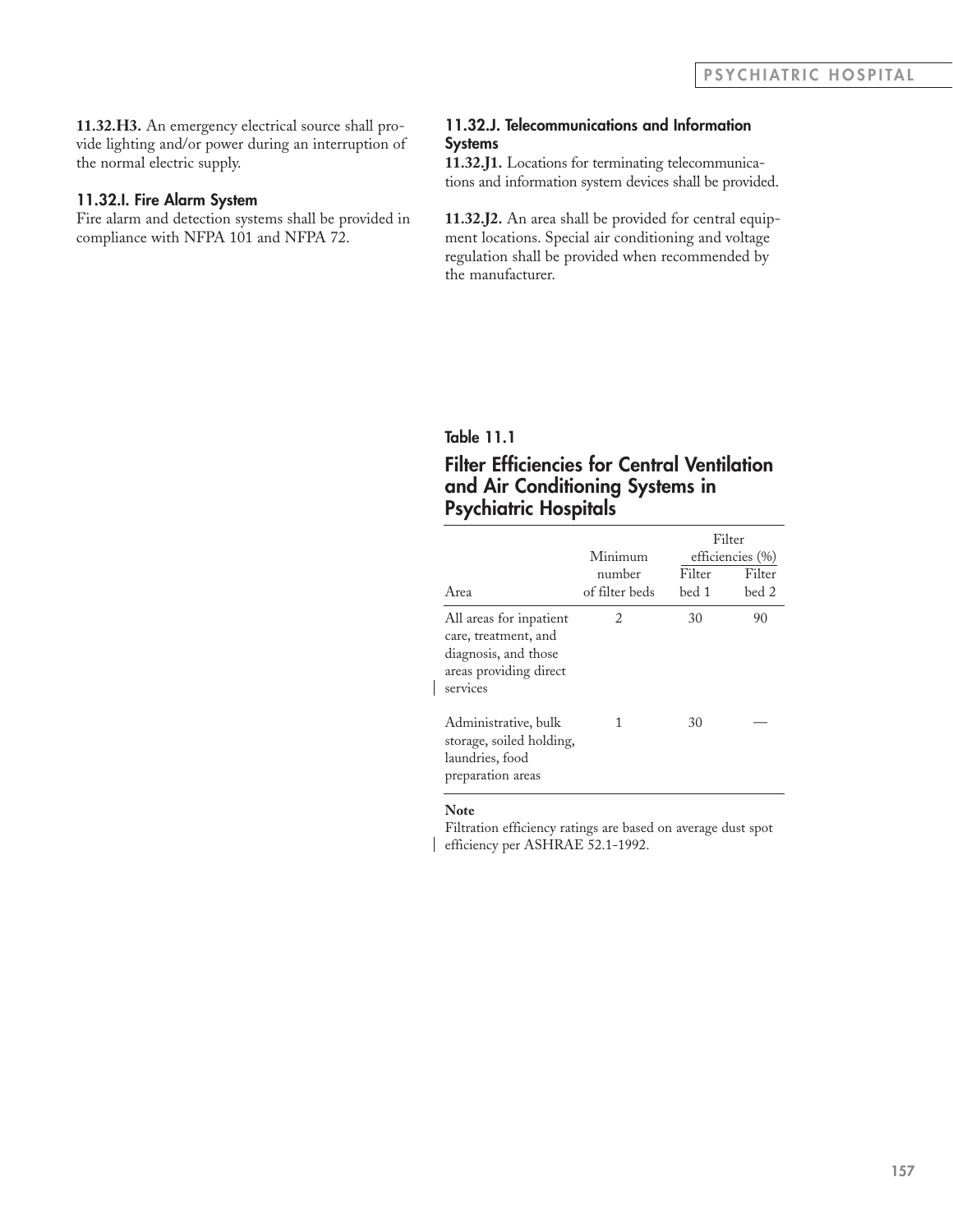## **MOBILE, TRANSPORTABLE, AND RELOCATABLE UNITS**

In this edition appendix material appears in the main body of the document; however, it remains advisory only.

## **12.1 General**

### **\*12.1.A. Application**

This section applies to mobile, transportable, and relocatable structures. The size of these units limits occupancy, thereby minimizing hazards and allowing for less stringent standards. Needed community services can therefore be provided at an affordable cost. These facilities shall be defined as space and equipment service for four or fewer workers at any one time. Meeting all provisions of Section 9.2 for general outpatient facilities is desirable, but limited size and resources may preclude satisfying any but the basic minimums described. When invasive procedures are performed in a mobile unit, all units shall be provided with handwashing stations. Specifically described are:

**12.1.A1.** Mobile units.

**12.1.A2.** Transportable units.

**12.1.A3.** Relocatable units.

#### **12.1.B. Definitions**

**12.1.B1.** Mobile unit: Any pre-manufactured structure, trailer, or self-propelled unit, equipped with a chassis on wheels and intended to provide shared medical services to the community on a temporary basis. These units are typically 8 feet wide by 48 feet long (2.44 meters by 14.63 meters) (or less), some equipped with expanding walls, and designed to be moved on a daily basis.

**12.1.B2.** Transportable unit: Any pre-manufactured structure or trailer, equipped with a chassis on wheels, intended to provide shared medical services to the community on an extended temporary basis. The units are typically 12 feet wide by 60 feet long (3.66 meters by 18.29 meters) (or less) and are designed to move periodically, depending on need.

#### **APPENDIX**

#### **A12.1.A**

When invasive procedures are performed in mobile, relocatable, or transportable units, the standard of care and the environment of care should be at least as safe as a hospital or outpatient facility performing similar procedures.

**12.1.B3.** Relocatable unit: Any structure, not on wheels, built to be relocated at any time and provide medical services. These structures vary in size.

#### **12.1.C. Classification**

The classifications of these facilities shall be Business Occupancy as listed in the building codes and NFPA 101 Life Safety Code.

Units shall comply with NFPA 101, where patients incapable of self-preservation or those receiving inhalation anesthesia are treated.

#### **12.1.D. Common Elements for Mobile, Transportable, and Relocatable Units 12.1.D1.** Site conditions.

a. Access for the unit to arrive shall be taken into consideration for space planning. Turning radius of the vehicles, slopes of the approach (6 percent maximum), and existing conditions shall be addressed.

b. Gauss fields of various strengths of magnetic resonance imaging (MRI) units shall be considered for the environmental effect on the field homogeneity and vice versa. Radio frequency interference shall be considered when planning a site.

c. Sites shall be provided with properly sized power, including emergency power, water, waste, telephone, and fire alarm connections, as required by local and state building codes.

d. Sites shall have level concrete pads or piers and be designed for the structural loads of the facility. Construction of pads shall meet local, state, and seismic codes. Concrete-filled steel pipe bollards are recommended for protection of the facility and the unit.

e. Sites utilizing MRI systems shall consider providing adequate access for cryogen-servicing of the magnet. Cryogen dewars are of substantial weight and size. Storage of dewars also shall be included in space planning.

f. It is recommended that each site provide a covered walkway or enclosure to ensure patient safety from the outside elements.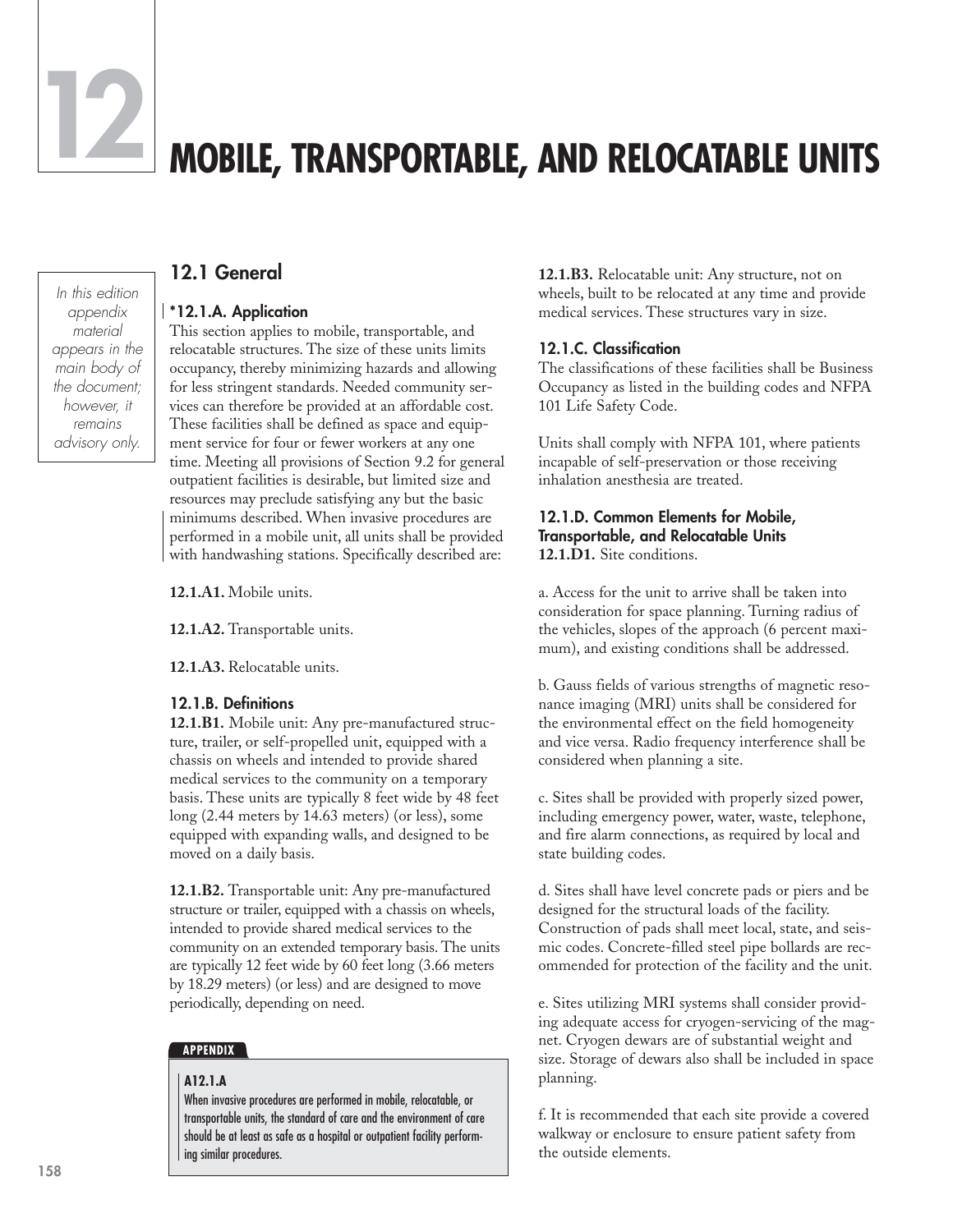g. Consideration shall be given to location of the unit so that diesel exhaust of the tractor and/or unit generator is kept away from the fresh air intake of the facility.

h. Each facility shall provide a means of preventing unit movement, either by blocking the wheels or by providing pad anchors.

i. Sites shall provide hazard-free drop-off zones and adequate parking for patients.

j. The facility shall provide waiting space for patient privacy and patient/staff toilets as close to the unit docking area as possible.

k. Each site shall provide access for wheelchair/stretcher patients to the unit.

l. Mobile units providing noninvasive procedures shall be provided with handwashing stations unless each site can provide handwashing stations within a 25-foot (7.47 meter) proximity to the unit.

Transportable and relocatable units shall be provided with handwashing stations.

m. It is recommended that each site requiring water and waste services to the unit provide a means of freeze protection in geographical areas where freezing temperatures occur.

**12.1.D2.** Site considerations—relocatable units. Seismic force resistance for relocatable units shall comply with Section 1.5 and shall be given an importance factor of one when applied to the seismic design formulas. These units shall meet the structural requirements of the local and state building codes.

#### **12.1.E. General Standards for Details and Finishes for Unit Construction**

**12.1.E1.** Existing facilities. Existing facilities shall comply with applicable requirements of the existing Business Occupancies, Chapter 27, of NFPA 101; and where there are patients incapable of self-preservation receiving inhalation anesthesia, existing Ambulatory Health Care Centers, Chapter 13-6, shall apply.

**12.1.E2.** Details and finishes. Requirements below apply to all units unless noted otherwise:

a. Horizontal sliding doors and power-operated doors shall comply with NFPA 101.

c. All glazing in doors shall be safety or wire glass.

d. Stairs for mobile and transportable units shall be in accordance with the following table:

#### **New units**

| Minimum width clear of all<br>obstructions, except<br>projections not exceeding<br>3-1/2 inches at or below<br>handrail height on each side | 34 inches<br>(863.6 millimeters)   |  |
|---------------------------------------------------------------------------------------------------------------------------------------------|------------------------------------|--|
| Minimum headroom                                                                                                                            | 6 feet 8 inches<br>$(2.03$ meters) |  |
| Maximum height of risers                                                                                                                    | 9 inches<br>(228.6 millimeters)    |  |
| Minimum height of risers                                                                                                                    | 4 inches<br>(101.6 millimeters)    |  |
| Minimum tread depth                                                                                                                         | 9 inches<br>(228.6 millimeters)    |  |
| Doors opening immediately<br>onto stairs without a landing                                                                                  | NO                                 |  |
| <b>Existing units</b>                                                                                                                       |                                    |  |
| Minimum width clear of all<br>obstructions, except<br>projections not exceeding<br>3-1/2 inches at or below<br>handrail height on each side | 27 inches<br>$(.69$ meter)         |  |
| Minimum headroom                                                                                                                            | 6 feet 8 inches<br>$(2.03$ meters) |  |
| Maximum height of risers                                                                                                                    | 9 inches<br>(228.6 millimeters)    |  |
| Minimum height of risers                                                                                                                    | 4 inches<br>(101.6 millimeters)    |  |
| Minimum tread depth                                                                                                                         | 7 inches<br>(177.8 millimeters)    |  |
| Doors opening immediately<br>onto stairs without a landing                                                                                  | YES                                |  |

b. Units shall be permitted a single means of egress as permitted by NFPA 101.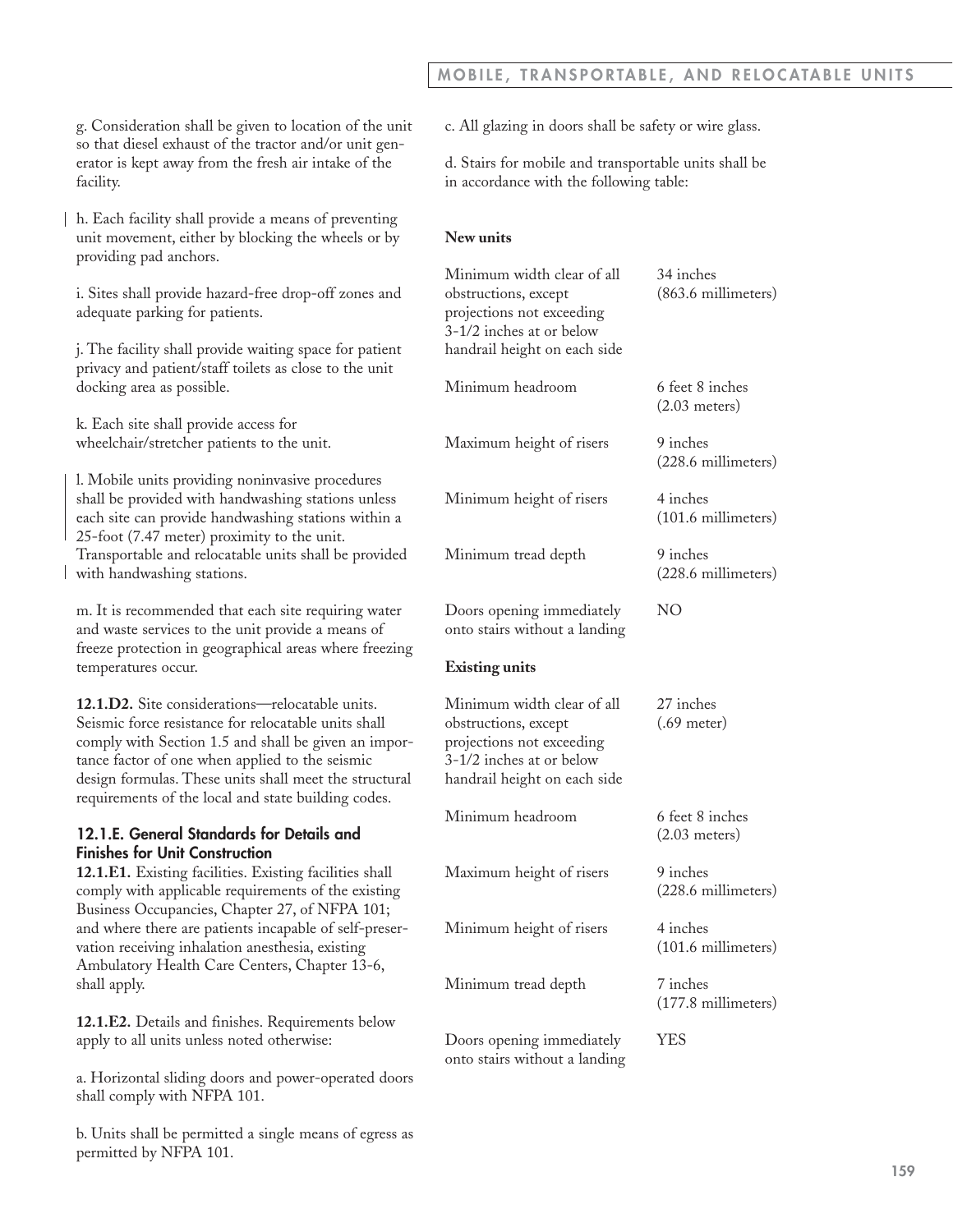There shall be no variation exceeding 3/16 inch in depth of adjacent treads or in the height of adjacent risers, and the tolerance between the largest and smallest tread shall not exceed 3/8 inch in any flight.

Exception: Where the bottom riser adjoins a public way, walk, or driveway having an established grade and serving as a landing, a variation in height of not more than 3 inches (76.2 millimeters) in every 3 feet (0.91 meter) and fraction of thereafter is permitted. Adjustable legs at the bottom of the stair assembly shall be permitted to allow for grade differences.

Stairs and landings for relocatable units shall comply with NFPA 101.

e. Handrails shall be provided on at least one side. Handrails shall be installed and constructed in accordance with NFPA 101, with the following exception: Provided the distance from grade to unit floor height is not greater than 4 feet 5 inches (1.35 meters), one intermediate handrail, having clear distance between rails of 19 inches (0.48 meter) maximum, shall be permitted. Exception: Existing units having a floor height of 63 inches (1.60 meters) maximum.

f. Manual fire extinguishers shall be provided in accordance with NFPA 101.

g. Fire detection, alarm, and communications capabilities shall be installed and connected to facility central alarm system on all new units in accordance with NFPA 101.

h. Radiation protection for X-ray and gamma ray installations shall be in accordance with NCRP reports numbers 49 and 91 in addition to all applicable local and state requirements.

i. Interior finish materials shall be class A as defined in NFPA 101.

j. Textile materials having a napped, tufted, looped, woven, nonwoven, or similar surface shall be permitted on walls and ceilings provided such materials have a class "A" rating *and* rooms or areas are protected by automatic extinguishment or sprinkler system.

k. Fire retardant coatings shall be permitted in accordance with NFPA 101.

l. Curtains and draperies shall be non-combustible or flame retardant and shall pass both the large and small scale tests required by NFPA 101.

#### **12.1.F. Environmental Standards**

All mobile, transportable, and relocatable units shall

be sited in full compliance with such federal, state, and local environmental laws and regulations as may apply, for example, those listed in Section 3.3.

### **12.2-12.30 Reserved**

#### **12.31. Mechanical Standards**

#### **12.31.A.**

Air conditioning, heating, ventilating, ductwork, and related equipment shall be installed in accordance with NFPA 90B, Standard for the Installation of Warm Air Heating and Air Conditioning Systems.

#### **12.31.B.**

All other requirements for heating and ventilation systems shall comply with Sections 9.31.A through 9.31.D.

#### **12.31.C. Plumbing Standards**

**12.31.C1.** Plumbing and other piping systems shall be installed in accordance with applicable model plumbing codes, unless specified herein.

**12.31.C2.** Mobile units, requiring sinks, shall not be required to be vented through the roof. Ventilation of waste lines shall be permitted to be vented through the sidewalls or other acceptable locations. Transportable and relocatable units shall be vented through the roof per model plumbing codes.

**12.31.C3.** All waste lines shall be designed and constructed to discharge into the facility sanitary sewage system.

**12.31.C4.** Backflow prevention shall be installed at the point of water connection on the unit.

**12.31.C5.** Medical gases and suction systems, if installed, shall be in accordance with NFPA 99.

## **12.32. Electrical Standards**

#### **12.32.A. General**

**12.32.A1.** All electrical material and equipment, including conductors, controls, and signaling devices, shall be installed in compliance with applicable sections of NFPA 70 and NFPA 99 and shall be listed as complying with available standards of listing agencies or other similar established standards where such standards are required.

**12.32.A2.** The electrical installations, including alarm, nurse call, and communication systems, shall be tested to demonstrate that equipment installation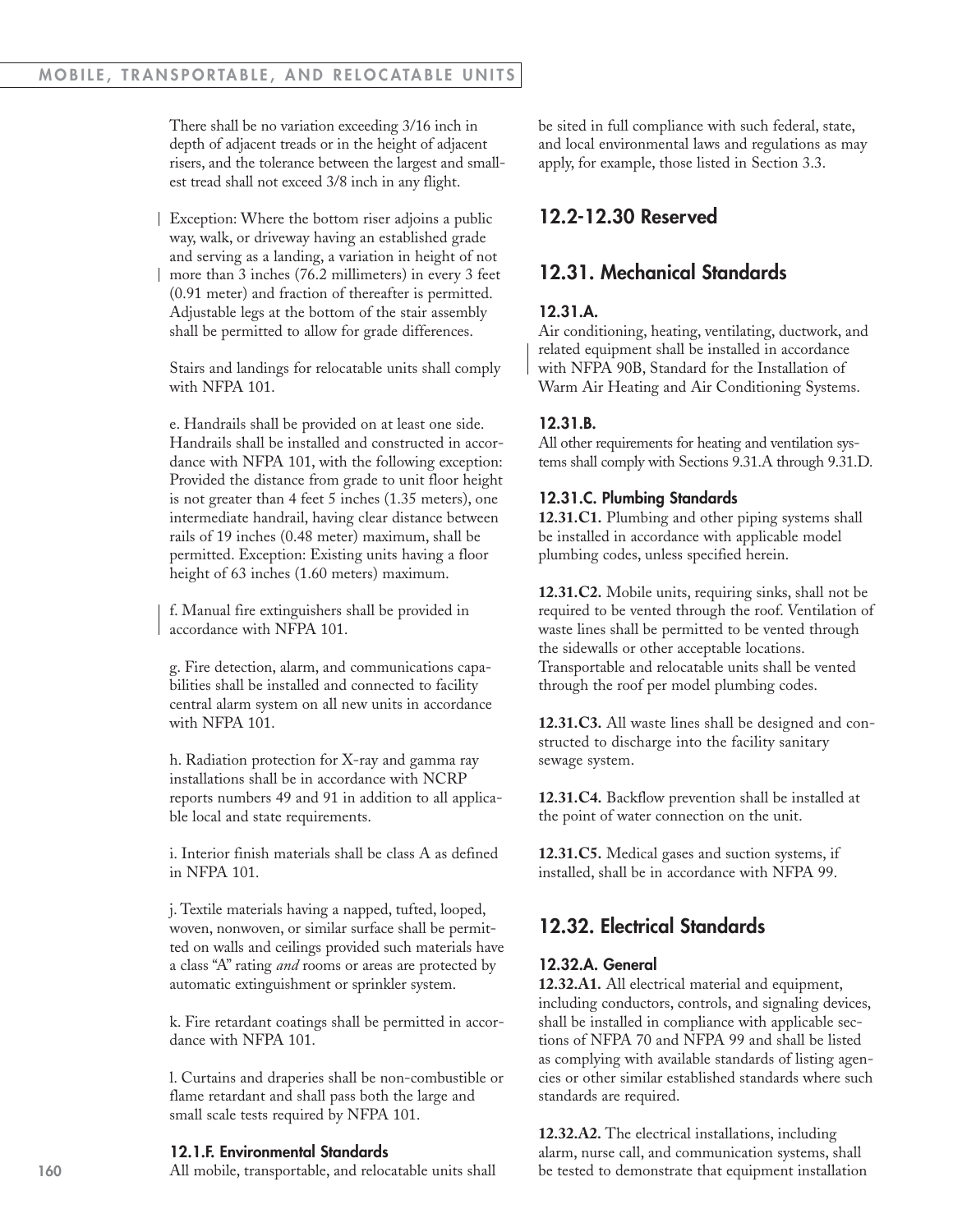and operation is appropriate and functional. A written record of performance tests on special electrical systems and equipment shall show compliance with applicable codes and standards.

**12.32.A3.** Data processing and/or automated laboratory or diagnostic equipment, if provided, may require safeguards from power line disturbances.

#### **12.32.B. Services and Switchboards**

Main switchboards shall be located in an area separate from plumbing and mechanical equipment and shall be accessible to authorized persons only. Switchboards shall be convenient for use, readily accessible for maintenance, away from traffic lanes, and located in dry, ventilated spaces free of corrosive or explosive fumes, gases, or any flammable material. Overload protective devices shall operate properly in ambient room temperatures.

#### **12.32.C. Panelboards**

Panelboards serving normal lighting and appliance circuits shall be located on the same level as the circuits they serve.

#### **12.32.D. Lighting**

**12.32.D1.** Lighting shall be engineered to the specific application.

**12.32.D2.** The Illuminating Engineering Society of North America (IES) has developed recommended lighting levels for health care facilities. The reader should refer to the *IES Handbook* (1993).

**12.32.D3.** Approaches to buildings and parking lots and all occupied spaces shall have fixtures for lighting that can be illuminated as necessary.

**12.32.D4.** Consideration should be given to the special needs the elderly. Excessive contrast in lighting levels that make effective sight adaptation difficult should be minimized.

**12.32.D5.** A portable or fixed examination light shall be provided for examination, treatment, and trauma rooms.

#### **12.32.E. Receptacles (Convenience Outlets)**

Duplex grounded-type receptacles (convenience outlets) shall be installed in all areas in sufficient quantities for tasks to be performed as needed. Each examination and work table shall have access to a minimum of two duplex receptacles.

#### **12.32.F. Equipment**

**12.32.F1.** At inhalation anesthetizing locations, all electrical equipment and devices, receptacles, and wiring shall comply with applicable sections of NFPA 99 and NFPA 70.

**12.32.F2.** Fixed and mobile X-ray equipment installations shall conform to articles 517 and 660 of NFPA 70.

#### **12.32.G. Reserved**

#### **12.32.H. Emergency Electrical Service**

Emergency lighting and power shall be provided for in accordance with NFPA 99, NFPA 101, and NFPA 110.

#### **12.32.I. Fire Alarm System**

The fire alarm system shall be as described in NFPA 101 and where applicable NFPA 72.

#### **12.32.J. Telecommunications and Information Systems**

**12.32.J1.** Locations for terminating telecommunications and information system devices shall be located on the unit that the devices serve and shall be accessible to authorized personnel only.

**12.32.J2.** Special air conditioning and voltage regulation shall be provided when recommended by the manufacturer.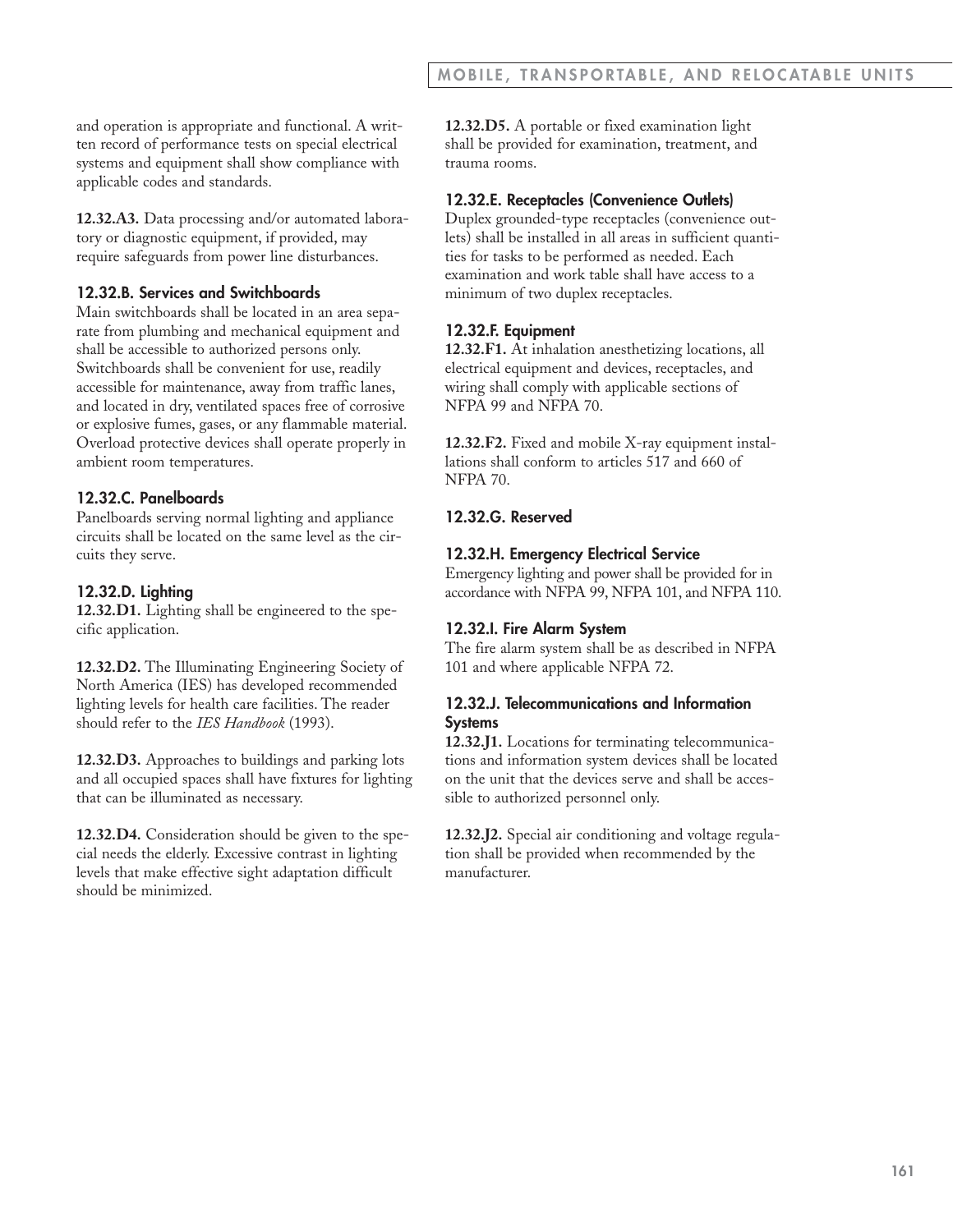# **13 \*HOSPICE CARE**

In this edition appendix material appears in the main body of the document; however, it remains advisory only.

Hospice care, a proven, effective, and compassionate service, helps the terminally ill patient through the dying process with dignity and in comfort. Hospice care also helps the family through its loss and bereavement. Hospice can offer terminally ill individuals the option of spending their final weeks and months in their own home. The process of dying is never an easy one, but the final days can be comforting for all involved. Ninety-five percent of patients die at home. And the need for services does not end with death; bereavement counseling is available to family members for a year after the death of a loved one.

Hospice typically has a philosophy that is distinct from other types of care.

A hospice unit (suite) may be set up in an acute setting or it may be a freestanding building. In either situation, the focus should be on a residential environment in terms of furnishings, accessories, and other design features. Hospice is a medically directed, interdisciplinary program of palliative services for terminally ill people and their families. Hospice emphasizes pain and symptom control provided by a team of professionals that includes physicians, nurses, social workers, chaplains, and volunteers as well as others as needed by the family or patient. Hospice is primarily a concept of care rather than a specific place. The majority of hospice services are delivered in the home or a homelike setting with inpatient care available as needed.

#### **APPENDIX**

#### **A13. Hospice Care**

This text is placed in the appendix to solicit public comment:

To improve the quality of life for terminally ill individuals, their caregivers, families, and loved ones, hospices are becoming increasingly important alternative environments and/or alternative care systems. Hospice facilities are being developed in acute care hospitals, as part of nursing facilities, and as freestanding facilities, with little available guidance as to which functional elements and environmental features are necessary and appropriate. Available books and publications address the rationales and philosophies that motivate hospice care providers. However, no researchbased guidelines for hospice design and/or construction currently exist.

Many hospice facilities built to date have been renovations of parts of existing hospital or nursing care facilities. As such, they are too full of compromise to serve as adequate guides to the future of hospice design.

Hospice design should take into consideration the needs of both the resident and the resident's family. It should allow for private interaction within the family and provide areas where families can gain strength by interacting with each other. Ministrations to families are of great importance in hospices. Family members are usually present in greater numbers and for longer periods than those visiting in acute hospitals; some facilities report that overnight stays by relatives are common. Small residential units with living room-type lounges and small dining areas and kitchen facilities are helpful. Staff areas should be unobtrusive and yet be capable of accommodating the needs of nursing staff and the various disciplines involved in care of these residents, which may include social workers, dietitians, and clergy, as well as physicians. Clinical care, while palliative, may still involve intense nursing as these residents become progressively more dependent.

- A hospice philosophy may include the following:
- Death is seen as a normal part of life.
- Awareness of death can lead to physical, emotional, social, or spiritual needs.
- Society addresses these needs in the hospital, nursing facility, assisted living, and group home models.

In the hospice facility there is a focus on relief of pain and discomfort. Pain medications and other drugs made necessary by illness may be administered in various forms and are at the heart of hospice resident care. No surgical techniques are used and a physician visits on a scheduled basis or in response to an emergency. In the institutional atmosphere, the technologies should be minimized and a homelike environment should be provided.

#### **Design Considerations for Hospice Environments**

Private bedrooms work well for patients whose symptoms are particularly distressing or when the patient has family living at the bedside.

Patients/residents should have a pleasant view and, if at all possible, be able to go outside directly from the room.

A homelike setting is desirable and should include the following:

- A place where all family members, including children, feel free to come and go in a very natural, family-like manner.
- Social areas where family members feel free to bring food and dine together and where they can enjoy music, games, and other activities common to the family unit.

(continued on next page)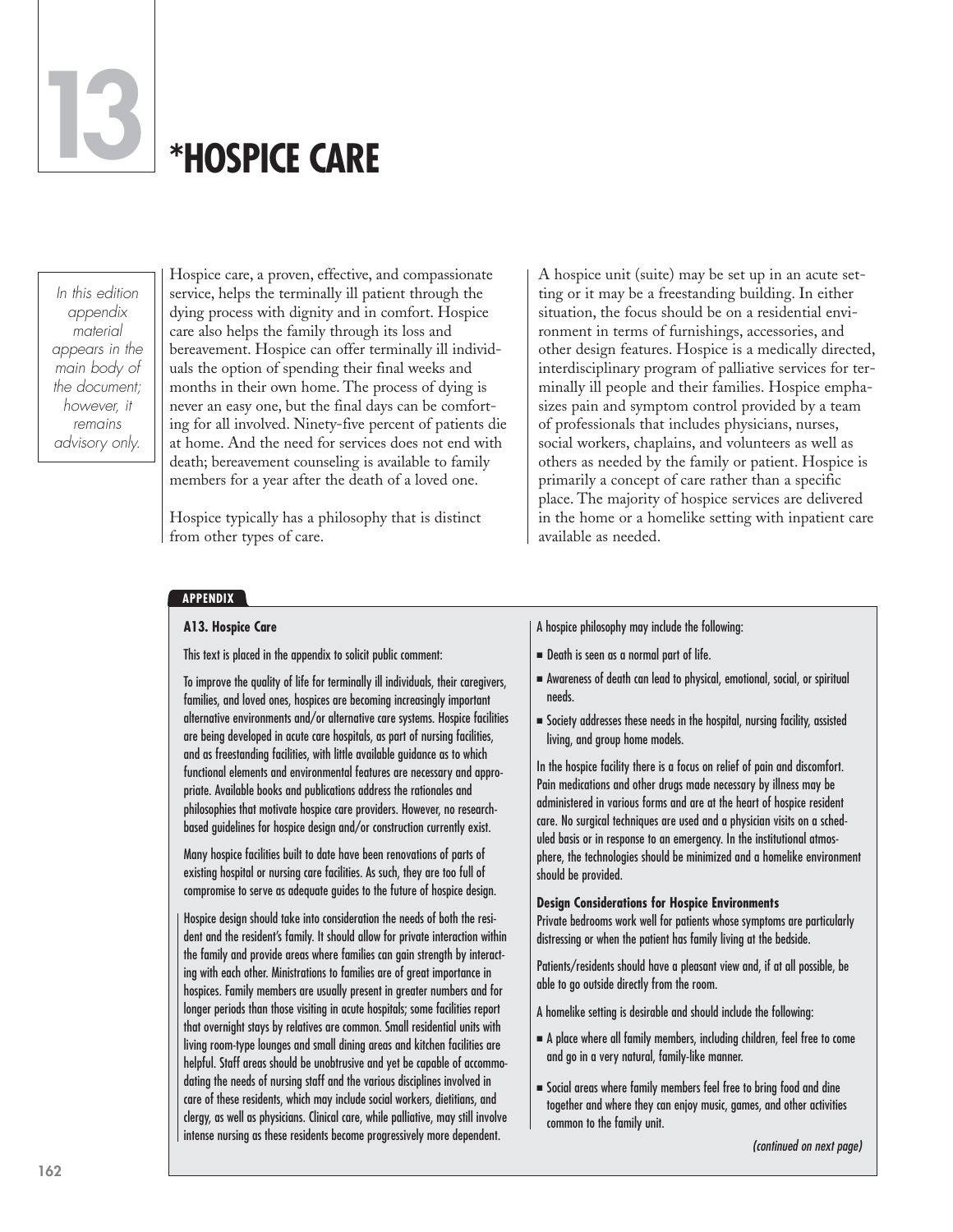#### **APPENDIX**

#### **A13. Hospice Care (continued)**

- A place for social activities, where children are welcome and plants are important.
- A balance between privacy and opportunities for social interaction.

The resident areas, such as bedrooms, dining areas, lounges, and surroundings, should be designed to promote privacy and dignity for the resident and family. The interior design of resident use areas should consider lighting, the use of finish materials, furniture arrangement, and equipment to create a residential ambience without compromising the ability of caregivers to attend to the needs of the resident. Resident toilet rooms should be accessible and provide adequate space for staff assistance in wheelchair transfers as necessary.

#### **Resident Rooms**

The maximum number of residents in a bedroom should be based on the functional program. Each resident bedroom should

- Be located at or above grade level.
- Have provisions to ensure visual privacy for treatment or visiting.

Artificial lighting should be provided sufficient for treatment and nontreatment needs.

Each resident room should have a window that can be opened without the use of tools. The windowsills should not be higher than 2 feet, 8 inches (762 millimeters) above the floor and should be above grade. Windows with operable sash should be provided with insect screens. Window openings should be designed to prevent accidental falls when open.

Each resident room should have convenient access to a toilet room . One toilet room should serve no more than two residents. The accessible toilet room should contain a water closet and a sink.

The toilet room should be furnished with the following:

- Grab bars
- Lavatory with single lever or wrist blade-type faucets
- Mirror
- Soap, paper towel dispensers, and wastepaper receptacle with a removable impervious liner

A bathing facility containing either a bathtub or a shower accessible to a wheeled shower chair should be conveniently accessible to resident rooms. An accessible toilet room should be accessible to the bathing room. Bathing "spas," with circulating warm water, are recommended.

As required by the functional program, the following should be provided:

- Charting facilities
- Storage for supplies; resident care equipment; housekeeping equipment; and cleaning supplies
- Locked medication storage and storage for drugs requiring refrigeration
- A comfortable and easily accessible sleep area for family members

A residential kitchen with the cooking unit vented to the outside should be provided.

Provide dining and/or gathering space for residents and families as required by the functional program.

Other requirements should include an audible and accessible call system furnished in each resident's room and bathroom, connected to the staff station.

There should be a visitors'/staff toilet room located near resident and gathering areas.

#### **Housekeeping**

Housekeeping space should be provided convenient to the resident and service areas.

#### **Clean Linen and Supply**

A space sized to store clean linen and supplies, as required by the functional program, should be provided.

#### **Soiled Utility Room**

A soiled utility or work room should be provided in accordance with the functional program.

Stretcher and wheelchair storage should be provided

Office space should be provided for persons with administrative responsibilities.

#### **Furnishings and Finishes**

Handrails should be provided on both sides of all corridors used by patients.

For each nursing unit or fraction thereof on each floor, the following should be provided: a nourishment station with work space, cabinet, refrigerated storage, and a small stove or hot plate.

Staff work areas in direct care locations should have space for charting, storage, and administrative activities. Depending upon the type of service and care plan to be provided, direct care staff work areas may be accommodated at a piece of residential furniture (such as a table or desk) or at a work counter recessed into an alcove off a corridor or activity space, with computer and communications equipment, storage facilities, etc.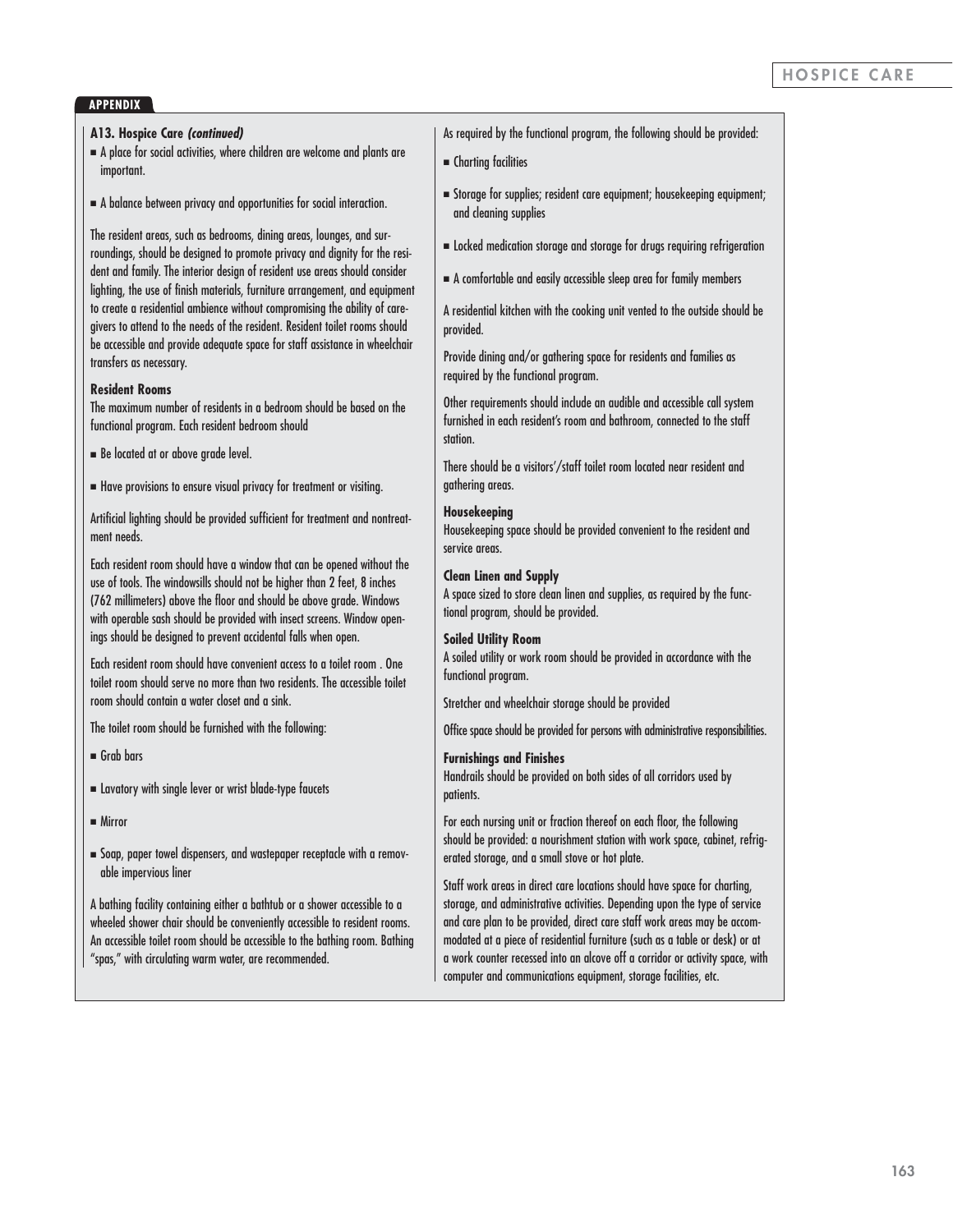

## **\*ASSISTED LIVING**

### In this edition appendix material appears in the main body of the document; however, it remains advisory only.

### **APPENDIX**

### **\*A14. ASSISTED LIVING**

Assisted living residences are an important concept in the continuum of care. They encompass a wide spectrum of provider models. The design should accommodate residents with a range of cognitive and physical abilities. Flexibility and innovation in facility design are encouraged in this evolving field.

An assisted living setting should be designed in a way that maximizes the quality of life, independence, autonomy, safety, dignity, choice, and privacy of residents. Settings should also be designed in a manner that promotes family and community involvement. In accordance with program parameters, facility design should allow residents to interact freely with others in the assisted living residence and with others in the community.

Readers interested in design, construction, and environmental issues related to assisted living are referred to the following organizations:

| Your state's licensing authority |                                                                                               |  |
|----------------------------------|-----------------------------------------------------------------------------------------------|--|
| AAHSA                            | American Association of Homes and Services for the Aging<br>(www.aahsa.org)                   |  |
| AARP                             | (www.aarp.org)                                                                                |  |
| AHCA-NCAL                        | National Center for Assisted Living of the<br>American Health Care Association (www.ncal.org) |  |
| ALFA                             | Assisted Living Federation of America (www.alfa.org)                                          |  |
|                                  | <b>Alzheimer's Association</b><br>(www.alz.org)                                               |  |
| ASHA                             | American Seniors Housing Association (www.seniorshousing.org)                                 |  |
| ICC                              | International Code Council (www.icbo.org)                                                     |  |
| <b>NASHP</b>                     | National Academy for State Health Policy (www.nashp.org)                                      |  |
| <b>NFPA</b>                      | National Fire Protection Association (www.nfpa.org)                                           |  |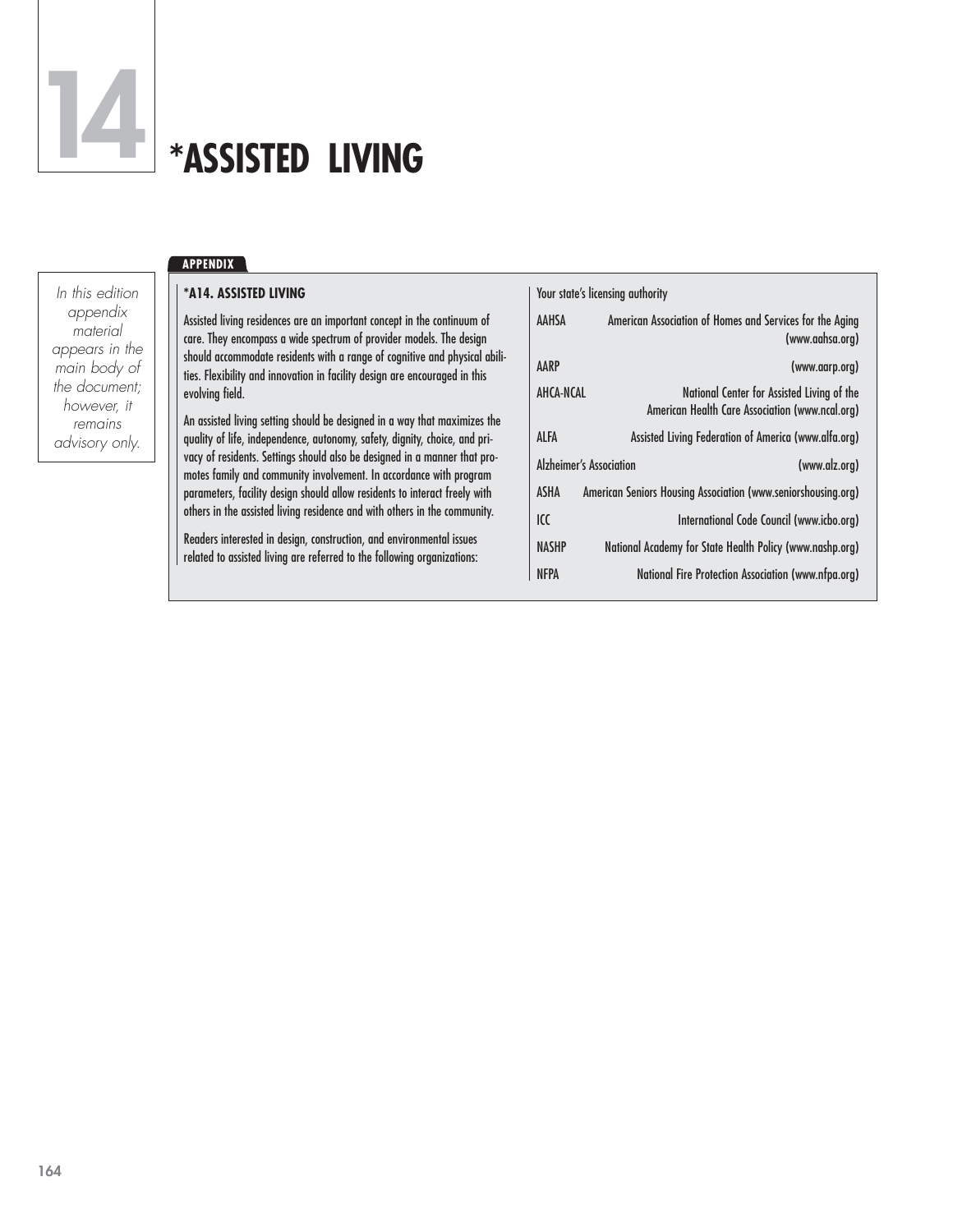# **15 ADULT DAY CARE FACILITIES**

### **\*15.1**

Adult day care facilities shall have a functional program in accordance with Section 1.1.F, indicating their focus as a social or medical model.

In this edition appendix material appears in the main body of the document; however, it remains advisory only.

### **APPENDIX**

|                                                                | A15.1 Statement of Purpose                                                  | <b>Space Guidelines</b>                                                                                                                                                        |
|----------------------------------------------------------------|-----------------------------------------------------------------------------|--------------------------------------------------------------------------------------------------------------------------------------------------------------------------------|
| adults.                                                        | a. To provide for the establishment of day care centers and services for    | Spaces should be provided as follows:                                                                                                                                          |
|                                                                |                                                                             | a. A minimum of 100 square feet for each of the first five participants and                                                                                                    |
|                                                                | b. To allow individuals to remain at home.                                  | 60 square feet for each additional participant thereafter served at any one<br>time, not including office space, bathrooms, storage rooms, examination<br>rooms, and kitchens. |
|                                                                | Adult Day Care facilities should make provisions in accordance with Section |                                                                                                                                                                                |
|                                                                | 1.1.F, Section 1.4, Section 1.6, Section 3, Section 4, and Section 5.       | b. A quiet room with bed.                                                                                                                                                      |
|                                                                | <b>Proposed Services</b>                                                    | c. One toilet and lavatory for each ten participants.                                                                                                                          |
|                                                                | Services that may be provided by Adult Day Care Centers include the         | d. Staff toilet room                                                                                                                                                           |
|                                                                | following:                                                                  |                                                                                                                                                                                |
|                                                                | - Therapeutic arts and crafts                                               | e. One drinking fountain for participant and staff use                                                                                                                         |
|                                                                | Community excursions, if appropriate<br>- Hobby cultivation                 | f. Nurse office with handwashing station                                                                                                                                       |
|                                                                | $\blacksquare$ Health services                                              | g. Food preparation and storage in accordance with the functional program.                                                                                                     |
|                                                                | Personal care services                                                      | h. Demonstration residential kitchen if required by the functional program.                                                                                                    |
| Counseling services for elderly individuals and their families |                                                                             |                                                                                                                                                                                |
| Activities of daily living                                     |                                                                             |                                                                                                                                                                                |
|                                                                | $\blacksquare$ Exercise and rest                                            |                                                                                                                                                                                |
|                                                                |                                                                             |                                                                                                                                                                                |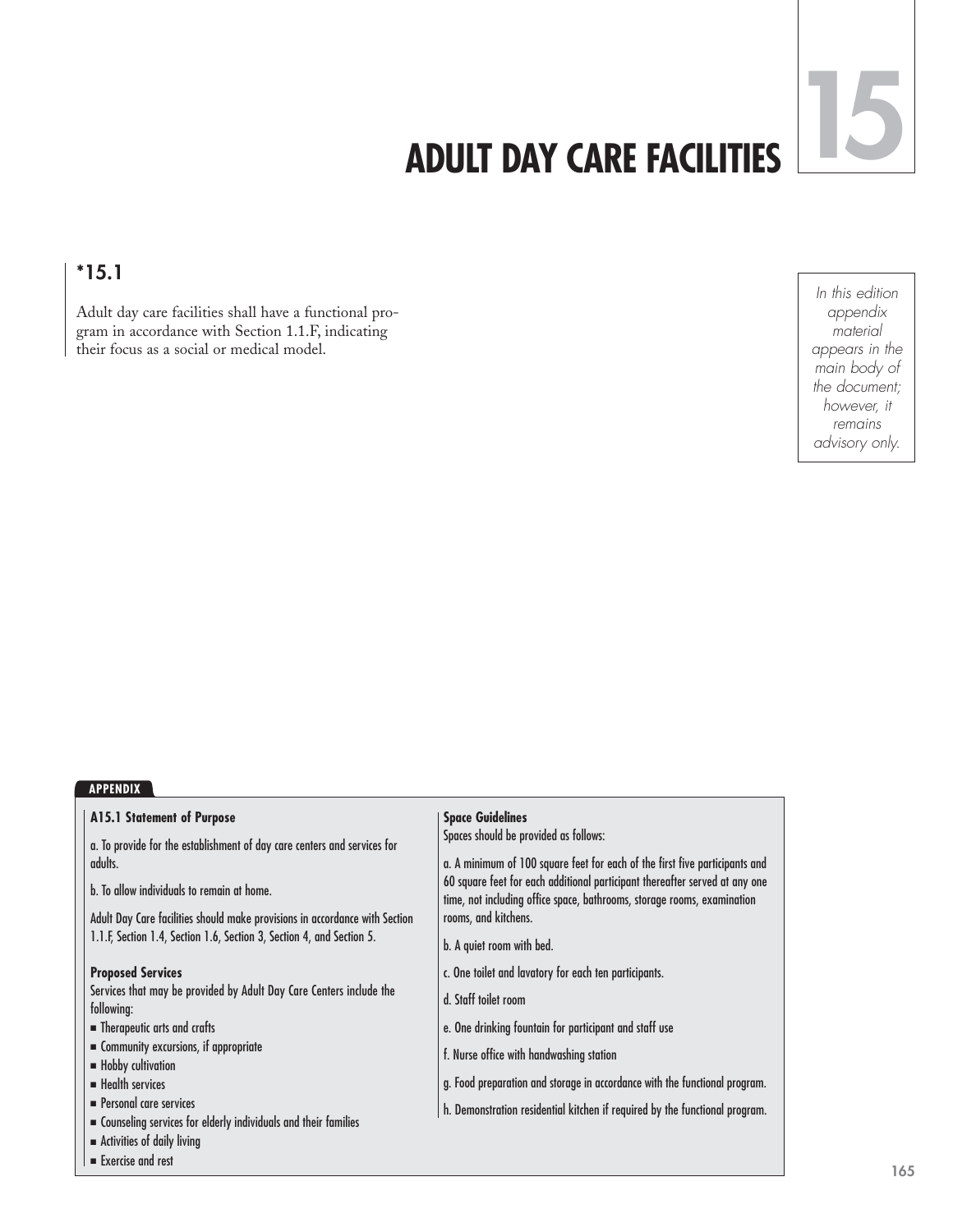### **GLOSSARY**

**Airborne infection isolation room:** A single-occupancy room for patient care where environmental factors are controlled in an effort to minimize the transmission of those infectious agents usually spread from person to person by droplet nuclei associated with coughing and inhalation. (Such rooms typically have specific requirements for controlled ventilation, air pressure, and air filtration.)

**Ambulatory care:** A defined health care encounter(s) of less than 24 hours in duration that requires direct professional health care support within a specific facility.

**Ambulatory surgical facility:** Any surgical facility organized for the purpose of providing procedural, invasive surgical care to patients with the expectation that they will be recovered sufficiently to be discharged in less than a 24-hour period.

**Bioterrorism:** The use, or threat of use, of biological agents to intimidate a political entity or population group.

**Differential pressure:** A measurable difference in air pressure that creates a directional airflow between adjacent spaces.

**Environment of care:** Those features in a built health care entity that are created, structured, and maintained to support quality health care.

**Handwashing station:** An area providing a sink with hot and cold water supply and a faucet that facilitates easy on/off/mixing capabilities. The station includes provision of cleansing agents and drying capability.

**Housekeeping:** Services anywhere within a health care facility that include general cleaning and tidying and the provision and positioning of identified materials, e.g., soaps, towels, etc. (While routine disinfection protocols can be included in such a definition, the definition is not intended to include complex, non-routine disinfection procedures nor the non-routine disposition of hazardous materials such as potentially toxic drugs or other chemicals and radioactive wastes.)

### **Infection control risk assessment:** A multidisciplinary organizational process that

- focuses on reduction of risk from infection;
- acts through phases of facility planning, design, construction, or renovation; and
- coordinates and weighs knowledge about infection, infectious agents, and care environment and associated human factors with anticipated impacts from site changes and related projects for

leadership and other organizational customers. (This process utilizes expertise in infectious disease, infection control, facility design, engineering, construction, ventilation, epidemiology, and safety as circumstances may indicate.)

**Invasive procedure:** Reserved.

**Office surgical facility:** Reserved.

**Operating room:** A room specifically designed for the performance of surgical procedures. (In common understanding, this means most types of surgical procedures, especially those involving the administration of anesthesia, multiple personnel, recovery room access, and a fully controlled environment.)

**Perioperative:** Patient care and other related supportive activities before, during, or after the operative event.

**Protective environment:** A bedded unit where severely immunosuppressed patients are cared for (e.g*.*, bone marrow transplant units).

**Sealed (tight) room:** A room that meets specific ventilation requirements and must have a minimum air leakage to achieve a particular designed air quality, airflow direction, and pressure differential.

**Sub-acute care:** A segment within a continuum of levels of care determined by patient acuity, clinical stability, and resource needs.

**Surgical suite:** A space that includes the operating room(s) and support areas.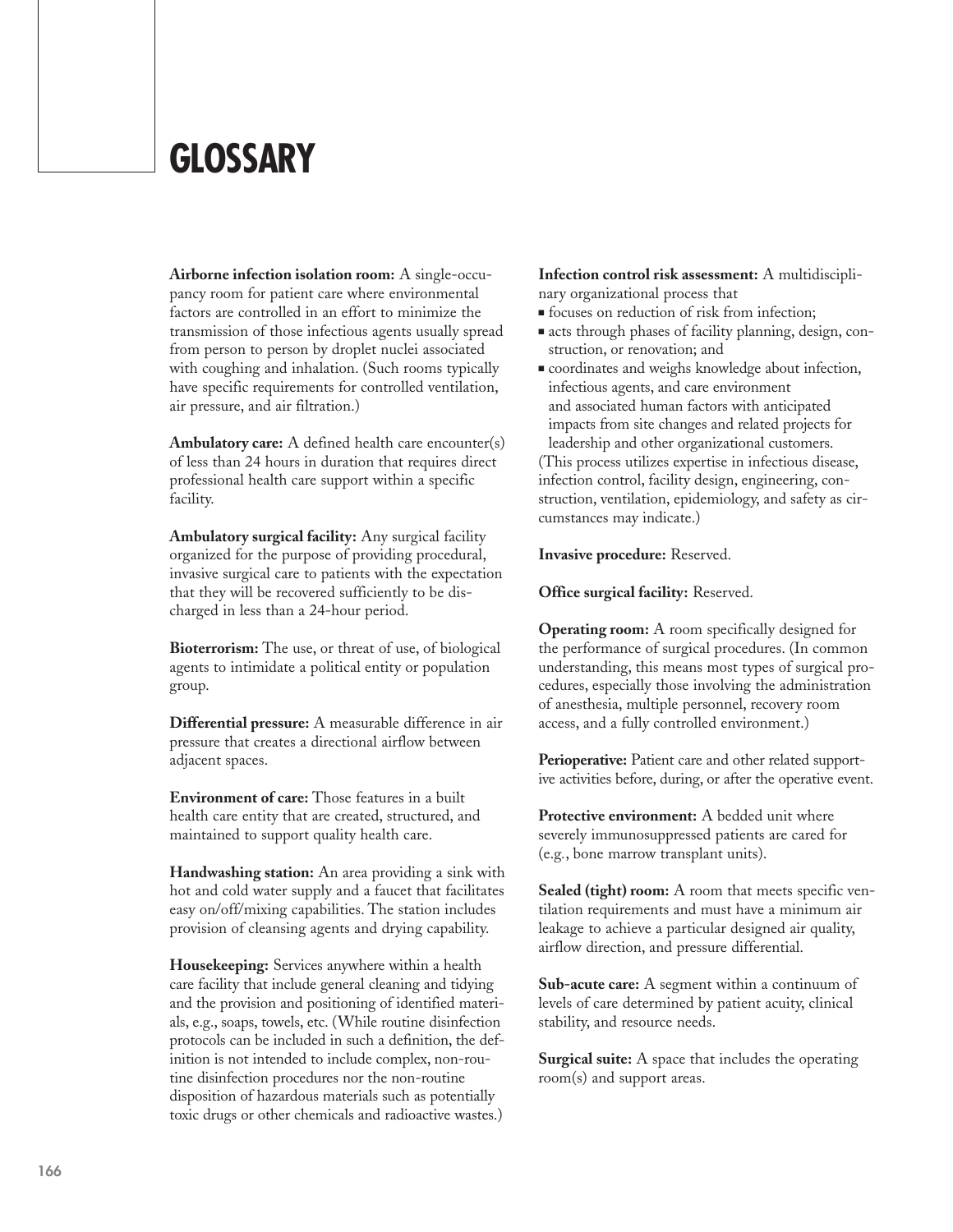AARP, A14 Acceptance criteria, in commissioning, 5.3, A5.3 Access, 3.1.A to outpatient facilities, 9.1.C Accessibility Guidelines for Buildings and Facilities (ADAAG), 1.4 Acoustic insulation, 7.31.B, 8.31.B, 9.31.B, 10.31.B, 11.31.B **Activities** in Alzheimer's/dementia units, 8.8.C, A8.8.C of daily living, teaching area for, 7.13.D4, 10.9, A7.13.D4 for nursing facilities, 8.4, A8.4 Administrative areas/offices, 7.2.B1, 7.19 for birthing center, 9.7.B for critical care units, 7.3.A8 for emergency facilities, 7.9.D17 for freestanding emergency facilities, 9.6.D for laboratory suites, 7.12.I for medical records, 7.20.A for nursing facilities, 8.10 for outpatient facilities, 9.2.A, 9.3.C, 9.4.D-9.5.D for pharmacy, 7.17.E for rehabilitation facilities, 10.10 for renal dialysis units, 7.14.C4 Admissions area, 7.19.D Adult day care facilities, 15, A15 Aerosol-generating procedures room, 7.15.E, 7.31.D23, 9.10 Airborne infection isolation rooms for cough-inducing/aerosol-generating procedures, 7.15.E in critical care units, 7.3.A14 in decontamination area, A7.9.D25 definition of, Glossary in emergency facilities, 7.9.C7, 7.9.D22 for endoscopy procedures, 9.9 exhaust systems for, 7.31.D2 floors and ceilings of, 7.28.B9 in newborn intensive care units, 7.3.E12 in nurseries, 7.4.A6 in nursing units, 7.2.C in outpatient facilities, 9.2.B11 in pediatric and adolescent units, 7.5.C6 in pediatric critical care units, 7.3.D planning for, A5.1 in postpartum units, 7.8.A2.c in psychiatric hospitals, 11.2.D in rehabilitation facilities, 10.15.E in renal dialysis unit, 7.14.B6 for surgical use, 7.7 Air Conditioning and Refrigeration Institute, 1.6.F Air conditioning systems. *See also* HVAC systems environmental pollution control and, 3.3.B equipment, 7.27.A1 filter efficiencies for, Table 7.3, Table 8.2, Table 9.1, Table 11.1 Air-cooled chillers, 7.27.A6 Air handling, during construction, 5.1, A5.1 Alcoves, for equipment storage, 7.3.A15.g, A7.3.A15.g Allogeneic bone marrow transplant units, 7.2.D7, A7.2.D7 Alzheimer's/dementia units, 8.8, 11.4 environmental design issues, A8.8.C Ambulatory care, definition of, Glossary Ambulatory surgical facility, definition of, Glossary American Association of Homes and Services for the Aging, A14 American Blood Banking Association, 7.7.C22 American College of Surgeons, A7.7, A9.5.F2.a American Health Care Association, National Center for Assisted Living, A14 American National Standards Institute, 1.6.F ANSI A117.1, 1.4 American Public Health Association, 9.7 American Seniors Housing Association, A14 American Society for Testing and Materials, 1.6.F ASTM C1071, 7.31.B4, 8.31.B4, 10.31.B4, 11.31.B4 ASTM E90, Table 7.1 ASTM E413, Table 7.1 American Society of Civil Engineers, 1.6.F ASCE 7-93 (Minimum Design Loads for Buildings and Other Structures), 1.1.A, 1.6.E, 7.30.B, 9.30.B1, 10.30.B1, A1.5, A1.5.A

American Society of Heating, Refrigerating and Air-Conditioning Engineers (ASHRAE), 1.6.F Guideline 1-1996, A5.3 Handbook of Fundamentals, 8.31.C1, 9.31.C, 10.31.C, A7.31.D3 Handbook—HVAC Applications, Table 7.2, Table 8.1 Standard 52.1-1992, 1.6.E, 7.31.D8, 9.31.D8, 10.31.D4, 11.31.D4, Table 7.3, Table 8.2, Table 9.1, Table 11.1 Standard 62-1992, 1.6.E, Table 7.2, Table 8.1 American Society of Mechanical Engineers (ASME), 1.6.F ANSI/ASME A17.1, 1.6.E, 7.30.B, 8.30.B1, 9.30.B1, 10.30.B1, 11.30.B1 ANSI/ASME A17.3, 1.6.E, 7.30.B, 8.30.B1, 9.30.B1, 10.30.B1, 11.30.B1 Americans with Disabilities Act (ADA), 1.6.E, 1.6.F and design standards, 1.4 on signage, 8.15.H Anesthesia rooms, air supply for, 7.31.D5-7.31.D6, 7.31.D17, A7.31.D6 Anesthesia workrooms for cesarean/delivery suite, 7.8.A3.f(3)i for outpatient facilities, 9.5.F5.f in surgical suites, 7.7.C9 Angiography, 7.10.B cardiac catheterization lab and, 7.10.H1 ANSI A58, A1.5.A. *See* American Society of Civil Engineers, ACSE 7-98 Anterooms for protective environment rooms, A7.2.D for seclusion treatment room, 7.6.C Architectural and Transportation Barriers Compliance Board, 1.6.F Art materials, A11.9.D5 Aspergillus sp., 5.1 Assisted living, 14, A14 Assisted Living Federation of America, A14 Association for the Advancement of Medical Instrumentation, 1.6.F ANSI/AAMI RD5:1992, 1.6.E Automatic extinguishing systems, 7.28.A1 Autopsy rooms, 7.16.A2 drainage for, 7.31.E4.f station outlets for, Table 7.5 ventilation requirements for, Table 7.2 Baby holding nursery, 7.4.B1 Ballast, 1.5.A3 Barber area, 8.6, A8.6 Barriers, for renovation areas, 5.2.D, A5.1 Bathrooms for birthing center, 9.7.C2 doors for, 7.28.A4 grab bars in, 7.28.A14 for rehabilitation facilities, 10.15.C for resident units, 8.2.C11, A8.2.C11 Bathtubs for labor-delivery-recovery rooms, 7.8.A4 for nursing units, 7.2.B19 for postpartum units, 7.8.A2.b(16) for psychiatric nursing units, 7.6.B5 for resident units, 8.2.C11 Beauty area, 8.6, A8.6 Bedpan flushing devices in emergency facility, 7.9.D13 in psychiatric nursing units, 7.6.A2 Beds in pediatric critical care units, A7.3.D7 restraint, space needs for, 7.6.C, 11.2.C swing, 7.1.E, 11.1.D, A7.1.E Bereavement room, in emergency facilities, A7.9.D23 Biohazard control, disaster planning and, A1.5 Bioterrorism, definition of, Glossary Birthing center, 9.7, A9.7 Birthing rooms, 9.7.C station outlets for, Table 9.2 Block room, 7.11.K2 Blood bank storage, refrigerated, in surgical suites, 7.7.C22 Blood gas laboratory, for newborn intensive care units, 7.3.E13 Blood laboratory, for positron emission tomography, A7.11.F Body-holding room, 7.16.B

ventilation requirements for, Table 7.2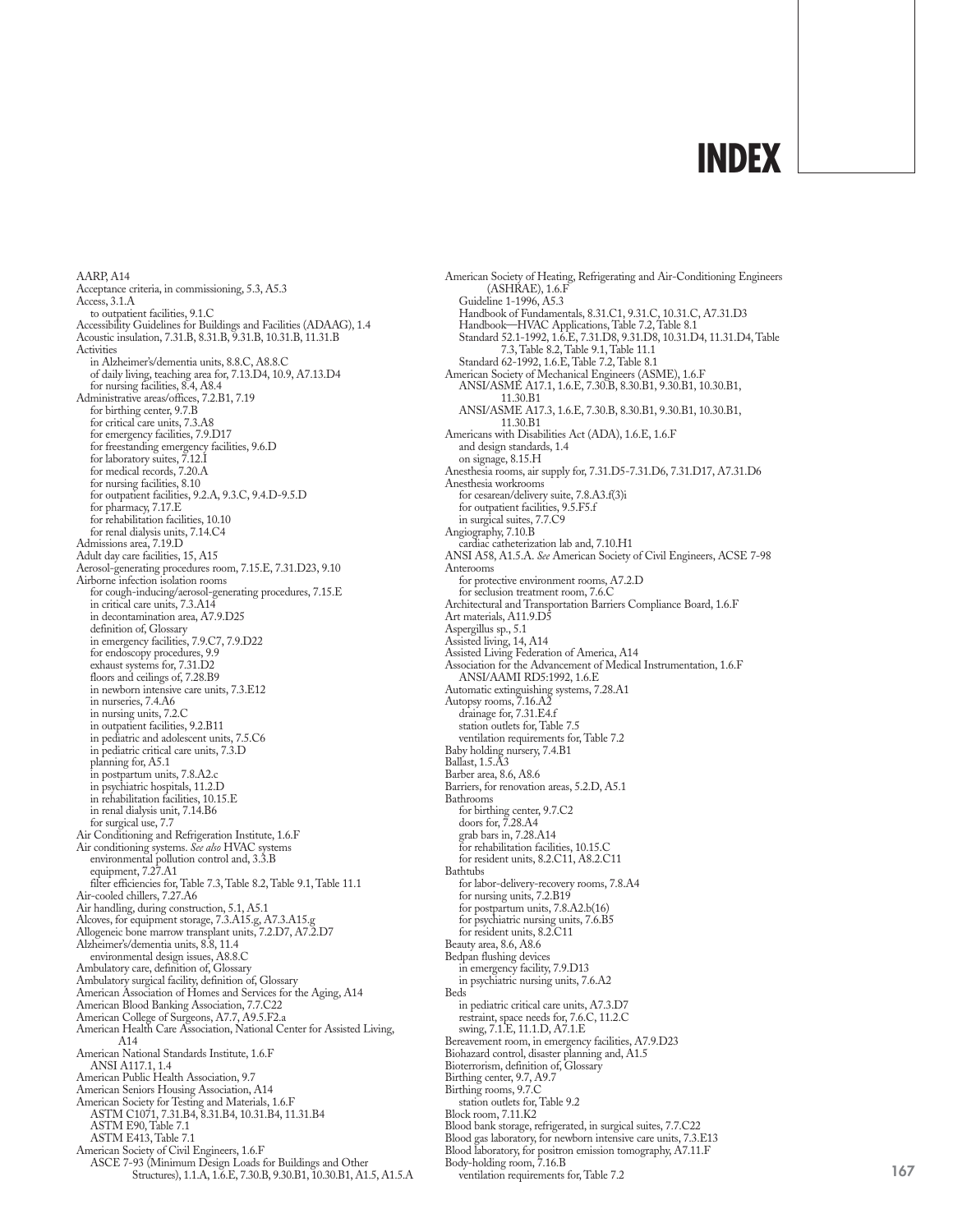Boiler rooms ceiling requirements, 7.28.A20.a insulation and ventilation of, 7.28.A22, 8.14.A14 Boilers, 7.31.C in nursing facilities, 8.31.C1 Building Officials and Code Administrators International (BOCA), 1.6.F BOCA Basic Building Code, 1.6.E BOCA Basic Plumbing Code, 1.6.E National Building Code, 1.6.E 1992 Supplement, 1.5.A, A1.5.A Building Seismic Safety Council (BSSC), 1.6.E, 1.6.F, A1.5.A Building service equipment, 4.2.A Business office, for nuclear medicine facility, 7.11.I5 Cabling, safety precautions with, 7.32.F7 Cardiac catheterization lab, 7.10.H Cardiopulmonary resuscitation carts, 9.6.E5 storage, 7.2.B21, 7.3.A11, 7.3.E22 Cardiovascular procedure room, in surgical suites, 7.7.A2 Care environment of. *See* Environment of care levels of, A7.7, A9.5.F2.a Carts cardiopulmonary resuscitation, 7.2.B21, 7.3.A11, 7.3.E22, 9.6.E5 cleaning and sanitizing facilities, 7.24 food service, 7.18.B7 patient care and distribution, 7.21.D Cast workroom, in emergency facilities, 7.9.D9 Ceilings, 7.28.A20, 7.28.B9 in decontamination area, A7.9.D25 finishes, 7.28.B8 in imaging suite, 7.10.A4 in newborn intensive care units, 7.3.E10 in nuclear medicine facility, 7.11.C in nursing facilities, 8.14.A13 in psychiatric nursing units, 7.6.A5 in radiotherapy suite, 7.11.H5 in seclusion treatment room, 7.6.C Center for Health Design, A2 Centers for Disease Control and Prevention (CDC) Guidelines for Preventing the Transmission of Mycobacterium tuberculo-sis in Health-Care Facilities, 1.6.E, 7.2.C, 7.7, 7.9.D Guidelines for Prevention of Nosocomial Pneumonia, 1.6.E, 7.2.C Hospital Infection Control Practices, 1.6.F Central services, 7.21, 11.14 Cesarean/delivery suite, 7.8.A3 Changing rooms. *See* Dressing rooms Charting facilities, 7.2.B5 in newborn intensive care units, 7.3.E17 in nuclear medicine facility, 7.11.G8 in nurseries, 7.4.A12 in psychiatric nursing units, 7.6.B6 Chemical safety provisions, for laboratory suites, 7.12.F Chlorofluorocarbons (CFCs), 3.3.B Clean Air Act, 3.3.A Clean linen storage for critical care units, 7.3.A15.c for nuclear medicine facility, 7.11.G18 for nurseries, A7.4.A3 for nursing units, 7.2.B14 for physical therapy facility, 7.13.C4 for postpartum units, 7.8.A2.b(12) for rehabilitation facilities, 10.15.B12 for renal dialysis units, 7.14.B18 for resident units, 8.2.C8 Cleanup facilities for imaging department, 7.10.G16 for nuclear medicine facility, 7.11.G4 Clean workroom/supply room, 7.21.A2, A7.21.A2 for cardiac catheterization lab, 7.10.H8 for cesarean/delivery suite, 7.8.A3.f(3)f for critical care units, 7.3.A15.b for emergency facilities, 7.9.D16.b for hyperbaric suite, A7.33 for imaging department, 7.10.G18 for nursing units, 7.2.B11 for outpatient facilities, 9.2.B7, 9.5.E2, A9.5.E2 for postpartum units, 7.8.A2.b(9) for renal dialysis unit, 7.14.B10 for resident units, 8.2.C5 for surgical suites, 7.7.C7 Clinical facilities for birthing center, 9.7.C in freestanding emergency facilities, 9.6.E in outpatient facilities, 9.2.B, 9.4.E, 9.5.F, A9.3.F, A9.5.F Clustering, A8.2.A Cobalt rooms, for radiotherapy suite, 7.11.H2-7.11.H3, 7.11.L1 Codes, 1.6 College of American Pathologists, 1.6.E, 1.6.F

Commissary, for dietary facilities, 7.18.B19 Commissioning, 5.3, 7.30.A, 8.30.A, A5.3 Communication center, in emergency facilities, 7.9.D6 Communication systems, 7.9.C6, 7.32.J for birthing center, 9.7.C5 for critical care units, 7.3.A7, 7.3.A16.b, A7.3.A3 in decontamination area, A7.9.D25 emergency radio, 7.29.F1 for mobile units, 12.32.J for newborn intensive care units, 7.3.E14, 7.3.E17, A7.3.E15 for nursing facilities, 8.32.J for outpatient facilities, 9.32.J for psychiatric hospitals, 11.32.J for rehabilitation facilities, 10.31.J Compressed Gas Association, 1.6.F Publication #E-10, 1.6.E Computed tomography scanning, 7.10.C Computer areas/rooms for magnetic resonance imaging, 7.10.E3, A7.10.E3 for nuclear medicine facility, 7.11.G3, 7.11.J2 Conference rooms in psychiatric nursing units, 7.6.B13 for rehabilitation therapy department, 7.13.B9 Construction, 5, 7.29.B, 9.2.I1, 9.4.H commissioning, 5.3, A5.3 of nursing facilities, 8.16 phasing, 5.2 planning and design, 5.1, A5.1 Consultation areas/rooms for imaging department, 7.10.G12 for nuclear medicine facility, 7.11.G7, 7.11.J5 for pediatric critical care units, 7.3.D3 for psychiatric hospitals, 11.2.B27 for psychiatric nursing units, 7.6.B11 sound transmission limitations, Table 7.1 Continuing care nursery, 7.4.C Contrast media preparation area, for imaging department, 7.10.G13 Control areas/rooms/stations for angiography area, 7.10.B for cardiac catheterization lab, 7.10.H3 for cesarean/delivery suite, 7.8.A3.f(2) for computed tomography area, 7.10.C2-7.10.C3 for dietary facilities, 7.18.B1 for emergency facilities, 7.9.D3, 9.6.E4 for imaging department, 7.10.G2 for magnetic resonance imaging, 7.10.E2, A7.10.E2 for newborn intensive care units, 7.3.E8 for nuclear medicine facility, 7.11.G17, 7.11.I5 for outpatient facilities, 9.3.D6, 9.5.F5.a for radiography rooms, 7.10.D4 for rehabilitation therapy department, 7.13.B2 for respiratory therapy service, 7.15.D2 for surgical suites, 7.7.C1 Cooling towers, 7.27.A3 Corners, for seclusion treatment room, 7.6.C Coronary critical care unit, 7.3.B combined with medical/surgical, 7.3.C Corridors, 7.28.A2 doors and, 7.28.A8 lighting, 7.32.D5 Cough-inducing procedures room, 7.15.E, 7.31.D23, 9.10 Cribs, in pediatric critical care units, A7.3.D7 Critical care units, 7.3 coronary, 7.3.B combined with medical/surgical, 7.3.C pediatric, 7.3.D station outlets for, Table 7.5 ventilation requirements, Table 7.2 Cryogen storage, for magnetic resonance imaging, 7.10.E4, A7.10.E4 Cryogen venting, for magnetic resonance imaging, 7.10.E10 Curtains, cubicle, 7.28.B1, 8.15.A Cyclotron, for positron emission tomography, A7.11.F Cystoscopic procedure room, 7.7.A4 drainage system for, 7.31.E4.e, 9.31.E4.e, A7.31.E4, e Daily living activities, teaching area for, 7.13.D4, 10.9, A7.13.D4 Darkrooms for magnetic resonance imaging, 7.10.E5, A7.10.E5 for nuclear medicine facility, 7.11.G2, 7.11.I3 Day spaces, for rehabilitation facilities, 10.6 Decontamination areas for chemical and radiation exposure, A7.9.E in emergency facilities, 7.9.D25, A7.9.D25 in endoscopy suite, 9.9.B2 Delivery rooms, 7.8.A3.b, A7.8 air supply for, 7.31.D4, A7.31.D4 lighting, 7.32.D4 receptacles, 7.32.E1 Dementia units, 8.8, 11.4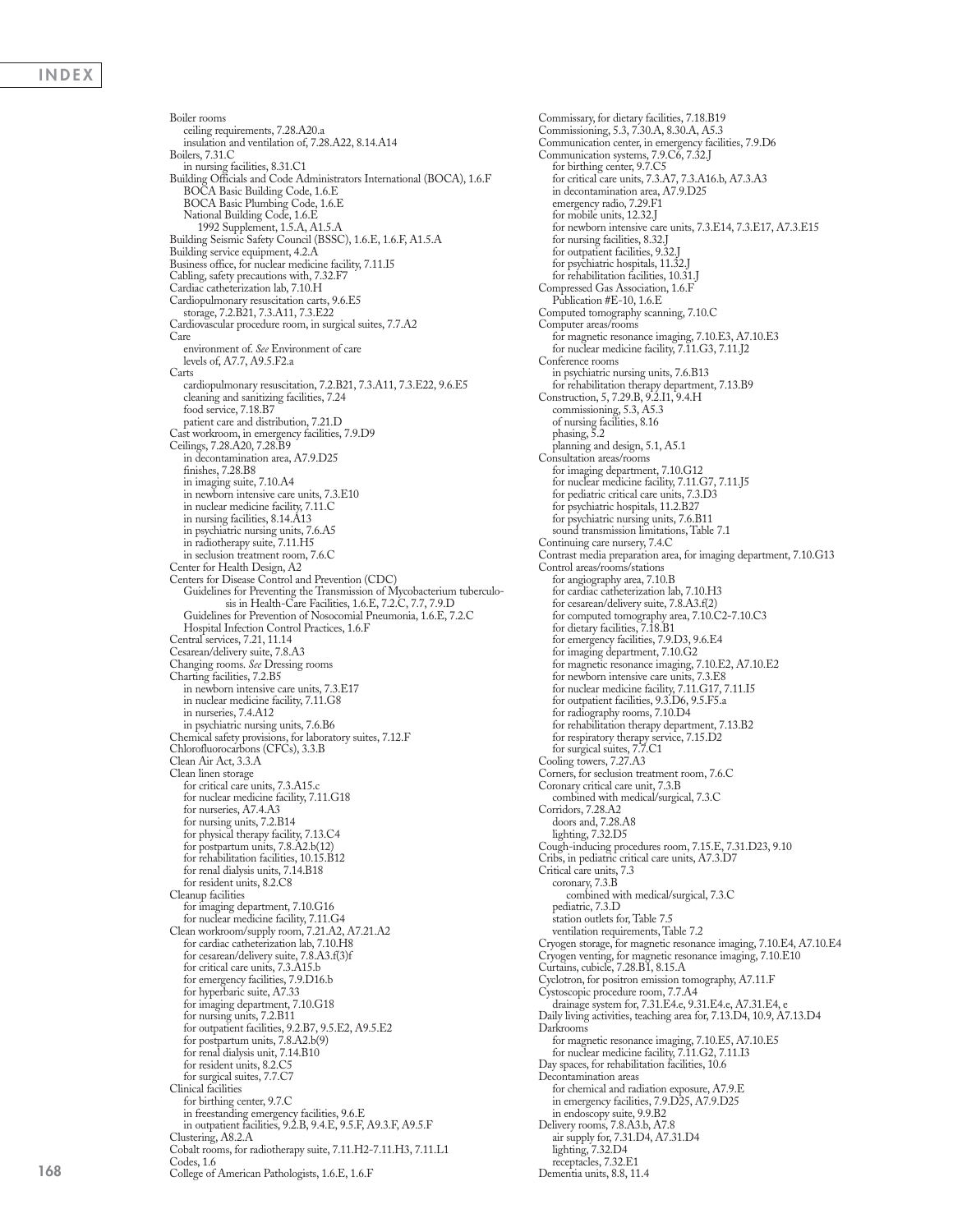Demonstration rooms for pediatric critical care units, 7.3.D3 for rehabilitation therapy department, 7.13.B9 for respiratory therapy service, 7.15.D4 Dental unit, 10.21 Department of Defense, 1.6.E Department of Health and Human Services, 3.3.A Departments, sizes, 7.1.C Design, 1.1, 5.1, 7.29.A, 9.2.I1, 9.4.H, 10.25.A, A5.1 data, 6.3 for energy conservation, 2.1, 7.31.A1, 7.31.A3-7.31.A5 for equipment, 4.2.C1, A4.1.B Details, 7.28.A standards for, 7.28 in mobile units, 12.1.E in nursing facilities, 8.14.A in outpatient facilities, 9.2.H1, 9.5.H1 in psychiatric hospitals, 11.22 in rehabilitation facilities, 10.24.A1 Developmental therapy, for newborn intensive care units, 7.3.E13 Diagnostic facilities/services in freestanding outpatient facilities, 9.8, A9.8A in outpatient surgical facilities, 9.5.G in primary care outpatient facilities, 9.3.E, 9.4.F ventilation requirements, Table 7.2 Dialysis solution mixing room, in renal dialysis units, 7.14.B19 Diathermy, 7.13.C8 Dictation area, 7.2.B2, 7.7.C13, 7.20.B Dietary facilities, 7.18. *See also* Nourishment stations drainage for, 7.31.E4.j equipment for, 7.18.C exhaust hoods in, 7.31.D16, 9.31.D16, 10.31.D12, A8.31.D1 hot water use, Table 7.4, Table 8.3 for nursing facilities, 8.9 for rehabilitation facilities, 10.7 Differential pressure, definition of, Glossary Dining areas, 7.18.B8, 10.6 Disabilities, persons with, design standards for, 1.4 Disaster planning, 1.5, 7.29.F, A1.5 for outpatient facilities, 9.2.J for rehabilitation facilities, 10.25.D Dispensing area, of pharmacy, 7.17.B Display areas, A11.9.D8 Doors, 7.28.A8 for Alzheimer's/dementia units, 8.8.A1 for bathrooms, 7.28.A4 for critical care units, 7.3.A4 elevator, A7.30.B2 for emergency facilities, 7.9.D8 fire safety criteria for, 7.28.A1 for newborn intensive care units, 7.3.E3 for patient toilet rooms, 7.2.A5 for seclusion treatment room, 7.6.C self-closing devices for, 7.2.D4, 7.3.C4 sizes, 7.28.A6 swing, 7.28.A7 for toilet rooms, 7.28.A5 Dose administration area, for nuclear medicine facility, 7.11.G11 Dosimetry equipment area, for nuclear medicine facility, 7.11.J3 Drainage systems, 7.31.E4, 8.31.E4, 9.31.E4, 10.31.E4, 11.31.E4 Draperies, 7.28.B1, 8.15.A Drawings, record, 6.1 Dressing rooms, 7.21.C for hyperbaric suite, A7.33 for imaging department, 7.10.G5 for nuclear medicine facility, 7.11.G13, 7.11.I4 for outpatient facilities, 9.5.F5.j for physical therapy facility, 7.13.C7 for staff. *See* Staff facilities in surgical suites, 7.7.C15 Drinking fountains, 7.19.B5 location of, 7.28.A3 in outpatient facilities, 9.3.D5 Duct lining, 7.31.B4-7.31.B5, 7.31.B7 Earthquake-resistant design. *See* Seismic design Education therapy, 11.9.G Elderly assisted living for, A14 lighting for, 7.32.D7, 12.32.D4, A8.32.A4.b psychiatric nursing units for, 11.4 Electrical equipment, 7.32.F for mobile units, 12.32.F in outpatient facilities, 9.32.F for psychiatric hospitals, 11.32.F for rehabilitation facilities, 10.32.F Electrical systems for critical care units, 7.3.A13 essential, 7.32.F8, A7.32.F8

for hyperbaric suite, A7.33 for mobile units, 12.32 in nursing facilities, 8.32 for outpatient facilities, 9.4.J, 9.32 for psychiatric hospitals, 11.32 for rehabilitation facilities, 10.32 standards for, 7.32 Electrical transformers, 7.27.A4 Electric service, emergency, 7.32.H, 8.32.H, 9.32.H, 10.32.H, 11.32.H, 12.32.H Electron beam therapy, 7.11.H1 Electronic equipment, 4.5 storage, repair and testing room for, 7.27.E Elevators, 7.30.B for critical care units, 7.3.A2, A7.3.A2 in nursing facilities, 8.30.B in outpatient facilities, 9.30.B in psychiatric hospitals, 11.30.B for rehabilitation facilities, 10.30.B Emergency electric service, 7.32.H, 8.32.H, 9.32.H, 10.32.H, 11.32.H, 12.32.H Emergency equipment for birthing center, 9.7.C4 for outpatient facilities, 9.5.F5.o storage for critical care units, 7.3.A11 for emergency facilities, 7.9.D14 for newborn intensive care units, 7.3.E22 for nursing units, 7.2.B21 for surgical suites, 7.7.C10 Emergency facilities disaster planning and, 1.5 fast-track area, A7.9.E freestanding, 9.6 pediatric, A7.9.E road access to, 3.2.A Emergency management, initial, 7.9.C Emergency service, 7.9 definition of, 7.9.A, A7.9.A Employee facilities, 7.25, 9.6.H, 10.14 EMS Communications Center, 7.9.C6, 7.9.D12 Endoscopy suite, 9.9 Endo-urologic procedure room, 7.7.A4 Energy conservation, 2.1, 7.31.A1, 7.31.A3-7.31.A5 Engineering service areas, 7.27, 8.13, 9.2.G, 10.11 Engineer's office, 7.27.A8 English units, 1.6.D Entrances, 7.19.A for birthing center, 9.7.B1 for decontamination area, A7.9.D25 for emergency facilities, 7.9.C1, 7.9.D1-D2, 7.9.D8 for emergency facilities, freestanding, 9.6.D1 fire safety criteria for, 7.28.A1 for linen services, 7.23.C1, 8.11.B for newborn intensive care units, 7.3.E1 for nursing facilities, 8.10.A for outpatient facilities, 9.1.C, 9.2.A1, 9.3.D1 for rehabilitation facilities, 10.10.A Environment. *See also* Environment of care for hospice, A13 for psychiatric hospitals, 11.1.F of psychiatric nursing unit, 7.6 Environmental Assessments, with incinerator permit applications, A7.30.C2.e, A9.30.C2.e, A11.30.C2.e Environmental design in Alzheimer's/dementia units, A8.8.C Environmental Impact Statement, 3.3.A with incinerator permit applications, A7.30.C2.e, A9.30.C2.e, A11.30.C2.e Environmental pollution control, 3.3 Environmental Protection Agency, 3.3.A, A7.30.C2.e, A9.30.C2.e Environmental services area in nurseries, 7.4.A11 for renal dialysis unit, 7.14.B14 Environmental standards, for mobile units, 12.1.F Environment of care, 1.1, 2 codes and standards, 1.6 definition of, Glossary in mobile, transportable, and relocatable units, A12.1.A for nursing facilities, 8.1.C Equipment, 4 building service, 4.2.A for cardiac catheterization lab, 7.10.H4 classification of, 4.2 for dietary facilities, 7.18.C electrical, 7.32.F for mobile units, 12.32.F in outpatient facilities, 9.32.F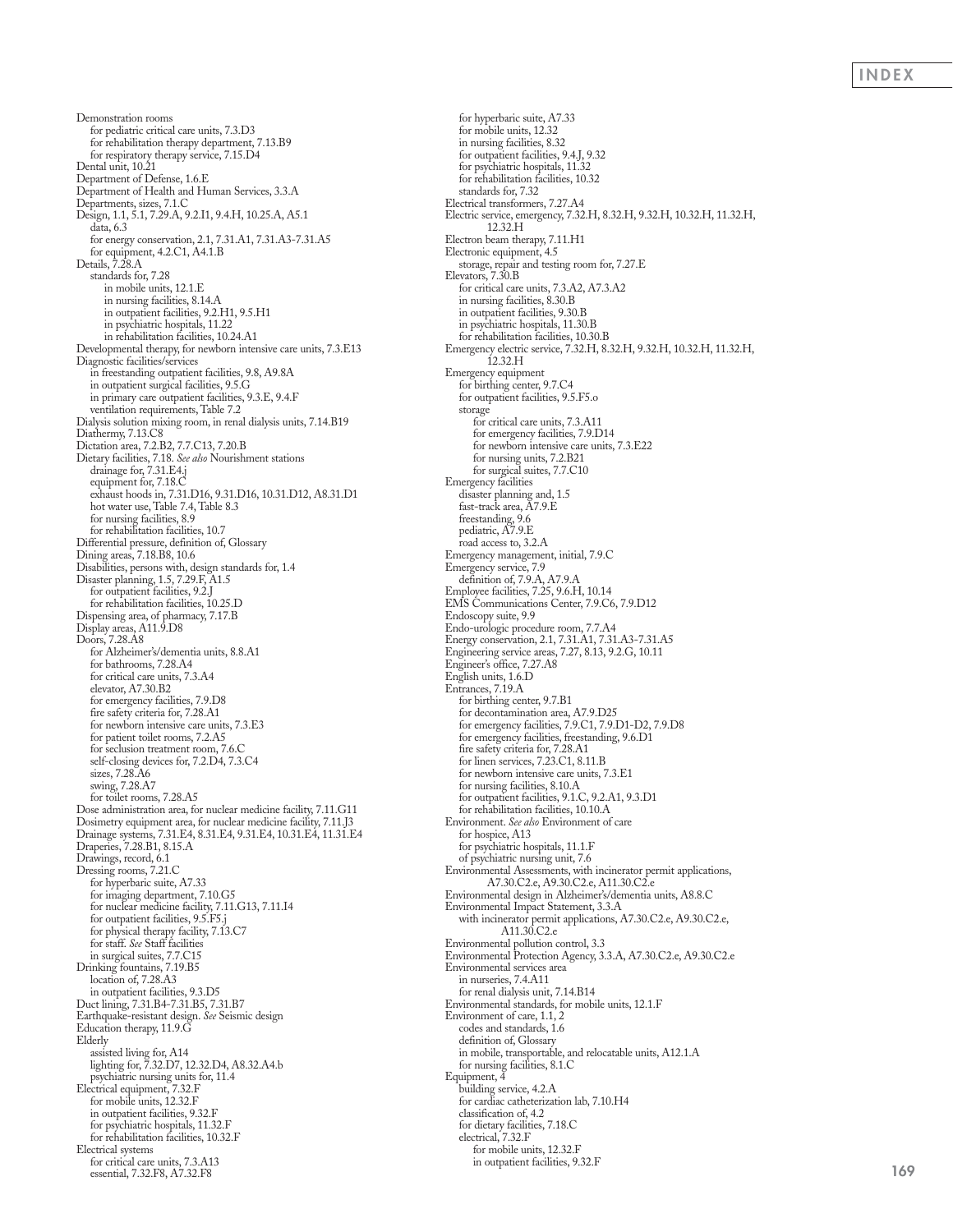for psychiatric hospitals, 11.32.F for rehabilitation facilities, 10.32.F electronic, 4.5 storage, repair and testing room for, 7.27.E emergency, storage for, 7.2.B21, 7.3.A11, 7.3.E22, 7.9.D14 environmental pollution control and, 3.3.B for laboratory suites, 7.12.J list of, 4.1.A manuals, 6.2 medical fixed, 4.2.B1 movable, 4.2.C1 storage, repair and testing room for, 7.27.E movable, 4.2.C, A4.1.B, A4.2.C1 for nuclear medicine facility, 7.11.D office, storage of, 7.19.G for radiotherapy suite, 7.11.H1 repair and breakdown room, for renal dialysis unit, 7.14.B15 shown on drawings, 4.4 storage for physical therapy facility, 7.13.C5 for respiratory therapy service, 7.15.A storage room for cesarean/delivery suite, 7.8.A3.f(3)j for critical care units, 7.3.A15.g, A7.3.A15.g for nursing unit, 7.2.B17 for postpartum units, 7.8.A2.b(14) for surgical suites, A7.7.C10 technical, 4.3, A4.3 Equipment areas, 7.27, 8.13, 9.2.G, 10.11 location of, 7.28.A21 Equivalency, of design solutions, 1.6.C, A1.6.C Ethylene oxide sterilizers, ventilation for, 7.31.D18, 9.31.D18, 10.31.D13 Evaluation unit, for rehabilitation facilities, 10.2 Examination areas/rooms for nuclear medicine facility, 7.11.I2 in nurseries, 7.4.A8 for outpatient facilities, 9.2.B1 for rehabilitation facilities, 10.2.B for renal dialysis unit, 7.14.B9 Examination/treatment rooms in emergency facilities, 7.9.D7 for nursing units, 7.2.B10 for pediatric and adolescent units, 7.5.B for pediatric critical care units, 7.3.D8 for postpartum units, 7.8.A2.b(18) in psychiatric nursing units, 7.6.B10 for rehabilitation facilities, 10.15.B8 sound transmission limitations, Table 7.1 Executive Orders 11988 (Flood Protection), A1.5.B 12699, A1.5.A Exercise areas/rooms, 7.13.C3, 10.17.D<br>location of, 7.28.A21<br>Exhaust hoods, 7.31.D13, 7.31.D16, 9.31.D16, 10.31.D12, A8.31.D1<br>Exhaust hoods, 7.31.D13, 7.28.A13<br>Expansion joint covers, 7.28.A13 Facility acceptance criteria, in commissioning, 5.3, A5.3 Family in birthing center, 9.7.C1 in critical care units, 7.3, 7.3.A16.a in newborn intensive care units, 7.3.E1, 7.3.E15, A7.3.E15 in nurseries, 7.4.A5 in pediatric and adolescent units, 7.5.C5, A7.5.A in pediatric critical care units, 7.3.D1-7.3.D2, A7.3.D2 in post-anesthetic care units, A7.7.B2 space needs, A7.2.A2 Federal Emergency Management Agency (FEMA), A1.5.A Film processing room, for imaging department, 7.10.G14 Film storage for cardiac catheterization lab, 7.10.H12 for imaging department, 7.10.G7-7.10.G9 for nuclear medicine facility, 7.11.G5-7.11.G6, 7.11.I7-7.11.I8 Finishes, 7.28.B for hospice care, A13 interior, fire-resistant standards for, 7.29.D, 10.25.B standards for, 7.28 in mobile units, 12.1.E in nursing facilities, 8.15 in outpatient facilities, 9.2.H2, 9.5.H2 in psychiatric hospitals, 11.22 in rehabilitation facilities, 10.24.B Fire alarms, 7.28.A1, 7.32.I, 8.32.I, 9.5.K, 9.32.I, 10.32.I, 11.32.I, 12.32.I Fire dampers, 7.31.D12, 8.31.D7, 9.31.D12, 10.31.D8, 11.31.D8 Fire-resistant standards, 7.29, 9.2.I1 Fire Safety Evaluation System (FSES), 1.6.C, 7.28.A1

in design, 1.1 standards for disabled, 1.4 planning for, A5.1 Flood protection, 1.5.B, 7.29.F2 Floors, 7.28.B3-7.28.B5, 7.28.B9 in decontamination area, A7.9.D25 in imaging suite, 7.10.A4 in nuclear medicine facility, 7.11.C in nursing facilities, 8.15.C in radiotherapy suite, 7.11.H5 Food and Drug Administration (FDA), 1.6.E, 1.6.F Food service carts, 7.18.B7 in psychiatric nursing units, 7.6.B3, 11.2.B13 Food storage, 7.18.B2 Forensic psychiatric unit, 11.5 Formula facilities for commercial preparations, 7.4.A10 in nurseries, 7.4.A9 in pediatric and adolescent units, 7.5.C2 storage, for pediatric critical care units, 7.3.D4 Freestanding buildings, design and construction, 7.29.C Fresh air intakes, location of, 7.31.D3, A7.31.D3 Frozen section area, 7.7.C20 Functional program, 1.1.F for decontamination area, 7.9.D25 for diagnostic services, 9.4.F1 for emergency facilities, 7.9.D for general hospital, 7.1.A for imaging suite, 7.10.A1, A7.10.A1 for laboratory suites, 7.12, 7.12.J for magnetic resonance imaging, 7.10.E1 for nuclear medicine, 7.11.A, 7.11.D for nursing facilities, 8.1.G for outpatient facilities, 9.1.D for pediatric critical care units, 7.3.D for pharmacy, 7.17.A for positron emission tomography, A7.11.F for psychiatric nursing unit, 7. for radiotherapy suite, 7.11.H1 for renal dialysis unit, 7.14.A3 for surgical suites, 7.7.A6 for ultrasound, 7.10.F1 Furnishings, for hospice care, A13 General hospital, 7 General operating rooms, 7.7.A1 General Services Administration, 1.6.F General stores, 7.22 Generators, standby, 7.27.A2 Glazing, 7.6, 7.28.A11, 8.14.A5, A7.2.D7, A8.14.A5 Gluteraldehyde, use of, ventilation for, 7.31.D25, A7.31.D25 Grab bars, 8.14.A7, 11.22.B, A8.2.B5, A8.14.A7 standards for, 7.28.A14 Ground-fault circuit interrupters, 7.32.F4 Group therapy area, in psychiatric nursing units, 7.6.B8, 11.2.B17 Guidelines interpretation of, 1.2 introduction to, 1 Hand drying, 7.28.A17, 8.14.A12 Handrails for mobile units, 12.1.E2.e in nursing facilities, 8.14.A8, A8.14.A8 Handwashing stations, 7.28.A15 for airborne infection isolation rooms, 7.2.C2, 7.2.C5 anchoring, 7.28.A18 for critical care units, 7.3.A8 definition of, Glossary for dietary facilities, 7.18.B14 for imaging department, 7.10.G17 for labor-delivery-recovery rooms, 7.8.A4 for laundry facilities, 7.23.D4 for linen services, 7.23.B5 for mobile units, 12.1.D1.l for newborn intensive care units, 7.3.E2 for nuclear medicine facility, 7.11.G16, 7.11.G18-7.11.G19 for nurseries, A7.4.A1 for nurse stations, 7.2.B1, 7.2.B4<br>for nursing units, 7.2.B12<br>for occupational therapy facility, 7.13.D2<br>for octupational therapy facility, 7.13.D2<br>for patient rooms, 7.2.A4, A7.2.A4<br>for pediatric and adolescent units, 7.5 for physical therapy, 7.13.C2 for post-anesthetic care units, 7.7.B2 for postpartum units, 7.8.A2.a

Fixed equipment, 4.1.B-4.2.B

Flexibility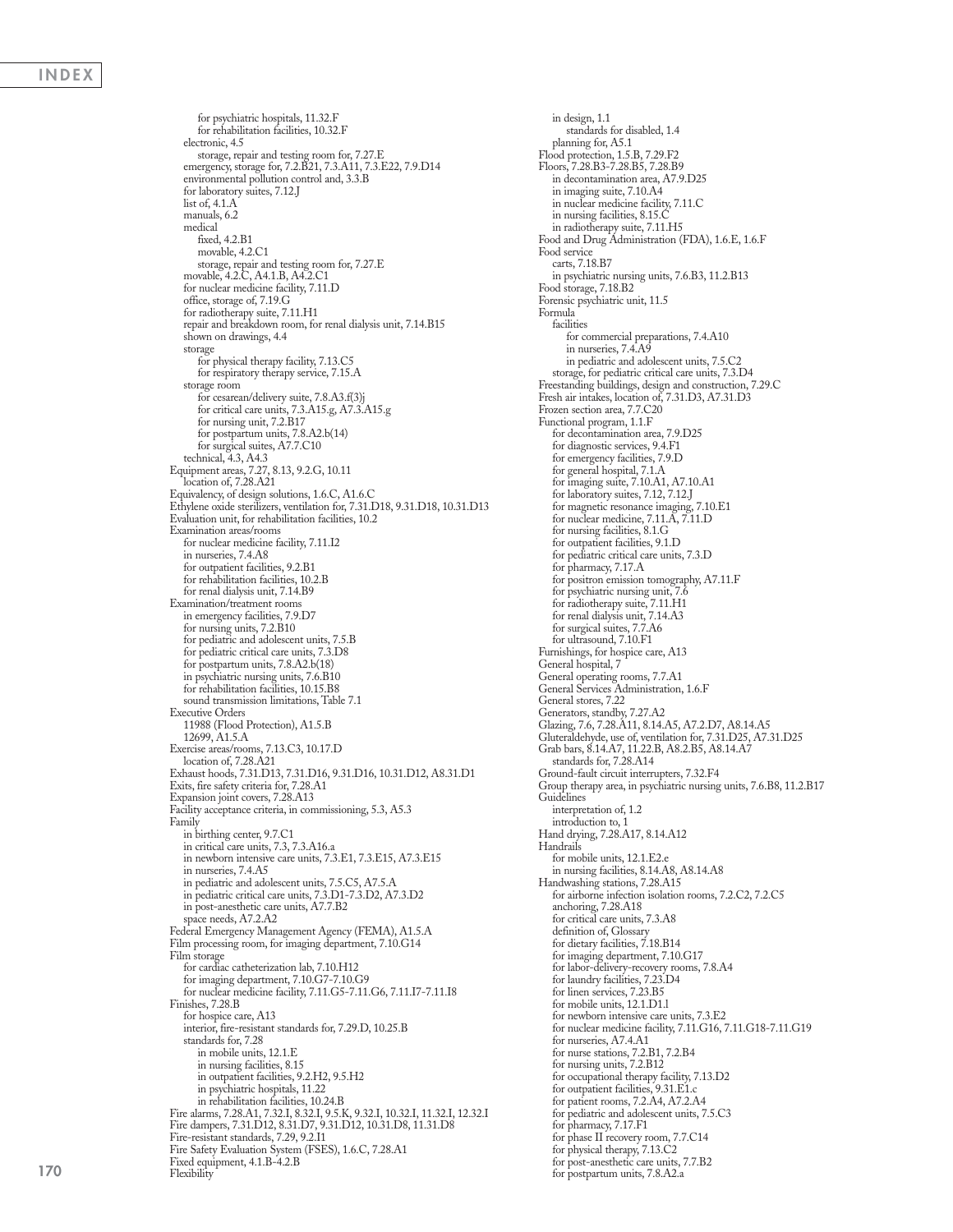for protective environment rooms, 7.2.D2, A7.2.D5 for psychiatric hospitals, 11.31.E1.c for psychiatric nursing units, 7.6.A3 for rehabilitation facilities, 10.31.E1.c for renal dialysis unit, 7.14.B4 for resident rooms, 8.2.B4 for respiratory therapy service, 7.15.D3 valves for, 7.31.E1.c Handwashing systems, for imaging department, 7.10.G4 Health Care Financing Administration, 1.1.E Health Risk Assessment, 3.3.A with incinerator permit applications, A7.30.C2.e, A9.30.C2.e, A11.30.C2.e Heater rooms, insulation and ventilation of, 7.28.A22, 8.14.A14 Heating, ventilation, and air conditioning systems. *See* HVAC systems Heat rejection equipment, 7.27.A3 Hemodialysis, drainage for, 7.31.E8-7.31.E9 HEPA filters, Table 7.2 Holding areas. *See* Patient holding areas Home training area, for renal dialysis unit, 7.14.B8 Hoods, 9.31.D13, 10.31.D9 exhaust, 7.31.D13, 7.31.D16, 9.31.D16, 10.31.D12, A8.31.D1 laboratory, 7.31.D14-7.31.D15, 9.31.D14-9.31.D15, 10.31.D10- 10.31.D11 Hospice care, 13, A13 Hospital conversion to nursing facility, 1.3.F general, 7 psychiatric, 11 Hot labs, 7.11.L, A7.11.F Hot water systems, 7.31.C, 7.31.E3, 9.31.C in nursing facilities, 8.31.C, 8.31.E3 in outpatient facilities, 9.31.E3 in psychiatric hospitals, 11.31.C, 11.31.E3 in rehabilitation facilities, 10.31.C, 10.31.E3 Hot water use, Table 7.4, Table 8.3 Housekeeping, definition of, Glossary Housekeeping rooms, 7.26 for cardiac catheterization lab, 7.10.H10 for cesarean/delivery suite, 7.8.A3.f(3)o for critical care units, 7.3.A16.g for dietary facilities, 7.18.B17 for emergency facilities, 7.9.D20 for hyperbaric suite, A7.33 for newborn intensive care units, 7.3.E12 for nuclear medicine facility, 7.11.I6 for nurseries, 7.4.A11 for nursing facilities, 8.9.B13, 8.12 for nursing units, 7.2.B22 for outpatient facilities, 9.2.E, 9.5.F5.m for postpartum units, 7.8.A2.b(17) for rehabilitation facilities, 10.7.A12, 10.13 for rehabilitation therapy department, 7.13.B6 for surgical suites, 7.7.C19 Humidifiers, 7.31.D9, 9.31.D9, A7.31.D9, A9.31.D9, A10.31.D5 in nursing facilities, 8.31.D1, A8.31.D1 HVAC systems, 7.31.D, A7.31.D3-A7.31.D4 commissioning, A5.3 for critical care units, 7.3.A13 filter efficiencies, Table 7.3, Table 8.2, Table 9.1, Table 11.1 in nursing facilities, 8.31.D for outpatient facilities, 9.31.D for positron emission tomography facility, A7.11.F in psychiatric hospitals, 11.31.D in rehabilitation facilities, 10.31.D Hydronics Institute Division, Gas Appliance Manufacturers Association, 1.6.E, 1.6.F, 7.31.C, 8.31.C1 Hydrotherapy, 7.13.C8 Hyperbaric suite, 7.33, A7.33 Hypothermia room, 7.11.J4 Ice machines for critical care units, 7.3.A15.f for dietary facilities, 7.18.B18 for nursing facilities, 8.9.B13 for nursing units, 7.2.B16 for rehabilitation facilities, 10.7.A13 for surgical suites, 7.7.C21 Illuminating Engineering Society of North America, 1.6.F, 7.32.D1, 8.32.A4.a, 9.32.D2, 10.32.D2, 11.32.D2, 12.32.D, A8.32.A4.a IESNA Publication HB-99, 1.6.E IESNA Publication RP-28-98, 1.6.E IESNA Publication RP-29-95, 1.6.E Imaging suites, 7.10 freestanding, 9.8A1 in rehabilitation facilities, 10.2.E, 10.22 Immunosuppressed host airborne infection isolation, 7.2.D1, A7.2.D Incinerators, 7.27.A7, 7.30.C2, 9.30.C2, 11.30.C, A7.30.C2.d, A7.30.C2.e, A9.30.C2.d, A9.30.C2.e

Infection control, disaster planning and, A1.5 Infection Control Risk Assessment (ICRA), 5.1, 7.2.C, 7.2.D, 7.3.A14 for critical care units, 7.3.A14 definition of, Glossary for emergency facilities, 7.9.C7, 7.9.D5, 7.9.D22, 9.6.D2.d for outpatient facilities, 9.2.B11 for pediatric and adolescent units, 7.5.C6 for pediatric critical care units, 7.3.D for postpartum units, 7.8.A2.c for renal dialysis units, 7.14.B6 Information systems, 7.32.J, 8.32.J, 9.32.J, 10.31.J, 11.32.J, 12.32.J Initial emergency management, 7.9.C Insects, 7.28.B6-7.28.B7 Instrument processing rooms, 9.9.B Insulation, 7.31.B, 8.31.B, 9.31.B, 10.31.B, 11.31.B of heat-producing equipment rooms, 7.28.A22, 8.14.A14 materials, 7.29.E for rehabilitation facilities, 10.25.C of special systems equipment, 7.30.A3 Intensive care units, newborn, 7.3.E International Code Council, 1.6.F, A14 International Conference of Building Officials (ICBO), 1.6.F Uniform Building Code, 1.5.A, 1.6.E, A1.5.A Interstitial space, A5.1 Interview spaces, 7.19.C, 10.10.C IV solution preparation area, for pharmacy, 7.17.F4 Kitchenettes, in psychiatric nursing units, 7.6.B3.b Laboratory hoods, 7.31.D14-7.31.D15, 9.31.D14-9.31.D15, 10.31.D10- 10.31.D11 Laboratory services for critical care units, 7.3.A16.g for emergency facilities, 7.9.D11, 9.6.G filter efficiencies for HVAC systems, Table 7.3, Table 9.1 for newborn intensive care units, 7.3.E13 for outpatient facilities, 9.2.D, 9.4.F2 for psychiatric hospitals, 11.8 for rehabilitation facilities, 10.2.D ventilation requirements for, Table 7.2 Laboratory suites, 7.12 Labor-delivery-recovery facilities, 7.8.A4, A7.8 Labor-delivery-recovery-postpartum facilities, 7.8.A4, A7.8 baby holding nursery in, 7.4.B1 Labor rooms, 7.8.A3.d, A7.8 Lactation support and consultation in newborn intensive care units, 7.3.E16 in nurseries, 7.4.A4, A7.4 Landmarks, in Alzheimer's/dementia units, A8.8.C Laundry facilities, 7.23.D for birthing center, 9.7.B10 hot water use, Table 7.4, Table 8.3 insulation and ventilation of, 7.28.A22, 8.14.A14 for nursing facilities, 8.11.C in psychiatric nursing units, 7.6.B9<br>Lavatories. *See* Sinks<br>Legionella sp., 7.31.E3.c, A5.1, A7.31.E3.c, A8.31.E3.c, A9.31.E3.c,<br>A10.31.E3.c, A11.31.E3.c<br>Life Safety Code 101, 1.6.C, 12.1.C, A8.8.A<br>Lighting, 7.32.D<br>for de for labor-delivery-recovery rooms, 7.8.A4 for mobile units, 12.32.D for newborn intensive care units, 7.3.E7, A7.3.E7 for nursing facilities, 8.32.A4, A8.32.A4.b, A8.32.A4.c for outpatient facilities, 9.32.D for psychiatric hospitals, 11.32.D for rehabilitation facilities, 10.32.D Linear accelerator, 7.11.H support areas for, 7.11.K Linen chutes, 7.28.A12 Linen services, 7.23 for nursing facilities, 8.11 for rehabilitation facilities, 10.12 Linen storage. *See* Clean linen storage Lobby, 7.19.B, 8.10.B, 9.6.D2, 10.10.B Location, 3.1 Magnetic resonance imaging, 7.10.E mobile units for, 12.1.D1.b, 12.1.D1.e Magnetic shielding, 7.10.E8, A7.10.E8 Mammography rooms, 7.10.D3, A7.10.D3 Manuals<sub>, 6</sub> Manufacturing area, of pharmacy, 7.17.C Mattresses, materials for, 7.28.B2 Mechanical systems commissioning, 5.3 for mobile units, 12.31 for nursing facilities, 8.31 for outpatient facilities, 9.4.I, 9.5.L, 9.31

Infant resuscitation, 7.8.A3.c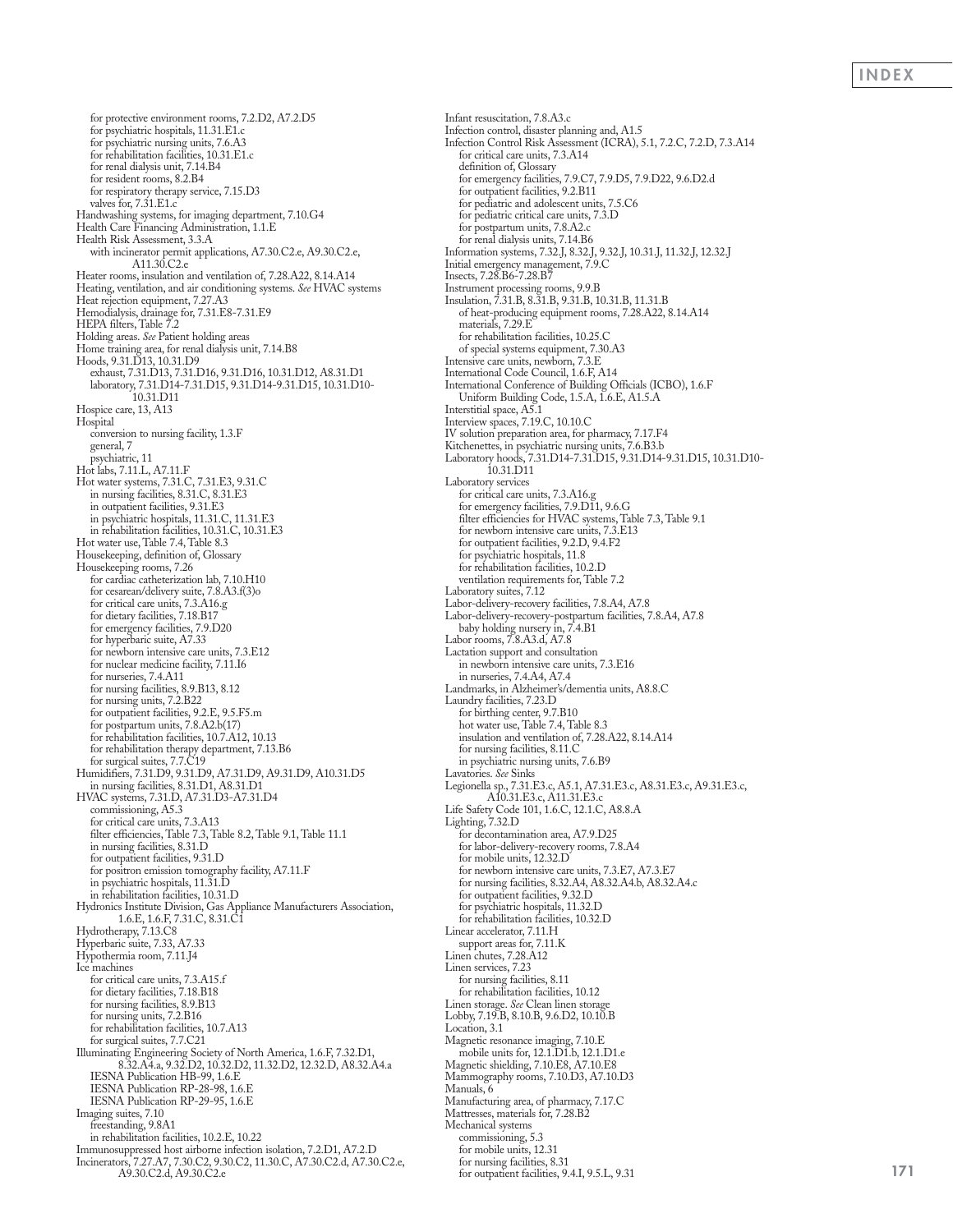for psychiatric hospitals, 11.31 for rehabilitation facilities, 10.31 for special ventilation needs, phasing, A5.2 standards, 7.31 Medical air systems, station outlets for, Table 7.5, Table 9.2 Medical equipment fixed, 4.2.B1 movable, 4.2.C1 storage, repair and testing room for, 7.27.E Medical gas for critical care units, 7.3.A13 equipment, 7.27.A5 storage facilities for outpatient facilities, 9.5.F5.g for positron emission tomography, A7.11.F for surgical suites, 7.7.C8 system installation, 7.31.E5 Medical records, 7.20 administrator/technician office, 7.20.A sorting, recording, microfilming, 7.20.C storage for, 7.20.D Medical waste, disposal, 7.30.C2, 9.30.C2, 10.30.C2, 11.30.C2 Medication stations for cesarean/delivery suite, 7.8.A3.f(3)d for critical care units, 7.3.A12, A7.3.A12 for nursing units, 7.2.B13 for outpatient facilities, 9.2.B6, 9.5.F5.b for postpartum units, 7.8.A2.b(11) for psychiatric nursing units, 7.6.B2 for rehabilitation facilities, 10.15.B11 for renal dialysis unit, 7.14.B7 for resident units, 8.2.C7 for surgical suites, 7.7.C4 Metric units, 1.6.D Mirrors, 7.28.A16, 8.14.A11 Mobile units, 12 definition of, 12.1.B1 Mold room, 7.11.K1 Monitors air pressure for airborne infection isolation rooms, 7.2.C7 for protective environment rooms, 7.2.D6 in critical care units, 7.3.A10, A7.3.A3 temperature, for blood bank storage, 7.12.B Morgue, 7.16 Movable equipment, 4.2.C, A4.1.B, A4.2.C1 Multipurpose rooms, 7.19.F for critical care units, 7.3.A16.f for newborn intensive care units, 7.3.E24.c for nursing facilities, 8.10.D for nursing units, 7.2.B9, A7.2.B9 for pediatric and adolescent units, 7.5.C1 for pharmacy, 7.17.E5 for postpartum units, 7.8.A2.b(18) for rehabilitation facilities, 10.10.E National Academy for State Health Policy, A14 National Bureau of Standards. *See* National Institute of Standards and Technology<sub>1</sub> National Council on Radiation Protection and Measurements (NCRP), 1.6.F Report #33, 7.28.A19 Report #49, 1.6.E, 7.28.A19 Report #51, 1.6.E Report #102, 1.6.E National Earthquake Hazards Reduction Program (NEHRP) provisions, 1.5.A, 1.6.E, A1.5.A National Environmental Policy Act, 3.3.A National Fire Protection Association standards, 1.6.B, 1.6.E, 1.6.F, 7.12, 7.12.D, A14 NFPA 20, 1.6.E NFPA 70, 1.6.E, 7.32.A1, 7.32.F4-7.32.F5, 12.32.A1, 12.32.F for electrical equipment, 7.32.F1-7.32.F2 for hyperbaric suites, A7.33 for nursing facilities, 8.32.A1, 8.32.A3, 8.32.H4 NFPA 72, 7.32.I, 8.32.I, 9.32.I, 10.32.I, 11.32.I, 12.32.I NFPA 80, 1.6.E NFPA 82, 1.6.E NFPA 90A, 1.6.E, 7.31.D10, 7.31.D12, 9.31.D12, 11.31.D6, 11.31.D8, Table 7.2, Table 8.1 NFPA 96, 1.6.E, Table 7.2, Table 8.1 NFPA 99, 1.6.E for electrical equipment, 7.32.F1 for hospitals, 7.28.B3, 7.31.D17, 7.31.E5-7.31.E6, 7.32.A1, 7.32.H for hyperbaric chambers, A7.33 for hyperbaric suites, A7.33 for mobile units, 12.32.A1, 12.32.F1, 12.32.H for nursing facilities, 8.31.E5, 8.32.A1, 8.32.H1

for psychiatric hospitals, 11.31.E5-11.31.E6

NFPA 101, 1.1.E, 1.6.B, 1.6.C for details and finishes, 7.28, 7.28.A1, 7.28.A11, 7.29.D, 8.15.B, 9.2.H1.b, 10.24.A1, 12.1.E1 and drawings, 6.1 for entrance and exit lighting, 7.32.D9<br>for fire alarms, 7.32.I, 8.32.I, 9.32.I, 10.32.I, 11.32.I, 12.32.I<br>for hospitals, 1.6.E, 7.29.B, 7.31.D12, 7.32.H<br>for mobile units, 12.1.C, 12.32.H for nursing facilities, 8.14.A1, 8.32.H1 for outpatient facilities, 9.1.C, 9.4.H2, 9.31.D12 for rehabilitation facilities, 10.25.B for renovations, 1.3.A, 1.3.C, 1.3.D NFPA 110, 1.6.E, 7.32.H, 12.32.H NFPA 253, 1.6.E NFPA 255, 1.6.E, 9.2.I13 for hospitals, 7.31.B3-7.31.B4 for nursing facilities, 8.31.B3-8.31.B4 for psychiatric hospitals, 11.31.B3-11.31.B4 for rehabilitation facilities, 10.25.D, 10.31.B3 NFPA 258, 1.6.E NFPA 418, 1.6.E NFPA 701, 1.6.E, 7.28.B1, 8.15.A, 10.24.B1 NFPA 801, 1.6.E, 9.31.D15, 10.31.D11.b National Institute of Occupational Safety and Health (NIOSH), Table 7.2 National Institute of Standards and Technology (NIST), 1.6.F, A1.5.A National Sanitation Foundation, 7.18.A National Technical Information Service (NTIS), 1.6.F Naval Publications and Form Center, 1.6.F Neighborhood outpatient facilities, 9.4 Neurological procedure room, in surgical suites, 7.7.A2 Newborn, intensive care units for, 7.3.E Newborns, nurseries for, 7.4.B Noise control, 7.28.A23, Table 7.1 in bone marrow transplant units, A7.2.D7 during construction, 5.2.C insulation for, 7.31.B, 8.31.B, 9.31.B, 10.31.B, 11.31.B in newborn intensive care units, 7.3.E6, 7.3.E10, A7.3.E6 in pediatric and adolescent units, 7.5.C1 standards for, Table 7.1 Nourishment stations. *See also* Dietary facilities for birthing center, 9.7.B3.d for critical care units, 7.3.A15.e for nuclear medicine facility, 7.11.J9 for nursing units, 7.2.B15 for postpartum units, 7.8.A2.b(13) for psychiatric nursing units, 7.6.B3.a for rehabilitation facilities, 10.15.B13 for renal dialysis unit, 7.14.B13 for resident units, 8.2.C9 Nuclear, biological, or chemical (NBC) exposure, 1.5 Nuclear medicine, 7.11, 9.8.A2, 11.7 Nuclear Regulatory Commission (NRC), 1.6.F Code of Federal Regulation Title 10, Chapter 1 Part 20, 1.6.E, 9.30.C3 Part 35, 1.6.E, 9.30.C3 Nuclear waste disposal, 7.30.C3, 9.30.C3 Nurse calling system for bone marrow transplant units, A7.2.D7 for critical care units, 7.3.A7, A7.3.A3 for imaging department, 7.10.G4 for psychiatric hospitals, 11.32.G for psychiatric nursing units, 7.6.A1 for rehabilitation facilities, 10.32.G Nurseries, 7.4, A7.4, A7.8 baby holding, 7.4.B1 continuing care, 7.4.C newborn, 7.4.B pediatric, 7.4.D Nurses calling system, 7.32.G for nursing facilities, 8.32.G Nurse stations, 7.2.B1, 7.2.B3 for critical care units, 7.3.A8 for emergency facilities, 7.9.D17, 9.6.E4 for outpatient facilities, 9.2.B5 for renal dialysis unit, 7.14.B2 Nursing facilities, 8 conversion to hospital, 1.3.F ventilation of, Table 8.1 Nursing services, continuum of, 7.1.A, A8.1.A Nursing units, 7.2 patient rooms, 7.2.A for rehabilitation facilities, 10.14 service areas for, 7.2.B ventilation requirements for, Table 7.2 Observation rooms for emergency facilities, 9.6.I for outpatient facilities, 9.2.B4 Observation units, A7.9.E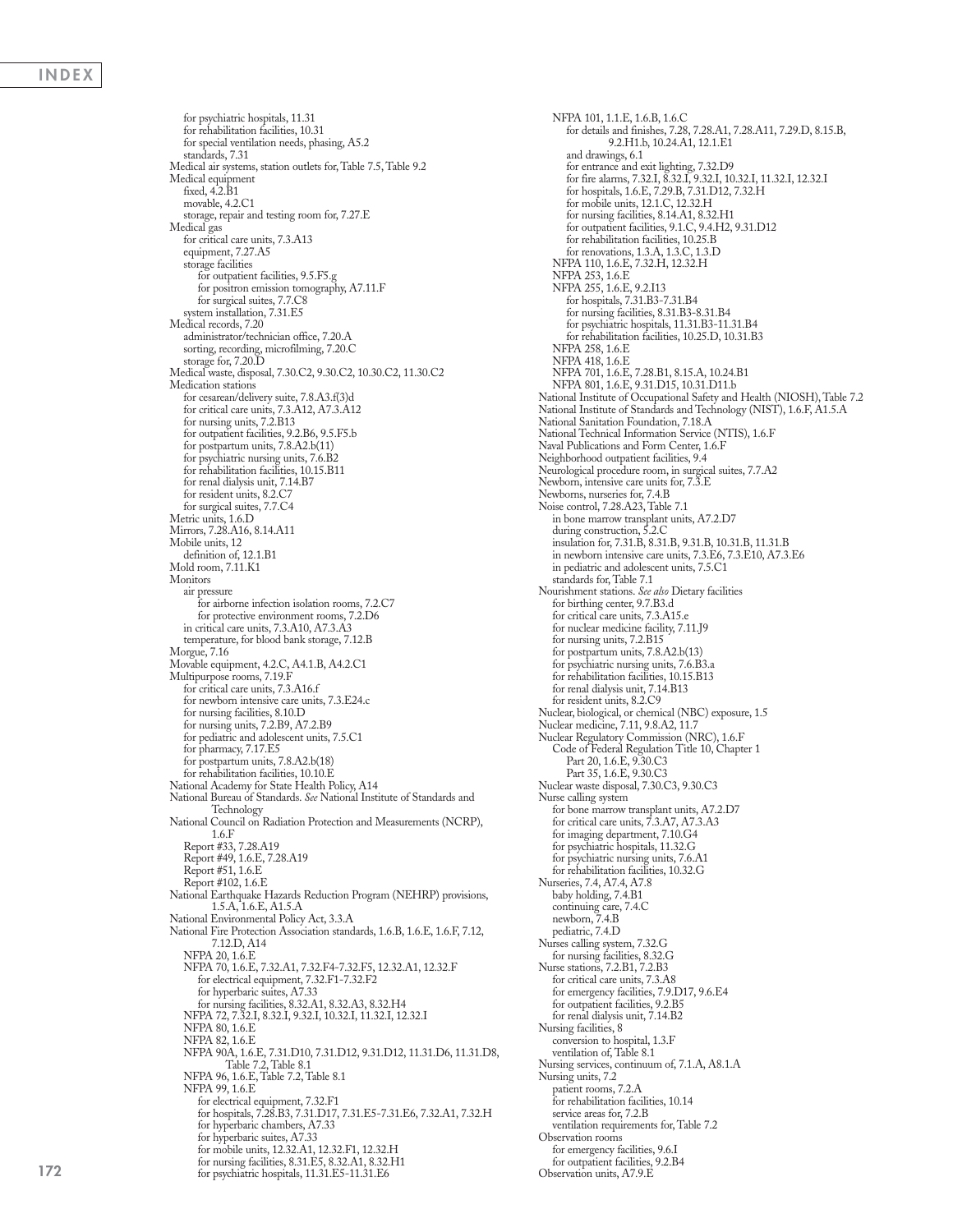Obstetrical facilities, 7.8, A7.8 Occupational Safety and Health Act, 3.3.A Occupational Safety and Health Administration, 1.6.F Code of Federal Regulations Title 29, Part 1910, 1.6.E Occupational therapy, 7.13.D, 8.5.A, 10.18, 11.9.C Offices/office space, 7.19.E for critical care units, 7.3.A16.b for dietary facilities, 7.18.B15 equipment and supplies, storage of, 7.19.G for imaging department, 7.10.G10-7.10.G11 for nuclear medicine facility, 7.11.G8-7.11.G9 for nursing facilities, 8.10.C, A8.4.B1 for rehabilitation facilities, 10.10.D for rehabilitation therapy department, 7.13.B1 On-call rooms, 7.3.A16.e, 7.3.E14, 7.8.A3.f(3)n Oncologist's office, 7.11.J6 Operating rooms air supply for, 7.31.D4, A7.31.D4 definition of, Glossary general, 7.7.A1 lighting, 7.32.D4 outpatient, 9.5.F2 receptacles for, 7.32.E1 Orthopedic procedure room, in surgical suites, 7.7.A2-7.7.A3 Orthopedic workroom, in emergency facilities, 7.9.D9 Orthotics facility, 7.13.E, 10.19 Outdoor spaces, 8.8.B, A8.8.B, A11.3.C Outpatient facilities, 9 classification of, 9.1.B neighborhood, 9.4 primary care, 9.3 surgical, 9.5, A9.5 **Outpatients** angiography facilities for, 7.10.B7 change areas for, 7.7.C15 dining area for, 10.6.B imaging suite arrangements for, A7.10.A3 pharmacy facilities for, 7.17.F5 physical/occupational therapy for, 8.5.B recovery space for, 7.7.C14, A7.7.B2 in renal dialysis unit, 7.14.A2 Oxygen systems, station outlets for, Table 7.5, Table 9.2 Panelboards, 7.32.C, 9.32.C, 10.32.C, 11.32.C, 12.32.C Parking, 3.2.B for birthing center, 9.7.A for freestanding emergency facilities, 9.6.C for general hospital, 7.1.D, A7.1.D lots, disaster planning and, A1.5 for nursing facilities, 8.1.E for outpatient facilities, 9.1.G, 9.3.B, 9.4.C-9.5.C for psychiatric hospitals, 11.1.C Pathological specimens, storage for, 7.7.C23 Patient care and distribution carts, storage room for, 7.21.D Patient education rooms for pharmacy, 7.17.E4-7.17.E5 for respiratory therapy service, 7.15.D4 Patient holding areas for angiography room, 7.10.B5, A7.10.B5 for cardiac catheterization lab, 7.10.H7 for endoscopy suite, 9.9.B3 for hyperbaric suite, A7.33 for imaging department, 7.10.G3 for magnetic resonance imaging, 7.10.E9, A7.10.E9 for nuclear medicine facility, 7.11.G12, 7.11.I1 for positron emission tomography facility, A7.11.F for rehabilitation therapy department, 7.13.B3 for surgical suites, 7.7.B1, 7.7.C17 Patient rooms, 7.2.A filter efficiencies, Table 7.3, Table 8.2, Table 9.1 lighting, 7.32.D3 maximum capacity, 7.2.A1, 7.5.A1, 7.8.A2.a, A7.2.A1, A7.8.A2.a(3) for nursing facilities, 8.2.B1, A8.2.B1 for rehabilitation facilities, 10.15.A1 in pediatric and adolescent units, 7.5.A in psychiatric nursing units, 7.6.A, 11.2.A, 11.4.A receptacles, 7.32.E2 in rehabilitation facilities, 10.15.A sound transmission limitations, Table 7.1 space needs, 7.2.A2, A7.2.A2 station outlets for, Table 7.5 ventilation requirements, Table 7.2 Patients, construction and, planning for, 5.1 Patients' lounge, for postpartum units, 7.8.A2.b(8) Pediatric and adolescent unit, 7.5, A7.5 Pediatric critical care units, 7.3.D Pediatric emergency facility, A7.9.E Pediatric nursery, 7.4.D Pediatric psychiatric nursing units, 11.3

Pediatric recovery rooms, A7.7.B2 Perioperative, definition of, Glossary Personal services in nursing facilities, 8.6, A8.6 in rehabilitation facilities, 10.8 Pharmacy, 7.17 ventilation requirements for, Table 7.2 Pharmacy services for critical care units, 7.3.A16.g for newborn intensive care units, 7.3.E13 for psychiatric hospitals, 11.10 in rehabilitation facilities, 10.23 Phasing, 5.2 Physical therapy facilities, 7.13.C, 8.5.A, 10.17, 11.9.C Physicist's office, nuclear medicine, 7.11.J7 Piping systems, 7.31.E, 8.31.E for outpatient facilities, 9.31.E in psychiatric hospitals, 11.31.E for rehabilitation facilities, 10.31.E in renal dialysis units, 7.14.B22, A7.14.B22 Planning, 5.1, A5.1 for equipment, 4.2 Plumbing-Heating-Cooling Contractors–National Association, 1.6.F National Standard Plumbing Code, 1.6.E, 7.31.E, 8.31.E, 9.31.E, 10.31.E, 11.31.E Plumbing systems, 7.31.E, 8.31.E for mobile units, 12.31.C for outpatient facilities, 9.31.E for positron emission tomography facility, A7.11.F for psychiatric hospitals, 11.31.E for rehabilitation facilities, 10.31.E Poison Control Center, 7.9.C6, 7.9.D12, 7.17.E2, 9.6.E3 Positron emission tomography, 7.11.A, 7.11.F, A7.11.F Post-anesthetic care units, 7.7.B2, A7.7.B2 Postpartum bedroom, A7.8 Postpartum units, 7.8.A2 baby holding nursery in, 7.4.B1 workrooms in, A7.4.A7 Potwashing facilities, 7.18.B12 Power conditioning, for magnetic resonance imaging, 7.10.E7, A7.10.E7 Preoperative holding areas. *See* Patient holding areas Pressure relationships, standards for, Table 8.1 Primary care outpatient centers, 9.3 Privacy in bone marrow transplant units, A7.2.D7 in coronary critical care units, 7.3.B.1 in critical care units, 7.3.A5 in labor-delivery-recovery rooms, 7.8.A4 in newborn intensive care units, 7.3.E9 in nuclear medicine facility, 7.11.G11 in outpatient facilities, 9.1.H in patient rooms, 7.2.A5, 7.2.A7 in phase II recovery room, 7.7.C14 in psychiatric nursing units, 7.6.A4 in renal dialysis unit, 7.14.B5 in resident rooms, 8.2.B7 Procedure rooms, endoscopy, 9.9.A Prosthetics facility, 7.13.E, 10.19 Protective environment rooms, 7.2.D, A7.2.D definition of, Glossary planning for, A5.1 Protocol document, 3.3.A Psychiatric hospital, 11 Psychiatric nursing units, 7.6, 11.2 HVAC systems for, 7.31.D22 pediatric, 11.3 Psychiatric units, forensic, 11.5 Psychological services unit, 10.3 Public areas, 7.19 for birthing center, 9.7.B for freestanding emergency facilities, 9.6.D for nursing facilities, 8.10 for outpatient facilities, 9.2.A, 9.3.D-9.5.D for rehabilitation facilities, 10.10 Quality control area, 7.10.G15, 7.11.J1 Quiet room, 11.2.B26 Radiation protection, 7.28.A19, 9.31.D15 in decontamination area, A7.9.D25 in imaging suite, 7.10.A2 in laboratory suites, 7.12.H in nuclear medicine, 7.11.B in positron emission tomography facility, A7.11.F in radiotherapy suite, 7.11.H2-7.11.H3 Radiography, 7.10.D Radiography rooms, 7.10.D1, A7.10.D1 combined with fluoroscopy, 7.10.D2, A7.10.D2 Radiology office, for imaging department, 7.10.G10 Radiology services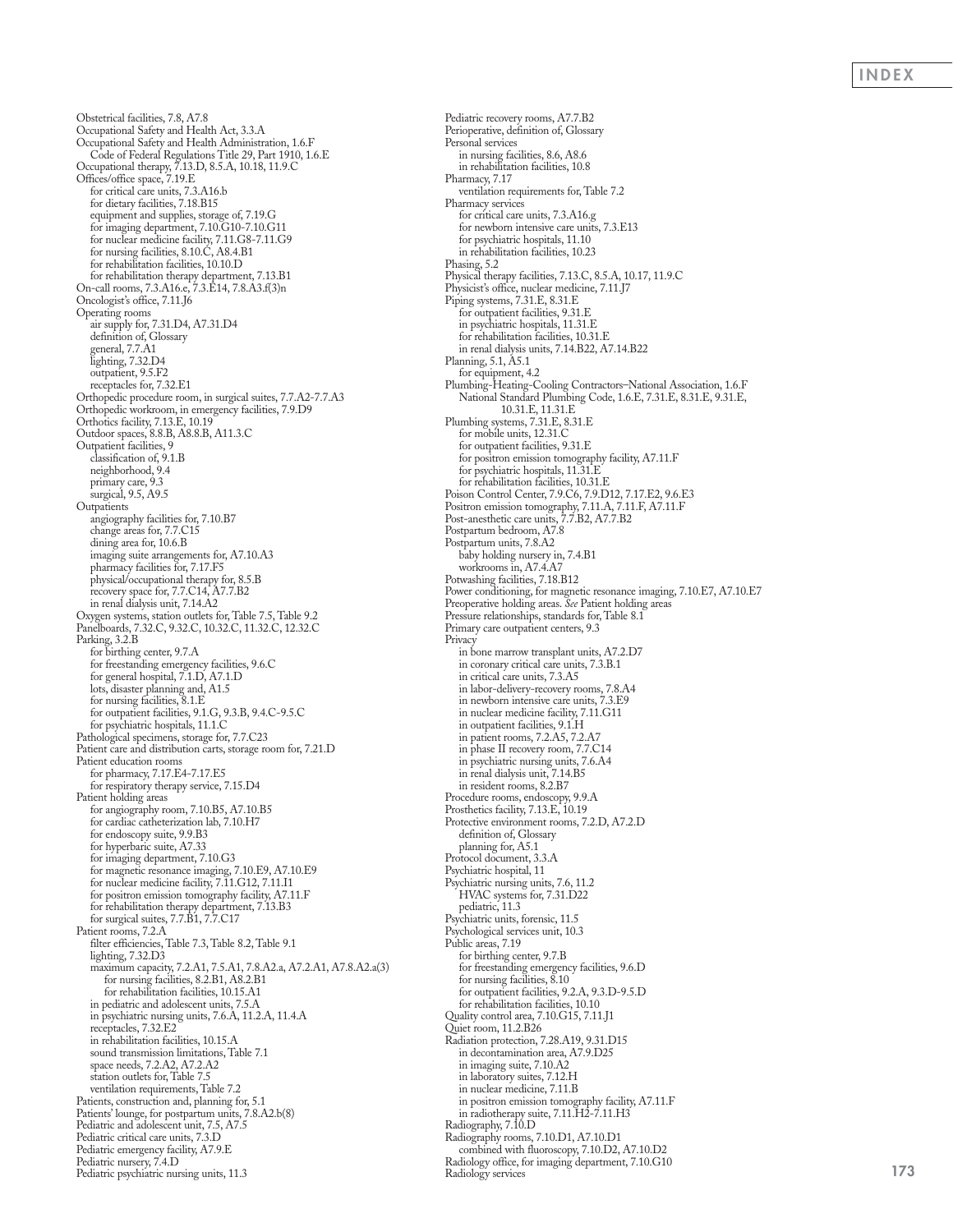for critical care units, 7.3.A16.g for emergency facilities, 7.9.D11, 9.6.F for newborn intensive care units, 7.3.E13 for outpatient facilities, 9.2.C for psychiatric hospitals, 11.6 ventilation requirements for, Table 7.2 Radiopharmacy, 7.11.E Radiotherapy suite, 7.11.H Receiving areas, 7.18.B1, 7.22.B, 7.23.B1, 7.23.D1 Receptacles, 7.32.E duplex-grounded, 7.32.E3 for endoscopy rooms, A9.9.A1 for mobile units, 12.32.E for nursing facilities, 8.32.A5 for outpatient facilities, 9.32.E for psychiatric hospitals, 11.32.E for rehabilitation facilities, 10.32.E Reception areas, 7.19.B1 for emergency facilities, 7.9.D3 for imaging department, 7.10.G2 for nuclear medicine facility, 7.11.G17, 7.11.I5 for rehabilitation therapy department, 7.13.B2 for respiratory therapy service, 7.15.D2 Record drawings, 6.1 Record review areas, 7.11.J8, 7.20.B Recovery care centers, A9.5.A Recovery rooms in endoscopy suite, 9.9.B3 for obstetrical suites, 7.8.A3.e outpatient, 9.5.F3 phase II, 7.7.C14 step-down, 9.5.F4 Recreation rooms location of, 7.28.A21 for rehabilitation facilities, 10.6 Recreation therapy, 11.9.F Refrigeration for blood bank storage for laboratory suites, 7.12.B in surgical suites, 7.7.C22 for dietary facilities, 7.18.C for harvested organs, 7.7.C23 for morgue, 7.16.A1 for pharmacy, 7.17.D3 Refuse chutes, 7.28.A12 Rehabilitation facilities, 10 Rehabilitation therapy department, 7.13 in nursing facilities, 8.5 in psychiatric hospitals, 11.9 Relocatable units, 12 definition of, 12.1.B3 Renal dialysis units, 7.14 receptacles for, 7.32.E5 Renovation, 1.3 of critical care units, 7.3.A3 and mechanical systems, 7.31.A2 nonconforming conditions and, 5.4 and patient room space, 7.2.A2 phasing, 5.2 planning and design for, 5.1, A5.1 of special procedure rooms, 7.7.A2 Report preparation area, 7.7.C13 Reprocessing room, for renal dialysis unit, 7.14.B12 Requirements, 1.1.A, 1.2 Resident rooms, 8.2.B, A13 Resident unit, 8.2 Resource conservation, 2.1 Resource Conservation and Recovery Act, 3.3.A Respiratory therapy, 7.3.A16.g, 7.3.E13, 7.15 Restricted area, in surgery, 7.7.A Roads, 3.2.A for nursing facilities, 8.1.E Rodents, 7.28.B6-7.28.B7 Roofs, wind- and earthquake-resistant, 1.5.A3 Safe Drinking Water Act, 3.3.A Safety in Alzheimer's/dementia units, 8.8.A, A8.8.A codes and standards, 1.6 renovation and, 1.3 Safety cabinets, 7.31.D13 Scanner, for positron emission tomography, A7.11.F Scrub facilities for angiography room, 7.10.B4 for cardiac catheterization lab, 7.10.H5 for cesarean/delivery suite, 7.8.A3.f(3)e for emergency facilities, 7.9.D10 for outpatient facilities, 9.5.F5.c for surgical suites, 7.7.C5

Sealed room, definition of, Glossary Seclusion treatment rooms, 7.2.E ceiling requirements, 7.28.A20.f in emergency facilities, A7.9.D24 in psychiatric nursing units, 7.6.C, 11.2.C Secured holding rooms in emergency facilities, A7.9.D24, A7.9.E in psychiatric hospitals, 11.2.A2 Security, 3.1.C for emergency facilities, 7.9.D21 for newborn intensive care units, 7.3.E11 for psychiatric nursing unit, 7.6 Seismic design disaster planning and, A1.5, A1.5.A for elevators, 7.30.B for mobile units, 12.1.D2 for outpatient facilities, 9.2.J Self-contained medicine dispensing unit, 7.2.B13, 7.7.C4, 7.8.A2.b(11), A7.3.A12 Semirestricted area, in surgery, 7.7.A Service areas for cesarean/delivery suite, 7.8.A3.f for nursing units, 7.2.B for outpatient facilities, 9.5.F5 in pediatric and adolescent units, 7.5.C for post-anesthetic care units, 7.7.C for postpartum units, 7.8.A2.b for psychiatric hospitals, 11.2.B, 11.4.B in psychiatric nursing units, 7.6.B for rehabilitation facilities, 10.1.A, 10.15.B for resident units, 8.2.C ventilation requirements for, Table 7.2 Services for nursing facilities, 8.1.H for psychiatric hospitals, 11.1.E **Showers** in decontamination area, A7.9.D25 emergency, for laboratory suites, 7.12.F for labor-delivery-recovery rooms, 7.8.A4 for nursing units, 7.2.B19 for physical therapy facility, 7.13.C7 for postpartum units, 7.8.A2.b(16) in psychiatric nursing units, 7.6.B5 for resident units, 8.2.C11 Signs, 8.15.H, A8.8.C Simulation room, for radiotherapy suite, 7.11.H1, 7.11.H4, A7.11.H4 Sinks anchoring, 7.28.A18 for bone marrow transplant units, A7.2.D7 for laboratory suites, 7.12.C for medicine dispensing unit, 7.2.B13 for morgue, 7.16.A2.d, 7.16.A3 for soiled workroom, 7.2.B12, 7.3.A15.d, 7.7.C6 Site, 3, 12.1.D1 Site design, 3.2 Smoke dampers, 7.31.D12, 8.31.D7, 9.31.D12, 10.31.D8, 11.31.D8 Social services unit, 10.4 Social spaces, in psychiatric nursing units, 7.6.B7, 11.2.B16<br>Social work services, for newborn intensive care units, 7.3.E13<br>Soiled workroom/holding room, 7.21.A1<br>for cardiac catheterization lab, 7.10.H9 for cesarean/delivery suite, 7.8.A3.f(2) for critical care units, 7.3.A15.d for emergency facilities, 7.9.D16.a, A7.9.D16.a for hyperbaric suite, A7.33 for imaging department, 7.10.G19 for newborn intensive care units, A7.3.E19 for nuclear medicine facility, 7.11.G19 for nursing units, 7.2.B12 for outpatient facilities, 9.2.B8, 9.5.E1, 9.5.F5.d for physical therapy facility, 7.13.C6 for postpartum units, 7.8.A2.b(10) for renal dialysis unit, 7.14.B11 for resident units, 8.2.C6 for surgical suites, 7.7.C6 Sound transmission limitations, Table 7.1 Southern Building Code Congress International, 1.6.F Standard Building Code 1992 Amendments, 1.5.A, A1.5.A 1997-99 Significant Code Changes, 1.6.E Space needs for adult day care facilities, A15.1 for angiography, 7.10.B1, A7.10.B1 for cardiac catheterization lab, 7.10.H2 for critical care units, 7.3.A3, A7.3.A3 for delivery rooms, 7.8.A3 for doors, 7.28.A6 for elevators, 7.30.B2, 8.30.B2, A7.30.B2, A8.30.B2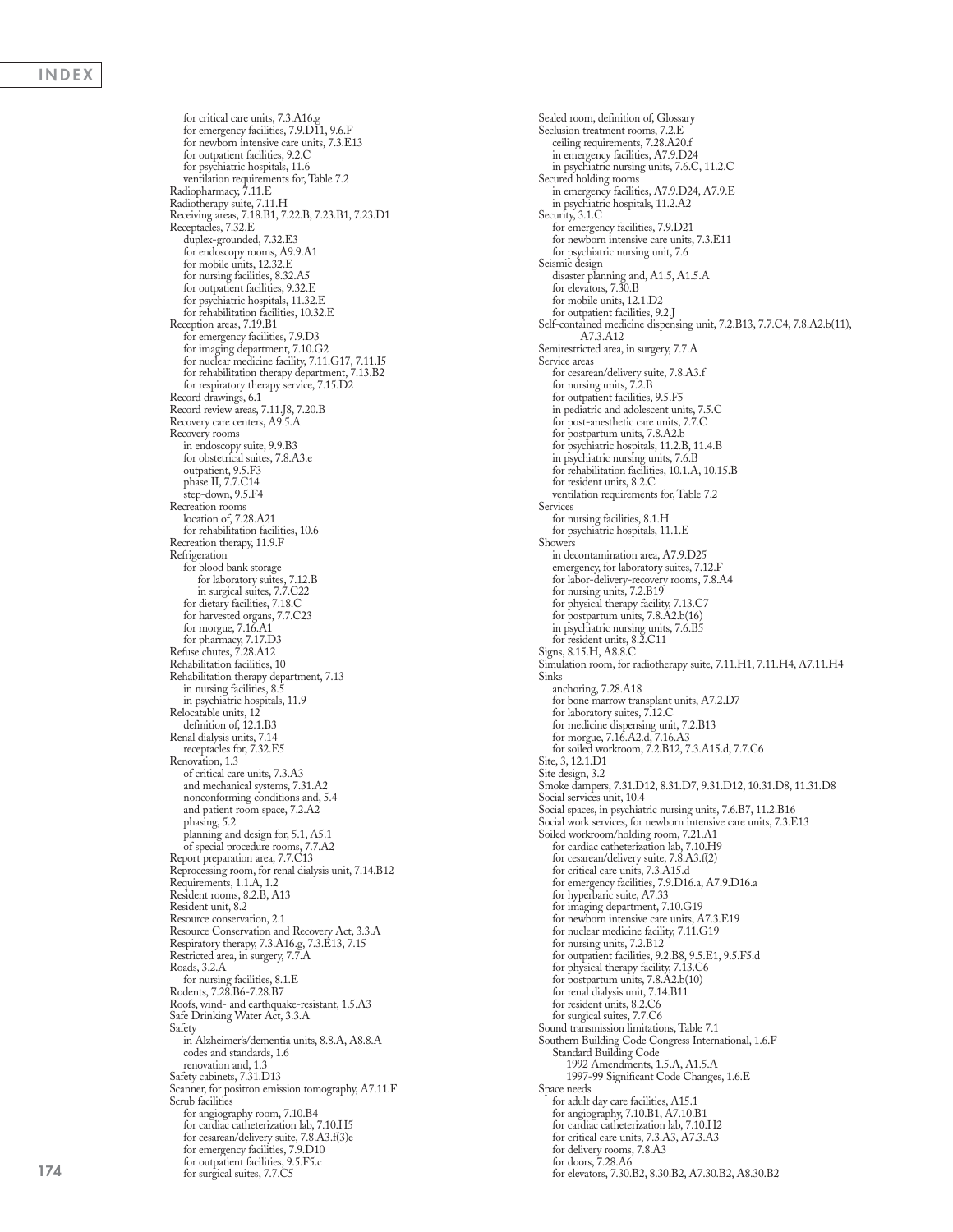for endoscopy rooms, 9.9.A1 for examination/treatment rooms, 7.2.B10 for labor-delivery-recovery rooms, 7.8.A4 for magnetic resonance imaging, 7.10.E1 for newborn intensive care units, 7.3.E9 for nuclear medicine facility, 7.11.D, 7.11.G1 for nurseries, 7.4.B, 7.4.D for nursing facilities, 8.3.A, A8.3.A for operating rooms, 7.7.A1 for outpatient facilities, 9.5.B for pediatric and adolescent units, 7.5.A2, 7.5.B for pediatric critical care units, 7.3.D7, A7.3.D7 for phase II recovery room, 7.7.C14 for physical therapy, 7.13.C1 for positron emission tomography, A7.11.F for post-anesthetic care units, 7.7.B2 for postpartum units, 7.8.A2.a for psychiatric nursing units, 7.6.B7, 7.6.B10-7.6.B12 for rehabilitation facilities, 10.2.B for renal dialysis unit, 7.14.B3, 7.14.B8 for resident unit, 8.2.A, 8.2.B2, A8.2.A for seclusion treatment room, 7.6.C for staff lounge, 7.2.B7 Special procedures rooms in critical care units, 7.3.A16.d in surgical suites, 7.7.A2 Special systems (elevators, waste processing, etc.), 7.30 in nursing facilities, 8.30 in outpatient facilities, 9.30 in psychiatric hospitals, 11.30 in rehabilitation facilities, 10.30 Specimen collection facility, for laboratory suites, 7.12.E Spectroscopy, and magnetic resonance imaging location, 7.10.E6 Speech and hearing therapy facility, 7.13.F, 10.20 Staff emergency assistance system, 7.32.G4, 8.32.G Staff facilities. *See also* Toilets, for staff for birthing center, 9.7.B4 for cardiac catheterization lab, 7.10.H6 for cesarean/delivery suite, 7.8.A3.f(3)k for critical care units, 7.3.A16.e for newborn intensive care units, 7.3.E21 for outpatient facilities, 9.2.F, 9.5.F5.i, 9.5.F5.l for renal dialysis units, 7.14.C1 for resident units, 8.2.C1, A8.2.C1 for surgical suites, 7.7.C11 Staff lounges, 7.2.B7 for cesarean/delivery suite, 7.8.A3.f(3)m for critical care units, 7.3.A16.c for emergency facilities, 7.9.D19 for imaging department, 7.10.G6 for laboratory suites, 7.12.J for renal dialysis units, 7.14.C1 for resident units, 8.2.C4 sound transmission limitations, Table 7.1 for surgical suites, 7.7.C12 Standards, 1.6 for details, 7.28 in mobile units, 12.1.E in nursing facilities, 8.14.A in outpatient facilities, 9.2.H1, 9.5.H1 in psychiatric hospitals, 11.22 in rehabilitation facilities, 10.24.A1 for finishes, 7.28 in mobile units, 12.1.E in nursing facilities, 8.15 in outpatient facilities, 9.2.H2, 9.5.H2 in psychiatric hospitals, 11.22 in rehabilitation facilities, 10.24.B for general hospital, 7.1.B for mechanical systems, 7.31 Station outlets, Table 7.5, Table 9.2 Steam systems, 7.31.C, 8.31.C, 9.31.C, 10.31.C, 11.31.C Sterilizing facilities, A7.21.A2 for birthing center, 9.7.B9 for cesarean/delivery suite, 7.8.A3.f(3)c for laboratory suites, 7.12.G for outpatient facilities, 9.5.E in outpatient facilities, 9.2.B9 for rehabilitation facilities, 10.16 in surgical suites, 7.7.C3 ventilation for, 7.31.D18, 9.31.D18 requirements, Table 7.2 Storage for angiography room, 7.10.B6 in autopsy room, 7.16.A2.b for building maintenance supplies, 7.27.D central, 7.21.B in cesarean/delivery suite, 7.8.A3.f(3)h, 7.8.A3.f(3)j

in critical care units, 7.3.A15.a, 7.3.A16.c, 7.3.A16.h in dietary facilities, 7.18.B2-7.18.B4 for emergency equipment, 7.2.B21, 7.3.A11, 7.3.E22, 7.7.C10, 7.9.D14 in emergency facilities, 7.9.C3 for formula, 7.3.D4 in imaging department, 7.10.G20 in laboratory suites, 7.12.D, A7.12.D in linear accelerator area, 7.11.K2 for medical records, 7.20.D in medication station, 7.3.A12 in nurseries, A7.4.A3 in nurse stations, 7.2.B8 in nursing facilities, 7.2.B14, 7.2.B17-7.2.B18, 8.4.A in occupational therapy facility, 7.13.D3 in offices, 7.19.G in patient rooms, 7.2.A6 in pediatric and adolescent units, 7.5.C4-7.5.C5 in pediatric critical care units, 7.3.D5-7.3.D6 in pharmacy, 7.17.D in psychiatric hospitals, 11.1.A5, 11.14 in psychiatric nursing units, 7.6.B1, 7.6.B4 in rehabilitation facilities, 10.10.F, 10.10.G in renal dialysis units, 7.14.B16-7.14.B18, 7.14.C2 in resident rooms, 8.2.B6, 8.2.C10 in respiratory therapy service, 7.15.A for staff belongings, 7.9.D18, 7.13.B7, 8.2.C3 in surgical suites, 7.7.C7, 7.7.C18 waste, 7.30.C1 Storage rooms additional, 7.22.D general, 7.22.C Stress reduction, 1.1 **Stretchers** in outpatient facilities, A9.2.C7 in preoperative patient holding areas, 7.7.B1, 7.7.C17 storage for, 7.2.B18, 7.3.A16.h, 7.6.B4, 7.8.A2.b(15) in emergency facilities, 7.9.D4 in rehabilitation therapy department, 7.13.B5 in renal dialysis units, 7.14.B17 Sub-acute care definition of, Glossary facilities, 8.7, A8.7 Substerile area, in surgical suites, 7.7.C3 Suction systems, station outlets for, Table 7.5, Table 9.2 Superfund Amendments and Reauthorization Act, 3.3.A Supervisor's office, 7.2.B3, 7.7.C2, 7.8.A3.f(3)a Supplies clean/sterile, storage of, 7.21.B1 disaster planning and, 1.5.C for newborn intensive care units, A7.3.E19 office, storage of, 7.19.G Supply rooms, 8.10.F, Table 7.2 Support areas, 7.10.G, 7.11.I, 8.3 Surfaces, in nursing facilities, A8.14 Surgery. *See* Surgical suites Surgical facilities, outpatient, 9.5, A9.5 Surgical suites, 7.7, A7.7 definition of, Glossary ventilation requirements, Table 7.2 Swing beds, 7.1.E, 11.1.D, A7.1.E Switchboards, 7.32.B, 9.32.B, 10.32.B, 11.32.B, 12.32.B Technical equipment, 4.3, A4.3 Technology, advances in, planning for, A5.1 Telecommunication systems, 7.32.J, 8.32.J, 9.32.J, 10.31.J, 11.32.J, 12.32.J Telephones, 7.19.B4 location of, 7.28.A3 Thermotherapy, 7.13.C8 Thresholds, 7.28.A13 Toilets/toilet rooms, 7.19.B3 for bone marrow transplant units, A7.2.D7 for computed tomography area, 7.10.C4 for coronary critical care units, 7.3.B.2 doors for, 7.28.A5 for emergency facilities, 7.9.C5, 7.9.D15 for hospice, A13 for hyperbaric suite, A7.33 for imaging department, 7.10.G4 for labor-delivery-recovery rooms, 7.8.A4 for nuclear medicine facility, 7.11.G14 for nurse stations, 7.2.B6 for nursing units, 7.2.B20, 10.15.A6 for outpatient facilities, 9.3.D4, 9.4.E6 for patient rooms, 7.2.A4-7.2.A5 for pediatric and adolescent units, 7.5.C3 for pharmacy, 7.17.F2 for phase II recovery room, 7.7.C14 for postpartum units, 7.8.A2.a for psychiatric hospitals, 11.2.A4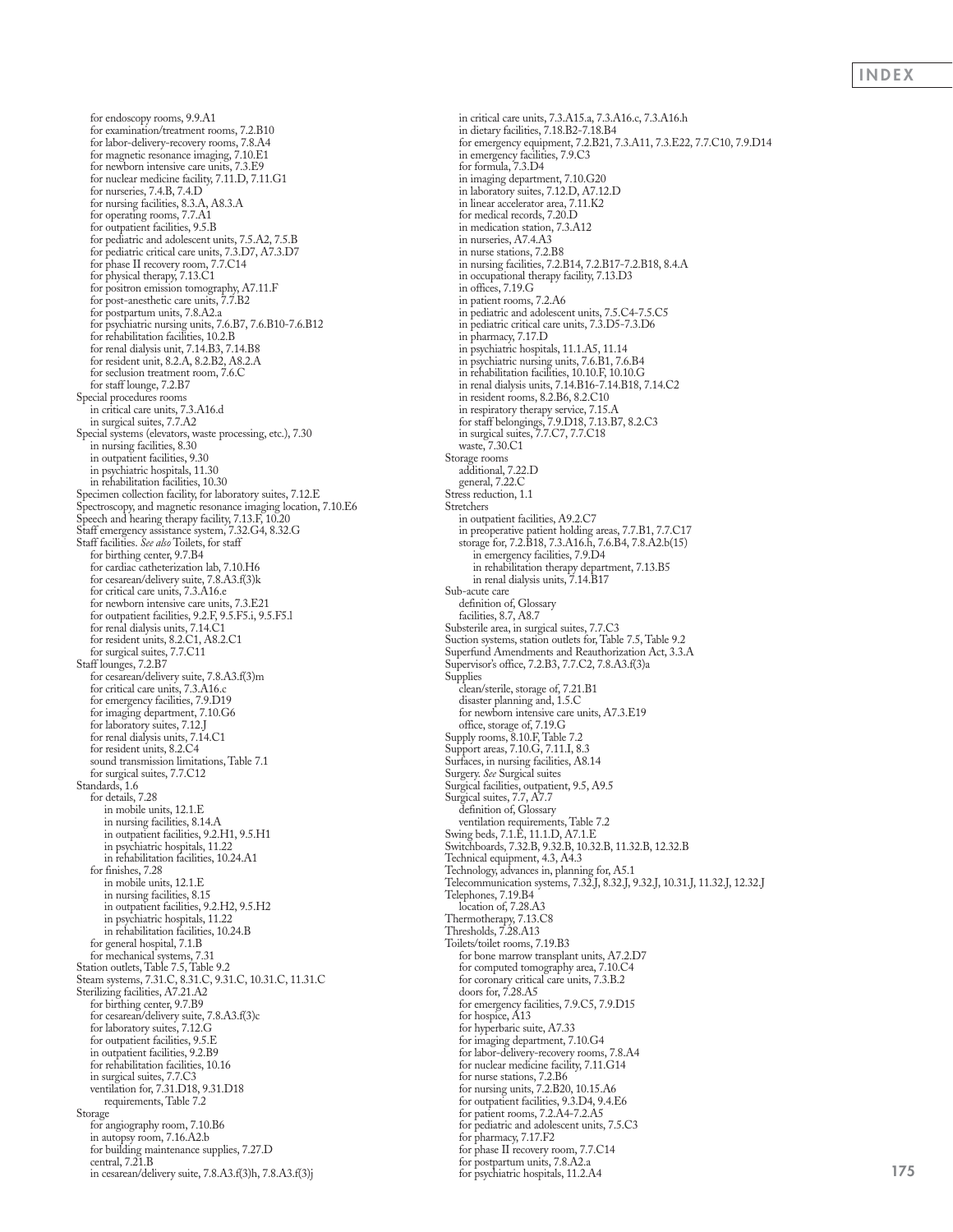for psychiatric nursing units, 7.6.A6 for rehabilitation facilities, 10.15.D for rehabilitation therapy department, 7.13.B4 for renal dialysis units, 7.14.B21 for resident rooms, 8.2.B5, 8.2.C11, A8.2.B5 for respiratory therapy service, 7.15.D3 for seclusion treatment room, 7.6.C for staff cesarean/delivery suite, 7.8.A3.f(3)m critical care units, 7.3.A16.c dietary facilities, 7.18.B16 imaging department, 7.10.G6 nuclear medicine facility, 7.11.G15 phase II recovery room, 7.7.C14 post-anesthetic care units, 7.7.B2 rehabilitation therapy department, 7.13.B8 resident units, 8.2.C2 surgical suites, 7.7.C12 for ultrasound area, 7.10.F1 Tomography rooms, 7.10.D2, A7.10.D2 Total building commissioning, A5.3 Towel storage, for physical therapy facility, 7.13.C4 Transition room, in newborn intensive care units, A7.3.E15 Transportable units, 12 definition of, 12.1.B2 Transportation availability of, A3.1.B critical care unit needs, A7.3.A2.7.3.A2 to outpatient facilities, A9.1.F Traps, 7.31.E4.h, 7.31.E4.i, A7.31.E4.e Trash compactors, 7.27.A7 Trauma/cardiac rooms, in emergency facilities, 7.9.D8, 9.6.E1, A7.9.D8<br>Treatment areas/rooms. *See also* Examination/treatment rooms<br>for emergency facilities, 7.9.C2<br>filter efficiencies for HVAC, Table 7.3, Table 9.1, Tabl for nurseries, 7.4.A8 for outpatient facilities, 9.2.B3 for physical therapy, 7.13.C1 for rehabilitation facilities, 10.17.C for renal dialysis unit, 7.14.B station outlets for, Table 7.5, Table 9.2 ventilation requirements, Table 7.2 Treatment facilities, outpatient, 9.8, A9.8A Treatment planning room for nuclear medicine facility, 7.11.J8 in psychiatric nursing units, 7.6.B13 Triage area, 7.9.D3, 9.6.D3 Tuberculosis, prevention of transmission of, 7.15.E guidelines on, 1.6.E, 7.2.C, 7.7, 7.9.D Ultrasound diagnostic, 7.10.F therapeutic, 7.13.C8 Underwriters Laboratories, Inc., 1.6.F<br>Uniform Federal Accessibility Standards (UFAS), 1.4, 1.6.E, 10.30.B1<br>Unloading facilities, for supplies, 7.22.A<br>Unrestricted area, in surgery, 7.7.A<br>Upholstery, materials for, 7.28.B2 **Unilities** availability of, 3.1.D disaster planning and, 1.5.A1 Vacuum systems, station outlets for, Table 7.5, Table 9.2 Variable air volume systems, 7.31.D21, 9.31.D21, 11.31.D12 Vending machines/services, 7.18.B9 location of, 7.28.A3 Ventilation. *See also* HVAC systems airborne infection isolation rooms, 7.2.C for autopsy rooms, A7.16.B commissioning, 5.3 during construction, 5.1, A5.1 for cough-inducing/aerosol-generating procedures room, 7.15.E for decontamination area, A7.9.D25 equipment for, 7.27.A1 filter efficiencies for, Table 7.3, Table 8.2, Table 9.1, Table 11.1 for heat-producing equipment rooms, 7.28.A22, 8.14.A14 for IV solution preparation area, 7.17.F4 for laboratory suites, A7.12.D non-central units, 8.31.D8, 9.31.D23, 10.31.D18, 11.31.D15, A8.31.D8 for nuclear medicine facility, 7.11.E for positron emission tomography facility, A7.11.F protective environment rooms, 7.2.D for psychiatric hospitals, 11.31.D13 during renovation, 5.1-5.2, A5.2 requirements for, Table 7.2, Table 8.1 Vibration control, during construction, 5.2.C Viewing room, for cardiac catheterization lab, 7.10.H11 Viewing windows/panels for angiography room, 7.10.B3, A7.10.B3

for bone marrow transplant units, A7.2.D7

for cardiac catheterization lab, 7.10.H3 for computed tomography area, 7.10.C2 for critical care units, 7.3.A4 in newborn intensive care units, 7.3.E5 in nurseries, A7.4.A2 in psychiatric nursing units, 7.6.B6 for radiography rooms, 7.10.D4 Visitors. *See also* Family<br>to critical care units, 7.3, 7.3.A5<br>waiting room, 7.3.A16.a<br>to pediatric critical care units, 7.3.D1-7.3.D2, A7.3.D2<br>Visual observation in critical care units, 7.3.A9, A7.3.A9 in nursing units, 7.2.B1 in psychiatric hospitals, 11.1.F Vocational services unit, 10.5 Vocational therapy, 11.9.E Volunteer facilities, 7.25 Waiting rooms, 7.19.B2 for admissions area, 7.19.D1 for cesarean/delivery suite, 7.8.A3.f(3)b for critical care units, 7.3.A16.a for emergency facilities, 7.9.C4, 7.9.D5 for hyperbaric suite, A7.33 for imaging department, 7.10.G1 for newborn intensive care units, 7.3.E1 for nuclear medicine facility, 7.11.G10 for nursing units, A7.2.B9 for outpatient facilities, 9.2.A2.c, 9.3.D3, A9.2.A2.c for renal dialysis units, 7.14.C3 for respiratory therapy service, 7.15.D1 Walls finishes, 7.28.6, 7.28.B5 in nuclear medicine facility, 7.11.C in nursing facilities, 8.15.D, 8.15.E Warewashing facilities, 7.18.B11, 8.9.B7, 10.7.A6<br>ventilation requirements for, Table 7.2, Table 8.1<br>water temperature for, Table 7.4, Table 8.3<br>Waste disposal, 7.9.D13, 7.12.H, 7.30.C1, 9.5.F5.e<br>Waste processing services, for nursing facilities, 8.30.C for outpatient facilities, 9.30.C for psychiatric hospitals, 11.30.C for rehabilitation facilities, 10.11.C, 10.30.C Waste storage, 7.18.B13, 7.30.C1 Water runoff management, for decontamination area, A7.9.D25 Water supply systems hot, 7.31.E3, 9.31.C, 9.31.E3, 10.31.C, 10.31.E3, 11.31.C, 11.31.E3 planning, A5.1 potable, 7.31.E2, 8.31.E2, 9.31.E2, 10.31.E2, 11.32.E2 Water treatment room, in renal dialysis units, 7.14.B20 Wayfinding in Alzheimer's/dementia units, A8.8.C Wheelchairs storage for, 7.2.B18, 7.3.A16.h, 7.6.B4, 7.8.A2.b(15) in admissions area, 7.19.D3 in emergency facilities, 7.9.D4 in outpatient facilities, 9.2.B10 in rehabilitation therapy department, 7.13.B5 in renal dialysis units, 7.14.B17 for resident units, 8.2.C10 thresholds and expansion joint covers for, 7.28.A13 Windows in Alzheimer's/dementia units, 8.8.A2 in bone marrow transplant units, A7.2.D7 in critical care units, 7.3.A6 operable, 7.28.A10 in patient rooms, 7.2.A3, A7.2.A3 in pediatric and adolescent units, 7.5.A3 in psychiatric hospitals, 11.2.A3 in resident rooms, 8.2.B8 screens for, 7.28.A9 Wind-resistant design, 1.5.A Work areas in admissions area, 7.19.D2 for autopsy room, 7.16.A2.a for food preparation, 7.18.B5<br>for laboratory suites, 7.12.A<br>for nuclear medicine facility, 7.11.J9<br>in nusreies, 7.4.A7, A7.A4.A7<br>for occupational therapy, 7.13.D1<br>X-ray equipment, 7.32.F2<br>in newborn intensive care units, 7 receptacles for, 7.32.E3 X-ray facilities, diagnostic, 7.10.D X-ray viewing facility, 7.3.A15.h, 7.7.A1, 7.7.A4, 7.9.D8, 7.32.F3 Yard equipment, 7.27.F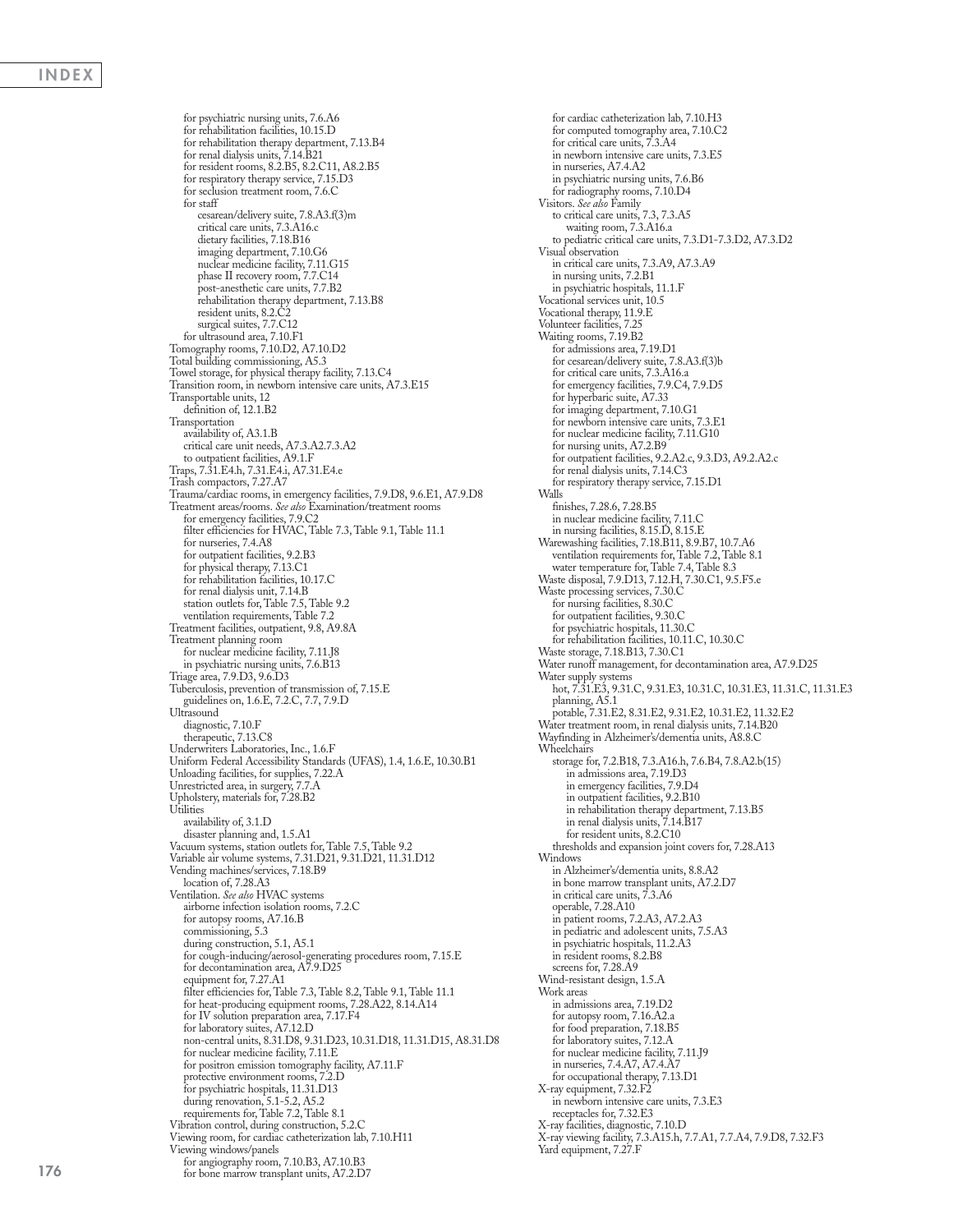**The American Institute of Architects (AIA)**<br>The AIA, founded in 1857, is a professional society of architects with members in the United States and abroad. Through its national, regional, state, and local components, the AIA works to achieve more humane built environments and higher standards of professionalism for architects through education, government advocacy, community redevelopment, and public outreach activities. The AIA Academy of Architecture for Health (AIA/AAH) strives to improve health care facilities through architect and client education, work on regulatory issues, and communication with professionals in related industries. The AAH actively aids the work of the Health Guidelines Revision Committee through financial support, preparation and review of draft revisions to the document, and workshops about the Guidelines.

### **Facility Guidelines Institute (FGI)**

The Facility Guidelines Institute, a not-forprofit corporation, was founded in 1998 by the executive committee of the Health Guidelines Revision Committee to provide continuity in the guidelines revision process. FGI functions as a contractual, fundraising, and coordinating entity to develop and enhance the content and format of guidelines publications and of ancillary services that encourage and improve their application and use. FGI represents the HGRC as the legal author and holds the copyright for Guidelines 2001. The HGRC remains solely responsible for the content of the Health Guidelines.



1735 New York Avenue, NW Washington, DC 20006-5292 202.626.7300 *www.aia.org*